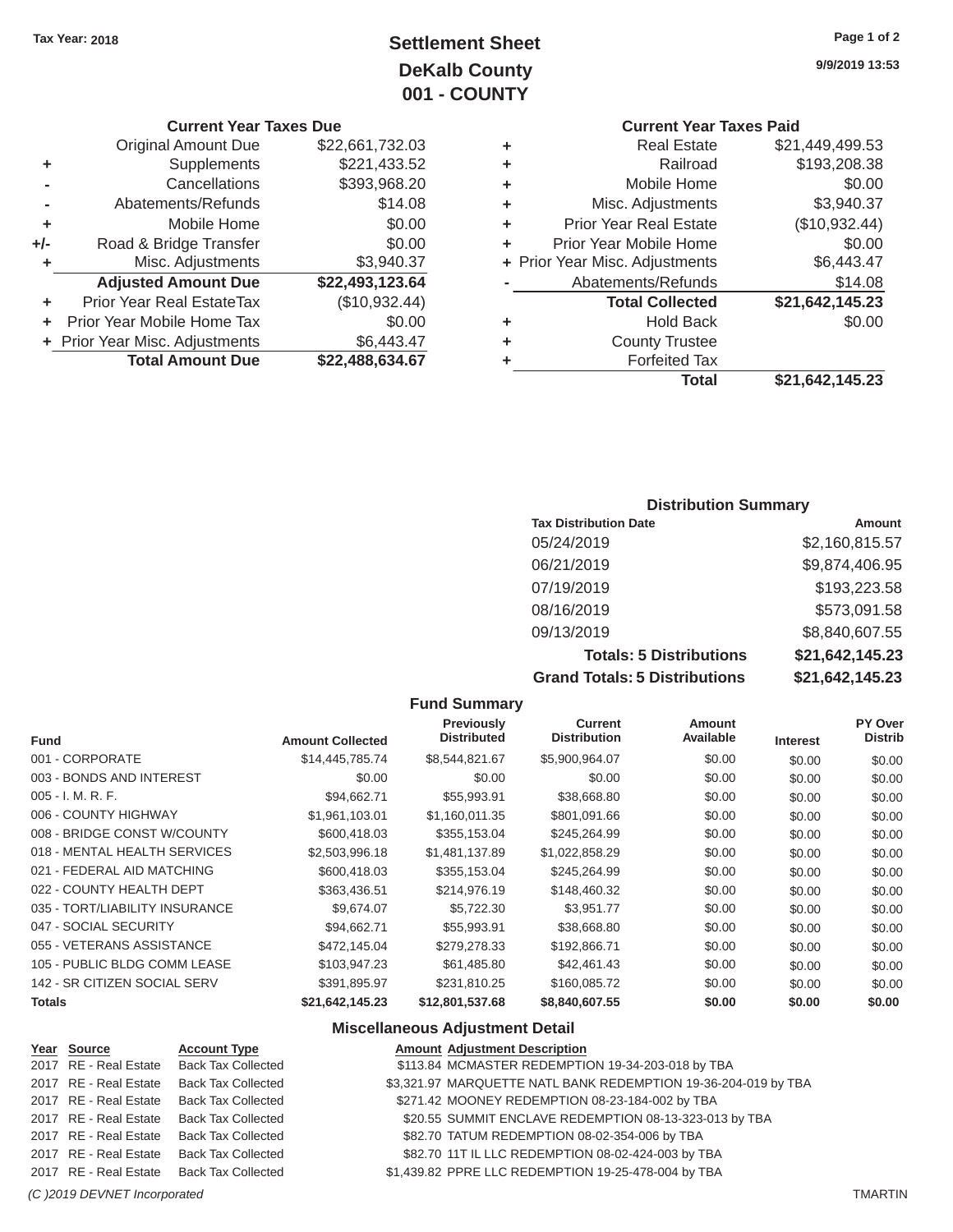# **Tax Year: 2018 Settlement Sheet Page 2 of 2 DeKalb County** 9/9/2

#### Year Source **Account Type** 2017 RE - Real Estate Back Tax Collected 2017 RE - Real Estate Back Tax Collected 2017 RE - Real Estate Back Tax Collected 2017 RE - Real Estate Back Tax Collected 2017 RE - Real Estate Back Tax Collected 2017 RE - Real Estate Back Tax Collected 2018 RE - Real Estate Back Tax Collected 2018 RE - Real Estate Back Tax Collected 2018 RE - Real Estate Back Tax Collected 2018 RE - Real Estate Paymt In Lieu of Tax 2018 RE - Real Estate Paymt In Lieu of Tax 2018 RE - Real Estate Paymt In Lieu of Tax 2018 RE - Real Estate Paymt In Lieu of Tax 2018 RE - Real Estate Back Tax Collected 2018 RE - Real Estate Back Tax Collected **Totals 24 entries**

| Year Source             | <b>Account Type</b> |         | <b>Amount Adjustment Description</b> |
|-------------------------|---------------------|---------|--------------------------------------|
| 2017 RE - Real Estate   | <b>RE</b> Abatement |         | \$0.22 PTAB INTEREST REFUN           |
| 2017 RE - Real Estate   | <b>RE</b> Abatement |         | \$0.04 PTAB INTEREST REFUN           |
| 2018 RE - Real Estate   | <b>RE</b> Abatement |         | \$1.89 PTAB INTEREST REFUN           |
| 2018 RE - Real Estate   | <b>RE</b> Abatement |         | \$0.36 PTAB INTEREST REFUN           |
| 2018 RE - Real Estate   | <b>RE</b> Abatement |         | \$0.31 PTAB INTEREST REFUN           |
| 2018 RE - Real Estate   | <b>RE</b> Abatement |         | \$0.13 PTAB INTEREST REFUN           |
| 2018 RE - Real Estate   | <b>RE</b> Abatement |         | \$0.56 PTAB INTEREST REFUN           |
| 2018 RE - Real Estate   | <b>RE</b> Abatement |         | \$10.57 PTAB INTEREST REFUN          |
| <b>Totals 8 entries</b> |                     | \$14.08 |                                      |

# **Miscellaneous Adjustment Detail**

| Year Source              | <b>Account Type</b>       |             | <b>Amount Adjustment Description</b>                           |
|--------------------------|---------------------------|-------------|----------------------------------------------------------------|
| 2017 RE - Real Estate    | <b>Back Tax Collected</b> |             | \$363.58 CITY OF DEKALB REDEMPTION 08-23-336-006 by TBA        |
| 2017 RE - Real Estate    | <b>Back Tax Collected</b> |             | \$12.41 RIVERBEND DEVELOPMENT REDEMPTION 02-25-277-021 by TBA  |
| 2017 RE - Real Estate    | <b>Back Tax Collected</b> |             | \$200.11 RIVERBEND DEVELOPMENT REDEMPTION 02-25-200-010 by TBA |
| 2017 RE - Real Estate    | <b>Back Tax Collected</b> |             | \$163.27 TRUSTEE SALE 09-29-252-009 by TBA                     |
| 2017 RE - Real Estate    | <b>Back Tax Collected</b> |             | \$156.61 TRUSTEE SALE 08-23-309-005 by TBA                     |
| 2017 RE - Real Estate    | <b>Back Tax Collected</b> |             | \$162.64 TRUSTEE SALE 09-29-252-011 by TBA                     |
| 2017 RE - Real Estate    | <b>Back Tax Collected</b> |             | \$17.58 TRUSTEE SALE 08-23-203-013 by TBA                      |
| 2017 RE - Real Estate    | <b>Back Tax Collected</b> |             | \$34.27 TRUSTEE SALE 02-22-100-005 by TBA                      |
| 2018 RE - Real Estate    | <b>Back Tax Collected</b> |             | \$53.45 RESOURCE BANK TR REDEMPTION 09-29-256-016 by TBA       |
| 2018 RE - Real Estate    | <b>Back Tax Collected</b> |             | \$12.09 RESOURCE BANK TR REDEMPTION 09-29-256-015 by TBA       |
| 2018 RE - Real Estate    | <b>Back Tax Collected</b> |             | \$47.66 ROE REDEMPTION 19-26-431-016 by TBA                    |
| 2018 RE - Real Estate    | Paymt In Lieu of Tax      |             | \$119.21 HOUSING AUTHORITY SEQUOYA APARTMENTS by TBA           |
| 2018 RE - Real Estate    | Paymt In Lieu of Tax      |             | \$113.82 HOUSING AUTHORITY SUNSET VIEW APARTMENTS by TBA       |
| 2018 RE - Real Estate    | Paymt In Lieu of Tax      |             | \$1,829.08 HOUSING AUTHORITY DEKALB UNITS by TBA               |
| 2018 RE - Real Estate    | Paymt In Lieu of Tax      |             | \$1,354.11 HOUSING AUTHORITY SYCAMORE UNITS by TBA             |
| 2018 RE - Real Estate    | <b>Back Tax Collected</b> |             | \$270.92 JOHNSON REDEMPTION 01-19-337-001 by TBA               |
| 2018 RE - Real Estate    | <b>Back Tax Collected</b> |             | \$140.03 JOHNSON REDEMPTION by TBA                             |
| <b>Totals 24 entries</b> |                           | \$10,383.84 |                                                                |
|                          |                           |             |                                                                |

#### **Abatement Detail**

| Year Source             | <b>Account Type</b> |         | <b>Amount Adjustment Description</b>              |
|-------------------------|---------------------|---------|---------------------------------------------------|
| 2017 RE - Real Estate   | <b>RE</b> Abatement |         | \$0.22 PTAB INTEREST REFUND 08-22-228-017 by TBA  |
| 2017 RE - Real Estate   | <b>RE</b> Abatement |         | \$0.04 PTAB INTEREST REFUND 08-26-104-006 by TBA  |
| 2018 RE - Real Estate   | <b>RE</b> Abatement |         | \$1.89 PTAB INTEREST REFUND 07-23-187-003 by TBA  |
| 2018 RE - Real Estate   | <b>RE</b> Abatement |         | \$0.36 PTAB INTEREST REFUND 08-23-308-001 by TBA  |
| 2018 RE - Real Estate   | <b>RE</b> Abatement |         | \$0.31 PTAB INTEREST REFUND 06-21-377-033 by TBA  |
| 2018 RE - Real Estate   | <b>RE</b> Abatement |         | \$0.13 PTAB INTEREST REFUND 06-21-201-015 by TBA  |
| 2018 RE - Real Estate   | <b>RE</b> Abatement |         | \$0.56 PTAB INTEREST REFUND 19-14-100-025 by TBA  |
| 2018 RE - Real Estate   | <b>RE</b> Abatement |         | \$10.57 PTAB INTEREST REFUND 08-12-326-013 by TBA |
| <b>Totals 8 entries</b> |                     | \$14.08 |                                                   |
|                         |                     |         |                                                   |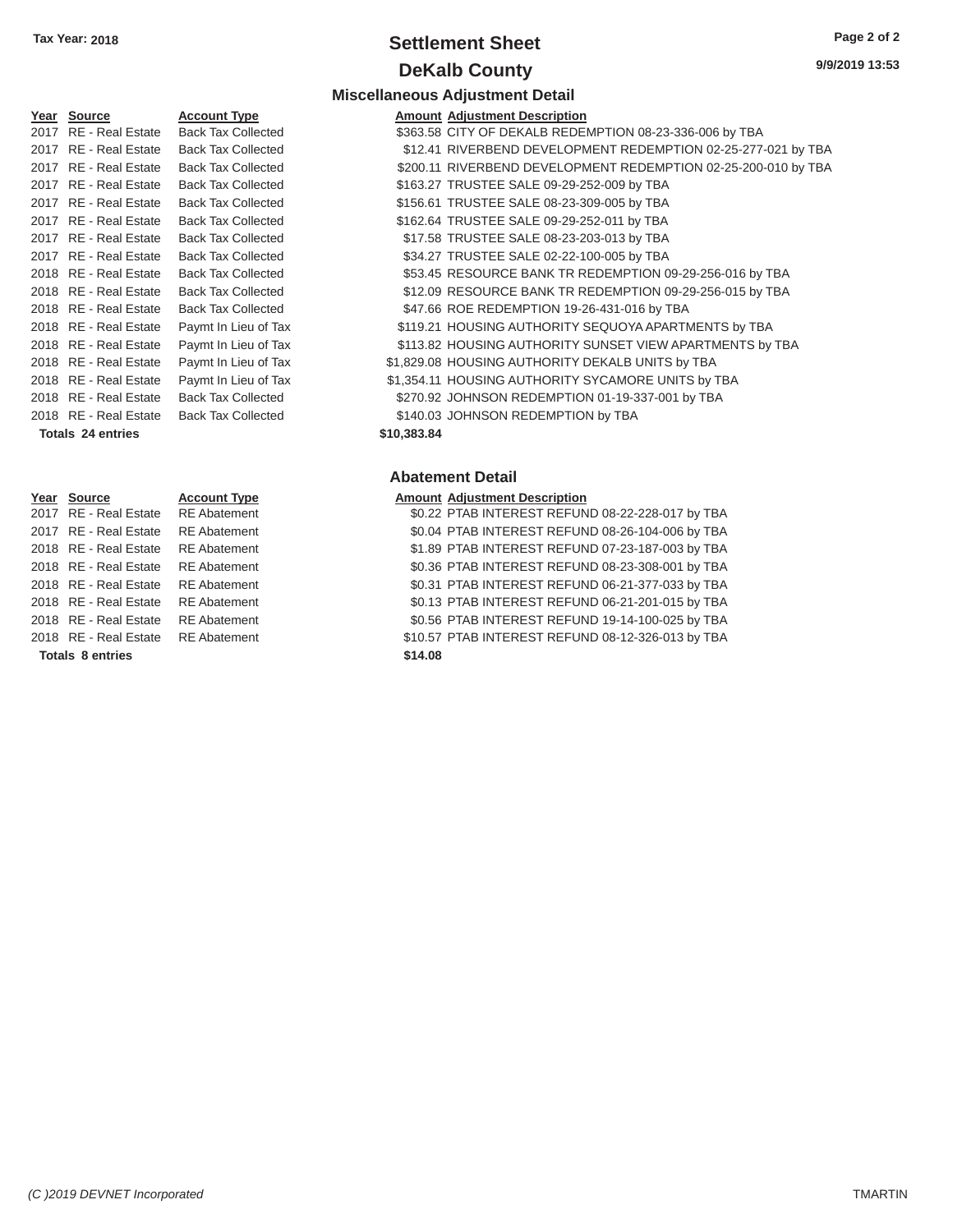# **Tax Year: 2018 Page 1 of 2 Settlement Sheet 9/9/2019 13:53 DeKalb County 002 - FOREST PRESERVE**

|                            |                                                                                      |             |                               | \$1,521,348.86                          |
|----------------------------|--------------------------------------------------------------------------------------|-------------|-------------------------------|-----------------------------------------|
| <b>Total Amount Due</b>    | \$1,580,767.34                                                                       |             | <b>Forfeited Tax</b>          |                                         |
|                            | \$450.46                                                                             | ٠           | <b>County Trustee</b>         |                                         |
|                            | \$0.00                                                                               | ÷           | <b>Hold Back</b>              | \$0.00                                  |
| Prior Year Real EstateTax  | (\$763.81)                                                                           |             | <b>Total Collected</b>        | \$1,521,348.86                          |
| <b>Adjusted Amount Due</b> | \$1,581,080.69                                                                       |             | Abatements/Refunds            | \$0.98                                  |
| Misc. Adjustments          | \$275.48                                                                             |             |                               | \$450.46                                |
| Road & Bridge Transfer     | \$0.00                                                                               | ٠           | Prior Year Mobile Home        | \$0.00                                  |
| Mobile Home                | \$0.00                                                                               | ٠           | <b>Prior Year Real Estate</b> | (\$763.81)                              |
| Abatements/Refunds         | \$0.98                                                                               | ٠           | Misc. Adjustments             | \$275.48                                |
| Cancellations              | \$27,543.52                                                                          | ٠           | Mobile Home                   | \$0.00                                  |
|                            |                                                                                      | ٠           | Railroad                      | \$13,507.92                             |
| <b>Original Amount Due</b> | \$1,584,343.72                                                                       | ٠           | <b>Real Estate</b>            | \$1,507,879.79                          |
|                            | <b>Supplements</b><br>+ Prior Year Mobile Home Tax<br>+ Prior Year Misc. Adjustments | \$24,005.99 |                               | + Prior Year Misc. Adjustments<br>Total |

# **Current Year Taxes Due Current Year Taxes Paid**  Original Amount Due \$1,584,343.72 **-** Abatements/Refunds **\$0.98 +** Mobile Home  $$0.00$ **+/-** Road & Bridge Transfer \$0.00 **+** Misc. Adjustments \$275.48 **+** Prior Year Misc. Adjustments \$450.46 **Adjusted Amount Due \$1,581,080.69 +** Prior Year Real EstateTax (\$763.81) **+** Prior Year Mobile Home Tax  $$0.00$ **+** Prior Year Misc. Adjustments \$450.46 **Total Amount Due \$1,580,767.34**

### **Distribution Summary**

| <b>Tax Distribution Date</b>         | Amount         |
|--------------------------------------|----------------|
| 05/24/2019                           | \$151,147.79   |
| 06/21/2019                           | \$694,443.49   |
| 07/19/2019                           | \$13,509.45    |
| 08/16/2019                           | \$40,066.56    |
| 09/13/2019                           | \$622,181.57   |
| <b>Totals: 5 Distributions</b>       | \$1,521,348.86 |
| <b>Grand Totals: 5 Distributions</b> | \$1,521,348.86 |

#### **Fund Summary Previously Current Amount PY Over<br>
Distributed Distribution Available Interest Distributed Fund Amount Collected Distributed Distribution Available Interest** 001 - CORPORATE 6 \$1,187,908.75 \$702,093.17 \$485,815.58 \$0.00 \$0.00 \$0.00 005 - I. M. R. F. \$2,980.33 \$1,761.47 \$1,218.86 \$0.00 \$0.00 \$0.00 035 - TORT JUDGEMENTS/LIABILITY \$301,646.94 \$178,283.29 \$123,363.65 \$0.00 \$0.00 \$0.00 \$0.00 INSURANCE 047 - SOCIAL SECURITY \$28,812.84 \$17,029.36 \$11,783.48 \$0.00 \$0.00 \$0.00 \$0.00 **Totals \$1,521,348.86 \$899,167.29 \$622,181.57 \$0.00 \$0.00 \$0.00**

#### **Miscellaneous Adjustment Detail**

| Year Source                  | <b>Account Type</b>       | <b>Amount Adjustment Description</b>                          |                |
|------------------------------|---------------------------|---------------------------------------------------------------|----------------|
| 2017 RE - Real Estate        | <b>Back Tax Collected</b> | \$7.96 MCMASTER REDEMPTION 19-34-203-018 by TBA               |                |
| 2017 RE - Real Estate        | <b>Back Tax Collected</b> | \$232.24 MARQUETTE NATL BANK REDEMPTION 19-36-204-019 by TBA  |                |
| 2017 RE - Real Estate        | <b>Back Tax Collected</b> | \$18.97 MOONEY REDEMPTION 08-23-184-002 by TBA                |                |
| 2017 RE - Real Estate        | <b>Back Tax Collected</b> | \$1.44 SUMMIT ENCLAVE REDEMPTION 08-13-323-013 by TBA         |                |
| 2017 RE - Real Estate        | <b>Back Tax Collected</b> | \$5.78 TATUM REDEMPTION 08-02-354-006 by TBA                  |                |
| 2017 RE - Real Estate        | <b>Back Tax Collected</b> | \$5.78 11T IL LLC REDEMPTION 08-02-424-003 by TBA             |                |
| 2017 RE - Real Estate        | <b>Back Tax Collected</b> | \$100.66 PPRE LLC REDEMPTION 19-25-478-004 by TBA             |                |
| 2017 RE - Real Estate        | <b>Back Tax Collected</b> | \$25.42 CITY OF DEKALB REDEMPTION 08-23-336-006 by TBA        |                |
| 2017 RE - Real Estate        | <b>Back Tax Collected</b> | \$0.87 RIVERBEND DEVELOPMENT REDEMPTION 02-25-277-021 by TBA  |                |
| 2017 RE - Real Estate        | <b>Back Tax Collected</b> | \$13.99 RIVERBEND DEVELOPMENT REDEMPTION 02-25-200-010 by TBA |                |
| 2017 RE - Real Estate        | <b>Back Tax Collected</b> | \$11.41 TRUSTEE SALE 09-29-252-009 by TBA                     |                |
| 2017 RE - Real Estate        | <b>Back Tax Collected</b> | \$10.95 TRUSTEE SALE 08-23-309-005 by TBA                     |                |
| 2017 RE - Real Estate        | <b>Back Tax Collected</b> | \$11.37 TRUSTEE SALE 09-29-252-011 by TBA                     |                |
| 2017 RE - Real Estate        | <b>Back Tax Collected</b> | \$1.23 TRUSTEE SALE 08-23-203-013 by TBA                      |                |
| 2017 RE - Real Estate        | <b>Back Tax Collected</b> | \$2.39 TRUSTEE SALE 02-22-100-005 by TBA                      |                |
| 2018 RE - Real Estate        | <b>Back Tax Collected</b> | \$3.74 RESOURCE BANK TR REDEMPTION 09-29-256-016 by TBA       |                |
| (C) 2019 DEVNET Incorporated |                           |                                                               | <b>TMARTIN</b> |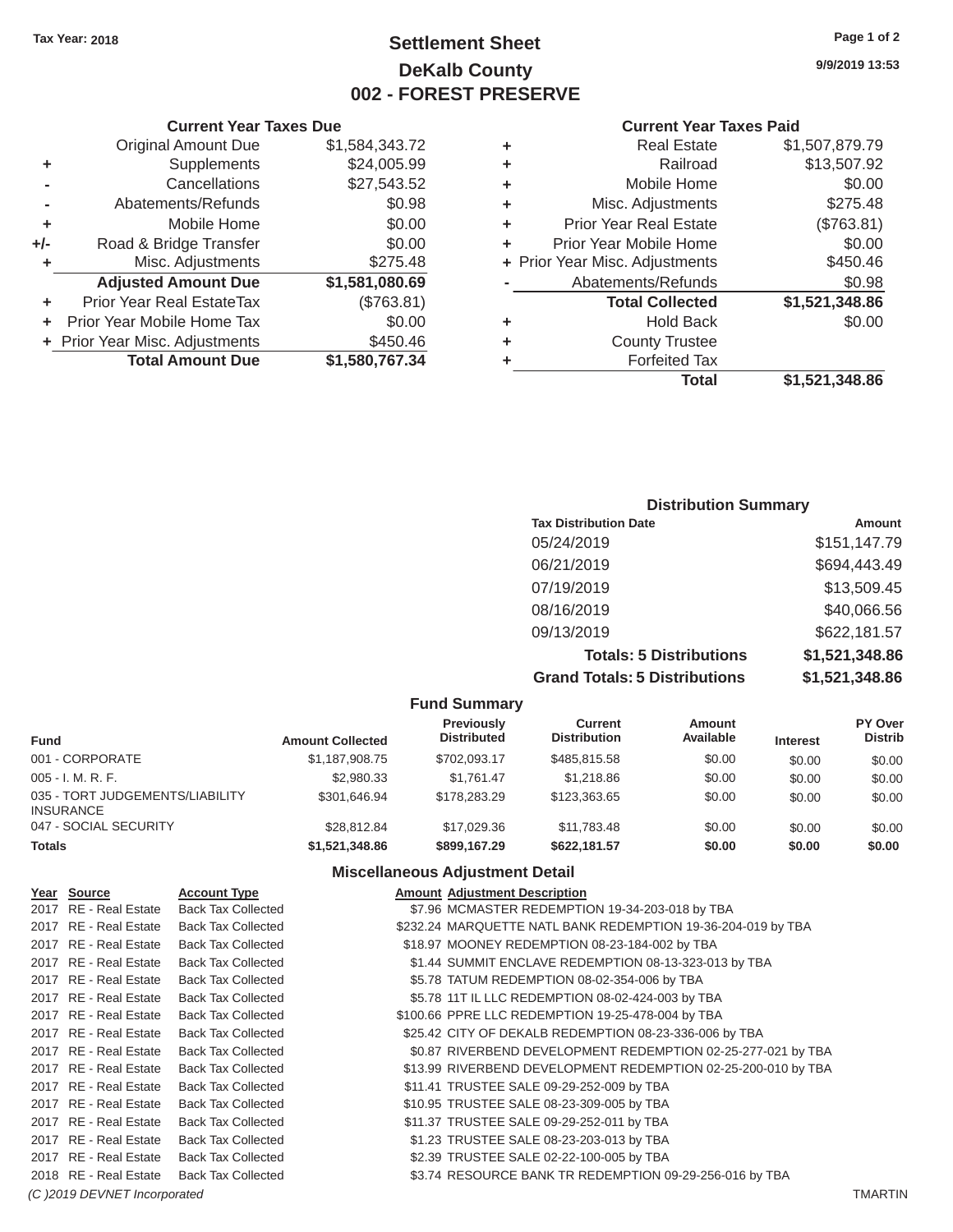# **Tax Year: 2018 Settlement Sheet Page 2 of 2 DeKalb County 9/9/2019 13:53**

# **Year Source Account Type Amount Adjustment Description**  2018 RE - Real Estate Back Tax Collected \$9.79 JOHNSON REDEMPTION by TBA **Totals 24 entries \$725.94 Year** Source **Account Type Aggle 2016** Amount Adjustment Description

Totals 8 entries \$0.98

# **Miscellaneous Adjustment Detail**  2018 RE - Real Estate Back Tax Collected \$0.84 RESOURCE BANK TR REDEMPTION 09-29-256-015 by TBA 2018 RE - Real Estate Back Tax Collected \$3.33 ROE REDEMPTION 19-26-431-016 by TBA 2018 RE - Real Estate Paymt In Lieu of Tax \$8.34 HOUSING AUTHORITY SEQUOYA APARTMENTS by TBA 2018 RE - Real Estate Paymt In Lieu of Tax \$7.96 HOUSING AUTHORITY SUNSET VIEW APARTMENTS by TBA 2018 RE - Real Estate Paymt In Lieu of Tax \$127.87 HOUSING AUTHORITY DEKALB UNITS by TBA 2018 RE - Real Estate Paymt In Lieu of Tax \$94.67 HOUSING AUTHORITY SYCAMORE UNITS by TBA 2018 RE - Real Estate Back Tax Collected \$18.94 JOHNSON REDEMPTION 01-19-337-001 by TBA

#### **Abatement Detail**

2017 RE - Real Estate RE Abatement \$0.02 PTAB INTEREST REFUND 08-22-228-017 by TBA 2017 RE - Real Estate RE Abatement \$0.00 PTAB INTEREST REFUND 08-26-104-006 by TBA 2018 RE - Real Estate RE Abatement \$0.13 PTAB INTEREST REFUND 07-23-187-003 by TBA 2018 RE - Real Estate RE Abatement \$0.02 PTAB INTEREST REFUND 08-23-308-001 by TBA 2018 RE - Real Estate RE Abatement \$0.02 PTAB INTEREST REFUND 06-21-377-033 by TBA 2018 RE - Real Estate RE Abatement \$0.01 PTAB INTEREST REFUND 06-21-201-015 by TBA 2018 RE - Real Estate RE Abatement \$0.04 PTAB INTEREST REFUND 19-14-100-025 by TBA 2018 RE - Real Estate RE Abatement \$0.74 PTAB INTEREST REFUND 08-12-326-013 by TBA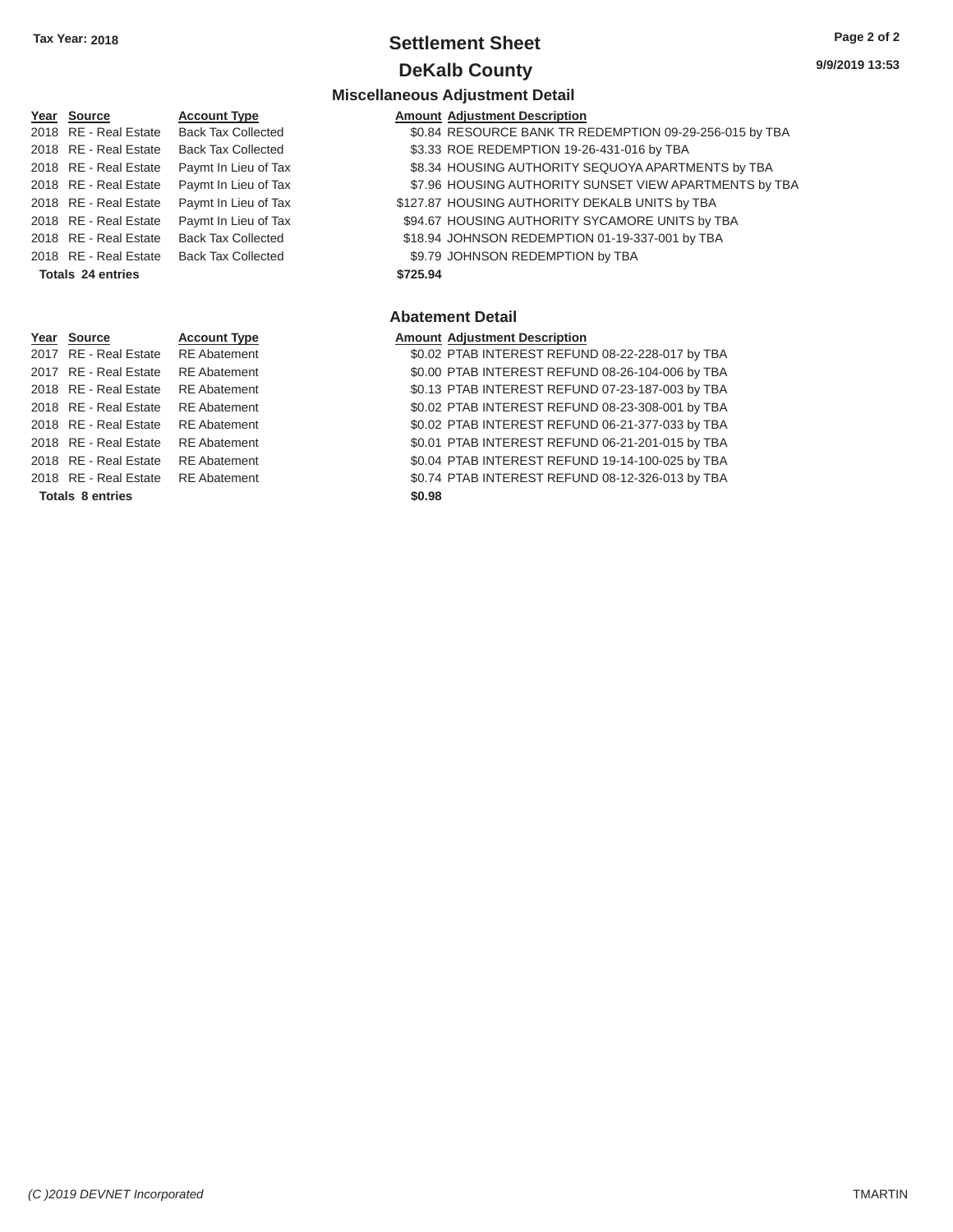# Tax Year: 2018 **Page 1 of 1 Page 1 of 1 Settlement Sheet Page 1 of 1 Page 1 of 1 9/9/2019 13:53 DeKalb County 003 - AFTON TOWNSHIP**

# **Current Year Taxes Due Current Year Taxes Paid Current Year Taxes Paid**

|       | OUITUIR TUUT TUAGU DUG         |             |    |                                |             |
|-------|--------------------------------|-------------|----|--------------------------------|-------------|
|       | <b>Original Amount Due</b>     | \$79,394.31 | ٠  | <b>Real Estate</b>             | \$74,940.38 |
| ٠     | Supplements                    | \$700.70    | ٠  | Railroad                       | \$1,845.32  |
|       | Cancellations                  | \$797.27    | ٠  | Mobile Home                    | \$0.00      |
|       | Abatements/Refunds             | \$0.00      | ٠  | Misc. Adjustments              | \$0.00      |
| ٠     | Mobile Home                    | \$0.00      | ÷. | <b>Prior Year Real Estate</b>  | \$0.00      |
| $+/-$ | Road & Bridge Transfer         | \$0.00      |    | Prior Year Mobile Home         | \$0.00      |
|       | Misc. Adjustments              | \$0.00      |    | + Prior Year Misc. Adjustments | \$0.00      |
|       | <b>Adjusted Amount Due</b>     | \$79,297.74 |    | Abatements/Refunds             | \$0.00      |
| ٠     | Prior Year Real EstateTax      | \$0.00      |    | <b>Total Collected</b>         | \$76,785.70 |
|       | + Prior Year Mobile Home Tax   | \$0.00      | ٠  | <b>Hold Back</b>               | \$0.00      |
|       | + Prior Year Misc. Adjustments | \$0.00      | ٠  | <b>County Trustee</b>          |             |
|       | <b>Total Amount Due</b>        | \$79,297.74 |    | <b>Forfeited Tax</b>           |             |
|       |                                |             |    |                                | $\cdots$    |

| Supplements<br>\$700.70<br>Railroad<br>÷<br>Cancellations<br>\$797.27<br>Mobile Home<br>÷<br>\$0.00<br>Abatements/Refunds<br>Misc. Adjustments<br>÷<br>\$0.00<br>Mobile Home<br><b>Prior Year Real Estate</b><br>٠<br>Road & Bridge Transfer<br>\$0.00<br>Prior Year Mobile Home<br>÷<br>Misc. Adjustments<br>+ Prior Year Misc. Adjustments<br>\$0.00<br><b>Adjusted Amount Due</b><br>\$79,297.74<br>Abatements/Refunds<br>ior Year Real EstateTax<br>\$0.00<br><b>Total Collected</b><br>r Year Mobile Home Tax<br>\$0.00<br><b>Hold Back</b><br>٠<br>Year Misc. Adjustments<br>\$0.00<br><b>County Trustee</b><br>÷<br><b>Total Amount Due</b><br>\$79,297.74<br><b>Forfeited Tax</b><br>٠<br><b>Total</b> | \$74,940.38 | <b>Real Estate</b> | ÷ | \$79,394.31 | <b>Original Amount Due</b> |
|----------------------------------------------------------------------------------------------------------------------------------------------------------------------------------------------------------------------------------------------------------------------------------------------------------------------------------------------------------------------------------------------------------------------------------------------------------------------------------------------------------------------------------------------------------------------------------------------------------------------------------------------------------------------------------------------------------------|-------------|--------------------|---|-------------|----------------------------|
|                                                                                                                                                                                                                                                                                                                                                                                                                                                                                                                                                                                                                                                                                                                | \$1,845.32  |                    |   |             |                            |
|                                                                                                                                                                                                                                                                                                                                                                                                                                                                                                                                                                                                                                                                                                                | \$0.00      |                    |   |             |                            |
|                                                                                                                                                                                                                                                                                                                                                                                                                                                                                                                                                                                                                                                                                                                | \$0.00      |                    |   |             |                            |
|                                                                                                                                                                                                                                                                                                                                                                                                                                                                                                                                                                                                                                                                                                                | \$0.00      |                    |   |             |                            |
|                                                                                                                                                                                                                                                                                                                                                                                                                                                                                                                                                                                                                                                                                                                | \$0.00      |                    |   |             |                            |
|                                                                                                                                                                                                                                                                                                                                                                                                                                                                                                                                                                                                                                                                                                                | \$0.00      |                    |   |             |                            |
|                                                                                                                                                                                                                                                                                                                                                                                                                                                                                                                                                                                                                                                                                                                | \$0.00      |                    |   |             |                            |
|                                                                                                                                                                                                                                                                                                                                                                                                                                                                                                                                                                                                                                                                                                                | \$76,785.70 |                    |   |             |                            |
|                                                                                                                                                                                                                                                                                                                                                                                                                                                                                                                                                                                                                                                                                                                | \$0.00      |                    |   |             |                            |
|                                                                                                                                                                                                                                                                                                                                                                                                                                                                                                                                                                                                                                                                                                                |             |                    |   |             |                            |
|                                                                                                                                                                                                                                                                                                                                                                                                                                                                                                                                                                                                                                                                                                                |             |                    |   |             |                            |
|                                                                                                                                                                                                                                                                                                                                                                                                                                                                                                                                                                                                                                                                                                                | \$76,785.70 |                    |   |             |                            |

### **Distribution Summary Tax Distribution Date Amount Amount** 05/24/2019 \$6,126.17 06/21/2019 \$38,619.41 07/19/2019 \$2,037.96 08/16/2019 \$1,153.90 09/13/2019 \$28,848.26 **Totals: 5 Distributions \$76,785.70 Grand Totals: 5 Distributions \$76,785.70**

|                                                     |                         | <b>Fund Summary</b>                     |                                |                     |                 |                           |
|-----------------------------------------------------|-------------------------|-----------------------------------------|--------------------------------|---------------------|-----------------|---------------------------|
| <b>Fund</b>                                         | <b>Amount Collected</b> | <b>Previously</b><br><b>Distributed</b> | Current<br><b>Distribution</b> | Amount<br>Available | <b>Interest</b> | PY Over<br><b>Distrib</b> |
| 001 - CORPORATE                                     | \$58,391,75             | \$36,454.06                             | \$21,937.69                    | \$0.00              | \$0.00          | \$0.00                    |
| $005 - I. M. R. F.$                                 | \$6,289.20              | \$3,926.36                              | \$2,362.84                     | \$0.00              | \$0.00          | \$0.00                    |
| 027 - AUDIT                                         | \$2,041.98              | \$1,274.81                              | \$767.17                       | \$0.00              | \$0.00          | \$0.00                    |
| 035 - TORT JUDGEMENTS/LIABILITY<br><b>INSURANCE</b> | \$3,095.62              | \$1,932.60                              | \$1,163.02                     | \$0.00              | \$0.00          | \$0.00                    |
| 047 - SOCIAL SECURITY                               | \$6,289,20              | \$3,926,36                              | \$2,362.84                     | \$0.00              | \$0.00          | \$0.00                    |
| 054 - GENERAL ASSISTANCE                            | \$677.95                | \$423.25                                | \$254.70                       | \$0.00              | \$0.00          | \$0.00                    |
| <b>Totals</b>                                       | \$76,785.70             | \$47,937.44                             | \$28,848,26                    | \$0.00              | \$0.00          | \$0.00                    |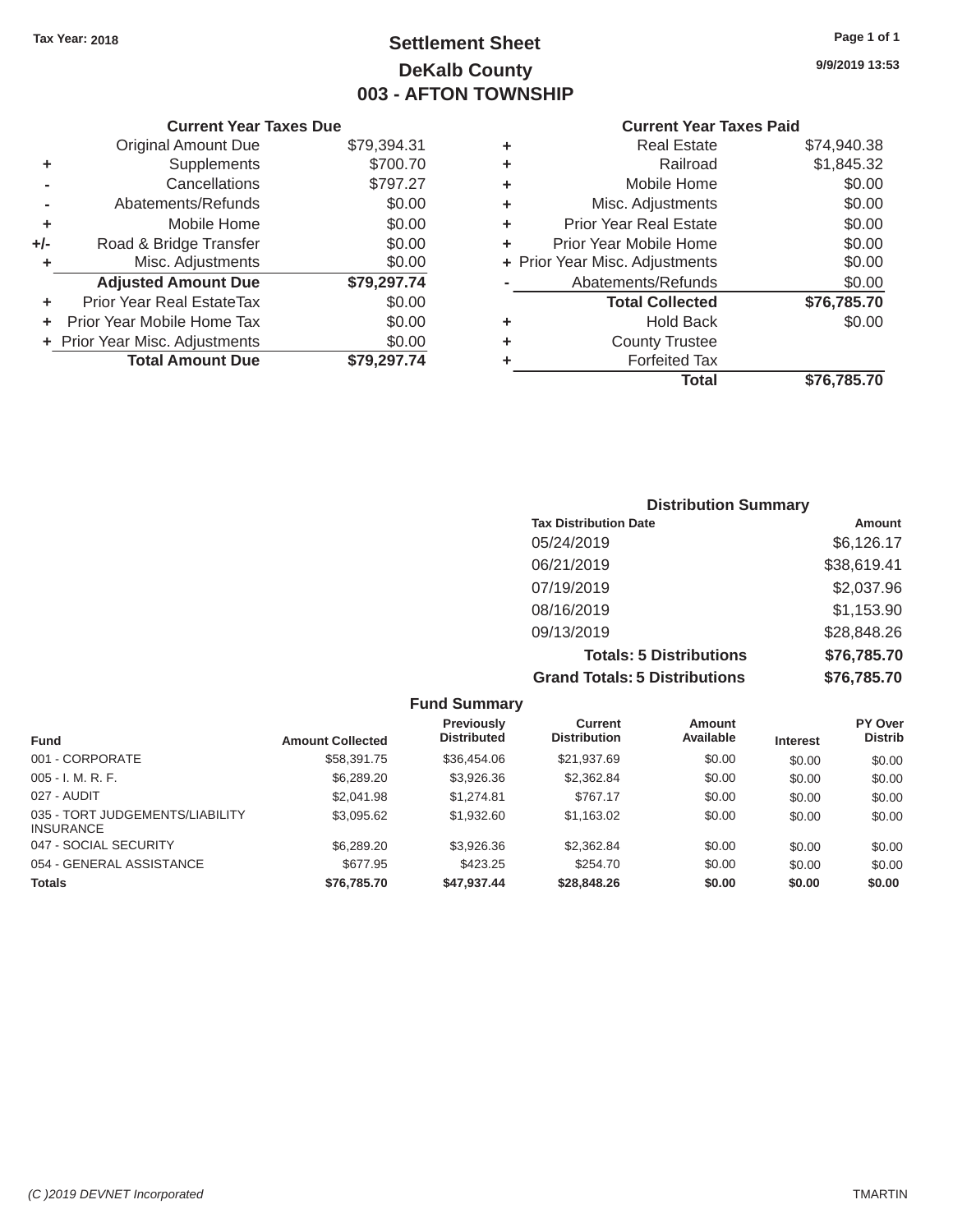# Tax Year: 2018 **Page 1 of 1 Settlement Sheet Page 1 of 1 Page 1 of 1 9/9/2019 13:53 DeKalb County 004 - AFTON ROAD & BRIDGE**

#### **Current Year Taxes Due Current Year Taxes Paid Current Year Taxes Paid**

|     | Original Amount Due              | \$313,037.74  | ٠  | <b>Real Estate</b>             | \$281,935.33       |
|-----|----------------------------------|---------------|----|--------------------------------|--------------------|
| ٠   | Supplements                      | \$2,636.08    | ٠  | Railroad                       | \$7,275.74         |
|     | Cancellations                    | \$2,999.40    | ٠  | Mobile Home                    | \$0.00             |
|     | Abatements/Refunds               | \$0.00        | ٠  | Misc. Adjustments              | \$0.00             |
| ٠   | Mobile Home                      | \$0.00        | ÷. | <b>Prior Year Real Estate</b>  | \$0.00             |
| +/- | Road & Bridge Transfer           | (\$13,541.20) | ٠  | Prior Year Mobile Home         | \$0.00             |
|     | Misc. Adjustments                | \$0.00        |    | + Prior Year Misc. Adjustments | \$0.00             |
|     | <b>Adjusted Amount Due</b>       | \$299,133.22  |    | Abatements/Refunds             | \$0.00             |
| ٠   | <b>Prior Year Real EstateTax</b> | \$0.00        |    | <b>Total Collected</b>         | \$289,211.07       |
| ÷.  | Prior Year Mobile Home Tax       | \$0.00        | ٠  | <b>Hold Back</b>               | \$0.00             |
|     | + Prior Year Misc. Adjustments   | \$0.00        | ٠  | <b>County Trustee</b>          |                    |
|     | <b>Total Amount Due</b>          | \$299,133.22  |    | <b>Forfeited Tax</b>           |                    |
|     |                                  |               |    |                                | <b>AAAA AJJ AM</b> |

| <b>Original Amount Due</b> | \$313,037.74  | ÷ | <b>Real Estate</b>             | \$281,935.33 |
|----------------------------|---------------|---|--------------------------------|--------------|
| Supplements                | \$2,636.08    | ٠ | Railroad                       | \$7,275.74   |
| Cancellations              | \$2,999.40    | ٠ | Mobile Home                    | \$0.00       |
| Abatements/Refunds         | \$0.00        | ٠ | Misc. Adjustments              | \$0.00       |
| Mobile Home                | \$0.00        | ÷ | <b>Prior Year Real Estate</b>  | \$0.00       |
| Road & Bridge Transfer     | (\$13,541.20) | ÷ | Prior Year Mobile Home         | \$0.00       |
| Misc. Adjustments          | \$0.00        |   | + Prior Year Misc. Adjustments | \$0.00       |
| <b>Adjusted Amount Due</b> | \$299,133.22  |   | Abatements/Refunds             | \$0.00       |
| ior Year Real EstateTax    | \$0.00        |   | <b>Total Collected</b>         | \$289,211.07 |
| r Year Mobile Home Tax     | \$0.00        | ٠ | <b>Hold Back</b>               | \$0.00       |
| Year Misc. Adjustments     | \$0.00        | ٠ | <b>County Trustee</b>          |              |
| <b>Total Amount Due</b>    | \$299,133.22  | ٠ | <b>Forfeited Tax</b>           |              |
|                            |               |   | <b>Total</b>                   | \$289,211.07 |

| <b>Road and Bridge Summary</b> |             |               | <b>Distribution Summary</b>  |                |  |
|--------------------------------|-------------|---------------|------------------------------|----------------|--|
| <b>Municipality</b>            | Amt. Due    | Amt. Distrib. | <b>Tax Distribution Date</b> | Amount         |  |
| <b>CITY OF DEKALB</b>          | \$13.995.11 | \$13,541,20   | 05/24/2019                   | \$23,047.60    |  |
| <b>Totals</b>                  | \$13,995.11 | \$13,541,20   | 06/21/2019                   | \$145,457.54   |  |
|                                |             |               | 07/19/2019                   | \$7,667.04     |  |
|                                |             |               | 08/16/2019                   | \$4,340.98     |  |
|                                |             |               | 09/13/2019                   | \$108,697.91   |  |
|                                |             |               | Tatala: E Diatributiana      | 0.000, 211, 07 |  |

**Totals: 5 Distributions \$289,211.07 Grand Totals: 5 Distributions \$289,211.07** 

|                              |                         | <b>Fund Summary</b>              |                                       |                     |                 |                           |
|------------------------------|-------------------------|----------------------------------|---------------------------------------|---------------------|-----------------|---------------------------|
| <b>Fund</b>                  | <b>Amount Collected</b> | Previously<br><b>Distributed</b> | <b>Current</b><br><b>Distribution</b> | Amount<br>Available | <b>Interest</b> | PY Over<br><b>Distrib</b> |
| 007 - ROAD AND BRIDGE        | \$144,955.41            | \$90.454.29                      | \$54.501.12                           | \$0.00              | \$0.00          | \$0.00                    |
| 008 - BRIDGE CONST W/COUNTY  | \$15,543.29             | \$9,703.68                       | \$5,839.61                            | \$0.00              | \$0.00          | \$0.00                    |
| 009 - PERMANENT ROAD         | \$97.821.65             | \$61,070.10                      | \$36,751.55                           | \$0.00              | \$0.00          | \$0.00                    |
| 010 - EQUIPMENT AND BUILDING | \$30,890.72             | \$19,285,09                      | \$11,605,63                           | \$0.00              | \$0.00          | \$0.00                    |
| <b>Totals</b>                | \$289,211,07            | \$180,513,16                     | \$108,697.91                          | \$0.00              | \$0.00          | \$0.00                    |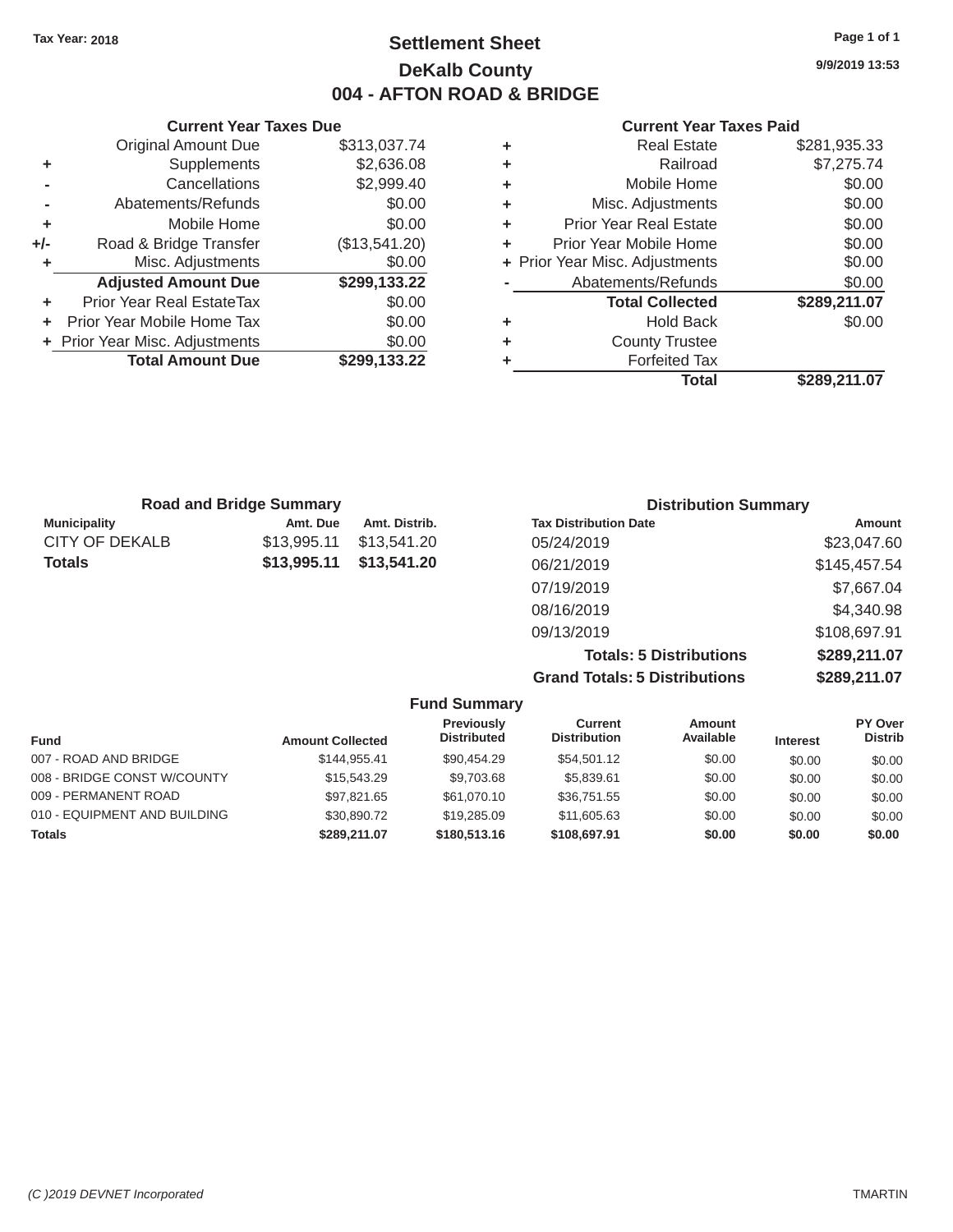# Tax Year: 2018 **Page 1 of 1 Settlement Sheet Page 1 of 1 Page 1 of 1 9/9/2019 13:53 DeKalb County 005 - CLINTON TOWNSHIP**

#### **Current Year Taxes Due Current Year Taxes Paid Current Year Taxes Paid**

|       | Original Amount Due            | \$101,317.13 | ٠  | <b>Real Estate</b>             | \$96,218.10        |
|-------|--------------------------------|--------------|----|--------------------------------|--------------------|
|       | Supplements                    | \$663.59     | ٠  | Railroad                       | \$2,520.22         |
|       | Cancellations                  | \$694.08     | ٠  | Mobile Home                    | \$0.00             |
|       | Abatements/Refunds             | \$0.00       | ٠  | Misc. Adjustments              | \$0.00             |
| ÷     | Mobile Home                    | \$0.00       | ÷. | <b>Prior Year Real Estate</b>  | \$0.00             |
| $+/-$ | Road & Bridge Transfer         | \$0.00       | ٠  | Prior Year Mobile Home         | \$0.00             |
|       | Misc. Adjustments              | \$0.00       |    | + Prior Year Misc. Adjustments | \$0.00             |
|       | <b>Adjusted Amount Due</b>     | \$101,286.64 |    | Abatements/Refunds             | \$0.00             |
| ٠     | Prior Year Real EstateTax      | \$0.00       |    | <b>Total Collected</b>         | \$98,738.32        |
|       | Prior Year Mobile Home Tax     | \$0.00       | ٠  | <b>Hold Back</b>               | \$0.00             |
|       | + Prior Year Misc. Adjustments | \$0.00       | ٠  | <b>County Trustee</b>          |                    |
|       | <b>Total Amount Due</b>        | \$101,286.64 |    | <b>Forfeited Tax</b>           |                    |
|       |                                |              |    |                                | <b>A</b> - - - - - |

| <b>Original Amount Due</b> | \$101,317.13 | ÷ | <b>Real Estate</b>             | \$96,218.10 |
|----------------------------|--------------|---|--------------------------------|-------------|
| Supplements                | \$663.59     | ÷ | Railroad                       | \$2,520.22  |
| Cancellations              | \$694.08     | ÷ | Mobile Home                    | \$0.00      |
| Abatements/Refunds         | \$0.00       | ÷ | Misc. Adjustments              | \$0.00      |
| Mobile Home                | \$0.00       | ÷ | <b>Prior Year Real Estate</b>  | \$0.00      |
| Road & Bridge Transfer     | \$0.00       | ÷ | Prior Year Mobile Home         | \$0.00      |
| Misc. Adjustments          | \$0.00       |   | + Prior Year Misc. Adjustments | \$0.00      |
| <b>Adjusted Amount Due</b> | \$101,286.64 |   | Abatements/Refunds             | \$0.00      |
| ior Year Real EstateTax    | \$0.00       |   | <b>Total Collected</b>         | \$98,738.32 |
| r Year Mobile Home Tax     | \$0.00       | ÷ | <b>Hold Back</b>               | \$0.00      |
| Year Misc. Adjustments     | \$0.00       | ÷ | <b>County Trustee</b>          |             |
| <b>Total Amount Due</b>    | \$101,286.64 | ٠ | <b>Forfeited Tax</b>           |             |
|                            |              |   | <b>Total</b>                   | \$98,738.32 |

| <b>Distribution Summary</b>          |             |  |  |  |  |
|--------------------------------------|-------------|--|--|--|--|
| <b>Tax Distribution Date</b>         | Amount      |  |  |  |  |
| 05/24/2019                           | \$8,905.17  |  |  |  |  |
| 06/21/2019                           | \$48,869.25 |  |  |  |  |
| 07/19/2019                           | \$822.88    |  |  |  |  |
| 08/16/2019                           | \$2,551.92  |  |  |  |  |
| 09/13/2019                           | \$37,589.10 |  |  |  |  |
| <b>Totals: 5 Distributions</b>       | \$98,738.32 |  |  |  |  |
| <b>Grand Totals: 5 Distributions</b> | \$98,738.32 |  |  |  |  |

|                                                     |                         | <b>Fund Summary</b>                     |                                |                     |                 |                           |
|-----------------------------------------------------|-------------------------|-----------------------------------------|--------------------------------|---------------------|-----------------|---------------------------|
| <b>Fund</b>                                         | <b>Amount Collected</b> | <b>Previously</b><br><b>Distributed</b> | Current<br><b>Distribution</b> | Amount<br>Available | <b>Interest</b> | PY Over<br><b>Distrib</b> |
| 001 - CORPORATE                                     | \$85,080.92             | \$52,691.12                             | \$32,389.80                    | \$0.00              | \$0.00          | \$0.00                    |
| $005 - I. M. R. F.$                                 | \$491.62                | \$304.46                                | \$187.16                       | \$0.00              | \$0.00          | \$0.00                    |
| 027 - AUDIT                                         | \$683.17                | \$423.09                                | \$260.08                       | \$0.00              | \$0.00          | \$0.00                    |
| 035 - TORT JUDGEMENTS/LIABILITY<br><b>INSURANCE</b> | \$5,071.71              | \$3.140.94                              | \$1,930.77                     | \$0.00              | \$0.00          | \$0.00                    |
| 047 - SOCIAL SECURITY                               | \$7,312.55              | \$4,528,70                              | \$2,783.85                     | \$0.00              | \$0.00          | \$0.00                    |
| 054 - GENERAL ASSISTANCE                            | \$98.35                 | \$60.91                                 | \$37.44                        | \$0.00              | \$0.00          | \$0.00                    |
| <b>Totals</b>                                       | \$98,738.32             | \$61,149.22                             | \$37,589.10                    | \$0.00              | \$0.00          | \$0.00                    |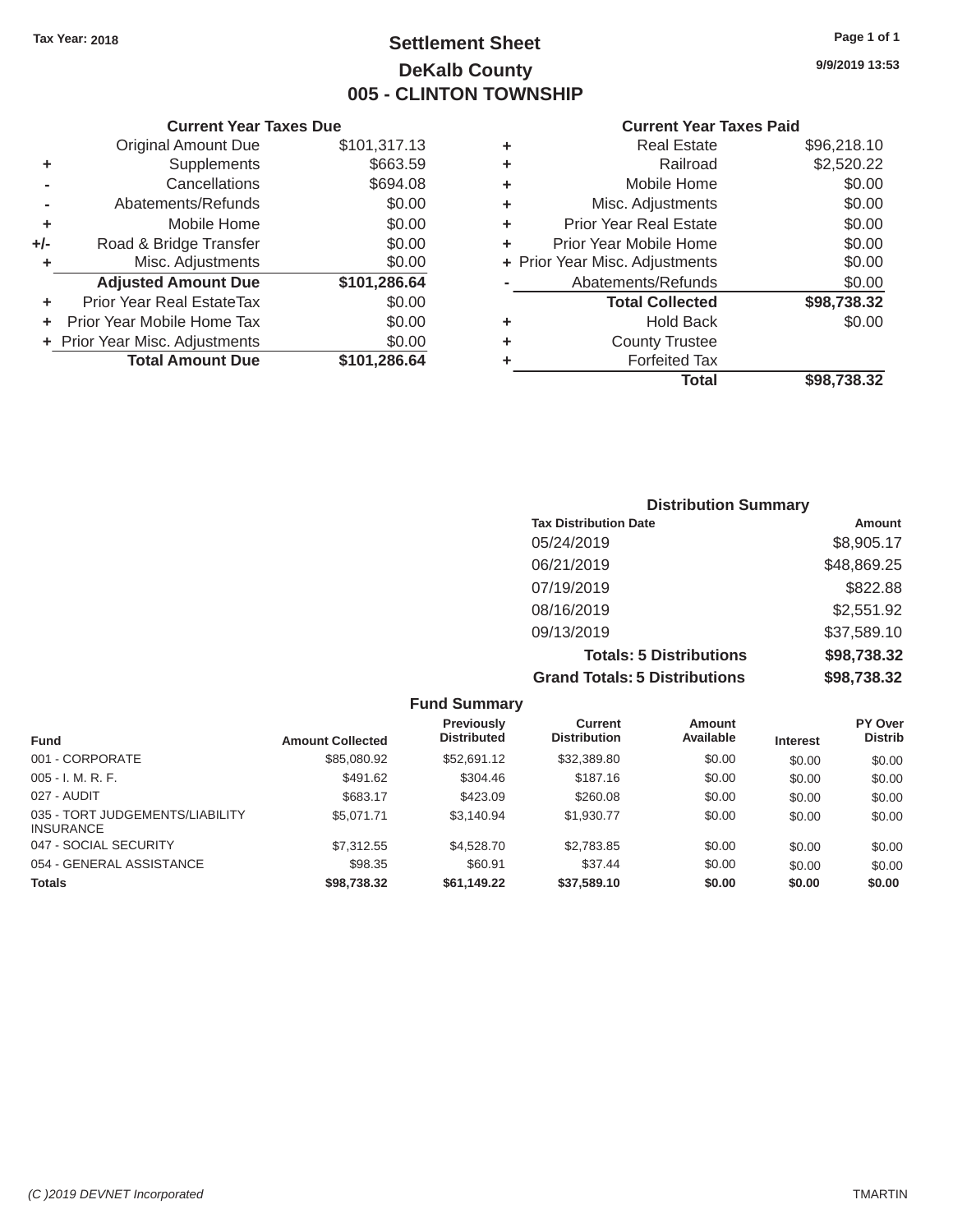# Tax Year: 2018 **Page 1 of 1 Page 1 of 1 Settlement Sheet Page 1 of 1 Page 1 of 1 9/9/2019 13:53 DeKalb County 006 - CLINTON TWP LIBRARY**

#### **Current Year Taxes Due Current Year Taxes Paid Current Year Taxes Paid Current Year Taxes Paid** Original Amount Due **+** Supplements **-** Cancellations **-** Abatements/Refunds **+** Mobile Home **+/-** Road & Bridge Transfer **+** Misc. Adjustments  $$95,422.18$  $$653.73$ Adjusted Amount Due \$95,393.45 **+** Prior Year Real EstateTax \$0.00 **+** Prior Year Mobile Home Tax  $$0.00$ **+** Prior Year Misc. Adjustments  $$0.00$ **Total Amount Due \$95,393.45**

| 5,422.18 | ٠ | <b>Real Estate</b>             | \$90,619.83 |
|----------|---|--------------------------------|-------------|
| \$625.00 | ٠ | Railroad                       | \$2,373.60  |
| \$653.73 | ٠ | Mobile Home                    | \$0.00      |
| \$0.00   | ٠ | Misc. Adjustments              | \$0.00      |
| \$0.00   | ٠ | <b>Prior Year Real Estate</b>  | \$0.00      |
| \$0.00   | ٠ | Prior Year Mobile Home         | \$0.00      |
| \$0.00   |   | + Prior Year Misc. Adjustments | \$0.00      |
| 5,393.45 |   | Abatements/Refunds             | \$0.00      |
| \$0.00   |   | <b>Total Collected</b>         | \$92,993.43 |
| \$0.00   | ٠ | <b>Hold Back</b>               | \$0.00      |
| \$0.00   | ٠ | <b>County Trustee</b>          |             |
| 5.393.45 |   | <b>Forfeited Tax</b>           |             |
|          |   | <b>Total</b>                   | \$92,993.43 |

| <b>Distribution Summary</b>          |             |
|--------------------------------------|-------------|
| <b>Tax Distribution Date</b>         | Amount      |
| 05/24/2019                           | \$8,387.06  |
| 06/21/2019                           | \$46,025.86 |
| 07/19/2019                           | \$775.04    |
| 08/16/2019                           | \$2,403.41  |
| 09/13/2019                           | \$35,402.06 |
| <b>Totals: 5 Distributions</b>       | \$92,993.43 |
| <b>Grand Totals: 5 Distributions</b> | \$92,993.43 |

| <b>Fund Summary</b> |                         |                                         |                                |                     |                 |                           |
|---------------------|-------------------------|-----------------------------------------|--------------------------------|---------------------|-----------------|---------------------------|
| Fund                | <b>Amount Collected</b> | <b>Previously</b><br><b>Distributed</b> | Current<br><b>Distribution</b> | Amount<br>Available | <b>Interest</b> | PY Over<br><b>Distrib</b> |
| 016 - LIBRARY       | \$92,993.43             | \$57.591.37                             | \$35,402.06                    | \$0.00              | \$0.00          | \$0.00                    |
| <b>Totals</b>       | \$92,993,43             | \$57.591.37                             | \$35,402.06                    | \$0.00              | \$0.00          | \$0.00                    |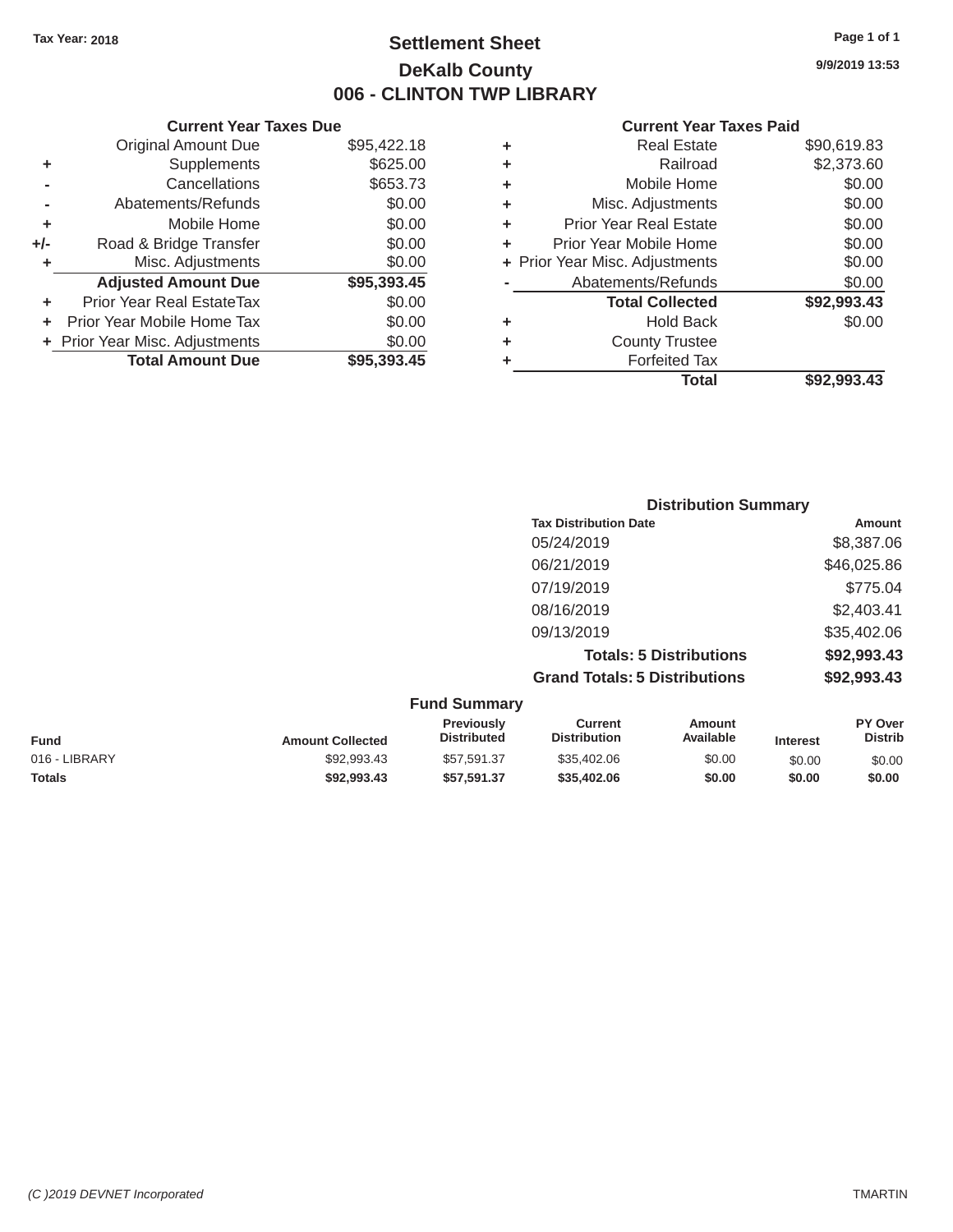**+/-** Road & Bridge Transfer

# Tax Year: 2018 **Page 1 of 1 Settlement Sheet Page 1 of 1 Page 1 of 1 9/9/2019 13:53 DeKalb County 007 - CLINTON TWP CEMETERY**

#### **Current Year Taxes Due Current Year Taxes Paid Current Year Taxes Paid**

|                | <b>Original Amount Due</b>     | \$22,053.77 | ٠ | <b>Real Estate</b>             | \$20,943.79 |  |  |
|----------------|--------------------------------|-------------|---|--------------------------------|-------------|--|--|
| ÷              | Supplements                    | \$144.45    | ٠ | Railroad                       | \$548.60    |  |  |
| $\blacksquare$ | Cancellations                  | \$151.09    | ٠ | Mobile Home                    | \$0.00      |  |  |
|                | Abatements/Refunds             | \$0.00      | ٠ | Misc. Adjustments              | \$0.00      |  |  |
| ÷              | Mobile Home                    | \$0.00      | ٠ | <b>Prior Year Real Estate</b>  | \$0.00      |  |  |
| ∙/-            | Road & Bridge Transfer         | \$0.00      | ٠ | Prior Year Mobile Home         | \$0.00      |  |  |
| ÷              | Misc. Adjustments              | \$0.00      |   | + Prior Year Misc. Adjustments | \$0.00      |  |  |
|                | <b>Adjusted Amount Due</b>     | \$22,047.13 |   | Abatements/Refunds             | \$0.00      |  |  |
| ÷              | Prior Year Real EstateTax      | \$0.00      |   | <b>Total Collected</b>         | \$21,492.39 |  |  |
|                | + Prior Year Mobile Home Tax   | \$0.00      | ٠ | <b>Hold Back</b>               | \$0.00      |  |  |
|                | + Prior Year Misc. Adjustments | \$0.00      | ٠ | <b>County Trustee</b>          |             |  |  |
|                | <b>Total Amount Due</b>        | \$22,047.13 |   | <b>Forfeited Tax</b>           |             |  |  |
|                |                                |             |   |                                |             |  |  |

| \$22,053.77 | ٠ | <b>Real Estate</b>             | \$20,943.79 |
|-------------|---|--------------------------------|-------------|
| \$144.45    | ٠ | Railroad                       | \$548.60    |
| \$151.09    | ٠ | Mobile Home                    | \$0.00      |
| \$0.00      | ٠ | Misc. Adjustments              | \$0.00      |
| \$0.00      | ٠ | <b>Prior Year Real Estate</b>  | \$0.00      |
| \$0.00      | ٠ | Prior Year Mobile Home         | \$0.00      |
| \$0.00      |   | + Prior Year Misc. Adjustments | \$0.00      |
| \$22,047.13 |   | Abatements/Refunds             | \$0.00      |
| \$0.00      |   | <b>Total Collected</b>         | \$21,492.39 |
| \$0.00      | ٠ | <b>Hold Back</b>               | \$0.00      |
| \$0.00      | ٠ | <b>County Trustee</b>          |             |
| \$22,047.13 |   | <b>Forfeited Tax</b>           |             |
|             |   | <b>Total</b>                   | \$21,492.39 |

| <b>Distribution Summary</b>          |             |
|--------------------------------------|-------------|
| <b>Tax Distribution Date</b>         | Amount      |
| 05/24/2019                           | \$1,938.34  |
| 06/21/2019                           | \$10,637.17 |
| 07/19/2019                           | \$179.12    |
| 08/16/2019                           | \$555.43    |
| 09/13/2019                           | \$8,182.33  |
| <b>Totals: 5 Distributions</b>       | \$21,492.39 |
| <b>Grand Totals: 5 Distributions</b> | \$21,492.39 |
| $E_{t}$                              |             |

| <b>Fund Summary</b> |                         |                                         |                                |                     |                 |                           |
|---------------------|-------------------------|-----------------------------------------|--------------------------------|---------------------|-----------------|---------------------------|
| <b>Fund</b>         | <b>Amount Collected</b> | <b>Previously</b><br><b>Distributed</b> | Current<br><b>Distribution</b> | Amount<br>Available | <b>Interest</b> | PY Over<br><b>Distrib</b> |
| 017 - CEMETERY      | \$21,492.39             | \$13,310.06                             | \$8,182.33                     | \$0.00              | \$0.00          | \$0.00                    |
| <b>Totals</b>       | \$21.492.39             | \$13,310,06                             | \$8,182,33                     | \$0.00              | \$0.00          | \$0.00                    |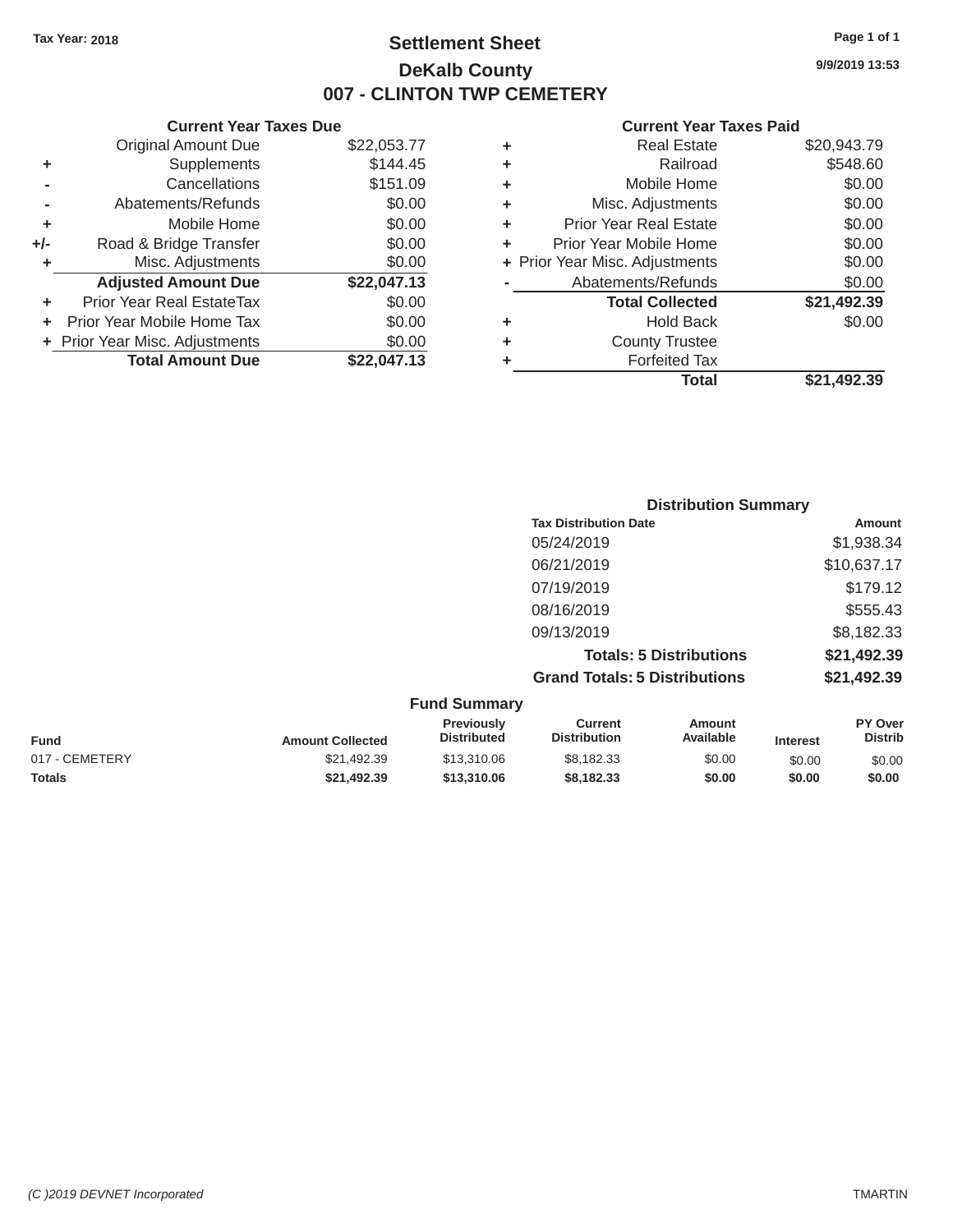# Tax Year: 2018 **Page 1 of 1 Settlement Sheet Page 1 of 1 Page 1 of 1 9/9/2019 13:53 DeKalb County 008 - CLINTON COMM BLDG**

#### **Current Year Taxes Due Current Year Taxes Paid Current Year Taxes Paid**

|       | OUITUIR TUUT TUAGO DUG           |            |   |                                |            |
|-------|----------------------------------|------------|---|--------------------------------|------------|
|       | <b>Original Amount Due</b>       | \$9,601.59 | ٠ | <b>Real Estate</b>             | \$9,118.36 |
|       | <b>Supplements</b>               | \$62.88    | ٠ | Railroad                       | \$238.82   |
|       | Cancellations                    | \$65.79    |   | Mobile Home                    | \$0.00     |
|       | Abatements/Refunds               | \$0.00     | ٠ | Misc. Adjustments              | \$0.00     |
| ٠     | Mobile Home                      | \$0.00     | ٠ | <b>Prior Year Real Estate</b>  | \$0.00     |
| $+/-$ | Road & Bridge Transfer           | \$0.00     | ٠ | Prior Year Mobile Home         | \$0.00     |
|       | Misc. Adjustments                | \$0.00     |   | + Prior Year Misc. Adjustments | \$0.00     |
|       | <b>Adjusted Amount Due</b>       | \$9,598.68 |   | Abatements/Refunds             | \$0.00     |
| ٠     | <b>Prior Year Real EstateTax</b> | \$0.00     |   | <b>Total Collected</b>         | \$9,357.18 |
|       | Prior Year Mobile Home Tax       | \$0.00     | ٠ | <b>Hold Back</b>               | \$0.00     |
|       | + Prior Year Misc. Adjustments   | \$0.00     | ٠ | <b>County Trustee</b>          |            |
|       | <b>Total Amount Due</b>          | \$9,598.68 |   | <b>Forfeited Tax</b>           |            |
|       |                                  |            |   |                                |            |

| \$9,601.59 | ٠ | <b>Real Estate</b>            | \$9,118.36                     |
|------------|---|-------------------------------|--------------------------------|
| \$62.88    | ٠ | Railroad                      | \$238.82                       |
| \$65.79    | ÷ | Mobile Home                   | \$0.00                         |
| \$0.00     | ٠ | Misc. Adjustments             | \$0.00                         |
| \$0.00     | ٠ | <b>Prior Year Real Estate</b> | \$0.00                         |
| \$0.00     | ÷ | Prior Year Mobile Home        | \$0.00                         |
| \$0.00     |   |                               | \$0.00                         |
| \$9,598.68 |   | Abatements/Refunds            | \$0.00                         |
| \$0.00     |   | <b>Total Collected</b>        | \$9,357.18                     |
| \$0.00     | ٠ | <b>Hold Back</b>              | \$0.00                         |
| \$0.00     | ٠ | <b>County Trustee</b>         |                                |
| \$9,598.68 | ٠ | <b>Forfeited Tax</b>          |                                |
|            |   | <b>Total</b>                  | \$9,357.18                     |
|            |   |                               | + Prior Year Misc. Adjustments |

|                     | <b>Distribution Summary</b>          |            |  |  |
|---------------------|--------------------------------------|------------|--|--|
|                     | <b>Tax Distribution Date</b>         | Amount     |  |  |
|                     | 05/24/2019                           | \$843.95   |  |  |
|                     | 06/21/2019                           | \$4,631.46 |  |  |
|                     | 07/19/2019                           | \$77.97    |  |  |
|                     | 08/16/2019                           | \$241.83   |  |  |
|                     | 09/13/2019                           | \$3,561.97 |  |  |
|                     | <b>Totals: 5 Distributions</b>       | \$9,357.18 |  |  |
|                     | <b>Grand Totals: 5 Distributions</b> | \$9,357.18 |  |  |
| <b>Fund Summary</b> |                                      |            |  |  |

| <b>Amount Collected</b> | <b>Previously</b><br><b>Distributed</b> | Current<br><b>Distribution</b> | Amount<br>Available | <b>Interest</b> | <b>PY Over</b><br><b>Distrib</b> |  |
|-------------------------|-----------------------------------------|--------------------------------|---------------------|-----------------|----------------------------------|--|
| \$9,357.18              | \$5.795.21                              | \$3.561.97                     | \$0.00              | \$0.00          | \$0.00                           |  |
| \$9,357,18              | \$5.795.21                              | \$3.561.97                     | \$0.00              | \$0.00          | \$0.00                           |  |
|                         |                                         | $\mathsf{u}$ nu Jumina y       |                     |                 |                                  |  |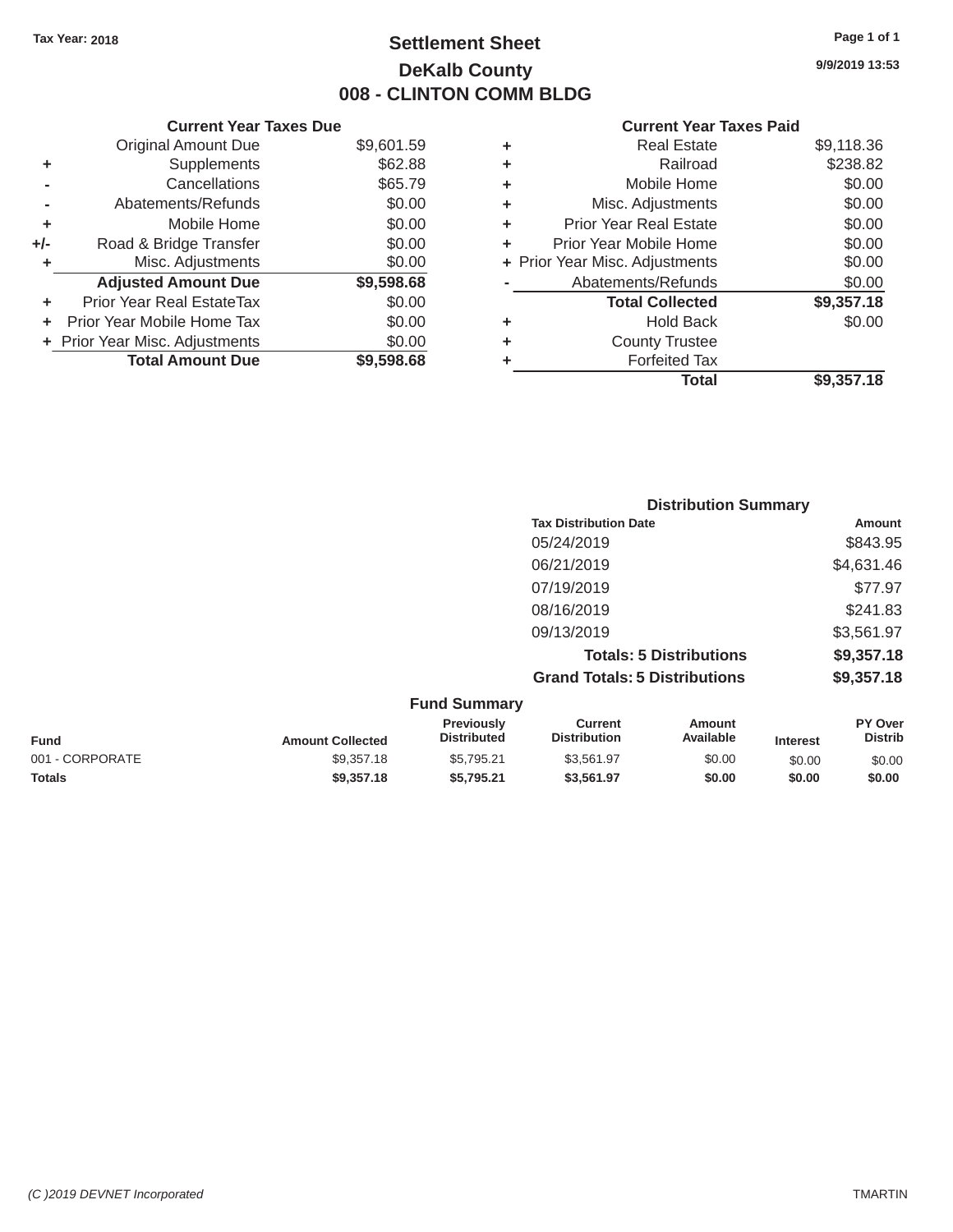# Tax Year: 2018 **Page 1 of 1 Page 1 of 1 Settlement Sheet Page 1 of 1 Page 1 of 1 9/9/2019 13:53 DeKalb County 009 - CLINTON ROAD & BRIDGE**

#### **Current Year Taxes Due Current Year Taxes Paid Current Year Taxes Paid**

|       | <b>Original Amount Due</b>       | \$260,012.85  |   | <b>Real Estate</b>             | \$215,521.19 |
|-------|----------------------------------|---------------|---|--------------------------------|--------------|
|       | <b>Supplements</b>               | \$1,486.42    | ٠ | Railroad                       | \$6,177.27   |
|       | Cancellations                    | \$1,554.73    |   | Mobile Home                    | \$0.00       |
|       | Abatements/Refunds               | \$0.00        | ٠ | Misc. Adjustments              | \$0.00       |
|       | Mobile Home                      | \$0.00        | ÷ | <b>Prior Year Real Estate</b>  | \$0.00       |
| $+/-$ | Road & Bridge Transfer           | (\$31,696.30) | ÷ | Prior Year Mobile Home         | \$0.00       |
|       | Misc. Adjustments                | \$0.00        |   | + Prior Year Misc. Adjustments | \$0.00       |
|       | <b>Adjusted Amount Due</b>       | \$228,248.24  |   | Abatements/Refunds             | \$0.00       |
| ÷.    | <b>Prior Year Real EstateTax</b> | \$0.00        |   | <b>Total Collected</b>         | \$221,698.46 |
| ÷.    | Prior Year Mobile Home Tax       | \$0.00        | ٠ | <b>Hold Back</b>               | \$0.00       |
|       | + Prior Year Misc. Adjustments   | \$0.00        | ٠ | <b>County Trustee</b>          |              |
|       | <b>Total Amount Due</b>          | \$228,248.24  |   | <b>Forfeited Tax</b>           |              |
|       |                                  |               |   | 77 - A - A                     |              |

| \$260,012.85  | ٠ | <b>Real Estate</b>            | \$215,521.19                   |
|---------------|---|-------------------------------|--------------------------------|
| \$1,486.42    | ÷ | Railroad                      | \$6,177.27                     |
| \$1,554.73    | ÷ | Mobile Home                   | \$0.00                         |
| \$0.00        | ÷ | Misc. Adjustments             | \$0.00                         |
| \$0.00        | ÷ | <b>Prior Year Real Estate</b> | \$0.00                         |
| (\$31,696.30) | ÷ | Prior Year Mobile Home        | \$0.00                         |
| \$0.00        |   |                               | \$0.00                         |
| \$228,248.24  |   | Abatements/Refunds            | \$0.00                         |
| \$0.00        |   | <b>Total Collected</b>        | \$221,698.46                   |
| \$0.00        | ÷ | <b>Hold Back</b>              | \$0.00                         |
| \$0.00        | ٠ | <b>County Trustee</b>         |                                |
| \$228,248.24  | ٠ | <b>Forfeited Tax</b>          |                                |
|               |   | <b>Total</b>                  | \$221,698.46                   |
|               |   |                               | + Prior Year Misc. Adjustments |

| <b>Road and Bridge Summary</b> |             |               | <b>Distribution Summary</b>  |              |  |
|--------------------------------|-------------|---------------|------------------------------|--------------|--|
| <b>Municipality</b>            | Amt. Due    | Amt. Distrib. | <b>Tax Distribution Date</b> | Amount       |  |
| VILLAGE OF WATERMAN            | \$32,528.13 | \$31,696.30   | 05/24/2019                   | \$19,946.87  |  |
| Totals                         | \$32,528.13 | \$31,696.30   | 06/21/2019                   | \$109,729.33 |  |
|                                |             |               | 07/19/2019                   | \$1,843.25   |  |
|                                |             |               | 08/16/2019                   | \$5,902.98   |  |
|                                |             |               | 09/13/2019                   | \$84,276.03  |  |
|                                |             |               |                              |              |  |

**Totals: 5 Distributions \$221,698.46 Grand Totals: 5 Distributions \$221,698.46**

|                                               |                         | <b>Fund Summary</b>              |                                |                            |                 |                           |
|-----------------------------------------------|-------------------------|----------------------------------|--------------------------------|----------------------------|-----------------|---------------------------|
| <b>Fund</b>                                   | <b>Amount Collected</b> | Previously<br><b>Distributed</b> | Current<br><b>Distribution</b> | <b>Amount</b><br>Available | <b>Interest</b> | PY Over<br><b>Distrib</b> |
| 007 - ROAD AND BRIDGE                         | \$82,329.56             | \$51,110.59                      | \$31.218.97                    | \$0.00                     | \$0.00          | \$0.00                    |
| 009 - PERMANENT ROAD                          | \$83,812.85             | \$51,905.71                      | \$31,907.14                    | \$0.00                     | \$0.00          | \$0.00                    |
| 010 - EQUIPMENT AND BUILDING                  | \$48,729.84             | \$30.178.63                      | \$18,551.21                    | \$0.00                     | \$0.00          | \$0.00                    |
| 035 - TORT JUDGEMENTS/LIABILITY<br><b>INS</b> | \$6.826.21              | \$4,227.50                       | \$2,598.71                     | \$0.00                     | \$0.00          | \$0.00                    |
| <b>Totals</b>                                 | \$221,698.46            | \$137.422.43                     | \$84,276.03                    | \$0.00                     | \$0.00          | \$0.00                    |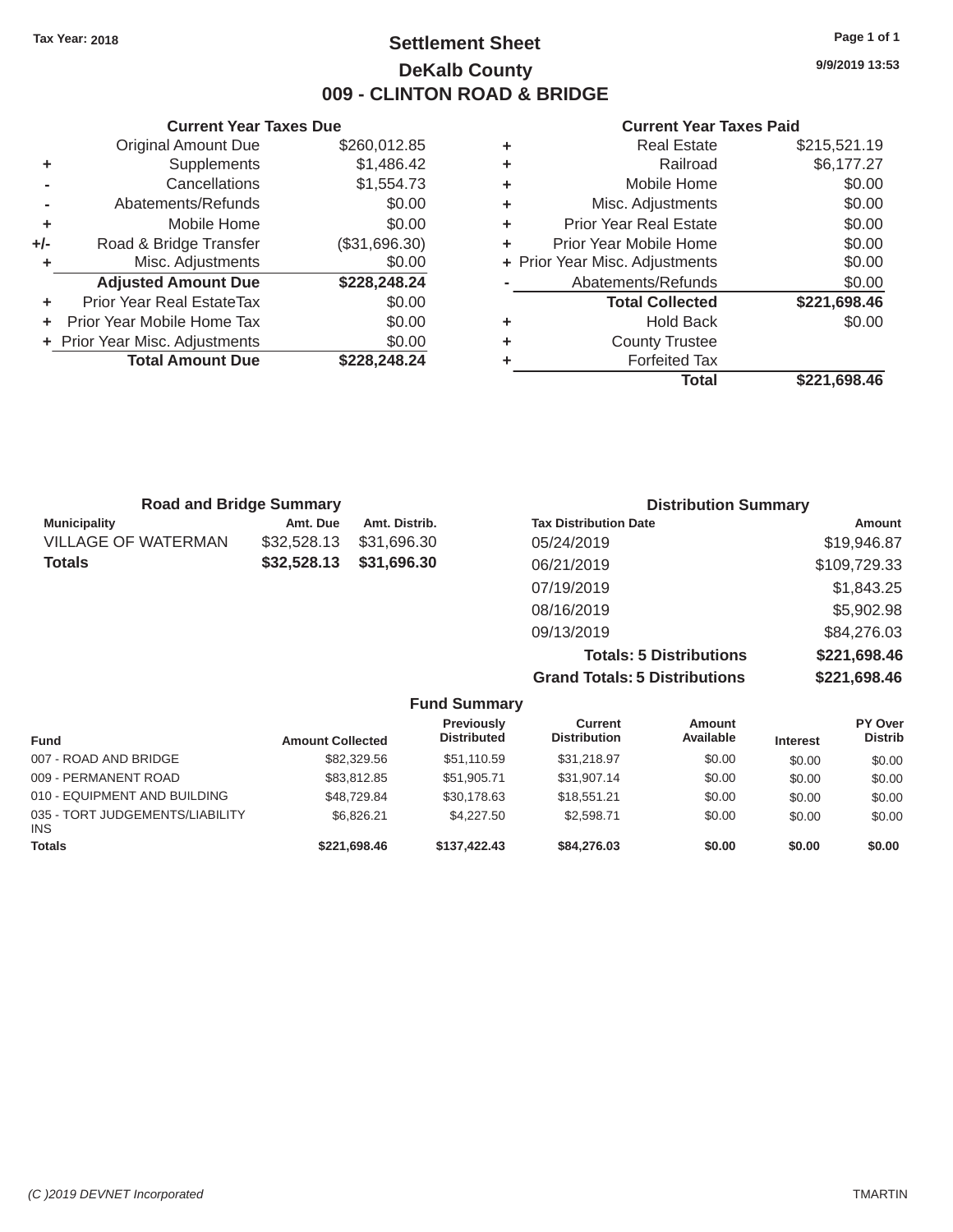# Tax Year: 2018 **Page 1 of 1 Settlement Sheet Page 1 of 1 Page 1 of 1 9/9/2019 13:53 DeKalb County 010 - CORTLAND TOWNSHIP**

|       | <b>Current Year Taxes Due</b>  |              |   | <b>Current Year Taxes Paid</b> |              |
|-------|--------------------------------|--------------|---|--------------------------------|--------------|
|       | Original Amount Due            | \$278,089.06 | ٠ | <b>Real Estate</b>             | \$265,534.53 |
|       | Supplements                    | \$2,072.36   | ٠ | Railroad                       | \$1,894.06   |
|       | Cancellations                  | \$2,465.87   | ٠ | Mobile Home                    | \$0.00       |
|       | Abatements/Refunds             | \$0.00       | ٠ | Misc. Adjustments              | \$6.31       |
| ٠     | Mobile Home                    | \$0.00       | ٠ | <b>Prior Year Real Estate</b>  | (\$134.32)   |
| $+/-$ | Road & Bridge Transfer         | \$0.00       |   | Prior Year Mobile Home         | \$0.00       |
|       | Misc. Adjustments              | \$6.31       |   | + Prior Year Misc. Adjustments | \$32.30      |
|       | <b>Adjusted Amount Due</b>     | \$277,701.86 |   | Abatements/Refunds             | \$0.00       |
| ÷     | Prior Year Real EstateTax      | (\$134.32)   |   | <b>Total Collected</b>         | \$267,332.88 |
| ÷.    | Prior Year Mobile Home Tax     | \$0.00       | ٠ | <b>Hold Back</b>               | \$0.00       |
|       | + Prior Year Misc. Adjustments | \$32.30      |   | <b>County Trustee</b>          |              |
|       | <b>Total Amount Due</b>        | \$277,599.84 |   | <b>Forfeited Tax</b>           |              |
|       |                                |              |   |                                |              |

| <b>Current Year Taxes Due</b> |   | <b>Current Year Taxes Paid</b> |                                |  |  |
|-------------------------------|---|--------------------------------|--------------------------------|--|--|
| \$278,089.06                  | ٠ | <b>Real Estate</b>             | \$265,534.53                   |  |  |
| \$2,072.36                    | ٠ | Railroad                       | \$1,894.06                     |  |  |
| \$2,465.87                    | ÷ | Mobile Home                    | \$0.00                         |  |  |
| \$0.00                        | ٠ | Misc. Adjustments              | \$6.31                         |  |  |
| \$0.00                        | ÷ | <b>Prior Year Real Estate</b>  | (\$134.32)                     |  |  |
| \$0.00                        | ٠ | Prior Year Mobile Home         | \$0.00                         |  |  |
| \$6.31                        |   |                                | \$32.30                        |  |  |
| \$277,701.86                  |   | Abatements/Refunds             | \$0.00                         |  |  |
| (\$134.32)                    |   | <b>Total Collected</b>         | \$267,332.88                   |  |  |
| \$0.00                        | ٠ | <b>Hold Back</b>               | \$0.00                         |  |  |
| \$32.30                       | ÷ | <b>County Trustee</b>          |                                |  |  |
| \$277,599.84                  | ٠ | <b>Forfeited Tax</b>           |                                |  |  |
|                               |   | <b>Total</b>                   | \$267,332.88                   |  |  |
|                               |   |                                | + Prior Year Misc. Adjustments |  |  |

| <b>Distribution Summary</b>          |              |  |  |  |  |
|--------------------------------------|--------------|--|--|--|--|
| <b>Tax Distribution Date</b>         | Amount       |  |  |  |  |
| 05/24/2019                           | \$26,830.67  |  |  |  |  |
| 06/21/2019                           | \$120,131.10 |  |  |  |  |
| 07/19/2019                           | \$1,635.56   |  |  |  |  |
| 08/16/2019                           | \$6,747.72   |  |  |  |  |
| 09/13/2019                           | \$111,987.83 |  |  |  |  |
| <b>Totals: 5 Distributions</b>       | \$267,332.88 |  |  |  |  |
| <b>Grand Totals: 5 Distributions</b> | \$267,332.88 |  |  |  |  |

| <b>Fund Summary</b>                           |                         |                                         |                                       |                            |                 |                           |
|-----------------------------------------------|-------------------------|-----------------------------------------|---------------------------------------|----------------------------|-----------------|---------------------------|
| <b>Fund</b>                                   | <b>Amount Collected</b> | <b>Previously</b><br><b>Distributed</b> | <b>Current</b><br><b>Distribution</b> | <b>Amount</b><br>Available | <b>Interest</b> | PY Over<br><b>Distrib</b> |
| 001 - CORPORATE                               | \$208,319.40            | \$121,052.75                            | \$87,266.65                           | \$0.00                     | \$0.00          | \$0.00                    |
| $005 - I. M. R. F.$                           | \$27,885.78             | \$16,204.21                             | \$11,681.57                           | \$0.00                     | \$0.00          | \$0.00                    |
| 027 - AUDIT                                   | \$2,659.43              | \$1,545.37                              | \$1,114.06                            | \$0.00                     | \$0.00          | \$0.00                    |
| 035 - TORT JUDGEMENTS/LIABILITY<br><b>INS</b> | \$3,849.88              | \$2,237.15                              | \$1,612.73                            | \$0.00                     | \$0.00          | \$0.00                    |
| 047 - SOCIAL SECURITY                         | \$10.384.27             | \$6,034.22                              | \$4,350.05                            | \$0.00                     | \$0.00          | \$0.00                    |
| 054 - GENERAL ASSISTANCE                      | \$14,234,12             | \$8,271,35                              | \$5.962.77                            | \$0.00                     | \$0.00          | \$0.00                    |
| <b>Totals</b>                                 | \$267,332.88            | \$155,345.05                            | \$111,987.83                          | \$0.00                     | \$0.00          | \$0.00                    |

### **Miscellaneous Adjustment Detail**

| Year Source             | <b>Account Type</b>       | <b>Amount Adjustment Description</b>                    |
|-------------------------|---------------------------|---------------------------------------------------------|
| 2017 RE - Real Estate   | Back Tax Collected        | \$16.18 TRUSTEE SALE 09-29-252-009 by TBA               |
| 2017 RE - Real Estate   | <b>Back Tax Collected</b> | \$16.12 TRUSTEE SALE 09-29-252-011 by TBA               |
| 2018 RE - Real Estate   | <b>Back Tax Collected</b> | \$5.15 RESOURCE BANK TR REDEMPTION 09-29-256-016 by TBA |
| 2018 RE - Real Estate   | Back Tax Collected        | \$1.16 RESOURCE BANK TR REDEMPTION 09-29-256-015 by TBA |
| <b>Totals 4 entries</b> |                           | \$38.61                                                 |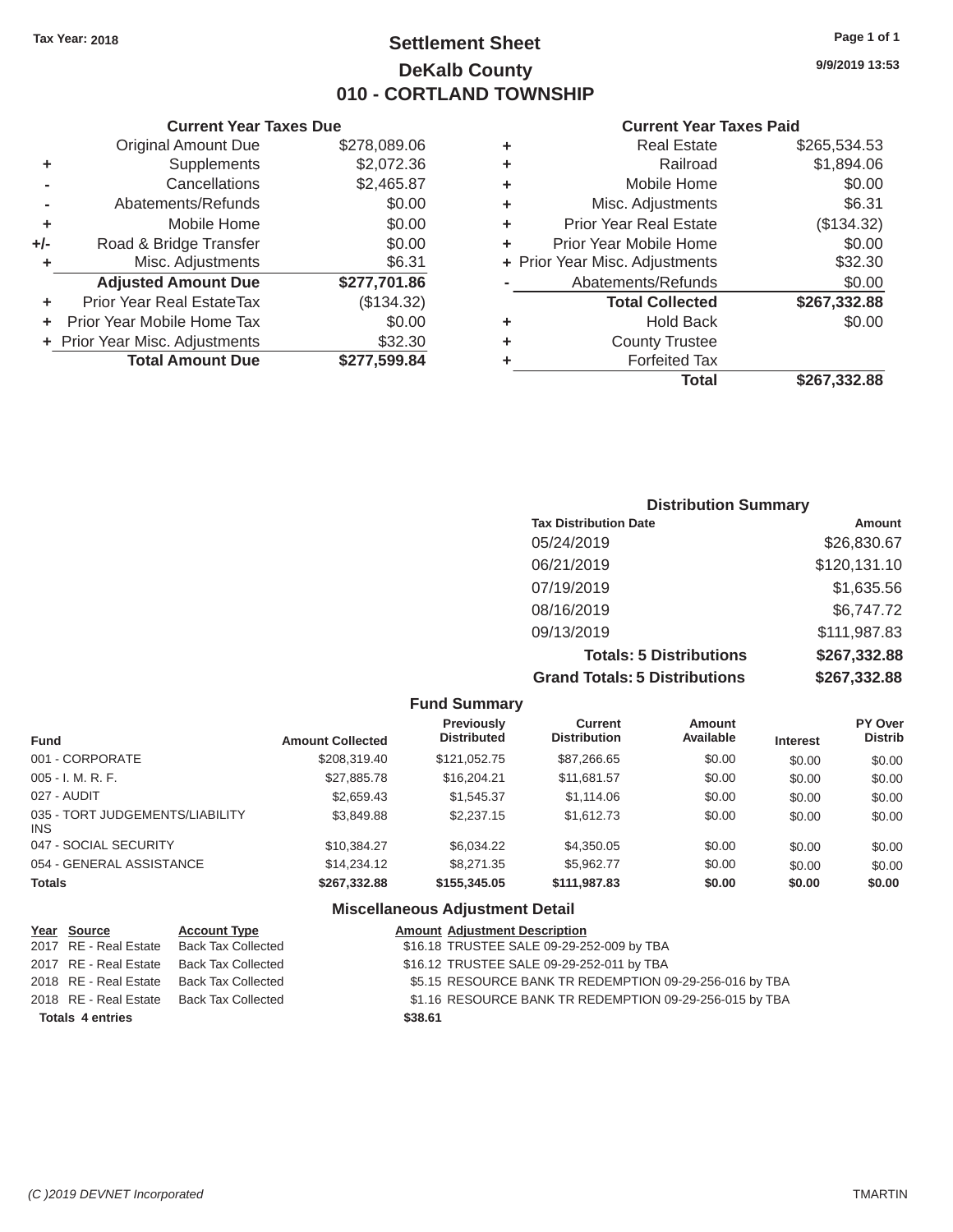# Tax Year: 2018 **Page 1 of 1 Page 1 of 1 Settlement Sheet Page 1 of 1 Page 1 of 1 9/9/2019 13:53 DeKalb County 011 - CORTLAND ROAD & BRIDGE**

|     | <b>Current Year Taxes Due</b>  |               |   | <b>Current Year Taxes Paid</b> |                |
|-----|--------------------------------|---------------|---|--------------------------------|----------------|
|     | <b>Original Amount Due</b>     | \$500,876.01  | ٠ | <b>Real Estate</b>             | \$409,448.02   |
| ٠   | Supplements                    | \$3,193.95    | ٠ | Railroad                       | \$3,354.26     |
|     | Cancellations                  | \$3,802.34    | ٠ | Mobile Home                    | \$0.00         |
|     | Abatements/Refunds             | \$0.00        | ٠ | Misc. Adjustments              | \$11.38        |
|     | Mobile Home                    | \$0.00        | ٠ | <b>Prior Year Real Estate</b>  | (\$216.89)     |
| +/- | Road & Bridge Transfer         | (\$68,846.21) | ٠ | Prior Year Mobile Home         | \$0.00         |
| ٠   | Misc. Adjustments              | \$11.38       |   | + Prior Year Misc. Adjustments | \$58.41        |
|     | <b>Adjusted Amount Due</b>     | \$431,432.79  |   | Abatements/Refunds             | \$0.00         |
|     | Prior Year Real EstateTax      | (\$216.89)    |   | <b>Total Collected</b>         | \$412,655.18   |
|     | Prior Year Mobile Home Tax     | \$0.00        | ٠ | <b>Hold Back</b>               | \$0.00         |
|     | + Prior Year Misc. Adjustments | \$58.41       | ٠ | <b>County Trustee</b>          |                |
|     | <b>Total Amount Due</b>        | \$431,274.31  |   | <b>Forfeited Tax</b>           |                |
|     |                                |               |   | Tatal                          | $0.442$ CEE 40 |

|   | Total                          | \$412,655.18 |
|---|--------------------------------|--------------|
|   | <b>Forfeited Tax</b>           |              |
| ٠ | <b>County Trustee</b>          |              |
| ٠ | <b>Hold Back</b>               | \$0.00       |
|   | <b>Total Collected</b>         | \$412,655.18 |
|   | Abatements/Refunds             | \$0.00       |
|   | + Prior Year Misc. Adjustments | \$58.41      |
| ٠ | Prior Year Mobile Home         | \$0.00       |
| ٠ | Prior Year Real Estate         | (\$216.89)   |
| ٠ | Misc. Adjustments              | \$11.38      |
| ÷ | Mobile Home                    | \$0.00       |
| ÷ | Railroad                       | \$3,354.26   |
| ٠ | Real Estate                    | \$409.448.02 |

| <b>Road and Bridge Summary</b> |             |               | <b>Distribution Summary</b>  |               |  |
|--------------------------------|-------------|---------------|------------------------------|---------------|--|
| <b>Municipality</b>            | Amt. Due    | Amt. Distrib. | <b>Tax Distribution Date</b> | <b>Amount</b> |  |
| TOWN OF CORTLAND               | \$20,690.59 | \$19,922.26   | 05/24/2019                   | \$41,372.54   |  |
| CITY OF DEKALB                 | \$999.45    | \$962.25      | 06/21/2019                   | \$185,456.85  |  |
| <b>VILLAGE OF MAPLE PARK</b>   | \$4,738.17  | \$4,561.66    | 07/19/2019                   | \$2,521.94    |  |
| <b>CITY OF SYCAMORE</b>        | \$45,078.68 | \$43,400.04   | 08/16/2019                   | \$10,404.99   |  |
| <b>Totals</b>                  | \$71,506.89 | \$68,846.21   | 09/13/2019                   | \$172,898.86  |  |

**Totals: 5 Distributions \$412,655.18 Grand Totals: 5 Distributions \$412,655.18**

|                                         |                         | <b>Fund Summary</b>                     |                                       |                            |                 |                           |
|-----------------------------------------|-------------------------|-----------------------------------------|---------------------------------------|----------------------------|-----------------|---------------------------|
| <b>Fund</b>                             | <b>Amount Collected</b> | <b>Previously</b><br><b>Distributed</b> | <b>Current</b><br><b>Distribution</b> | <b>Amount</b><br>Available | <b>Interest</b> | PY Over<br><b>Distrib</b> |
| 005 - I. M. R. F.                       | \$10,004.15             | \$5.813.37                              | \$4,190.78                            | \$0.00                     | \$0.00          | \$0.00                    |
| 007 - ROAD AND BRIDGE                   | \$85,702.25             | \$49,765.95                             | \$35,936.30                           | \$0.00                     | \$0.00          | \$0.00                    |
| 009 - PERMANENT ROAD                    | \$233.621.11            | \$135,755.81                            | \$97,865.30                           | \$0.00                     | \$0.00          | \$0.00                    |
| 010 - EQUIPMENT AND BUILDING            | \$77.071.52             | \$44,785.80                             | \$32,285.72                           | \$0.00                     | \$0.00          | \$0.00                    |
| 027 - AUDIT                             | \$962.52                | \$559.31                                | \$403.21                              | \$0.00                     | \$0.00          | \$0.00                    |
| 035 - TORT JUDGEMENTS/LIABILITY<br>INS. | \$3,368,58              | \$1,957.46                              | \$1,411.12                            | \$0.00                     | \$0.00          | \$0.00                    |
| 047 - SOCIAL SECURITY                   | \$1,925.05              | \$1,118,62                              | \$806.43                              | \$0.00                     | \$0.00          | \$0.00                    |
| <b>Totals</b>                           | \$412,655.18            | \$239,756.32                            | \$172,898.86                          | \$0.00                     | \$0.00          | \$0.00                    |

#### **Miscellaneous Adjustment Detail**

| Year Source             | <b>Account Type</b> |         | <b>Amount Adjustment Description</b>                    |
|-------------------------|---------------------|---------|---------------------------------------------------------|
| 2017 RE - Real Estate   | Back Tax Collected  |         | \$29.26 TRUSTEE SALE 09-29-252-009 by TBA               |
| 2017 RE - Real Estate   | Back Tax Collected  |         | \$29.15 TRUSTEE SALE 09-29-252-011 by TBA               |
| 2018 RE - Real Estate   | Back Tax Collected  |         | \$9.28 RESOURCE BANK TR REDEMPTION 09-29-256-016 by TBA |
| 2018 RE - Real Estate   | Back Tax Collected  |         | \$2.10 RESOURCE BANK TR REDEMPTION 09-29-256-015 by TBA |
| <b>Totals 4 entries</b> |                     | \$69.79 |                                                         |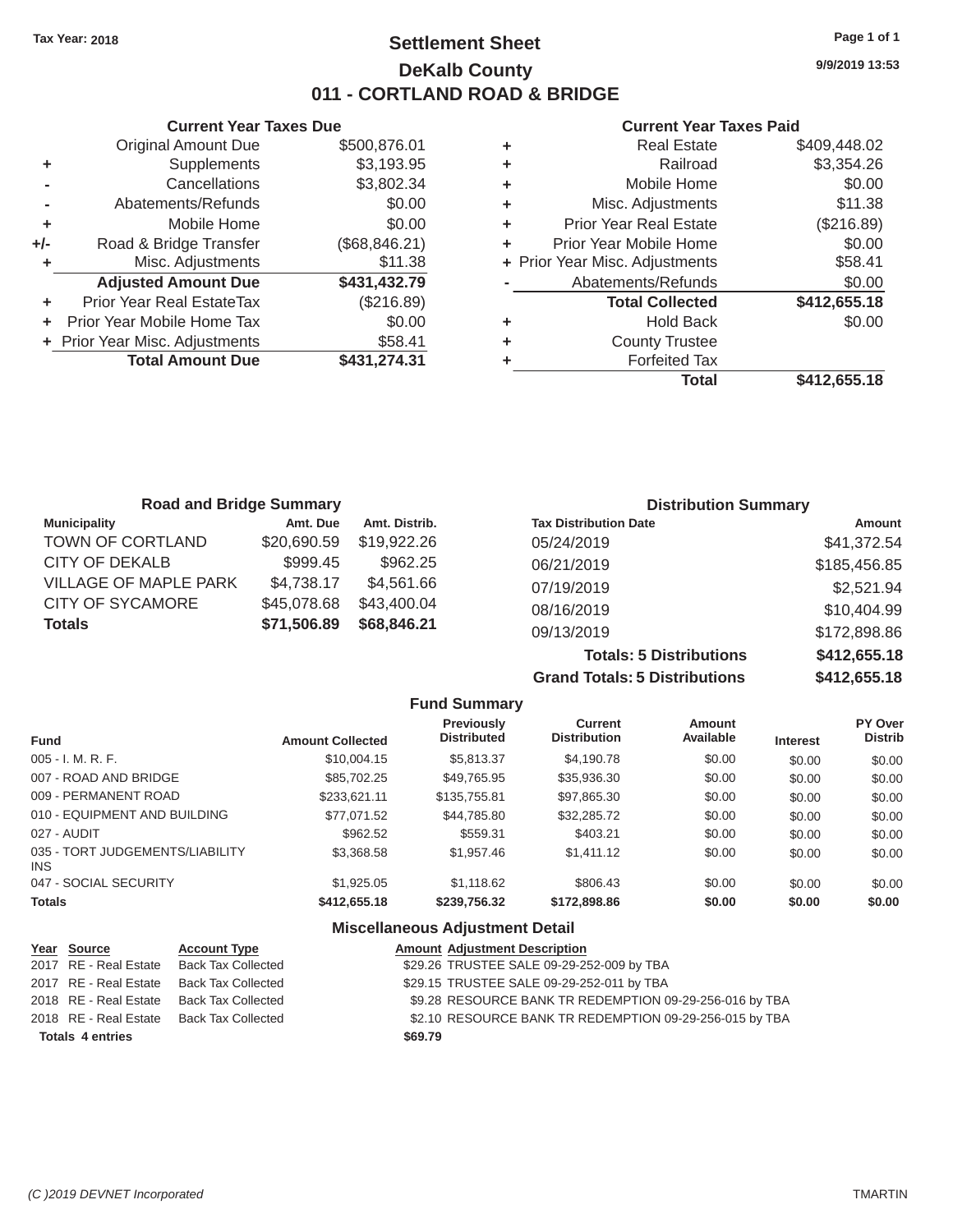# Tax Year: 2018 **Page 1 of 1 Page 1 of 1 Settlement Sheet Page 1 of 1 Page 1 of 1 9/9/2019 13:53 DeKalb County 012 - DEKALB TOWNSHIP**

#### **Current Year Taxes Paid**

|     | <b>Original Amount Due</b>     | \$1,030,724.93 | ٠ | <b>Real Estate</b>             | \$961,171.45 |
|-----|--------------------------------|----------------|---|--------------------------------|--------------|
| ٠   | Supplements                    | \$10,841.00    | ٠ | Railroad                       | \$5,142.98   |
|     | Cancellations                  | \$32,414.17    | ٠ | Mobile Home                    | \$0.00       |
|     | Abatements/Refunds             | \$1.71         | ٠ | Misc. Adjustments              | \$281.16     |
| ٠   | Mobile Home                    | \$0.00         | ٠ | <b>Prior Year Real Estate</b>  | (\$330.01)   |
| +/- | Road & Bridge Transfer         | \$0.00         | ٠ | Prior Year Mobile Home         | \$0.00       |
|     | Misc. Adjustments              | \$281.16       |   | + Prior Year Misc. Adjustments | \$151.78     |
|     | <b>Adjusted Amount Due</b>     | \$1,009,431.21 |   | Abatements/Refunds             | \$1.71       |
|     | Prior Year Real EstateTax      | (\$330.01)     |   | <b>Total Collected</b>         | \$966,415.65 |
|     | Prior Year Mobile Home Tax     | \$0.00         | ٠ | <b>Hold Back</b>               | \$0.00       |
|     | + Prior Year Misc. Adjustments | \$151.78       | ٠ | <b>County Trustee</b>          |              |
|     | <b>Total Amount Due</b>        | \$1,009,252.98 |   | <b>Forfeited Tax</b>           |              |
|     |                                |                |   | Total                          | \$966,415.65 |
|     |                                |                |   |                                |              |

|    | <b>Current Year Taxes Due</b>    |                |   | <b>Current Year</b>            |
|----|----------------------------------|----------------|---|--------------------------------|
|    | <b>Original Amount Due</b>       | \$1,030,724.93 | ٠ | <b>Real Estate</b>             |
| ÷  | Supplements                      | \$10,841.00    | ٠ | Railroad                       |
|    | Cancellations                    | \$32,414.17    | ٠ | Mobile Home                    |
|    | Abatements/Refunds               | \$1.71         | ٠ | Misc. Adjustments              |
| ÷. | Mobile Home                      | \$0.00         | ٠ | <b>Prior Year Real Estate</b>  |
| /- | Road & Bridge Transfer           | \$0.00         |   | Prior Year Mobile Home         |
| ÷  | Misc. Adjustments                | \$281.16       |   | + Prior Year Misc. Adjustments |
|    | <b>Adjusted Amount Due</b>       | \$1,009,431.21 |   | Abatements/Refunds             |
| ÷  | <b>Prior Year Real EstateTax</b> | (\$330.01)     |   | <b>Total Collected</b>         |
|    | + Prior Year Mobile Home Tax     | \$0.00         | ٠ | <b>Hold Back</b>               |
|    | + Prior Year Misc. Adjustments   | \$151.78       | ٠ | <b>County Trustee</b>          |
|    | <b>Total Amount Due</b>          | \$1,009,252.98 |   | <b>Forfeited Tax</b>           |

| <b>Distribution Summary</b> |
|-----------------------------|
| Amount                      |
| \$87,645.61                 |
| \$434,994.16                |
| \$8,331.26                  |
| \$35,021.01                 |
| \$400,423.61                |
| \$966,415.65                |
| \$966,415.65                |
|                             |

#### **Fund Summary**

| Fund                     | <b>Amount Collected</b> | <b>Previously</b><br><b>Distributed</b> | Current<br><b>Distribution</b> | Amount<br>Available | <b>Interest</b> | <b>PY Over</b><br><b>Distrib</b> |
|--------------------------|-------------------------|-----------------------------------------|--------------------------------|---------------------|-----------------|----------------------------------|
| 001 - CORPORATE          | \$738,030.36            | \$432,235.67                            | \$305,794.69                   | \$0.00              | \$0.00          | \$0.00                           |
| 054 - GENERAL ASSISTANCE | \$228,385,29            | \$133,756.37                            | \$94.628.92                    | \$0.00              | \$0.00          | \$0.00                           |
| Totals                   | \$966,415.65            | \$565.992.04                            | \$400,423.61                   | \$0.00              | \$0.00          | \$0.00                           |

#### **Miscellaneous Adjustment Detail**

| Year Source             | <b>Account Type</b>                      |          | <b>Amount Adjustment Description</b>                   |
|-------------------------|------------------------------------------|----------|--------------------------------------------------------|
| 2017 RE - Real Estate   | Back Tax Collected                       |          | \$41.40 MOONEY REDEMPTION 08-23-184-002 by TBA         |
| 2017 RE - Real Estate   | Back Tax Collected                       |          | \$3.13 SUMMIT ENCLAVE REDEMPTION 08-13-323-013 by TBA  |
| 2017 RE - Real Estate   | <b>Back Tax Collected</b>                |          | \$12.61 TATUM REDEMPTION 08-02-354-006 by TBA          |
| 2017 RE - Real Estate   | Back Tax Collected                       |          | \$12.61 11T IL LLC REDEMPTION 08-02-424-003 by TBA     |
|                         | 2017 RE - Real Estate Back Tax Collected |          | \$55.46 CITY OF DEKALB REDEMPTION 08-23-336-006 by TBA |
| 2017 RE - Real Estate   | Back Tax Collected                       |          | \$23.89 TRUSTEE SALE 08-23-309-005 by TBA              |
| 2017 RE - Real Estate   | <b>Back Tax Collected</b>                |          | \$2.68 TRUSTEE SALE 08-23-203-013 by TBA               |
| 2018 RE - Real Estate   | Paymt In Lieu of Tax                     |          | \$281.16 HOUSING AUTHORITY DEKALB UNITS by TBA         |
| <b>Totals 8 entries</b> |                                          | \$432.94 |                                                        |
|                         |                                          |          |                                                        |

### **Abatement Detail**

### **Year** Source **Account Type Account Adjustment Description**

| <b>Totals 4 entries</b> |                                    | \$1.71                                           |
|-------------------------|------------------------------------|--------------------------------------------------|
|                         | 2018 RE - Real Estate RE Abatement | \$1.62 PTAB INTEREST REFUND 08-12-326-013 by TBA |
|                         | 2018 RE - Real Estate RE Abatement | \$0.05 PTAB INTEREST REFUND 08-23-308-001 by TBA |
|                         | 2017 RE - Real Estate RE Abatement | \$0.01 PTAB INTEREST REFUND 08-26-104-006 by TBA |
|                         | 2017 RE - Real Estate RE Abatement | \$0.03 PTAB INTEREST REFUND 08-22-228-017 by TBA |
|                         |                                    |                                                  |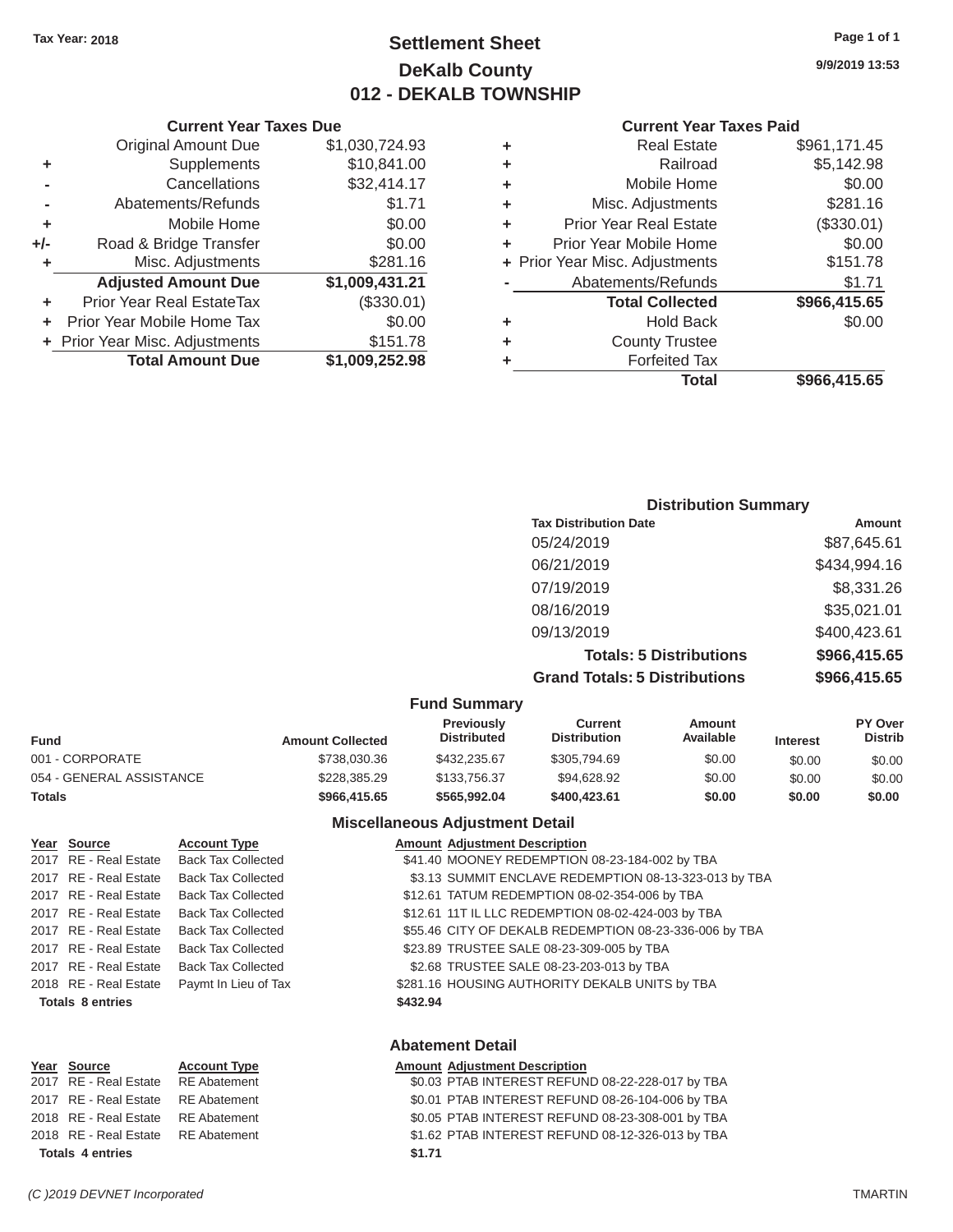# **Tax Year: 2018 Page 1 of 2 Settlement Sheet 9/9/2019 13:53 DeKalb County 013 - DEKALB ROAD & BRIDGE**

# **Current Year Taxes Due Current Year Taxes Paid**

| \$999,968.22   | <b>Real Estate</b>             | ٠ | \$1,200,706.77 | <b>Original Amount Due</b> |
|----------------|--------------------------------|---|----------------|----------------------------|
| \$5,441.96     | Railroad                       | ٠ | \$29,520.25    | Supplements                |
| \$0.00         | Mobile Home                    | ٠ | \$33,118.57    | Cancellations              |
| \$327.52       | Misc. Adjustments              | ٠ | \$1.74         | Abatements/Refunds         |
| (\$361.55)     | <b>Prior Year Real Estate</b>  | ÷ | \$0.00         | Mobile Home                |
| \$0.00         | Prior Year Mobile Home         | ٠ | (\$140,703.72) | Road & Bridge Transfer     |
| \$178.24       | + Prior Year Misc. Adjustments |   | \$327.52       | Misc. Adjustments          |
| \$1.74         | Abatements/Refunds             |   | \$1,056,730.51 | <b>Adjusted Amount Due</b> |
| \$1,005,552.65 | <b>Total Collected</b>         |   | (\$361.55)     | ior Year Real EstateTax    |
| \$0.00         | <b>Hold Back</b>               | ÷ | \$0.00         | r Year Mobile Home Tax     |
|                | <b>County Trustee</b>          | ٠ | \$178.24       | Year Misc. Adjustments     |
|                | <b>Forfeited Tax</b>           |   | \$1,056,547.20 | <b>Total Amount Due</b>    |
| \$1,005,552.65 | <b>Total</b>                   |   |                |                            |
|                |                                |   |                |                            |

|         | Current Year Taxes Due           |                |   | Current Year Taxes Pald        |                      |  |
|---------|----------------------------------|----------------|---|--------------------------------|----------------------|--|
|         | <b>Original Amount Due</b>       | \$1,200,706.77 | ٠ | <b>Real Estate</b>             | \$999,968.22         |  |
| ٠       | <b>Supplements</b>               | \$29,520.25    | ٠ | Railroad                       | \$5,441.96           |  |
|         | Cancellations                    | \$33,118.57    | ٠ | Mobile Home                    | \$0.00               |  |
|         | Abatements/Refunds               | \$1.74         | ٠ | Misc. Adjustments              | \$327.52             |  |
| ٠       | Mobile Home                      | \$0.00         | ٠ | <b>Prior Year Real Estate</b>  | (\$361.55)           |  |
| +/-     | Road & Bridge Transfer           | (\$140,703.72) | ٠ | Prior Year Mobile Home         | \$0.00               |  |
|         | Misc. Adjustments                | \$327.52       |   | + Prior Year Misc. Adjustments | \$178.24             |  |
|         | <b>Adjusted Amount Due</b>       | \$1,056,730.51 |   | Abatements/Refunds             | \$1.74               |  |
| ÷.      | <b>Prior Year Real EstateTax</b> | (\$361.55)     |   | <b>Total Collected</b>         | \$1,005,552.65       |  |
| $+$ $-$ | Prior Year Mobile Home Tax       | \$0.00         | ٠ | <b>Hold Back</b>               | \$0.00               |  |
|         | + Prior Year Misc. Adjustments   | \$178.24       | ٠ | <b>County Trustee</b>          |                      |  |
|         | <b>Total Amount Due</b>          | \$1,056,547.20 |   | <b>Forfeited Tax</b>           |                      |  |
|         |                                  |                |   | <b>Total</b>                   | <b>C4 OOE EEQ CE</b> |  |

|                     | <b>Road and Bridge Summary</b> |                           | <b>Distribution Summary</b>    |                |  |
|---------------------|--------------------------------|---------------------------|--------------------------------|----------------|--|
| <b>Municipality</b> | Amt. Due                       | Amt. Distrib.             | <b>Tax Distribution Date</b>   | <b>Amount</b>  |  |
| CITY OF DEKALB      |                                | \$136,223.05 \$130,467.96 | 05/24/2019                     | \$89,550.38    |  |
| CITY OF SYCAMORE    | \$10,689.19                    | \$10,235,76               | 06/21/2019                     | \$453,514.70   |  |
| Totals              |                                | \$146,912.24 \$140,703.72 | 07/19/2019                     | \$8,512.30     |  |
|                     |                                |                           | 08/16/2019                     | \$35,781.29    |  |
|                     |                                |                           | 09/13/2019                     | \$418,193.98   |  |
|                     |                                |                           | <b>Totals: 5 Distributions</b> | \$1,005,552.65 |  |

**Grand Totals: 5 Distributions \$1,005,552.65**

|                              |                         | <b>Fund Summary</b>                     |                                       |                     |                 |                                  |
|------------------------------|-------------------------|-----------------------------------------|---------------------------------------|---------------------|-----------------|----------------------------------|
| <b>Fund</b>                  | <b>Amount Collected</b> | <b>Previously</b><br><b>Distributed</b> | <b>Current</b><br><b>Distribution</b> | Amount<br>Available | <b>Interest</b> | <b>PY Over</b><br><b>Distrib</b> |
| 007 - ROAD AND BRIDGE        | \$156,543.46            | \$91,426.13                             | \$65,117,33                           | \$0.00              | \$0.00          | \$0.00                           |
| 009 - PERMANENT ROAD         | \$772,549.29            | \$451.269.94                            | \$321.279.35                          | \$0.00              | \$0.00          | \$0.00                           |
| 010 - EQUIPMENT AND BUILDING | \$76,459.90             | \$44.662.60                             | \$31,797.30                           | \$0.00              | \$0.00          | \$0.00                           |
| <b>Totals</b>                | \$1,005,552,65          | \$587.358.67                            | \$418,193,98                          | \$0.00              | \$0.00          | \$0.00                           |

### **Miscellaneous Adjustment Detail**

| Year Source             | <b>Account Type</b>       |          | <b>Amount Adjustment Description</b>                   |
|-------------------------|---------------------------|----------|--------------------------------------------------------|
| 2017 RE - Real Estate   | <b>Back Tax Collected</b> |          | \$48.62 MOONEY REDEMPTION 08-23-184-002 by TBA         |
| 2017 RE - Real Estate   | <b>Back Tax Collected</b> |          | \$3.68 SUMMIT ENCLAVE REDEMPTION 08-13-323-013 by TBA  |
| 2017 RE - Real Estate   | <b>Back Tax Collected</b> |          | \$14.81 TATUM REDEMPTION 08-02-354-006 by TBA          |
| 2017 RE - Real Estate   | <b>Back Tax Collected</b> |          | \$14.81 11T IL LLC REDEMPTION 08-02-424-003 by TBA     |
| 2017 RE - Real Estate   | <b>Back Tax Collected</b> |          | \$65.12 CITY OF DEKALB REDEMPTION 08-23-336-006 by TBA |
| 2017 RE - Real Estate   | <b>Back Tax Collected</b> |          | \$28.05 TRUSTEE SALE 08-23-309-005 by TBA              |
| 2017 RE - Real Estate   | <b>Back Tax Collected</b> |          | \$3.15 TRUSTEE SALE 08-23-203-013 by TBA               |
| 2018 RE - Real Estate   | Paymt In Lieu of Tax      |          | \$327.52 HOUSING AUTHORITY DEKALB UNITS by TBA         |
| <b>Totals 8 entries</b> |                           | \$505.76 |                                                        |
|                         |                           |          |                                                        |
|                         |                           |          |                                                        |

### **Abatement Detail**

#### **Year Source Account Type Amount Adjustment Description**

| 2017 RE - Real Estate RE Abatement | \$0.04 PTAB INTEREST REFUND 08-22-228-017 by TBA |
|------------------------------------|--------------------------------------------------|
| 2017 RE - Real Estate RE Abatement | \$0.01 PTAB INTEREST REFUND 08-26-104-006 by TBA |
| 2018 RE - Real Estate RE Abatement | \$0.06 PTAB INTEREST REFUND 08-23-308-001 by TBA |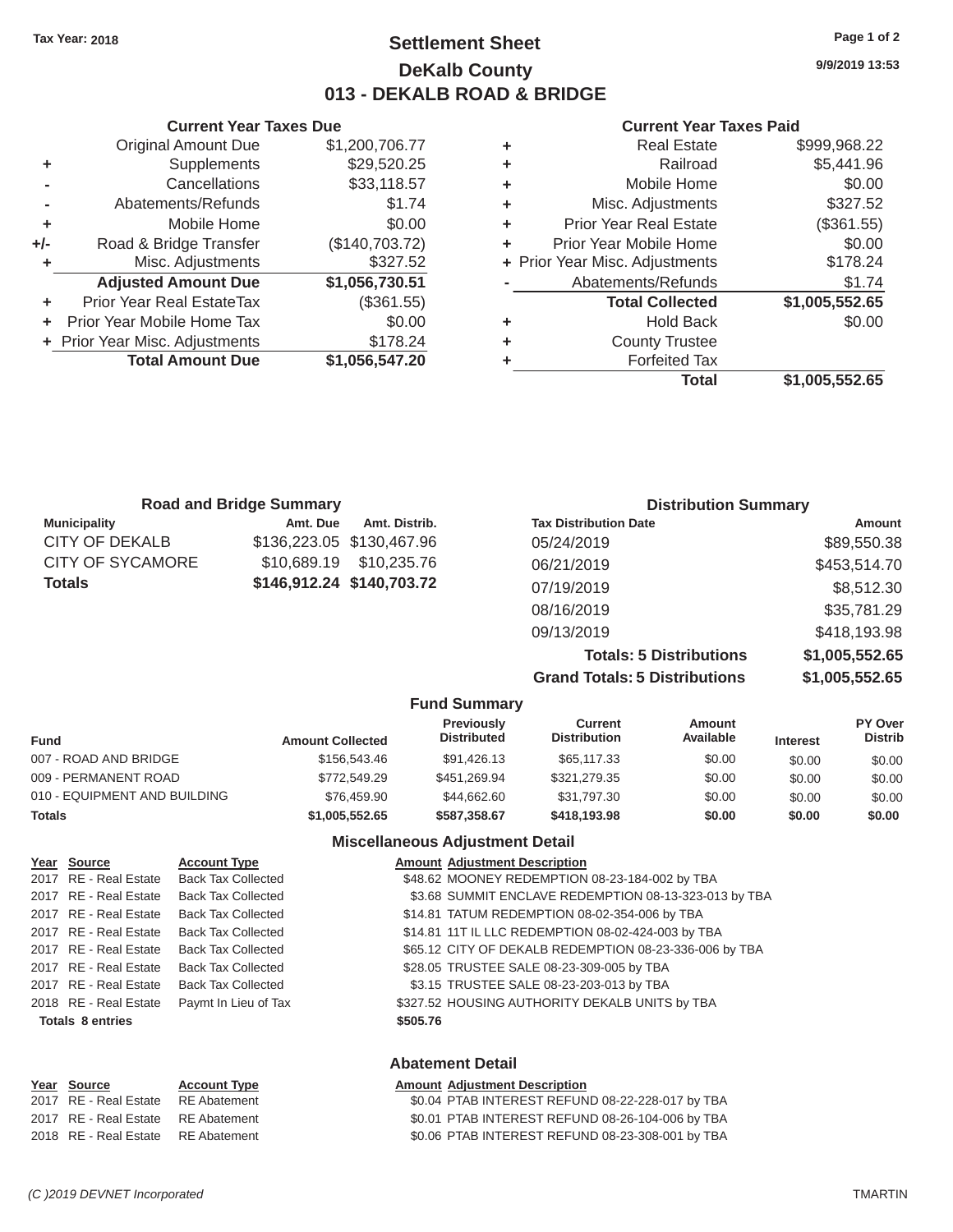# **Tax Year: 2018 Settlement Sheet Page 2 of 2 DeKalb County Abatement Detail**

**9/9/2019 13:53** 

**Year Source** 2018 RE - Real Estate **Totals 4 entries** 

**Account Type**  RE Abatement

**Amount Adjustment Description**  \$1.89 PTAB INTEREST REFUND 08-12-326-013 by TBA **\$2.00**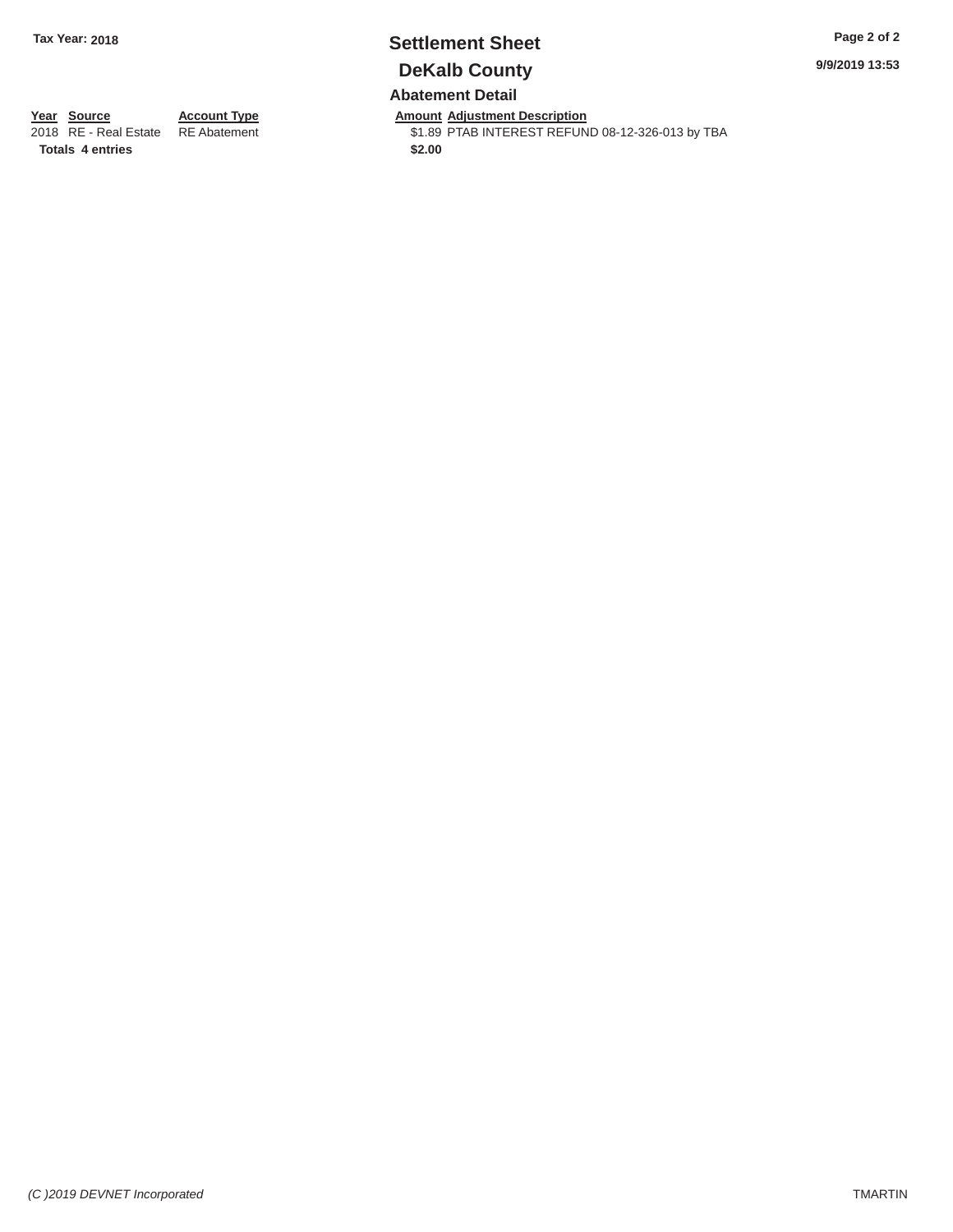# Tax Year: 2018 **Page 1 of 1 Page 1 of 1 Settlement Sheet Page 1 of 1 Page 1 of 1 9/9/2019 13:53 DeKalb County 014 - FRANKLIN TOWNSHIP**

#### **Current Year Taxes Paid**

| <b>Adjusted Amount Due</b><br><b>Prior Year Real EstateTax</b><br>Prior Year Mobile Home Tax<br>+ Prior Year Misc. Adjustments<br><b>Total Amount Due</b> | \$117,955.39<br>(\$68.90)<br>\$0.00<br>\$0.00<br>\$117,886.49 | ٠<br>٠ | Abatements/Refunds<br><b>Total Collected</b><br><b>Hold Back</b><br><b>County Trustee</b><br><b>Forfeited Tax</b> | \$0.00<br>\$113,944.58<br>\$0.00<br>\$113,944.58 |
|-----------------------------------------------------------------------------------------------------------------------------------------------------------|---------------------------------------------------------------|--------|-------------------------------------------------------------------------------------------------------------------|--------------------------------------------------|
|                                                                                                                                                           |                                                               |        |                                                                                                                   |                                                  |
|                                                                                                                                                           |                                                               |        |                                                                                                                   |                                                  |
|                                                                                                                                                           |                                                               |        |                                                                                                                   |                                                  |
|                                                                                                                                                           |                                                               |        |                                                                                                                   |                                                  |
|                                                                                                                                                           |                                                               |        |                                                                                                                   |                                                  |
| Misc. Adjustments                                                                                                                                         | \$63.30                                                       |        | + Prior Year Misc. Adjustments                                                                                    | \$0.00                                           |
| Road & Bridge Transfer                                                                                                                                    | \$0.00                                                        | ٠      | Prior Year Mobile Home                                                                                            | \$0.00                                           |
| Mobile Home                                                                                                                                               | \$0.00                                                        | ٠      | <b>Prior Year Real Estate</b>                                                                                     | (\$68.90)                                        |
| Abatements/Refunds                                                                                                                                        | \$0.00                                                        | ٠      | Misc. Adjustments                                                                                                 | \$63.30                                          |
| Cancellations                                                                                                                                             | \$1,253.07                                                    | ٠      | Mobile Home                                                                                                       | \$0.00                                           |
| Supplements                                                                                                                                               | \$1,062.80                                                    | ٠      | Railroad                                                                                                          | \$1,340.26                                       |
| <b>Original Amount Due</b>                                                                                                                                | \$118,082.36                                                  | ٠      | <b>Real Estate</b>                                                                                                | \$112,609.92                                     |
|                                                                                                                                                           |                                                               |        |                                                                                                                   |                                                  |

| <b>Current Year</b>            |   | <b>Current Year Taxes Due</b> |                                |     |  |  |  |
|--------------------------------|---|-------------------------------|--------------------------------|-----|--|--|--|
| <b>Real Estate</b>             | ٠ | \$118,082.36                  | Original Amount Due            |     |  |  |  |
| Railroad                       | ٠ | \$1,062.80                    | Supplements                    | ٠   |  |  |  |
| Mobile Home                    | ٠ | \$1,253.07                    | Cancellations                  |     |  |  |  |
| Misc. Adjustments              | ٠ | \$0.00                        | Abatements/Refunds             |     |  |  |  |
| <b>Prior Year Real Estate</b>  | ÷ | \$0.00                        | Mobile Home                    |     |  |  |  |
| Prior Year Mobile Home         | ٠ | \$0.00                        | Road & Bridge Transfer         | ⊦/- |  |  |  |
| + Prior Year Misc. Adjustments |   | \$63.30                       | Misc. Adjustments              |     |  |  |  |
| Abatements/Refunds             |   | \$117,955.39                  | <b>Adjusted Amount Due</b>     |     |  |  |  |
| <b>Total Collected</b>         |   | (\$68.90)                     | Prior Year Real EstateTax      |     |  |  |  |
| <b>Hold Back</b>               | ٠ | \$0.00                        | Prior Year Mobile Home Tax     |     |  |  |  |
| <b>County Trustee</b>          | ٠ | \$0.00                        | + Prior Year Misc. Adjustments |     |  |  |  |
| <b>Forfeited Tax</b>           |   | \$117,886.49                  | <b>Total Amount Due</b>        |     |  |  |  |
|                                |   |                               |                                |     |  |  |  |

| <b>Distribution Summary</b>          |              |
|--------------------------------------|--------------|
| <b>Tax Distribution Date</b>         | Amount       |
| 05/24/2019                           | \$10,436.47  |
| 06/21/2019                           | \$52,188.33  |
| 07/19/2019                           | \$1,183.44   |
| 08/16/2019                           | \$3,656.82   |
| 09/13/2019                           | \$46,479.52  |
| <b>Totals: 5 Distributions</b>       | \$113,944.58 |
| <b>Grand Totals: 5 Distributions</b> | \$113,944.58 |

| <b>Fund Summary</b>      |                         |                                         |                                |                     |                 |                                  |
|--------------------------|-------------------------|-----------------------------------------|--------------------------------|---------------------|-----------------|----------------------------------|
| <b>Fund</b>              | <b>Amount Collected</b> | <b>Previously</b><br><b>Distributed</b> | Current<br><b>Distribution</b> | Amount<br>Available | <b>Interest</b> | <b>PY Over</b><br><b>Distrib</b> |
| 001 - CORPORATE          | \$100.336.64            | \$59,407.98                             | \$40,928,66                    | \$0.00              | \$0.00          | \$0.00                           |
| $005 - I. M. R. F.$      | \$7.748.01              | \$4,587.49                              | \$3,160.52                     | \$0.00              | \$0.00          | \$0.00                           |
| 054 - GENERAL ASSISTANCE | \$5,859.93              | \$3,469.59                              | \$2,390,34                     | \$0.00              | \$0.00          | \$0.00                           |
| <b>Totals</b>            | \$113,944.58            | \$67,465,06                             | \$46,479.52                    | \$0.00              | \$0.00          | \$0.00                           |

#### **Miscellaneous Adjustment Detail**

**Totals 1 entries \$63.30** 

Year Source **Account Type Account Adjustment Description** 2018 RE - Real Estate Back Tax Collected \$63.30 JOHNSON REDEMPTION 01-19-337-001 by TBA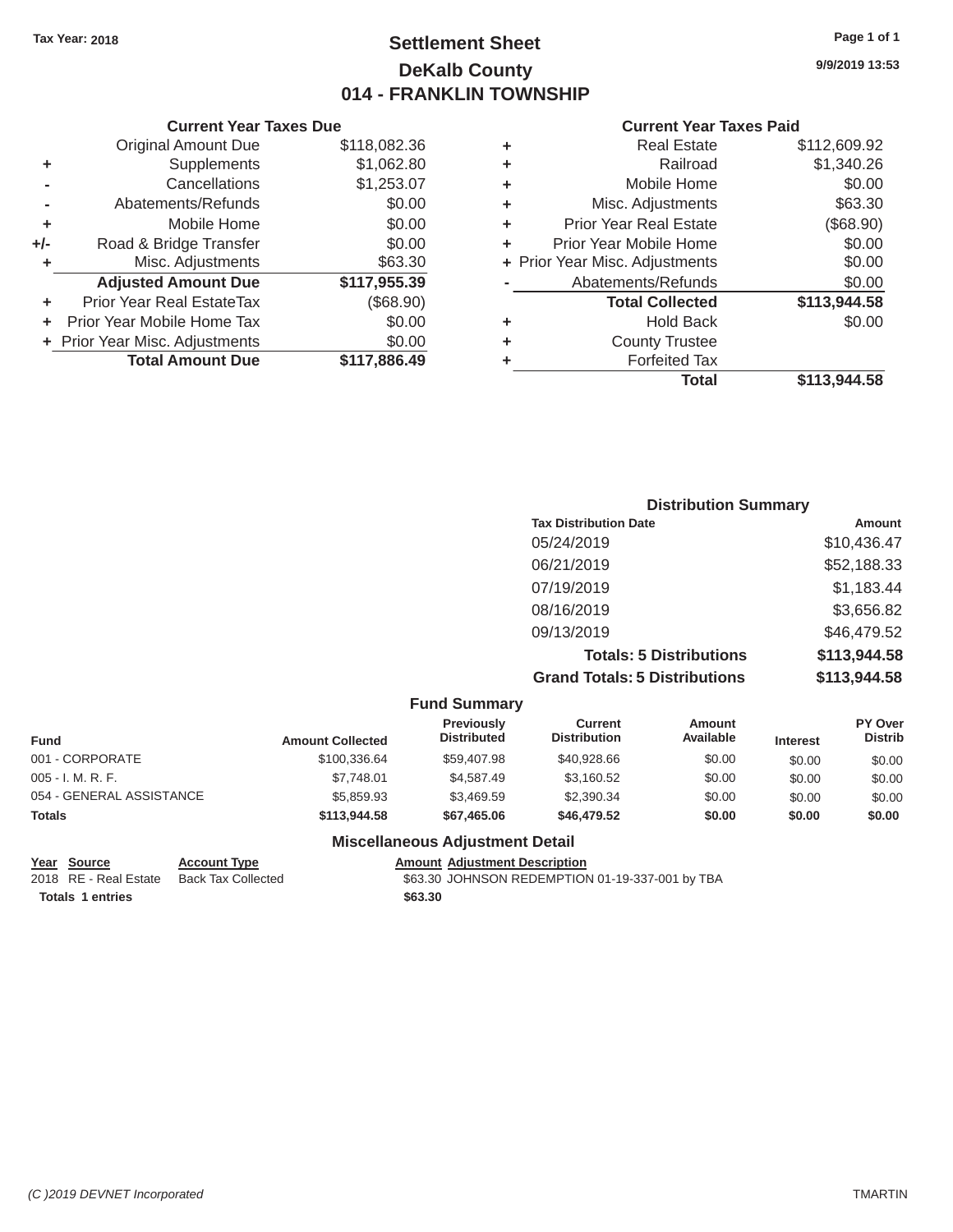**+ -**

**- + +/- +**

> **+ +**

# Tax Year: 2018 **Page 1 of 1 Page 1 of 1 Settlement Sheet Page 1 of 1 Page 1 of 1 9/9/2019 13:53 DeKalb County 015 - FRANKLIN TWP CEMETERY**

#### **Current Year Taxes Due Current Year Taxes Paid Current Year Taxes Paid**

|       | OUITUR TUUT TUAUU DUU            |             |   |                  |
|-------|----------------------------------|-------------|---|------------------|
|       | <b>Original Amount Due</b>       | \$35,421.33 | ٠ |                  |
| ÷     | Supplements                      | \$318.79    | ÷ |                  |
|       | Cancellations                    | \$375.88    | ÷ |                  |
|       | Abatements/Refunds               | \$0.00      | ٠ | <b>Mis</b>       |
| ÷     | Mobile Home                      | \$0.00      | ٠ | Prior Y          |
| I-    | Road & Bridge Transfer           | \$0.00      |   | Prior Yea        |
| ÷.    | Misc. Adjustments                | \$18.99     |   | + Prior Year Mis |
|       | <b>Adjusted Amount Due</b>       | \$35,383.23 |   | Abate            |
| ÷     | <b>Prior Year Real EstateTax</b> | (\$20.67)   |   |                  |
| $+$ . | Prior Year Mobile Home Tax       | \$0.00      |   |                  |
|       | + Prior Year Misc. Adjustments   | \$0.00      | ٠ |                  |
|       | <b>Total Amount Due</b>          | \$35,362.56 |   |                  |
|       |                                  |             |   |                  |

| ٠ | <b>Real Estate</b>             | \$33,779.70 |
|---|--------------------------------|-------------|
| ٠ | Railroad                       | \$402.06    |
| ٠ | Mobile Home                    | \$0.00      |
| ٠ | Misc. Adjustments              | \$18.99     |
| ٠ | <b>Prior Year Real Estate</b>  | (\$20.67)   |
| ÷ | Prior Year Mobile Home         | \$0.00      |
|   | + Prior Year Misc. Adjustments | \$0.00      |
|   | Abatements/Refunds             | \$0.00      |
|   | <b>Total Collected</b>         | \$34,180.08 |
| ٠ | <b>Hold Back</b>               | \$0.00      |
| ٠ | <b>County Trustee</b>          |             |
|   | <b>Forfeited Tax</b>           |             |
|   | Total                          | \$34,180.08 |
|   |                                |             |

|                |                         |                                  | <b>Distribution Summary</b>           |                                |                 |                           |
|----------------|-------------------------|----------------------------------|---------------------------------------|--------------------------------|-----------------|---------------------------|
|                |                         |                                  | <b>Tax Distribution Date</b>          |                                |                 | Amount                    |
|                |                         |                                  | 05/24/2019                            |                                |                 | \$3,130.62                |
|                |                         |                                  | 06/21/2019                            |                                |                 | \$15,654.76               |
|                |                         |                                  | 07/19/2019                            |                                |                 | \$354.96                  |
|                |                         |                                  | 08/16/2019                            |                                |                 | \$1,096.98                |
|                |                         |                                  | 09/13/2019                            |                                |                 | \$13,942.76               |
|                |                         |                                  |                                       | <b>Totals: 5 Distributions</b> |                 | \$34,180.08               |
|                |                         |                                  | <b>Grand Totals: 5 Distributions</b>  |                                |                 | \$34,180.08               |
|                |                         | <b>Fund Summary</b>              |                                       |                                |                 |                           |
| <b>Fund</b>    | <b>Amount Collected</b> | Previously<br><b>Distributed</b> | <b>Current</b><br><b>Distribution</b> | <b>Amount</b><br>Available     | <b>Interest</b> | PY Over<br><b>Distrib</b> |
| 017 - CEMETERY | \$34,180.08             | \$20,237.32                      | \$13,942.76                           | \$0.00                         | \$0.00          | \$0.00                    |

| Year Source       |
|-------------------|
| 2018 RE - Real Es |
|                   |

**Miscellaneous Adjustment Detail**  Account Type **Amount Adjustment Description** 

**Totals \$34,180.08 \$20,237.32 \$13,942.76 \$0.00 \$0.00 \$0.00** 

<sup>2</sup> External Back Tax Collected **2018 REAL ESTATE BACk Tax Collected** \$18.99 JOHNSON REDEMPTION 01-19-337-001 by TBA **Totals 1 entries \$18.99**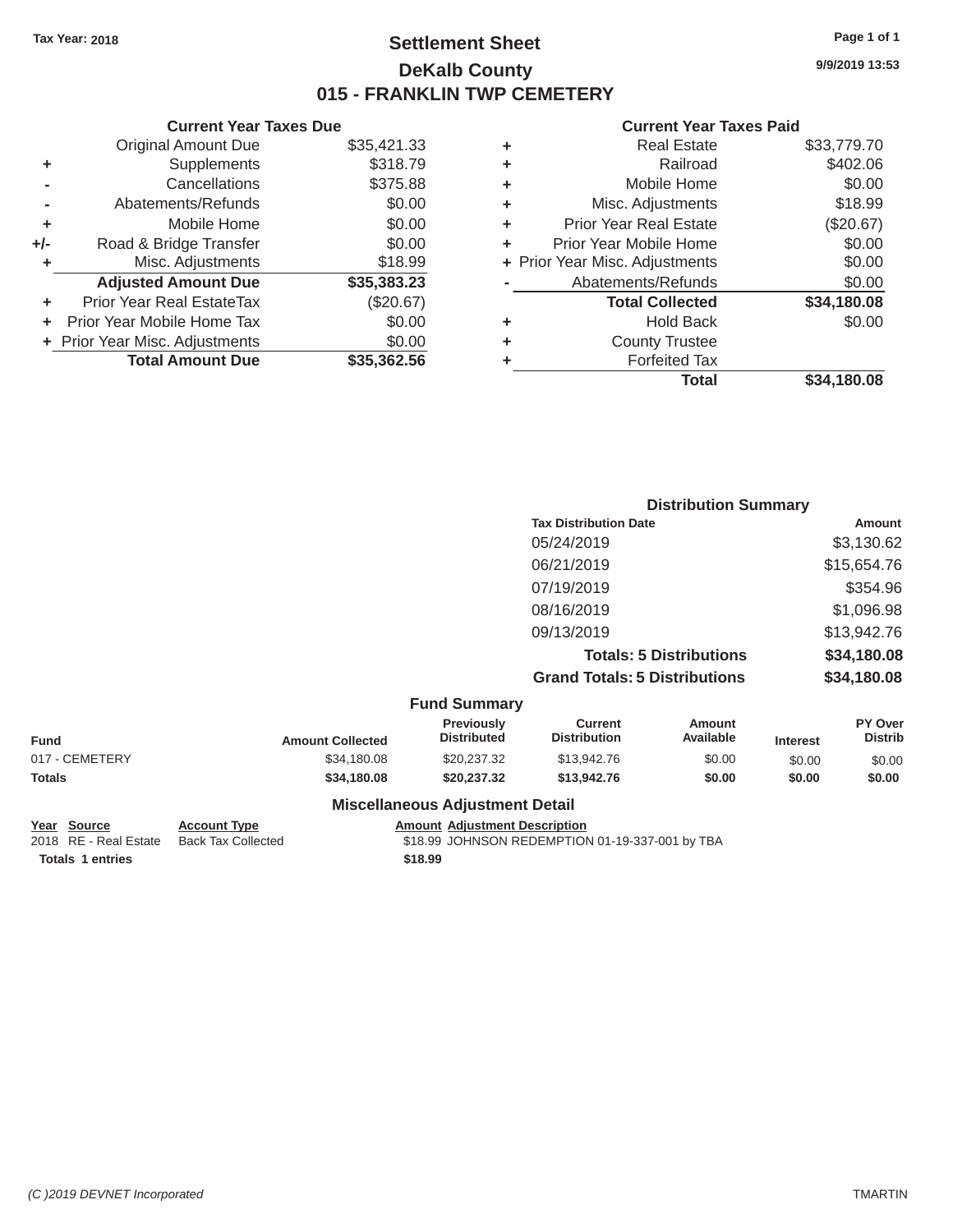# Tax Year: 2018 **Page 1 of 1 Settlement Sheet Page 1 of 1 Page 1 of 1 9/9/2019 13:53 DeKalb County 016 - FRANKLIN ROAD & BRIDGE**

#### **Current Year Taxes Due Current Year Taxes Paid Current Year Taxes Paid**

|     | <b>Original Amount Due</b>       | \$199,829.91 | ٠ | <b>Real Estate</b>             | \$183,985.52                                                                               |  |
|-----|----------------------------------|--------------|---|--------------------------------|--------------------------------------------------------------------------------------------|--|
| ٠   | <b>Supplements</b>               | \$1,732.76   | ٠ | Railroad                       | \$2,244.36                                                                                 |  |
|     | Cancellations                    | \$2,047.35   | ٠ | Mobile Home                    | \$0.00                                                                                     |  |
|     | Abatements/Refunds               | \$0.00       | ٠ | Misc. Adjustments              | \$107.13                                                                                   |  |
| ٠   | Mobile Home                      | \$0.00       | ٠ | <b>Prior Year Real Estate</b>  | (\$114.31)                                                                                 |  |
| +/- | Road & Bridge Transfer           | (\$6,603.02) | ٠ | Prior Year Mobile Home         | \$0.00                                                                                     |  |
|     | Misc. Adjustments                | \$107.13     |   | + Prior Year Misc. Adjustments | \$0.00                                                                                     |  |
|     | <b>Adjusted Amount Due</b>       | \$193,019.43 |   | Abatements/Refunds             | \$0.00                                                                                     |  |
| ÷.  | <b>Prior Year Real EstateTax</b> | (\$114.31)   |   | <b>Total Collected</b>         | \$186,222.70                                                                               |  |
|     | Prior Year Mobile Home Tax       | \$0.00       | ٠ | <b>Hold Back</b>               | \$0.00                                                                                     |  |
|     | + Prior Year Misc. Adjustments   | \$0.00       | ٠ | <b>County Trustee</b>          |                                                                                            |  |
|     | <b>Total Amount Due</b>          | \$192,905.12 |   | <b>Forfeited Tax</b>           |                                                                                            |  |
|     |                                  |              |   | アーチード                          | $\begin{array}{c} \n \text{A} & \text{A} & \text{A} & \text{A} & \text{B} \\  \end{array}$ |  |

| \$199,829.91 | ٠ | <b>Real Estate</b>            | \$183,985.52                   |
|--------------|---|-------------------------------|--------------------------------|
| \$1,732.76   | ٠ | Railroad                      | \$2,244.36                     |
| \$2,047.35   | ٠ | Mobile Home                   | \$0.00                         |
| \$0.00       | ٠ | Misc. Adjustments             | \$107.13                       |
| \$0.00       | ÷ | <b>Prior Year Real Estate</b> | (\$114.31)                     |
| (\$6,603.02) | ÷ | Prior Year Mobile Home        | \$0.00                         |
| \$107.13     |   |                               | \$0.00                         |
| \$193,019.43 |   | Abatements/Refunds            | \$0.00                         |
| (\$114.31)   |   | <b>Total Collected</b>        | \$186,222.70                   |
| \$0.00       | ٠ | <b>Hold Back</b>              | \$0.00                         |
| \$0.00       | ÷ | <b>County Trustee</b>         |                                |
| \$192,905.12 | ٠ | <b>Forfeited Tax</b>          |                                |
|              |   | <b>Total</b>                  | \$186,222.70                   |
|              |   |                               | + Prior Year Misc. Adjustments |

| <b>Road and Bridge Summary</b> |            |               | <b>Distribution Summary</b>    |               |
|--------------------------------|------------|---------------|--------------------------------|---------------|
| <b>Municipality</b>            | Amt. Due   | Amt. Distrib. | <b>Tax Distribution Date</b>   | <b>Amount</b> |
| VILLAGE OF KIRKLAND            | \$6,833.33 | \$6,603.02    | 05/24/2019                     | \$17,050.11   |
| Totals                         | \$6,833.33 | \$6,603.02    | 06/21/2019                     | \$85,299.97   |
|                                |            |               | 07/19/2019                     | \$1,933.57    |
|                                |            |               | 08/16/2019                     | \$5,974.75    |
|                                |            |               | 09/13/2019                     | \$75,964.30   |
|                                |            |               | <b>Totals: 5 Distributions</b> | \$186,222.70  |

**Grand Totals: 5 Distributions \$186,222.70**

|                                         |                         | <b>Fund Summary</b>                     |                                       |                     |                 |                           |
|-----------------------------------------|-------------------------|-----------------------------------------|---------------------------------------|---------------------|-----------------|---------------------------|
| <b>Fund</b>                             | <b>Amount Collected</b> | <b>Previously</b><br><b>Distributed</b> | <b>Current</b><br><b>Distribution</b> | Amount<br>Available | <b>Interest</b> | PY Over<br><b>Distrib</b> |
| 007 - ROAD AND BRIDGE                   | \$20,105.26             | \$11.902.85                             | \$8,202.41                            | \$0.00              | \$0.00          | \$0.00                    |
| 008 - BRIDGE CONST W/COUNTY             | \$24.125.39             | \$14,284,27                             | \$9.841.12                            | \$0.00              | \$0.00          | \$0.00                    |
| 009 - PERMANENT ROAD                    | \$89,742.46             | \$53,135.11                             | \$36,607.35                           | \$0.00              | \$0.00          | \$0.00                    |
| 010 - EQUIPMENT AND BUILDING            | \$44.528.47             | \$26.364.61                             | \$18,163.86                           | \$0.00              | \$0.00          | \$0.00                    |
| 035 - TORT JUDGEMENTS/LIABILITY<br>INS. | \$5,307.72              | \$3.142.62                              | \$2.165.10                            | \$0.00              | \$0.00          | \$0.00                    |
| 047 - SOCIAL SECURITY                   | \$2,413.40              | \$1,428.94                              | \$984.46                              | \$0.00              | \$0.00          | \$0.00                    |
| <b>Totals</b>                           | \$186,222,70            | \$110,258,40                            | \$75,964.30                           | \$0.00              | \$0.00          | \$0.00                    |

#### **Miscellaneous Adjustment Detail**

| Year Source             | <b>Account Type</b>                      | <b>Amount Adjustment Description</b>             |
|-------------------------|------------------------------------------|--------------------------------------------------|
|                         | 2018 RE - Real Estate Back Tax Collected | \$107.13 JOHNSON REDEMPTION 01-19-337-001 by TBA |
| <b>Totals 1 entries</b> |                                          | \$107.13                                         |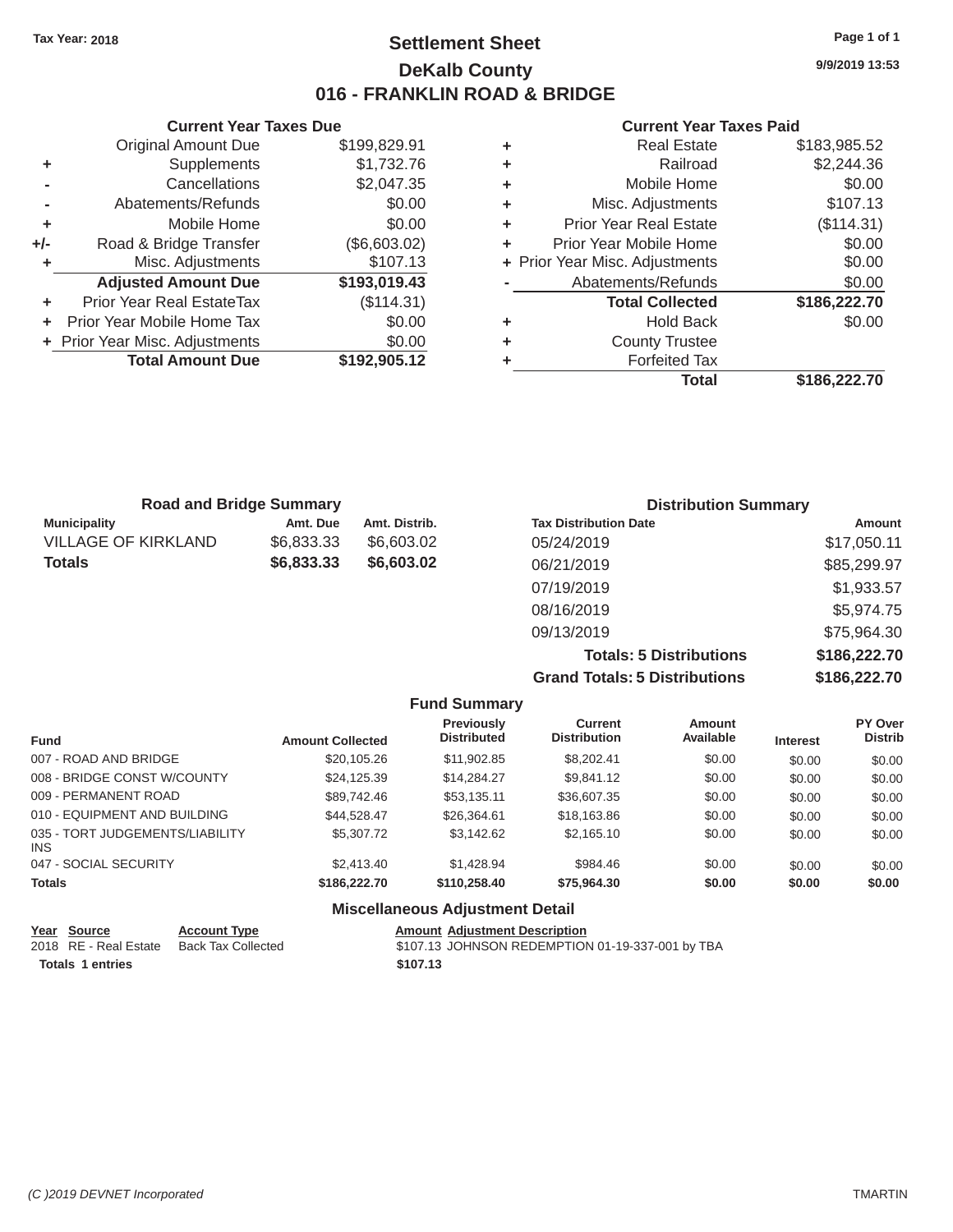# Tax Year: 2018 **Page 1 of 1 Settlement Sheet Page 1 of 1 Page 1 of 1 9/9/2019 13:53 DeKalb County 017 - GENOA TOWNSHIP**

#### **Current Year Taxes Paid**

|     | <b>Original Amount Due</b>     | \$255,133.96 | ٠ | <b>Real Estate</b>             | \$242,511.38 |
|-----|--------------------------------|--------------|---|--------------------------------|--------------|
| ٠   | Supplements                    | \$3,310.35   | ٠ | Railroad                       | \$2,152.98   |
|     | Cancellations                  | \$4,413.08   | ٠ | Mobile Home                    | \$0.00       |
|     | Abatements/Refunds             | \$0.00       | ٠ | Misc. Adjustments              | \$0.00       |
| ٠   | Mobile Home                    | \$0.00       | ٠ | <b>Prior Year Real Estate</b>  | \$0.00       |
| +/- | Road & Bridge Transfer         | \$0.00       | ٠ | Prior Year Mobile Home         | \$0.00       |
|     | Misc. Adjustments              | \$0.00       |   | + Prior Year Misc. Adjustments | \$0.00       |
|     | <b>Adjusted Amount Due</b>     | \$254,031.23 |   | Abatements/Refunds             | \$0.00       |
|     | Prior Year Real EstateTax      | \$0.00       |   | <b>Total Collected</b>         | \$244,664.36 |
|     | Prior Year Mobile Home Tax     | \$0.00       | ٠ | <b>Hold Back</b>               | \$0.00       |
|     | + Prior Year Misc. Adjustments | \$0.00       | ٠ | <b>County Trustee</b>          |              |
|     | <b>Total Amount Due</b>        | \$254,031.23 |   | <b>Forfeited Tax</b>           |              |
|     |                                |              |   | <b>Total</b>                   | \$244,664.36 |

|                | <b>Current Year Taxes Due</b>  |              |   | <b>Current Year</b>            |
|----------------|--------------------------------|--------------|---|--------------------------------|
|                | <b>Original Amount Due</b>     | \$255,133.96 | ٠ | <b>Real Estate</b>             |
| ٠              | Supplements                    | \$3,310.35   | ٠ | Railroad                       |
| $\blacksquare$ | Cancellations                  | \$4,413.08   | ٠ | Mobile Home                    |
|                | Abatements/Refunds             | \$0.00       | ÷ | Misc. Adjustments              |
| ٠              | Mobile Home                    | \$0.00       | ٠ | <b>Prior Year Real Estate</b>  |
| ı-             | Road & Bridge Transfer         | \$0.00       |   | Prior Year Mobile Home         |
| ٠              | Misc. Adjustments              | \$0.00       |   | + Prior Year Misc. Adjustments |
|                | <b>Adjusted Amount Due</b>     | \$254,031.23 |   | Abatements/Refunds             |
| ٠              | Prior Year Real EstateTax      | \$0.00       |   | <b>Total Collected</b>         |
|                | + Prior Year Mobile Home Tax   | \$0.00       | ٠ | <b>Hold Back</b>               |
|                | + Prior Year Misc. Adjustments | \$0.00       | ٠ | <b>County Trustee</b>          |
|                | <b>Total Amount Due</b>        | \$254,031.23 |   | Forfeited Tax                  |

| <b>Distribution Summary</b>          |              |  |  |  |
|--------------------------------------|--------------|--|--|--|
| <b>Tax Distribution Date</b>         | Amount       |  |  |  |
| 05/24/2019                           | \$27,384.03  |  |  |  |
| 06/21/2019                           | \$110,115.43 |  |  |  |
| 07/19/2019                           | \$2,105.51   |  |  |  |
| 08/16/2019                           | \$4,468.87   |  |  |  |
| 09/13/2019                           | \$100,590.52 |  |  |  |
| <b>Totals: 5 Distributions</b>       | \$244,664.36 |  |  |  |
| <b>Grand Totals: 5 Distributions</b> | \$244,664.36 |  |  |  |

| <b>Fund Summary</b>                           |                         |                                  |                                |                            |                 |                           |
|-----------------------------------------------|-------------------------|----------------------------------|--------------------------------|----------------------------|-----------------|---------------------------|
| <b>Fund</b>                                   | <b>Amount Collected</b> | Previously<br><b>Distributed</b> | Current<br><b>Distribution</b> | <b>Amount</b><br>Available | <b>Interest</b> | PY Over<br><b>Distrib</b> |
| 001 - CORPORATE                               | \$212,246.58            | \$124.984.21                     | \$87,262.37                    | \$0.00                     | \$0.00          | \$0.00                    |
| 035 - TORT JUDGEMENTS/LIABILITY<br><b>INS</b> | \$4,673.56              | \$2,752.08                       | \$1.921.48                     | \$0.00                     | \$0.00          | \$0.00                    |
| 047 - SOCIAL SECURITY                         | \$11,683.96             | \$6,880,26                       | \$4,803.70                     | \$0.00                     | \$0.00          | \$0.00                    |
| 054 - GENERAL ASSISTANCE                      | \$16,060.26             | \$9,457.29                       | \$6,602.97                     | \$0.00                     | \$0.00          | \$0.00                    |
| <b>Totals</b>                                 | \$244.664.36            | \$144,073,84                     | \$100.590.52                   | \$0.00                     | \$0.00          | \$0.00                    |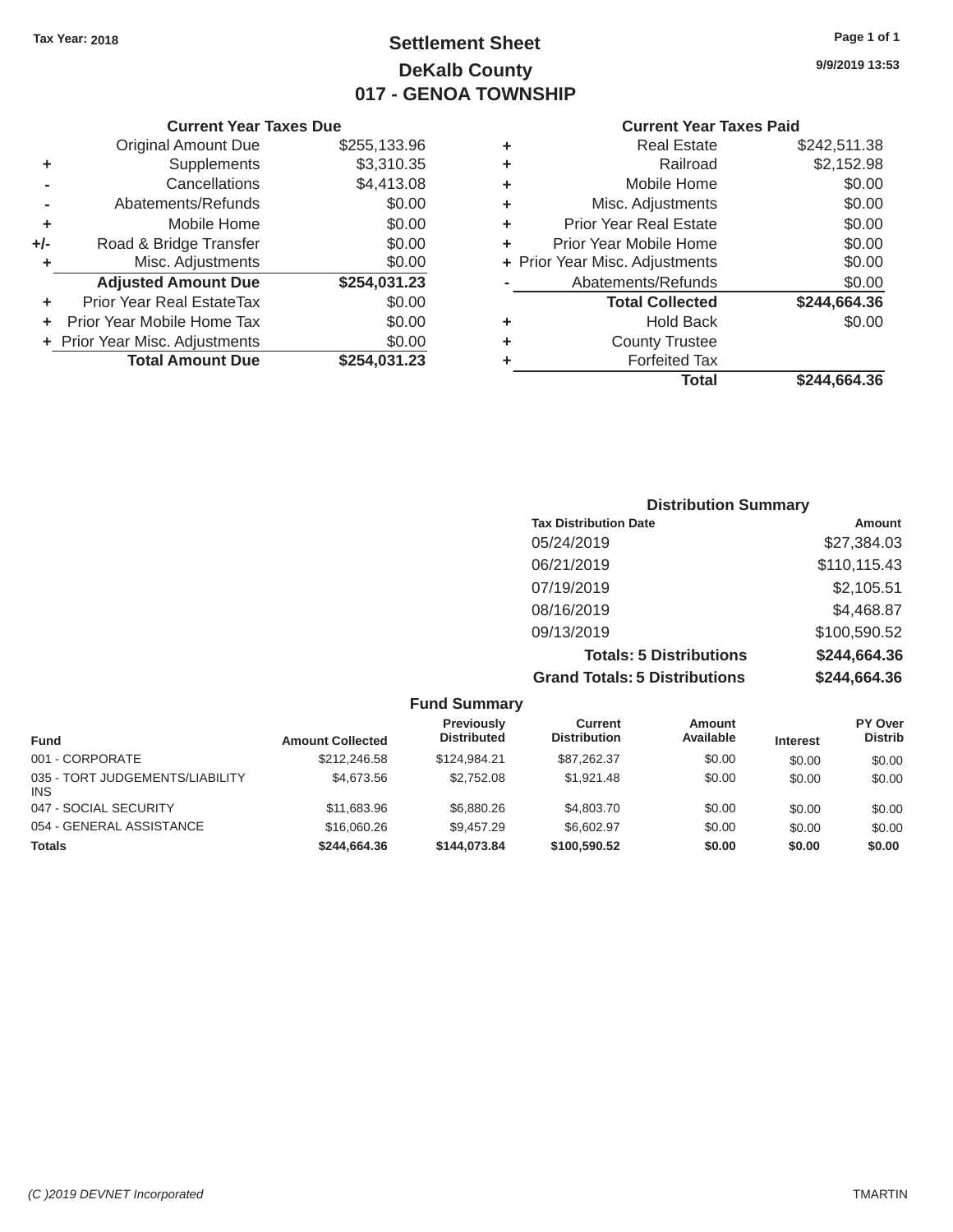# Tax Year: 2018 **Page 1 of 1 Page 1 of 1 Settlement Sheet Page 1 of 1 Page 1 of 1 9/9/2019 13:53 DeKalb County 018 - GENOA ROAD & BRIDGE**

#### **Current Year Taxes Due Current Year Taxes Paid Current Year Taxes Paid**

|       | <b>Total Amount Due</b>        | \$165,764.79  |   | <b>Forfeited Tax</b>           |              |  |
|-------|--------------------------------|---------------|---|--------------------------------|--------------|--|
|       | + Prior Year Misc. Adjustments | \$0.00        | ٠ | <b>County Trustee</b>          |              |  |
| $\pm$ | Prior Year Mobile Home Tax     | \$0.00        | ٠ | <b>Hold Back</b>               | \$0.00       |  |
| ٠     | Prior Year Real EstateTax      | \$0.00        |   | <b>Total Collected</b>         | \$158,711.56 |  |
|       | <b>Adjusted Amount Due</b>     | \$165,764.79  |   | Abatements/Refunds             | \$0.00       |  |
|       | Misc. Adjustments              | \$0.00        |   | + Prior Year Misc. Adjustments | \$0.00       |  |
| $+/-$ | Road & Bridge Transfer         | (\$25,727.75) | ٠ | Prior Year Mobile Home         | \$0.00       |  |
|       | Mobile Home                    | \$0.00        | ٠ | <b>Prior Year Real Estate</b>  | \$0.00       |  |
|       | Abatements/Refunds             | \$0.00        | ٠ | Misc. Adjustments              | \$0.00       |  |
|       | Cancellations                  | \$2,849.37    | ٠ | Mobile Home                    | \$0.00       |  |
|       | Supplements                    | \$2,735.04    | ٠ | Railroad                       | \$1,533.58   |  |
|       | Original Amount Due            | \$191,606.87  |   | <b>Real Estate</b>             | \$157,177.98 |  |
|       |                                |               |   |                                |              |  |

| \$191,606.87  | ÷ | <b>Real Estate</b>            | \$157,177.98                   |
|---------------|---|-------------------------------|--------------------------------|
| \$2,735.04    | ٠ | Railroad                      | \$1,533.58                     |
| \$2,849.37    | ٠ | Mobile Home                   | \$0.00                         |
| \$0.00        | ٠ | Misc. Adjustments             | \$0.00                         |
| \$0.00        | ٠ | <b>Prior Year Real Estate</b> | \$0.00                         |
| (\$25,727.75) | ÷ | Prior Year Mobile Home        | \$0.00                         |
| \$0.00        |   |                               | \$0.00                         |
| \$165,764.79  |   | Abatements/Refunds            | \$0.00                         |
| \$0.00        |   | <b>Total Collected</b>        | \$158,711.56                   |
| \$0.00        | ٠ | <b>Hold Back</b>              | \$0.00                         |
| \$0.00        | ÷ | <b>County Trustee</b>         |                                |
| \$165,764.79  | ٠ | <b>Forfeited Tax</b>          |                                |
|               |   | <b>Total</b>                  | \$158,711.56                   |
|               |   |                               | + Prior Year Misc. Adjustments |

| <b>Road and Bridge Summary</b> |             |               | <b>Distribution Summary</b>  |             |  |
|--------------------------------|-------------|---------------|------------------------------|-------------|--|
| <b>Municipality</b>            | Amt. Due    | Amt. Distrib. | <b>Tax Distribution Date</b> | Amount      |  |
| <b>CITY OF GENOA</b>           | \$26,714.44 | \$25,727.75   | 05/24/2019                   | \$17,842.80 |  |
| <b>Totals</b>                  | \$26,714.44 | \$25,727.75   | 06/21/2019                   | \$71,414.48 |  |
|                                |             |               | 07/19/2019                   | \$1,359.39  |  |
|                                |             |               | 08/16/2019                   | \$2,885.40  |  |
|                                |             |               | 09/13/2019                   | \$65,209.49 |  |

**Totals: 5 Distributions \$158,711.56 Grand Totals: 5 Distributions \$158,711.56** 

|                                               |                         | <b>Fund Summary</b>                     |                                |                     |                 |                           |
|-----------------------------------------------|-------------------------|-----------------------------------------|--------------------------------|---------------------|-----------------|---------------------------|
| Fund                                          | <b>Amount Collected</b> | <b>Previously</b><br><b>Distributed</b> | Current<br><b>Distribution</b> | Amount<br>Available | <b>Interest</b> | PY Over<br><b>Distrib</b> |
| 007 - ROAD AND BRIDGE                         | \$55,988.09             | \$32,993.73                             | \$22,994.36                    | \$0.00              | \$0.00          | \$0.00                    |
| 008 - BRIDGE CONST W/COUNTY                   | \$925.91                | \$545.40                                | \$380.51                       | \$0.00              | \$0.00          | \$0.00                    |
| 009 - PERMANENT ROAD                          | \$80,584.09             | \$47,467.34                             | \$33,116.75                    | \$0.00              | \$0.00          | \$0.00                    |
| 010 - EQUIPMENT AND BUILDING                  | \$8,970.96              | \$5,284.26                              | \$3,686.70                     | \$0.00              | \$0.00          | \$0.00                    |
| 035 - TORT JUDGEMENTS/LIABILITY<br><b>INS</b> | \$8,981.26              | \$5,290.33                              | \$3.690.93                     | \$0.00              | \$0.00          | \$0.00                    |
| 047 - SOCIAL SECURITY                         | \$3,261,25              | \$1.921.01                              | \$1.340.24                     | \$0.00              | \$0.00          | \$0.00                    |
| <b>Totals</b>                                 | \$158,711.56            | \$93,502.07                             | \$65,209.49                    | \$0.00              | \$0.00          | \$0.00                    |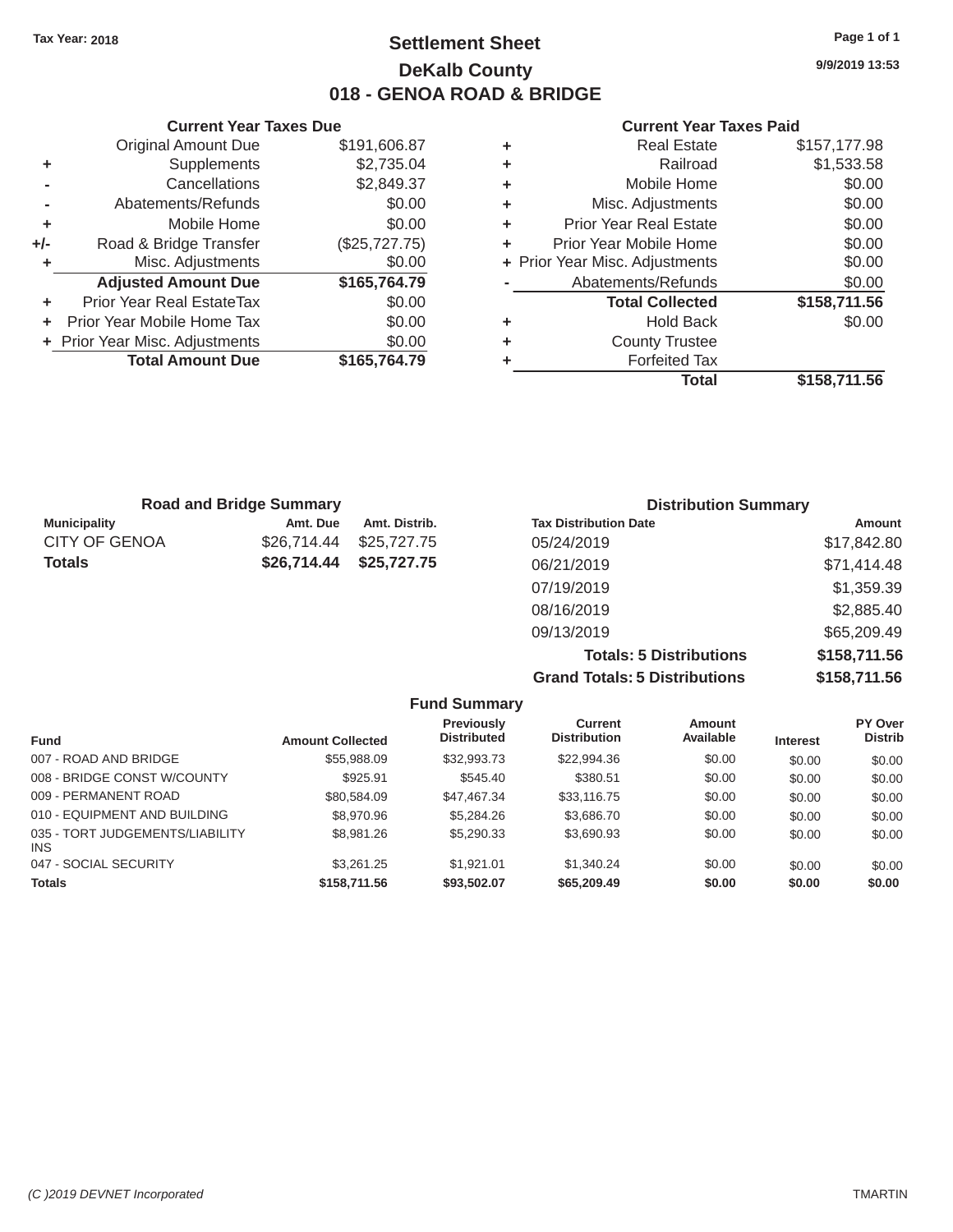# Tax Year: 2018 **Page 1 of 1 Settlement Sheet Page 1 of 1 Page 1 of 1 9/9/2019 13:53 DeKalb County 019 - KINGSTON TOWNSHIP**

#### **Current Year Taxes Due Current Year Taxes Paid Current Year Taxes Paid**

|     | <b>Original Amount Due</b>       | \$93,948.67 | ٠ | <b>Real Estate</b>             | \$90,547.39 |  |  |
|-----|----------------------------------|-------------|---|--------------------------------|-------------|--|--|
| ٠   | <b>Supplements</b>               | \$885.64    | ٠ | Railroad                       | \$1,300.18  |  |  |
|     | Cancellations                    | \$1,202.16  | ٠ | Mobile Home                    | \$0.00      |  |  |
|     | Abatements/Refunds               | \$0.00      | ٠ | Misc. Adjustments              | \$13.99     |  |  |
|     | Mobile Home                      | \$0.00      | ٠ | <b>Prior Year Real Estate</b>  | \$0.00      |  |  |
| +/- | Road & Bridge Transfer           | \$0.00      | ٠ | Prior Year Mobile Home         | \$0.00      |  |  |
|     | Misc. Adjustments                | \$13.99     |   | + Prior Year Misc. Adjustments | \$24.86     |  |  |
|     | <b>Adjusted Amount Due</b>       | \$93,646.14 |   | Abatements/Refunds             | \$0.00      |  |  |
|     | <b>Prior Year Real EstateTax</b> | \$0.00      |   | <b>Total Collected</b>         | \$91,886.42 |  |  |
|     | Prior Year Mobile Home Tax       | \$0.00      | ٠ | <b>Hold Back</b>               | \$0.00      |  |  |
|     | + Prior Year Misc. Adjustments   | \$24.86     | ٠ | <b>County Trustee</b>          |             |  |  |
|     | <b>Total Amount Due</b>          | \$93,671.00 |   | <b>Forfeited Tax</b>           |             |  |  |
|     |                                  |             |   |                                |             |  |  |

| <b>Original Amount Due</b> | \$93,948.67 | ÷ | <b>Real Estate</b>             | \$90,547.39 |
|----------------------------|-------------|---|--------------------------------|-------------|
| Supplements                | \$885.64    | ÷ | Railroad                       | \$1,300.18  |
| Cancellations              | \$1,202.16  | ÷ | Mobile Home                    | \$0.00      |
| Abatements/Refunds         | \$0.00      | ÷ | Misc. Adjustments              | \$13.99     |
| Mobile Home                | \$0.00      | ÷ | <b>Prior Year Real Estate</b>  | \$0.00      |
| Road & Bridge Transfer     | \$0.00      | ÷ | Prior Year Mobile Home         | \$0.00      |
| Misc. Adjustments          | \$13.99     |   | + Prior Year Misc. Adjustments | \$24.86     |
| <b>Adjusted Amount Due</b> | \$93,646.14 |   | Abatements/Refunds             | \$0.00      |
| ior Year Real EstateTax    | \$0.00      |   | <b>Total Collected</b>         | \$91,886.42 |
| r Year Mobile Home Tax     | \$0.00      | ÷ | <b>Hold Back</b>               | \$0.00      |
| Year Misc. Adjustments     | \$24.86     | ÷ | <b>County Trustee</b>          |             |
| <b>Total Amount Due</b>    | \$93,671.00 | ٠ | <b>Forfeited Tax</b>           |             |
|                            |             |   | <b>Total</b>                   | \$91,886.42 |

| <b>Distribution Summary</b>          |             |
|--------------------------------------|-------------|
| <b>Tax Distribution Date</b>         | Amount      |
| 05/24/2019                           | \$9,939.05  |
| 06/21/2019                           | \$41,625.91 |
| 07/19/2019                           | \$923.31    |
| 08/16/2019                           | \$1,521.43  |
| 09/13/2019                           | \$37,876.72 |
| <b>Totals: 5 Distributions</b>       | \$91,886.42 |
| <b>Grand Totals: 5 Distributions</b> | \$91,886.42 |

|  | <b>Fund Summary</b> |
|--|---------------------|
|--|---------------------|

| <b>Amount Collected</b> | <b>Previously</b><br><b>Distributed</b> | Current<br><b>Distribution</b> | Amount<br>Available | <b>Interest</b> | <b>PY Over</b><br><b>Distrib</b> |
|-------------------------|-----------------------------------------|--------------------------------|---------------------|-----------------|----------------------------------|
| \$91,231.55             | \$53,624.78                             | \$37,606.77                    | \$0.00              | \$0.00          | \$0.00                           |
| \$654.87                | \$384.92                                | \$269.95                       | \$0.00              | \$0.00          | \$0.00                           |
| \$91,886.42             | \$54,009,70                             | \$37,876.72                    | \$0.00              | \$0.00          | \$0.00                           |
|                         |                                         |                                |                     |                 |                                  |

#### **Miscellaneous Adjustment Detail**

| Year Source             | <b>Account Type</b>       |         | <b>Amount Adjustment Description</b>                          |
|-------------------------|---------------------------|---------|---------------------------------------------------------------|
| 2017 RE - Real Estate   | Back Tax Collected        |         | \$1.25 RIVERBEND DEVELOPMENT REDEMPTION 02-25-277-021 by TBA  |
| 2017 RE - Real Estate   | Back Tax Collected        |         | \$20.16 RIVERBEND DEVELOPMENT REDEMPTION 02-25-200-010 by TBA |
| 2017 RE - Real Estate   | Back Tax Collected        |         | \$3.45 TRUSTEE SALE 02-22-100-005 by TBA                      |
| 2018 RE - Real Estate   | <b>Back Tax Collected</b> |         | \$13.99 JOHNSON REDEMPTION by TBA                             |
| <b>Totals 4 entries</b> |                           | \$38.85 |                                                               |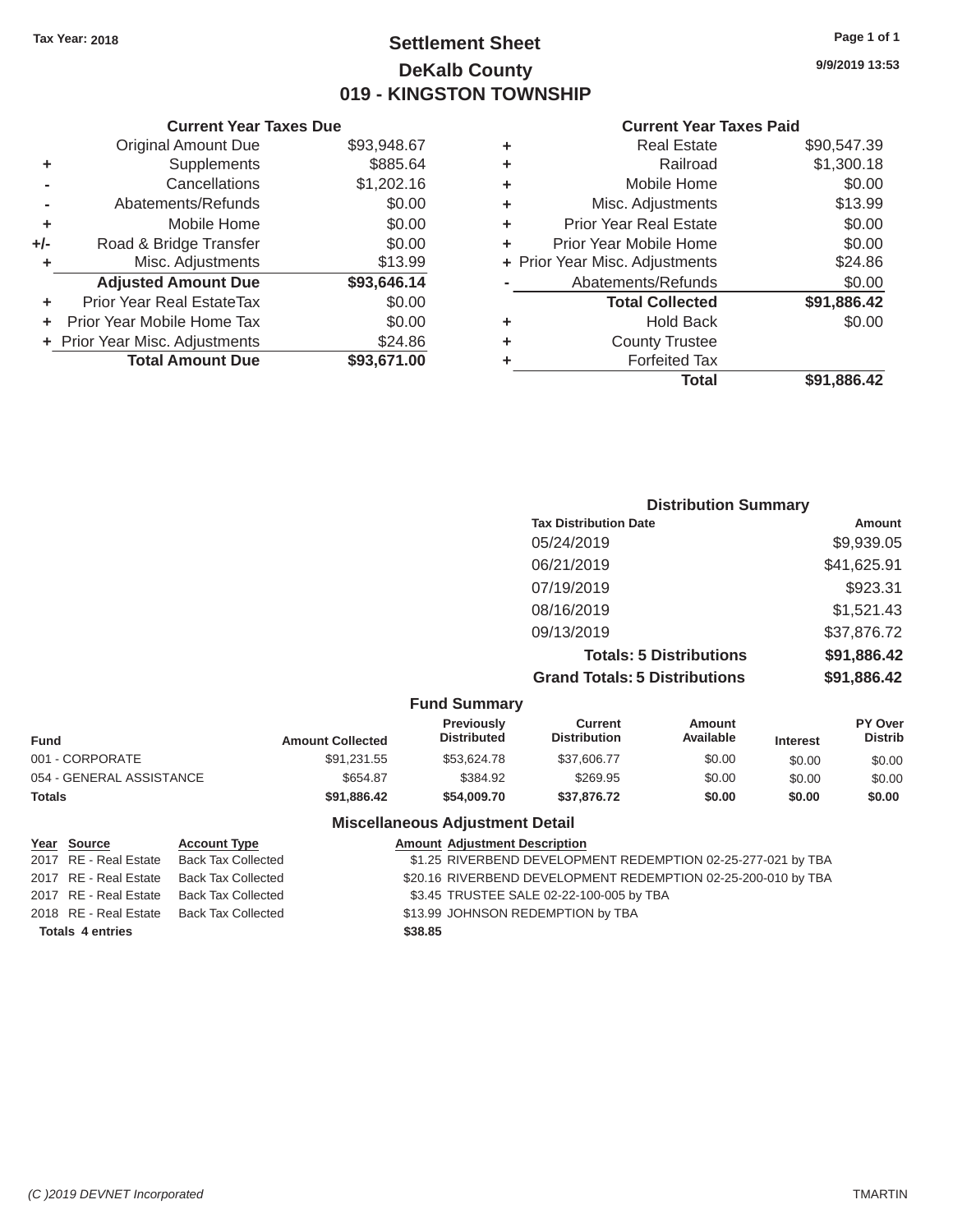# Tax Year: 2018 **Page 1 of 1 Page 1 of 1 Settlement Sheet Page 1 of 1 Page 1 of 1 9/9/2019 13:53 DeKalb County 020 - KINGSTON ROAD & BRIDGE**

**Current Year Taxes Due Current Year Taxes Paid**  Original Amount Due \$338,716.97 **+** Supplements \$3,011.00 **-** Cancellations \$4,091.01 **-** Abatements/Refunds \$0.00 **+** Mobile Home \$0.00 **+/-** Road & Bridge Transfer (\$18,369.97) **+** Misc. Adjustments \$50.45 Adjusted Amount Due \$319,317.44 **+** Prior Year Real EstateTax (\$5.03) **+** Prior Year Mobile Home Tax  $$0.00$ **+** Prior Year Misc. Adjustments  $$89.63$ **Total Amount Due \$319,402.04** 

| ٠ | <b>Real Estate</b>             | \$308,131.89 |
|---|--------------------------------|--------------|
| ٠ | Railroad                       | \$4,644.63   |
| ٠ | Mobile Home                    | \$0.00       |
| ٠ | Misc. Adjustments              | \$50.45      |
| ٠ | <b>Prior Year Real Estate</b>  | (\$5.03)     |
| ٠ | Prior Year Mobile Home         | \$0.00       |
|   | + Prior Year Misc. Adjustments | \$89.63      |
|   | Abatements/Refunds             | \$0.00       |
|   | <b>Total Collected</b>         | \$312,911.57 |
| ٠ | <b>Hold Back</b>               | \$0.00       |
| ٠ | <b>County Trustee</b>          |              |
| ٠ | <b>Forfeited Tax</b>           |              |
|   | <b>Total</b>                   | \$312,911.57 |
|   |                                |              |

|                     | <b>Road and Bridge Summary</b> |               | <b>Distribution Summary</b>    |              |
|---------------------|--------------------------------|---------------|--------------------------------|--------------|
| <b>Municipality</b> | Amt. Due                       | Amt. Distrib. | <b>Tax Distribution Date</b>   | Amount       |
| CITY OF GENOA       | \$7,704.88                     | \$7,556.01    | 05/24/2019                     | \$33,823.20  |
| VILLAGE OF KINGSTON | \$11,026.21                    | \$10,813.96   | 06/21/2019                     | \$141,834.11 |
| Totals              | \$18,731.09                    | \$18,369.97   | 07/19/2019                     | \$3,142.06   |
|                     |                                |               | 08/16/2019                     | \$5,177.19   |
|                     |                                |               | 09/13/2019                     | \$128,935.01 |
|                     |                                |               | <b>Totals: 5 Distributions</b> | \$312,911.57 |

**Grand Totals: 5 Distributions \$312,911.57** 

|                              |                         | <b>Fund Summary</b>                     |                                |                     |                 |                                  |
|------------------------------|-------------------------|-----------------------------------------|--------------------------------|---------------------|-----------------|----------------------------------|
| <b>Fund</b>                  | <b>Amount Collected</b> | <b>Previously</b><br><b>Distributed</b> | Current<br><b>Distribution</b> | Amount<br>Available | <b>Interest</b> | <b>PY Over</b><br><b>Distrib</b> |
| 007 - ROAD AND BRIDGE        | \$69,418.67             | \$40.854.37                             | \$28,564.30                    | \$0.00              | \$0.00          | \$0.00                           |
| 008 - BRIDGE CONST W/COUNTY  | \$10.755.38             | \$6,321.88                              | \$4,433.50                     | \$0.00              | \$0.00          | \$0.00                           |
| 009 - PERMANENT ROAD         | \$204,484.83            | \$120,193.72                            | \$84,291.11                    | \$0.00              | \$0.00          | \$0.00                           |
| 010 - EQUIPMENT AND BUILDING | \$28,252,69             | \$16,606.59                             | \$11,646.10                    | \$0.00              | \$0.00          | \$0.00                           |
| <b>Totals</b>                | \$312.911.57            | \$183,976.56                            | \$128,935.01                   | \$0.00              | \$0.00          | \$0.00                           |
|                              |                         | <b>Miscellaneous Adjustment Detail</b>  |                                |                     |                 |                                  |

| Year Source             | <b>Account Type</b> |          | <b>Amount Adjustment Description</b>                          |
|-------------------------|---------------------|----------|---------------------------------------------------------------|
| 2017 RE - Real Estate   | Back Tax Collected  |          | \$4.51 RIVERBEND DEVELOPMENT REDEMPTION 02-25-277-021 by TBA  |
| 2017 RE - Real Estate   | Back Tax Collected  |          | \$72.68 RIVERBEND DEVELOPMENT REDEMPTION 02-25-200-010 by TBA |
| 2017 RE - Real Estate   | Back Tax Collected  |          | \$12.44 TRUSTEE SALE 02-22-100-005 by TBA                     |
| 2018 RE - Real Estate   | Back Tax Collected  |          | \$50.45 JOHNSON REDEMPTION by TBA                             |
| <b>Totals 4 entries</b> |                     | \$140.08 |                                                               |

|  | ι αγσιν |  |
|--|---------|--|
|  |         |  |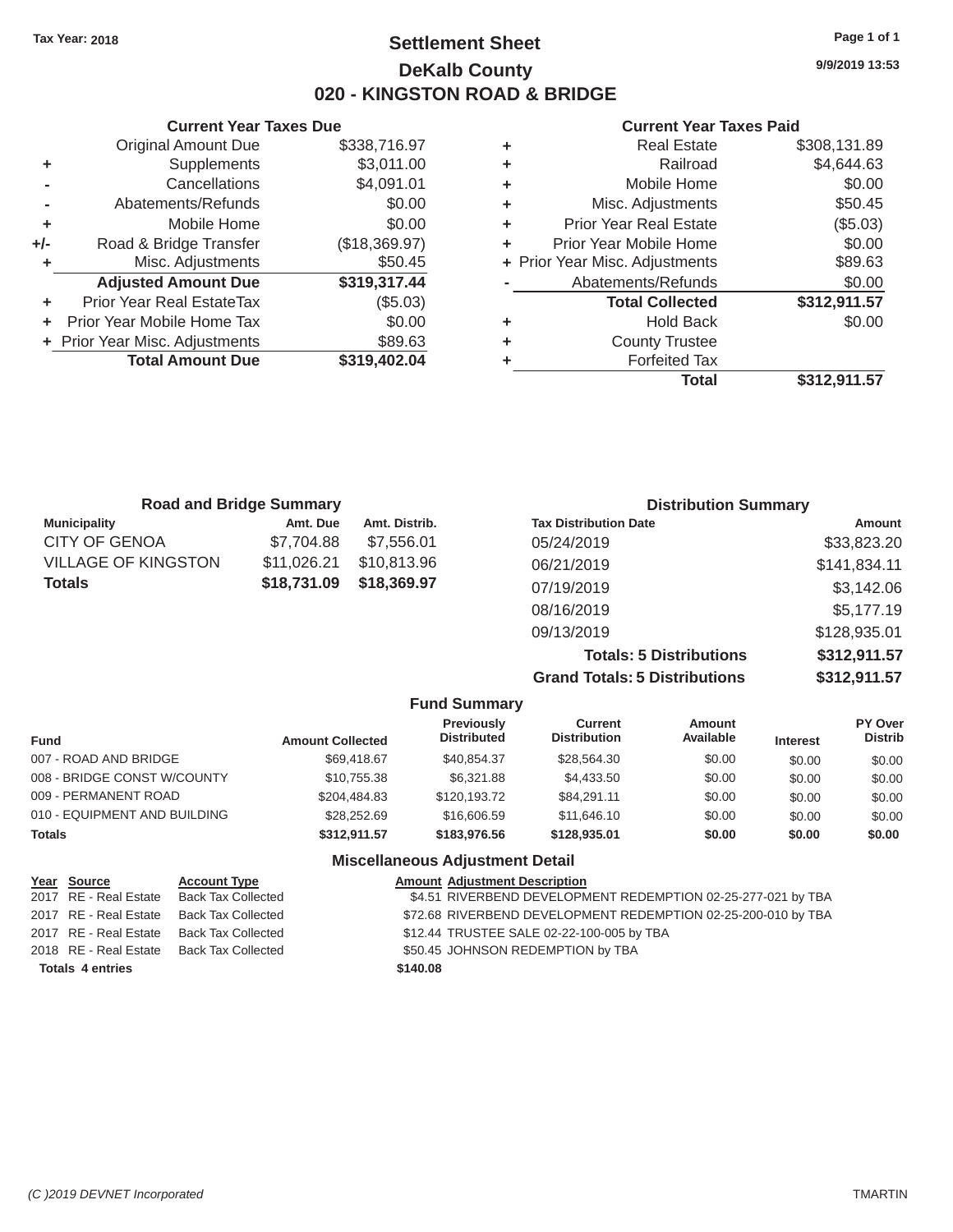# Tax Year: 2018 **Page 1 of 1 Page 1 of 1 Settlement Sheet Page 1 of 1 Page 1 of 1 9/9/2019 13:53 DeKalb County 021 - KINGSTON TWP CEMETERY**

**Current Year Taxes Due Current Year Taxes Paid Current Year Taxes Paid** 

|       | Gurrent rear Taxes Due         |             |  |
|-------|--------------------------------|-------------|--|
|       | <b>Original Amount Due</b>     | \$15,881.28 |  |
| ٠     | Supplements                    | \$149.69    |  |
|       | Cancellations                  | \$203.22    |  |
|       | Abatements/Refunds             | \$0.00      |  |
| ٠     | Mobile Home                    | \$0.00      |  |
| $+/-$ | Road & Bridge Transfer         | \$0.00      |  |
| ٠     | Misc. Adjustments              | \$2.37      |  |
|       | <b>Adjusted Amount Due</b>     | \$15,830.12 |  |
| ٠     | Prior Year Real EstateTax      | \$0.00      |  |
|       | Prior Year Mobile Home Tax     | \$0.00      |  |
|       | + Prior Year Misc. Adjustments | \$4.20      |  |
|       | <b>Total Amount Due</b>        | \$15,834.32 |  |
|       |                                |             |  |

| ٠ | <b>Real Estate</b>             | \$15,306.27 |
|---|--------------------------------|-------------|
| ٠ | Railroad                       | \$219.78    |
| ٠ | Mobile Home                    | \$0.00      |
| ٠ | Misc. Adjustments              | \$2.37      |
| ٠ | <b>Prior Year Real Estate</b>  | \$0.00      |
| ٠ | Prior Year Mobile Home         | \$0.00      |
|   | + Prior Year Misc. Adjustments | \$4.20      |
|   | Abatements/Refunds             | \$0.00      |
|   | <b>Total Collected</b>         | \$15,532.62 |
| ٠ | <b>Hold Back</b>               | \$0.00      |
| ٠ | <b>County Trustee</b>          |             |
| ٠ | <b>Forfeited Tax</b>           |             |
|   | Total                          | \$15,532.62 |
|   |                                |             |

| <b>Distribution Summary</b>          |             |
|--------------------------------------|-------------|
| <b>Tax Distribution Date</b>         | Amount      |
| 05/24/2019                           | \$1,680.18  |
| 06/21/2019                           | \$7,036.33  |
| 07/19/2019                           | \$156.07    |
| 08/16/2019                           | \$257.18    |
| 09/13/2019                           | \$6,402.86  |
| <b>Totals: 5 Distributions</b>       | \$15,532.62 |
| <b>Grand Totals: 5 Distributions</b> | \$15,532.62 |

#### **Fund Summary**

| <b>Fund</b>    | <b>Amount Collected</b> | -------------------<br><b>Previously</b><br><b>Distributed</b> | Current<br><b>Distribution</b> | Amount<br>Available | <b>Interest</b> | PY Over<br><b>Distrib</b> |
|----------------|-------------------------|----------------------------------------------------------------|--------------------------------|---------------------|-----------------|---------------------------|
| 017 - CEMETERY | \$15,532,62             | \$9,129.76                                                     | \$6,402.86                     | \$0.00              | \$0.00          | \$0.00                    |
| Totals         | \$15,532.62             | \$9.129.76                                                     | \$6,402.86                     | \$0.00              | \$0.00          | \$0.00                    |

#### **Miscellaneous Adjustment Detail**

| Year Source             | <b>Account Type</b> |        | <b>Amount Adjustment Description</b>                         |
|-------------------------|---------------------|--------|--------------------------------------------------------------|
| 2017 RE - Real Estate   | Back Tax Collected  |        | \$0.21 RIVERBEND DEVELOPMENT REDEMPTION 02-25-277-021 by TBA |
| 2017 RE - Real Estate   | Back Tax Collected  |        | \$3.41 RIVERBEND DEVELOPMENT REDEMPTION 02-25-200-010 by TBA |
| 2017 RE - Real Estate   | Back Tax Collected  |        | \$0.58 TRUSTEE SALE 02-22-100-005 by TBA                     |
| 2018 RE - Real Estate   | Back Tax Collected  |        | \$2.37 JOHNSON REDEMPTION by TBA                             |
| <b>Totals 4 entries</b> |                     | \$6.57 |                                                              |
|                         |                     |        |                                                              |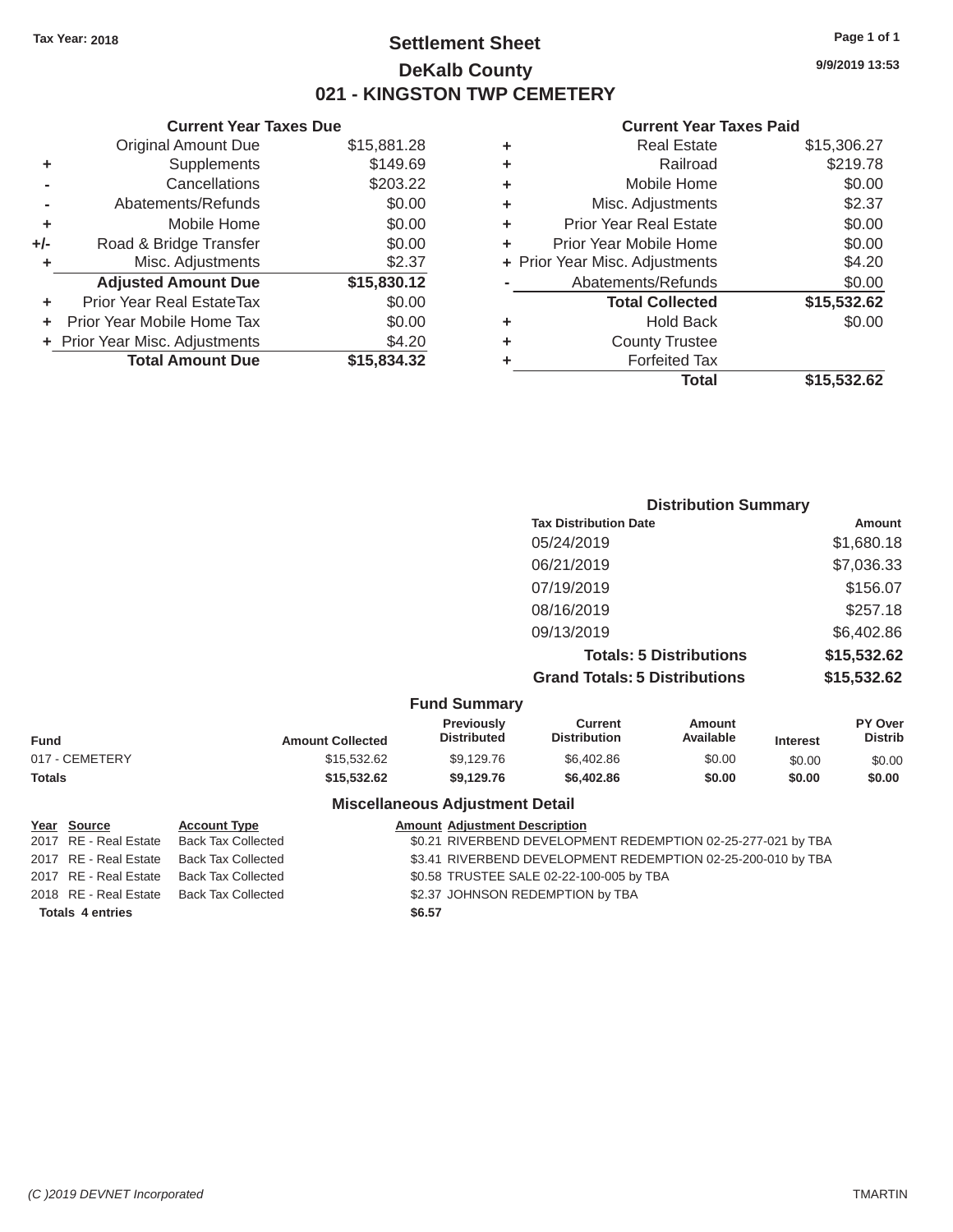# Tax Year: 2018 **Page 1 of 1 Page 1 of 1 Settlement Sheet Page 1 of 1 Page 1 of 1 9/9/2019 13:53 DeKalb County 022 - MALTA TOWNSHIP**

### **Current Year Taxes Due Current Year Taxes Paid Current Year Taxes Paid**

|     | Original Amount Due            | \$70,475.17 | ٠ | <b>Real Estate</b>             | \$64,971.11 |  |
|-----|--------------------------------|-------------|---|--------------------------------|-------------|--|
| ٠   | Supplements                    | \$606.83    | ٠ | Railroad                       | \$3,503.56  |  |
|     | Cancellations                  | \$786.40    | ٠ | Mobile Home                    | \$0.00      |  |
|     | Abatements/Refunds             | \$0.35      | ٠ | Misc. Adjustments              | \$0.00      |  |
|     | Mobile Home                    | \$0.00      | ٠ | <b>Prior Year Real Estate</b>  | (\$93.45)   |  |
| +/- | Road & Bridge Transfer         | \$0.00      |   | Prior Year Mobile Home         | \$0.00      |  |
|     | Misc. Adjustments              | \$0.00      |   | + Prior Year Misc. Adjustments | \$0.00      |  |
|     | <b>Adjusted Amount Due</b>     | \$70,295.25 |   | Abatements/Refunds             | \$0.35      |  |
|     | Prior Year Real EstateTax      | (\$93.45)   |   | <b>Total Collected</b>         | \$68,380.87 |  |
|     | + Prior Year Mobile Home Tax   | \$0.00      | ٠ | <b>Hold Back</b>               | \$0.00      |  |
|     | + Prior Year Misc. Adjustments | \$0.00      | ٠ | <b>County Trustee</b>          |             |  |
|     | <b>Total Amount Due</b>        | \$70,201.80 |   | <b>Forfeited Tax</b>           |             |  |
|     |                                |             |   |                                | $\cdots$    |  |

| \$70,475.17 | ÷ | <b>Real Estate</b>            | \$64,971.11                    |
|-------------|---|-------------------------------|--------------------------------|
| \$606.83    | ÷ | Railroad                      | \$3,503.56                     |
| \$786.40    | ÷ | Mobile Home                   | \$0.00                         |
| \$0.35      | ÷ | Misc. Adjustments             | \$0.00                         |
| \$0.00      | ÷ | <b>Prior Year Real Estate</b> | (\$93.45)                      |
| \$0.00      | ÷ | Prior Year Mobile Home        | \$0.00                         |
| \$0.00      |   |                               | \$0.00                         |
| \$70,295.25 |   | Abatements/Refunds            | \$0.35                         |
| (\$93.45)   |   | <b>Total Collected</b>        | \$68,380.87                    |
| \$0.00      | ÷ | <b>Hold Back</b>              | \$0.00                         |
| \$0.00      | ٠ | <b>County Trustee</b>         |                                |
| \$70,201.80 | ٠ | <b>Forfeited Tax</b>          |                                |
|             |   | <b>Total</b>                  | \$68,380.87                    |
|             |   |                               | + Prior Year Misc. Adjustments |

| <b>Distribution Summary</b>          |             |
|--------------------------------------|-------------|
| <b>Tax Distribution Date</b>         | Amount      |
| 05/24/2019                           | \$5,523.01  |
| 06/21/2019                           | \$32,486.46 |
| 07/19/2019                           | \$182.48    |
| 08/16/2019                           | \$1,060.96  |
| 09/13/2019                           | \$29,127.96 |
| <b>Totals: 5 Distributions</b>       | \$68,380.87 |
| <b>Grand Totals: 5 Distributions</b> | \$68,380.87 |

|                          |                         | <b>Fund Summary</b>                     |                                       |                            |                 |                                  |
|--------------------------|-------------------------|-----------------------------------------|---------------------------------------|----------------------------|-----------------|----------------------------------|
| <b>Fund</b>              | <b>Amount Collected</b> | <b>Previously</b><br><b>Distributed</b> | <b>Current</b><br><b>Distribution</b> | <b>Amount</b><br>Available | <b>Interest</b> | <b>PY Over</b><br><b>Distrib</b> |
| 001 - CORPORATE          | \$67,573.97             | \$38,789.72                             | \$28,784.25                           | \$0.00                     | \$0.00          | \$0.00                           |
| 054 - GENERAL ASSISTANCE | \$806.90                | \$463.19                                | \$343.71                              | \$0.00                     | \$0.00          | \$0.00                           |
| <b>Totals</b>            | \$68,380.87             | \$39,252.91                             | \$29,127.96                           | \$0.00                     | \$0.00          | \$0.00                           |
|                          |                         | <b>Abatement Detail</b>                 |                                       |                            |                 |                                  |

Totals 1 entries \$0.35

**Year Source Account Type Account Type Amount Adjustment Description**<br>2018 RE - Real Estate RE Abatement **Amount Adjustment REFUN** 

\$0.35 PTAB INTEREST REFUND 07-23-187-003 by TBA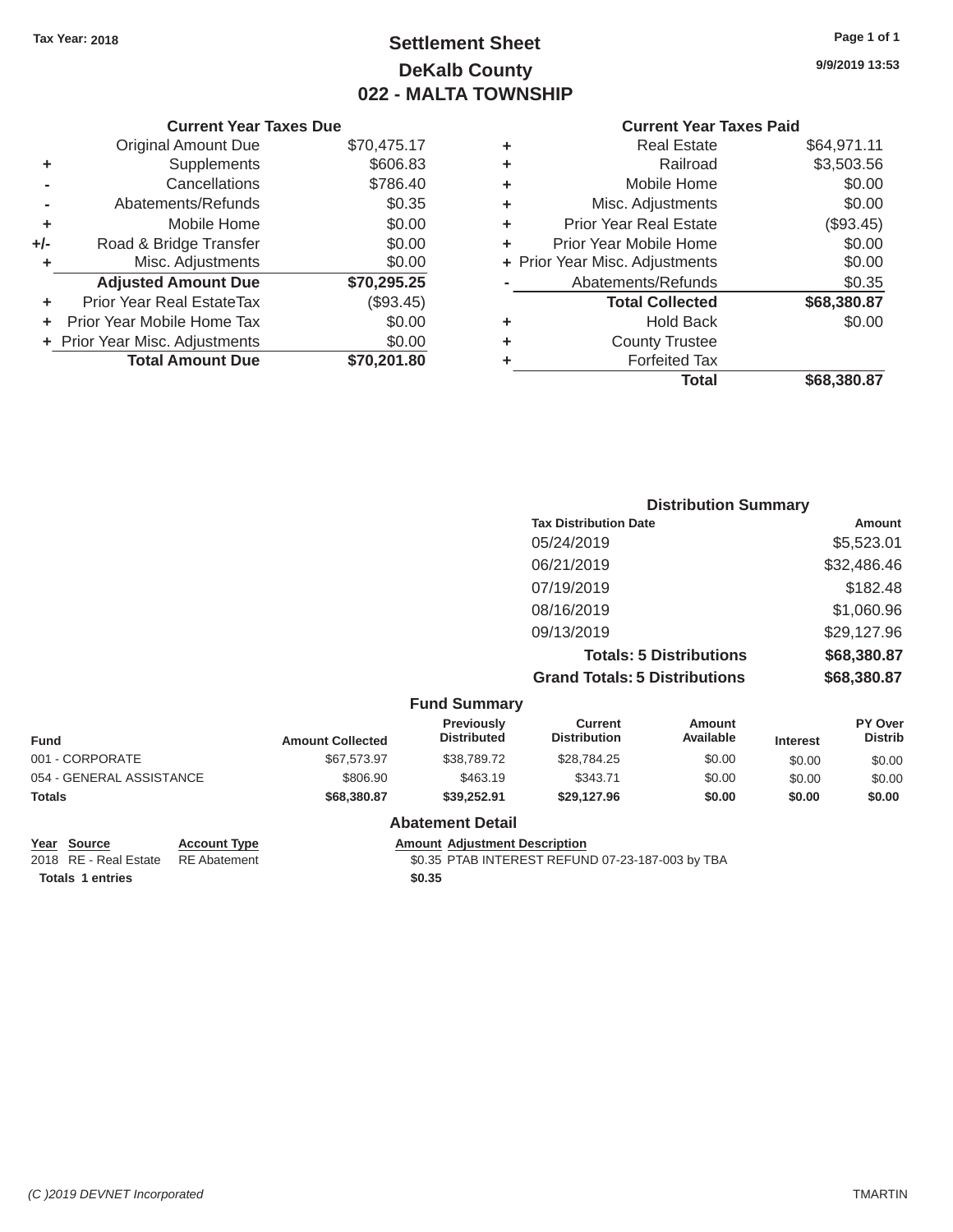# Tax Year: 2018 **Page 1 of 1 Page 1 of 1 Settlement Sheet Page 1 of 1 Page 1 of 1 9/9/2019 13:53 DeKalb County 023 - MALTA TWP LIBRARY**

#### **Current Year Taxes Due Current Year Taxes Paid Current Year Taxes Paid**

|     | <b>UGITUR TUGI TUAUS DUU</b>     |              |           |
|-----|----------------------------------|--------------|-----------|
|     | <b>Original Amount Due</b>       | \$135,824.66 | ٠         |
|     | Supplements                      | \$1,169.52   | ٠         |
|     | Cancellations                    | \$1,515.60   | ٠         |
|     | Abatements/Refunds               | \$0.67       | ٠         |
|     | Mobile Home                      | \$0.00       | ٠         |
| +/- | Road & Bridge Transfer           | \$0.00       | Р         |
|     | Misc. Adjustments                | \$0.00       | + Prior Y |
|     | <b>Adjusted Amount Due</b>       | \$135,477.91 |           |
|     | <b>Prior Year Real EstateTax</b> | (\$180.11)   |           |
|     | Prior Year Mobile Home Tax       | \$0.00       | ٠         |
|     | + Prior Year Misc. Adjustments   | \$0.00       |           |
|     | <b>Total Amount Due</b>          | \$135,297.80 |           |
|     |                                  |              |           |

| ٠ | <b>Real Estate</b>             | \$125,216.78 |
|---|--------------------------------|--------------|
| ٠ | Railroad                       | \$6,752.28   |
| ٠ | Mobile Home                    | \$0.00       |
| ٠ | Misc. Adjustments              | \$0.00       |
| ٠ | <b>Prior Year Real Estate</b>  | (\$180.11)   |
| ٠ | Prior Year Mobile Home         | \$0.00       |
|   | + Prior Year Misc. Adjustments | \$0.00       |
|   | Abatements/Refunds             | \$0.67       |
|   | <b>Total Collected</b>         | \$131,788.28 |
| ٠ | <b>Hold Back</b>               | \$0.00       |
| ٠ | <b>County Trustee</b>          |              |
| ٠ | <b>Forfeited Tax</b>           |              |
|   | <b>Total</b>                   | \$131.788.28 |
|   |                                |              |

|                                                                                                                                                                                                                                              | <b>Distribution Summary</b>                       |                                |                                 |  |
|----------------------------------------------------------------------------------------------------------------------------------------------------------------------------------------------------------------------------------------------|---------------------------------------------------|--------------------------------|---------------------------------|--|
|                                                                                                                                                                                                                                              | <b>Tax Distribution Date</b>                      |                                | Amount                          |  |
|                                                                                                                                                                                                                                              | 05/24/2019                                        |                                | \$10,644.19                     |  |
|                                                                                                                                                                                                                                              | 06/21/2019                                        |                                | \$62,609.45                     |  |
|                                                                                                                                                                                                                                              | 07/19/2019                                        |                                | \$351.71                        |  |
|                                                                                                                                                                                                                                              | 08/16/2019                                        |                                | \$2,044.77                      |  |
|                                                                                                                                                                                                                                              | 09/13/2019                                        |                                | \$56,138.16                     |  |
|                                                                                                                                                                                                                                              |                                                   | <b>Totals: 5 Distributions</b> | \$131,788.28                    |  |
|                                                                                                                                                                                                                                              | <b>Grand Totals: 5 Distributions</b>              |                                | \$131,788.28                    |  |
| <b>Fund Summary</b>                                                                                                                                                                                                                          |                                                   |                                |                                 |  |
| Previously<br>For the first contract to the first state of the state of the state of the state of the state of the state of the state of the state of the state of the state of the state of the state of the state of the state of the stat | <b>Current</b><br>Fig. 1. And the contribution of | Amount<br>$A - -11 - 1 - 1 -$  | PY Over<br>matic and the second |  |

| <b>Fund</b>             | <b>Amount Collected</b> | Previously<br><b>Distributed</b> | Current<br><b>Distribution</b> | <b>Amount</b><br>Available | <b>Interest</b> | <b>PY Over</b><br><b>Distrib</b> |
|-------------------------|-------------------------|----------------------------------|--------------------------------|----------------------------|-----------------|----------------------------------|
| 016 - LIBRARY           | \$131,788.28            | \$75,650.12                      | \$56,138.16                    | \$0.00                     | \$0.00          | \$0.00                           |
| <b>Totals</b>           | \$131,788,28            | \$75,650,12                      | \$56,138,16                    | \$0.00                     | \$0.00          | \$0.00                           |
| <b>Abatement Detail</b> |                         |                                  |                                |                            |                 |                                  |

2018 RE - Real Estate RE Abatement **Totals 1 entries** 

Year Source **Account Type** 

**Amount Adjustment Description** 

\$0.67 PTAB INTEREST REFUND 07-23-187-003 by TBA **\$0.67**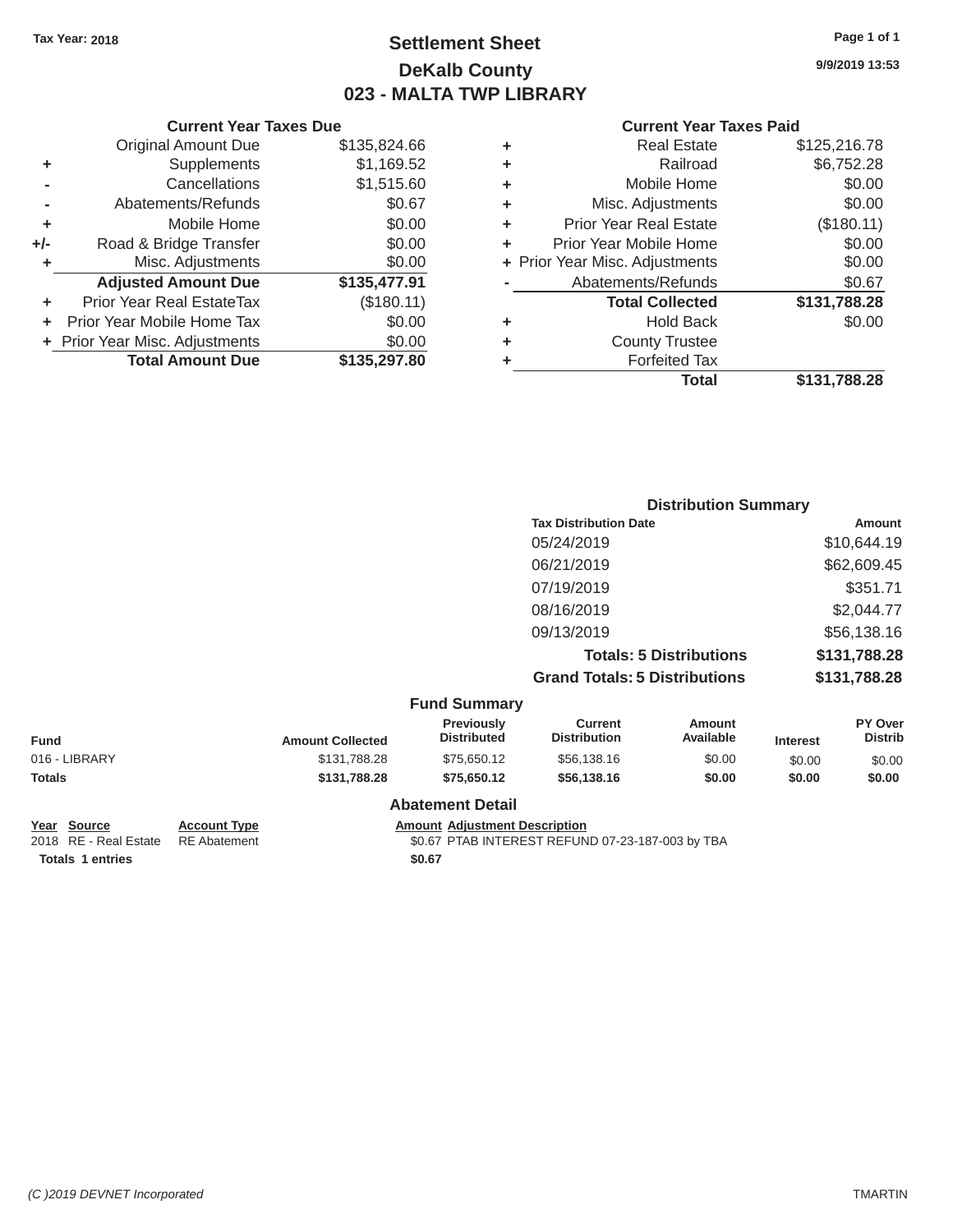# Tax Year: 2018 **Page 1 of 1 Page 1 of 1 Settlement Sheet Page 1 of 1 Page 1 of 1 9/9/2019 13:53 DeKalb County 024 - MALTA ROAD & BRIDGE**

| <b>Current Year Taxes Due</b> | <b>Current Year Taxes Paid</b> |  |  |
|-------------------------------|--------------------------------|--|--|
|                               |                                |  |  |

|       | <b>Original Amount Due</b>     | \$177,294.15  | ٠ | <b>Real Estate</b>             | \$152,693.41      |  |
|-------|--------------------------------|---------------|---|--------------------------------|-------------------|--|
|       | <b>Supplements</b>             | \$1,426.17    | ٠ | Railroad                       | \$8,679.98        |  |
|       | Cancellations                  | \$1,848.18    | ٠ | Mobile Home                    | \$0.00            |  |
|       | Abatements/Refunds             | \$0.81        | ٠ | Misc. Adjustments              | \$0.00            |  |
|       | Mobile Home                    | \$0.00        | ٠ | <b>Prior Year Real Estate</b>  | (\$219.57)        |  |
| $+/-$ | Road & Bridge Transfer         | (\$10,872.49) |   | Prior Year Mobile Home         | \$0.00            |  |
|       | Misc. Adjustments              | \$0.00        |   | + Prior Year Misc. Adjustments | \$0.00            |  |
|       | <b>Adjusted Amount Due</b>     | \$165,998.84  |   | Abatements/Refunds             | \$0.81            |  |
| ÷.    | Prior Year Real EstateTax      | (\$219.57)    |   | <b>Total Collected</b>         | \$161,153.01      |  |
| ÷.    | Prior Year Mobile Home Tax     | \$0.00        | ٠ | <b>Hold Back</b>               | \$0.00            |  |
|       | + Prior Year Misc. Adjustments | \$0.00        | ٠ | <b>County Trustee</b>          |                   |  |
|       | <b>Total Amount Due</b>        | \$165,779.27  |   | <b>Forfeited Tax</b>           |                   |  |
|       |                                |               |   | 77 - A - A                     | $A A A A A B A A$ |  |

| <b>Original Amount Due</b> | \$177,294.15  | ٠ | <b>Real Estate</b>             | \$152,693.41 |
|----------------------------|---------------|---|--------------------------------|--------------|
| Supplements                | \$1,426.17    | ÷ | Railroad                       | \$8,679.98   |
| Cancellations              | \$1,848.18    | ÷ | Mobile Home                    | \$0.00       |
| Abatements/Refunds         | \$0.81        | ÷ | Misc. Adjustments              | \$0.00       |
| Mobile Home                | \$0.00        | ÷ | <b>Prior Year Real Estate</b>  | (\$219.57)   |
| Road & Bridge Transfer     | (\$10,872.49) | ÷ | Prior Year Mobile Home         | \$0.00       |
| Misc. Adjustments          | \$0.00        |   | + Prior Year Misc. Adjustments | \$0.00       |
| <b>Adjusted Amount Due</b> | \$165,998.84  |   | Abatements/Refunds             | \$0.81       |
| ior Year Real EstateTax    | (\$219.57)    |   | <b>Total Collected</b>         | \$161,153.01 |
| r Year Mobile Home Tax     | \$0.00        | ÷ | <b>Hold Back</b>               | \$0.00       |
| Year Misc. Adjustments     | \$0.00        | ÷ | <b>County Trustee</b>          |              |
| <b>Total Amount Due</b>    | \$165,779.27  | ٠ | <b>Forfeited Tax</b>           |              |
|                            |               |   | <b>Total</b>                   | \$161,153.01 |

|                     | <b>Road and Bridge Summary</b> |               | <b>Distribution Summary</b>    |               |
|---------------------|--------------------------------|---------------|--------------------------------|---------------|
| <b>Municipality</b> | Amt. Due                       | Amt. Distrib. | <b>Tax Distribution Date</b>   | <b>Amount</b> |
| VILLAGE OF MALTA    | \$11,173.88                    | \$10.872.49   | 05/24/2019                     | \$12,980.04   |
| Totals              | \$11,173.88                    | \$10,872,49   | 06/21/2019                     | \$76,571.50   |
|                     |                                |               | 07/19/2019                     | \$428.96      |
|                     |                                |               | 08/16/2019                     | \$2,493.42    |
|                     |                                |               | 09/13/2019                     | \$68,679.09   |
|                     |                                |               | <b>Totals: 5 Distributions</b> | \$161,153.01  |
|                     |                                |               |                                |               |

**Grand Totals: 5 Distributions \$161,153.01**

|                              |                     |                         | <b>Fund Summary</b>                     |                                |                     |                 |                           |
|------------------------------|---------------------|-------------------------|-----------------------------------------|--------------------------------|---------------------|-----------------|---------------------------|
| <b>Fund</b>                  |                     | <b>Amount Collected</b> | <b>Previously</b><br><b>Distributed</b> | Current<br><b>Distribution</b> | Amount<br>Available | <b>Interest</b> | PY Over<br><b>Distrib</b> |
| 007 - ROAD AND BRIDGE        |                     | \$49,876.80             | \$28,597.87                             | \$21,278.93                    | \$0.00              | \$0.00          | \$0.00                    |
| 008 - BRIDGE CONST W/COUNTY  |                     | \$20,562.71             | \$11,803.64                             | \$8,759.07                     | \$0.00              | \$0.00          | \$0.00                    |
| 009 - PERMANENT ROAD         |                     | \$72,490.16             | \$41.611.64                             | \$30,878.52                    | \$0.00              | \$0.00          | \$0.00                    |
| 010 - EQUIPMENT AND BUILDING |                     | \$18,223.34             | \$10,460.77                             | \$7,762.57                     | \$0.00              | \$0.00          | \$0.00                    |
| <b>Totals</b>                |                     | \$161,153.01            | \$92,473.92                             | \$68,679.09                    | \$0.00              | \$0.00          | \$0.00                    |
|                              |                     |                         | <b>Abatement Detail</b>                 |                                |                     |                 |                           |
| Year<br><b>Source</b>        | <b>Account Type</b> |                         | <b>Amount Adiustment Description</b>    |                                |                     |                 |                           |

| . | ------                | .               |
|---|-----------------------|-----------------|
|   | 2018 RE - Real Estate | <b>RE</b> Abate |

Totals 1 entries \$0.87

ement **2018 REAL ESTATE REAL ESTATE REFUND 07-23-187-003 by TBA**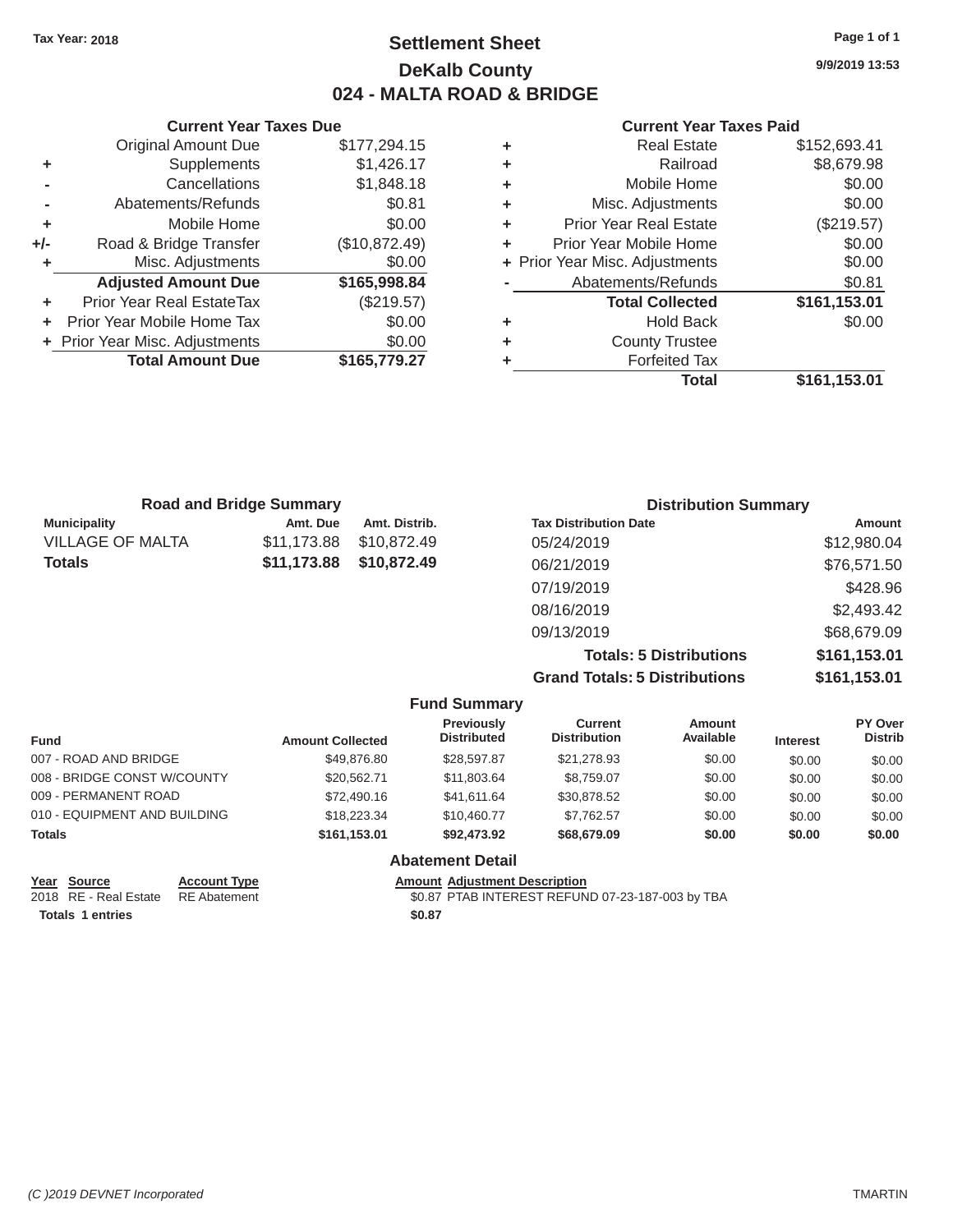Original Amount Due

**Total Amount Due** 

Adjusted Amount Due \$94,354.43

**+** Prior Year Real EstateTax \$0.00 **+** Prior Year Mobile Home Tax  $$0.00$ **+** Prior Year Misc. Adjustments  $$0.00$ 

**+** Supplements **-** Cancellations **-** Abatements/Refunds **+** Mobile Home **+/-** Road & Bridge Transfer **+** Misc. Adjustments

# Tax Year: 2018 **Page 1 of 1 Page 1 of 1 Settlement Sheet Page 1 of 1 Page 1 of 1 9/9/2019 13:53 DeKalb County 025 - MAYFIELD TOWNSHIP**

 $$94,504.70$  $$1,690.42$  $$1,840.69$ 

\$94,354.43

#### **Current Year Taxes Due Current Year Taxes Paid**

## **Distribution Summary Tax Distribution Date Amount Amount** 05/24/2019 \$7,944.23 06/21/2019 \$45,483.27 07/19/2019 \$721.64 08/16/2019 \$1,300.24 09/13/2019 \$36,573.28 **Totals: 5 Distributions \$92,022.66 Grand Totals: 5 Distributions \$92,022.66**

|                          |                         | <b>Fund Summary</b>              |                                       |                     |                 |                           |
|--------------------------|-------------------------|----------------------------------|---------------------------------------|---------------------|-----------------|---------------------------|
| <b>Fund</b>              | <b>Amount Collected</b> | Previously<br><b>Distributed</b> | <b>Current</b><br><b>Distribution</b> | Amount<br>Available | <b>Interest</b> | PY Over<br><b>Distrib</b> |
| 001 - CORPORATE          | \$87,638.70             | \$52,807.77                      | \$34,830.93                           | \$0.00              | \$0.00          | \$0.00                    |
| 054 - GENERAL ASSISTANCE | \$4,383.96              | \$2.641.61                       | \$1.742.35                            | \$0.00              | \$0.00          | \$0.00                    |
| <b>Totals</b>            | \$92,022.66             | \$55,449.38                      | \$36,573,28                           | \$0.00              | \$0.00          | \$0.00                    |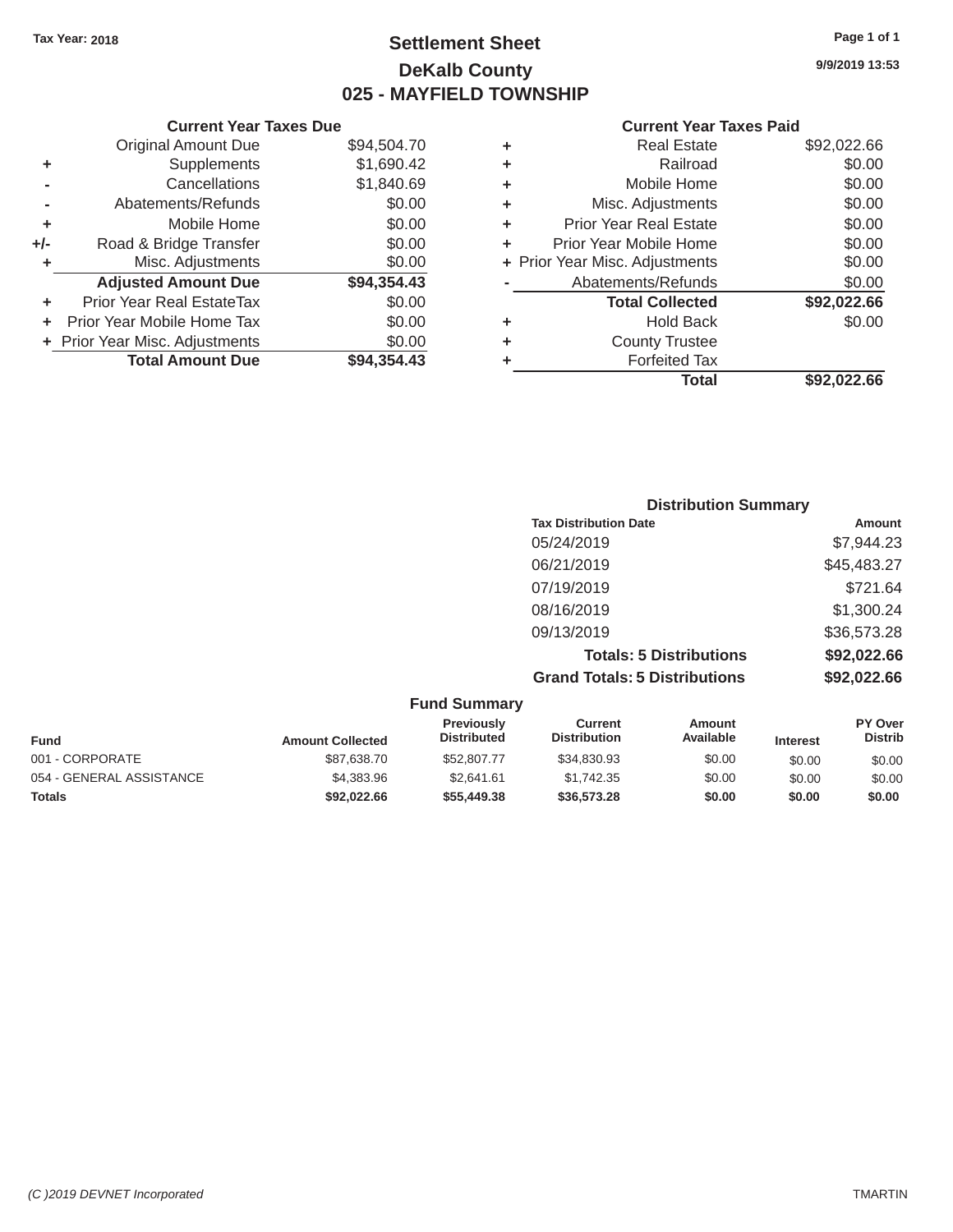# Tax Year: 2018 **Page 1 of 1 Settlement Sheet Page 1 of 1 Page 1 of 1 9/9/2019 13:53 DeKalb County 026 - MAYFIELD ROAD & BRIDGE**

#### **Current Year Taxes Due Current Year Taxes Paid Current Year Taxes Paid**

|     |                                  |              |   | Total                          | \$266,693.78 |
|-----|----------------------------------|--------------|---|--------------------------------|--------------|
|     | <b>Total Amount Due</b>          | \$273,451.55 |   | <b>Forfeited Tax</b>           |              |
|     | + Prior Year Misc. Adjustments   | \$0.00       | ٠ | <b>County Trustee</b>          |              |
|     | Prior Year Mobile Home Tax       | \$0.00       | ٠ | <b>Hold Back</b>               | \$0.00       |
|     | <b>Prior Year Real EstateTax</b> | \$0.00       |   | <b>Total Collected</b>         | \$266,693.78 |
|     | <b>Adjusted Amount Due</b>       | \$273,451.55 |   | Abatements/Refunds             | \$0.00       |
|     | Misc. Adjustments                | \$0.00       |   | + Prior Year Misc. Adjustments | \$0.00       |
| +/- | Road & Bridge Transfer           | \$0.00       | ٠ | Prior Year Mobile Home         | \$0.00       |
| ٠   | Mobile Home                      | \$0.00       | ٠ | <b>Prior Year Real Estate</b>  | \$0.00       |
|     | Abatements/Refunds               | \$0.00       | ٠ | Misc. Adjustments              | \$0.00       |
|     | Cancellations                    | \$5,334.55   | ٠ | Mobile Home                    | \$0.00       |
| ٠   | Supplements                      | \$4,899.05   | ٠ | Railroad                       | \$0.00       |
|     | <b>Original Amount Due</b>       | \$273,887.05 | ٠ | <b>Real Estate</b>             | \$266,693.78 |

|                | Original Amount Due            | \$273,887.05 |   | <b>Real Estate</b>             |
|----------------|--------------------------------|--------------|---|--------------------------------|
| ÷              | <b>Supplements</b>             | \$4,899.05   | ٠ | Railroad                       |
| $\blacksquare$ | Cancellations                  | \$5,334.55   | ٠ | Mobile Home                    |
| ۰              | Abatements/Refunds             | \$0.00       | ÷ | Misc. Adjustments              |
| ÷              | Mobile Home                    | \$0.00       | ٠ | Prior Year Real Estate         |
| I-             | Road & Bridge Transfer         | \$0.00       |   | Prior Year Mobile Home         |
| ٠              | Misc. Adjustments              | \$0.00       |   | + Prior Year Misc. Adjustments |
|                | <b>Adjusted Amount Due</b>     | \$273,451.55 |   | Abatements/Refunds             |
| ٠              | Prior Year Real EstateTax      | \$0.00       |   | <b>Total Collected</b>         |
|                | + Prior Year Mobile Home Tax   | \$0.00       | ٠ | Hold Back                      |
|                | + Prior Year Misc. Adjustments | \$0.00       | ٠ | <b>County Trustee</b>          |
|                | <b>Total Amount Due</b>        | \$273,451.55 | ٠ | <b>Forfeited Tax</b>           |

| <b>Distribution Summary</b>          |              |  |  |  |  |  |
|--------------------------------------|--------------|--|--|--|--|--|
| <b>Tax Distribution Date</b>         | Amount       |  |  |  |  |  |
| 05/24/2019                           | \$23,023.46  |  |  |  |  |  |
| 06/21/2019                           | \$131,816.42 |  |  |  |  |  |
| 07/19/2019                           | \$2,091.44   |  |  |  |  |  |
| 08/16/2019                           | \$3,768.31   |  |  |  |  |  |
| 09/13/2019                           | \$105,994.15 |  |  |  |  |  |
| <b>Totals: 5 Distributions</b>       | \$266,693.78 |  |  |  |  |  |
| <b>Grand Totals: 5 Distributions</b> | \$266,693.78 |  |  |  |  |  |

|                                                     |                         | <b>Fund Summary</b>                     |                                       |                     |                 |                           |
|-----------------------------------------------------|-------------------------|-----------------------------------------|---------------------------------------|---------------------|-----------------|---------------------------|
| <b>Fund</b>                                         | <b>Amount Collected</b> | <b>Previously</b><br><b>Distributed</b> | <b>Current</b><br><b>Distribution</b> | Amount<br>Available | <b>Interest</b> | PY Over<br><b>Distrib</b> |
| 007 - ROAD AND BRIDGE                               | \$164,041.46            | \$98,845.20                             | \$65,196.26                           | \$0.00              | \$0.00          | \$0.00                    |
| 008 - BRIDGE CONST W/COUNTY                         | \$7.674.65              | \$4,624,46                              | \$3.050.19                            | \$0.00              | \$0.00          | \$0.00                    |
| 009 - PERMANENT ROAD                                | \$68,111,20             | \$41.041.24                             | \$27,069.96                           | \$0.00              | \$0.00          | \$0.00                    |
| 010 - EQUIPMENT AND BUILDING                        | \$13,433,10             | \$8,094.28                              | \$5,338.82                            | \$0.00              | \$0.00          | \$0.00                    |
| 035 - TORT JUDGMENTS, LIABILITY<br><b>INSURANCE</b> | \$7.674.65              | \$4,624,46                              | \$3.050.19                            | \$0.00              | \$0.00          | \$0.00                    |
| 047 - SOCIAL SECURITY                               | \$5,758.72              | \$3,469.99                              | \$2,288.73                            | \$0.00              | \$0.00          | \$0.00                    |
| <b>Totals</b>                                       | \$266,693.78            | \$160,699,63                            | \$105,994.15                          | \$0.00              | \$0.00          | \$0.00                    |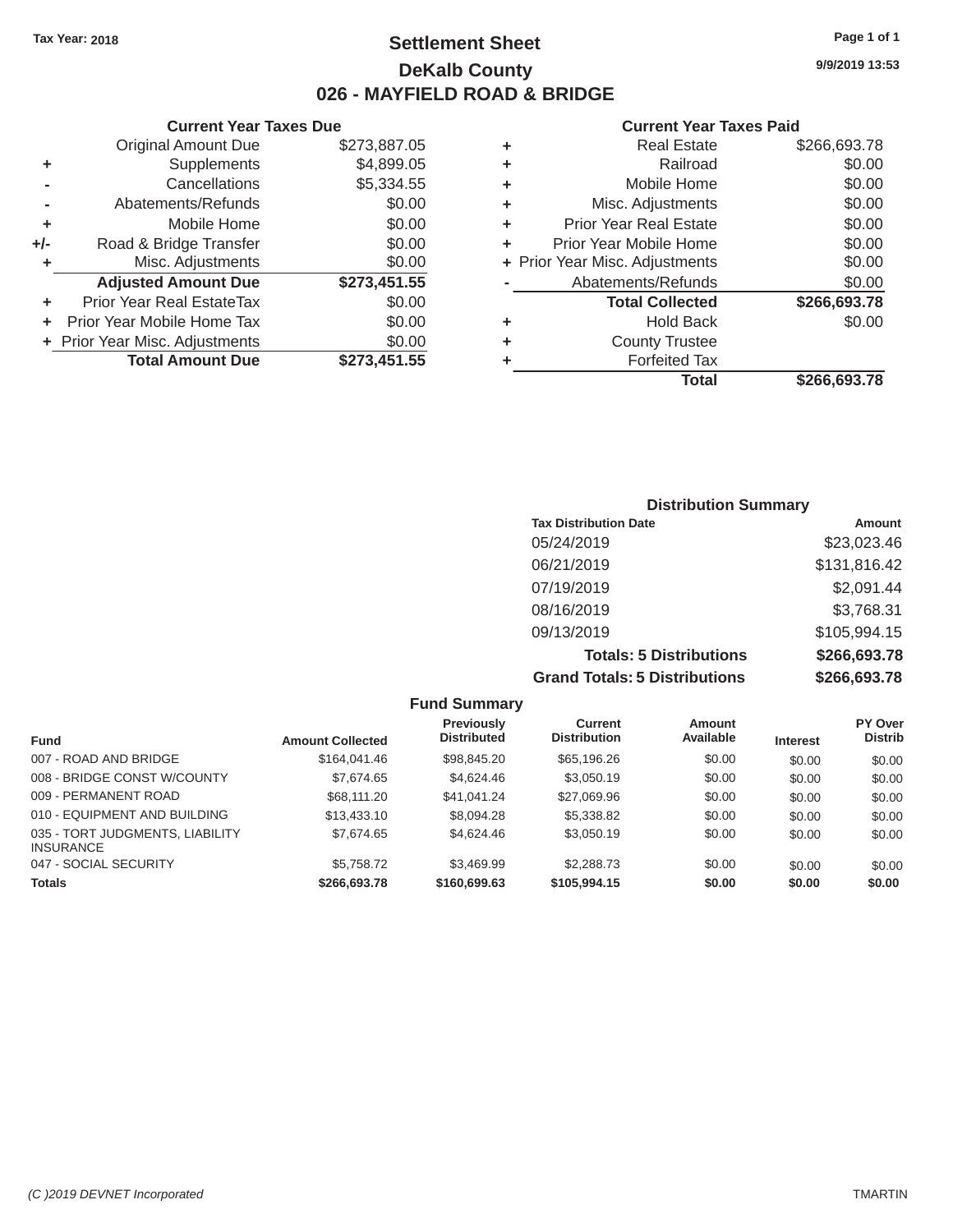# Tax Year: 2018 **Page 1 of 1 Page 1 of 1 Settlement Sheet Page 1 of 1 Page 1 of 1 9/9/2019 13:53 DeKalb County 027 - MILAN TOWNSHIP**

|       | <b>Current Year Taxes Due</b>  |             |   | <b>Current Year Taxes Paid</b> |             |
|-------|--------------------------------|-------------|---|--------------------------------|-------------|
|       | <b>Original Amount Due</b>     | \$39,999.93 | ٠ | <b>Real Estate</b>             | \$39,624.36 |
| ٠     | Supplements                    | \$346.23    | ٠ | Railroad                       | \$0.00      |
|       | Cancellations                  | \$364.33    | ٠ | Mobile Home                    | \$0.00      |
|       | Abatements/Refunds             | \$0.00      | ٠ | Misc. Adjustments              | \$0.00      |
| ٠     | Mobile Home                    | \$0.00      |   | <b>Prior Year Real Estate</b>  | \$0.00      |
| $+/-$ | Road & Bridge Transfer         | \$0.00      |   | Prior Year Mobile Home         | \$0.00      |
|       | Misc. Adjustments              | \$0.00      |   | + Prior Year Misc. Adjustments | \$0.00      |
|       | <b>Adjusted Amount Due</b>     | \$39,981.83 |   | Abatements/Refunds             | \$0.00      |
| ٠     | Prior Year Real EstateTax      | \$0.00      |   | <b>Total Collected</b>         | \$39,624.36 |
| ÷.    | Prior Year Mobile Home Tax     | \$0.00      | ٠ | <b>Hold Back</b>               | \$0.00      |
|       | + Prior Year Misc. Adjustments | \$0.00      | ٠ | <b>County Trustee</b>          |             |
|       | <b>Total Amount Due</b>        | \$39,981.83 |   | <b>Forfeited Tax</b>           |             |

# **Current Year Taxes Paid** \$39,999.93 **+** Real Estate \$39,624.36 \$346.23 **+** Railroad \$0.00  $\uparrow$  **+** Mobile Home \$0.00 \$0.00 **+** Misc. Adjustments \$0.00 \$0.00 **+** Prior Year Real Estate \$0.00 **+** Prior Year Mobile Home \$0.00<br> **+** Prior Year Misc. Adjustments \$0.00  $+$  Prior Year Misc. Adjustments **Abatements/Refunds** \$0.00 **+** Prior Year Real EstateTax \$0.00 **Total Collected \$39,624.36 +** Prior Year Misc. Adjustments \$0.00 **+** County Trustee **\$39,981.83 +** Forfeited Tax **Total \$39,624.36**

|                     | <b>Distribution Summary</b>          |             |
|---------------------|--------------------------------------|-------------|
|                     | <b>Tax Distribution Date</b>         | Amount      |
|                     | 05/24/2019                           | \$3,631.15  |
|                     | 06/21/2019                           | \$19,444.91 |
|                     | 07/19/2019                           | \$99.08     |
|                     | 08/16/2019                           | \$325.99    |
|                     | 09/13/2019                           | \$16,123.23 |
|                     | <b>Totals: 5 Distributions</b>       | \$39,624.36 |
|                     | <b>Grand Totals: 5 Distributions</b> | \$39,624.36 |
| <b>Fund Summary</b> |                                      |             |

| <b>Amount Collected</b> | <b>Previously</b><br><b>Distributed</b> | Current<br><b>Distribution</b> | Amount<br>Available | <b>Interest</b> | PY Over<br><b>Distrib</b> |
|-------------------------|-----------------------------------------|--------------------------------|---------------------|-----------------|---------------------------|
| \$39,624.36             | \$23,501.13                             | \$16.123.23                    | \$0.00              | \$0.00          | \$0.00                    |
| \$39.624.36             | \$23,501.13                             | \$16,123,23                    | \$0.00              | \$0.00          | \$0.00                    |
|                         |                                         | . and canning ,                |                     |                 |                           |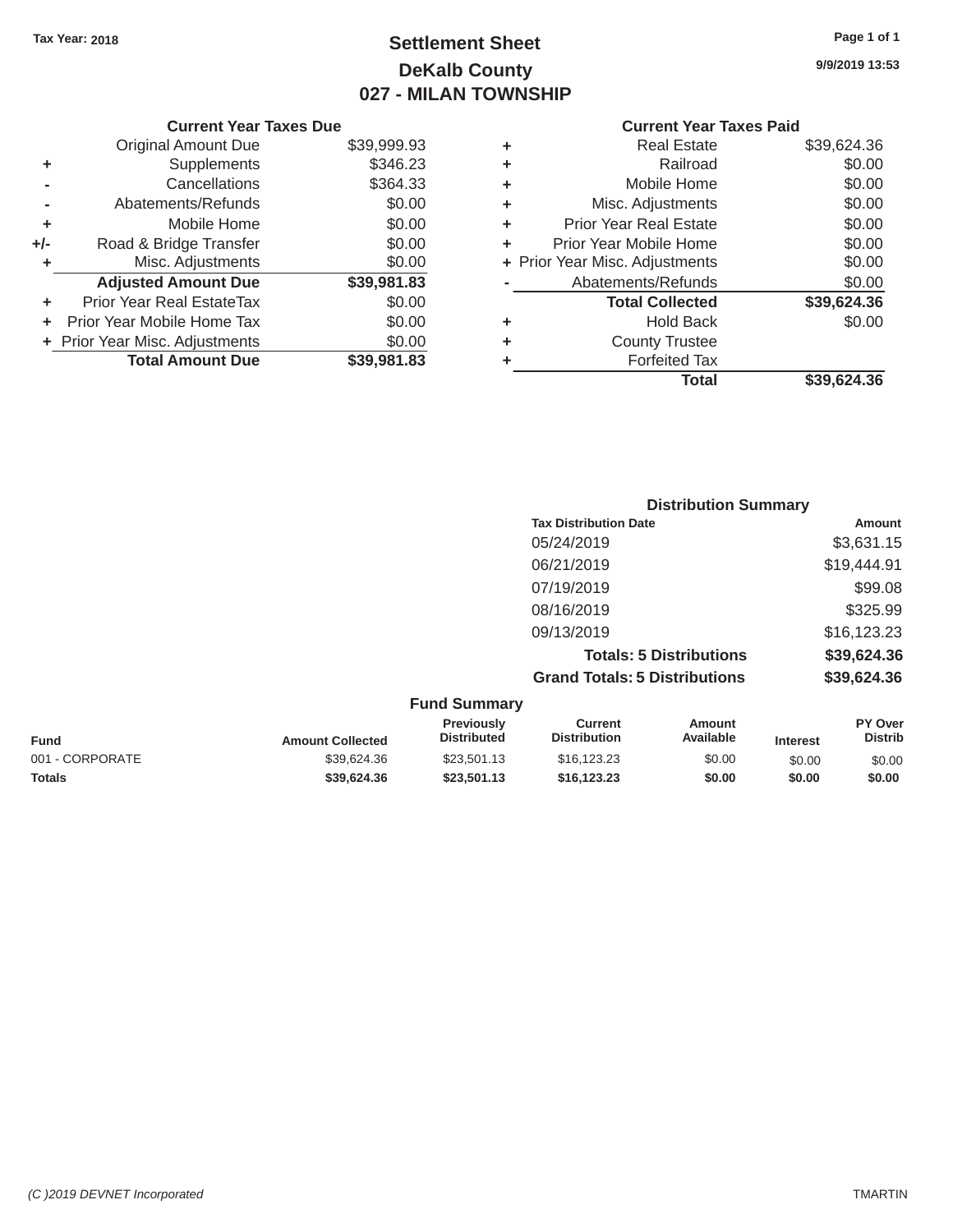# Tax Year: 2018 **Page 1 of 1 Settlement Sheet Page 1 of 1 Page 1 of 1 9/9/2019 13:53 DeKalb County 028 - MILAN ROAD & BRIDGE**

#### **Current Year Taxes Due Current Year Taxes Paid Current Year Taxes Paid**

|     | <b>Original Amount Due</b>     | \$66,004.22 | ٠ | <b>Real Estate</b>             | \$65,384.54 |
|-----|--------------------------------|-------------|---|--------------------------------|-------------|
| ٠   | Supplements                    | \$571.32    | ٠ | Railroad                       | \$0.00      |
|     | Cancellations                  | \$601.17    | ٠ | Mobile Home                    | \$0.00      |
|     | Abatements/Refunds             | \$0.00      | ٠ | Misc. Adjustments              | \$0.00      |
|     | Mobile Home                    | \$0.00      | ٠ | <b>Prior Year Real Estate</b>  | \$0.00      |
| +/- | Road & Bridge Transfer         | \$0.00      | ٠ | Prior Year Mobile Home         | \$0.00      |
|     | Misc. Adjustments              | \$0.00      |   | + Prior Year Misc. Adjustments | \$0.00      |
|     | <b>Adjusted Amount Due</b>     | \$65,974.37 |   | Abatements/Refunds             | \$0.00      |
|     | Prior Year Real EstateTax      | \$0.00      |   | <b>Total Collected</b>         | \$65,384.54 |
|     | Prior Year Mobile Home Tax     | \$0.00      | ٠ | <b>Hold Back</b>               | \$0.00      |
|     | + Prior Year Misc. Adjustments | \$0.00      | ٠ | <b>County Trustee</b>          |             |
|     | <b>Total Amount Due</b>        | \$65,974.37 |   | <b>Forfeited Tax</b>           |             |
|     |                                |             |   |                                |             |

| ٠ | <b>Real Estate</b>             | \$65,384.54 |
|---|--------------------------------|-------------|
| ٠ | Railroad                       | \$0.00      |
| ٠ | Mobile Home                    | \$0.00      |
| ٠ | Misc. Adjustments              | \$0.00      |
| ٠ | <b>Prior Year Real Estate</b>  | \$0.00      |
| ٠ | Prior Year Mobile Home         | \$0.00      |
|   | + Prior Year Misc. Adjustments | \$0.00      |
|   | Abatements/Refunds             | \$0.00      |
|   | <b>Total Collected</b>         | \$65,384.54 |
| ٠ | <b>Hold Back</b>               | \$0.00      |
| ٠ | <b>County Trustee</b>          |             |
| ٠ | <b>Forfeited Tax</b>           |             |
|   | <b>Total</b>                   | \$65.384.54 |
|   |                                |             |

| <b>Distribution Summary</b>          |             |
|--------------------------------------|-------------|
| <b>Tax Distribution Date</b>         | Amount      |
| 05/24/2019                           | \$5,991.86  |
| 06/21/2019                           | \$32,086.34 |
| 07/19/2019                           | \$163.50    |
| 08/16/2019                           | \$537.92    |
| 09/13/2019                           | \$26,604.92 |
| <b>Totals: 5 Distributions</b>       | \$65,384.54 |
| <b>Grand Totals: 5 Distributions</b> | \$65,384.54 |

|                             |                         | <b>Fund Summary</b>              |                                |                            |                 |                           |
|-----------------------------|-------------------------|----------------------------------|--------------------------------|----------------------------|-----------------|---------------------------|
| <b>Fund</b>                 | <b>Amount Collected</b> | Previously<br><b>Distributed</b> | Current<br><b>Distribution</b> | <b>Amount</b><br>Available | <b>Interest</b> | PY Over<br><b>Distrib</b> |
| 007 - ROAD AND BRIDGE       | \$46,212.88             | \$27,408.89                      | \$18,803.99                    | \$0.00                     | \$0.00          | \$0.00                    |
| 008 - BRIDGE CONST W/COUNTY | \$4,311,39              | \$2,557.09                       | \$1,754.30                     | \$0.00                     | \$0.00          | \$0.00                    |
| 009 - PERMANENT ROAD        | \$14,860.27             | \$8,813,64                       | \$6,046,63                     | \$0.00                     | \$0.00          | \$0.00                    |
| <b>Totals</b>               | \$65,384,54             | \$38,779.62                      | \$26,604.92                    | \$0.00                     | \$0.00          | \$0.00                    |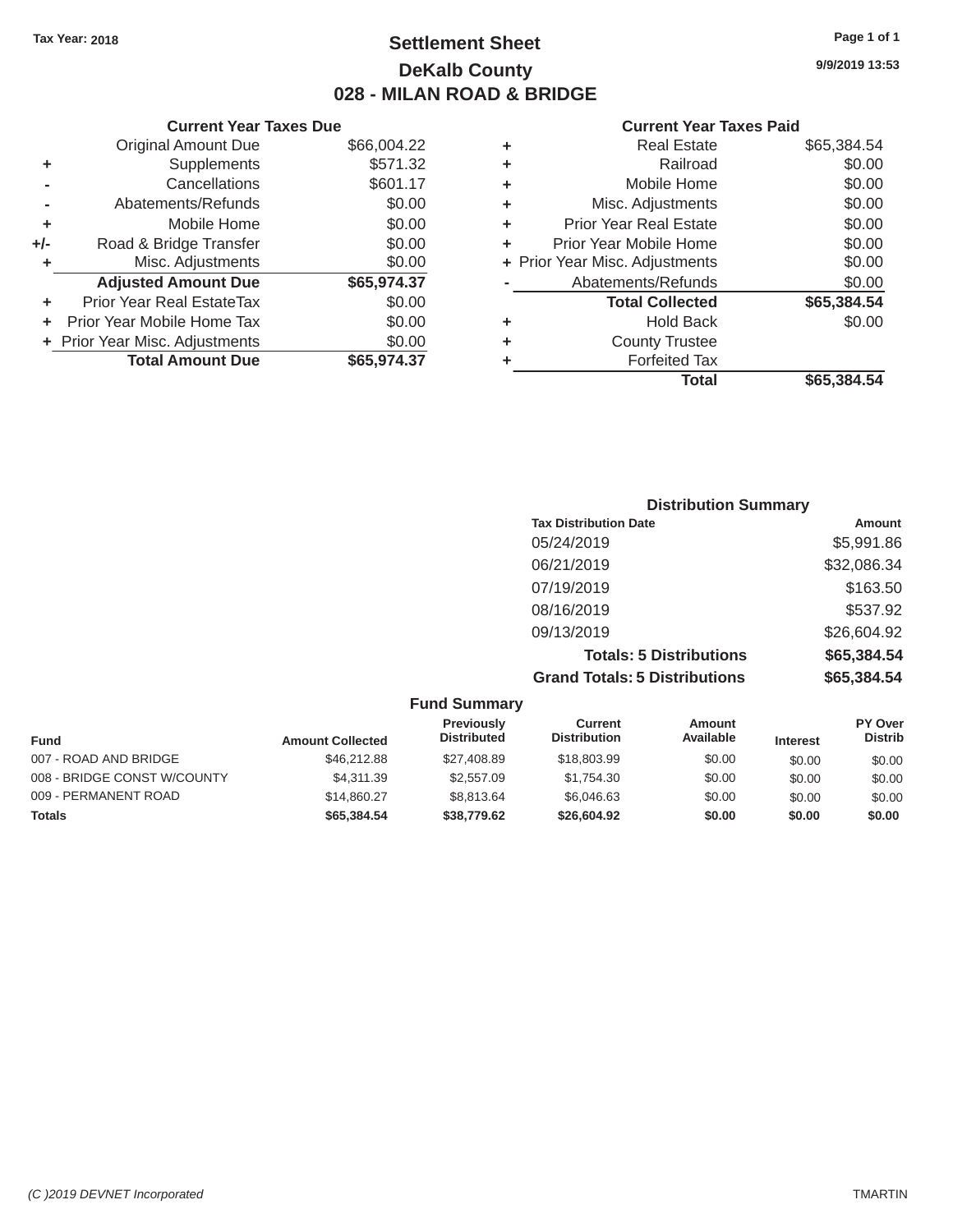# Tax Year: 2018 **Page 1 of 1 Settlement Sheet Page 1 of 1 Page 1 of 1 9/9/2019 13:53 DeKalb County 029 - PAW PAW TOWNSHIP**

|           |    | Cur |
|-----------|----|-----|
| 71,794.02 | ÷  | R   |
| \$290.40  | ÷. |     |

|                                  | <b>Current Year Taxes Paid</b>                                 |                               |                               |                                |
|----------------------------------|----------------------------------------------------------------|-------------------------------|-------------------------------|--------------------------------|
| Original Amount Due              | \$71,794.02                                                    | ٠                             | <b>Real Estate</b>            | \$65,608.18                    |
| Supplements                      | \$290.40                                                       | ٠                             | Railroad                      | \$3,664.02                     |
| Cancellations                    | \$329.44                                                       | ٠                             | Mobile Home                   | \$0.00                         |
| Abatements/Refunds               | \$0.00                                                         | ٠                             | Misc. Adjustments             | \$0.00                         |
| Mobile Home                      | \$0.00                                                         | ٠                             | <b>Prior Year Real Estate</b> | \$0.00                         |
| Road & Bridge Transfer           | \$0.00                                                         | ٠                             | Prior Year Mobile Home        | \$0.00                         |
| Misc. Adjustments                | \$0.00                                                         |                               |                               | \$0.00                         |
| <b>Adjusted Amount Due</b>       | \$71,754.98                                                    |                               | Abatements/Refunds            | \$0.00                         |
| <b>Prior Year Real EstateTax</b> | \$0.00                                                         |                               | <b>Total Collected</b>        | \$69,272.20                    |
|                                  | \$0.00                                                         | ٠                             | <b>Hold Back</b>              | \$0.00                         |
|                                  | \$0.00                                                         | ٠                             | <b>County Trustee</b>         |                                |
| <b>Total Amount Due</b>          | \$71,754.98                                                    |                               | <b>Forfeited Tax</b>          |                                |
|                                  |                                                                |                               | <b>Total</b>                  | \$69,272.20                    |
|                                  | + Prior Year Mobile Home Tax<br>+ Prior Year Misc. Adjustments | <b>Current Year Taxes Due</b> |                               | + Prior Year Misc. Adjustments |

| <b>Current Year Taxes Due</b>    |               |             |   | <b>Current Year Taxes Paid</b> |             |
|----------------------------------|---------------|-------------|---|--------------------------------|-------------|
| Original Amount Due              |               | \$71,794.02 | ٠ | <b>Real Estate</b>             | \$65,608.18 |
| ٠                                | Supplements   | \$290.40    | ٠ | Railroad                       | \$3,664.02  |
|                                  | Cancellations | \$329.44    | ٠ | Mobile Home                    | \$0.00      |
| Abatements/Refunds               |               | \$0.00      | ٠ | Misc. Adjustments              | \$0.00      |
|                                  | Mobile Home   | \$0.00      | ٠ | <b>Prior Year Real Estate</b>  | \$0.00      |
| Road & Bridge Transfer<br>+/-    |               | \$0.00      |   | Prior Year Mobile Home         | \$0.00      |
| Misc. Adjustments                |               | \$0.00      |   | + Prior Year Misc. Adjustments | \$0.00      |
| <b>Adjusted Amount Due</b>       |               | \$71,754.98 |   | Abatements/Refunds             | \$0.00      |
| <b>Prior Year Real EstateTax</b> |               | \$0.00      |   | <b>Total Collected</b>         | \$69,272.20 |
| + Prior Year Mobile Home Tax     |               | \$0.00      | ٠ | <b>Hold Back</b>               | \$0.00      |
| + Prior Year Misc. Adjustments   |               | \$0.00      | ٠ | <b>County Trustee</b>          |             |
| <b>Total Amount Due</b>          |               | \$71,754.98 |   | <b>Forfeited Tax</b>           |             |

| <b>Distribution Summary</b>          |             |
|--------------------------------------|-------------|
| <b>Tax Distribution Date</b>         | Amount      |
| 05/24/2019                           | \$3,563.96  |
| 06/21/2019                           | \$36,322.21 |
| 07/19/2019                           | \$834.55    |
| 08/16/2019                           | \$766.19    |
| 09/13/2019                           | \$27,785.29 |
| <b>Totals: 5 Distributions</b>       | \$69,272.20 |
| <b>Grand Totals: 5 Distributions</b> | \$69,272.20 |

|                          |                         | <b>Fund Summary</b>              |                                       |                            |                 |                           |
|--------------------------|-------------------------|----------------------------------|---------------------------------------|----------------------------|-----------------|---------------------------|
| <b>Fund</b>              | <b>Amount Collected</b> | Previously<br><b>Distributed</b> | <b>Current</b><br><b>Distribution</b> | <b>Amount</b><br>Available | <b>Interest</b> | PY Over<br><b>Distrib</b> |
| 001 - CORPORATE          | \$69,249.92             | \$41,473.57                      | \$27.776.35                           | \$0.00                     | \$0.00          | \$0.00                    |
| 017 - CEMETERY           | \$11.14                 | \$6.67                           | \$4.47                                | \$0.00                     | \$0.00          | \$0.00                    |
| 034 - GENERAL ASSISTANCE | \$11.14                 | \$6.67                           | \$4.47                                | \$0.00                     | \$0.00          | \$0.00                    |
| <b>Totals</b>            | \$69,272.20             | \$41,486.91                      | \$27,785.29                           | \$0.00                     | \$0.00          | \$0.00                    |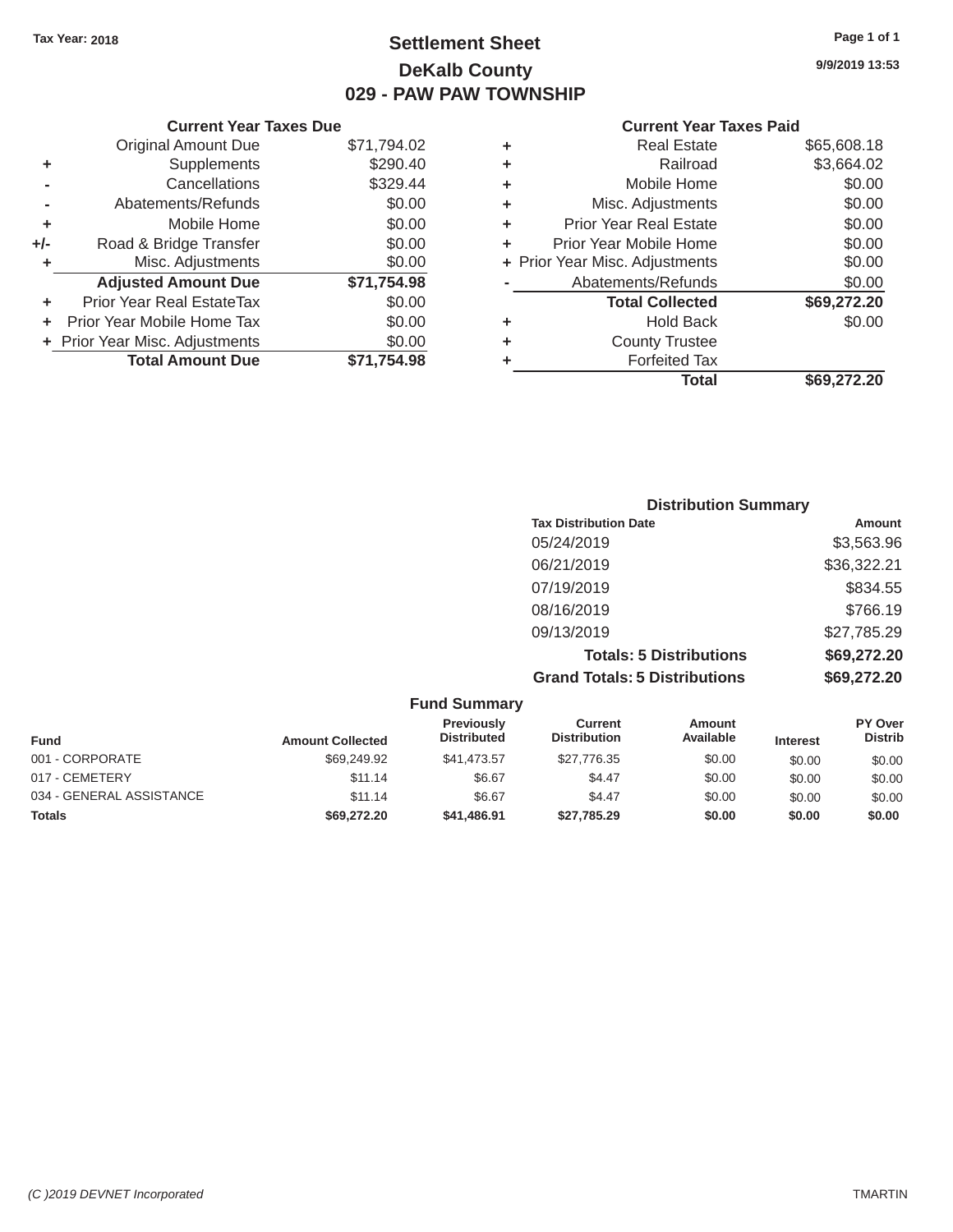# Tax Year: 2018 **Page 1 of 1 Settlement Sheet Page 1 of 1 Page 1 of 1 9/9/2019 13:53 DeKalb County 030 - PAW PAW ROAD & BRIDGE**

#### **Current Year Taxes Due Current Year Taxes Paid Current Year Taxes Paid**

|       | Original Amount Due            | \$99,024.32 | ٠  | <b>Real Estate</b>             | \$90,492.32 |  |
|-------|--------------------------------|-------------|----|--------------------------------|-------------|--|
| ٠     | Supplements                    | \$400.58    | ٠  | Railroad                       | \$5,053.72  |  |
|       | Cancellations                  | \$454.41    | ٠  | Mobile Home                    | \$0.00      |  |
|       | Abatements/Refunds             | \$0.00      | ÷  | Misc. Adjustments              | \$0.00      |  |
| ٠     | Mobile Home                    | \$0.00      | ÷. | <b>Prior Year Real Estate</b>  | \$0.00      |  |
| $+/-$ | Road & Bridge Transfer         | \$0.00      |    | Prior Year Mobile Home         | \$0.00      |  |
|       | Misc. Adjustments              | \$0.00      |    | + Prior Year Misc. Adjustments | \$0.00      |  |
|       | <b>Adjusted Amount Due</b>     | \$98,970.49 |    | Abatements/Refunds             | \$0.00      |  |
| ٠     | Prior Year Real EstateTax      | \$0.00      |    | <b>Total Collected</b>         | \$95,546.04 |  |
| ÷.    | Prior Year Mobile Home Tax     | \$0.00      | ٠  | <b>Hold Back</b>               | \$0.00      |  |
|       | + Prior Year Misc. Adjustments | \$0.00      | ٠  | <b>County Trustee</b>          |             |  |
|       | <b>Total Amount Due</b>        | \$98,970.49 |    | <b>Forfeited Tax</b>           |             |  |
|       |                                |             |    |                                |             |  |

| <b>Original Amount Due</b> | \$99,024.32 | ٠ | <b>Real Estate</b>             | \$90,492.32 |
|----------------------------|-------------|---|--------------------------------|-------------|
| Supplements                | \$400.58    | ٠ | Railroad                       | \$5,053.72  |
| Cancellations              | \$454.41    | ٠ | Mobile Home                    | \$0.00      |
| Abatements/Refunds         | \$0.00      | ٠ | Misc. Adjustments              | \$0.00      |
| Mobile Home                | \$0.00      | ٠ | <b>Prior Year Real Estate</b>  | \$0.00      |
| Road & Bridge Transfer     | \$0.00      | ÷ | Prior Year Mobile Home         | \$0.00      |
| Misc. Adjustments          | \$0.00      |   | + Prior Year Misc. Adjustments | \$0.00      |
| <b>Adjusted Amount Due</b> | \$98,970.49 |   | Abatements/Refunds             | \$0.00      |
| ior Year Real EstateTax    | \$0.00      |   | <b>Total Collected</b>         | \$95,546.04 |
| r Year Mobile Home Tax     | \$0.00      | ٠ | <b>Hold Back</b>               | \$0.00      |
| Year Misc. Adjustments     | \$0.00      | ٠ | <b>County Trustee</b>          |             |
| <b>Total Amount Due</b>    | \$98,970.49 | ٠ | <b>Forfeited Tax</b>           |             |
|                            |             |   | <b>Total</b>                   | \$95,546.04 |

| <b>Distribution Summary</b>          |             |
|--------------------------------------|-------------|
| <b>Tax Distribution Date</b>         | Amount      |
| 05/24/2019                           | \$4,915.72  |
| 06/21/2019                           | \$50,098.40 |
| 07/19/2019                           | \$1,151.08  |
| 08/16/2019                           | \$1,056.82  |
| 09/13/2019                           | \$38,324.02 |
| <b>Totals: 5 Distributions</b>       | \$95,546.04 |
| <b>Grand Totals: 5 Distributions</b> | \$95,546.04 |

| <b>Fund Summary</b>                    |                         |                                         |                                |                     |                 |                           |
|----------------------------------------|-------------------------|-----------------------------------------|--------------------------------|---------------------|-----------------|---------------------------|
| <b>Fund</b>                            | <b>Amount Collected</b> | <b>Previously</b><br><b>Distributed</b> | Current<br><b>Distribution</b> | Amount<br>Available | <b>Interest</b> | PY Over<br><b>Distrib</b> |
| 007 - ROAD AND BRIDGE                  | \$46,353.64             | \$27,760.95                             | \$18,592.69                    | \$0.00              | \$0.00          | \$0.00                    |
| 009 - PERMANENT ROAD                   | \$37,103.67             | \$22,221,20                             | \$14,882.47                    | \$0.00              | \$0.00          | \$0.00                    |
| 010 - EQUIPMENT AND BUILDING           | \$5,100.23              | \$3.054.50                              | \$2,045.73                     | \$0.00              | \$0.00          | \$0.00                    |
| 027 - AUDIT                            | \$744.49                | \$445.87                                | \$298.62                       | \$0.00              | \$0.00          | \$0.00                    |
| 035 - TORT JUDGEMENTS/LIABILITY<br>INS | \$4,925.78              | \$2,950.02                              | \$1,975.76                     | \$0.00              | \$0.00          | \$0.00                    |
| 047 - SOCIAL SECURITY                  | \$1,318.23              | \$789.48                                | \$528.75                       | \$0.00              | \$0.00          | \$0.00                    |
| <b>Totals</b>                          | \$95,546.04             | \$57,222.02                             | \$38,324.02                    | \$0.00              | \$0.00          | \$0.00                    |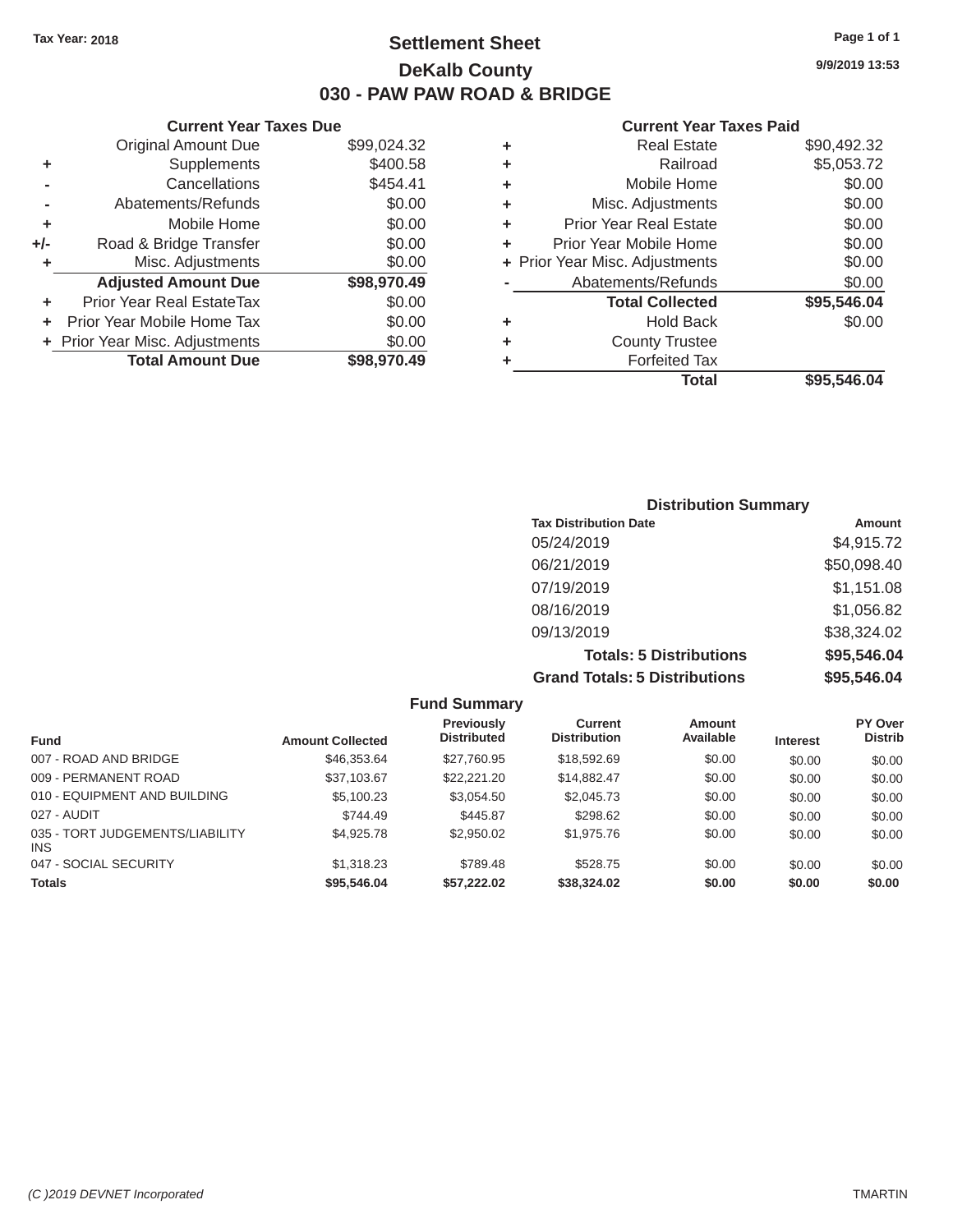# Tax Year: 2018 **Page 1 of 1 Page 1 of 1 Settlement Sheet Page 1 of 1 Page 1 of 1 9/9/2019 13:53 DeKalb County 031 - PIERCE TOWNSHIP**

|       | <b>Current Year Taxes Due</b>  |             |    | <b>Current Year Taxes Paid</b> |             |  |
|-------|--------------------------------|-------------|----|--------------------------------|-------------|--|
|       | Original Amount Due            | \$60,011.58 |    | <b>Real Estate</b>             | \$56,556.93 |  |
|       | Supplements                    | \$0.00      |    | Railroad                       | \$0.00      |  |
|       | Cancellations                  | \$0.00      |    | Mobile Home                    | \$0.00      |  |
|       | Abatements/Refunds             | \$0.00      | ٠  | Misc. Adjustments              | \$0.00      |  |
| ٠     | Mobile Home                    | \$0.00      | ÷. | Prior Year Real Estate         | \$0.00      |  |
| $+/-$ | Road & Bridge Transfer         | \$0.00      |    | Prior Year Mobile Home         | \$0.00      |  |
|       | Misc. Adjustments              | \$0.00      |    | + Prior Year Misc. Adjustments | \$0.00      |  |
|       | <b>Adjusted Amount Due</b>     | \$60,011.58 |    | Abatements/Refunds             | \$0.00      |  |
| ٠     | Prior Year Real EstateTax      | \$0.00      |    | <b>Total Collected</b>         | \$56,556.93 |  |
| ÷.    | Prior Year Mobile Home Tax     | \$0.00      | ٠  | <b>Hold Back</b>               | \$0.00      |  |
|       | + Prior Year Misc. Adjustments | \$0.00      | ٠  | <b>County Trustee</b>          |             |  |
|       | <b>Total Amount Due</b>        | \$60,011.58 |    | <b>Forfeited Tax</b>           |             |  |
|       |                                |             |    |                                |             |  |

# **Current Year Taxes Paid**

| <b>Original Amount Due</b> | \$60,011.58 | ÷ | <b>Real Estate</b>             | \$56,556.93 |
|----------------------------|-------------|---|--------------------------------|-------------|
| Supplements                | \$0.00      | ٠ | Railroad                       | \$0.00      |
| Cancellations              | \$0.00      | ٠ | Mobile Home                    | \$0.00      |
| Abatements/Refunds         | \$0.00      | ٠ | Misc. Adjustments              | \$0.00      |
| Mobile Home                | \$0.00      | ÷ | <b>Prior Year Real Estate</b>  | \$0.00      |
| Road & Bridge Transfer     | \$0.00      | ÷ | Prior Year Mobile Home         | \$0.00      |
| Misc. Adjustments          | \$0.00      |   | + Prior Year Misc. Adjustments | \$0.00      |
| <b>Adjusted Amount Due</b> | \$60,011.58 |   | Abatements/Refunds             | \$0.00      |
| ior Year Real EstateTax    | \$0.00      |   | <b>Total Collected</b>         | \$56,556.93 |
| r Year Mobile Home Tax     | \$0.00      | ٠ | <b>Hold Back</b>               | \$0.00      |
| Year Misc. Adjustments     | \$0.00      | ٠ | <b>County Trustee</b>          |             |
| <b>Total Amount Due</b>    | \$60,011.58 | ٠ | <b>Forfeited Tax</b>           |             |
|                            |             |   | <b>Total</b>                   | \$56,556.93 |

### **Distribution Summary Tax Distribution Date Amount Amount** 05/24/2019 \$9,146.50 06/21/2019 \$25,171.54 07/19/2019 \$423.68 08/16/2019 \$2,429.32 09/13/2019 \$19,385.89 **Totals: 5 Distributions \$56,556.93 Grand Totals: 5 Distributions \$56,556.93**

| <b>Fund Summary</b>                     |                         |                                         |                                |                            |                 |                           |
|-----------------------------------------|-------------------------|-----------------------------------------|--------------------------------|----------------------------|-----------------|---------------------------|
| <b>Fund</b>                             | <b>Amount Collected</b> | <b>Previously</b><br><b>Distributed</b> | Current<br><b>Distribution</b> | <b>Amount</b><br>Available | <b>Interest</b> | PY Over<br><b>Distrib</b> |
| 001 - CORPORATE                         | \$41,849.85             | \$27,505.06                             | \$14,344.79                    | \$0.00                     | \$0.00          | \$0.00                    |
| $005 - I. M. R. F.$                     | \$4,242,39              | \$2,788.24                              | \$1,454.15                     | \$0.00                     | \$0.00          | \$0.00                    |
| 027 - AUDIT                             | \$1,038.50              | \$682.54                                | \$355.96                       | \$0.00                     | \$0.00          | \$0.00                    |
| 035 - TORT JUDGEMENTS/LIABILITY<br>INS. | \$3,864.60              | \$2,539.94                              | \$1,324.66                     | \$0.00                     | \$0.00          | \$0.00                    |
| 047 - SOCIAL SECURITY                   | \$2,733,28              | \$1,796.40                              | \$936.88                       | \$0.00                     | \$0.00          | \$0.00                    |
| 054 - GENERAL ASSISTANCE                | \$2,828.31              | \$1,858.86                              | \$969.45                       | \$0.00                     | \$0.00          | \$0.00                    |
| <b>Totals</b>                           | \$56,556.93             | \$37,171.04                             | \$19,385.89                    | \$0.00                     | \$0.00          | \$0.00                    |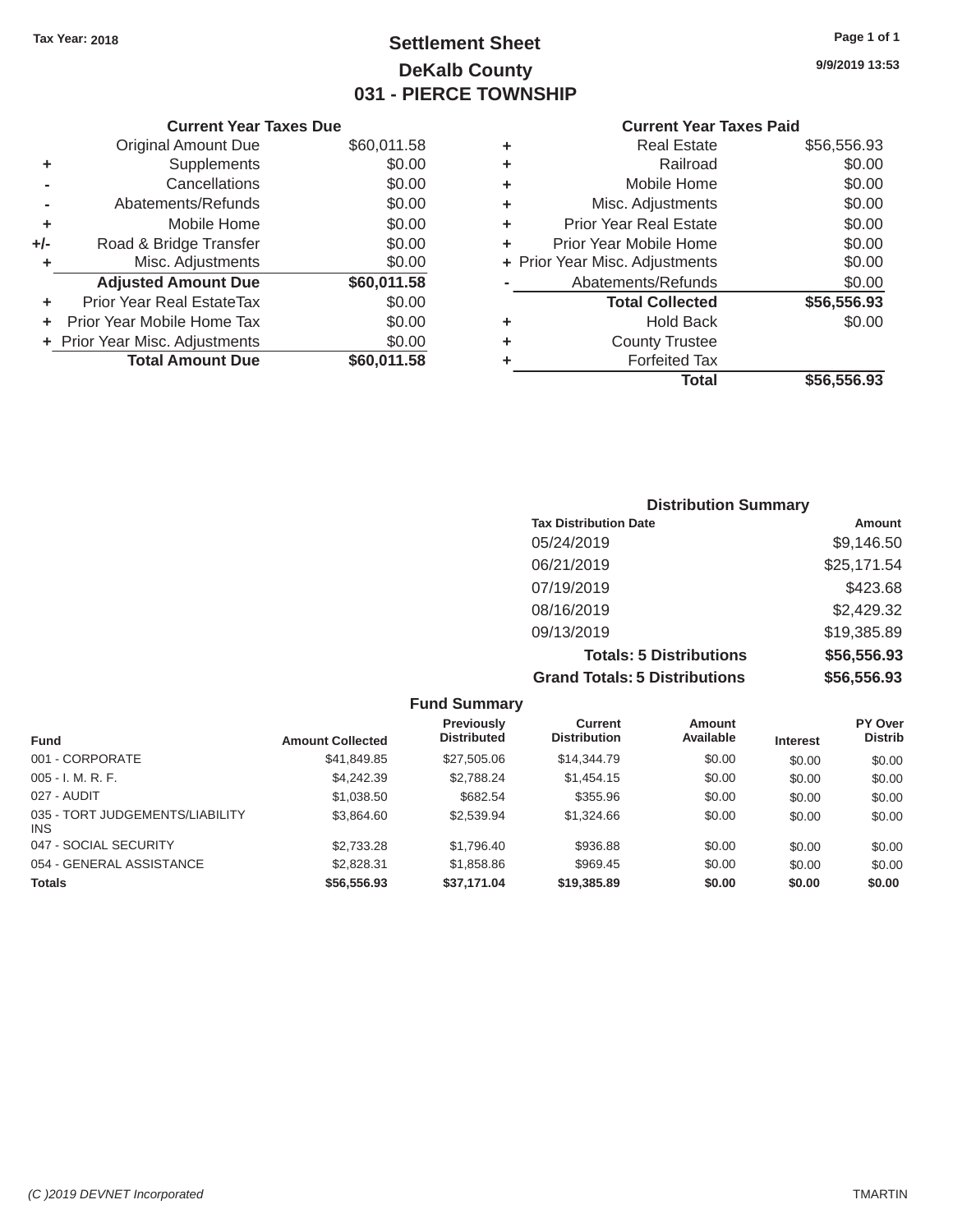# Tax Year: 2018 **Page 1 of 1 Settlement Sheet Page 1 of 1 Page 1 of 1 9/9/2019 13:53 DeKalb County 032 - PIERCE ROAD & BRIDGE**

#### **Current Year Taxes Due Current Year Taxes Paid Current Year Taxes Paid**

| OUITUIK TUUT TUAGO DUG |                                  |              |   |                                |              |  |  |
|------------------------|----------------------------------|--------------|---|--------------------------------|--------------|--|--|
|                        | <b>Original Amount Due</b>       | \$176,981.22 | ٠ | <b>Real Estate</b>             | \$166,792.98 |  |  |
| ٠                      | Supplements                      | \$0.00       | ٠ | Railroad                       | \$0.00       |  |  |
|                        | Cancellations                    | \$0.00       | ٠ | Mobile Home                    | \$0.00       |  |  |
|                        | Abatements/Refunds               | \$0.00       | ٠ | Misc. Adjustments              | \$0.00       |  |  |
|                        | Mobile Home                      | \$0.00       | ٠ | <b>Prior Year Real Estate</b>  | \$0.00       |  |  |
| +/-                    | Road & Bridge Transfer           | \$0.00       | ÷ | Prior Year Mobile Home         | \$0.00       |  |  |
|                        | Misc. Adjustments                | \$0.00       |   | + Prior Year Misc. Adjustments | \$0.00       |  |  |
|                        | <b>Adjusted Amount Due</b>       | \$176,981.22 |   | Abatements/Refunds             | \$0.00       |  |  |
|                        | <b>Prior Year Real EstateTax</b> | \$0.00       |   | <b>Total Collected</b>         | \$166,792.98 |  |  |
|                        | Prior Year Mobile Home Tax       | \$0.00       | ٠ | <b>Hold Back</b>               | \$0.00       |  |  |
|                        | + Prior Year Misc. Adjustments   | \$0.00       | ٠ | <b>County Trustee</b>          |              |  |  |
|                        | <b>Total Amount Due</b>          | \$176,981.22 |   | <b>Forfeited Tax</b>           |              |  |  |
|                        |                                  |              |   |                                |              |  |  |

| Original Amount Due     | \$176,981.22 | ٠ | <b>Real Estate</b>             | \$166,792.98 |
|-------------------------|--------------|---|--------------------------------|--------------|
| Supplements             | \$0.00       | ٠ | Railroad                       | \$0.00       |
| Cancellations           | \$0.00       | ٠ | Mobile Home                    | \$0.00       |
| Abatements/Refunds      | \$0.00       | ÷ | Misc. Adjustments              | \$0.00       |
| Mobile Home             | \$0.00       | ٠ | <b>Prior Year Real Estate</b>  | \$0.00       |
| ad & Bridge Transfer    | \$0.00       | ٠ | Prior Year Mobile Home         | \$0.00       |
| Misc. Adjustments       | \$0.00       |   | + Prior Year Misc. Adjustments | \$0.00       |
| justed Amount Due       | \$176,981.22 |   | Abatements/Refunds             | \$0.00       |
| Year Real EstateTax     | \$0.00       |   | <b>Total Collected</b>         | \$166,792.98 |
| ear Mobile Home Tax     | \$0.00       | ٠ | <b>Hold Back</b>               | \$0.00       |
| ar Misc. Adjustments    | \$0.00       | ٠ | <b>County Trustee</b>          |              |
| <b>Total Amount Due</b> | \$176,981.22 |   | <b>Forfeited Tax</b>           |              |
|                         |              |   | <b>Total</b>                   | \$166,792.98 |

| <b>Distribution Summary</b>          |              |  |  |  |  |
|--------------------------------------|--------------|--|--|--|--|
| <b>Tax Distribution Date</b>         | Amount       |  |  |  |  |
| 05/24/2019                           | \$26,974.10  |  |  |  |  |
| 06/21/2019                           | \$74,233.62  |  |  |  |  |
| 07/19/2019                           | \$1,249.48   |  |  |  |  |
| 08/16/2019                           | \$7,164.39   |  |  |  |  |
| 09/13/2019                           | \$57,171.39  |  |  |  |  |
| <b>Totals: 5 Distributions</b>       | \$166,792.98 |  |  |  |  |
| <b>Grand Totals: 5 Distributions</b> | \$166,792.98 |  |  |  |  |

| <b>Fund Summary</b>          |                         |                                         |                                |                            |                 |                           |
|------------------------------|-------------------------|-----------------------------------------|--------------------------------|----------------------------|-----------------|---------------------------|
| <b>Fund</b>                  | <b>Amount Collected</b> | <b>Previously</b><br><b>Distributed</b> | Current<br><b>Distribution</b> | <b>Amount</b><br>Available | <b>Interest</b> | PY Over<br><b>Distrib</b> |
| $005 - I. M. R. F.$          | \$120.91                | \$79.47                                 | \$41.44                        | \$0.00                     | \$0.00          | \$0.00                    |
| 007 - ROAD AND BRIDGE        | \$118,656.03            | \$77,984.47                             | \$40,671.56                    | \$0.00                     | \$0.00          | \$0.00                    |
| 008 - BRIDGE CONST W/COUNTY  | \$9.423.97              | \$6,193.73                              | \$3.230.24                     | \$0.00                     | \$0.00          | \$0.00                    |
| 009 - PERMANENT ROAD         | \$30,782.99             | \$20.231.55                             | \$10,551.44                    | \$0.00                     | \$0.00          | \$0.00                    |
| 010 - EQUIPMENT AND BUILDING | \$6,602.18              | \$4,339.16                              | \$2,263.02                     | \$0.00                     | \$0.00          | \$0.00                    |
| 047 - SOCIAL SECURITY        | \$1,206.90              | \$793.21                                | \$413.69                       | \$0.00                     | \$0.00          | \$0.00                    |
| <b>Totals</b>                | \$166,792.98            | \$109.621.59                            | \$57,171.39                    | \$0.00                     | \$0.00          | \$0.00                    |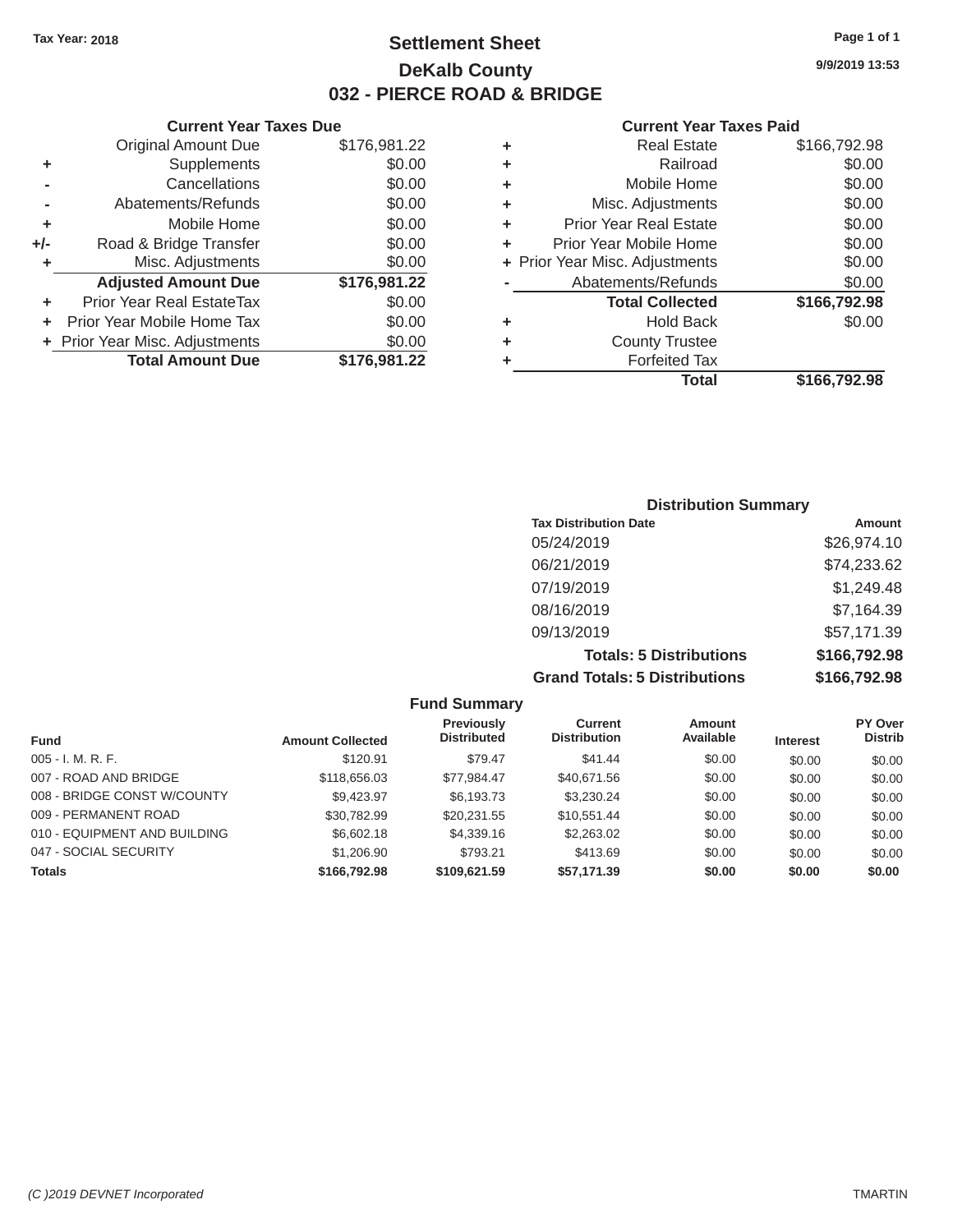**+**

# Tax Year: 2018 **Page 1 of 1 Page 1 of 1 Settlement Sheet Page 1 of 1 Page 1 of 1 9/9/2019 13:53 DeKalb County 033 - SANDWICH TOWNSHIP**

|                   |   | <b>Total</b>                   | \$246,882.80 |
|-------------------|---|--------------------------------|--------------|
|                   |   | <b>Forfeited Tax</b>           |              |
| $\frac{.63}{.47}$ | ٠ | <b>County Trustee</b>          |              |
| .00               | ٠ | <b>Hold Back</b>               | \$0.00       |
| 39)               |   | <b>Total Collected</b>         | \$246,882.80 |
| $\overline{23}$   |   | Abatements/Refunds             | \$0.08       |
| .19               |   | + Prior Year Misc. Adjustments | \$742.63     |
| .00               | ٠ | Prior Year Mobile Home         | \$0.00       |
| .00               | ٠ | <b>Prior Year Real Estate</b>  | (\$990.39)   |
| .08               | ٠ | Misc. Adjustments              | \$7.19       |
| .96               | ٠ | Mobile Home                    | \$0.00       |
| .79               | ٠ | Railroad                       | \$1,232.68   |
| .29               | ٠ | <b>Real Estate</b>             | \$245,890.77 |
|                   |   |                                |              |

#### **Current Year Taxes Due Current Year Taxes Paid Current Year Taxes Paid** Original Amount Due \$265,551 **+** Supplements \$3,217 **-** Cancellations \$4,251 **-** Abatements/Refunds \$0. **+** Mobile Home \$0. **+/-** Road & Bridge Transfer \$0.<br> **+** Misc. Adiustments \$7. **+** Misc. Adjustments **Adjusted Amount Due**  Prior Year Real EstateTax **\$264,524.23** (\$990.3 **+** Prior Year Mobile Home Tax **+** Prior Year Misc. Adjustments **Total Amount Due**  \$0 \$742 **\$264,276.47**

### **Distribution Summary Tax Distribution Date Amount Amount** 05/24/2019 \$30,449.94 06/21/2019 \$111,936.23 07/19/2019 \$3,170.18 08/16/2019 \$5,175.94 09/13/2019 \$96,150.51 **Totals: 5 Distributions \$246,882.80 Grand Totals: 5 Distributions \$246,882.80**

| <b>Fund Summary</b>      |                         |                                         |                                |                            |                 |                           |
|--------------------------|-------------------------|-----------------------------------------|--------------------------------|----------------------------|-----------------|---------------------------|
| <b>Fund</b>              | <b>Amount Collected</b> | <b>Previously</b><br><b>Distributed</b> | Current<br><b>Distribution</b> | <b>Amount</b><br>Available | <b>Interest</b> | PY Over<br><b>Distrib</b> |
| 001 - CORPORATE          | \$135,085.80            | \$82,475.52                             | \$52,610.28                    | \$0.00                     | \$0.00          | \$0.00                    |
| $005 - I. M. R. F.$      | \$13,698.30             | \$8,363.39                              | \$5,334.91                     | \$0.00                     | \$0.00          | \$0.00                    |
| 017 - CEMETERY           | \$87,567.36             | \$53,463.55                             | \$34,103.81                    | \$0.00                     | \$0.00          | \$0.00                    |
| 047 - SOCIAL SECURITY    | \$10,053.35             | \$6,138.00                              | \$3,915.35                     | \$0.00                     | \$0.00          | \$0.00                    |
| 054 - GENERAL ASSISTANCE | \$477.99                | \$291.83                                | \$186.16                       | \$0.00                     | \$0.00          | \$0.00                    |
| <b>Totals</b>            | \$246,882,80            | \$150,732.29                            | \$96.150.51                    | \$0.00                     | \$0.00          | \$0.00                    |
|                          |                         |                                         |                                |                            |                 |                           |

**Fund Summary** 

#### **Miscellaneous Adjustment Detail**

| Year Source             | <b>Account Type</b>                      |          | <b>Amount Adjustment Description</b>                         |
|-------------------------|------------------------------------------|----------|--------------------------------------------------------------|
|                         | 2017 RE - Real Estate Back Tax Collected |          | \$17.34 MCMASTER REDEMPTION 19-34-203-018 by TBA             |
|                         | 2017 RE - Real Estate Back Tax Collected |          | \$505.98 MARQUETTE NATL BANK REDEMPTION 19-36-204-019 by TBA |
|                         | 2017 RE - Real Estate Back Tax Collected |          | \$219.31 PPRE LLC REDEMPTION 19-25-478-004 by TBA            |
|                         | 2018 RE - Real Estate Back Tax Collected |          | \$7.19 ROE REDEMPTION 19-26-431-016 by TBA                   |
| <b>Totals 4 entries</b> |                                          | \$749.82 |                                                              |
|                         |                                          |          |                                                              |

#### **Year Source** 2018 RE - Real Estate **Totals 1 entries**

**Account Type**  RE Abatement

#### **Abatement Detail**

#### **Amount Adjustment Description**

\$0.08 PTAB INTEREST REFUND 19-14-100-025 by TBA **\$0.08**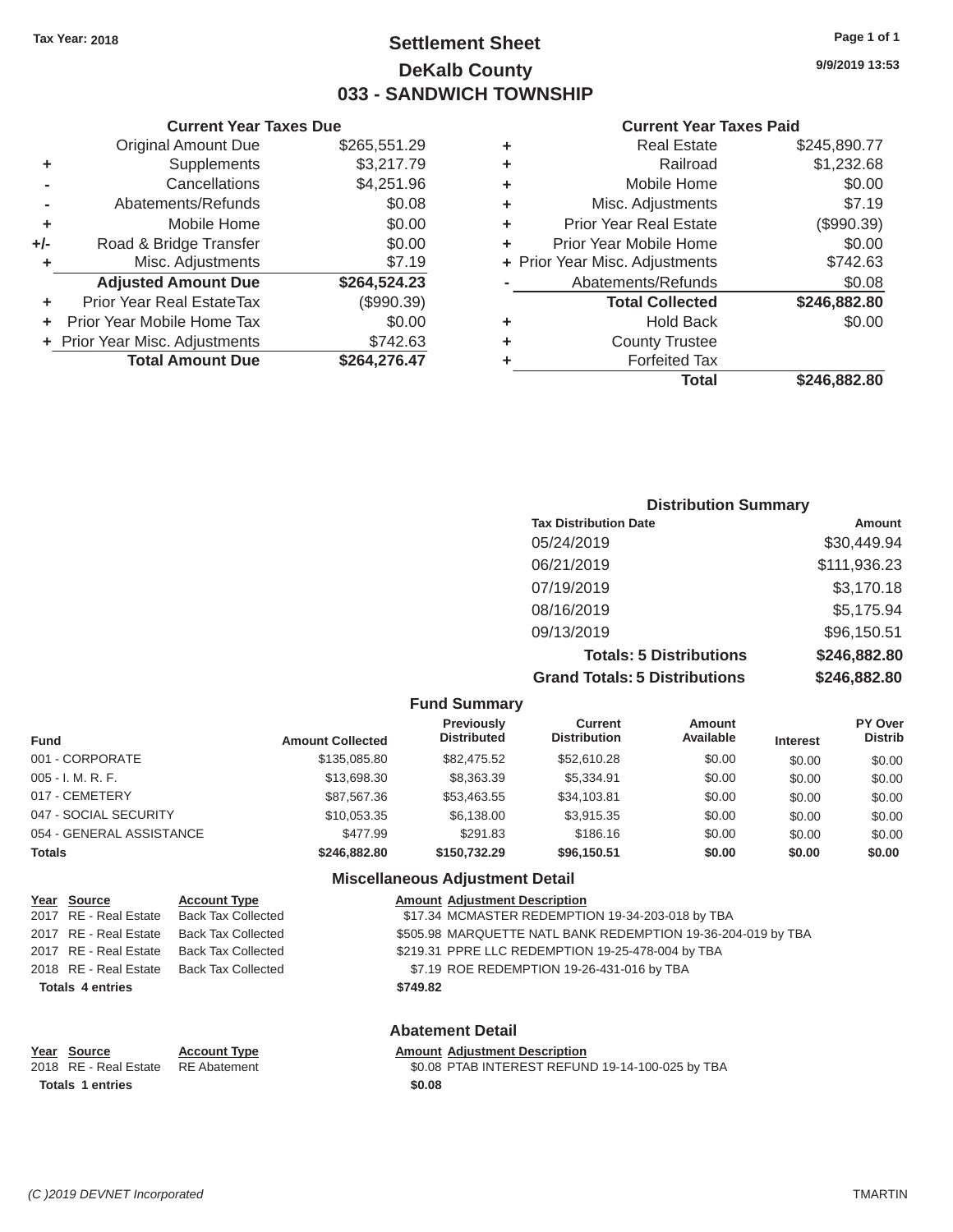**Current Year Taxes Due** 

**Adjusted Amount Due \$583,370.97**

**Total Amount Due \$582,816.05**

**+** Prior Year Real EstateTax (\$2,213.04) **+** Prior Year Mobile Home Tax \$0.00 **+** Prior Year Misc. Adjustments \$1,658.12

Original Amount Due

**+** Supplements **-** Cancellations **-** Abatements/Refunds **+** Mobile Home **+/-** Road & Bridge Transfer **+** Misc. Adjustments

### Tax Year: 2018 **Page 1 of 1 Page 1 of 1 Settlement Sheet Page 1 of 1 Page 1 of 1 9/9/2019 13:53 DeKalb County 034 - SANDWICH PUBLIC LIBRARY DISTRICT**

\$585,635.97 \$7,096.43 \$9,377.11 \$0.18 \$0.00 \$0.00 \$15.86

### **Current Year Taxes Paid**

|   | UUITUITTI TUATU TAAGS TAATU    |              |
|---|--------------------------------|--------------|
| ٠ | <b>Real Estate</b>             | \$542,277.53 |
| ٠ | Railroad                       | \$2,718.50   |
| ٠ | Mobile Home                    | \$0.00       |
| ٠ | Misc. Adjustments              | \$15.86      |
| ٠ | <b>Prior Year Real Estate</b>  | (\$2,213.04) |
|   | Prior Year Mobile Home         | \$0.00       |
|   | + Prior Year Misc. Adjustments | \$1,658.12   |
|   | Abatements/Refunds             | \$0.18       |
|   | <b>Total Collected</b>         | \$544,456.79 |
| ٠ | <b>Hold Back</b>               | \$0.00       |
| ٠ | <b>County Trustee</b>          |              |
|   | <b>Forfeited Tax</b>           |              |
|   | Total                          | \$544,456.79 |
|   |                                |              |

#### **Distribution Summary Tax Distribution Date**  05/24/2019 06/21/2019 07/19/2019 08/16/2019 09/13/2019 **Totals: 5 Distributions Grand Totals: 5 Distributions Amount**  \$67,159.77 \$246,858.23 \$6,984.04 \$11,400.14 \$212,054.61 **\$544,456.79 \$544,456.79**

|                                         |                         | <b>Fund Summary</b>                     |                                       |                     |                 |                           |
|-----------------------------------------|-------------------------|-----------------------------------------|---------------------------------------|---------------------|-----------------|---------------------------|
| Fund                                    | <b>Amount Collected</b> | <b>Previously</b><br><b>Distributed</b> | <b>Current</b><br><b>Distribution</b> | Amount<br>Available | <b>Interest</b> | PY Over<br><b>Distrib</b> |
| 001 - CORPORATE                         | \$295,307.36            | \$180.291.24                            | \$115,016.12                          | \$0.00              | \$0.00          | \$0.00                    |
| 003 - BONDS AND INTEREST                | \$191.817.58            | \$117,108,63                            | \$74.708.95                           | \$0.00              | \$0.00          | \$0.00                    |
| 004 - OPERATIONS & MAINTENANCE          | \$26,156,25             | \$15,968,95                             | \$10,187.30                           | \$0.00              | \$0.00          | \$0.00                    |
| 005 - I. M. R. F.                       | \$17,850.55             | \$10,898.13                             | \$6.952.42                            | \$0.00              | \$0.00          | \$0.00                    |
| 027 - AUDIT                             | \$2,928.10              | \$1,787.67                              | \$1,140.43                            | \$0.00              | \$0.00          | \$0.00                    |
| 035 - TORT JUDGEMENTS/LIABILITY<br>INS. | \$0.00                  | \$0.00                                  | \$0.00                                | \$0.00              | \$0.00          | \$0.00                    |
| 047 - SOCIAL SECURITY                   | \$10,396.95             | \$6,347.56                              | \$4.049.39                            | \$0.00              | \$0.00          | \$0.00                    |
| <b>Totals</b>                           | \$544,456.79            | \$332,402.18                            | \$212.054.61                          | \$0.00              | \$0.00          | \$0.00                    |
|                                         |                         | <b>Miscellaneous Adjustment Detail</b>  |                                       |                     |                 |                           |

| Year Source             | <b>Account Type</b>       | <b>Amount Adjustment Description</b>                           |
|-------------------------|---------------------------|----------------------------------------------------------------|
| 2017 RE - Real Estate   | <b>Back Tax Collected</b> | \$38.72 MCMASTER REDEMPTION 19-34-203-018 by TBA               |
| 2017 RE - Real Estate   | <b>Back Tax Collected</b> | \$1,129.74 MARQUETTE NATL BANK REDEMPTION 19-36-204-019 by TBA |
| 2017 RE - Real Estate   | <b>Back Tax Collected</b> | \$489.66 PPRE LLC REDEMPTION 19-25-478-004 by TBA              |
| 2018 RE - Real Estate   | <b>Back Tax Collected</b> | \$15.86 ROE REDEMPTION 19-26-431-016 by TBA                    |
| <b>Totals 4 entries</b> |                           | \$1,673.98                                                     |
|                         |                           | <b>Abatement Detail</b>                                        |
| Year Source             | <b>Account Type</b>       | <b>Amount Adjustment Description</b>                           |

| 2018 RE - Real Estate   | <b>RE</b> Abatement |
|-------------------------|---------------------|
| <b>Totals 1 entries</b> |                     |

\$0.18 PTAB INTEREST REFUND 19-14-100-025 by TBA

**\$0.18**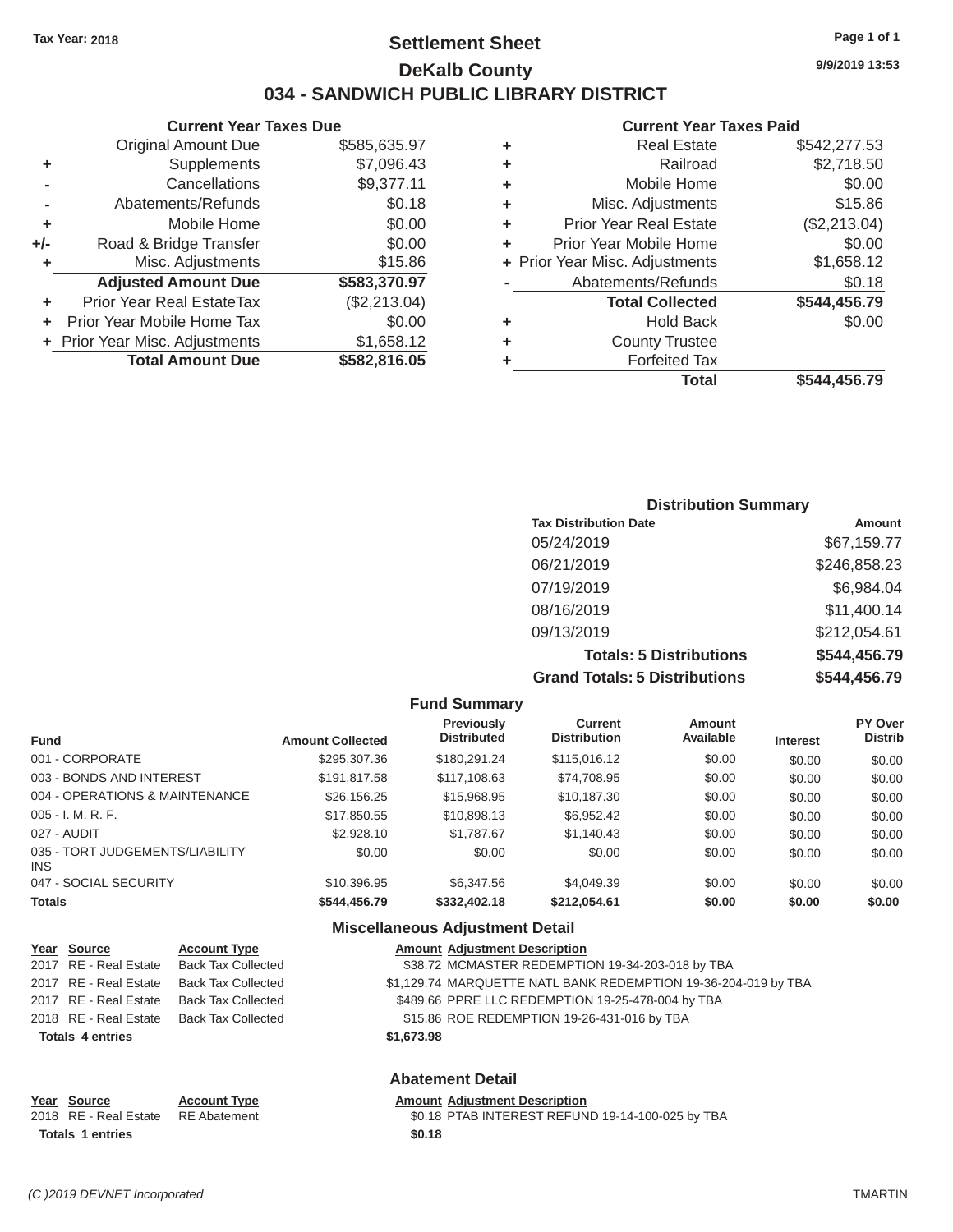### Tax Year: 2018 **Page 1 of 1 Page 1 of 1 Settlement Sheet Page 1 of 1 Page 1 of 1 9/9/2019 13:53 DeKalb County 035 - SANDWICH ROAD & BRIDGE**

**Current Year Taxes Due Current Year Taxes Paid**  Original Amount Due \$256,393.13<br>
Supplements \$2,819.92 **+** Supplements \$2,819.92 **+** Railroad \$1,123.90 **-** Cancellations \$3,727.09 **-** Abatements/Refunds \$0.07 **+** Mobile Home \$0.00 **+/-** Road & Bridge Transfer (\$21,918.70) **+** Misc. Adjustments  $$6.95$ Adjusted Amount Due \$233,574.14 **+** Prior Year Real EstateTax (\$934.16) **+** Prior Year Mobile Home Tax  $$0.00$ **+** Prior Year Misc. Adjustments \$716.97 **Total Amount Due \$233,356.95** 

| ٠ | <b>Real Estate</b>             | \$215,536.17 |
|---|--------------------------------|--------------|
| ٠ | Railroad                       | \$1,123.90   |
| ٠ | Mobile Home                    | \$0.00       |
| ٠ | Misc. Adjustments              | \$6.95       |
| ٠ | <b>Prior Year Real Estate</b>  | (\$934.16)   |
| ٠ | Prior Year Mobile Home         | \$0.00       |
|   | + Prior Year Misc. Adjustments | \$716.97     |
|   | Abatements/Refunds             | \$0.07       |
|   | <b>Total Collected</b>         | \$216,449.76 |
| ٠ | <b>Hold Back</b>               | \$0.00       |
| ٠ | <b>County Trustee</b>          |              |
| ٠ | <b>Forfeited Tax</b>           |              |
|   | Total                          | \$216,449.76 |
|   |                                |              |

| <b>Road and Bridge Summary</b> |             |               | <b>Distribution Summary</b>  |             |
|--------------------------------|-------------|---------------|------------------------------|-------------|
| <b>Municipality</b>            | Amt. Due    | Amt. Distrib. | <b>Tax Distribution Date</b> | Amount      |
| CITY OF SANDWICH               | \$23,465.99 | \$21,918.70   | 05/24/2019                   | \$26,691.13 |
| Totals                         | \$23,465.99 | \$21,918.70   | 06/21/2019                   | \$98,139.61 |
|                                |             |               | 07/19/2019                   | \$2,778.87  |
|                                |             |               | 08/16/2019                   | \$4,558.68  |
|                                |             |               | 09/13/2019                   | \$84,281.47 |

**Totals: 5 Distributions \$216,449.76 Grand Totals: 5 Distributions \$216,449.76**

|                              |                         | <b>Fund Summary</b>                     |                                       |                     |                 |                                  |
|------------------------------|-------------------------|-----------------------------------------|---------------------------------------|---------------------|-----------------|----------------------------------|
| <b>Fund</b>                  | <b>Amount Collected</b> | <b>Previously</b><br><b>Distributed</b> | <b>Current</b><br><b>Distribution</b> | Amount<br>Available | <b>Interest</b> | <b>PY Over</b><br><b>Distrib</b> |
| 007 - ROAD AND BRIDGE        | \$28.258.58             | \$17,269.90                             | \$10,988.68                           | \$0.00              | \$0.00          | \$0.00                           |
| 009 - PERMANENT ROAD         | \$154,401.02            | \$94.268.11                             | \$60,132.91                           | \$0.00              | \$0.00          | \$0.00                           |
| 010 - EQUIPMENT AND BUILDING | \$31.952.80             | \$19,508.49                             | \$12,444.31                           | \$0.00              | \$0.00          | \$0.00                           |
| 047 - SOCIAL SECURITY        | \$1,837,36              | \$1.121.79                              | \$715.57                              | \$0.00              | \$0.00          | \$0.00                           |
| <b>Totals</b>                | \$216,449.76            | \$132,168,29                            | \$84.281.47                           | \$0.00              | \$0.00          | \$0.00                           |
|                              |                         | Miscellaneous Adiustment Detail         |                                       |                     |                 |                                  |

|      | Year Source             | <b>Account Type</b>       | <b>Amount Adjustment Description</b>                         |
|------|-------------------------|---------------------------|--------------------------------------------------------------|
|      | 2017 RE - Real Estate   | <b>Back Tax Collected</b> | \$16.74 MCMASTER REDEMPTION 19-34-203-018 by TBA             |
|      | 2017 RE - Real Estate   | <b>Back Tax Collected</b> | \$488.50 MARQUETTE NATL BANK REDEMPTION 19-36-204-019 by TBA |
|      | 2017 RE - Real Estate   | <b>Back Tax Collected</b> | \$211.73 PPRE LLC REDEMPTION 19-25-478-004 by TBA            |
|      | 2018 RE - Real Estate   | <b>Back Tax Collected</b> | \$6.95 ROE REDEMPTION 19-26-431-016 by TBA                   |
|      | <b>Totals 4 entries</b> |                           | \$723.92                                                     |
|      |                         |                           | <b>Abatement Detail</b>                                      |
| Year | <b>Source</b>           | <b>Account Type</b>       | <b>Amount Adjustment Description</b>                         |

2018 RE - Real Estate RE Abatement \$0.08 PTAB INTEREST REFUND 19-14-100-025 by TBA Totals 1 entries \$0.08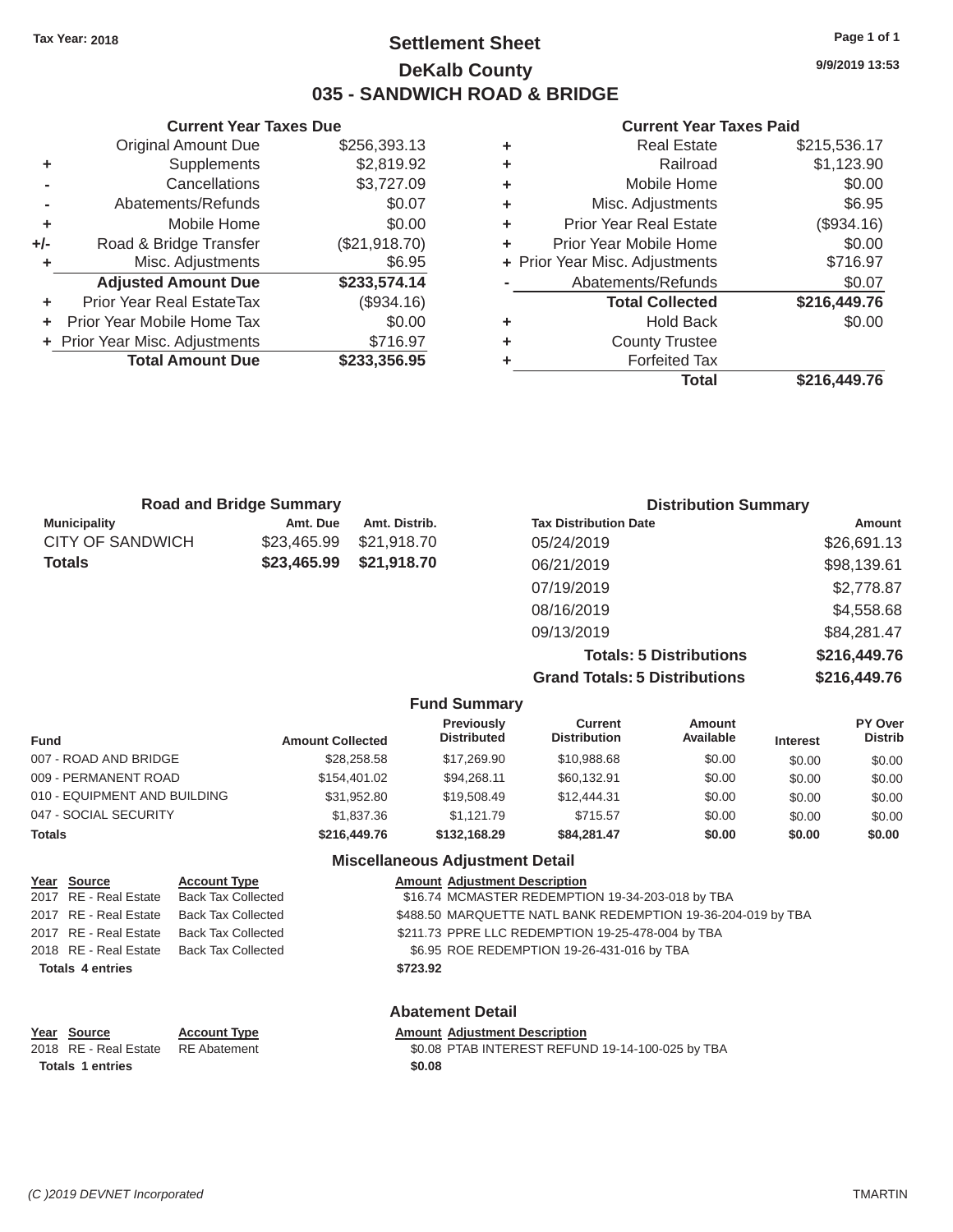### Tax Year: 2018 **Page 1 of 1 Page 1 of 1 Settlement Sheet Page 1 of 1 Page 1 of 1 9/9/2019 13:53 DeKalb County 036 - SHABBONA TOWNSHIP**

#### **Current Year Taxes Due Current Year Taxes Paid**

|     |                                  |             |   | Total                          | \$96,593.63 |
|-----|----------------------------------|-------------|---|--------------------------------|-------------|
|     | <b>Total Amount Due</b>          | \$98,882.75 |   | <b>Forfeited Tax</b>           |             |
|     | + Prior Year Misc. Adjustments   | \$0.00      | ٠ | <b>County Trustee</b>          |             |
|     | Prior Year Mobile Home Tax       | \$0.00      | ٠ | <b>Hold Back</b>               | \$0.00      |
|     | <b>Prior Year Real EstateTax</b> | \$0.00      |   | <b>Total Collected</b>         | \$96,593.63 |
|     | <b>Adjusted Amount Due</b>       | \$98,882.75 |   | Abatements/Refunds             | \$0.00      |
|     | Misc. Adjustments                | \$25.52     |   | + Prior Year Misc. Adjustments | \$0.00      |
| +/- | Road & Bridge Transfer           | \$0.00      | ٠ | Prior Year Mobile Home         | \$0.00      |
| ٠   | Mobile Home                      | \$0.00      | ٠ | <b>Prior Year Real Estate</b>  | \$0.00      |
|     | Abatements/Refunds               | \$0.00      | ٠ | Misc. Adjustments              | \$25.52     |
|     | Cancellations                    | \$695.29    | ٠ | Mobile Home                    | \$0.00      |
| ٠   | Supplements                      | \$546.44    | ٠ | Railroad                       | \$4,471.44  |
|     | <b>Original Amount Due</b>       | \$99,006.08 | ٠ | <b>Real Estate</b>             | \$92,096.67 |

|                                |             |                        | <b>Current Year</b>            |
|--------------------------------|-------------|------------------------|--------------------------------|
| <b>Original Amount Due</b>     | \$99,006.08 | ٠                      | <b>Real Estate</b>             |
| Supplements                    | \$546.44    | ٠                      | Railroad                       |
| Cancellations                  | \$695.29    | ٠                      | Mobile Home                    |
| Abatements/Refunds             | \$0.00      | ٠                      | Misc. Adjustments              |
| Mobile Home                    | \$0.00      | ٠                      | Prior Year Real Estate         |
| Road & Bridge Transfer         | \$0.00      |                        | Prior Year Mobile Home         |
| Misc. Adjustments              | \$25.52     |                        | + Prior Year Misc. Adjustments |
| <b>Adjusted Amount Due</b>     | \$98,882.75 |                        | Abatements/Refunds             |
| Prior Year Real EstateTax      | \$0.00      |                        | <b>Total Collected</b>         |
| Prior Year Mobile Home Tax     | \$0.00      | ٠                      | Hold Back                      |
| + Prior Year Misc. Adjustments | \$0.00      | ٠                      | <b>County Trustee</b>          |
| <b>Total Amount Due</b>        | \$98,882.75 | ٠                      | <b>Forfeited Tax</b>           |
|                                |             | Current rear laxes Due |                                |

| <b>Distribution Summary</b>          |             |
|--------------------------------------|-------------|
| <b>Tax Distribution Date</b>         | Amount      |
| 05/24/2019                           | \$7,798.88  |
| 06/21/2019                           | \$45,905.16 |
| 07/19/2019                           | \$433.20    |
| 08/16/2019                           | \$2,684.34  |
| 09/13/2019                           | \$39,772.05 |
| <b>Totals: 5 Distributions</b>       | \$96,593.63 |
| <b>Grand Totals: 5 Distributions</b> | \$96,593.63 |

| <b>Fund Summary</b>      |                         |                                  |                                       |                     |                 |                                  |  |
|--------------------------|-------------------------|----------------------------------|---------------------------------------|---------------------|-----------------|----------------------------------|--|
| <b>Fund</b>              | <b>Amount Collected</b> | Previously<br><b>Distributed</b> | <b>Current</b><br><b>Distribution</b> | Amount<br>Available | <b>Interest</b> | <b>PY Over</b><br><b>Distrib</b> |  |
| 001 - CORPORATE          | \$62,346.17             | \$36,675.38                      | \$25,670.79                           | \$0.00              | \$0.00          | \$0.00                           |  |
| 017 - CEMETERY           | \$34,148.55             | \$20,088,02                      | \$14,060.53                           | \$0.00              | \$0.00          | \$0.00                           |  |
| 054 - GENERAL ASSISTANCE | \$98.91                 | \$58.18                          | \$40.73                               | \$0.00              | \$0.00          | \$0.00                           |  |
| <b>Totals</b>            | \$96,593,63             | \$56,821.58                      | \$39,772.05                           | \$0.00              | \$0.00          | \$0.00                           |  |

### **Miscellaneous Adjustment Detail**

**<u>Year Source</u> Account Type<br>
2018 RE - Real Estate Paymt In Lieu of Tax Totals 1 entries \$25.52** 

Amount Adjustment Description<br>\$25.52 HOUSING AUTHORITY SEQUOYA APARTMENTS by TBA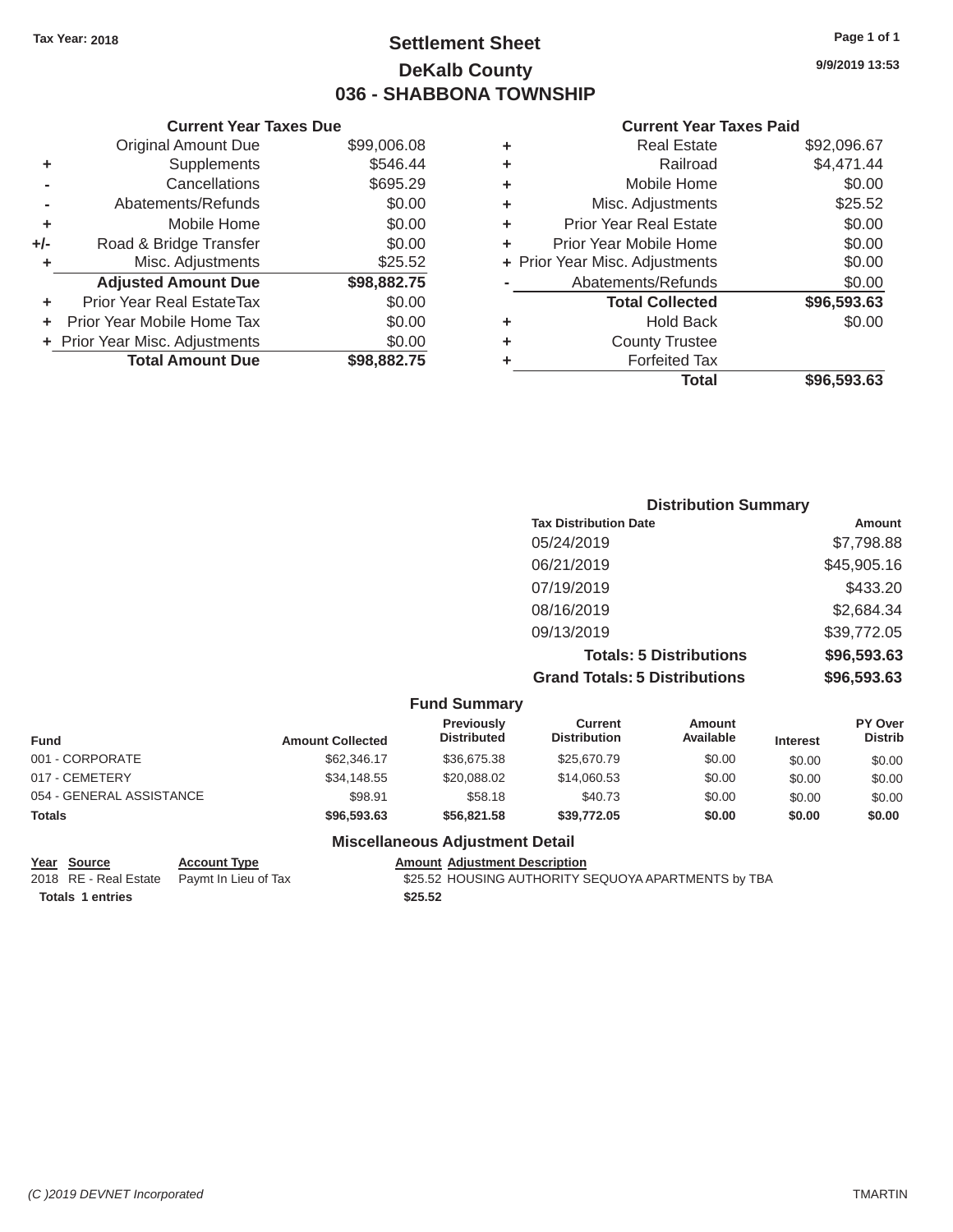### Tax Year: 2018 **Page 1 of 1 Page 1 of 1 Settlement Sheet Page 1 of 1 Page 1 of 1 9/9/2019 13:53 DeKalb County 037 - SHABBONA ROAD & BRIDGE**

#### **Current Year Taxes Due Current Year Taxes Paid Current Year Taxes Paid**

|     |                                |               |   | Total                          | \$164,666.84 |
|-----|--------------------------------|---------------|---|--------------------------------|--------------|
|     | <b>Total Amount Due</b>        | \$168,885.19  |   | <b>Forfeited Tax</b>           |              |
|     | + Prior Year Misc. Adjustments | \$0.00        | ٠ | <b>County Trustee</b>          |              |
|     | Prior Year Mobile Home Tax     | \$0.00        | ٠ | <b>Hold Back</b>               | \$0.00       |
|     | Prior Year Real EstateTax      | \$0.00        |   | <b>Total Collected</b>         | \$164,666.84 |
|     | <b>Adjusted Amount Due</b>     | \$168,885.19  |   | Abatements/Refunds             | \$0.00       |
|     | Misc. Adjustments              | \$46.84       |   | + Prior Year Misc. Adjustments | \$0.00       |
| +/- | Road & Bridge Transfer         | (\$12,636.92) | ٠ | Prior Year Mobile Home         | \$0.00       |
| ÷   | Mobile Home                    | \$0.00        | ٠ | <b>Prior Year Real Estate</b>  | \$0.00       |
|     | Abatements/Refunds             | \$0.00        | ٠ | Misc. Adjustments              | \$46.84      |
|     | Cancellations                  | \$1,183.48    | ٠ | Mobile Home                    | \$0.00       |
| ٠   | Supplements                    | \$926.65      | ٠ | Railroad                       | \$7,866.92   |
|     | <b>Original Amount Due</b>     | \$181,732.10  | ٠ | <b>Real Estate</b>             | \$156,753.08 |

| <b>Road and Bridge Summary</b> |             |               | <b>Distribution Summary</b>  |               |  |
|--------------------------------|-------------|---------------|------------------------------|---------------|--|
| <b>Municipality</b>            | Amt. Due    | Amt. Distrib. | <b>Tax Distribution Date</b> | <b>Amount</b> |  |
| <b>VILLAGE OF LEE</b>          | \$1,437.59  | \$1,404.32    | 05/24/2019                   | \$13,274.50   |  |
| <b>VILLAGE OF SHABBONA</b>     | \$11,504.93 | \$11,232.60   | 06/21/2019                   | \$78,262.52   |  |
| <b>Totals</b>                  | \$12,942.52 | \$12,636.92   | 07/19/2019                   | \$737.30      |  |
|                                |             |               | 08/16/2019                   | \$4,657.05    |  |
|                                |             |               | 09/13/2019                   | \$67,735.47   |  |
|                                |             |               |                              | .             |  |

**Totals: 5 Distributions \$164,666.84 Grand Totals: 5 Distributions \$164,666.84**

|                              |                     |                         | <b>Fund Summary</b>                     |                                       |                     |                 |                           |
|------------------------------|---------------------|-------------------------|-----------------------------------------|---------------------------------------|---------------------|-----------------|---------------------------|
| <b>Fund</b>                  |                     | <b>Amount Collected</b> | <b>Previously</b><br><b>Distributed</b> | <b>Current</b><br><b>Distribution</b> | Amount<br>Available | <b>Interest</b> | PY Over<br><b>Distrib</b> |
| 007 - ROAD AND BRIDGE        |                     | \$46,655.38             | \$27,510.64                             | \$19,144,74                           | \$0.00              | \$0.00          | \$0.00                    |
| 008 - BRIDGE CONST W/COUNTY  |                     | \$2,930.13              | \$1,723.66                              | \$1,206.47                            | \$0.00              | \$0.00          | \$0.00                    |
| 009 - PERMANENT ROAD         |                     | \$74,120.42             | \$43,601.64                             | \$30,518.78                           | \$0.00              | \$0.00          | \$0.00                    |
| 010 - EQUIPMENT AND BUILDING |                     | \$40,960.91             | \$24.095.43                             | \$16,865,48                           | \$0.00              | \$0.00          | \$0.00                    |
| <b>Totals</b>                |                     | \$164,666,84            | \$96.931.37                             | \$67.735.47                           | \$0.00              | \$0.00          | \$0.00                    |
|                              |                     |                         | <b>Miscellaneous Adjustment Detail</b>  |                                       |                     |                 |                           |
| Year Source                  | <b>Account Type</b> |                         | <b>Amount Adjustment Description</b>    |                                       |                     |                 |                           |

| $18a$ <u>bounce</u>     | AGGOUIL TYPE                               | Allivant Aujustinent Description                    |
|-------------------------|--------------------------------------------|-----------------------------------------------------|
|                         | 2018 RE - Real Estate Paymt In Lieu of Tax | \$46.84 HOUSING AUTHORITY SEQUOYA APARTMENTS by TBA |
| <b>Totals 1 entries</b> |                                            | \$46.84                                             |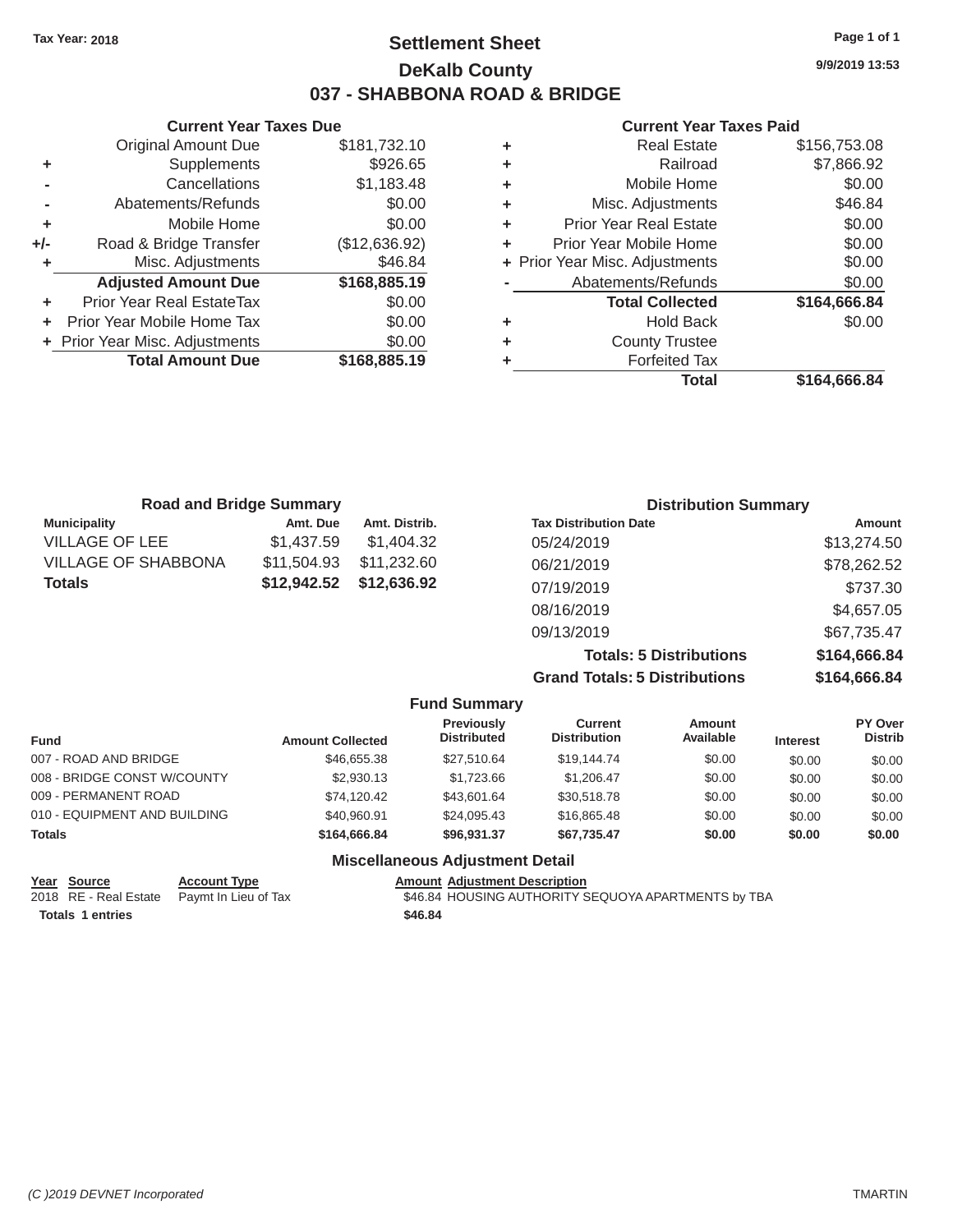### Tax Year: 2018 **Page 1 of 1 Settlement Sheet Page 1 of 1 Page 1 of 1 9/9/2019 13:53 DeKalb County 038 - SOMONAUK TOWNSHIP**

#### **Current Year Taxes Due Current Year Taxes Paid Current Year Taxes Paid**

|     | <b>Original Amount Due</b>       | \$87,840.81 | ٠ | <b>Real Estate</b>             | \$81,913.60 |  |  |
|-----|----------------------------------|-------------|---|--------------------------------|-------------|--|--|
| ٠   | Supplements                      | \$671.92    | ٠ | Railroad                       | \$1,908.46  |  |  |
|     | Cancellations                    | \$834.79    | ٠ | Mobile Home                    | \$0.00      |  |  |
|     | Abatements/Refunds               | \$0.00      | ٠ | Misc. Adjustments              | \$0.00      |  |  |
|     | Mobile Home                      | \$0.00      | ٠ | <b>Prior Year Real Estate</b>  | \$0.00      |  |  |
| +/- | Road & Bridge Transfer           | \$0.00      |   | Prior Year Mobile Home         | \$0.00      |  |  |
|     | Misc. Adjustments                | \$0.00      |   | + Prior Year Misc. Adjustments | \$0.00      |  |  |
|     | <b>Adjusted Amount Due</b>       | \$87,677.94 |   | Abatements/Refunds             | \$0.00      |  |  |
|     | <b>Prior Year Real EstateTax</b> | \$0.00      |   | <b>Total Collected</b>         | \$83,822.06 |  |  |
|     | Prior Year Mobile Home Tax       | \$0.00      | ٠ | <b>Hold Back</b>               | \$0.00      |  |  |
|     | + Prior Year Misc. Adjustments   | \$0.00      | ٠ | <b>County Trustee</b>          |             |  |  |
|     | <b>Total Amount Due</b>          | \$87,677.94 |   | <b>Forfeited Tax</b>           |             |  |  |
|     |                                  |             |   |                                |             |  |  |

| Original Amount Due        | \$87,840.81 | ٠ | <b>Real Estate</b>             | \$81,913.60 |
|----------------------------|-------------|---|--------------------------------|-------------|
| Supplements                | \$671.92    | ٠ | Railroad                       | \$1,908.46  |
| Cancellations              | \$834.79    | ٠ | Mobile Home                    | \$0.00      |
| Abatements/Refunds         | \$0.00      | ٠ | Misc. Adjustments              | \$0.00      |
| Mobile Home                | \$0.00      | ٠ | <b>Prior Year Real Estate</b>  | \$0.00      |
| Road & Bridge Transfer     | \$0.00      | ÷ | Prior Year Mobile Home         | \$0.00      |
| Misc. Adjustments          | \$0.00      |   | + Prior Year Misc. Adjustments | \$0.00      |
| <b>Adjusted Amount Due</b> | \$87,677.94 |   | Abatements/Refunds             | \$0.00      |
| ior Year Real EstateTax    | \$0.00      |   | <b>Total Collected</b>         | \$83,822.06 |
| r Year Mobile Home Tax     | \$0.00      | ٠ | <b>Hold Back</b>               | \$0.00      |
| Year Misc. Adjustments     | \$0.00      | ٠ | <b>County Trustee</b>          |             |
| <b>Total Amount Due</b>    | \$87,677.94 | ٠ | <b>Forfeited Tax</b>           |             |
|                            |             |   | <b>Total</b>                   | \$83,822.06 |

| <b>Distribution Summary</b>          |             |
|--------------------------------------|-------------|
| <b>Tax Distribution Date</b>         | Amount      |
| 05/24/2019                           | \$9,726.15  |
| 06/21/2019                           | \$39,345.26 |
| 07/19/2019                           | \$621.27    |
| 08/16/2019                           | \$2,560.38  |
| 09/13/2019                           | \$31,569.00 |
| <b>Totals: 5 Distributions</b>       | \$83,822.06 |
| <b>Grand Totals: 5 Distributions</b> | \$83,822.06 |

| <b>Fund Summary</b>      |                         |                                         |                                |                     |                 |                                  |
|--------------------------|-------------------------|-----------------------------------------|--------------------------------|---------------------|-----------------|----------------------------------|
| <b>Fund</b>              | <b>Amount Collected</b> | <b>Previously</b><br><b>Distributed</b> | Current<br><b>Distribution</b> | Amount<br>Available | <b>Interest</b> | <b>PY Over</b><br><b>Distrib</b> |
| 001 - CORPORATE          | \$83,530.44             | \$52,071.27                             | \$31.459.17                    | \$0.00              | \$0.00          | \$0.00                           |
| 054 - GENERAL ASSISTANCE | \$291.62                | \$181.79                                | \$109.83                       | \$0.00              | \$0.00          | \$0.00                           |
| <b>Totals</b>            | \$83,822.06             | \$52,253.06                             | \$31,569.00                    | \$0.00              | \$0.00          | \$0.00                           |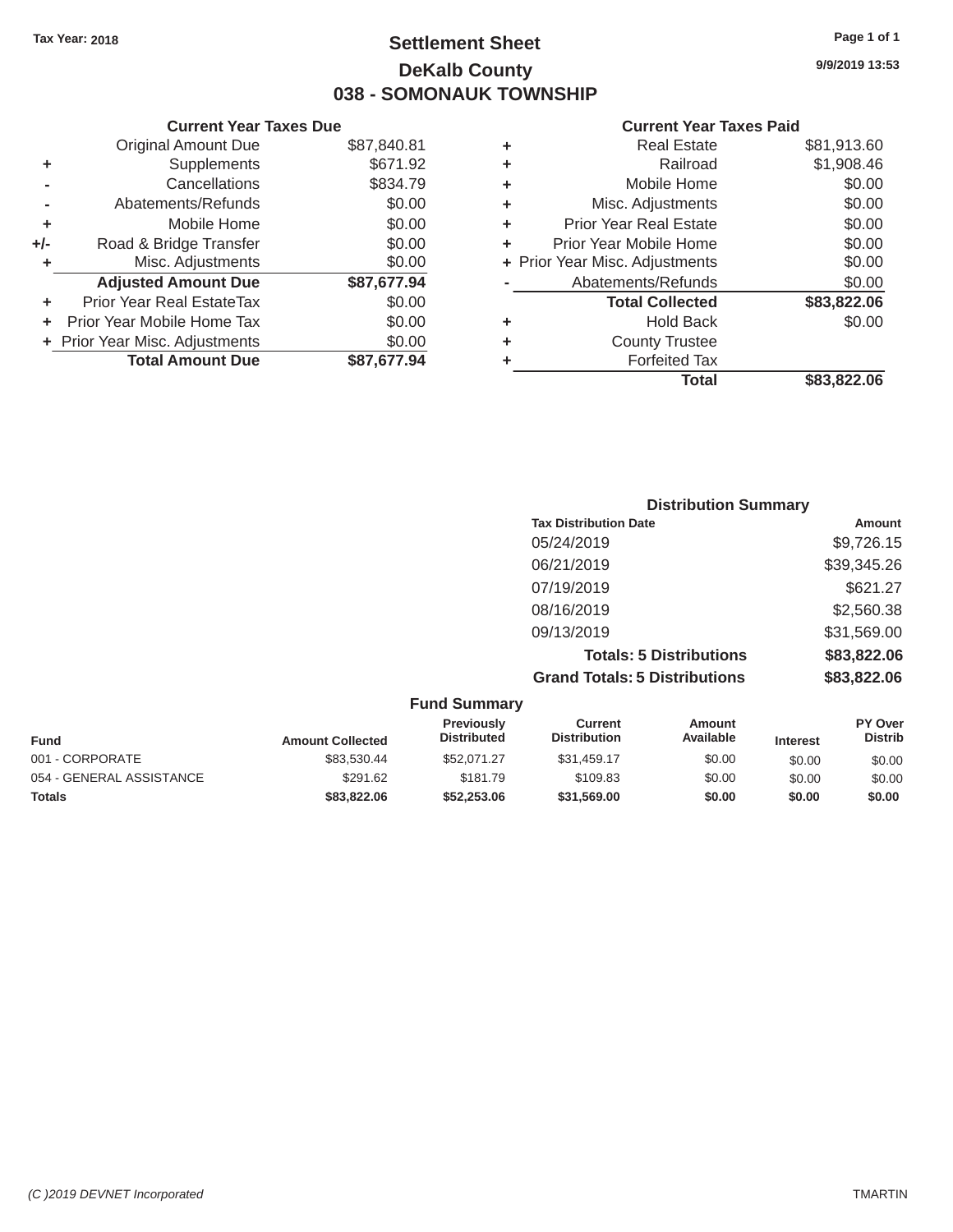### Tax Year: 2018 **Page 1 of 1 Settlement Sheet Page 1 of 1 Page 1 of 1 9/9/2019 13:53 DeKalb County 039 - SOMONAUK ROAD & BRIDGE**

#### **Current Year Taxes Due Current Year Taxes Paid Current Year Taxes Paid**

|         | OUITUIR TUUT TUAGO DUG           |               |   |                                |              |
|---------|----------------------------------|---------------|---|--------------------------------|--------------|
|         | <b>Original Amount Due</b>       | \$272,764.68  | ٠ | <b>Real Estate</b>             | \$197,285.85 |
| ٠       | Supplements                      | \$1,618.27    | ٠ | Railroad                       | \$5,273.54   |
|         | Cancellations                    | \$2,010.58    | ٠ | Mobile Home                    | \$0.00       |
|         | Abatements/Refunds               | \$0.00        | ٠ | Misc. Adjustments              | \$0.00       |
| ٠       | Mobile Home                      | \$0.00        | ٠ | <b>Prior Year Real Estate</b>  | \$0.00       |
| +/-     | Road & Bridge Transfer           | (\$57,726.27) |   | Prior Year Mobile Home         | \$0.00       |
|         | Misc. Adjustments                | \$0.00        |   | + Prior Year Misc. Adjustments | \$0.00       |
|         | <b>Adjusted Amount Due</b>       | \$214,646.10  |   | Abatements/Refunds             | \$0.00       |
|         | <b>Prior Year Real EstateTax</b> | \$0.00        |   | <b>Total Collected</b>         | \$202,559.39 |
| $+$ $-$ | Prior Year Mobile Home Tax       | \$0.00        | ٠ | <b>Hold Back</b>               | \$0.00       |
|         | + Prior Year Misc. Adjustments   | \$0.00        | ٠ | <b>County Trustee</b>          |              |
|         | <b>Total Amount Due</b>          | \$214,646.10  |   | <b>Forfeited Tax</b>           |              |
|         |                                  |               |   |                                |              |

|                            |               |   | <b>Total</b>                   | \$202,559.39 |
|----------------------------|---------------|---|--------------------------------|--------------|
| <b>Total Amount Due</b>    | \$214,646.10  | ٠ | <b>Forfeited Tax</b>           |              |
| Year Misc. Adjustments     | \$0.00        | ÷ | <b>County Trustee</b>          |              |
| r Year Mobile Home Tax     | \$0.00        | ÷ | <b>Hold Back</b>               | \$0.00       |
| ior Year Real EstateTax    | \$0.00        |   | <b>Total Collected</b>         | \$202,559.39 |
| <b>Adjusted Amount Due</b> | \$214,646.10  |   | Abatements/Refunds             | \$0.00       |
| Misc. Adjustments          | \$0.00        |   | + Prior Year Misc. Adjustments | \$0.00       |
| Road & Bridge Transfer     | (\$57,726.27) | ÷ | Prior Year Mobile Home         | \$0.00       |
| Mobile Home                | \$0.00        | ÷ | <b>Prior Year Real Estate</b>  | \$0.00       |
| Abatements/Refunds         | \$0.00        | ÷ | Misc. Adjustments              | \$0.00       |
| Cancellations              | \$2,010.58    | ÷ | Mobile Home                    | \$0.00       |
| Supplements                | \$1,618.27    | ÷ | Railroad                       | \$5,273.54   |
| <b>Original Amount Due</b> | \$272,764.68  | ÷ | <b>Real Estate</b>             | \$197,285.85 |

| <b>Road and Bridge Summary</b> |             |               | <b>Distribution Summary</b>  |             |
|--------------------------------|-------------|---------------|------------------------------|-------------|
| <b>Municipality</b>            | Amt. Due    | Amt. Distrib. | <b>Tax Distribution Date</b> | Amount      |
| <b>CITY OF SANDWICH</b>        | \$1,115.49  | \$1,065,38    | 05/24/2019                   | \$23,425.03 |
| <b>VILLAGE OF SOMONAUK</b>     | \$59,297.29 | \$56,660.89   | 06/21/2019                   | \$95,099.48 |
| <b>Totals</b>                  | \$60,412.78 | \$57,726.27   | 07/19/2019                   | \$1,496.29  |
|                                |             |               | 08/16/2019                   | \$6,505.22  |
|                                |             |               | 09/13/2019                   | \$76,033.37 |

**Totals: 5 Distributions \$202,559.39 Grand Totals: 5 Distributions \$202,559.39**

|                              |                         | <b>Fund Summary</b>                     |                                       |                            |                 |                                  |
|------------------------------|-------------------------|-----------------------------------------|---------------------------------------|----------------------------|-----------------|----------------------------------|
| <b>Fund</b>                  | <b>Amount Collected</b> | <b>Previously</b><br><b>Distributed</b> | <b>Current</b><br><b>Distribution</b> | <b>Amount</b><br>Available | <b>Interest</b> | <b>PY Over</b><br><b>Distrib</b> |
| 007 - ROAD AND BRIDGE        | \$117,631,82            | \$73,584.06                             | \$44,047.76                           | \$0.00                     | \$0.00          | \$0.00                           |
| 008 - BRIDGE CONST W/COUNTY  | \$65.86                 | \$41.06                                 | \$24.80                               | \$0.00                     | \$0.00          | \$0.00                           |
| 009 - PERMANENT ROAD         | \$66,875.19             | \$41,688.50                             | \$25,186.69                           | \$0.00                     | \$0.00          | \$0.00                           |
| 010 - EQUIPMENT AND BUILDING | \$17.986.52             | \$11,212,40                             | \$6,774.12                            | \$0.00                     | \$0.00          | \$0.00                           |
| <b>Totals</b>                | \$202,559.39            | \$126,526.02                            | \$76,033.37                           | \$0.00                     | \$0.00          | \$0.00                           |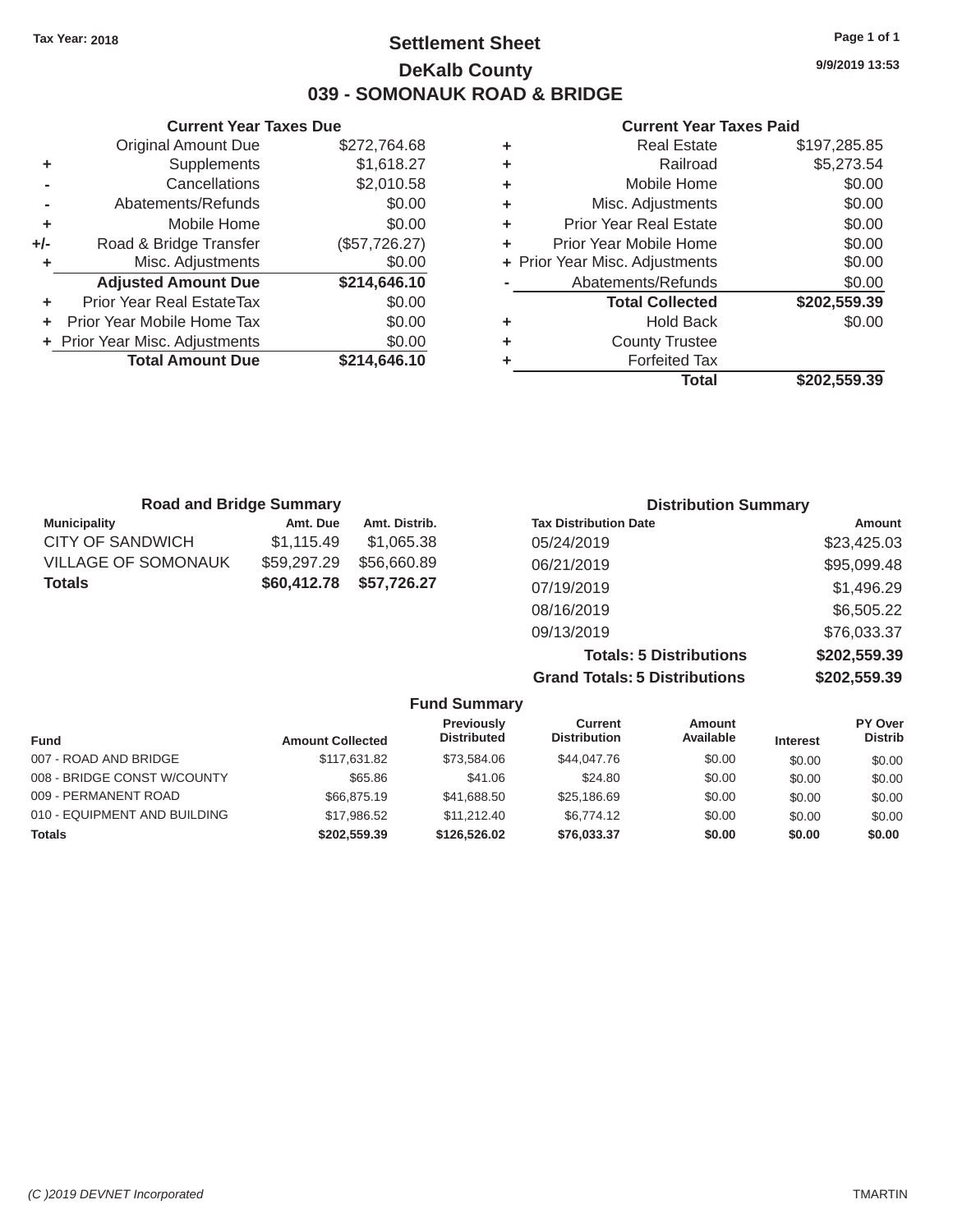### Tax Year: 2018 **Page 1 of 1 Page 1 of 1 Settlement Sheet Page 1 of 1 Page 1 of 1 9/9/2019 13:53 DeKalb County 040 - SOUTH GROVE TOWNSHIP**

### **Current Year Taxes Due Current Year Taxes Paid Current Year Taxes Paid**

|       | OUITCHE TCUL TUACS DUC         |             |   | OUII CHI I CUI TUACO I UIU     |              |  |
|-------|--------------------------------|-------------|---|--------------------------------|--------------|--|
|       | Original Amount Due            | \$80,816.77 | ٠ | <b>Real Estate</b>             | \$75,082.89  |  |
| ٠     | Supplements                    | \$26.02     | ٠ | Railroad                       | \$0.00       |  |
|       | Cancellations                  | \$156.62    | ٠ | Mobile Home                    | \$0.00       |  |
|       | Abatements/Refunds             | \$0.00      | ٠ | Misc. Adjustments              | \$0.00       |  |
| ٠     | Mobile Home                    | \$0.00      |   | <b>Prior Year Real Estate</b>  | \$0.00       |  |
| $+/-$ | Road & Bridge Transfer         | \$0.00      |   | Prior Year Mobile Home         | \$0.00       |  |
|       | Misc. Adjustments              | \$0.00      |   | + Prior Year Misc. Adjustments | \$0.00       |  |
|       | <b>Adjusted Amount Due</b>     | \$80,686.17 |   | Abatements/Refunds             | \$0.00       |  |
| ٠     | Prior Year Real EstateTax      | \$0.00      |   | <b>Total Collected</b>         | \$75,082.89  |  |
| ÷.    | Prior Year Mobile Home Tax     | \$0.00      | ٠ | <b>Hold Back</b>               | \$0.00       |  |
|       | + Prior Year Misc. Adjustments | \$0.00      | ٠ | <b>County Trustee</b>          |              |  |
|       | <b>Total Amount Due</b>        | \$80,686.17 |   | <b>Forfeited Tax</b>           |              |  |
|       |                                |             |   | <b>Total</b>                   | $ETE$ 000.00 |  |

|   | <b>Total</b>                   | \$75,082.89 |
|---|--------------------------------|-------------|
| ÷ | <b>Forfeited Tax</b>           |             |
| ÷ | <b>County Trustee</b>          |             |
| ٠ | <b>Hold Back</b>               | \$0.00      |
|   | <b>Total Collected</b>         | \$75,082.89 |
|   | Abatements/Refunds             | \$0.00      |
|   | + Prior Year Misc. Adjustments | \$0.00      |
| ÷ | Prior Year Mobile Home         | \$0.00      |
| ÷ | Prior Year Real Estate         | \$0.00      |
| ٠ | Misc. Adjustments              | \$0.00      |
| ÷ | Mobile Home                    | \$0.00      |
| ÷ | Railroad                       | \$0.00      |
| ٠ | <b>Real Estate</b>             | \$75,082.89 |

|                                      | <b>Distribution Summary</b> |
|--------------------------------------|-----------------------------|
| <b>Tax Distribution Date</b>         | Amount                      |
| 05/24/2019                           | \$8,929.81                  |
| 06/21/2019                           | \$35,839.29                 |
| 07/19/2019                           | \$967.62                    |
| 08/16/2019                           | \$1,057.42                  |
| 09/13/2019                           | \$28,288.75                 |
| <b>Totals: 5 Distributions</b>       | \$75,082.89                 |
| <b>Grand Totals: 5 Distributions</b> | \$75,082.89                 |

|                                               |                         | <b>Fund Summary</b>                     |                                       |                     |                 |                           |
|-----------------------------------------------|-------------------------|-----------------------------------------|---------------------------------------|---------------------|-----------------|---------------------------|
| <b>Fund</b>                                   | <b>Amount Collected</b> | <b>Previously</b><br><b>Distributed</b> | <b>Current</b><br><b>Distribution</b> | Amount<br>Available | <b>Interest</b> | PY Over<br><b>Distrib</b> |
| 001 - CORPORATE                               | \$54.815.41             | \$34.162.77                             | \$20.652.64                           | \$0.00              | \$0.00          | \$0.00                    |
| 027 - AUDIT                                   | \$987.03                | \$615.15                                | \$371.88                              | \$0.00              | \$0.00          | \$0.00                    |
| 034 - GENERAL ASSISTANCE                      | \$7,434.26              | \$4,633,28                              | \$2,800.98                            | \$0.00              | \$0.00          | \$0.00                    |
| 035 - TORT JUDGEMENTS/LIABILITY<br><b>INS</b> | \$5,574.68              | \$3,474.33                              | \$2.100.35                            | \$0.00              | \$0.00          | \$0.00                    |
| 047 - SOCIAL SECURITY                         | \$6,271.51              | \$3,908.61                              | \$2,362.90                            | \$0.00              | \$0.00          | \$0.00                    |
| <b>Totals</b>                                 | \$75,082.89             | \$46,794,14                             | \$28,288.75                           | \$0.00              | \$0.00          | \$0.00                    |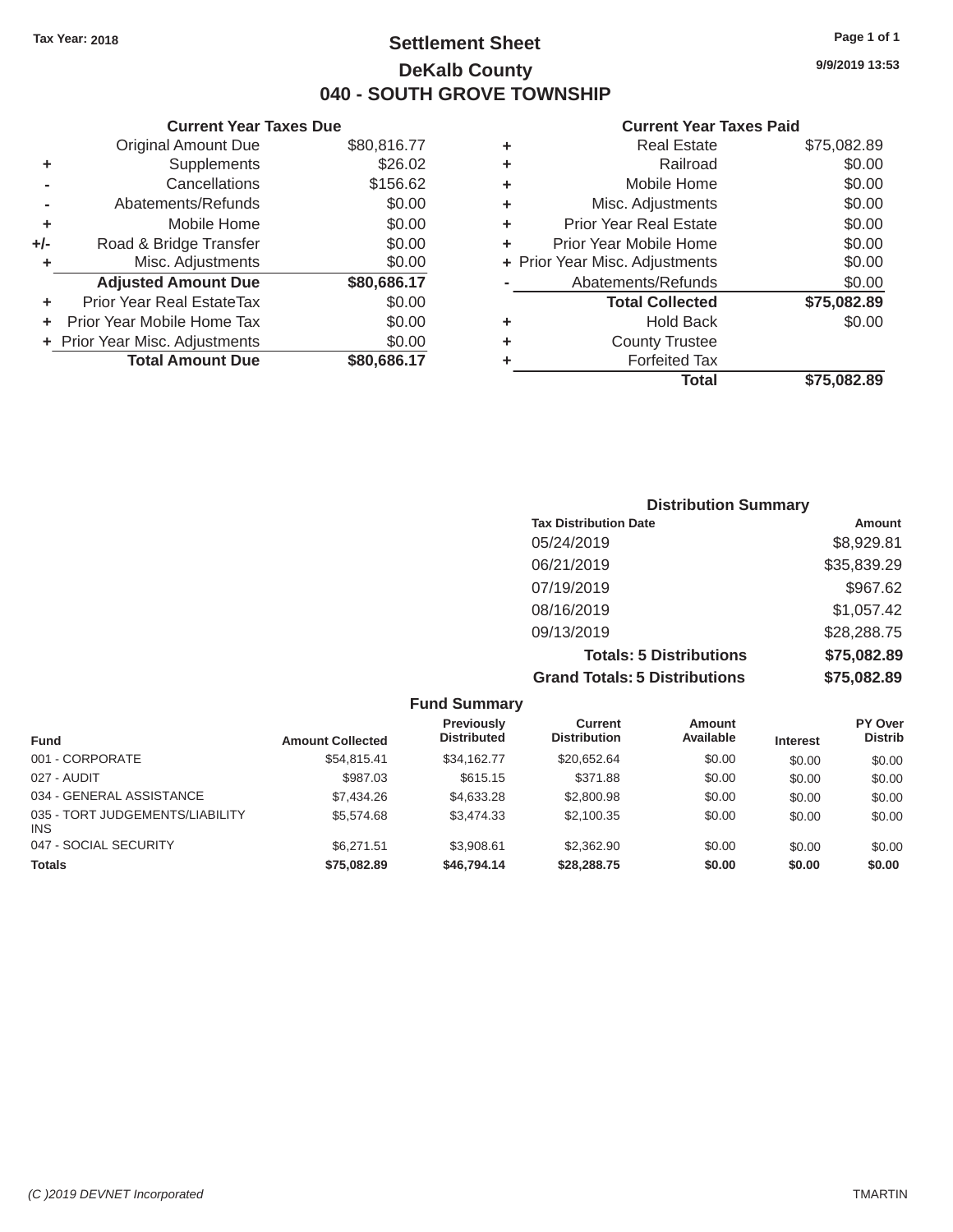### Tax Year: 2018 **Page 1 of 1 Settlement Sheet Page 1 of 1 Page 1 of 1 9/9/2019 13:53 DeKalb County 041 - SOUTH GROVE ROAD & BRIDGE**

|         | <b>Original Amount Due</b>     | \$120,841.57 | ٠ | <b>Real Estate</b>             | \$112,267.99                              |
|---------|--------------------------------|--------------|---|--------------------------------|-------------------------------------------|
| ٠       | Supplements                    | \$38.91      | ٠ | Railroad                       | \$0.00                                    |
|         | Cancellations                  | \$234.19     | ٠ | Mobile Home                    | \$0.00                                    |
|         | Abatements/Refunds             | \$0.00       | ٠ | Misc. Adjustments              | \$0.00                                    |
| ٠       | Mobile Home                    | \$0.00       | ÷ | <b>Prior Year Real Estate</b>  | \$0.00                                    |
| $+/-$   | Road & Bridge Transfer         | \$0.00       | ٠ | Prior Year Mobile Home         | \$0.00                                    |
|         | Misc. Adjustments              | \$0.00       |   | + Prior Year Misc. Adjustments | \$0.00                                    |
|         | <b>Adjusted Amount Due</b>     | \$120,646.29 |   | Abatements/Refunds             | \$0.00                                    |
| ٠       | Prior Year Real EstateTax      | \$0.00       |   | <b>Total Collected</b>         | \$112,267.99                              |
| $+$ $-$ | Prior Year Mobile Home Tax     | \$0.00       | ٠ | <b>Hold Back</b>               | \$0.00                                    |
|         | + Prior Year Misc. Adjustments | \$0.00       | ٠ | <b>County Trustee</b>          |                                           |
|         | <b>Total Amount Due</b>        | \$120,646.29 |   | <b>Forfeited Tax</b>           |                                           |
|         |                                |              |   |                                | $\sim$ $\sim$ $\sim$ $\sim$ $\sim$ $\sim$ |

#### **Current Year Taxes Due Current Year Taxes Paid Current Year Taxes Paid**

| Supplements<br>\$38.91<br>Railroad<br>٠<br>Cancellations<br>\$234.19<br>Mobile Home<br>٠<br>\$0.00<br>Misc. Adjustments<br>Abatements/Refunds<br>٠<br>\$0.00<br>Mobile Home<br><b>Prior Year Real Estate</b><br>٠<br>Road & Bridge Transfer<br>Prior Year Mobile Home<br>\$0.00<br>÷<br>Misc. Adjustments<br>\$0.00<br>+ Prior Year Misc. Adjustments<br>\$120,646.29<br><b>Adjusted Amount Due</b><br>Abatements/Refunds | \$112,267.99 |
|---------------------------------------------------------------------------------------------------------------------------------------------------------------------------------------------------------------------------------------------------------------------------------------------------------------------------------------------------------------------------------------------------------------------------|--------------|
|                                                                                                                                                                                                                                                                                                                                                                                                                           | \$0.00       |
|                                                                                                                                                                                                                                                                                                                                                                                                                           | \$0.00       |
|                                                                                                                                                                                                                                                                                                                                                                                                                           | \$0.00       |
|                                                                                                                                                                                                                                                                                                                                                                                                                           | \$0.00       |
|                                                                                                                                                                                                                                                                                                                                                                                                                           | \$0.00       |
|                                                                                                                                                                                                                                                                                                                                                                                                                           | \$0.00       |
|                                                                                                                                                                                                                                                                                                                                                                                                                           | \$0.00       |
| \$112,267.99<br>ior Year Real EstateTax<br>\$0.00<br><b>Total Collected</b>                                                                                                                                                                                                                                                                                                                                               |              |
| r Year Mobile Home Tax<br>\$0.00<br><b>Hold Back</b><br>٠                                                                                                                                                                                                                                                                                                                                                                 | \$0.00       |
| Year Misc. Adjustments<br>\$0.00<br><b>County Trustee</b><br>٠                                                                                                                                                                                                                                                                                                                                                            |              |
| <b>Total Amount Due</b><br>\$120,646.29<br><b>Forfeited Tax</b><br>٠                                                                                                                                                                                                                                                                                                                                                      |              |
| \$112,267.99<br><b>Total</b>                                                                                                                                                                                                                                                                                                                                                                                              |              |

| <b>Distribution Summary</b>          |              |
|--------------------------------------|--------------|
| <b>Tax Distribution Date</b>         | Amount       |
| 05/24/2019                           | \$13,352.34  |
| 06/21/2019                           | \$53,589.06  |
| 07/19/2019                           | \$1,446.86   |
| 08/16/2019                           | \$1,581.12   |
| 09/13/2019                           | \$42,298.61  |
| <b>Totals: 5 Distributions</b>       | \$112,267.99 |
| <b>Grand Totals: 5 Distributions</b> | \$112,267.99 |

|                              |                         | <b>Fund Summary</b>                     |                                |                            |                 |                           |
|------------------------------|-------------------------|-----------------------------------------|--------------------------------|----------------------------|-----------------|---------------------------|
| <b>Fund</b>                  | <b>Amount Collected</b> | <b>Previously</b><br><b>Distributed</b> | Current<br><b>Distribution</b> | <b>Amount</b><br>Available | <b>Interest</b> | PY Over<br><b>Distrib</b> |
| 007 - ROAD AND BRIDGE        | \$58,151.55             | \$36,242.09                             | \$21,909.46                    | \$0.00                     | \$0.00          | \$0.00                    |
| 008 - BRIDGE CONST W/COUNTY  | \$6.504.47              | \$4,053.82                              | \$2,450.65                     | \$0.00                     | \$0.00          | \$0.00                    |
| 009 - PERMANENT ROAD         | \$27,871.55             | \$17,370.54                             | \$10,501.01                    | \$0.00                     | \$0.00          | \$0.00                    |
| 010 - EQUIPMENT AND BUILDING | \$19,740.42             | \$12,302.93                             | \$7.437.49                     | \$0.00                     | \$0.00          | \$0.00                    |
| <b>Totals</b>                | \$112,267.99            | \$69,969,38                             | \$42,298.61                    | \$0.00                     | \$0.00          | \$0.00                    |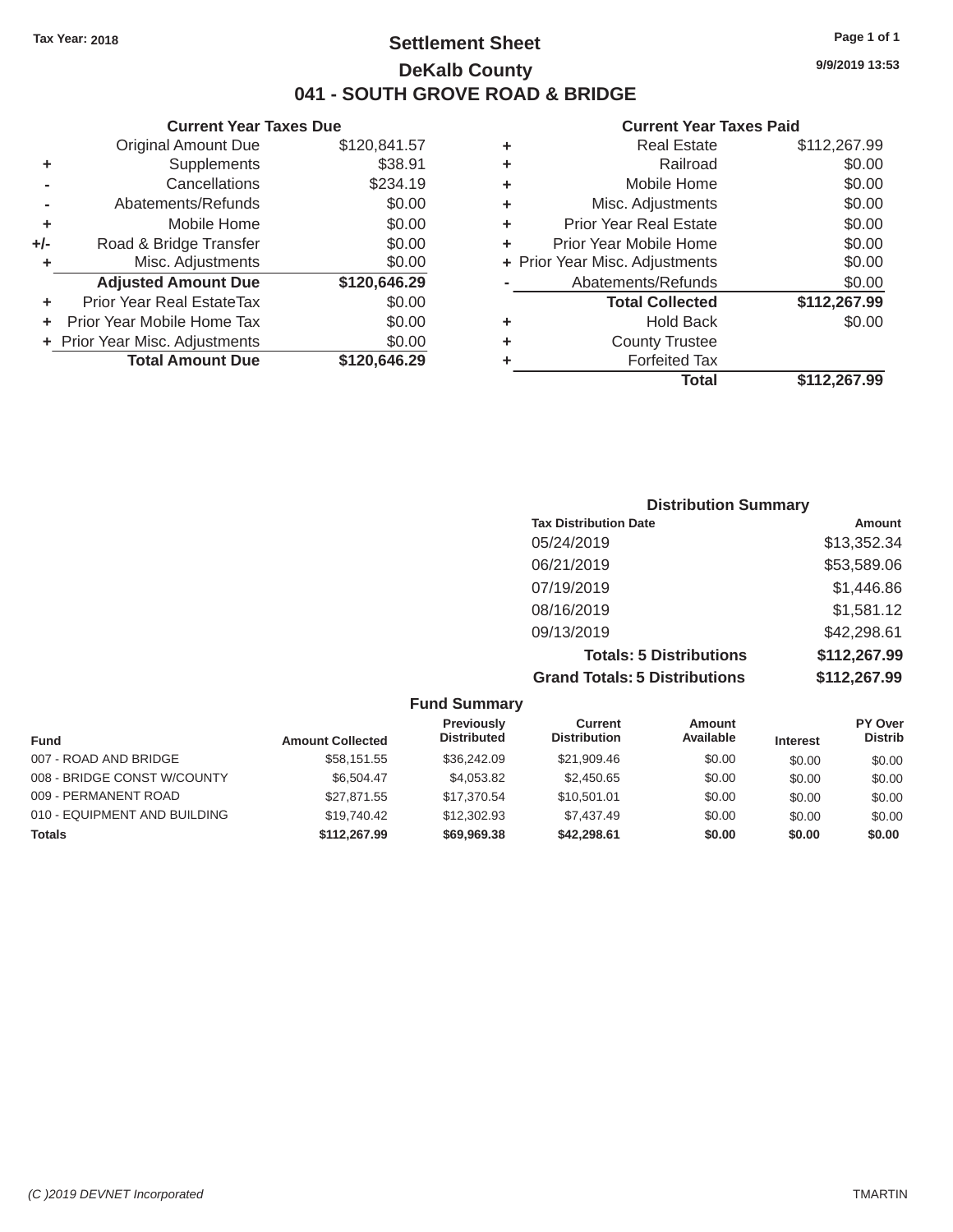### Tax Year: 2018 **Page 1 of 1 Settlement Sheet Page 1 of 1 Page 1 of 1 9/9/2019 13:53 DeKalb County 042 - SQUAW GROVE TOWNSHIP**

#### **Current Year Taxes Paid**

|     | <b>Original Amount Due</b>     | \$127,736.61 | ٠ | <b>Real Estate</b>             | \$120,288.59 |
|-----|--------------------------------|--------------|---|--------------------------------|--------------|
| ٠   | <b>Supplements</b>             | \$1,490.92   | ٠ | Railroad                       | \$1,896.22   |
|     | Cancellations                  | \$1,785.53   | ٠ | Mobile Home                    | \$0.00       |
|     | Abatements/Refunds             | \$0.00       | ٠ | Misc. Adjustments              | \$16.28      |
| ٠   | Mobile Home                    | \$0.00       | ٠ | <b>Prior Year Real Estate</b>  | \$0.00       |
| +/- | Road & Bridge Transfer         | \$0.00       | ٠ | Prior Year Mobile Home         | \$0.00       |
|     | Misc. Adjustments              | \$16.28      |   | + Prior Year Misc. Adjustments | \$0.00       |
|     | <b>Adjusted Amount Due</b>     | \$127,458.28 |   | Abatements/Refunds             | \$0.00       |
|     | Prior Year Real EstateTax      | \$0.00       |   | <b>Total Collected</b>         | \$122,201.09 |
|     | Prior Year Mobile Home Tax     | \$0.00       | ٠ | <b>Hold Back</b>               | \$0.00       |
|     | + Prior Year Misc. Adjustments | \$0.00       | ٠ | <b>County Trustee</b>          |              |
|     | <b>Total Amount Due</b>        | \$127,458.28 |   | <b>Forfeited Tax</b>           |              |
|     |                                |              |   | Total                          | \$122,201.09 |

|                          | <b>Current Year Taxes Due</b>  |              |   | <b>Current Year</b>            |
|--------------------------|--------------------------------|--------------|---|--------------------------------|
|                          | <b>Original Amount Due</b>     | \$127,736.61 | ٠ | <b>Real Estate</b>             |
| ٠                        | Supplements                    | \$1,490.92   | ٠ | Railroad                       |
| $\overline{\phantom{0}}$ | Cancellations                  | \$1,785.53   | ÷ | Mobile Home                    |
|                          | Abatements/Refunds             | \$0.00       | ٠ | Misc. Adjustments              |
| ٠                        | Mobile Home                    | \$0.00       | ÷ | <b>Prior Year Real Estate</b>  |
| I-                       | Road & Bridge Transfer         | \$0.00       |   | Prior Year Mobile Home         |
| ٠                        | Misc. Adjustments              | \$16.28      |   | + Prior Year Misc. Adjustments |
|                          | <b>Adjusted Amount Due</b>     | \$127,458.28 |   | Abatements/Refunds             |
| ٠                        | Prior Year Real EstateTax      | \$0.00       |   | <b>Total Collected</b>         |
|                          | + Prior Year Mobile Home Tax   | \$0.00       | ٠ | <b>Hold Back</b>               |
|                          | + Prior Year Misc. Adjustments | \$0.00       | ÷ | <b>County Trustee</b>          |
|                          | <b>Total Amount Due</b>        | \$127,458.28 | ٠ | <b>Forfeited Tax</b>           |

| <b>Distribution Summary</b>          |              |
|--------------------------------------|--------------|
| <b>Tax Distribution Date</b>         | Amount       |
| 05/24/2019                           | \$10,253.95  |
| 06/21/2019                           | \$59,224.53  |
| 07/19/2019                           | \$924.54     |
| 08/16/2019                           | \$3,031.35   |
| 09/13/2019                           | \$48,766.72  |
| <b>Totals: 5 Distributions</b>       | \$122,201.09 |
| <b>Grand Totals: 5 Distributions</b> | \$122,201.09 |

|                          |                     |                         | <b>Fund Summary</b>                     |                                |                            |                 |                           |
|--------------------------|---------------------|-------------------------|-----------------------------------------|--------------------------------|----------------------------|-----------------|---------------------------|
| <b>Fund</b>              |                     | <b>Amount Collected</b> | <b>Previously</b><br><b>Distributed</b> | Current<br><b>Distribution</b> | <b>Amount</b><br>Available | <b>Interest</b> | PY Over<br><b>Distrib</b> |
| 001 - CORPORATE          |                     | \$88,558.64             | \$53,217.59                             | \$35,341.05                    | \$0.00                     | \$0.00          | \$0.00                    |
| 017 - CEMETERY           |                     | \$6,680.14              | \$4,014.30                              | \$2,665.84                     | \$0.00                     | \$0.00          | \$0.00                    |
| 019 - COMMUNITY BUILDING |                     | \$23,840.81             | \$14,326.67                             | \$9,514.14                     | \$0.00                     | \$0.00          | \$0.00                    |
| 054 - GENERAL ASSISTANCE |                     | \$3,121.50              | \$1,875.81                              | \$1,245.69                     | \$0.00                     | \$0.00          | \$0.00                    |
| <b>Totals</b>            |                     | \$122,201.09            | \$73,434,37                             | \$48,766.72                    | \$0.00                     | \$0.00          | \$0.00                    |
|                          |                     |                         | <b>Miscellaneous Adjustment Detail</b>  |                                |                            |                 |                           |
| Voar Source              | <b>Account Type</b> |                         | <b>Amount Adjustment Description</b>    |                                |                            |                 |                           |

| rear <b>Source</b>      | ACCOUNT TYPE                               | Allioulit Aujustinent Description                       |
|-------------------------|--------------------------------------------|---------------------------------------------------------|
|                         | 2018 RE - Real Estate Paymt In Lieu of Tax | \$16.28 HOUSING AUTHORITY SUNSET VIEW APARTMENTS by TBA |
| <b>Totals 1 entries</b> |                                            | \$16.28                                                 |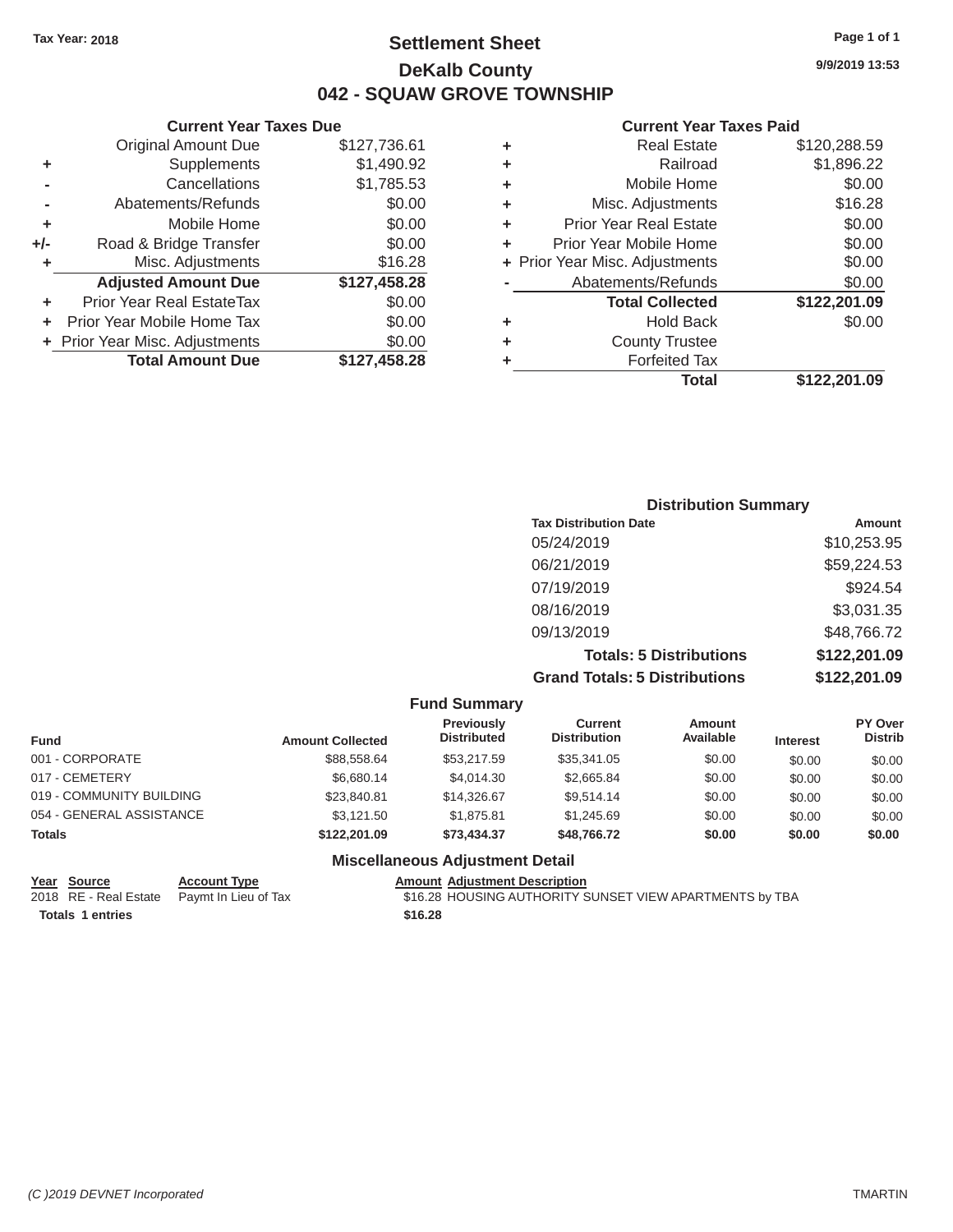### Tax Year: 2018 **Page 1 of 1 Page 1 of 1 Settlement Sheet Page 1 of 1 Page 1 of 1 9/9/2019 13:53 DeKalb County 043 - HINCKLEY PUBLIC LIBRARY DISTRICT**

|       | <b>Current Year Taxes Due</b>  |              |
|-------|--------------------------------|--------------|
|       | <b>Original Amount Due</b>     | \$186,780.32 |
| ٠     | Supplements                    | \$2,180.07   |
|       | Cancellations                  | \$2,610.89   |
|       | Abatements/Refunds             | \$0.00       |
| ٠     | Mobile Home                    | \$0.00       |
| $+/-$ | Road & Bridge Transfer         | \$0.00       |
| ٠     | Misc. Adjustments              | \$23.80      |
|       | <b>Adjusted Amount Due</b>     | \$186,373.30 |
| ÷     | Prior Year Real EstateTax      | \$0.00       |
|       | Prior Year Mobile Home Tax     | \$0.00       |
|       | + Prior Year Misc. Adjustments | \$0.00       |
|       | <b>Total Amount Due</b>        | \$186,373.30 |
|       |                                |              |

#### **Current Year Taxes Paid**

| ٠ | <b>Real Estate</b>             | \$175,889.63 |
|---|--------------------------------|--------------|
| ٠ | Railroad                       | \$2,772.70   |
| ٠ | Mobile Home                    | \$0.00       |
| ٠ | Misc. Adjustments              | \$23.80      |
| ٠ | <b>Prior Year Real Estate</b>  | \$0.00       |
| ٠ | Prior Year Mobile Home         | \$0.00       |
|   | + Prior Year Misc. Adjustments | \$0.00       |
|   | Abatements/Refunds             | \$0.00       |
|   | <b>Total Collected</b>         | \$178,686.13 |
| ٠ | <b>Hold Back</b>               | \$0.00       |
| ٠ | <b>County Trustee</b>          |              |
| ٠ | <b>Forfeited Tax</b>           |              |
|   | Total                          | \$178,686.13 |
|   |                                |              |

#### **Distribution Summary Tax Distribution Date**  05/24/2019 06/21/2019 07/19/2019 08/16/2019 09/13/2019 **Totals: 5 Distributions Grand Totals: 5 Distributions Amount**  \$14,994.28 \$86,599.39 \$1,351.84 \$4,432.51 \$71,308.11 **\$178,686.13 \$178,686.13**

|                                         |                         | <b>Fund Summary</b>                     |                                       |                     |                 |                           |
|-----------------------------------------|-------------------------|-----------------------------------------|---------------------------------------|---------------------|-----------------|---------------------------|
| <b>Fund</b>                             | <b>Amount Collected</b> | <b>Previously</b><br><b>Distributed</b> | <b>Current</b><br><b>Distribution</b> | Amount<br>Available | <b>Interest</b> | PY Over<br><b>Distrib</b> |
| 001 - CORPORATE                         | \$154,306.57            | \$92,727.59                             | \$61,578.98                           | \$0.00              | \$0.00          | \$0.00                    |
| 004 - OPERATIONS & MAINTENANCE          | \$12,166,38             | \$7,311.15                              | \$4,855.23                            | \$0.00              | \$0.00          | \$0.00                    |
| $005 - I. M. R. F.$                     | \$5,618.78              | \$3,376.50                              | \$2,242.28                            | \$0.00              | \$0.00          | \$0.00                    |
| 027 - AUDIT                             | \$31.26                 | \$18.79                                 | \$12.47                               | \$0.00              | \$0.00          | \$0.00                    |
| 035 - TORT JUDGEMENTS/LIABILITY<br>INS. | \$944.36                | \$567.49                                | \$376.87                              | \$0.00              | \$0.00          | \$0.00                    |
| 047 - SOCIAL SECURITY                   | \$5,618.78              | \$3,376.50                              | \$2,242.28                            | \$0.00              | \$0.00          | \$0.00                    |
| <b>Totals</b>                           | \$178,686.13            | \$107.378.02                            | \$71,308.11                           | \$0.00              | \$0.00          | \$0.00                    |
|                                         |                         | <b>Miscellaneous Adjustment Detail</b>  |                                       |                     |                 |                           |

| Year Source             | <b>Account Type</b>                        | <b>Amount Adjustment Description</b>                    |  |
|-------------------------|--------------------------------------------|---------------------------------------------------------|--|
|                         | 2018 RE - Real Estate Paymt In Lieu of Tax | \$23.80 HOUSING AUTHORITY SUNSET VIEW APARTMENTS by TBA |  |
| <b>Totals 1 entries</b> |                                            | \$23.80                                                 |  |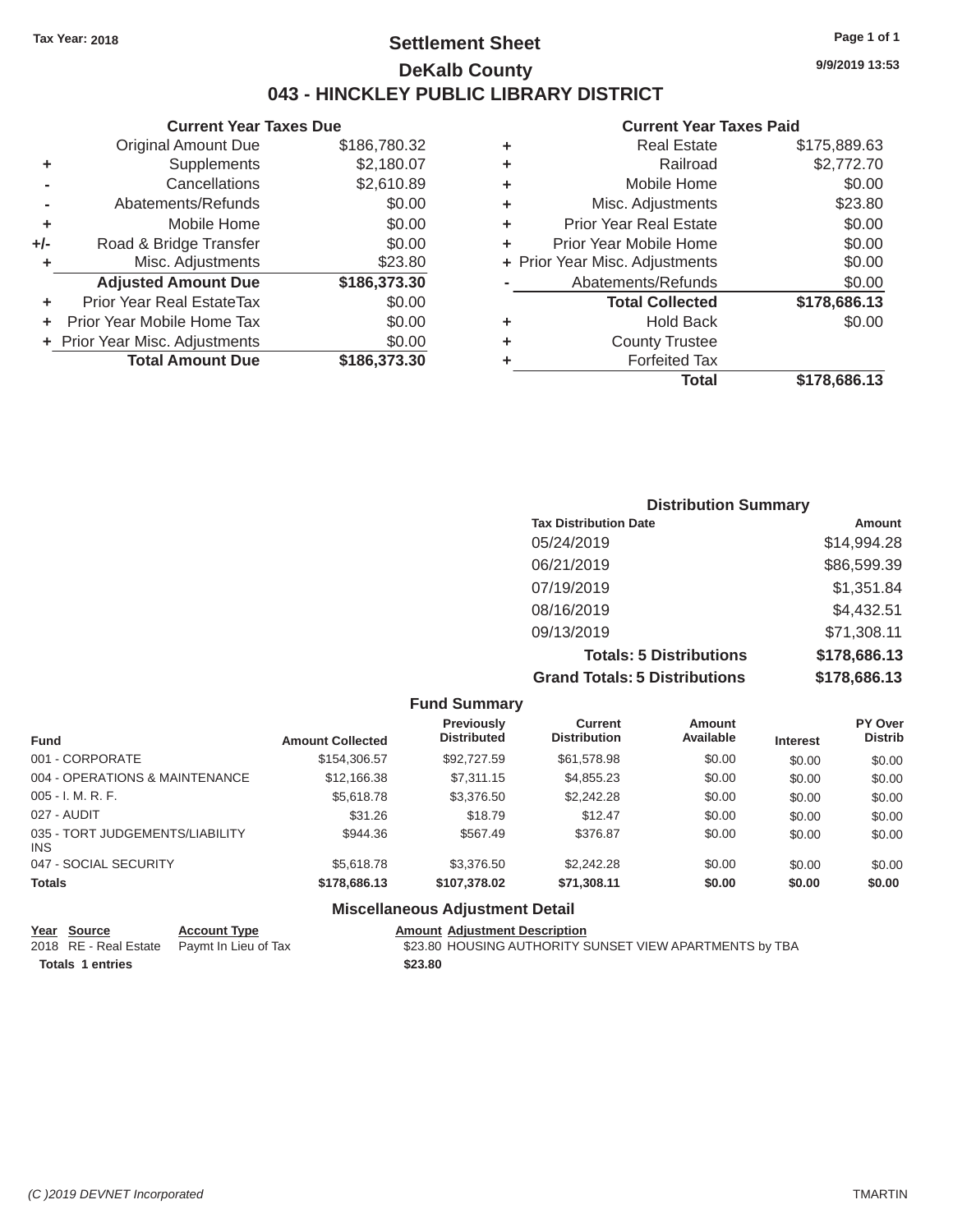### Tax Year: 2018 **Page 1 of 1 Page 1 of 1 Settlement Sheet Page 1 of 1 Page 1 of 1 9/9/2019 13:53 DeKalb County 044 - SQUAW GROVE ROAD & BRIDGE**

**Current Year Taxes Due Current Year Taxes Paid**  Original Amount Due \$306,441.73 **+** Supplements \$3,212.48 **+** Railroad \$4,351.78 **-** Cancellations \$3,852.00 **+** Mobile Home \$0.00 **-** Abatements/Refunds \$0.00 **+** Mobile Home  $$0.00$ **+/-** Road & Bridge Transfer (\$29,272.01) **+** Misc. Adjustments \$39.05 Adjusted Amount Due \$276,569.25 **+** Prior Year Real EstateTax \$0.00 **+** Prior Year Mobile Home Tax  $$0.00$ **+** Prior Year Misc. Adjustments  $$0.00$ **Total Amount Due \$276,569.25** 

| ٠ | <b>Real Estate</b>             | \$259,499.22 |
|---|--------------------------------|--------------|
| ٠ | Railroad                       | \$4,351.78   |
| ٠ | Mobile Home                    | \$0.00       |
| ٠ | Misc. Adjustments              | \$39.05      |
| ٠ | <b>Prior Year Real Estate</b>  | \$0.00       |
| ÷ | Prior Year Mobile Home         | \$0.00       |
|   | + Prior Year Misc. Adjustments | \$0.00       |
|   | Abatements/Refunds             | \$0.00       |
|   | <b>Total Collected</b>         | \$263,890.05 |
| ٠ | <b>Hold Back</b>               | \$0.00       |
| ٠ | <b>County Trustee</b>          |              |
| ٠ | <b>Forfeited Tax</b>           |              |
|   | <b>Total</b>                   | \$263.890.05 |
|   |                                |              |

| <b>Road and Bridge Summary</b> |             |               | <b>Distribution Summary</b>  |              |
|--------------------------------|-------------|---------------|------------------------------|--------------|
| <b>Municipality</b>            | Amt. Due    | Amt. Distrib. | <b>Tax Distribution Date</b> | Amount       |
| <b>VILLAGE OF HINCKLEY</b>     | \$30,542.49 | \$29,272.01   | 05/24/2019                   | \$22,122.14  |
| Totals                         | \$30,542.49 | \$29,272.01   | 06/21/2019                   | \$127,897.19 |
|                                |             |               | 07/19/2019                   | \$1,994.49   |
|                                |             |               | 08/16/2019                   | \$6,670.08   |
|                                |             |               | 09/13/2019                   | \$105,206.15 |
|                                |             |               |                              | $\cdots$     |

**Totals: 5 Distributions \$263,890.05 Grand Totals: 5 Distributions \$263,890.05**

|                                         |                         | <b>Fund Summary</b>                     |                                       |                     |                 |                           |
|-----------------------------------------|-------------------------|-----------------------------------------|---------------------------------------|---------------------|-----------------|---------------------------|
| <b>Fund</b>                             | <b>Amount Collected</b> | <b>Previously</b><br><b>Distributed</b> | <b>Current</b><br><b>Distribution</b> | Amount<br>Available | <b>Interest</b> | PY Over<br><b>Distrib</b> |
| 007 - ROAD AND BRIDGE                   | \$76,003.04             | \$45,776.74                             | \$30,226.30                           | \$0.00              | \$0.00          | \$0.00                    |
| 008 - BRIDGE CONST W/COUNTY             | \$21,484.10             | \$12,910.47                             | \$8,573.63                            | \$0.00              | \$0.00          | \$0.00                    |
| 009 - PERMANENT ROAD                    | \$116,348.71            | \$69,917.56                             | \$46,431.15                           | \$0.00              | \$0.00          | \$0.00                    |
| 010 - EQUIPMENT AND BUILDING            | \$43,779.95             | \$26,308.74                             | \$17.471.21                           | \$0.00              | \$0.00          | \$0.00                    |
| 035 - TORT JUDGEMENTS/LIABILITY<br>INS. | \$6,274.25              | \$3,770.39                              | \$2,503.86                            | \$0.00              | \$0.00          | \$0.00                    |
| <b>Totals</b>                           | \$263,890,05            | \$158,683,90                            | \$105,206.15                          | \$0.00              | \$0.00          | \$0.00                    |
|                                         |                         | <b>Miscellaneous Adjustment Detail</b>  |                                       |                     |                 |                           |

#### **Year Source Account Type Account Type Amount Adjustment Description**<br>2018 RE - Real Estate Paymt In Lieu of Tax \$39.05 HOUSING AUTHORITY S \$39.05 HOUSING AUTHORITY SUNSET VIEW APARTMENTS by TBA **Totals 1 entries \$39.05**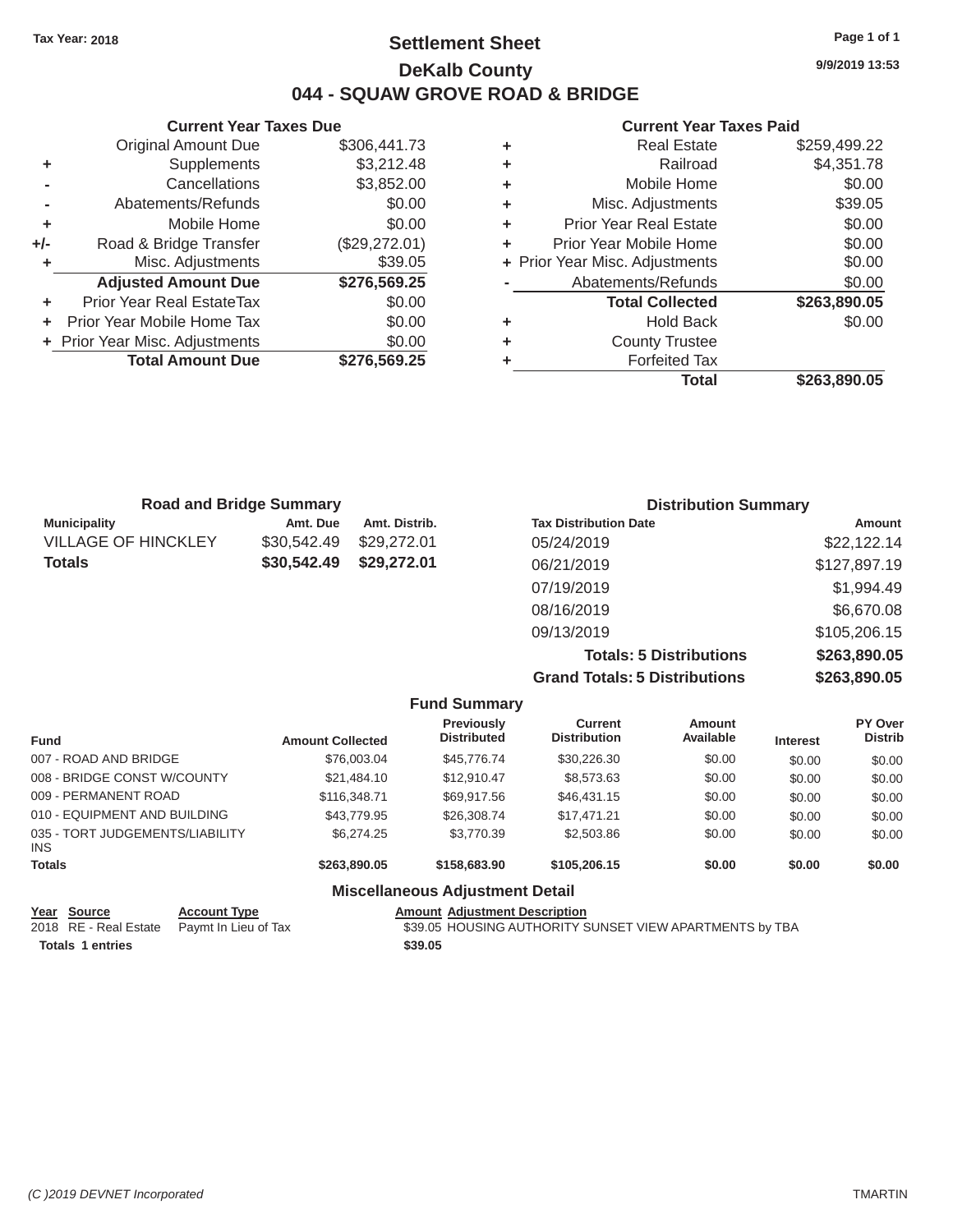### Tax Year: 2018 **Page 1 of 1 Settlement Sheet Page 1 of 1 Page 1 of 1 9/9/2019 13:53 DeKalb County 045 - SYCAMORE TOWNSHIP**

#### **Current Year Taxes Paid**

| \$425,787.23 | <b>Real Estate</b>             | ٠ | \$438,248.44 | <b>Original Amount Due</b>     |     |
|--------------|--------------------------------|---|--------------|--------------------------------|-----|
| \$275.66     | Railroad                       | ÷ | \$4,584.59   | Supplements                    | ٠   |
| \$0.00       | Mobile Home                    | ÷ | \$5,204.53   | Cancellations                  |     |
| \$158.95     | Misc. Adjustments              | ٠ | \$0.05       | Abatements/Refunds             |     |
| (\$21.13)    | <b>Prior Year Real Estate</b>  | ٠ | \$0.00       | Mobile Home                    |     |
| \$0.00       | Prior Year Mobile Home         | ٠ | \$0.00       | Road & Bridge Transfer         | +/- |
| \$0.00       | + Prior Year Misc. Adjustments |   | \$158.95     | Misc. Adjustments              |     |
| \$0.05       | Abatements/Refunds             |   | \$437,787.40 | <b>Adjusted Amount Due</b>     |     |
| \$426,200.66 | <b>Total Collected</b>         |   | (\$21.13)    | Prior Year Real EstateTax      |     |
| \$0.00       | <b>Hold Back</b>               | ÷ | \$0.00       | + Prior Year Mobile Home Tax   |     |
|              | <b>County Trustee</b>          | ٠ | \$0.00       | + Prior Year Misc. Adjustments |     |
|              | <b>Forfeited Tax</b>           |   | \$437,766.27 | <b>Total Amount Due</b>        |     |
| \$426,200.66 | <b>Total</b>                   |   |              |                                |     |

| <b>Current Year</b>            |   |              | <b>Current Year Taxes Due</b>  |     |
|--------------------------------|---|--------------|--------------------------------|-----|
| <b>Real Estate</b>             | ٠ | \$438,248.44 | <b>Original Amount Due</b>     |     |
| Railroad                       | ٠ | \$4,584.59   | Supplements                    | ٠   |
| Mobile Home                    | ٠ | \$5,204.53   | Cancellations                  |     |
| Misc. Adjustments              | ÷ | \$0.05       | Abatements/Refunds             |     |
| <b>Prior Year Real Estate</b>  | ÷ | \$0.00       | Mobile Home                    | ٠   |
| Prior Year Mobile Home         | ÷ | \$0.00       | Road & Bridge Transfer         | +/- |
| + Prior Year Misc. Adjustments |   | \$158.95     | Misc. Adjustments              | ٠   |
| Abatements/Refunds             |   | \$437,787.40 | <b>Adjusted Amount Due</b>     |     |
| <b>Total Collected</b>         |   | (\$21.13)    | Prior Year Real EstateTax      | ٠   |
| <b>Hold Back</b>               | ٠ | \$0.00       | Prior Year Mobile Home Tax     | ÷.  |
| <b>County Trustee</b>          | ٠ | \$0.00       | + Prior Year Misc. Adjustments |     |
| Forfeited Tax                  |   | \$437,766.27 | <b>Total Amount Due</b>        |     |
|                                |   |              |                                |     |

| <b>Distribution Summary</b> |
|-----------------------------|
| Amount                      |
| \$45,566.93                 |
| \$186,073.62                |
| \$4,002.02                  |
| \$10,186.65                 |
| \$180,371.44                |
| \$426,200.66                |
| \$426,200.66                |
|                             |

|                          |                         | <b>Fund Summary</b>                    |                                       |                            |                 |                           |
|--------------------------|-------------------------|----------------------------------------|---------------------------------------|----------------------------|-----------------|---------------------------|
| <b>Fund</b>              | <b>Amount Collected</b> | Previously<br><b>Distributed</b>       | <b>Current</b><br><b>Distribution</b> | <b>Amount</b><br>Available | <b>Interest</b> | PY Over<br><b>Distrib</b> |
| 001 - CORPORATE          | \$383,398,20            | \$221.141.10                           | \$162,257.10                          | \$0.00                     | \$0.00          | \$0.00                    |
| $005 - I. M. R. F.$      | \$31.132.24             | \$17,956.83                            | \$13.175.41                           | \$0.00                     | \$0.00          | \$0.00                    |
| 054 - GENERAL ASSISTANCE | \$11,670.22             | \$6.731.29                             | \$4,938.93                            | \$0.00                     | \$0.00          | \$0.00                    |
| <b>Totals</b>            | \$426,200.66            | \$245.829.22                           | \$180,371,44                          | \$0.00                     | \$0.00          | \$0.00                    |
|                          |                         | <b>Miscellaneous Adjustment Detail</b> |                                       |                            |                 |                           |

| Year Source             | <b>Account Type</b>  | <b>Amount Adjustment Description</b>             |
|-------------------------|----------------------|--------------------------------------------------|
| 2018 RE - Real Estate   | Paymt In Lieu of Tax | \$158.95 HOUSING AUTHORITY SYCAMORE UNITS by TBA |
| <b>Totals 1 entries</b> |                      | \$158.95                                         |
|                         |                      | <b>Abatement Detail</b>                          |

| Year Source                        | <b>Account Type</b> | <b>Amount Adjustment Description</b>             |
|------------------------------------|---------------------|--------------------------------------------------|
| 2018 RE - Real Estate              | RE Abatement        | \$0.04 PTAB INTEREST REFUND 06-21-377-033 by TBA |
| 2018 RE - Real Estate RE Abatement |                     | \$0.02 PTAB INTEREST REFUND 06-21-201-015 by TBA |
| Totals 2 entries                   |                     | \$0.06                                           |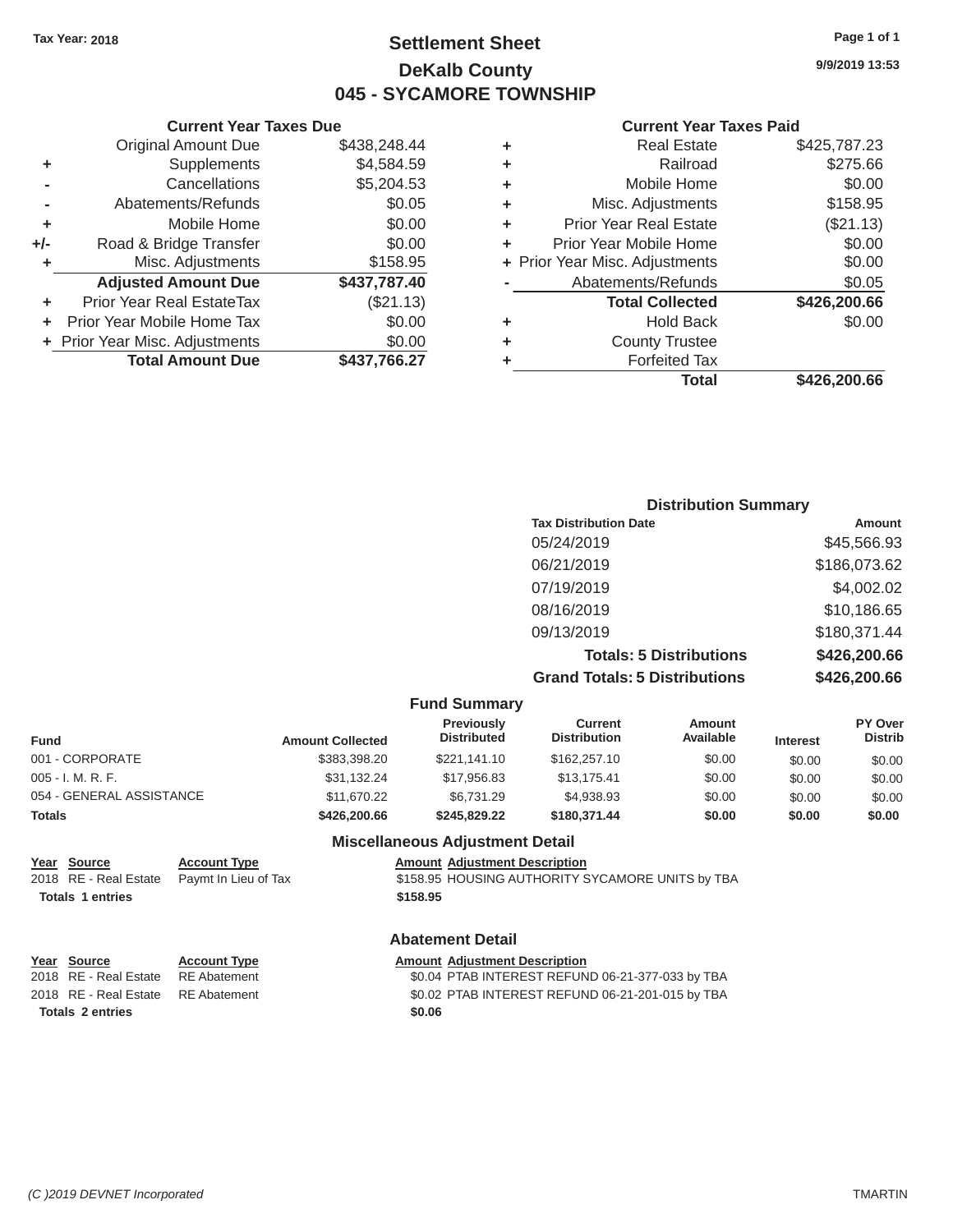### Tax Year: 2018 **Page 1 of 1 Page 1 of 1 Settlement Sheet Page 1 of 1 Page 1 of 1 9/9/2019 13:53 DeKalb County 046 - SYCAMORE ROAD & BRIDGE**

### **Current Year Taxes Due Current Year Taxes Paid Current Year Taxes Paid**

|                            |                                                                                      |   | Total                         | \$836,594.52                   |
|----------------------------|--------------------------------------------------------------------------------------|---|-------------------------------|--------------------------------|
| <b>Total Amount Due</b>    | \$860,049.25                                                                         |   | <b>Forfeited Tax</b>          |                                |
|                            | \$0.00                                                                               | ٠ | <b>County Trustee</b>         |                                |
|                            | \$0.00                                                                               | ÷ | <b>Hold Back</b>              | \$0.00                         |
| Prior Year Real EstateTax  | (\$41.48)                                                                            |   | <b>Total Collected</b>        | \$836,594.52                   |
| <b>Adjusted Amount Due</b> | \$860,090.73                                                                         |   | Abatements/Refunds            | \$0.10                         |
| Misc. Adjustments          | \$321.95                                                                             |   |                               | \$0.00                         |
| Road & Bridge Transfer     | (\$26,615.58)                                                                        | ٠ | Prior Year Mobile Home        | \$0.00                         |
| Mobile Home                | \$0.00                                                                               | ٠ | <b>Prior Year Real Estate</b> | (\$41.48)                      |
| Abatements/Refunds         | \$0.10                                                                               | ٠ | Misc. Adjustments             | \$321.95                       |
| Cancellations              | \$10,215.83                                                                          | ٠ | Mobile Home                   | \$0.00                         |
|                            | \$8,989.09                                                                           | ٠ | Railroad                      | \$558.27                       |
| <b>Original Amount Due</b> | \$887,611.20                                                                         | ٠ | <b>Real Estate</b>            | \$835,755.88                   |
|                            | <b>Supplements</b><br>+ Prior Year Mobile Home Tax<br>+ Prior Year Misc. Adjustments |   |                               | + Prior Year Misc. Adjustments |

|       | Current Year Taxes Due         |               |   | Current Year Taxes Pald        |               |  |
|-------|--------------------------------|---------------|---|--------------------------------|---------------|--|
|       | <b>Original Amount Due</b>     | \$887,611.20  |   | <b>Real Estate</b>             | \$835,755.88  |  |
| ٠     | Supplements                    | \$8,989.09    |   | Railroad                       | \$558.27      |  |
|       | Cancellations                  | \$10,215.83   | ٠ | Mobile Home                    | \$0.00        |  |
|       | Abatements/Refunds             | \$0.10        | ٠ | Misc. Adjustments              | \$321.95      |  |
| ٠     | Mobile Home                    | \$0.00        |   | <b>Prior Year Real Estate</b>  | (\$41.48)     |  |
| $+/-$ | Road & Bridge Transfer         | (\$26,615.58) |   | Prior Year Mobile Home         | \$0.00        |  |
|       | Misc. Adjustments              | \$321.95      |   | + Prior Year Misc. Adjustments | \$0.00        |  |
|       | <b>Adjusted Amount Due</b>     | \$860,090.73  |   | Abatements/Refunds             | \$0.10        |  |
| ٠     | Prior Year Real EstateTax      | (\$41.48)     |   | <b>Total Collected</b>         | \$836,594.52  |  |
|       | + Prior Year Mobile Home Tax   | \$0.00        | ٠ | <b>Hold Back</b>               | \$0.00        |  |
|       | + Prior Year Misc. Adjustments | \$0.00        | ٠ | <b>County Trustee</b>          |               |  |
|       | <b>Total Amount Due</b>        | \$860,049.25  |   | <b>Forfeited Tax</b>           |               |  |
|       |                                |               |   | アーチール                          | 0.00000000000 |  |

|                     | <b>Road and Bridge Summary</b> |               | <b>Distribution Summary</b>    |              |  |
|---------------------|--------------------------------|---------------|--------------------------------|--------------|--|
| <b>Municipality</b> | Amt. Due                       | Amt. Distrib. | <b>Tax Distribution Date</b>   | Amount       |  |
| CITY OF SYCAMORE    | \$27,338,30                    | \$26,615,58   | 05/24/2019                     | \$89,441.39  |  |
| Totals              | \$27,338.30                    | \$26,615,58   | 06/21/2019                     | \$365,254.87 |  |
|                     |                                |               | 07/19/2019                     | \$7,855.61   |  |
|                     |                                |               | 08/16/2019                     | \$19,995.62  |  |
|                     |                                |               | 09/13/2019                     | \$354,047.03 |  |
|                     |                                |               | <b>Totals: 5 Distributions</b> | \$836,594.52 |  |

**Grand Totals: 5 Distributions \$836,594.52**

|                                         |                         | <b>Fund Summary</b>                     |                                       |                     |                 |                           |
|-----------------------------------------|-------------------------|-----------------------------------------|---------------------------------------|---------------------|-----------------|---------------------------|
| <b>Fund</b>                             | <b>Amount Collected</b> | <b>Previously</b><br><b>Distributed</b> | <b>Current</b><br><b>Distribution</b> | Amount<br>Available | <b>Interest</b> | PY Over<br><b>Distrib</b> |
| $005 - I. M. R. F.$                     | \$9,748.26              | \$5.622.71                              | \$4.125.55                            | \$0.00              | \$0.00          | \$0.00                    |
| 007 - ROAD AND BRIDGE                   | \$44,401.57             | \$25.617.71                             | \$18,783.86                           | \$0.00              | \$0.00          | \$0.00                    |
| 008 - BRIDGE CONST W/COUNTY             | \$38,923.01             | \$22,450.44                             | \$16,472.57                           | \$0.00              | \$0.00          | \$0.00                    |
| 009 - PERMANENT ROAD                    | \$598,570.59            | \$345,250.15                            | \$253.320.44                          | \$0.00              | \$0.00          | \$0.00                    |
| 010 - EQUIPMENT AND BUILDING            | \$126,450.80            | \$72.935.69                             | \$53.515.11                           | \$0.00              | \$0.00          | \$0.00                    |
| 035 - TORT JUDGEMENTS/LIABILITY<br>INS. | \$11.670.59             | \$6.731.49                              | \$4.939.10                            | \$0.00              | \$0.00          | \$0.00                    |
| 047 - SOCIAL SECURITY                   | \$6,829,70              | \$3,939,30                              | \$2,890.40                            | \$0.00              | \$0.00          | \$0.00                    |
| <b>Totals</b>                           | \$836,594.52            | \$482,547,49                            | \$354,047.03                          | \$0.00              | \$0.00          | \$0.00                    |

### **Miscellaneous Adjustment Detail**

| <b>Totals 1 entries</b> |                                            | \$321.95                                         |
|-------------------------|--------------------------------------------|--------------------------------------------------|
|                         | 2018 RE - Real Estate Paymt In Lieu of Tax | \$321.95 HOUSING AUTHORITY SYCAMORE UNITS by TBA |
| Year Source             | <b>Account Type</b>                        | <b>Amount Adjustment Description</b>             |
|                         |                                            |                                                  |

|                                    | <b>Abatement Detail</b> |                                                  |  |  |  |
|------------------------------------|-------------------------|--------------------------------------------------|--|--|--|
| Year Source                        | <b>Account Type</b>     | <b>Amount Adjustment Description</b>             |  |  |  |
| 2018 RE - Real Estate RE Abatement |                         | \$0.07 PTAB INTEREST REFUND 06-21-377-033 by TBA |  |  |  |
| 2018 RE - Real Estate RE Abatement |                         | \$0.03 PTAB INTEREST REFUND 06-21-201-015 by TBA |  |  |  |
| <b>Totals 2 entries</b>            |                         | \$0.10                                           |  |  |  |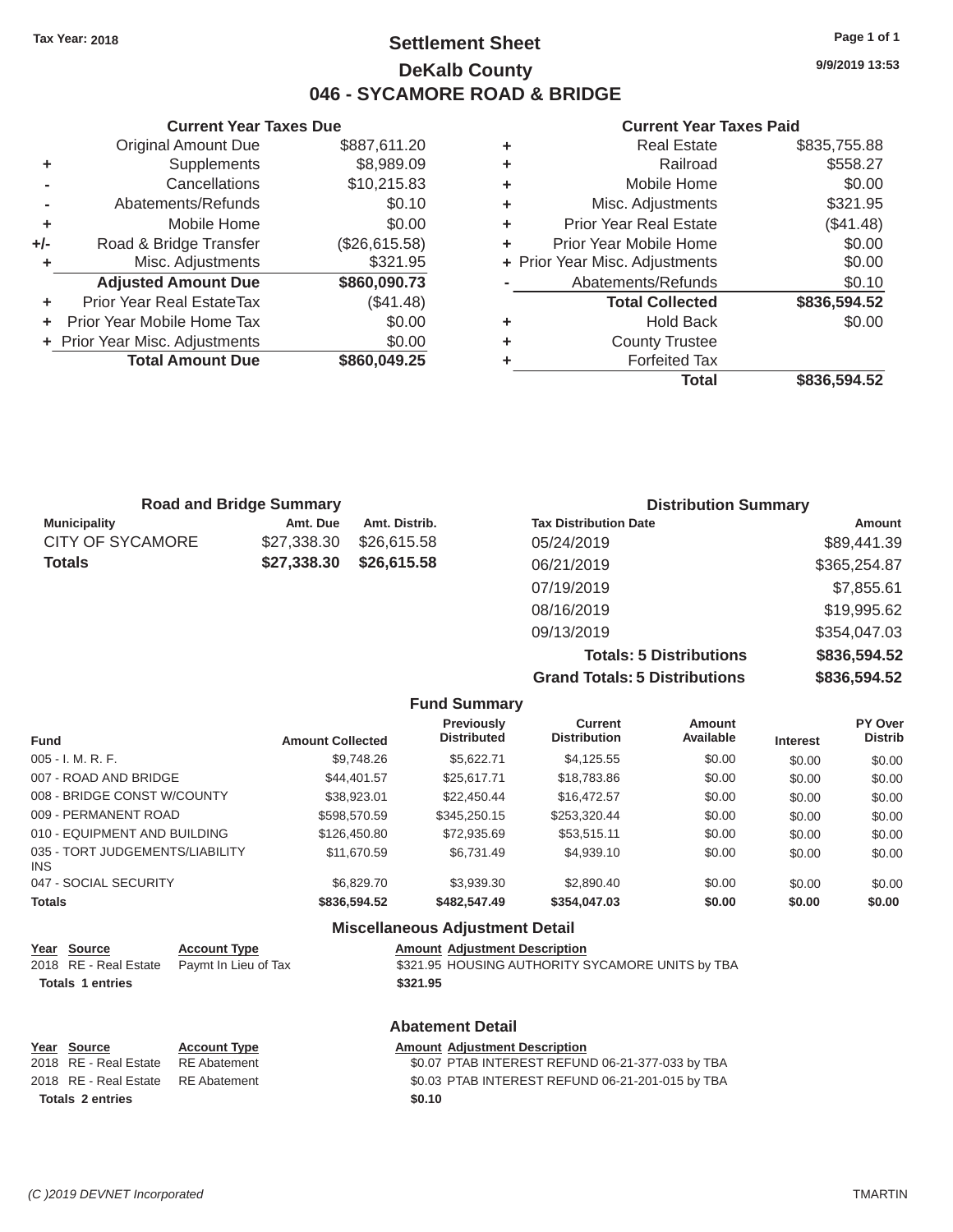## Tax Year: 2018 **Page 1 of 1 Settlement Sheet Page 1 of 1 Page 1 of 1 9/9/2019 13:53 DeKalb County 047 - VICTOR TOWNSHIP**

| <b>Current Year Taxes Paid</b> |     |
|--------------------------------|-----|
| <b>Real Estate</b>             | \$5 |

|     | <b>Current Year Taxes Due</b>  |             |   | <b>Current Year Taxes Paid</b> |             |
|-----|--------------------------------|-------------|---|--------------------------------|-------------|
|     | Original Amount Due            | \$58,356.63 | ٠ | <b>Real Estate</b>             | \$55,990.77 |
| ٠   | Supplements                    | \$318.15    | ٠ | Railroad                       | \$24.50     |
|     | Cancellations                  | \$366.49    | ٠ | Mobile Home                    | \$0.00      |
|     | Abatements/Refunds             | \$0.00      | ٠ | Misc. Adjustments              | \$0.00      |
|     | Mobile Home                    | \$0.00      | ٠ | <b>Prior Year Real Estate</b>  | \$0.00      |
| +/- | Road & Bridge Transfer         | \$0.00      | ٠ | Prior Year Mobile Home         | \$0.00      |
|     | Misc. Adjustments              | \$0.00      |   | + Prior Year Misc. Adjustments | \$0.00      |
|     | <b>Adjusted Amount Due</b>     | \$58,308.29 |   | Abatements/Refunds             | \$0.00      |
| ٠   | Prior Year Real EstateTax      | \$0.00      |   | <b>Total Collected</b>         | \$56,015.27 |
|     | Prior Year Mobile Home Tax     | \$0.00      | ٠ | <b>Hold Back</b>               | \$0.00      |
|     | + Prior Year Misc. Adjustments | \$0.00      | ٠ | <b>County Trustee</b>          |             |
|     | <b>Total Amount Due</b>        | \$58,308.29 |   | <b>Forfeited Tax</b>           |             |
|     |                                |             |   |                                |             |

| Original Amount Due        | \$58,356.63 | ٠ | Real Estate                    | \$55,990.77 |
|----------------------------|-------------|---|--------------------------------|-------------|
| Supplements                | \$318.15    | ÷ | Railroad                       | \$24.50     |
| Cancellations              | \$366.49    | ÷ | Mobile Home                    | \$0.00      |
| Abatements/Refunds         | \$0.00      | ÷ | Misc. Adjustments              | \$0.00      |
| Mobile Home                | \$0.00      | ÷ | <b>Prior Year Real Estate</b>  | \$0.00      |
| Road & Bridge Transfer     | \$0.00      | ÷ | Prior Year Mobile Home         | \$0.00      |
| Misc. Adjustments          | \$0.00      |   | + Prior Year Misc. Adjustments | \$0.00      |
| <b>Adjusted Amount Due</b> | \$58,308.29 |   | Abatements/Refunds             | \$0.00      |
| ior Year Real EstateTax    | \$0.00      |   | <b>Total Collected</b>         | \$56,015.27 |
| r Year Mobile Home Tax     | \$0.00      | ÷ | <b>Hold Back</b>               | \$0.00      |
| Year Misc. Adjustments     | \$0.00      | ÷ | <b>County Trustee</b>          |             |
| <b>Total Amount Due</b>    | \$58,308.29 | ٠ | <b>Forfeited Tax</b>           |             |
|                            |             |   | <b>Total</b>                   | \$56,015.27 |
|                            |             |   |                                |             |

| <b>Distribution Summary</b>          |             |
|--------------------------------------|-------------|
| <b>Tax Distribution Date</b>         | Amount      |
| 05/24/2019                           | \$7,980.96  |
| 06/21/2019                           | \$28,673.84 |
| 07/19/2019                           | \$574.34    |
| 08/16/2019                           | \$660.22    |
| 09/13/2019                           | \$18,125.91 |
| <b>Totals: 5 Distributions</b>       | \$56,015.27 |
| <b>Grand Totals: 5 Distributions</b> | \$56,015.27 |

|                                               |                         | <b>Fund Summary</b>              |                                |                     |                 |                           |
|-----------------------------------------------|-------------------------|----------------------------------|--------------------------------|---------------------|-----------------|---------------------------|
| <b>Fund</b>                                   | <b>Amount Collected</b> | Previously<br><b>Distributed</b> | Current<br><b>Distribution</b> | Amount<br>Available | <b>Interest</b> | PY Over<br><b>Distrib</b> |
| 001 - CORPORATE                               | \$51,434.36             | \$34,790.78                      | \$16,643.58                    | \$0.00              | \$0.00          | \$0.00                    |
| 034 - GENERAL ASSISTANCE                      | \$2,512.12              | \$1,699.23                       | \$812.89                       | \$0.00              | \$0.00          | \$0.00                    |
| 035 - TORT JUDGEMENTS/LIABILITY<br><b>INS</b> | \$2,068.79              | \$1,399.35                       | \$669.44                       | \$0.00              | \$0.00          | \$0.00                    |
| <b>Totals</b>                                 | \$56,015.27             | \$37,889,36                      | \$18.125.91                    | \$0.00              | \$0.00          | \$0.00                    |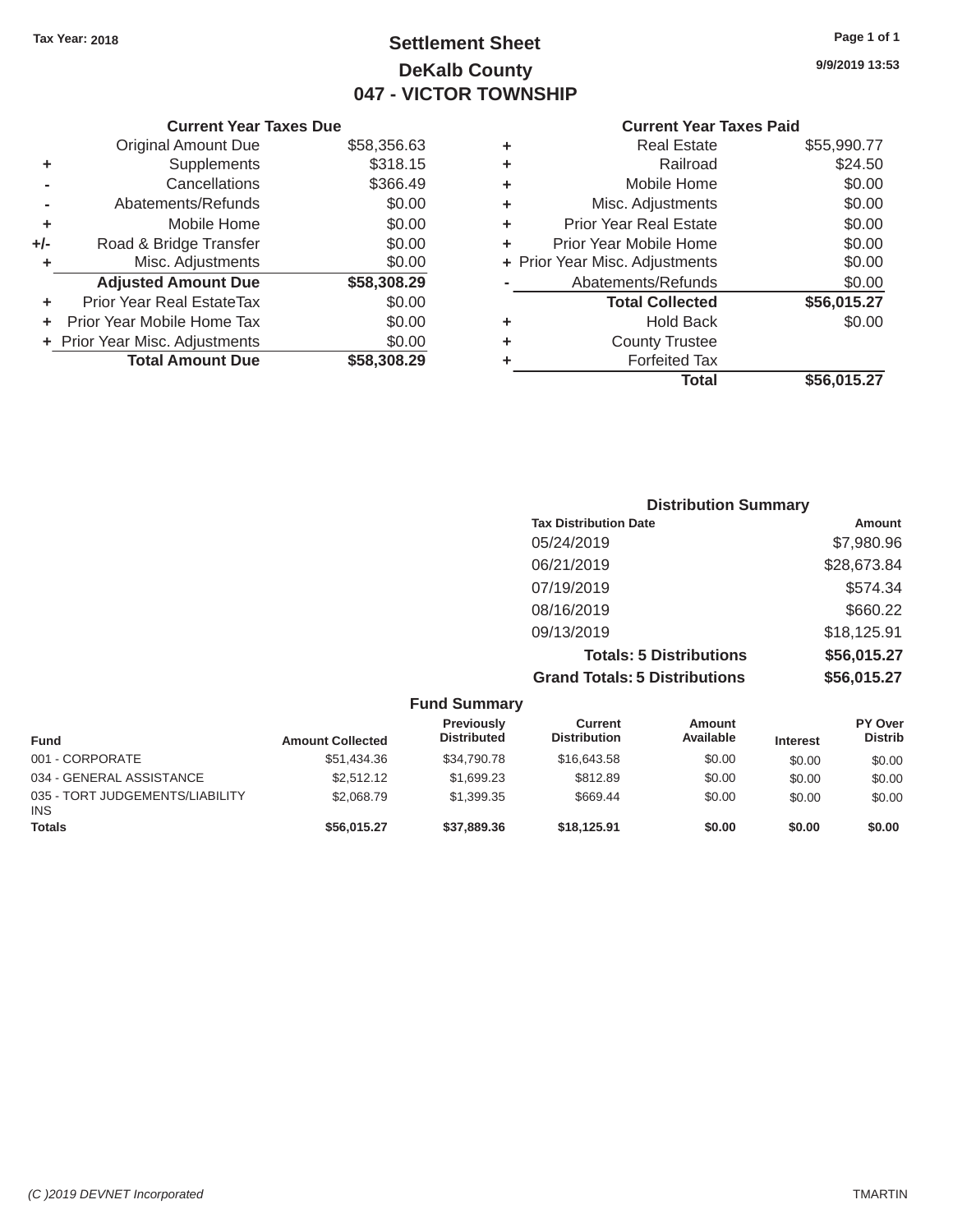### Tax Year: 2018 **Page 1 of 1 Settlement Sheet Page 1 of 1 Page 1 of 1 9/9/2019 13:53 DeKalb County 048 - VICTOR ROAD & BRIDGE**

#### **Current Year Taxes Paid**

|     | <b>Original Amount Due</b>     | \$112,505.20 | ٠ | <b>Real Estate</b>             | \$107,944.08 |
|-----|--------------------------------|--------------|---|--------------------------------|--------------|
| ٠   | Supplements                    | \$613.36     | ٠ | Railroad                       | \$47.22      |
|     | Cancellations                  | \$706.55     | ٠ | Mobile Home                    | \$0.00       |
|     | Abatements/Refunds             | \$0.00       | ٠ | Misc. Adjustments              | \$0.00       |
| ٠   | Mobile Home                    | \$0.00       | ٠ | <b>Prior Year Real Estate</b>  | \$0.00       |
| +/- | Road & Bridge Transfer         | \$0.00       | ٠ | Prior Year Mobile Home         | \$0.00       |
|     | Misc. Adjustments              | \$0.00       |   | + Prior Year Misc. Adjustments | \$0.00       |
|     | <b>Adjusted Amount Due</b>     | \$112,412.01 |   | Abatements/Refunds             | \$0.00       |
|     | Prior Year Real EstateTax      | \$0.00       |   | <b>Total Collected</b>         | \$107,991.30 |
|     | Prior Year Mobile Home Tax     | \$0.00       | ٠ | <b>Hold Back</b>               | \$0.00       |
|     | + Prior Year Misc. Adjustments | \$0.00       | ٠ | <b>County Trustee</b>          |              |
|     | <b>Total Amount Due</b>        | \$112,412.01 |   | <b>Forfeited Tax</b>           |              |
|     |                                |              |   | <b>Total</b>                   | \$107,991.30 |

|                | <b>Current Year Taxes Due</b>  |              |   | <b>Current Year</b>            |
|----------------|--------------------------------|--------------|---|--------------------------------|
|                | <b>Original Amount Due</b>     | \$112,505.20 | ٠ | <b>Real Estate</b>             |
| ٠              | Supplements                    | \$613.36     | ٠ | Railroad                       |
| $\blacksquare$ | Cancellations                  | \$706.55     | ٠ | Mobile Home                    |
|                | Abatements/Refunds             | \$0.00       | ٠ | Misc. Adjustments              |
| ٠              | Mobile Home                    | \$0.00       | ÷ | <b>Prior Year Real Estate</b>  |
| ı-             | Road & Bridge Transfer         | \$0.00       |   | Prior Year Mobile Home         |
| ٠              | Misc. Adjustments              | \$0.00       |   | + Prior Year Misc. Adjustments |
|                | <b>Adjusted Amount Due</b>     | \$112,412.01 |   | Abatements/Refunds             |
| ٠              | Prior Year Real EstateTax      | \$0.00       |   | <b>Total Collected</b>         |
|                | + Prior Year Mobile Home Tax   | \$0.00       | ٠ | <b>Hold Back</b>               |
|                | + Prior Year Misc. Adjustments | \$0.00       | ٠ | <b>County Trustee</b>          |
|                | <b>Total Amount Due</b>        | \$112,412.01 |   | <b>Forfeited Tax</b>           |
|                |                                |              |   |                                |

| <b>Distribution Summary</b>          |               |
|--------------------------------------|---------------|
| <b>Tax Distribution Date</b>         | <b>Amount</b> |
| 05/24/2019                           | \$15,386.33   |
| 06/21/2019                           | \$55,280.18   |
| 07/19/2019                           | \$1,107.27    |
| 08/16/2019                           | \$1,272.79    |
| 09/13/2019                           | \$34,944.73   |
| <b>Totals: 5 Distributions</b>       | \$107,991.30  |
| <b>Grand Totals: 5 Distributions</b> | \$107,991.30  |

|                                         |                         | <b>Fund Summary</b>                     |                                |                     |                 |                           |
|-----------------------------------------|-------------------------|-----------------------------------------|--------------------------------|---------------------|-----------------|---------------------------|
| <b>Fund</b>                             | <b>Amount Collected</b> | <b>Previously</b><br><b>Distributed</b> | Current<br><b>Distribution</b> | Amount<br>Available | <b>Interest</b> | PY Over<br><b>Distrib</b> |
| 007 - ROAD AND BRIDGE                   | \$60,158.61             | \$40,691.99                             | \$19,466.62                    | \$0.00              | \$0.00          | \$0.00                    |
| 008 - BRIDGE CONST W/COUNTY             | \$2.163.37              | \$1,463.32                              | \$700.05                       | \$0.00              | \$0.00          | \$0.00                    |
| 009 - PERMANENT ROAD                    | \$31,311,76             | \$21.179.64                             | \$10,132.12                    | \$0.00              | \$0.00          | \$0.00                    |
| 010 - EQUIPMENT AND BUILDING            | \$12,300.54             | \$8,320.23                              | \$3,980.31                     | \$0.00              | \$0.00          | \$0.00                    |
| 035 - TORT JUDGEMENTS/LIABILITY<br>INS. | \$2,057.02              | \$1,391.39                              | \$665.63                       | \$0.00              | \$0.00          | \$0.00                    |
| <b>Totals</b>                           | \$107,991.30            | \$73,046.57                             | \$34,944.73                    | \$0.00              | \$0.00          | \$0.00                    |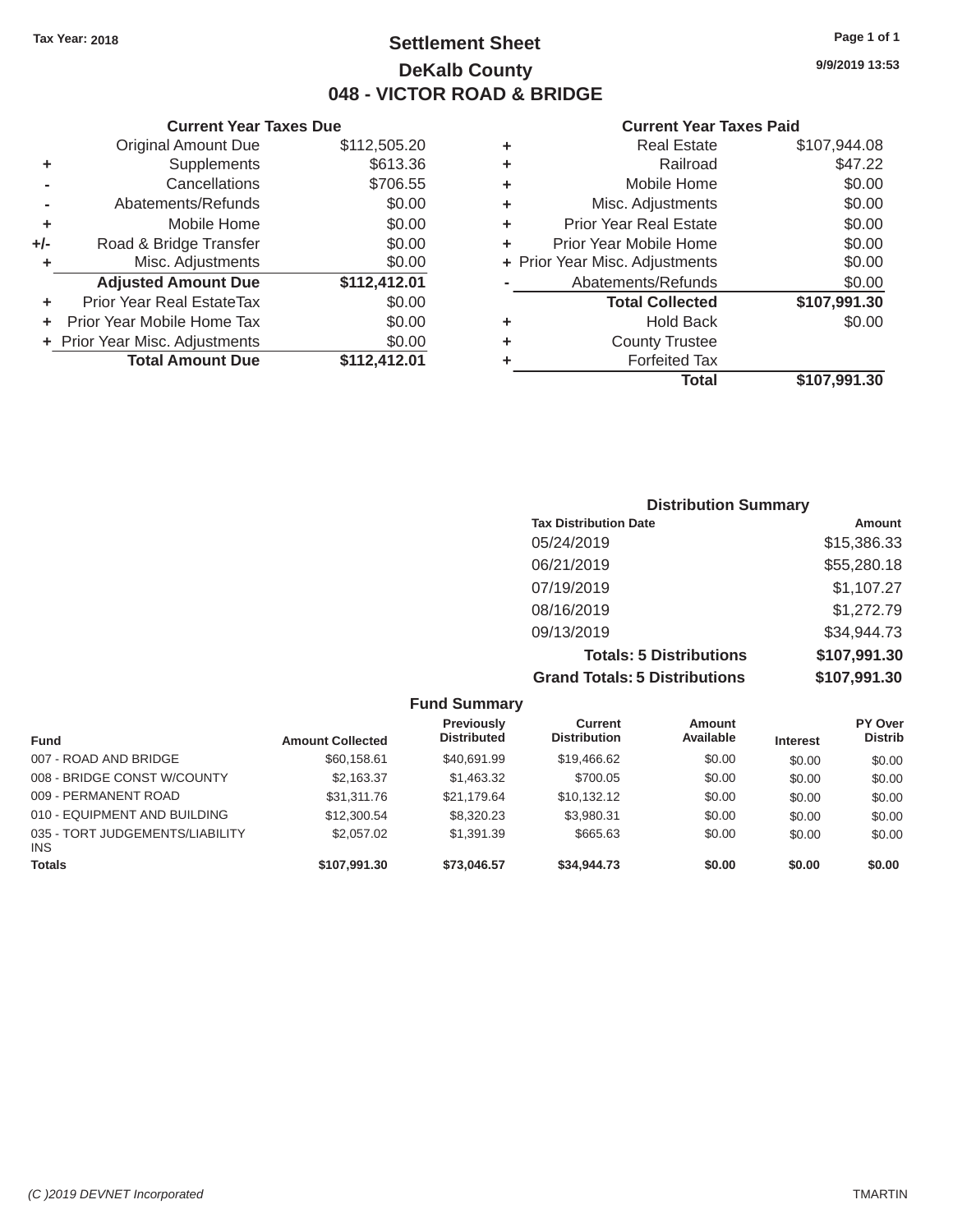## Tax Year: 2018 **Page 1 of 1 Settlement Sheet Page 1 of 1 Page 1 of 1 9/9/2019 13:53 DeKalb County 056 - TOWN OF CORTLAND**

### **Current Year Taxes Due Current Year Taxes Paid**

|    |                                |              |   | Total                          | \$663,048.83 |
|----|--------------------------------|--------------|---|--------------------------------|--------------|
|    | <b>Total Amount Due</b>        | \$684,141.39 |   | <b>Forfeited Tax</b>           |              |
|    | + Prior Year Misc. Adjustments | \$297.28     | ٠ | <b>County Trustee</b>          |              |
|    | + Prior Year Mobile Home Tax   | \$0.00       | ٠ | <b>Hold Back</b>               | \$0.00       |
| ٠  | Prior Year Real EstateTax      | (\$7.93)     |   | <b>Total Collected</b>         | \$663,048.83 |
|    | <b>Adjusted Amount Due</b>     | \$683,852.04 |   | Abatements/Refunds             | \$0.00       |
| ٠  | Misc. Adjustments              | \$58.62      |   | + Prior Year Misc. Adjustments | \$297.28     |
| I- | Road & Bridge Transfer         | \$19,922.26  | ٠ | Prior Year Mobile Home         | \$0.00       |
| ٠  | Mobile Home                    | \$0.00       | ٠ | <b>Prior Year Real Estate</b>  | (\$7.93)     |
| ۰  | Abatements/Refunds             | \$0.00       | ٠ | Misc. Adjustments              | \$58.62      |
| ۰  | Cancellations                  | \$9,201.78   | ٠ | Mobile Home                    | \$0.00       |
| ٠  | Supplements                    | \$7,503.30   | ٠ | Railroad                       | \$1,893.94   |
|    | <b>Original Amount Due</b>     | \$665,569.64 | ٠ | <b>Real Estate</b>             | \$660,806.92 |
|    |                                |              |   |                                |              |

| Current rear laxes Due |                                |              | Current Year Taxes Pald |                                |              |  |
|------------------------|--------------------------------|--------------|-------------------------|--------------------------------|--------------|--|
|                        | <b>Original Amount Due</b>     | \$665,569.64 |                         | <b>Real Estate</b>             | \$660,806.92 |  |
| ٠                      | Supplements                    | \$7,503.30   |                         | Railroad                       | \$1,893.94   |  |
|                        | Cancellations                  | \$9,201.78   | ٠                       | Mobile Home                    | \$0.00       |  |
|                        | Abatements/Refunds             | \$0.00       | ÷.                      | Misc. Adjustments              | \$58.62      |  |
| ٠                      | Mobile Home                    | \$0.00       | ÷.                      | <b>Prior Year Real Estate</b>  | (\$7.93)     |  |
| $+/-$                  | Road & Bridge Transfer         | \$19,922.26  |                         | Prior Year Mobile Home         | \$0.00       |  |
|                        | Misc. Adjustments              | \$58.62      |                         | + Prior Year Misc. Adjustments | \$297.28     |  |
|                        | <b>Adjusted Amount Due</b>     | \$683,852.04 |                         | Abatements/Refunds             | \$0.00       |  |
| ٠                      | Prior Year Real EstateTax      | (\$7.93)     |                         | <b>Total Collected</b>         | \$663,048.83 |  |
| ÷.                     | Prior Year Mobile Home Tax     | \$0.00       | ٠                       | <b>Hold Back</b>               | \$0.00       |  |
|                        | + Prior Year Misc. Adjustments | \$297.28     | ٠                       | <b>County Trustee</b>          |              |  |
|                        | <b>Total Amount Due</b>        | \$684,141.39 |                         | <b>Forfeited Tax</b>           |              |  |
|                        |                                |              |                         |                                | $\cdots$     |  |

| <b>Road and Bridge Summary</b> |             |               | <b>Distribution Summary</b>    |               |  |
|--------------------------------|-------------|---------------|--------------------------------|---------------|--|
| <b>Rd./Br. District</b>        | Amt. Due    | Amt. Distrib. | <b>Tax Distribution Date</b>   | <b>Amount</b> |  |
| CORTLAND ROAD & BRIDG          | \$20,690.59 | \$19,922.26   | 05/24/2019                     | \$65,420.61   |  |
| Totals                         | \$20,690.59 | \$19,922.26   | 06/21/2019                     | \$283,303.96  |  |
|                                |             |               | 07/19/2019                     | \$3,949.50    |  |
|                                |             |               | 08/16/2019                     | \$10,618.04   |  |
|                                |             |               | 09/13/2019                     | \$299,756.72  |  |
|                                |             |               | <b>Totals: 5 Distributions</b> | \$663,048.83  |  |

**Grand Totals: 5 Distributions \$663,048.83**

|                         |                         | <b>Fund Summary</b>                     |                                       |                     |                 |                           |
|-------------------------|-------------------------|-----------------------------------------|---------------------------------------|---------------------|-----------------|---------------------------|
| <b>Fund</b>             | <b>Amount Collected</b> | <b>Previously</b><br><b>Distributed</b> | <b>Current</b><br><b>Distribution</b> | Amount<br>Available | <b>Interest</b> | PY Over<br><b>Distrib</b> |
| 001 - CORPORATE         | \$459,356.98            | \$251,209.82                            | \$208,147.16                          | \$0.00              | \$0.00          | \$0.00                    |
| 005 - I. M. R. F.       | \$54,558.37             | \$29,836.49                             | \$24,721.88                           | \$0.00              | \$0.00          | \$0.00                    |
| 007 - ROAD AND BRIDGE   | \$19,922.26             | \$11,583.69                             | \$8,338.57                            | \$0.00              | \$0.00          | \$0.00                    |
| 014 - POLICE PROTECTION | \$79,438.37             | \$43,442.69                             | \$35,995.68                           | \$0.00              | \$0.00          | \$0.00                    |
| 047 - SOCIAL SECURITY   | \$49,772.85             | \$27.219.42                             | \$22,553.43                           | \$0.00              | \$0.00          | \$0.00                    |
| <b>Totals</b>           | \$663,048.83            | \$363,292.11                            | \$299,756.72                          | \$0.00              | \$0.00          | \$0.00                    |
|                         |                         | <b>Miscellaneous Adjustment Detail</b>  |                                       |                     |                 |                           |

|                         | Year Source | <b>Account Type</b>                      | <b>Amount Adjustment Description</b>                     |
|-------------------------|-------------|------------------------------------------|----------------------------------------------------------|
|                         |             | 2017 RE - Real Estate Back Tax Collected | \$148.92 TRUSTEE SALE 09-29-252-009 by TBA               |
|                         |             | 2017 RE - Real Estate Back Tax Collected | \$148.36 TRUSTEE SALE 09-29-252-011 by TBA               |
|                         |             | 2018 RE - Real Estate Back Tax Collected | \$47.82 RESOURCE BANK TR REDEMPTION 09-29-256-016 by TBA |
|                         |             | 2018 RE - Real Estate Back Tax Collected | \$10.80 RESOURCE BANK TR REDEMPTION 09-29-256-015 by TBA |
| <b>Totals 4 entries</b> |             |                                          | \$355.90                                                 |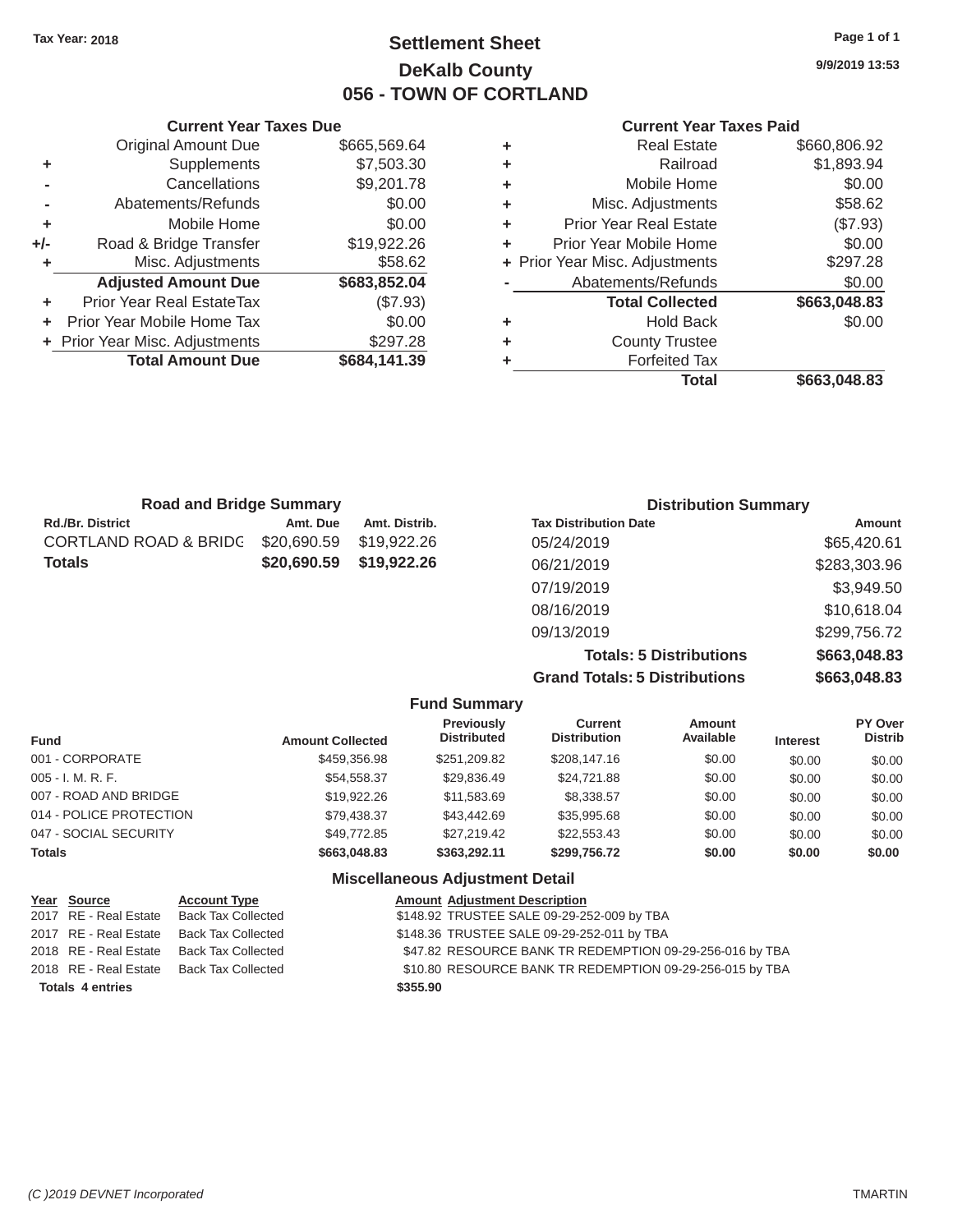### Tax Year: 2018 **Page 1 of 1 Page 1 of 1 Settlement Sheet Page 1 of 1 Page 1 of 1 9/9/2019 13:53 DeKalb County 057 - CORTLAND LIBRARY**

#### **Current Year Taxes Due Current Year Taxes Paid Current Year Taxes Paid**

|     | GUITELL TEAL TAAES DUE           |              |   |                                | Gulltill Ital Taxts Falu |  |
|-----|----------------------------------|--------------|---|--------------------------------|--------------------------|--|
|     | Original Amount Due              | \$232,520.43 | ٠ | <b>Real Estate</b>             | \$223,913.68             |  |
| ٠   | Supplements                      | \$2,566.96   | ٠ | Railroad                       | \$641.68                 |  |
|     | Cancellations                    | \$3,150.22   | ٠ | Mobile Home                    | \$0.00                   |  |
|     | Abatements/Refunds               | \$0.00       | ٠ | Misc. Adjustments              | \$20.48                  |  |
|     | Mobile Home                      | \$0.00       | ٠ | <b>Prior Year Real Estate</b>  | \$0.00                   |  |
| +/- | Road & Bridge Transfer           | \$0.00       |   | Prior Year Mobile Home         | \$0.00                   |  |
|     | Misc. Adjustments                | \$20.48      |   | + Prior Year Misc. Adjustments | \$103.86                 |  |
|     | <b>Adjusted Amount Due</b>       | \$231,957.65 |   | Abatements/Refunds             | \$0.00                   |  |
|     | <b>Prior Year Real EstateTax</b> | \$0.00       |   | <b>Total Collected</b>         | \$224,679.70             |  |
|     | Prior Year Mobile Home Tax       | \$0.00       | ٠ | <b>Hold Back</b>               | \$0.00                   |  |
|     | + Prior Year Misc. Adjustments   | \$103.86     | ٠ | <b>County Trustee</b>          |                          |  |
|     | <b>Total Amount Due</b>          | \$232,061.51 |   | <b>Forfeited Tax</b>           |                          |  |
|     |                                  |              |   |                                |                          |  |

| Original Amount Due     | \$232,520.43 | ٠ | <b>Real Estate</b>             | \$223,913.68 |
|-------------------------|--------------|---|--------------------------------|--------------|
| Supplements             | \$2,566.96   | ÷ | Railroad                       | \$641.68     |
| Cancellations           | \$3,150.22   | ÷ | Mobile Home                    | \$0.00       |
| Abatements/Refunds      | \$0.00       | ÷ | Misc. Adjustments              | \$20.48      |
| Mobile Home             | \$0.00       | ٠ | <b>Prior Year Real Estate</b>  | \$0.00       |
| ad & Bridge Transfer    | \$0.00       | ٠ | Prior Year Mobile Home         | \$0.00       |
| Misc. Adjustments       | \$20.48      |   | + Prior Year Misc. Adjustments | \$103.86     |
| justed Amount Due       | \$231,957.65 |   | Abatements/Refunds             | \$0.00       |
| Year Real EstateTax     | \$0.00       |   | <b>Total Collected</b>         | \$224,679.70 |
| ear Mobile Home Tax     | \$0.00       | ٠ | <b>Hold Back</b>               | \$0.00       |
| ar Misc. Adjustments    | \$103.86     | ÷ | <b>County Trustee</b>          |              |
| <b>Total Amount Due</b> | \$232,061.51 |   | <b>Forfeited Tax</b>           |              |
|                         |              |   | <b>Total</b>                   | \$224,679.70 |

#### **Distribution Summary Tax Distribution Date Amount Amount** 05/24/2019 \$22,153.60 06/21/2019 \$95,847.96 07/19/2019 \$1,337.02 08/16/2019 \$3,533.01 09/13/2019 \$101,808.11 **Totals: 5 Distributions \$224,679.70 Grand Totals: 5 Distributions \$224,679.70**

|                                                     |                         | <b>Fund Summary</b>                     |                                       |                            |                 |                           |
|-----------------------------------------------------|-------------------------|-----------------------------------------|---------------------------------------|----------------------------|-----------------|---------------------------|
| <b>Fund</b>                                         | <b>Amount Collected</b> | <b>Previously</b><br><b>Distributed</b> | <b>Current</b><br><b>Distribution</b> | <b>Amount</b><br>Available | <b>Interest</b> | PY Over<br><b>Distrib</b> |
| 004 - OPERATIONS & MAINTENANCE                      | \$4,706.81              | \$2,574.03                              | \$2,132.78                            | \$0.00                     | \$0.00          | \$0.00                    |
| $005 - I. M. R. F.$                                 | \$4,726.60              | \$2,584.86                              | \$2.141.74                            | \$0.00                     | \$0.00          | \$0.00                    |
| 016 - LIBRARY (township, municipalities)            | \$201,821.69            | \$110,371.13                            | \$91,450.56                           | \$0.00                     | \$0.00          | \$0.00                    |
| 027 - AUDIT                                         | \$197.04                | \$107.76                                | \$89.28                               | \$0.00                     | \$0.00          | \$0.00                    |
| 035 - TORT JUDGMENTS, LIABILITY<br><b>INSURANCE</b> | \$3,781.13              | \$2,067.80                              | \$1,713.33                            | \$0.00                     | \$0.00          | \$0.00                    |
| 047 - SOCIAL SECURITY                               | \$9,446.43              | \$5,166.01                              | \$4,280,42                            | \$0.00                     | \$0.00          | \$0.00                    |
| <b>Totals</b>                                       | \$224,679.70            | \$122,871,59                            | \$101,808.11                          | \$0.00                     | \$0.00          | \$0.00                    |
|                                                     |                         | ____                                    |                                       |                            |                 |                           |

#### **Miscellaneous Adjustment Detail**

| Year Source             | <b>Account Type</b>       | <b>Amount Adjustment Description</b>                     |
|-------------------------|---------------------------|----------------------------------------------------------|
| 2017 RE - Real Estate   | Back Tax Collected        | \$52.03 TRUSTEE SALE 09-29-252-009 by TBA                |
| 2017 RE - Real Estate   | <b>Back Tax Collected</b> | \$51.83 TRUSTEE SALE 09-29-252-011 by TBA                |
| 2018 RE - Real Estate   | <b>Back Tax Collected</b> | \$16.71 RESOURCE BANK TR REDEMPTION 09-29-256-016 by TBA |
| 2018 RE - Real Estate   | Back Tax Collected        | \$3.77 RESOURCE BANK TR REDEMPTION 09-29-256-015 by TBA  |
| <b>Totals 4 entries</b> |                           | \$124.34                                                 |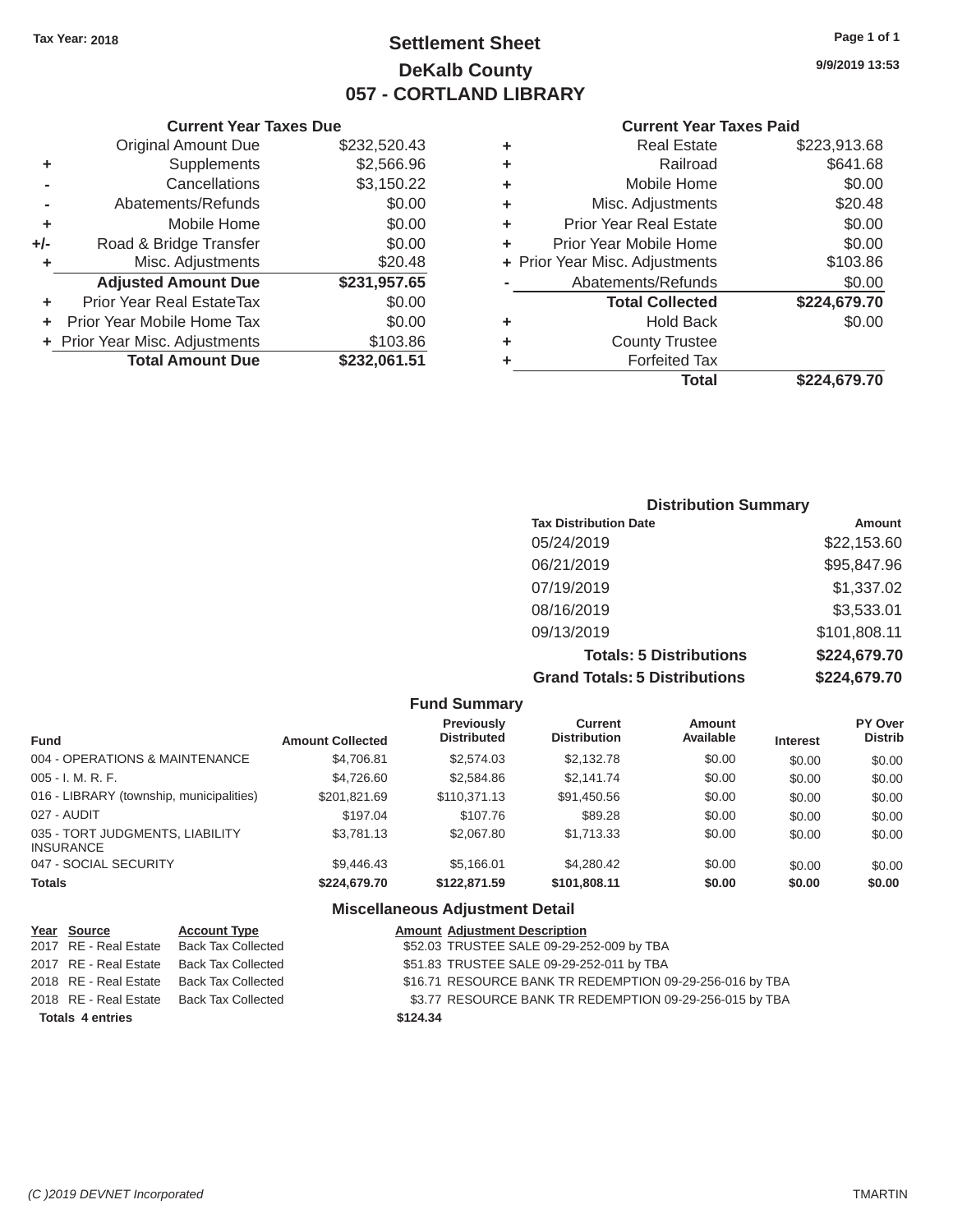## **Tax Year: 2018 Page 1 of 2 Settlement Sheet 9/9/2019 13:53 DeKalb County 058 - CITY OF DEKALB**

### **Current Year Taxes Due Current Year Taxes Paid**

| <b>Original Amount Due</b> | \$6,511,424.73 | ٠ | <b>Real Estate</b>             | \$6,220,046.87 |
|----------------------------|----------------|---|--------------------------------|----------------|
| Supplements                | \$77,564.15    | ٠ | Railroad                       | \$26,211.68    |
| Cancellations              | \$212,902.31   | ٠ | Mobile Home                    | \$0.00         |
| Abatements/Refunds         | \$12.39        | ٠ | Misc. Adjustments              | \$1,984.82     |
| Mobile Home                | \$0.00         | ٠ | <b>Prior Year Real Estate</b>  | (\$2,014.60)   |
| Road & Bridge Transfer     | \$144,971.41   | ÷ | Prior Year Mobile Home         | \$0.00         |
| Misc. Adjustments          | \$1,984.82     |   | + Prior Year Misc. Adjustments | \$1,089.89     |
| <b>Adjusted Amount Due</b> | \$6,523,030.41 |   | Abatements/Refunds             | \$12.39        |
| ior Year Real EstateTax    | (\$2,014.60)   |   | <b>Total Collected</b>         | \$6,247,306.27 |
| r Year Mobile Home Tax     | \$0.00         | ÷ | <b>Hold Back</b>               | \$0.00         |
| Year Misc. Adjustments     | \$1,089.89     | ٠ | <b>County Trustee</b>          |                |
| <b>Total Amount Due</b>    | \$6,522,105.70 |   | <b>Forfeited Tax</b>           |                |
|                            |                |   | <b>Total</b>                   | \$6,247,306.27 |
|                            |                |   |                                |                |

|     | Current Year Taxes Due         |                | Current Year Taxes Paid |                                |                |
|-----|--------------------------------|----------------|-------------------------|--------------------------------|----------------|
|     | <b>Original Amount Due</b>     | \$6,511,424.73 | ٠                       | <b>Real Estate</b>             | \$6,220,046.87 |
| ٠   | Supplements                    | \$77,564.15    | ٠                       | Railroad                       | \$26,211.68    |
|     | Cancellations                  | \$212,902.31   | ٠                       | Mobile Home                    | \$0.00         |
|     | Abatements/Refunds             | \$12.39        | ٠                       | Misc. Adjustments              | \$1,984.82     |
| ٠   | Mobile Home                    | \$0.00         | ٠                       | <b>Prior Year Real Estate</b>  | (\$2,014.60)   |
| +/- | Road & Bridge Transfer         | \$144,971.41   | ٠                       | Prior Year Mobile Home         | \$0.00         |
| ٠   | Misc. Adjustments              | \$1,984.82     |                         | + Prior Year Misc. Adjustments | \$1,089.89     |
|     | <b>Adjusted Amount Due</b>     | \$6,523,030.41 |                         | Abatements/Refunds             | \$12.39        |
|     | Prior Year Real EstateTax      | (\$2,014.60)   |                         | <b>Total Collected</b>         | \$6,247,306.27 |
|     | + Prior Year Mobile Home Tax   | \$0.00         | ÷                       | <b>Hold Back</b>               | \$0.00         |
|     | + Prior Year Misc. Adjustments | \$1,089.89     | ٠                       | <b>County Trustee</b>          |                |
|     | <b>Total Amount Due</b>        | \$6,522,105.70 |                         | <b>Forfeited Tax</b>           |                |
|     |                                |                |                         |                                |                |

| <b>Road and Bridge Summary</b> |             |                           | <b>Distribution Summary</b>  |                |  |
|--------------------------------|-------------|---------------------------|------------------------------|----------------|--|
| <b>Rd./Br. District</b>        | Amt. Due    | Amt. Distrib.             | <b>Tax Distribution Date</b> | <b>Amount</b>  |  |
| AFTON ROAD & BRIDGE            | \$13,995.11 | \$13,541.20               | 05/24/2019                   | \$561,449.35   |  |
| CORTLAND ROAD & BRIDC          | \$999.45    | \$962.25                  | 06/21/2019                   | \$2,814,088.84 |  |
| DEKALB ROAD & BRIDGE           |             | \$136,223.05 \$130,467.96 | 07/19/2019                   | \$46,148.42    |  |
| Totals                         |             | \$151,217.61 \$144,971.41 | 08/16/2019                   | \$228,914.62   |  |
|                                |             |                           | 09/13/2019                   | \$2,596,705.05 |  |

**Totals: 5 Distributions \$6,247,306.28 Grand Totals: 5 Distributions \$6,247,306.28**

| <b>Fund Summary</b>         |                         |                                         |                                       |                     |                 |                                  |
|-----------------------------|-------------------------|-----------------------------------------|---------------------------------------|---------------------|-----------------|----------------------------------|
| <b>Fund</b>                 | <b>Amount Collected</b> | <b>Previously</b><br><b>Distributed</b> | <b>Current</b><br><b>Distribution</b> | Amount<br>Available | <b>Interest</b> | <b>PY Over</b><br><b>Distrib</b> |
| 001 - CORPORATE             | $$-0.01$                | $$-0.01$                                | \$0.00                                | \$0.00              | \$0.00          | \$0.00                           |
| 003 - BONDS AND INTEREST    | \$463,142.79            | \$270,593.85                            | \$192,548.94                          | \$0.00              | \$0.00          | \$0.00                           |
| 005 - I. M. R. F.           | \$0.00                  | \$0.00                                  | \$0.00                                | \$0.00              | \$0.00          | \$0.00                           |
| 007 - ROAD AND BRIDGE       | \$144.971.40            | \$85,276.68                             | \$59,694.72                           | \$0.00              | \$0.00          | \$0.00                           |
| 013 - FIREFIGHTER'S PENSION | \$3.018.227.06          | \$1,763,416.67                          | \$1,254,810.39                        | \$0.00              | \$0.00          | \$0.00                           |
| 015 - POLICE PENSION        | \$2,620,965.03          | \$1,531,314.03                          | \$1,089,651.00                        | \$0.00              | \$0.00          | \$0.00                           |
| 047 - SOCIAL SECURITY       | \$0.00                  | \$0.00                                  | \$0.00                                | \$0.00              | \$0.00          | \$0.00                           |
| <b>Totals</b>               | \$6,247,306.27          | \$3,650,601.22                          | \$2,596,705.05                        | \$0.00              | \$0.00          | \$0.00                           |

#### **Miscellaneous Adjustment Detail**

| Year Source             | <b>Account Type</b>                      |            | <b>Amount Adjustment Description</b>                    |
|-------------------------|------------------------------------------|------------|---------------------------------------------------------|
|                         | 2017 RE - Real Estate Back Tax Collected |            | \$297.27 MOONEY REDEMPTION 08-23-184-002 by TBA         |
|                         | 2017 RE - Real Estate Back Tax Collected |            | \$22.50 SUMMIT ENCLAVE REDEMPTION 08-13-323-013 by TBA  |
|                         | 2017 RE - Real Estate Back Tax Collected |            | \$90.56 TATUM REDEMPTION 08-02-354-006 by TBA           |
|                         | 2017 RE - Real Estate Back Tax Collected |            | \$90.56 11T IL LLC REDEMPTION 08-02-424-003 by TBA      |
|                         | 2017 RE - Real Estate Back Tax Collected |            | \$398.21 CITY OF DEKALB REDEMPTION 08-23-336-006 by TBA |
|                         | 2017 RE - Real Estate Back Tax Collected |            | \$171.53 TRUSTEE SALE 08-23-309-005 by TBA              |
| 2017 RE - Real Estate   | Back Tax Collected                       |            | \$19.26 TRUSTEE SALE 08-23-203-013 by TBA               |
| 2018 RE - Real Estate   | Paymt In Lieu of Tax                     |            | \$1,984.82 HOUSING AUTHORITY DEKALB UNITS by TBA        |
| <b>Totals 8 entries</b> |                                          | \$3,074.71 |                                                         |

#### **Abatement Detail**

**Amount Adjustment Description** 

|                              | Year Source           | <b>Account Type</b> |  |  |  |
|------------------------------|-----------------------|---------------------|--|--|--|
|                              | 2017 RE - Real Estate | RE Abatement        |  |  |  |
| (C) 2019 DEVNET Incorporated |                       |                     |  |  |  |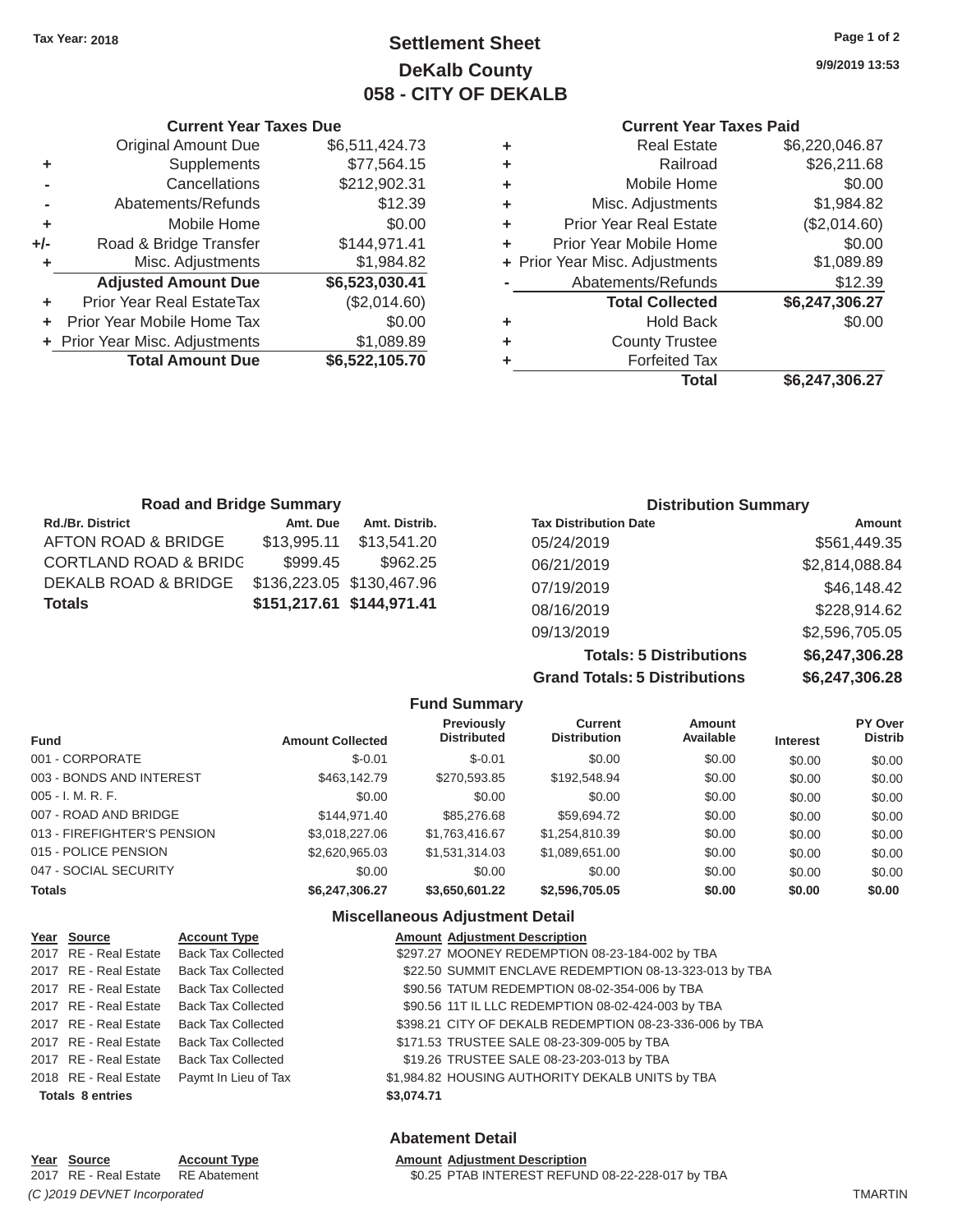### **Tax Year: 2018 Settlement Sheet Page 2 of 2 DeKalb County Abatement Detail**

#### **Year Source**

#### 2017 RE - Real Estate RE Abatement **Account Type**

2018 RE - Real Estate RE Abatement 2018 RE - Real Estate RE Abatement **Totals 4 entries** 

**Amount Adjustment Description** 

\$0.06 PTAB INTEREST REFUND 08-26-104-006 by TBA \$0.37 PTAB INTEREST REFUND 08-23-308-001 by TBA \$11.47 PTAB INTEREST REFUND 08-12-326-013 by TBA **\$12.15**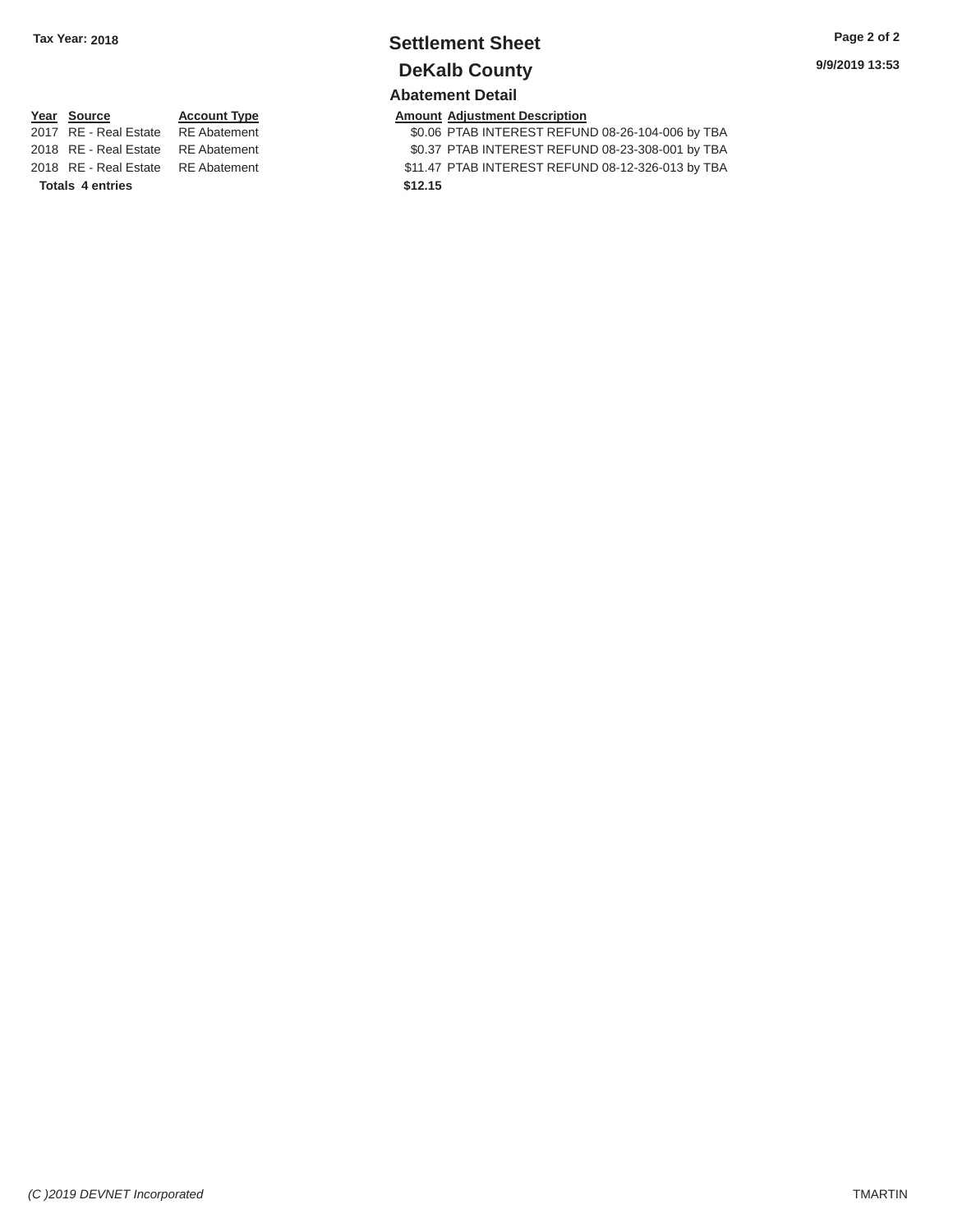### Tax Year: 2018 **Page 1 of 1 Page 1 of 1 Settlement Sheet Page 1 of 1 Page 1 of 1 9/9/2019 13:53 DeKalb County 059 - DE KALB LIBRARY**

| ٠ | <b>Real Estate</b>             | \$1,063,905.83 |
|---|--------------------------------|----------------|
| ٠ | Railroad                       | \$4,493.80     |
| ÷ | Mobile Home                    | \$0.00         |
| ٠ | Misc. Adjustments              | \$347.57       |
| ٠ | <b>Prior Year Real Estate</b>  | (\$674.23)     |
| ٠ | Prior Year Mobile Home         | \$0.00         |
|   | + Prior Year Misc. Adjustments | \$343.98       |
|   | Abatements/Refunds             | \$2.18         |
|   | <b>Total Collected</b>         | \$1,068,414.77 |
| ٠ | <b>Hold Back</b>               | \$0.00         |
| ÷ | <b>County Trustee</b>          |                |
| ٠ | <b>Forfeited Tax</b>           |                |
|   | Total                          | \$1,068,414.77 |
|   |                                |                |

#### **Current Year Taxes Due Current Year Taxes Paid Current Year Taxes Paid Original Amount Due \$1,140,223.62 +** Supplements \$12,879.89 **-** Cancellations \$36,501.41 **-** Abatements/Refunds **\$2.18 +** Mobile Home \$0.00 **+/-** Road & Bridge Transfer \$0.00 **+** Misc. Adjustments \$347.57 Adjusted Amount Due \$1,116,947.49 **+** Prior Year Real EstateTax (\$674.23) **+** Prior Year Mobile Home Tax  $$0.00$ **+** Prior Year Misc. Adjustments \$343.98 **Total Amount Due \$1,116,617.24**

| <b>Distribution Summary</b>          |                |
|--------------------------------------|----------------|
| <b>Tax Distribution Date</b>         | Amount         |
| 05/24/2019                           | \$96,112.15    |
| 06/21/2019                           | \$481,207.75   |
| 07/19/2019                           | \$7,821.98     |
| 08/16/2019                           | \$39,105.91    |
| 09/13/2019                           | \$444.166.98   |
| <b>Totals: 5 Distributions</b>       | \$1,068,414.77 |
| <b>Grand Totals: 5 Distributions</b> | \$1,068,414.77 |

#### **Fund Summary**

| Fund                                     | <b>Amount Collected</b> | <b>Previously</b><br><b>Distributed</b> | Current<br><b>Distribution</b> | Amount<br>Available | <b>Interest</b> | <b>PY Over</b><br><b>Distrib</b> |
|------------------------------------------|-------------------------|-----------------------------------------|--------------------------------|---------------------|-----------------|----------------------------------|
| 016 - LIBRARY (township, municipalities) | \$1,068,414.77          | \$624,247.79                            | \$444.166.98                   | \$0.00              | \$0.00          | \$0.00                           |
| Totals                                   | \$1,068,414,77          | \$624.247.79                            | \$444.166.98                   | \$0.00              | \$0.00          | \$0.00                           |

#### **Miscellaneous Adjustment Detail**

**Abatement Detail** 

| Year Source             | <b>Account Type</b>       |          | <b>Amount Adjustment Description</b>                    |
|-------------------------|---------------------------|----------|---------------------------------------------------------|
| 2017 RE - Real Estate   | <b>Back Tax Collected</b> |          | \$93.82 MOONEY REDEMPTION 08-23-184-002 by TBA          |
| 2017 RE - Real Estate   | <b>Back Tax Collected</b> |          | \$7.10 SUMMIT ENCLAVE REDEMPTION 08-13-323-013 by TBA   |
| 2017 RE - Real Estate   | <b>Back Tax Collected</b> |          | \$28.58 TATUM REDEMPTION 08-02-354-006 by TBA           |
| 2017 RE - Real Estate   | <b>Back Tax Collected</b> |          | \$28.58 11T IL LLC REDEMPTION 08-02-424-003 by TBA      |
| 2017 RE - Real Estate   | <b>Back Tax Collected</b> |          | \$125.68 CITY OF DEKALB REDEMPTION 08-23-336-006 by TBA |
| 2017 RE - Real Estate   | <b>Back Tax Collected</b> |          | \$54.14 TRUSTEE SALE 08-23-309-005 by TBA               |
| 2017 RE - Real Estate   | <b>Back Tax Collected</b> |          | \$6.08 TRUSTEE SALE 08-23-203-013 by TBA                |
| 2018 RE - Real Estate   | Paymt In Lieu of Tax      |          | \$347.57 HOUSING AUTHORITY DEKALB UNITS by TBA          |
| <b>Totals 8 entries</b> |                           | \$691.55 |                                                         |
|                         |                           |          |                                                         |
|                         |                           |          |                                                         |

| Year Source                        | <b>Account Type</b> | <b>Amount Adjustment Description</b>             |
|------------------------------------|---------------------|--------------------------------------------------|
| 2017 RE - Real Estate RE Abatement |                     | \$0.08 PTAB INTEREST REFUND 08-22-228-017 by TBA |
| 2017 RE - Real Estate RE Abatement |                     | \$0.02 PTAB INTEREST REFUND 08-26-104-006 by TBA |
| 2018 RE - Real Estate RE Abatement |                     | \$0.07 PTAB INTEREST REFUND 08-23-308-001 by TBA |
| 2018 RE - Real Estate RE Abatement |                     | \$2.01 PTAB INTEREST REFUND 08-12-326-013 by TBA |
| <b>Totals 4 entries</b>            |                     | \$2.18                                           |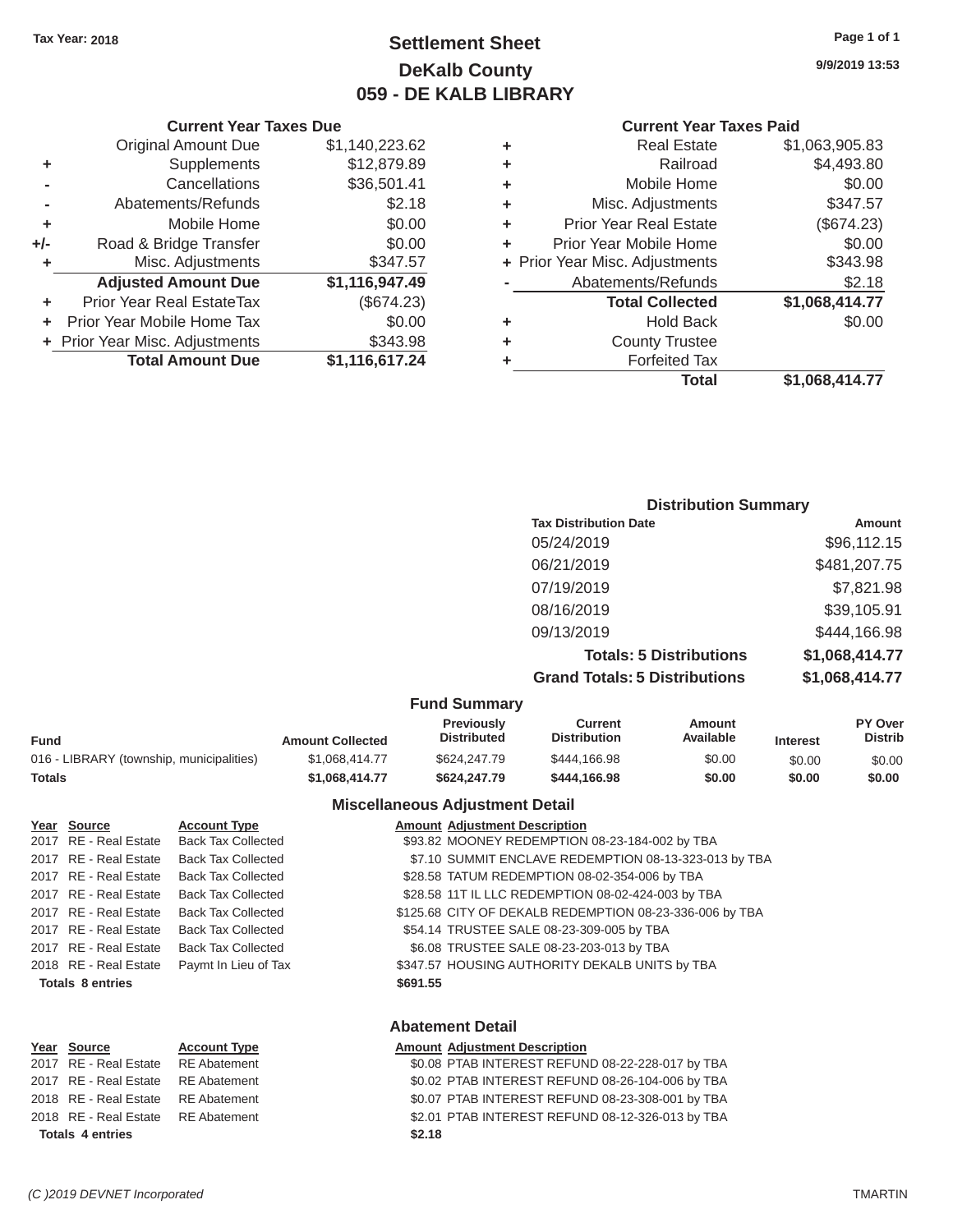## Tax Year: 2018 **Page 1 of 1 Settlement Sheet Page 1 of 1 Page 1 of 1 9/9/2019 13:53 DeKalb County 060 - DEKALB SSA #3**

|     | <b>Current Year Taxes Due</b>    |            |   | <b>Current Year Taxes Paid</b> |          |
|-----|----------------------------------|------------|---|--------------------------------|----------|
|     | Original Amount Due              | \$1,000.26 | ٠ | <b>Real Estate</b>             | \$974.98 |
| ٠   | Supplements                      | \$0.00     | ٠ | Railroad                       | \$0.00   |
|     | Cancellations                    | \$0.00     | ٠ | Mobile Home                    | \$0.00   |
|     | Abatements/Refunds               | \$0.00     | ٠ | Misc. Adjustments              | \$0.00   |
| ٠   | Mobile Home                      | \$0.00     | ٠ | <b>Prior Year Real Estate</b>  | \$0.00   |
| +/- | Road & Bridge Transfer           | \$0.00     | ٠ | Prior Year Mobile Home         | \$0.00   |
|     | Misc. Adjustments                | \$0.00     |   | + Prior Year Misc. Adjustments | \$0.00   |
|     | <b>Adjusted Amount Due</b>       | \$1,000.26 |   | Abatements/Refunds             | \$0.00   |
|     | <b>Prior Year Real EstateTax</b> | \$0.00     |   | <b>Total Collected</b>         | \$974.98 |
|     | Prior Year Mobile Home Tax       | \$0.00     | ٠ | <b>Hold Back</b>               | \$0.00   |
|     | + Prior Year Misc. Adjustments   | \$0.00     | ٠ | <b>County Trustee</b>          |          |
|     | <b>Total Amount Due</b>          | \$1,000.26 |   | <b>Forfeited Tax</b>           |          |
|     |                                  |            |   | Total                          | \$974.98 |
|     |                                  |            |   |                                |          |

| <b>Current Year</b>            |   |            | <b>Current Year Taxes Due</b>  |                |
|--------------------------------|---|------------|--------------------------------|----------------|
| <b>Real Estate</b>             | ٠ | \$1,000.26 | <b>Original Amount Due</b>     |                |
| Railroad                       | ٠ | \$0.00     | <b>Supplements</b>             | ٠              |
| Mobile Home                    | ٠ | \$0.00     | Cancellations                  | $\blacksquare$ |
| Misc. Adjustments              | ٠ | \$0.00     | Abatements/Refunds             |                |
| <b>Prior Year Real Estate</b>  | ÷ | \$0.00     | Mobile Home                    | ٠              |
| Prior Year Mobile Home         |   | \$0.00     | Road & Bridge Transfer         | ı-             |
| + Prior Year Misc. Adjustments |   | \$0.00     | Misc. Adjustments              | ٠              |
| Abatements/Refunds             |   | \$1,000.26 | <b>Adjusted Amount Due</b>     |                |
| <b>Total Collected</b>         |   | \$0.00     | Prior Year Real EstateTax      | ٠              |
| <b>Hold Back</b>               | ٠ | \$0.00     | + Prior Year Mobile Home Tax   |                |
| <b>County Trustee</b>          | ٠ | \$0.00     | + Prior Year Misc. Adjustments |                |
| Forfeited Tax                  |   | \$1,000.26 | <b>Total Amount Due</b>        |                |
|                                |   |            |                                |                |

|                     |                                      | <b>Distribution Summary</b>    |          |
|---------------------|--------------------------------------|--------------------------------|----------|
|                     | <b>Tax Distribution Date</b>         |                                | Amount   |
|                     | 05/24/2019                           |                                | \$106.77 |
|                     | 06/21/2019                           |                                | \$397.69 |
|                     | 07/19/2019                           |                                | \$8.85   |
|                     | 08/16/2019                           |                                | \$29.96  |
|                     | 09/13/2019                           |                                | \$431.71 |
|                     |                                      | <b>Totals: 5 Distributions</b> | \$974.98 |
|                     | <b>Grand Totals: 5 Distributions</b> |                                | \$974.98 |
| <b>Fund Summary</b> |                                      |                                |          |
| Previously          | <b>Current</b>                       | Amount                         | PY Over  |

|                            |                         | Previously         | Current             | Amount    |                 | <b>PY Over</b> |
|----------------------------|-------------------------|--------------------|---------------------|-----------|-----------------|----------------|
| <b>Fund</b>                | <b>Amount Collected</b> | <b>Distributed</b> | <b>Distribution</b> | Available | <b>Interest</b> | <b>Distrib</b> |
| 023 - SPECIAL SERVICE AREA | \$974.98                | \$543.27           | \$431.71            | \$0.00    | \$0.00          | \$0.00         |
| <b>Totals</b>              | \$974.98                | \$543.27           | \$431.71            | \$0.00    | \$0.00          | \$0.00         |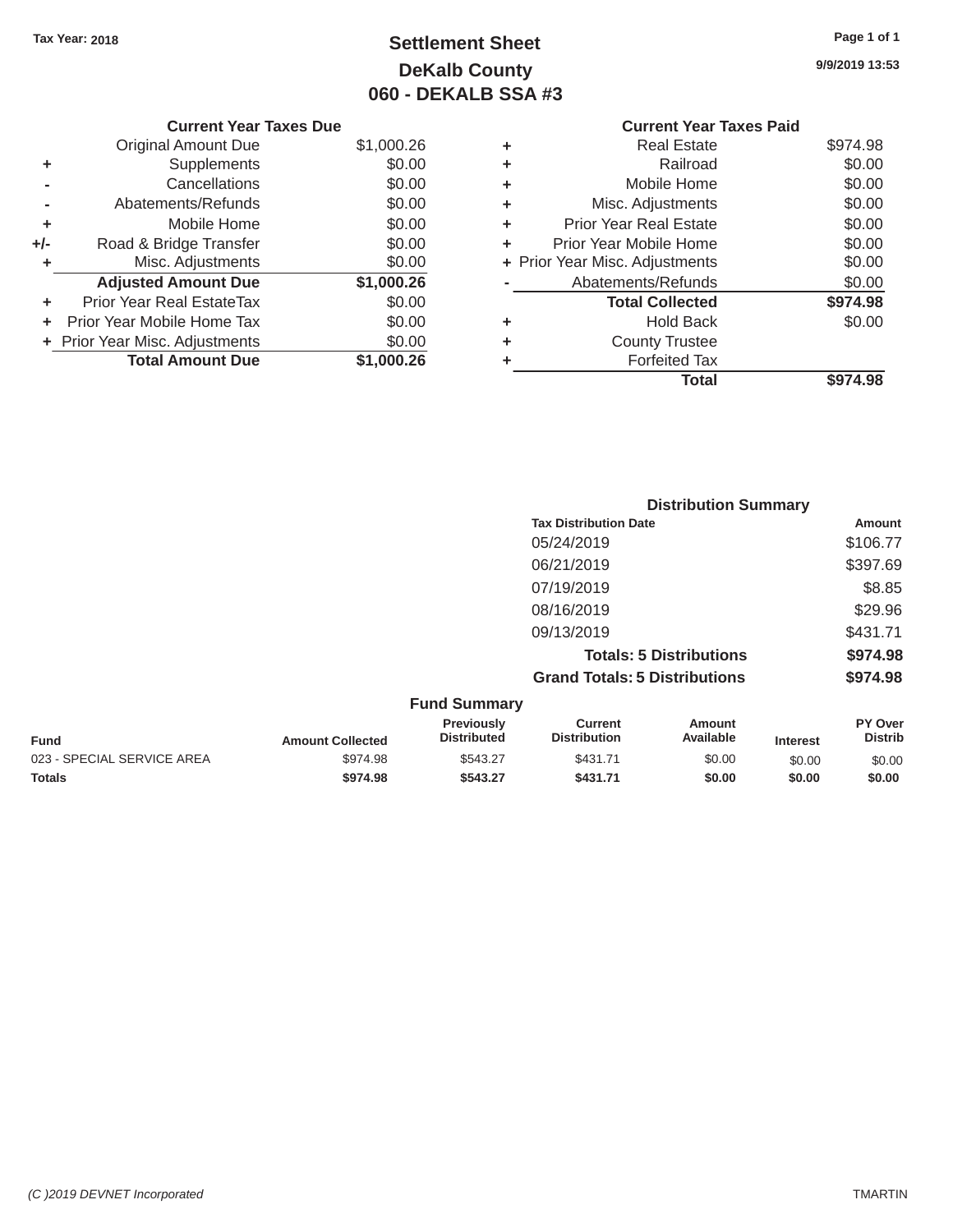**Current Year Taxes Due** 

Adjusted Amount Due \$5,482.07

**+** Prior Year Real EstateTax \$0.00 **+** Prior Year Mobile Home Tax  $$0.00$ **+** Prior Year Misc. Adjustments  $$0.00$ 

Original Amount Due

**Total Amount Due** 

**+** Supplements **-** Cancellations **-** Abatements/Refunds **+** Mobile Home **+/-** Road & Bridge Transfer **+** Misc. Adjustments

## Tax Year: 2018 **Page 1 of 1 Page 1 of 1 Settlement Sheet Page 1 of 1 Page 1 of 1 9/9/2019 13:53 DeKalb County 061 - DEKALB SSA #4**

 $$5,502.06$ 

\$5,482.07

| <b>Current Year Taxes Paid</b> |                                |
|--------------------------------|--------------------------------|
| <b>Real Estate</b>             | \$5,426.81                     |
| Railroad                       | \$0.00                         |
| Mobile Home                    | \$0.00                         |
| Misc. Adjustments              | \$0.00                         |
| <b>Prior Year Real Estate</b>  | \$0.00                         |
| Prior Year Mobile Home         | \$0.00                         |
|                                | \$0.00                         |
| Abatements/Refunds             | \$0.00                         |
| <b>Total Collected</b>         | \$5,426.81                     |
| <b>Hold Back</b>               | \$0.00                         |
| <b>County Trustee</b>          |                                |
| <b>Forfeited Tax</b>           |                                |
| Total                          | \$5.426.81                     |
|                                | + Prior Year Misc. Adjustments |

\$5,426.81 \$3,034.98 \$2,391.83 \$0.00 \$0.00 \$0.00 \$0.00 **\$5,426.81 \$3,034.98 \$2,391.83 \$0.00 \$0.00 \$0.00** 

|             |                         |                                  |                                       | <b>Distribution Summary</b>    |                 |                           |
|-------------|-------------------------|----------------------------------|---------------------------------------|--------------------------------|-----------------|---------------------------|
|             |                         |                                  | <b>Tax Distribution Date</b>          |                                |                 | Amount                    |
|             |                         |                                  | 05/24/2019                            |                                |                 | \$475.44                  |
|             |                         |                                  | 06/21/2019                            |                                |                 | \$2,436.40                |
|             |                         |                                  | 07/19/2019                            |                                |                 | \$40.99                   |
|             |                         |                                  | 08/16/2019                            |                                |                 | \$82.15                   |
|             |                         |                                  | 09/13/2019                            |                                |                 | \$2,391.83                |
|             |                         |                                  |                                       | <b>Totals: 5 Distributions</b> |                 | \$5,426.81                |
|             |                         |                                  | <b>Grand Totals: 5 Distributions</b>  |                                |                 | \$5,426.81                |
|             |                         | <b>Fund Summary</b>              |                                       |                                |                 |                           |
| <b>Fund</b> | <b>Amount Collected</b> | Previously<br><b>Distributed</b> | <b>Current</b><br><b>Distribution</b> | <b>Amount</b><br>Available     | <b>Interest</b> | PY Over<br><b>Distrib</b> |

023 - SPECIAL SERVICE AREA

**Totals**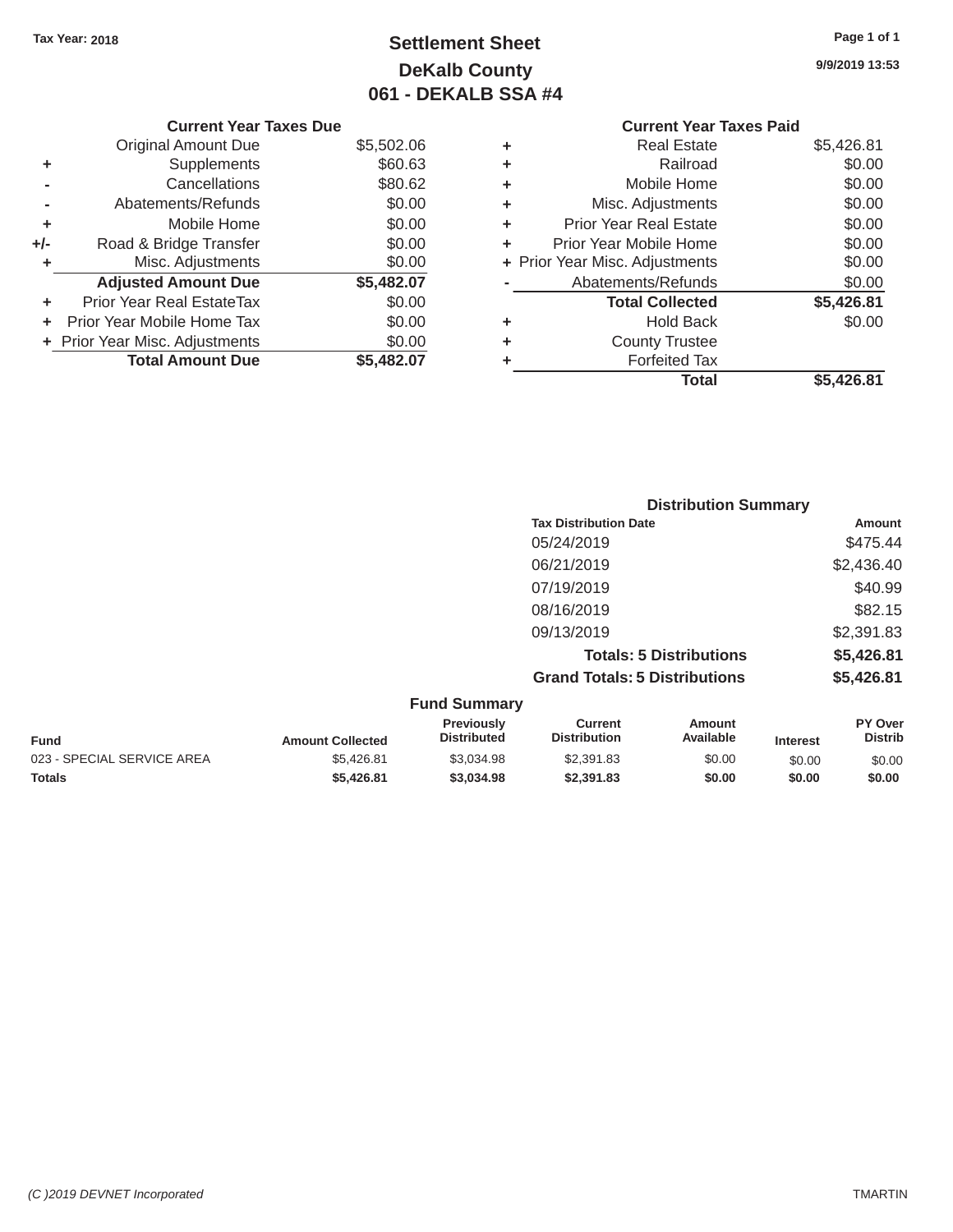## Tax Year: 2018 **Page 1 of 1 Page 1 of 1 Settlement Sheet Page 1 of 1 Page 1 of 1 9/9/2019 13:53 DeKalb County 062 - CITY OF GENOA**

#### **Current Year Taxes Due Current Year Taxes Paid Current Year Taxes Paid**

|       | OUITCHL TCUL TUACS DUC           |              |   | OUIICHL ICUI IUACO I UIU       |              |
|-------|----------------------------------|--------------|---|--------------------------------|--------------|
|       | Original Amount Due              | \$736,113.83 | ٠ | <b>Real Estate</b>             | \$740,144.38 |
| ٠     | <b>Supplements</b>               | \$10,363.38  | ٠ | Railroad                       | \$1,964.34   |
|       | Cancellations                    | \$16,210.62  | ٠ | Mobile Home                    | \$0.00       |
|       | Abatements/Refunds               | \$0.00       | ٠ | Misc. Adjustments              | \$0.00       |
|       | Mobile Home                      | \$0.00       | ٠ | <b>Prior Year Real Estate</b>  | \$2.05       |
| $+/-$ | Road & Bridge Transfer           | \$33,283.76  | ٠ | Prior Year Mobile Home         | \$0.00       |
|       | Misc. Adjustments                | \$0.00       |   | + Prior Year Misc. Adjustments | \$174.41     |
|       | <b>Adjusted Amount Due</b>       | \$763,550.35 |   | Abatements/Refunds             | \$0.00       |
| ٠     | <b>Prior Year Real EstateTax</b> | \$2.05       |   | <b>Total Collected</b>         | \$742,285.18 |
|       | Prior Year Mobile Home Tax       | \$0.00       | ٠ | <b>Hold Back</b>               | \$0.00       |
|       | + Prior Year Misc. Adjustments   | \$174.41     | ٠ | <b>County Trustee</b>          |              |
|       | <b>Total Amount Due</b>          | \$763,726.81 |   | <b>Forfeited Tax</b>           |              |
|       |                                  |              |   | <b>Total</b>                   | 471220510    |

| \$736,113.83 | ٠ | <b>Real Estate</b>            | \$740,144.38                   |
|--------------|---|-------------------------------|--------------------------------|
| \$10,363.38  | ٠ | Railroad                      | \$1,964.34                     |
| \$16,210.62  | ÷ | Mobile Home                   | \$0.00                         |
| \$0.00       | ٠ | Misc. Adjustments             | \$0.00                         |
| \$0.00       | ٠ | <b>Prior Year Real Estate</b> | \$2.05                         |
| \$33,283.76  | ÷ | Prior Year Mobile Home        | \$0.00                         |
| \$0.00       |   |                               | \$174.41                       |
| \$763,550.35 |   | Abatements/Refunds            | \$0.00                         |
| \$2.05       |   | <b>Total Collected</b>        | \$742,285.18                   |
| \$0.00       | ٠ | <b>Hold Back</b>              | \$0.00                         |
| \$174.41     | ٠ | <b>County Trustee</b>         |                                |
| \$763,726.81 |   | <b>Forfeited Tax</b>          |                                |
|              |   | <b>Total</b>                  | \$742,285.18                   |
|              |   |                               | + Prior Year Misc. Adjustments |

| <b>Road and Bridge Summary</b> |             |               | <b>Distribution Summary</b>    |              |  |
|--------------------------------|-------------|---------------|--------------------------------|--------------|--|
| <b>Rd./Br. District</b>        | Amt. Due    | Amt. Distrib. | <b>Tax Distribution Date</b>   | Amount       |  |
| GENOA ROAD & BRIDGE            | \$26,714.44 | \$25,727,75   | 05/24/2019                     | \$72,065.70  |  |
| KINGSTON ROAD & BRIDG          | \$7,704.88  | \$7,556.01    | 06/21/2019                     | \$327,807.95 |  |
| Totals                         | \$34,419.32 | \$33,283.76   | 07/19/2019                     | \$7,797.19   |  |
|                                |             |               | 08/16/2019                     | \$8,903.32   |  |
|                                |             |               | 09/13/2019                     | \$325,711.02 |  |
|                                |             |               | <b>Totals: 5 Distributions</b> | \$742,285.18 |  |

**Grand Totals: 5 Distributions \$742,285.18 Fund Summary** 

| <b>Fund</b>              | <b>Amount Collected</b> | Previously<br><b>Distributed</b>       | Current<br><b>Distribution</b> | Amount<br>Available | <b>Interest</b> | PY Over<br><b>Distrib</b> |
|--------------------------|-------------------------|----------------------------------------|--------------------------------|---------------------|-----------------|---------------------------|
| 001 - CORPORATE          | \$306,588.52            | \$171,679.56                           | \$134,908.96                   | \$0.00              | \$0.00          | \$0.00                    |
| 003 - BONDS AND INTEREST | \$0.00                  | \$0.00                                 | \$0.00                         | \$0.00              | \$0.00          | \$0.00                    |
| 007 - ROAD AND BRIDGE    | \$33,283,76             | \$19,556.51                            | \$13,727.25                    | \$0.00              | \$0.00          | \$0.00                    |
| 014 - POLICE PROTECTION  | \$380,259,44            | \$212.932.87                           | \$167,326.57                   | \$0.00              | \$0.00          | \$0.00                    |
| 047 - SOCIAL SECURITY    | \$11,076.73             | \$6,202.61                             | \$4,874.12                     | \$0.00              | \$0.00          | \$0.00                    |
| 143 - MEDICARE           | \$11,076.73             | \$6,202.61                             | \$4,874.12                     | \$0.00              | \$0.00          | \$0.00                    |
| <b>Totals</b>            | \$742,285,18            | \$416,574.16                           | \$325,711.02                   | \$0.00              | \$0.00          | \$0.00                    |
|                          |                         | <b>Miscellaneous Adiustment Detail</b> |                                |                     |                 |                           |

#### **Year Source Account Type Account Adjustment Description**<br>2017 RE - Real Estate Back Tax Collected \$10.18 RIVERBEND DEVELOPN \$10.18 RIVERBEND DEVELOPMENT REDEMPTION 02-25-277-021 by TBA 2017 RE - Real Estate Back Tax Collected \$164.23 RIVERBEND DEVELOPMENT REDEMPTION 02-25-200-010 by TBA **Totals 2 entries \$174.41**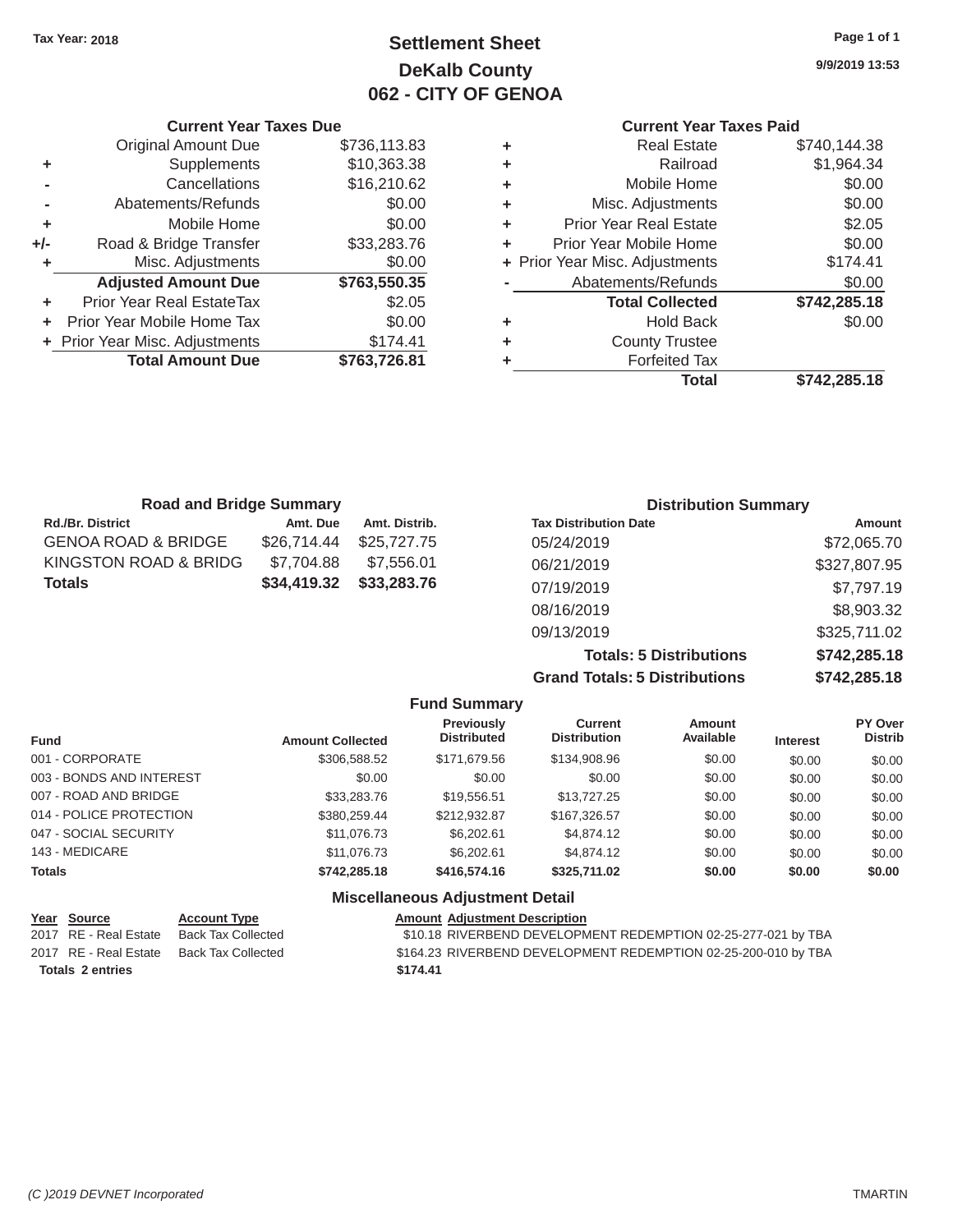### Tax Year: 2018 **Page 1 of 1 Settlement Sheet Page 1 of 1 Page 1 of 1 9/9/2019 13:53 DeKalb County 063 - VILLAGE OF HINCKLEY**

#### **Current Year Taxes Due Current Year Taxes Paid Current Year Taxes Paid Current Year Taxes Paid**

|     | <b>Original Amount Due</b>       | \$274,017.47 | ٠ | <b>Real Estate</b>             | \$290,572.07      |
|-----|----------------------------------|--------------|---|--------------------------------|-------------------|
| ٠   | Supplements                      | \$3,303.92   | ٠ | Railroad                       | \$1,963.02        |
|     | Cancellations                    | \$3,840.20   | ٠ | Mobile Home                    | \$0.00            |
|     | Abatements/Refunds               | \$0.00       | ٠ | Misc. Adjustments              | \$62.76           |
| ٠   | Mobile Home                      | \$0.00       | ÷ | <b>Prior Year Real Estate</b>  | \$0.00            |
| +/- | Road & Bridge Transfer           | \$29,272.01  | ٠ | Prior Year Mobile Home         | \$0.00            |
|     | Misc. Adjustments                | \$62.76      |   | + Prior Year Misc. Adjustments | \$0.00            |
|     | <b>Adjusted Amount Due</b>       | \$302,815.96 |   | Abatements/Refunds             | \$0.00            |
|     | <b>Prior Year Real EstateTax</b> | \$0.00       |   | <b>Total Collected</b>         | \$292,597.85      |
|     | + Prior Year Mobile Home Tax     | \$0.00       | ٠ | <b>Hold Back</b>               | \$0.00            |
|     | + Prior Year Misc. Adjustments   | \$0.00       | ٠ | <b>County Trustee</b>          |                   |
|     | <b>Total Amount Due</b>          | \$302,815.96 |   | <b>Forfeited Tax</b>           |                   |
|     |                                  |              |   |                                | $A A A A F A F A$ |

| <b>Original Amount Due</b> | \$274,017.47 | ÷ | <b>Real Estate</b>             | \$290,572.07 |
|----------------------------|--------------|---|--------------------------------|--------------|
| Supplements                | \$3,303.92   | ÷ | Railroad                       | \$1,963.02   |
| Cancellations              | \$3,840.20   | ÷ | Mobile Home                    | \$0.00       |
| Abatements/Refunds         | \$0.00       | ÷ | Misc. Adjustments              | \$62.76      |
| Mobile Home                | \$0.00       | ÷ | <b>Prior Year Real Estate</b>  | \$0.00       |
| Road & Bridge Transfer     | \$29,272.01  | ÷ | Prior Year Mobile Home         | \$0.00       |
| Misc. Adjustments          | \$62.76      |   | + Prior Year Misc. Adjustments | \$0.00       |
| <b>Adjusted Amount Due</b> | \$302,815.96 |   | Abatements/Refunds             | \$0.00       |
| ior Year Real EstateTax    | \$0.00       |   | <b>Total Collected</b>         | \$292,597.85 |
| r Year Mobile Home Tax     | \$0.00       | ÷ | <b>Hold Back</b>               | \$0.00       |
| Year Misc. Adjustments     | \$0.00       | ٠ | <b>County Trustee</b>          |              |
| <b>Total Amount Due</b>    | \$302,815.96 | ٠ | <b>Forfeited Tax</b>           |              |
|                            |              |   | <b>Total</b>                   | \$292,597.85 |

| <b>Road and Bridge Summary</b> |             |               | <b>Distribution Summary</b>  |              |  |
|--------------------------------|-------------|---------------|------------------------------|--------------|--|
| Rd./Br. District               | Amt. Due    | Amt. Distrib. | <b>Tax Distribution Date</b> | Amount       |  |
| SQUAW GROVE ROAD & B           | \$30,542.49 | \$29,272.01   | 05/24/2019                   | \$25,472.75  |  |
| Totals                         | \$30,542.49 | \$29,272.01   | 06/21/2019                   | \$135,167.37 |  |
|                                |             |               | 07/19/2019                   | \$2,248.70   |  |
|                                |             |               | 08/16/2019                   | \$6,484.69   |  |
|                                |             |               | 09/13/2019                   | \$123,224.34 |  |

**Totals: 5 Distributions \$292,597.85 Grand Totals: 5 Distributions \$292,597.85**

| <b>Fund Summary</b>                     |                         |                                         |                                       |                            |                 |                           |
|-----------------------------------------|-------------------------|-----------------------------------------|---------------------------------------|----------------------------|-----------------|---------------------------|
| <b>Fund</b>                             | <b>Amount Collected</b> | <b>Previously</b><br><b>Distributed</b> | <b>Current</b><br><b>Distribution</b> | <b>Amount</b><br>Available | <b>Interest</b> | PY Over<br><b>Distrib</b> |
| 001 - CORPORATE                         | \$127,138.26            | \$73,333.80                             | \$53,804.46                           | \$0.00                     | \$0.00          | \$0.00                    |
| $005 - I. M. R. F.$                     | \$28,735.15             | \$16,574.52                             | \$12,160.63                           | \$0.00                     | \$0.00          | \$0.00                    |
| 007 - ROAD AND BRIDGE                   | \$29,272.01             | \$17,486.29                             | \$11.785.72                           | \$0.00                     | \$0.00          | \$0.00                    |
| 014 - POLICE PROTECTION                 | \$41,709.21             | \$24,058.00                             | \$17.651.21                           | \$0.00                     | \$0.00          | \$0.00                    |
| 027 - AUDIT                             | \$9,227.98              | \$5,322,73                              | \$3,905.25                            | \$0.00                     | \$0.00          | \$0.00                    |
| 035 - TORT JUDGEMENTS/LIABILITY<br>INS. | \$9.419.95              | \$5,433,46                              | \$3,986.49                            | \$0.00                     | \$0.00          | \$0.00                    |
| 047 - SOCIAL SECURITY                   | \$27,871.72             | \$16,076.50                             | \$11,795.22                           | \$0.00                     | \$0.00          | \$0.00                    |
| 048 - SCHOOL CROSSING GUARDS            | \$6,537,33              | \$3,770.75                              | \$2,766.58                            | \$0.00                     | \$0.00          | \$0.00                    |
| 062 - WORKERS COMPENSATION              | \$12,686.24             | \$7,317.46                              | \$5,368.78                            | \$0.00                     | \$0.00          | \$0.00                    |
| <b>Totals</b>                           | \$292,597.85            | \$169,373.51                            | \$123,224.34                          | \$0.00                     | \$0.00          | \$0.00                    |

#### **Miscellaneous Adjustment Detail**

| <u>Year Source</u>      | <b>Account Type</b>                        | <b>Amount Adiustment Description</b>                    |
|-------------------------|--------------------------------------------|---------------------------------------------------------|
|                         | 2018 RE - Real Estate Paymt In Lieu of Tax | \$62.76 HOUSING AUTHORITY SUNSET VIEW APARTMENTS by TBA |
| <b>Totals 1 entries</b> |                                            | \$62.76                                                 |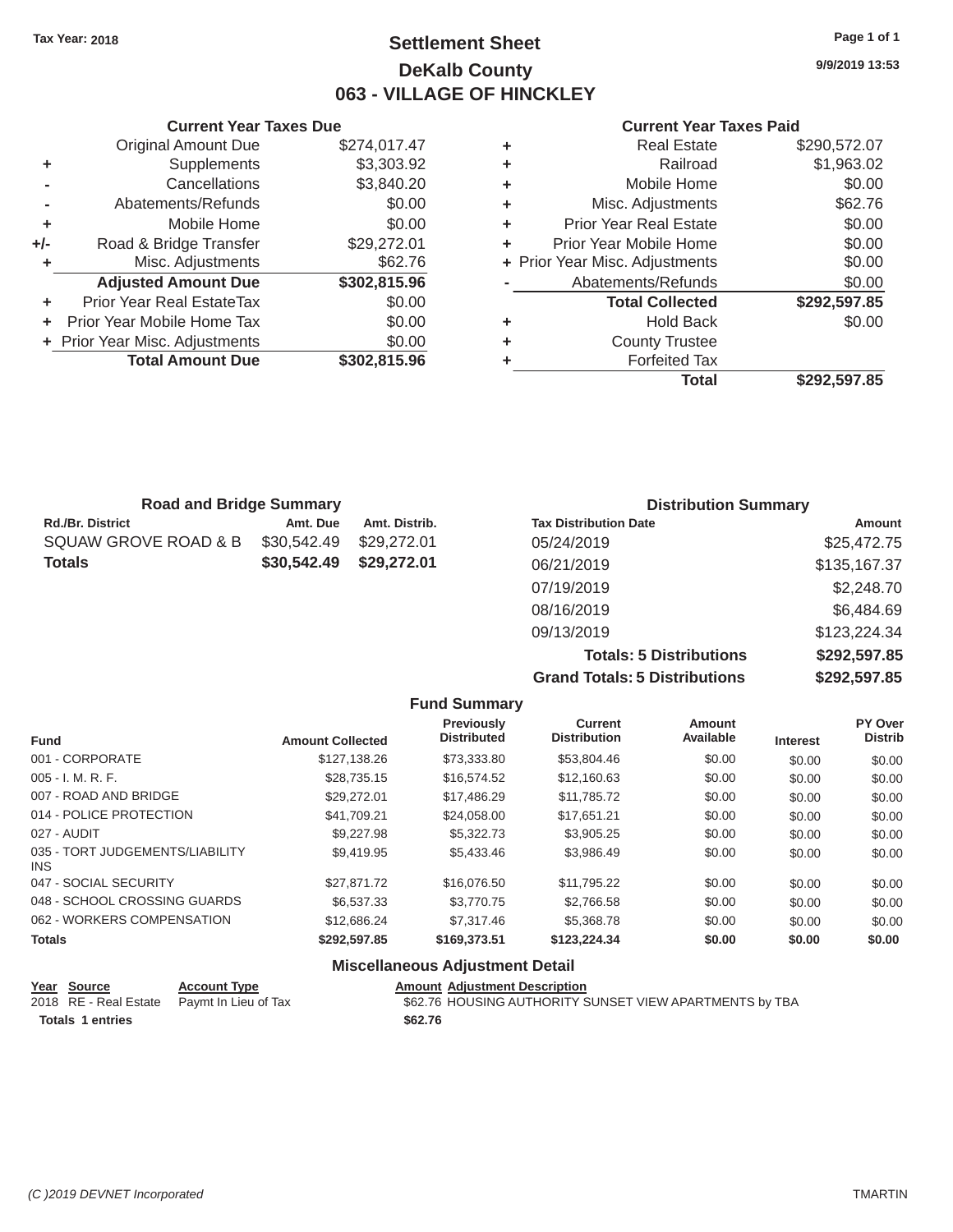### Tax Year: 2018 **Page 1 of 1 Settlement Sheet Page 1 of 1 Page 1 of 1 9/9/2019 13:53 DeKalb County 064 - VILLAGE OF KINGSTON**

|         | Gurrent rear laxes Due         |              |    | Gurrent rear Taxes Palu        |              |
|---------|--------------------------------|--------------|----|--------------------------------|--------------|
|         | <b>Original Amount Due</b>     | \$158,103.58 |    | <b>Real Estate</b>             | \$163,468.76 |
| ٠       | <b>Supplements</b>             | \$3,521.20   | ٠  | Railroad                       | \$657.63     |
|         | Cancellations                  | \$4,933.62   | ٠  | Mobile Home                    | \$0.00       |
|         | Abatements/Refunds             | \$0.00       | ÷. | Misc. Adjustments              | \$95.57      |
| ٠       | Mobile Home                    | \$0.00       | ÷. | <b>Prior Year Real Estate</b>  | \$2.97       |
| $+/-$   | Road & Bridge Transfer         | \$10,813.96  |    | Prior Year Mobile Home         | \$0.00       |
|         | Misc. Adjustments              | \$95.57      |    | + Prior Year Misc. Adjustments | \$0.00       |
|         | <b>Adjusted Amount Due</b>     | \$167,600.69 |    | Abatements/Refunds             | \$0.00       |
| ÷.      | Prior Year Real EstateTax      | \$2.97       |    | <b>Total Collected</b>         | \$164,224.93 |
| $+$ $-$ | Prior Year Mobile Home Tax     | \$0.00       |    | <b>Hold Back</b>               | \$0.00       |
|         | + Prior Year Misc. Adjustments | \$0.00       |    | <b>County Trustee</b>          |              |
|         | <b>Total Amount Due</b>        | \$167,603.66 |    | <b>Forfeited Tax</b>           |              |
|         |                                |              |    |                                |              |

#### **Current Year Taxes Due Current Year Taxes Paid Current Year Taxes Paid**

| <b>Original Amount Due</b> | \$158,103.58 | ÷ | <b>Real Estate</b>             | \$163,468.76 |
|----------------------------|--------------|---|--------------------------------|--------------|
| Supplements                | \$3,521.20   | ÷ | Railroad                       | \$657.63     |
| Cancellations              | \$4,933.62   | ÷ | Mobile Home                    | \$0.00       |
| Abatements/Refunds         | \$0.00       | ÷ | Misc. Adjustments              | \$95.57      |
| Mobile Home                | \$0.00       | ÷ | <b>Prior Year Real Estate</b>  | \$2.97       |
| Road & Bridge Transfer     | \$10,813.96  | ÷ | Prior Year Mobile Home         | \$0.00       |
| Misc. Adjustments          | \$95.57      |   | + Prior Year Misc. Adjustments | \$0.00       |
| <b>Adjusted Amount Due</b> | \$167,600.69 |   | Abatements/Refunds             | \$0.00       |
| ior Year Real EstateTax    | \$2.97       |   | <b>Total Collected</b>         | \$164,224.93 |
| r Year Mobile Home Tax     | \$0.00       | ÷ | <b>Hold Back</b>               | \$0.00       |
| Year Misc. Adjustments     | \$0.00       | ÷ | <b>County Trustee</b>          |              |
| <b>Total Amount Due</b>    | \$167,603.66 | ٠ | <b>Forfeited Tax</b>           |              |
|                            |              |   | <b>Total</b>                   | \$164,224.93 |

| <b>Road and Bridge Summary</b> |             |               | <b>Distribution Summary</b>  |               |  |
|--------------------------------|-------------|---------------|------------------------------|---------------|--|
| <b>Rd./Br. District</b>        | Amt. Due    | Amt. Distrib. | <b>Tax Distribution Date</b> | <b>Amount</b> |  |
| KINGSTON ROAD & BRIDG          | \$11,026.21 | \$10,813,96   | 05/24/2019                   | \$18,326.73   |  |
| Totals                         | \$11,026.21 | \$10,813.96   | 06/21/2019                   | \$71,118.06   |  |
|                                |             |               | 07/19/2019                   | \$1,572.34    |  |
|                                |             |               | 08/16/2019                   | \$3,471.60    |  |
|                                |             |               | 09/13/2019                   | \$69,736.20   |  |

**Totals: 5 Distributions \$164,224.93 Grand Totals: 5 Distributions \$164,224.93**

|                                               |                         | <b>Fund Summary</b>                     |                                |                            |                 |                           |
|-----------------------------------------------|-------------------------|-----------------------------------------|--------------------------------|----------------------------|-----------------|---------------------------|
| <b>Fund</b>                                   | <b>Amount Collected</b> | <b>Previously</b><br><b>Distributed</b> | Current<br><b>Distribution</b> | <b>Amount</b><br>Available | <b>Interest</b> | PY Over<br><b>Distrib</b> |
| 001 - CORPORATE                               | \$54,227,42             | \$31.161.99                             | \$23,065.43                    | \$0.00                     | \$0.00          | \$0.00                    |
| $005 - I. M. R. F.$                           | \$13,475.31             | \$7,743.64                              | \$5,731.67                     | \$0.00                     | \$0.00          | \$0.00                    |
| 007 - ROAD AND BRIDGE                         | \$10,813.96             | \$6,330.50                              | \$4,483.46                     | \$0.00                     | \$0.00          | \$0.00                    |
| 014 - POLICE PROTECTION                       | \$18,124.43             | \$10,415.28                             | \$7,709.15                     | \$0.00                     | \$0.00          | \$0.00                    |
| 025 - GARBAGE DISPOSAL                        | \$7,011.66              | \$4,029.28                              | \$2,982.38                     | \$0.00                     | \$0.00          | \$0.00                    |
| 027 - AUDIT                                   | \$10,020.79             | \$5.758.49                              | \$4,262.30                     | \$0.00                     | \$0.00          | \$0.00                    |
| 031 - WORKING CASH                            | \$533.73                | \$306.71                                | \$227.02                       | \$0.00                     | \$0.00          | \$0.00                    |
| 035 - TORT JUDGEMENTS/LIABILITY<br><b>INS</b> | \$41.324.92             | \$23,747.54                             | \$17,577.38                    | \$0.00                     | \$0.00          | \$0.00                    |
| 047 - SOCIAL SECURITY                         | \$8.692.71              | \$4,995.30                              | \$3,697.41                     | \$0.00                     | \$0.00          | \$0.00                    |
| <b>Totals</b>                                 | \$164,224.93            | \$94,488.73                             | \$69,736.20                    | \$0.00                     | \$0.00          | \$0.00                    |
|                                               | --- --                  |                                         |                                |                            |                 |                           |

#### **Miscellaneous Adjustment Detail**

| Year Source             | <b>Account Type</b>       | <b>Amount Adjustment Description</b> |
|-------------------------|---------------------------|--------------------------------------|
| 2018 RE - Real Estate   | <b>Back Tax Collected</b> | \$95.57 JOHNSON REDEMPTION by TBA    |
| <b>Totals 1 entries</b> |                           | \$95.57                              |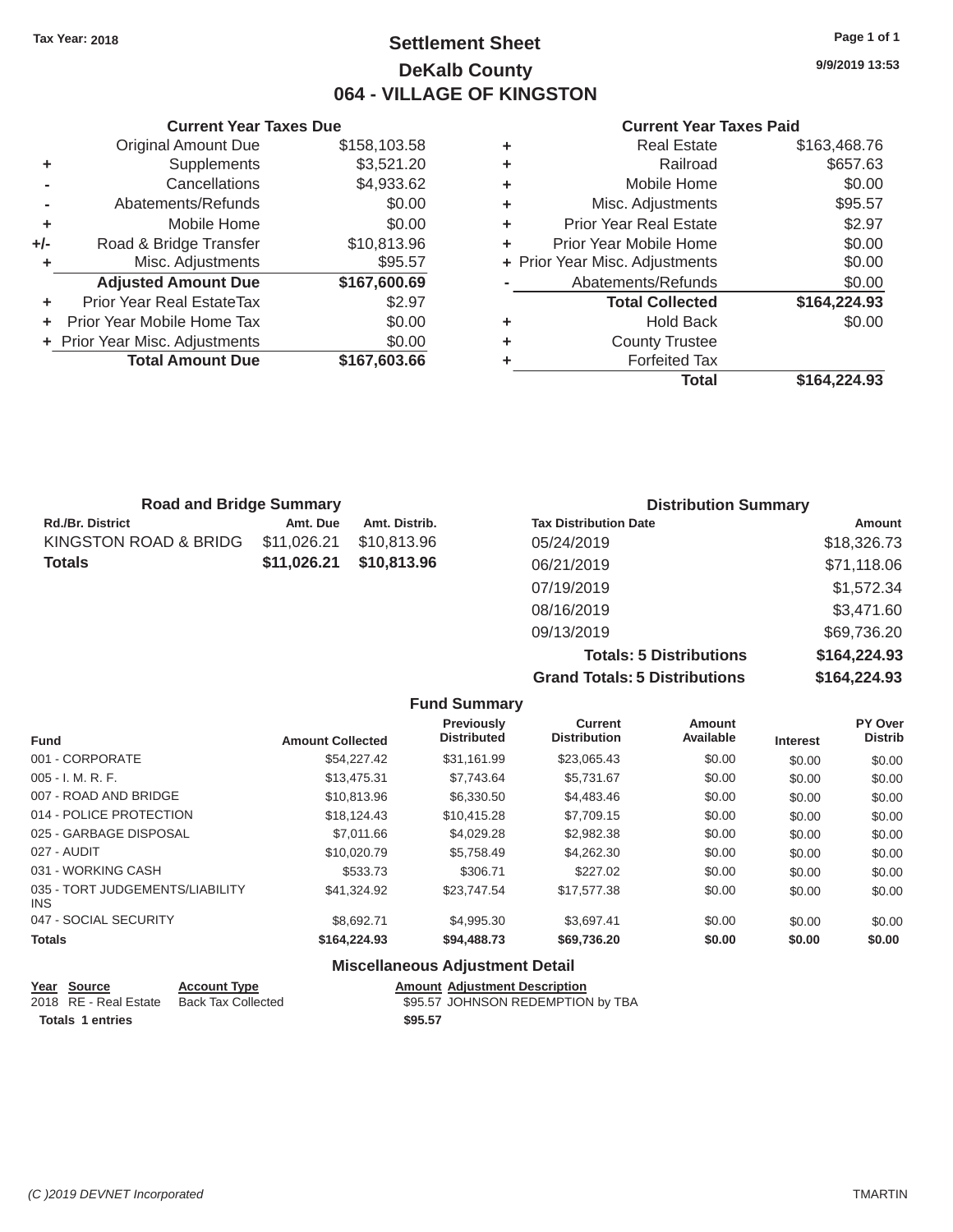## Tax Year: 2018 **Page 1 of 1 Page 1 of 1 Settlement Sheet Page 1 of 1 Page 1 of 1 9/9/2019 13:53 DeKalb County 065 - VILLAGE OF KIRKLAND**

### **Current Year Taxes Due Current Year Taxes Paid Current Year Taxes Paid**

|     | <b>Original Amount Due</b>     | \$207,701.68 | ٠ | <b>Real Estate</b>             | \$206,699.63 |
|-----|--------------------------------|--------------|---|--------------------------------|--------------|
| ٠   | Supplements                    | \$2,007.65   | ٠ | Railroad                       | \$744.60     |
|     | Cancellations                  | \$2,260.96   | ٠ | Mobile Home                    | \$0.00       |
|     | Abatements/Refunds             | \$0.00       | ٠ | Misc. Adjustments              | \$0.00       |
| ٠   | Mobile Home                    | \$0.00       | ٠ | <b>Prior Year Real Estate</b>  | (\$4.12)     |
| +/- | Road & Bridge Transfer         | \$6,603.02   | ٠ | Prior Year Mobile Home         | \$0.00       |
|     | Misc. Adjustments              | \$0.00       |   | + Prior Year Misc. Adjustments | \$0.00       |
|     | <b>Adjusted Amount Due</b>     | \$214,051.39 |   | Abatements/Refunds             | \$0.00       |
|     | Prior Year Real EstateTax      | (\$4.12)     |   | <b>Total Collected</b>         | \$207,440.11 |
|     | Prior Year Mobile Home Tax     | \$0.00       | ٠ | <b>Hold Back</b>               | \$0.00       |
|     | + Prior Year Misc. Adjustments | \$0.00       | ٠ | <b>County Trustee</b>          |              |
|     | <b>Total Amount Due</b>        | \$214,047.27 |   | <b>Forfeited Tax</b>           |              |
|     |                                |              |   | <b>Total</b>                   | \$207,440.11 |

| Current rear                   |   |              | Gurrent rear laxes Due         |       |
|--------------------------------|---|--------------|--------------------------------|-------|
| <b>Real Estate</b>             | ٠ | \$207,701.68 | <b>Original Amount Due</b>     |       |
| Railroad                       | ÷ | \$2,007.65   | Supplements                    | ÷     |
| Mobile Home                    | ÷ | \$2,260.96   | Cancellations                  |       |
| Misc. Adjustments              | ٠ | \$0.00       | Abatements/Refunds             |       |
| <b>Prior Year Real Estate</b>  | ÷ | \$0.00       | Mobile Home                    | ÷     |
| Prior Year Mobile Home         | ÷ | \$6,603.02   | Road & Bridge Transfer         | $+/-$ |
| + Prior Year Misc. Adjustments |   | \$0.00       | Misc. Adjustments              |       |
| Abatements/Refunds             |   | \$214,051.39 | <b>Adjusted Amount Due</b>     |       |
| <b>Total Collected</b>         |   | (\$4.12)     | Prior Year Real EstateTax      |       |
| <b>Hold Back</b>               | ٠ | \$0.00       | Prior Year Mobile Home Tax     |       |
| <b>County Trustee</b>          | ٠ | \$0.00       | + Prior Year Misc. Adjustments |       |
| Forfeited Tax                  |   | \$214,047.27 | <b>Total Amount Due</b>        |       |
|                                |   |              |                                |       |

| <b>Road and Bridge Summary</b> |            |               | <b>Distribution Summary</b>    |              |  |
|--------------------------------|------------|---------------|--------------------------------|--------------|--|
| <b>Rd./Br. District</b>        | Amt. Due   | Amt. Distrib. | <b>Tax Distribution Date</b>   | Amount       |  |
| FRANKLIN ROAD & BRIDGI         | \$6,833.33 | \$6,603.02    | 05/24/2019                     | \$19,269.24  |  |
| Totals                         | \$6,833.33 | \$6,603.02    | 06/21/2019                     | \$92,977.18  |  |
|                                |            |               | 07/19/2019                     | \$1,717.41   |  |
|                                |            |               | 08/16/2019                     | \$5,094.91   |  |
|                                |            |               | 09/13/2019                     | \$88,381.37  |  |
|                                |            |               | <b>Totals: 5 Distributions</b> | \$207,440.11 |  |
|                                |            |               |                                |              |  |

**Grand Totals: 5 Distributions \$207,440.11** 

| <b>Fund Summary</b>                           |                         |                                  |                                |                            |                 |                           |  |  |
|-----------------------------------------------|-------------------------|----------------------------------|--------------------------------|----------------------------|-----------------|---------------------------|--|--|
| <b>Fund</b>                                   | <b>Amount Collected</b> | Previously<br><b>Distributed</b> | Current<br><b>Distribution</b> | <b>Amount</b><br>Available | <b>Interest</b> | PY Over<br><b>Distrib</b> |  |  |
| 001 - CORPORATE                               | \$84,067.18             | \$48,199,12                      | \$35,868.06                    | \$0.00                     | \$0.00          | \$0.00                    |  |  |
| 007 - ROAD AND BRIDGE                         | \$6,603.02              | \$3,910.69                       | \$2,692.33                     | \$0.00                     | \$0.00          | \$0.00                    |  |  |
| 014 - POLICE PROTECTION                       | \$93,413.75             | \$53,557.89                      | \$39,855.86                    | \$0.00                     | \$0.00          | \$0.00                    |  |  |
| 027 - AUDIT                                   | \$4,672,07              | \$2,678.69                       | \$1,993.38                     | \$0.00                     | \$0.00          | \$0.00                    |  |  |
| 035 - TORT JUDGEMENTS/LIABILITY<br><b>INS</b> | \$18,684.09             | \$10.712.35                      | \$7.971.74                     | \$0.00                     | \$0.00          | \$0.00                    |  |  |
| <b>Totals</b>                                 | \$207,440.11            | \$119,058,74                     | \$88,381.37                    | \$0.00                     | \$0.00          | \$0.00                    |  |  |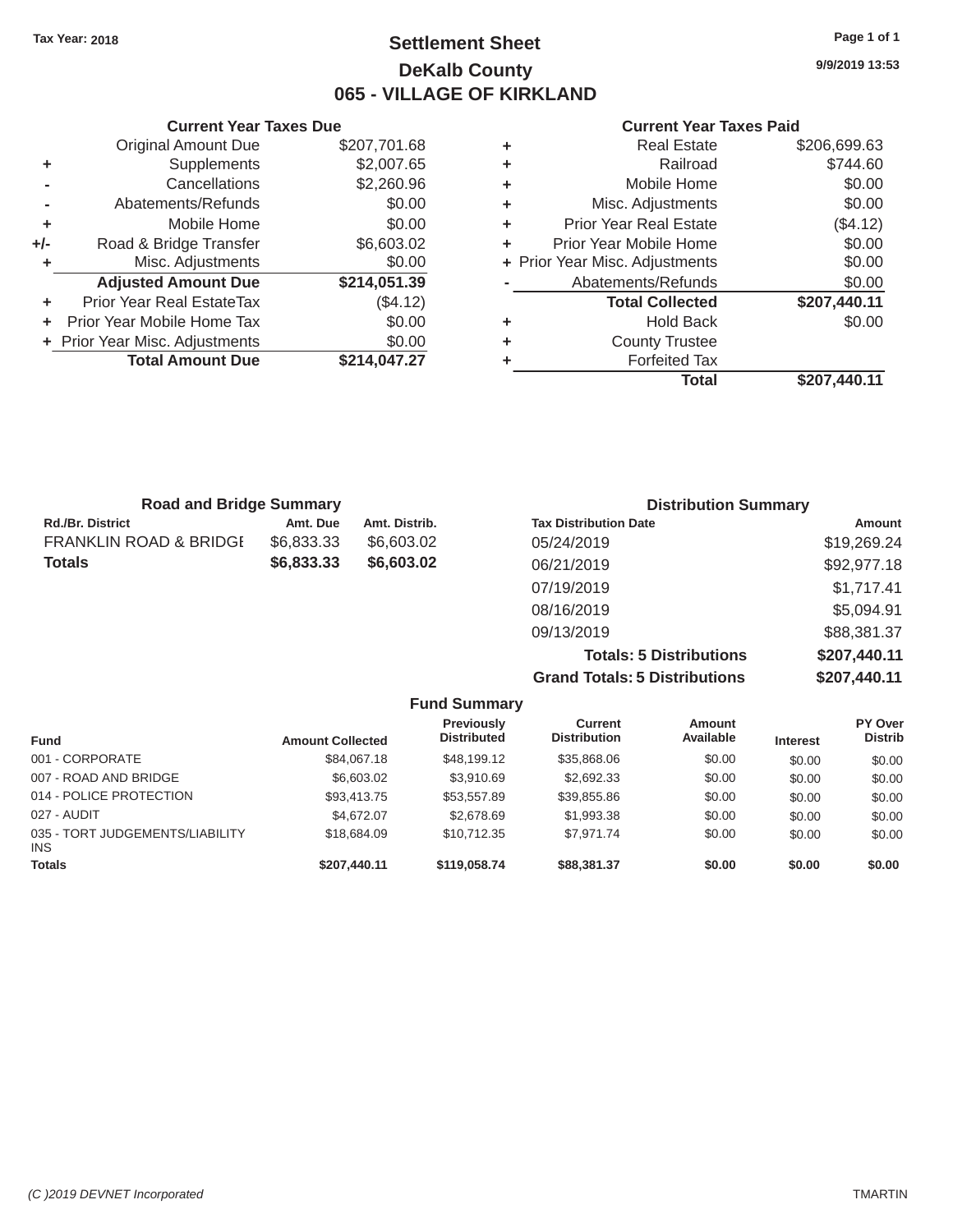## Tax Year: 2018 **Page 1 of 1 Settlement Sheet Page 1 of 1 Page 1 of 1 9/9/2019 13:53 DeKalb County 066 - KIRKLAND LIBRARY**

#### **Current Year Taxes Due Current Year Taxes Paid Current Year Taxes Paid**

|     | Original Amount Due            | \$50,936.05 | ٠ | <b>Real Estate</b>             | \$49,075.85 |  |
|-----|--------------------------------|-------------|---|--------------------------------|-------------|--|
| ٠   | Supplements                    | \$476.21    | ٠ | Railroad                       | \$176.78    |  |
|     | Cancellations                  | \$536.50    | ٠ | Mobile Home                    | \$0.00      |  |
|     | Abatements/Refunds             | \$0.00      | ٠ | Misc. Adjustments              | \$0.00      |  |
| ٠   | Mobile Home                    | \$0.00      | ٠ | <b>Prior Year Real Estate</b>  | \$0.00      |  |
| +/- | Road & Bridge Transfer         | \$0.00      |   | Prior Year Mobile Home         | \$0.00      |  |
|     | Misc. Adjustments              | \$0.00      |   | + Prior Year Misc. Adjustments | \$0.00      |  |
|     | <b>Adjusted Amount Due</b>     | \$50,875.76 |   | Abatements/Refunds             | \$0.00      |  |
|     | Prior Year Real EstateTax      | \$0.00      |   | <b>Total Collected</b>         | \$49,252.63 |  |
|     | Prior Year Mobile Home Tax     | \$0.00      | ٠ | <b>Hold Back</b>               | \$0.00      |  |
|     | + Prior Year Misc. Adjustments | \$0.00      | ٠ | <b>County Trustee</b>          |             |  |
|     | <b>Total Amount Due</b>        | \$50,875.76 |   | <b>Forfeited Tax</b>           |             |  |
|     |                                |             |   |                                |             |  |

| \$49,075.85 | <b>Real Estate</b>             | ÷ | \$50,936.05 | <b>Original Amount Due</b> |
|-------------|--------------------------------|---|-------------|----------------------------|
| \$176.78    | Railroad                       | ٠ | \$476.21    | <b>Supplements</b>         |
| \$0.00      | Mobile Home                    | ٠ | \$536.50    | Cancellations              |
| \$0.00      | Misc. Adjustments              | ÷ | \$0.00      | Abatements/Refunds         |
| \$0.00      | <b>Prior Year Real Estate</b>  | ٠ | \$0.00      | Mobile Home                |
| \$0.00      | Prior Year Mobile Home         | ٠ | \$0.00      | Road & Bridge Transfer     |
| \$0.00      | + Prior Year Misc. Adjustments |   | \$0.00      | Misc. Adjustments          |
| \$0.00      | Abatements/Refunds             |   | \$50,875.76 | <b>Adjusted Amount Due</b> |
| \$49,252.63 | <b>Total Collected</b>         |   | \$0.00      | ior Year Real EstateTax    |
| \$0.00      | <b>Hold Back</b>               | ٠ | \$0.00      | r Year Mobile Home Tax     |
|             | <b>County Trustee</b>          | ٠ | \$0.00      | Year Misc. Adjustments     |
|             | <b>Forfeited Tax</b>           | ٠ | \$50,875.76 | <b>Total Amount Due</b>    |
| \$49,252.63 | <b>Total</b>                   |   |             |                            |
|             |                                |   |             |                            |

| <b>Distribution Summary</b>          |             |
|--------------------------------------|-------------|
| <b>Tax Distribution Date</b>         | Amount      |
| 05/24/2019                           | \$4,576.02  |
| 06/21/2019                           | \$22,061.27 |
| 07/19/2019                           | \$404.19    |
| 08/16/2019                           | \$1,197.05  |
| 09/13/2019                           | \$21,014.10 |
| <b>Totals: 5 Distributions</b>       | \$49,252.63 |
| <b>Grand Totals: 5 Distributions</b> | \$49,252.63 |

| <b>Fund Summary</b>                      |                         |                                         |                                |                            |                 |                                  |  |
|------------------------------------------|-------------------------|-----------------------------------------|--------------------------------|----------------------------|-----------------|----------------------------------|--|
| <b>Fund</b>                              | <b>Amount Collected</b> | <b>Previously</b><br><b>Distributed</b> | Current<br><b>Distribution</b> | <b>Amount</b><br>Available | <b>Interest</b> | <b>PY Over</b><br><b>Distrib</b> |  |
| $005 - I. M. R. F.$                      | \$8.83                  | \$5.07                                  | \$3.76                         | \$0.00                     | \$0.00          | \$0.00                           |  |
| 016 - LIBRARY (township, municipalities) | \$47,052.32             | \$26,977.00                             | \$20,075.32                    | \$0.00                     | \$0.00          | \$0.00                           |  |
| 047 - SOCIAL SECURITY                    | \$2.191.48              | \$1.256.46                              | \$935.02                       | \$0.00                     | \$0.00          | \$0.00                           |  |
| <b>Totals</b>                            | \$49,252.63             | \$28,238.53                             | \$21,014.10                    | \$0.00                     | \$0.00          | \$0.00                           |  |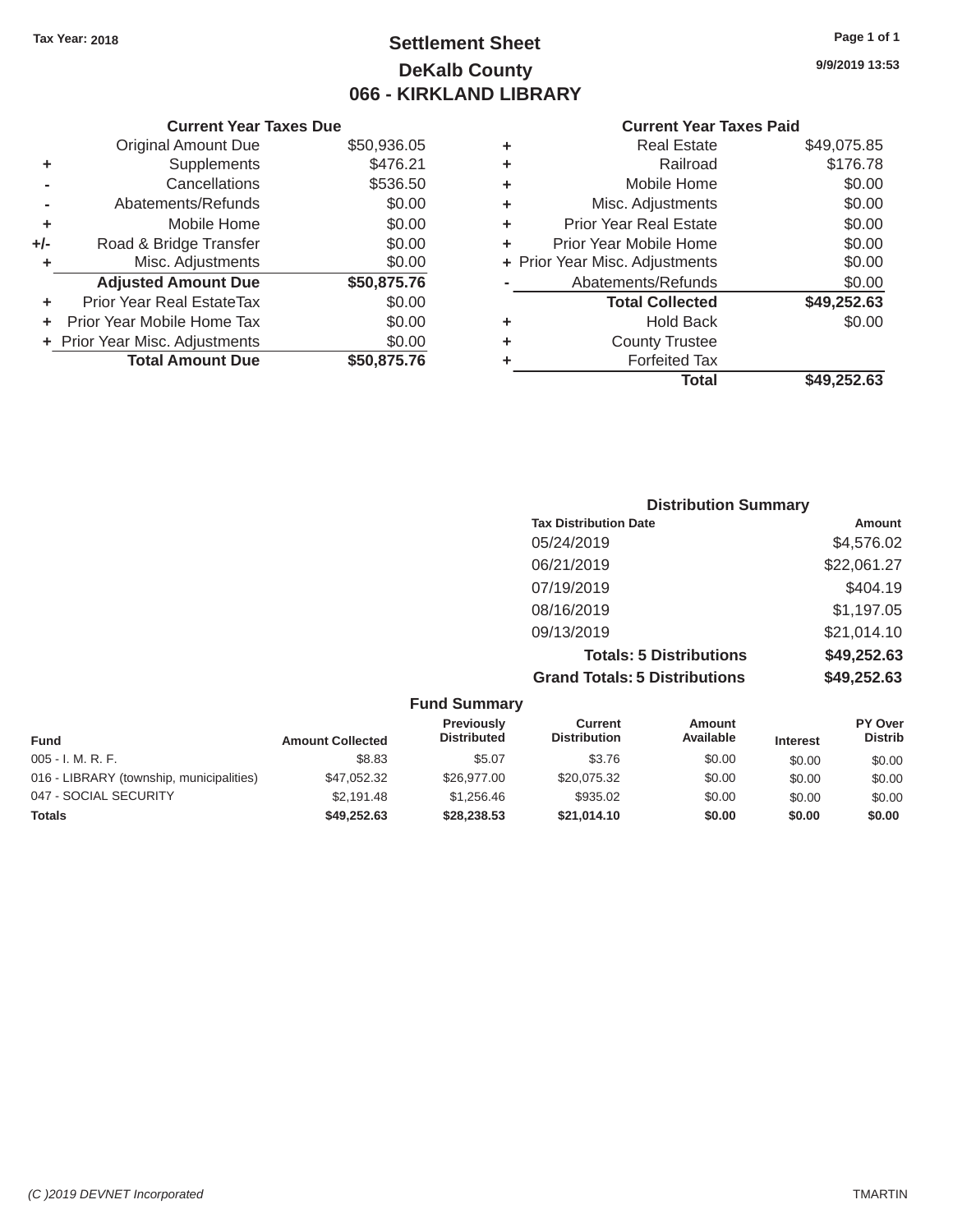## Tax Year: 2018 **Page 1 of 1 Page 1 of 1 Settlement Sheet Page 1 of 1 Page 1 of 1 9/9/2019 13:53 DeKalb County 067 - VILLAGE OF LEE**

|       | <b>Current Year Taxes Due</b>    |             |   | <b>Current Year Taxes Paid</b> |             |  |
|-------|----------------------------------|-------------|---|--------------------------------|-------------|--|
|       | Original Amount Due              | \$10,581.31 |   | <b>Real Estate</b>             | \$10,336.00 |  |
|       | Supplements                      | \$88.51     |   | Railroad                       | \$552.68    |  |
|       | Cancellations                    | \$122.01    | ٠ | Mobile Home                    | \$0.00      |  |
|       | Abatements/Refunds               | \$0.00      | ٠ | Misc. Adjustments              | \$0.00      |  |
| ٠     | Mobile Home                      | \$0.00      | ٠ | <b>Prior Year Real Estate</b>  | \$0.00      |  |
| $+/-$ | Road & Bridge Transfer           | \$1,404.32  |   | Prior Year Mobile Home         | \$0.00      |  |
|       | Misc. Adjustments                | \$0.00      |   | + Prior Year Misc. Adjustments | \$0.00      |  |
|       | <b>Adjusted Amount Due</b>       | \$11,952.13 |   | Abatements/Refunds             | \$0.00      |  |
| ٠     | <b>Prior Year Real EstateTax</b> | \$0.00      |   | <b>Total Collected</b>         | \$10,888.68 |  |
| ÷.    | Prior Year Mobile Home Tax       | \$0.00      | ٠ | <b>Hold Back</b>               | \$0.00      |  |
|       | + Prior Year Misc. Adjustments   | \$0.00      | ٠ | <b>County Trustee</b>          |             |  |
|       | <b>Total Amount Due</b>          | \$11,952.13 |   | <b>Forfeited Tax</b>           |             |  |

## **Current Year Taxes Paid +**<br>
Real Estate \$10,336.00<br>
Railroad \$552.68 **+** Misc. Adjustments \$0.00 **+** Prior Year Real Estate \$0.00 **+** Misc. Adjustments \$0.00 **+** Prior Year Misc. Adjustments \$0.00 **Abatements/Refunds** \$0.00 **+** Prior Year Real EstateTax \$0.00 **Total Collected \$10,888.68 +** Prior Year Misc. Adjustments \$0.00 **+** County Trustee **Total Amount Due \$11,952.13 +** Forfeited Tax **Total \$10,888.68**

| <b>Road and Bridge Summary</b> |            |               | <b>Distribution Summary</b>  |            |  |  |
|--------------------------------|------------|---------------|------------------------------|------------|--|--|
| Rd./Br. District               | Amt. Due   | Amt. Distrib. | <b>Tax Distribution Date</b> | Amount     |  |  |
| SHABBONA ROAD & BRIDC          | \$1,437.59 | \$1,404.32    | 05/24/2019                   | \$582.17   |  |  |
| Totals                         | \$1,437.59 | \$1,404.32    | 06/21/2019                   | \$5,294.03 |  |  |
|                                |            |               | 07/19/2019                   | \$176.60   |  |  |
|                                |            |               | 08/16/2019                   | \$719.61   |  |  |
|                                |            |               | 09/13/2019                   | \$4,116.27 |  |  |

**Totals: 5 Distributions \$10,888.68 Grand Totals: 5 Distributions \$10,888.68**

|                                         |                         | <b>Fund Summary</b>                     |                                       |                     |                 |                           |
|-----------------------------------------|-------------------------|-----------------------------------------|---------------------------------------|---------------------|-----------------|---------------------------|
| <b>Fund</b>                             | <b>Amount Collected</b> | <b>Previously</b><br><b>Distributed</b> | <b>Current</b><br><b>Distribution</b> | Amount<br>Available | <b>Interest</b> | PY Over<br><b>Distrib</b> |
| 001 - CORPORATE                         | \$2,907.93              | \$1,823,07                              | \$1,084.86                            | \$0.00              | \$0.00          | \$0.00                    |
| 007 - ROAD AND BRIDGE                   | \$1,404.32              | \$826.41                                | \$577.91                              | \$0.00              | \$0.00          | \$0.00                    |
| 025 - GARBAGE DISPOSAL                  | \$1,033.50              | \$647.93                                | \$385.57                              | \$0.00              | \$0.00          | \$0.00                    |
| 027 - AUDIT                             | \$1,156.89              | \$725.28                                | \$431.61                              | \$0.00              | \$0.00          | \$0.00                    |
| 035 - TORT JUDGEMENTS/LIABILITY<br>INS. | \$2,392.17              | \$1,499.71                              | \$892.46                              | \$0.00              | \$0.00          | \$0.00                    |
| 072 - WATERWORKS SYSTEM                 | \$1,993.87              | \$1,250.01                              | \$743.86                              | \$0.00              | \$0.00          | \$0.00                    |
| <b>Totals</b>                           | \$10,888.68             | \$6,772.41                              | \$4,116.27                            | \$0.00              | \$0.00          | \$0.00                    |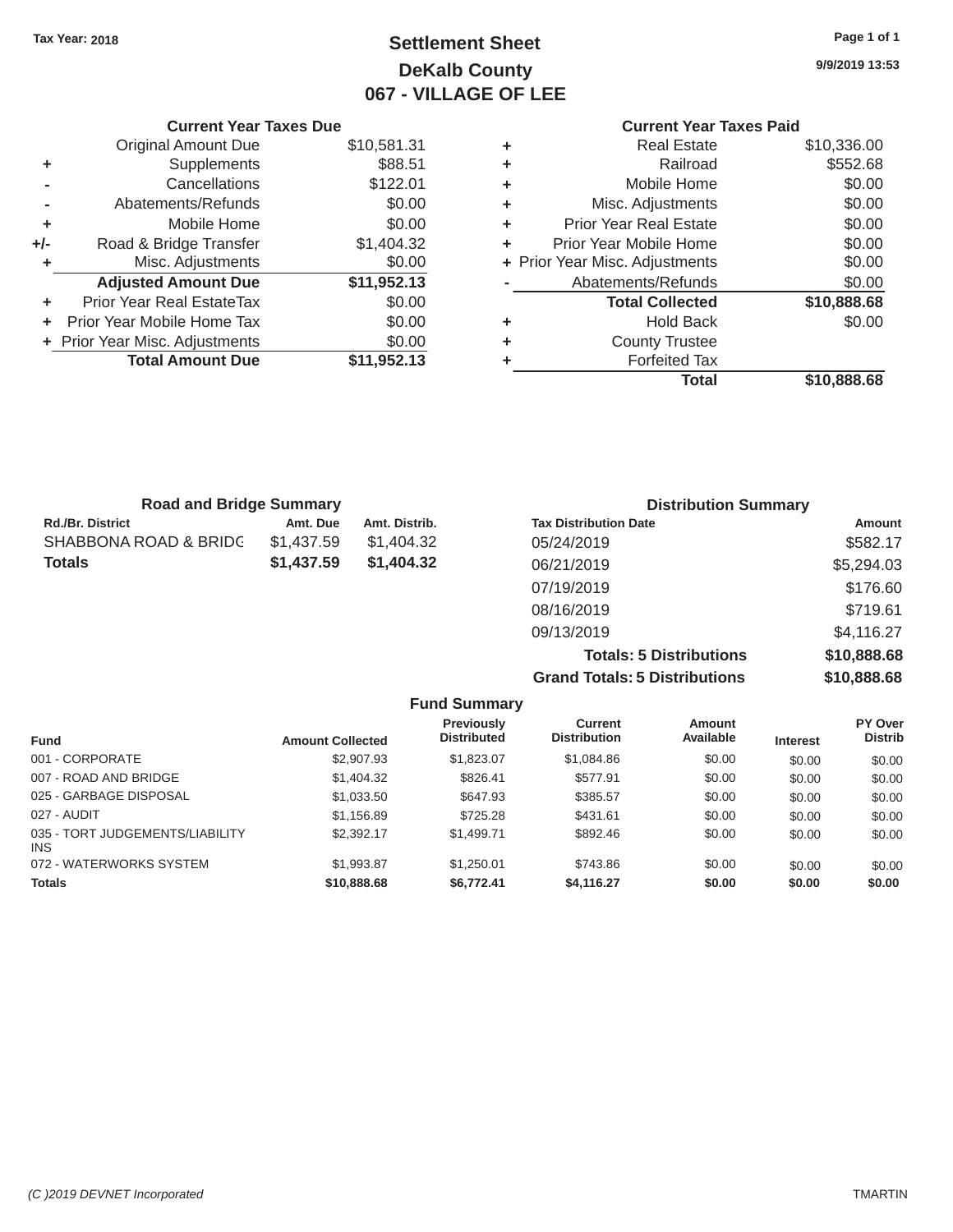## Tax Year: 2018 **Page 1 of 1 Page 1 of 1 Settlement Sheet Page 1 of 1 Page 1 of 1 9/9/2019 13:53 DeKalb County 068 - VILLAGE OF MALTA**

#### **Current Year Taxes Due Current Year Taxes Paid Current Year Taxes Paid**

|     | <b>Original Amount Due</b>       | \$111,505.80 | ٠ | <b>Real Estate</b>             | \$115,764.51                                                                             |
|-----|----------------------------------|--------------|---|--------------------------------|------------------------------------------------------------------------------------------|
| ٠   | Supplements                      | \$2,525.71   | ٠ | Railroad                       | \$1,464.70                                                                               |
|     | Cancellations                    | \$2,857.53   | ٠ | Mobile Home                    | \$0.00                                                                                   |
|     | Abatements/Refunds               | \$1.59       | ٠ | Misc. Adjustments              | \$0.00                                                                                   |
| ٠   | Mobile Home                      | \$0.00       | ٠ | <b>Prior Year Real Estate</b>  | (\$433.86)                                                                               |
| +/- | Road & Bridge Transfer           | \$10,872.49  | ٠ | Prior Year Mobile Home         | \$0.00                                                                                   |
|     | Misc. Adjustments                | \$0.00       |   | + Prior Year Misc. Adjustments | \$0.00                                                                                   |
|     | <b>Adjusted Amount Due</b>       | \$122,044.88 |   | Abatements/Refunds             | \$1.59                                                                                   |
| ٠   | <b>Prior Year Real EstateTax</b> | (\$433.86)   |   | <b>Total Collected</b>         | \$116,793.76                                                                             |
|     | Prior Year Mobile Home Tax       | \$0.00       | ٠ | <b>Hold Back</b>               | \$0.00                                                                                   |
|     | + Prior Year Misc. Adjustments   | \$0.00       | ٠ | <b>County Trustee</b>          |                                                                                          |
|     | <b>Total Amount Due</b>          | \$121,611.02 |   | <b>Forfeited Tax</b>           |                                                                                          |
|     |                                  |              |   | — <b>.</b>                     | $\begin{array}{c} \bullet & \bullet & \bullet & \bullet & \bullet & \bullet \end{array}$ |

| <b>Original Amount Due</b> | \$111,505.80 | ÷ | <b>Real Estate</b>             | \$115,764.51 |
|----------------------------|--------------|---|--------------------------------|--------------|
| Supplements                | \$2,525.71   | ÷ | Railroad                       | \$1,464.70   |
| Cancellations              | \$2,857.53   | ٠ | Mobile Home                    | \$0.00       |
| Abatements/Refunds         | \$1.59       | ÷ | Misc. Adjustments              | \$0.00       |
| Mobile Home                | \$0.00       | ÷ | <b>Prior Year Real Estate</b>  | (\$433.86)   |
| Road & Bridge Transfer     | \$10,872.49  | ÷ | Prior Year Mobile Home         | \$0.00       |
| Misc. Adjustments          | \$0.00       |   | + Prior Year Misc. Adjustments | \$0.00       |
| <b>Adjusted Amount Due</b> | \$122,044.88 |   | Abatements/Refunds             | \$1.59       |
| ior Year Real EstateTax    | (\$433.86)   |   | <b>Total Collected</b>         | \$116,793.76 |
| r Year Mobile Home Tax     | \$0.00       | ÷ | <b>Hold Back</b>               | \$0.00       |
| Year Misc. Adjustments     | \$0.00       | ٠ | <b>County Trustee</b>          |              |
| <b>Total Amount Due</b>    | \$121,611.02 | ٠ | <b>Forfeited Tax</b>           |              |
|                            |              |   | <b>Total</b>                   | \$116,793.76 |

| <b>Road and Bridge Summary</b> |             |               | <b>Distribution Summary</b>  |             |  |
|--------------------------------|-------------|---------------|------------------------------|-------------|--|
| <b>Rd./Br. District</b>        | Amt. Due    | Amt. Distrib. | <b>Tax Distribution Date</b> | Amount      |  |
| MALTA ROAD & BRIDGE            | \$11,173.88 | \$10,872.49   | 05/24/2019                   | \$9,768.98  |  |
| <b>Totals</b>                  | \$11,173.88 | \$10,872.49   | 06/21/2019                   | \$53,461.83 |  |
|                                |             |               | 07/19/2019                   | \$451.26    |  |
|                                |             |               | 08/16/2019                   | \$3,202.51  |  |
|                                |             |               | 09/13/2019                   | \$49,909.18 |  |

**Totals: 5 Distributions \$116,793.76 Grand Totals: 5 Distributions \$116,793.76** 

|                                               |                         | <b>Fund Summary</b>                     |                                |                            |                 |                           |
|-----------------------------------------------|-------------------------|-----------------------------------------|--------------------------------|----------------------------|-----------------|---------------------------|
| <b>Fund</b>                                   | <b>Amount Collected</b> | <b>Previously</b><br><b>Distributed</b> | Current<br><b>Distribution</b> | <b>Amount</b><br>Available | <b>Interest</b> | PY Over<br><b>Distrib</b> |
| 001 - CORPORATE                               | \$34,197.52             | \$19,568.55                             | \$14,628.97                    | \$0.00                     | \$0.00          | \$0.00                    |
| 003 - BONDS AND INTEREST                      | \$0.00                  | \$0.00                                  | \$0.00                         | \$0.00                     | \$0.00          | \$0.00                    |
| $005 - I. M. R. F.$                           | \$12,350.09             | \$7,066.99                              | \$5,283.10                     | \$0.00                     | \$0.00          | \$0.00                    |
| 007 - ROAD AND BRIDGE                         | \$10,872.49             | \$6,274.15                              | \$4,598.34                     | \$0.00                     | \$0.00          | \$0.00                    |
| 014 - POLICE PROTECTION                       | \$8,549.45              | \$4,892.18                              | \$3,657.27                     | \$0.00                     | \$0.00          | \$0.00                    |
| 025 - GARBAGE DISPOSAL                        | \$950.43                | \$543.86                                | \$406.57                       | \$0.00                     | \$0.00          | \$0.00                    |
| 027 - AUDIT                                   | \$7,125.54              | \$4,077.39                              | \$3,048.15                     | \$0.00                     | \$0.00          | \$0.00                    |
| 035 - TORT JUDGEMENTS/LIABILITY<br><b>INS</b> | \$28,498,44             | \$16,307.42                             | \$12.191.02                    | \$0.00                     | \$0.00          | \$0.00                    |
| 041 - STREET LIGHTING                         | \$0.00                  | \$0.00                                  | \$0.00                         | \$0.00                     | \$0.00          | \$0.00                    |
| 047 - SOCIAL SECURITY                         | \$14,249.80             | \$8,154.04                              | \$6,095.76                     | \$0.00                     | \$0.00          | \$0.00                    |
| <b>Totals</b>                                 | \$116,793.76            | \$66,884.58                             | \$49,909.18                    | \$0.00                     | \$0.00          | \$0.00                    |

| Year Source                        | <b>Account Type</b> | <b>Amount Adjustment Description</b>             |
|------------------------------------|---------------------|--------------------------------------------------|
| 2018 RE - Real Estate RE Abatement |                     | \$1.53 PTAB INTEREST REFUND 07-23-187-003 by TBA |
| Totals 1 entries                   |                     | \$1.53                                           |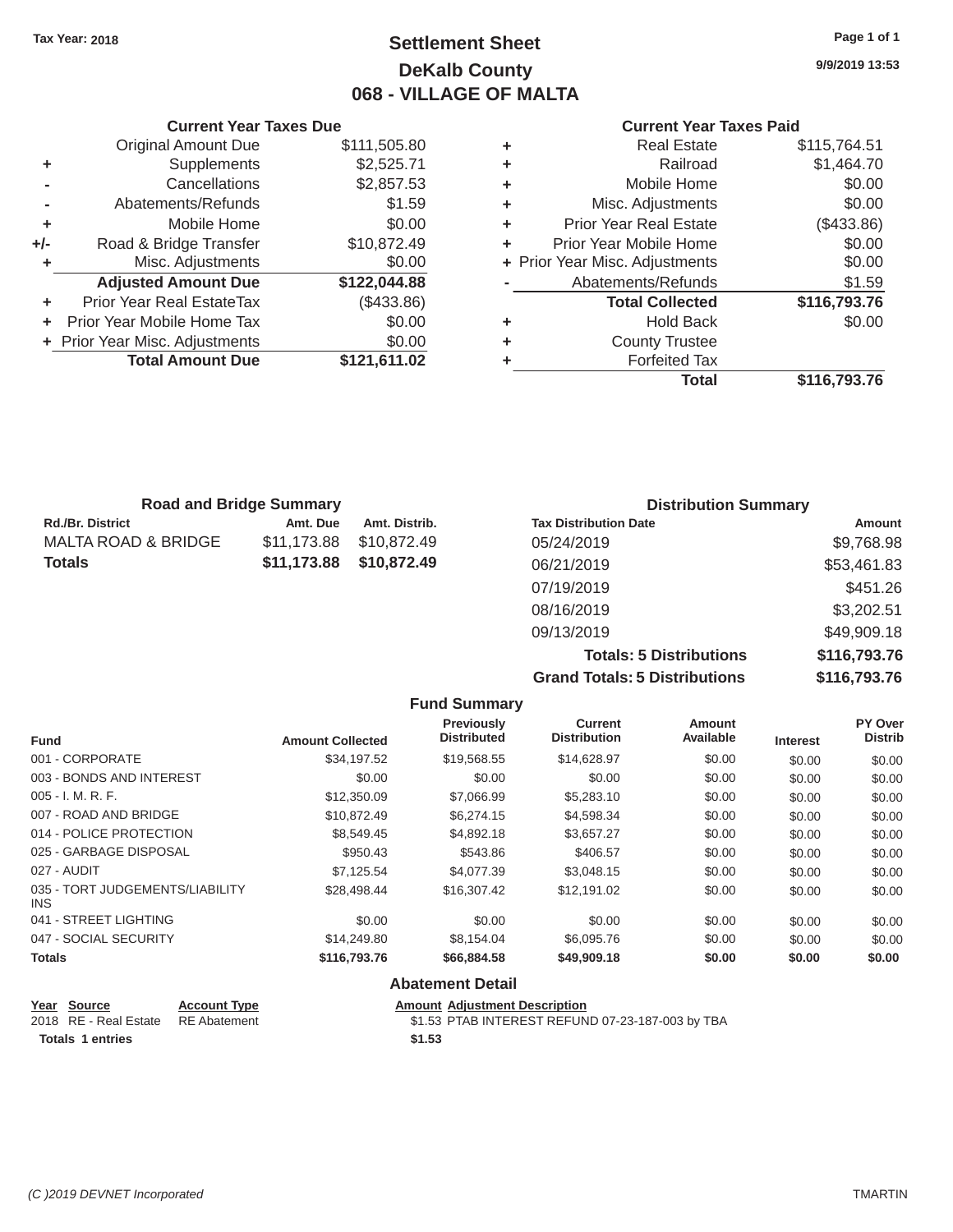### Tax Year: 2018 **Page 1 of 1 Settlement Sheet Page 1 of 1 Page 1 of 1 9/9/2019 13:53 DeKalb County 069 - VILLAGE OF MAPLE PARK**

|       | <b>Current Year Taxes Due</b>  |              |   | <b>Current Year Taxes Paid</b> |                        |  |
|-------|--------------------------------|--------------|---|--------------------------------|------------------------|--|
|       | Original Amount Due            | \$117,555.41 | ٠ | <b>Real Estate</b>             | \$117,292.91           |  |
|       | Supplements                    | \$1,937.87   | ٠ | Railroad                       | \$0.00                 |  |
|       | Cancellations                  | \$2,115.95   | ٠ | Mobile Home                    | \$0.00                 |  |
|       | Abatements/Refunds             | \$0.00       | ٠ | Misc. Adjustments              | \$0.00                 |  |
| ٠     | Mobile Home                    | \$0.00       | ٠ | <b>Prior Year Real Estate</b>  | (\$1.82)               |  |
| $+/-$ | Road & Bridge Transfer         | \$4,561.66   | ٠ | Prior Year Mobile Home         | \$0.00                 |  |
|       | Misc. Adjustments              | \$0.00       |   | + Prior Year Misc. Adjustments | \$0.00                 |  |
|       | <b>Adjusted Amount Due</b>     | \$121,938.99 |   | Abatements/Refunds             | \$0.00                 |  |
| ٠     | Prior Year Real EstateTax      | (\$1.82)     |   | <b>Total Collected</b>         | \$117,291.09           |  |
| ÷.    | Prior Year Mobile Home Tax     | \$0.00       | ٠ | <b>Hold Back</b>               | \$0.00                 |  |
|       | + Prior Year Misc. Adjustments | \$0.00       | ٠ | <b>County Trustee</b>          |                        |  |
|       | <b>Total Amount Due</b>        | \$121,937.17 |   | <b>Forfeited Tax</b>           |                        |  |
|       |                                |              |   |                                | * <i>* *</i> = * * * * |  |

#### **Current Year Taxes Paid**

|                            |              |   | <b>Total</b>                   | \$117,291.09 |
|----------------------------|--------------|---|--------------------------------|--------------|
| <b>Total Amount Due</b>    | \$121,937.17 | ٠ | <b>Forfeited Tax</b>           |              |
| Year Misc. Adjustments     | \$0.00       | ٠ | <b>County Trustee</b>          |              |
| r Year Mobile Home Tax     | \$0.00       | ٠ | <b>Hold Back</b>               | \$0.00       |
| ior Year Real EstateTax    | (\$1.82)     |   | <b>Total Collected</b>         | \$117,291.09 |
| <b>Adjusted Amount Due</b> | \$121,938.99 |   | Abatements/Refunds             | \$0.00       |
| Misc. Adjustments          | \$0.00       |   | + Prior Year Misc. Adjustments | \$0.00       |
| Road & Bridge Transfer     | \$4,561.66   | ÷ | Prior Year Mobile Home         | \$0.00       |
| Mobile Home                | \$0.00       | ÷ | <b>Prior Year Real Estate</b>  | (\$1.82)     |
| Abatements/Refunds         | \$0.00       | ٠ | Misc. Adjustments              | \$0.00       |
| Cancellations              | \$2,115.95   | ٠ | Mobile Home                    | \$0.00       |
| Supplements                | \$1,937.87   | ٠ | Railroad                       | \$0.00       |
| <b>Original Amount Due</b> | \$117,555.41 | ÷ | <b>Real Estate</b>             | \$117,292.91 |

| <b>Road and Bridge Summary</b>   |            |               | <b>Distribution Summary</b>  |             |  |
|----------------------------------|------------|---------------|------------------------------|-------------|--|
| <b>Rd./Br. District</b>          | Amt. Due   | Amt. Distrib. | <b>Tax Distribution Date</b> | Amount      |  |
| <b>CORTLAND ROAD &amp; BRIDC</b> | \$4,738.17 | \$4.561.66    | 05/24/2019                   | \$12,564.22 |  |
| <b>Totals</b>                    | \$4,738.17 | \$4,561,66    | 06/21/2019                   | \$51,776.52 |  |
|                                  |            |               | 07/19/2019                   | \$1,210.30  |  |
|                                  |            |               | 08/16/2019                   | \$3,518.88  |  |
|                                  |            |               | 09/13/2019                   | \$48,221.17 |  |

**Totals: 5 Distributions \$117,291.09 Grand Totals: 5 Distributions \$117,291.09** 

|                                               |                         | <b>Fund Summary</b>              |                                |                     |                 |                           |
|-----------------------------------------------|-------------------------|----------------------------------|--------------------------------|---------------------|-----------------|---------------------------|
| <b>Fund</b>                                   | <b>Amount Collected</b> | Previously<br><b>Distributed</b> | Current<br><b>Distribution</b> | Amount<br>Available | <b>Interest</b> | PY Over<br><b>Distrib</b> |
| 001 - CORPORATE                               | \$59,319.37             | \$34,949.02                      | \$24,370.35                    | \$0.00              | \$0.00          | \$0.00                    |
| 003 - BONDS AND INTEREST                      | \$0.00                  | \$0.00                           | \$0.00                         | \$0.00              | \$0.00          | \$0.00                    |
| 007 - ROAD AND BRIDGE                         | \$4.561.66              | \$2,653.43                       | \$1,908.23                     | \$0.00              | \$0.00          | \$0.00                    |
| 014 - POLICE PROTECTION                       | \$38,148.76             | \$22,476.00                      | \$15,672.76                    | \$0.00              | \$0.00          | \$0.00                    |
| 027 - AUDIT                                   | \$5,087.59              | \$2,997.45                       | \$2,090.14                     | \$0.00              | \$0.00          | \$0.00                    |
| 035 - TORT JUDGEMENTS/LIABILITY<br><b>INS</b> | \$10.173.71             | \$5,994.02                       | \$4,179.69                     | \$0.00              | \$0.00          | \$0.00                    |
| <b>Totals</b>                                 | \$117.291.09            | \$69,069.92                      | \$48,221.17                    | \$0.00              | \$0.00          | \$0.00                    |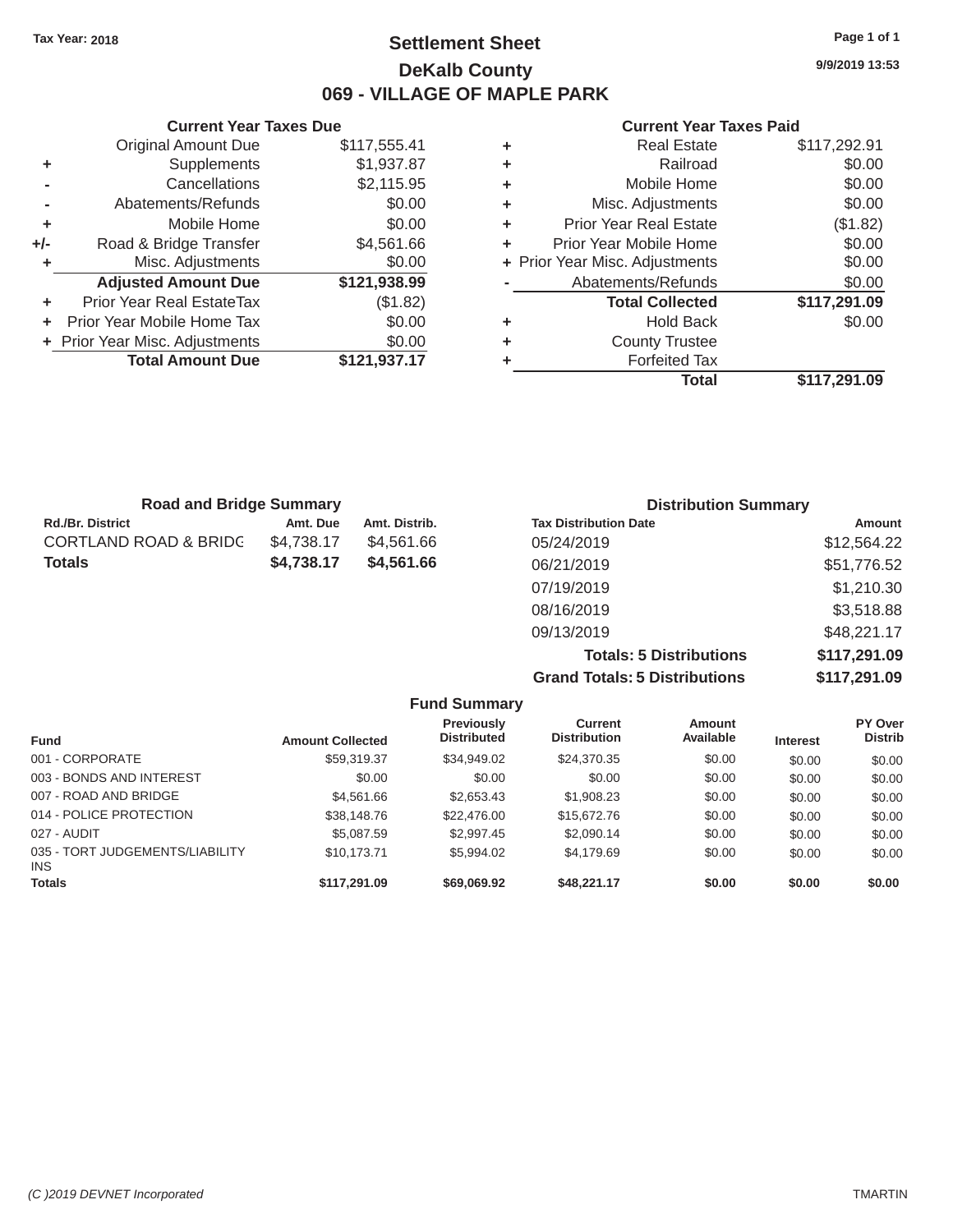## Tax Year: 2018 **Page 1 of 1 Settlement Sheet Page 1 of 1 Page 1 of 1 9/9/2019 13:53 DeKalb County 070 - MAPLE PARK LIBRARY**

|     | <b>Current Year Taxes Due</b>  |             |   | <b>Current Year Taxes Paid</b> |             |
|-----|--------------------------------|-------------|---|--------------------------------|-------------|
|     | <b>Original Amount Due</b>     | \$11,009.89 | ٠ | <b>Real Estate</b>             | \$10,543.57 |
| ٠   | Supplements                    | \$179.01    | ٠ | Railroad                       | \$0.00      |
|     | Cancellations                  | \$195.07    | ٠ | Mobile Home                    | \$0.00      |
|     | Abatements/Refunds             | \$0.00      | ٠ | Misc. Adjustments              | \$0.00      |
|     | Mobile Home                    | \$0.00      | ٠ | <b>Prior Year Real Estate</b>  | \$0.00      |
| +/- | Road & Bridge Transfer         | \$0.00      | ÷ | Prior Year Mobile Home         | \$0.00      |
|     | Misc. Adjustments              | \$0.00      |   | + Prior Year Misc. Adjustments | \$0.00      |
|     | <b>Adjusted Amount Due</b>     | \$10,993.83 |   | Abatements/Refunds             | \$0.00      |
| ٠   | Prior Year Real EstateTax      | \$0.00      |   | <b>Total Collected</b>         | \$10,543.57 |
|     | Prior Year Mobile Home Tax     | \$0.00      | ٠ | <b>Hold Back</b>               | \$0.00      |
|     | + Prior Year Misc. Adjustments | \$0.00      | ٠ | <b>County Trustee</b>          |             |
|     | <b>Total Amount Due</b>        | \$10,993.83 |   | <b>Forfeited Tax</b>           |             |
|     |                                |             |   |                                |             |

| <b>Original Amount Due</b> | \$11,009.89 | ٠ | <b>Real Estate</b>             | \$10,543.57 |
|----------------------------|-------------|---|--------------------------------|-------------|
| Supplements                | \$179.01    | ٠ | Railroad                       | \$0.00      |
| Cancellations              | \$195.07    | ٠ | Mobile Home                    | \$0.00      |
| Abatements/Refunds         | \$0.00      | ٠ | Misc. Adjustments              | \$0.00      |
| Mobile Home                | \$0.00      | ÷ | <b>Prior Year Real Estate</b>  | \$0.00      |
| Road & Bridge Transfer     | \$0.00      | ÷ | Prior Year Mobile Home         | \$0.00      |
| Misc. Adjustments          | \$0.00      |   | + Prior Year Misc. Adjustments | \$0.00      |
| <b>Adjusted Amount Due</b> | \$10,993.83 |   | Abatements/Refunds             | \$0.00      |
| ior Year Real EstateTax    | \$0.00      |   | <b>Total Collected</b>         | \$10,543.57 |
| r Year Mobile Home Tax     | \$0.00      | ÷ | <b>Hold Back</b>               | \$0.00      |
| Year Misc. Adjustments     | \$0.00      | ٠ | <b>County Trustee</b>          |             |
| <b>Total Amount Due</b>    | \$10,993.83 | ٠ | <b>Forfeited Tax</b>           |             |
|                            |             |   | <b>Total</b>                   | \$10,543.57 |

| <b>Distribution Summary</b>          |             |
|--------------------------------------|-------------|
| <b>Tax Distribution Date</b>         | Amount      |
| 05/24/2019                           | \$1,058.03  |
| 06/21/2019                           | \$4,656.80  |
| 07/19/2019                           | \$114.37    |
| 08/16/2019                           | \$329.17    |
| 09/13/2019                           | \$4,385.20  |
| <b>Totals: 5 Distributions</b>       | \$10,543.57 |
| <b>Grand Totals: 5 Distributions</b> | \$10,543.57 |

| <b>Fund Summary</b> |                         |                                         |                                |                     |                 |                                  |
|---------------------|-------------------------|-----------------------------------------|--------------------------------|---------------------|-----------------|----------------------------------|
| <b>Fund</b>         | <b>Amount Collected</b> | <b>Previously</b><br><b>Distributed</b> | Current<br><b>Distribution</b> | Amount<br>Available | <b>Interest</b> | <b>PY Over</b><br><b>Distrib</b> |
| 001 - CORPORATE     | \$10,543.57             | \$6,158.37                              | \$4,385.20                     | \$0.00              | \$0.00          | \$0.00                           |
| <b>Totals</b>       | \$10,543,57             | \$6.158.37                              | \$4,385,20                     | \$0.00              | \$0.00          | \$0.00                           |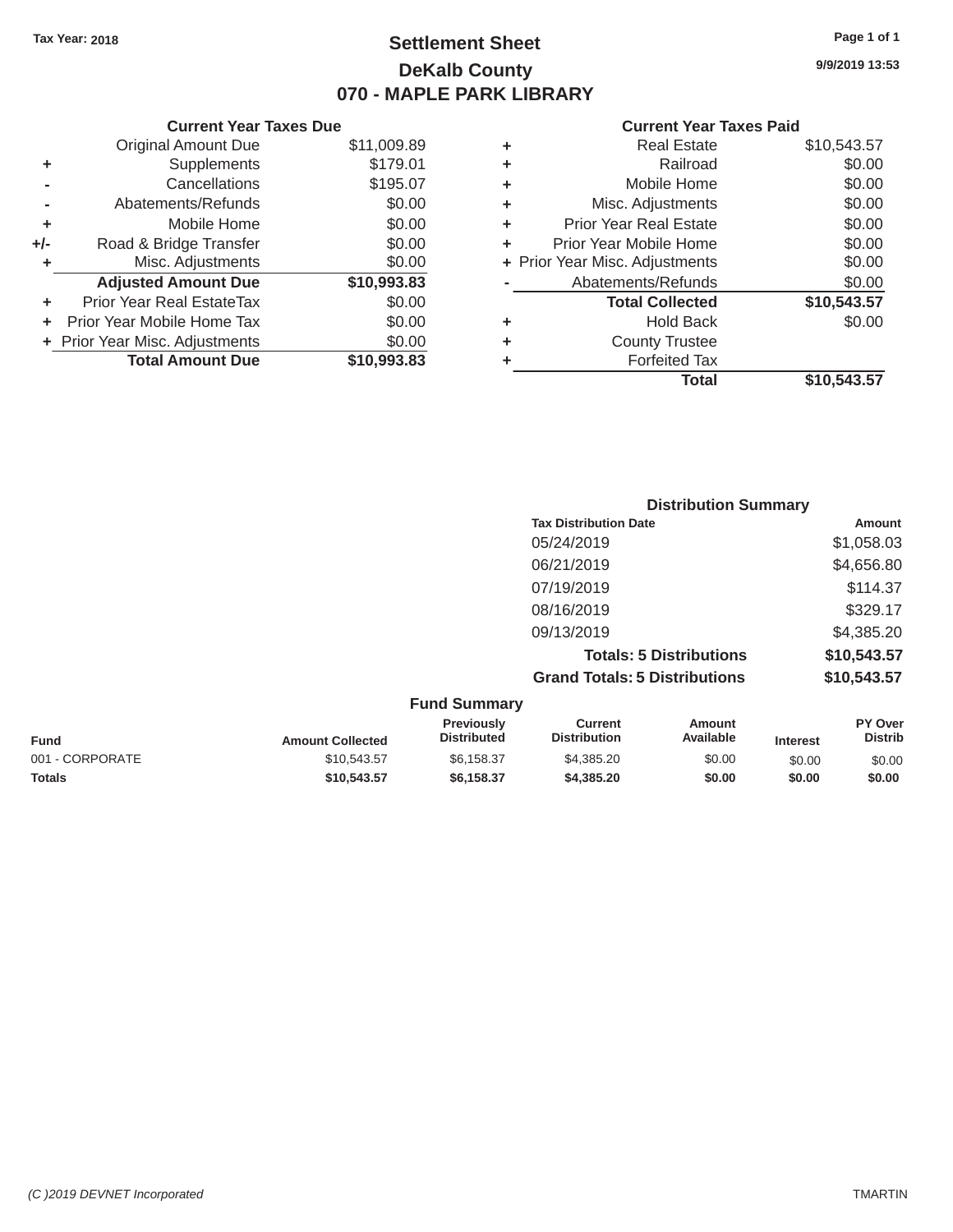### **Tax Year: 2018 Page 1 of 2 Settlement Sheet 9/9/2019 13:53 DeKalb County 071 - CITY OF SANDWICH**

#### **Current Year Taxes Due Current Year Taxes Paid**

| <b>Original Amount Due</b> | \$1,343,493.87 | ÷ | <b>Real Estate</b>             | \$1,268,221.33 |
|----------------------------|----------------|---|--------------------------------|----------------|
| Supplements                | \$12,510.85    | ÷ | Railroad                       | \$3,825.28     |
| Cancellations              | \$18,271.51    | ÷ | Mobile Home                    | \$0.00         |
| Abatements/Refunds         | \$0.01         | ÷ | Misc. Adjustments              | \$41.49        |
| Mobile Home                | \$0.00         | ÷ | <b>Prior Year Real Estate</b>  | (\$5,886.50)   |
| Road & Bridge Transfer     | \$22,984.08    | ÷ | Prior Year Mobile Home         | \$0.00         |
| Misc. Adjustments          | \$41.49        |   | + Prior Year Misc. Adjustments | \$4,425.23     |
| <b>Adjusted Amount Due</b> | \$1,360,758.77 |   | Abatements/Refunds             | \$0.01         |
| ior Year Real EstateTax    | (\$5,886.50)   |   | <b>Total Collected</b>         | \$1,270,626.82 |
| r Year Mobile Home Tax     | \$0.00         | ÷ | <b>Hold Back</b>               | \$0.00         |
| Year Misc. Adjustments     | \$4,425.23     | ÷ | <b>County Trustee</b>          |                |
| <b>Total Amount Due</b>    | \$1,359,297.50 | ٠ | <b>Forfeited Tax</b>           |                |
|                            |                |   | <b>Total</b>                   | \$1,270,626.82 |
|                            |                |   |                                |                |

|       | Current rear laxes Due         |                |   | Current rear Taxes Paid        |                |
|-------|--------------------------------|----------------|---|--------------------------------|----------------|
|       | <b>Original Amount Due</b>     | \$1,343,493.87 | ٠ | <b>Real Estate</b>             | \$1,268,221.33 |
| ٠     | Supplements                    | \$12,510.85    | ٠ | Railroad                       | \$3,825.28     |
|       | Cancellations                  | \$18,271.51    | ٠ | Mobile Home                    | \$0.00         |
|       | Abatements/Refunds             | \$0.01         | ٠ | Misc. Adjustments              | \$41.49        |
| ٠     | Mobile Home                    | \$0.00         | ٠ | <b>Prior Year Real Estate</b>  | (\$5,886.50)   |
| $+/-$ | Road & Bridge Transfer         | \$22,984.08    |   | Prior Year Mobile Home         | \$0.00         |
|       | Misc. Adjustments              | \$41.49        |   | + Prior Year Misc. Adjustments | \$4,425.23     |
|       | <b>Adjusted Amount Due</b>     | \$1,360,758.77 |   | Abatements/Refunds             | \$0.01         |
| ÷.    | Prior Year Real EstateTax      | (\$5,886.50)   |   | <b>Total Collected</b>         | \$1,270,626.82 |
| ÷.    | Prior Year Mobile Home Tax     | \$0.00         | ٠ | <b>Hold Back</b>               | \$0.00         |
|       | + Prior Year Misc. Adjustments | \$4,425.23     | ٠ | <b>County Trustee</b>          |                |
|       | <b>Total Amount Due</b>        | \$1,359,297.50 |   | <b>Forfeited Tax</b>           |                |
|       |                                |                |   |                                | <u>.</u>       |

| <b>Road and Bridge Summary</b> |             |               |                              | <b>Distribution Summary</b> |  |  |
|--------------------------------|-------------|---------------|------------------------------|-----------------------------|--|--|
| <b>Rd./Br. District</b>        | Amt. Due    | Amt. Distrib. | <b>Tax Distribution Date</b> | Amount                      |  |  |
| SANDWICH ROAD & BRIDG          | \$23,465.99 | \$21,918.70   | 05/24/2019                   | \$149,061.54                |  |  |
| SOMONAUK ROAD & BRIDI          | \$1,115.49  | \$1,065.38    | 06/21/2019                   | \$573,899.39                |  |  |
| Totals                         | \$24,581.48 | \$22,984.08   | 07/19/2019                   | \$18,293.05                 |  |  |
|                                |             |               | 08/16/2019                   | \$23,642.73                 |  |  |
|                                |             |               | 09/13/2019                   | \$505,730.11                |  |  |

**Totals: 5 Distributions \$1,270,626.82 Grand Totals: 5 Distributions \$1,270,626.82**

|                                                     |                         | <b>Fund Summary</b>                     |                                       |                     |                 |                           |
|-----------------------------------------------------|-------------------------|-----------------------------------------|---------------------------------------|---------------------|-----------------|---------------------------|
| <b>Fund</b>                                         | <b>Amount Collected</b> | <b>Previously</b><br><b>Distributed</b> | <b>Current</b><br><b>Distribution</b> | Amount<br>Available | <b>Interest</b> | PY Over<br><b>Distrib</b> |
| 001 - CORPORATE                                     | \$339,076.88            | \$204,068.76                            | \$135,008.12                          | \$0.00              | \$0.00          | \$0.00                    |
| 003 - BONDS AND INTEREST                            | \$0.00                  | \$0.00                                  | \$0.00                                | \$0.00              | \$0.00          | \$0.00                    |
| 005 - I. M. R. F.                                   | \$88.787.24             | \$53,435.37                             | \$35,351.87                           | \$0.00              | \$0.00          | \$0.00                    |
| 007 - ROAD AND BRIDGE                               | \$22,984.08             | \$14,020.14                             | \$8,963.94                            | \$0.00              | \$0.00          | \$0.00                    |
| 014 - POLICE PROTECTION                             | \$161,499.85            | \$97,196.45                             | \$64,303.40                           | \$0.00              | \$0.00          | \$0.00                    |
| 015 - POLICE PENSION                                | \$327,647.19            | \$197,189.93                            | \$130,457.26                          | \$0.00              | \$0.00          | \$0.00                    |
| 027 - AUDIT                                         | \$15,223.73             | \$9,162.19                              | \$6,061.54                            | \$0.00              | \$0.00          | \$0.00                    |
| 035 - TORT JUDGMENTS, LIABILITY<br><b>INSURANCE</b> | \$33,823.62             | \$20,356.28                             | \$13,467.34                           | \$0.00              | \$0.00          | \$0.00                    |
| 040 - STREET AND BRIDGE                             | \$0.00                  | \$0.00                                  | \$0.00                                | \$0.00              | \$0.00          | \$0.00                    |
| 041 - STREET LIGHTING                               | \$42,280.12             | \$25,445.70                             | \$16,834.42                           | \$0.00              | \$0.00          | \$0.00                    |
| 045 - PUBLIC BENEFIT                                | \$0.00                  | \$0.00                                  | \$0.00                                | \$0.00              | \$0.00          | \$0.00                    |
| 046 - EMERGENCY SERV & DISASTER<br><b>OPER</b>      | \$4,228.24              | \$2,544.71                              | \$1,683.53                            | \$0.00              | \$0.00          | \$0.00                    |
| 047 - SOCIAL SECURITY                               | \$84,558.99             | \$50,890.66                             | \$33,668.33                           | \$0.00              | \$0.00          | \$0.00                    |
| 048 - SCHOOL CROSSING GUARDS                        | \$12,683.54             | \$7,633.42                              | \$5,050.12                            | \$0.00              | \$0.00          | \$0.00                    |
| 060 - UNEMPLOYMENT INSURANCE                        | \$12.683.54             | \$7,633.42                              | \$5,050.12                            | \$0.00              | \$0.00          | \$0.00                    |
| 062 - WORKERS COMPENSATION                          | \$84,558.99             | \$50,890.66                             | \$33,668.33                           | \$0.00              | \$0.00          | \$0.00                    |
| 065 - FORESTRY PROGRAM                              | \$40,590.81             | \$24,429.02                             | \$16,161.79                           | \$0.00              | \$0.00          | \$0.00                    |
| <b>Totals</b>                                       | \$1,270,626.82          | \$764,896.71                            | \$505,730.11                          | \$0.00              | \$0.00          | \$0.00                    |
|                                                     |                         | Miccollanoous Adjustment Dotail         |                                       |                     |                 |                           |

**Miscellaneous Adjustment Detail** 

**Year Source Account Type** Account **Type** Amount Adjustment Description 2017 RE - Real Estate Back Tax Collected \$103.33 MCMASTER REDEMPTIC

\$103.33 MCMASTER REDEMPTION 19-34-203-018 by TBA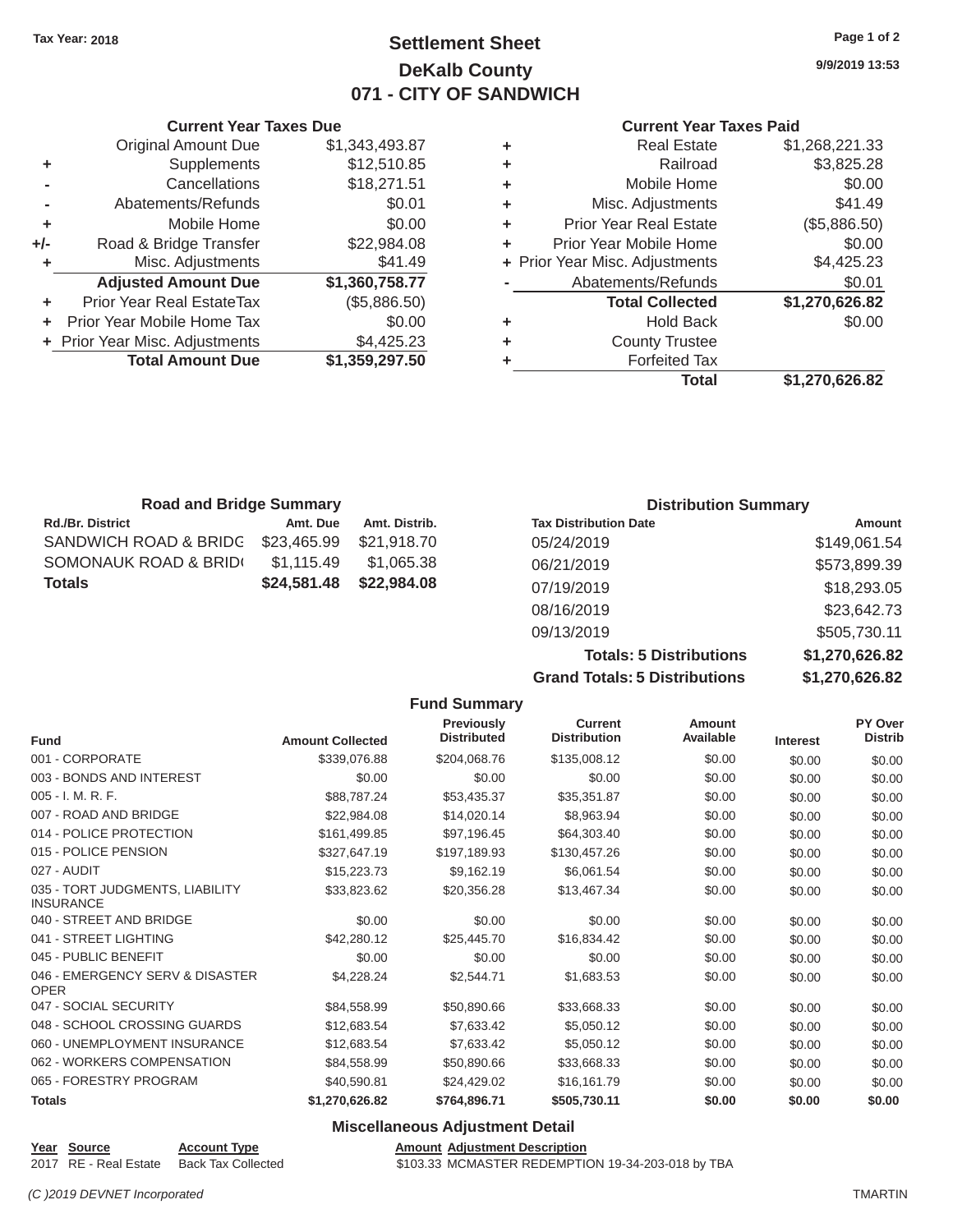# **Tax Year: 2018 Settlement Sheet Page 2 of 2**

### **DeKalb County** 9/9/2019 13:53

#### **Miscellaneous Adjustment Detail**

#### **Year Source**

**Totals 4 entries** 

2017 RE - Real Estate Back Tax Collected 2017 RE - Real Estate Back Tax Collected

2018 RE - Real Estate Back Tax Collected **Account Type** 

**Amount Adjustment Description**  \$3,015.08 MARQUETTE NATL BANK REDEMPTION 19-36-204-019 by TBA \$1,306.82 PPRE LLC REDEMPTION 19-25-478-004 by TBA

\$41.49 ROE REDEMPTION 19-26-431-016 by TBA

**\$4,466.72**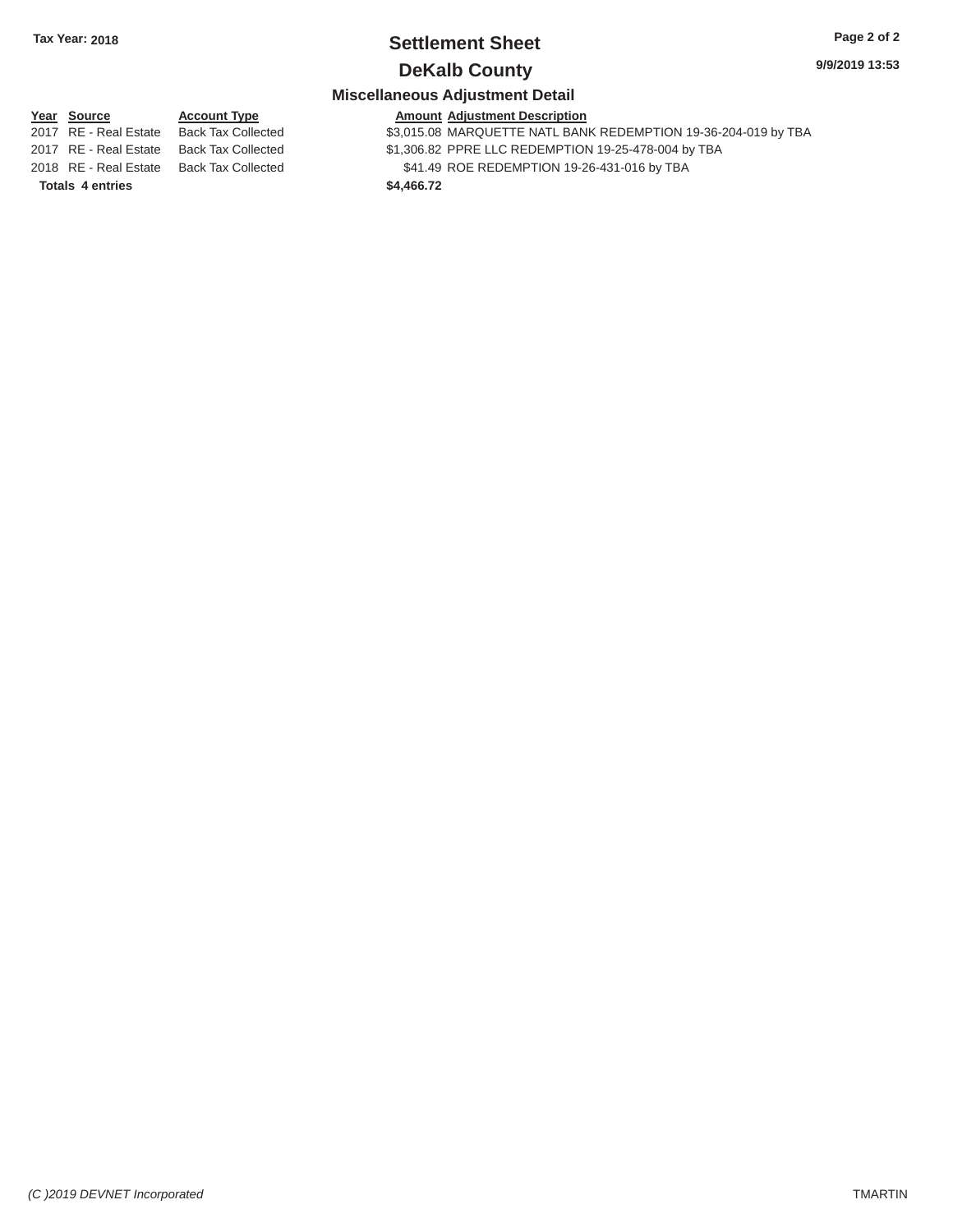### Tax Year: 2018 **Page 1 of 1 Settlement Sheet Page 1 of 1 Page 1 of 1 9/9/2019 13:53 DeKalb County 072 - VILLAGE OF SHABBONA**

#### **Current Year Taxes Due Current Year Taxes Paid Current Year Taxes Paid**

|       | Original Amount Due            | \$103,050.29 | ٠ | <b>Real Estate</b>             | \$108,326.51       |
|-------|--------------------------------|--------------|---|--------------------------------|--------------------|
|       | Supplements                    | \$1,305.27   |   | Railroad                       | \$2,730.38         |
|       | Cancellations                  | \$1,657.91   | ٠ | Mobile Home                    | \$0.00             |
|       | Abatements/Refunds             | \$0.00       | ٠ | Misc. Adjustments              | \$70.07            |
|       | Mobile Home                    | \$0.00       | ٠ | <b>Prior Year Real Estate</b>  | \$0.00             |
| $+/-$ | Road & Bridge Transfer         | \$11,232.60  | ٠ | Prior Year Mobile Home         | \$0.00             |
|       | Misc. Adjustments              | \$70.07      |   | + Prior Year Misc. Adjustments | \$0.00             |
|       | <b>Adjusted Amount Due</b>     | \$114,000.32 |   | Abatements/Refunds             | \$0.00             |
| ٠     | Prior Year Real EstateTax      | \$0.00       |   | <b>Total Collected</b>         | \$111,126.96       |
| ÷.    | Prior Year Mobile Home Tax     | \$0.00       | ٠ | <b>Hold Back</b>               | \$0.00             |
|       | + Prior Year Misc. Adjustments | \$0.00       | ٠ | <b>County Trustee</b>          |                    |
|       | <b>Total Amount Due</b>        | \$114,000.32 |   | <b>Forfeited Tax</b>           |                    |
|       |                                |              |   | 77 - A - A                     | <b>MAAA AQQ QQ</b> |

| <b>Original Amount Due</b> | \$103,050.29 | ٠ | <b>Real Estate</b>             | \$108,326.51 |
|----------------------------|--------------|---|--------------------------------|--------------|
| Supplements                | \$1,305.27   | ٠ | Railroad                       | \$2,730.38   |
| Cancellations              | \$1,657.91   | ٠ | Mobile Home                    | \$0.00       |
| Abatements/Refunds         | \$0.00       | ٠ | Misc. Adjustments              | \$70.07      |
| Mobile Home                | \$0.00       | ÷ | <b>Prior Year Real Estate</b>  | \$0.00       |
| Road & Bridge Transfer     | \$11,232.60  | ÷ | Prior Year Mobile Home         | \$0.00       |
| Misc. Adjustments          | \$70.07      |   | + Prior Year Misc. Adjustments | \$0.00       |
| <b>Adjusted Amount Due</b> | \$114,000.32 |   | Abatements/Refunds             | \$0.00       |
| ior Year Real EstateTax    | \$0.00       |   | <b>Total Collected</b>         | \$111,126.96 |
| r Year Mobile Home Tax     | \$0.00       | ٠ | <b>Hold Back</b>               | \$0.00       |
| Year Misc. Adjustments     | \$0.00       | ٠ | <b>County Trustee</b>          |              |
| <b>Total Amount Due</b>    | \$114,000.32 | ٠ | <b>Forfeited Tax</b>           |              |
|                            |              |   | <b>Total</b>                   | \$111,126.96 |
|                            |              |   |                                |              |

| <b>Road and Bridge Summary</b> |             |               | <b>Distribution Summary</b>  |             |  |
|--------------------------------|-------------|---------------|------------------------------|-------------|--|
| <b>Rd./Br. District</b>        | Amt. Due    | Amt. Distrib. | <b>Tax Distribution Date</b> | Amount      |  |
| SHABBONA ROAD & BRIDG          | \$11,504.93 | \$11.232.60   | 05/24/2019                   | \$10,676.83 |  |
| <b>Totals</b>                  | \$11,504.93 | \$11,232.60   | 06/21/2019                   | \$51,399.67 |  |
|                                |             |               | 07/19/2019                   | \$865.58    |  |
|                                |             |               | 08/16/2019                   | \$3,382.56  |  |
|                                |             |               | 09/13/2019                   | \$44,802.32 |  |
|                                |             |               |                              |             |  |

**Totals: 5 Distributions \$111,126.96 Grand Totals: 5 Distributions \$111,126.96** 

| <b>Fund Summary</b>                    |                         |                                         |                                |                     |                 |                                  |  |
|----------------------------------------|-------------------------|-----------------------------------------|--------------------------------|---------------------|-----------------|----------------------------------|--|
| <b>Fund</b>                            | <b>Amount Collected</b> | <b>Previously</b><br><b>Distributed</b> | Current<br><b>Distribution</b> | Amount<br>Available | <b>Interest</b> | <b>PY Over</b><br><b>Distrib</b> |  |
| 001 - CORPORATE                        | \$52.631.84             | \$31,498.03                             | \$21.133.81                    | \$0.00              | \$0.00          | \$0.00                           |  |
| $005 - I. M. R. F.$                    | \$1,614.29              | \$966.09                                | \$648.20                       | \$0.00              | \$0.00          | \$0.00                           |  |
| 007 - ROAD AND BRIDGE                  | \$11.232.60             | \$6,541.90                              | \$4,690.70                     | \$0.00              | \$0.00          | \$0.00                           |  |
| 014 - POLICE PROTECTION                | \$30.487.55             | \$18,245.56                             | \$12,241.99                    | \$0.00              | \$0.00          | \$0.00                           |  |
| 047 - SOCIAL SECURITY                  | \$11.367.08             | \$6,802.74                              | \$4.564.34                     | \$0.00              | \$0.00          | \$0.00                           |  |
| 060 - UNEMPLOYMENT INSURANCE           | \$1,156.37              | \$692.04                                | \$464.33                       | \$0.00              | \$0.00          | \$0.00                           |  |
| 062 - WORKERS COMPENSATION             | \$2,637.23              | \$1,578.28                              | \$1,058.95                     | \$0.00              | \$0.00          | \$0.00                           |  |
| <b>Totals</b>                          | \$111,126.96            | \$66,324,64                             | \$44,802.32                    | \$0.00              | \$0.00          | \$0.00                           |  |
| <b>Miscellaneous Adjustment Detail</b> |                         |                                         |                                |                     |                 |                                  |  |

| Year Source             | <b>Account Type</b>                        | <b>Amount Adiustment Description</b>                |
|-------------------------|--------------------------------------------|-----------------------------------------------------|
|                         | 2018 RE - Real Estate Paymt In Lieu of Tax | \$70.07 HOUSING AUTHORITY SEQUOYA APARTMENTS by TBA |
| <b>Totals 1 entries</b> |                                            | \$70.07                                             |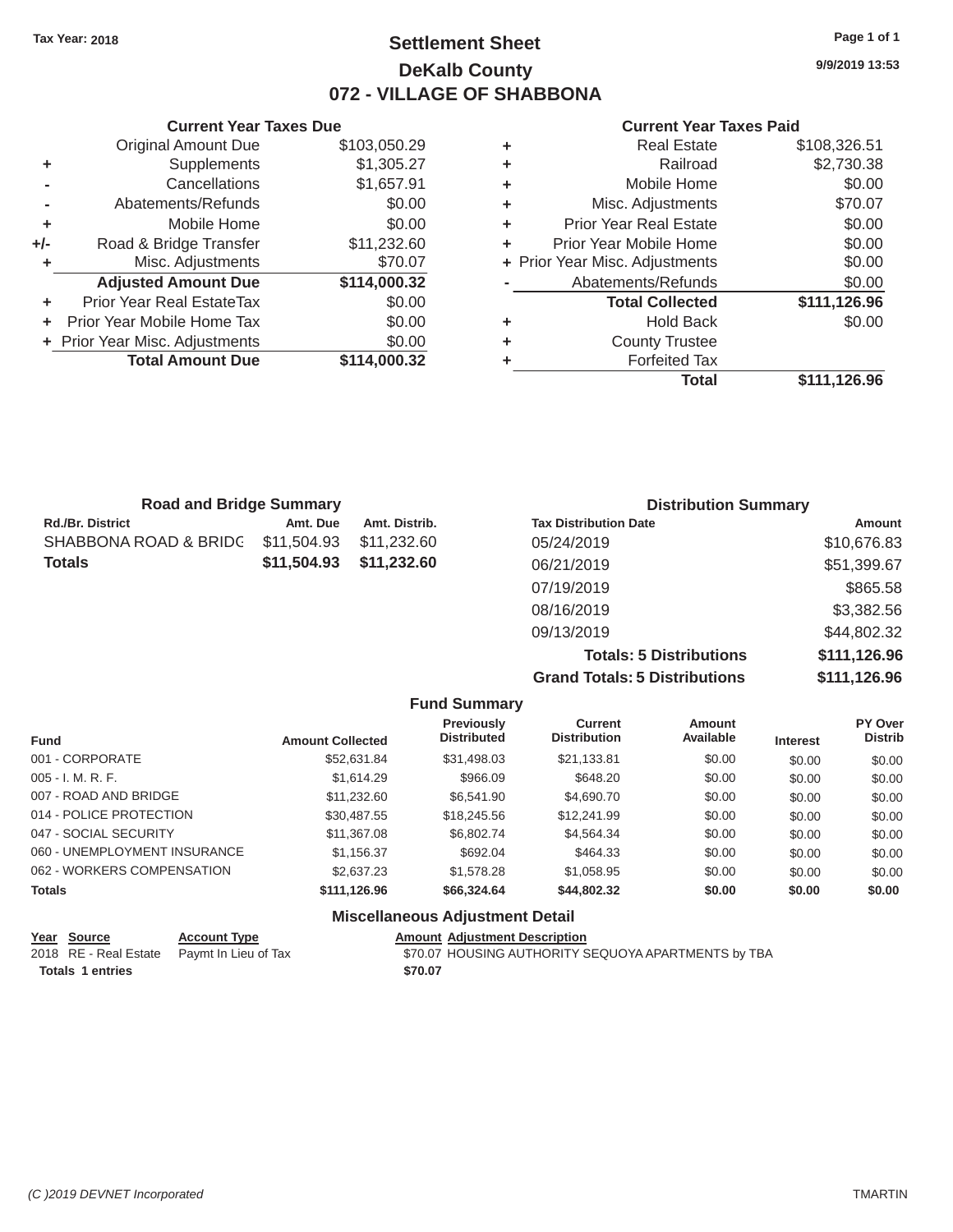### Tax Year: 2018 **Page 1 of 1 Page 1 of 1 Settlement Sheet Page 1 of 1 Page 1 of 1 9/9/2019 13:53 DeKalb County 073 - FLEWELLIN MEMORIAL LIBRARY**

### **Current Year Taxes Paid**

|       | <b>Current Year Taxes Due</b> |             |  |  |  |
|-------|-------------------------------|-------------|--|--|--|
|       | <b>Original Amount Due</b>    | \$27,662.20 |  |  |  |
| ٠     | Supplements                   | \$332.11    |  |  |  |
|       | Cancellations                 | \$422.83    |  |  |  |
|       | Abatements/Refunds            | \$0.00      |  |  |  |
| ٠     | Mobile Home                   | \$0.00      |  |  |  |
| $+/-$ | Road & Bridge Transfer        | \$0.00      |  |  |  |
| ٠     | Misc. Adjustments             | \$18.81     |  |  |  |
|       | <b>Adjusted Amount Due</b>    | \$27,590.29 |  |  |  |
| ÷     | Prior Year Real EstateTax     | \$0.00      |  |  |  |
| ÷     | Prior Year Mobile Home Tax    | \$0.00      |  |  |  |
|       | Prior Year Misc. Adjustments  | \$0.00      |  |  |  |
|       | <b>Total Amount Due</b>       | \$27.590.29 |  |  |  |
|       |                               |             |  |  |  |

|   | <b>Total</b>                   | \$26,815.06 |
|---|--------------------------------|-------------|
| ٠ | <b>Forfeited Tax</b>           |             |
| ٠ | <b>County Trustee</b>          |             |
| ٠ | <b>Hold Back</b>               | \$0.00      |
|   | <b>Total Collected</b>         | \$26,815.06 |
|   | Abatements/Refunds             | \$0.00      |
|   | + Prior Year Misc. Adjustments | \$0.00      |
| ٠ | Prior Year Mobile Home         | \$0.00      |
| ÷ | Prior Year Real Estate         | \$0.00      |
| ٠ | Misc. Adjustments              | \$18.81     |
| ٠ | Mobile Home                    | \$0.00      |
| ٠ | Railroad                       | \$659.24    |
| ٠ | <b>Real Estate</b>             | \$26,137.01 |
|   |                                |             |

|                     | <b>Distribution Summary</b>          |             |
|---------------------|--------------------------------------|-------------|
|                     | <b>Tax Distribution Date</b>         | Amount      |
|                     | 05/24/2019                           | \$2,616.98  |
|                     | 06/21/2019                           | \$12,366.17 |
|                     | 07/19/2019                           | \$218.53    |
|                     | 08/16/2019                           | \$846.04    |
|                     | 09/13/2019                           | \$10,767.34 |
|                     | <b>Totals: 5 Distributions</b>       | \$26,815.06 |
|                     | <b>Grand Totals: 5 Distributions</b> | \$26,815.06 |
| <b>Fund Summary</b> |                                      |             |

| Fund            | <b>Amount Collected</b> | <b>Previously</b><br><b>Distributed</b> | Current<br><b>Distribution</b> | Amount<br>Available | <b>Interest</b> | <b>PY Over</b><br><b>Distrib</b> |
|-----------------|-------------------------|-----------------------------------------|--------------------------------|---------------------|-----------------|----------------------------------|
| 001 - CORPORATE | \$26,815,06             | \$16,047.72                             | \$10.767.34                    | \$0.00              | \$0.00          | \$0.00                           |
| <b>Totals</b>   | \$26,815,06             | \$16,047.72                             | \$10.767.34                    | \$0.00              | \$0.00          | \$0.00                           |
|                 |                         | <b>Miscellaneous Adjustment Detail</b>  |                                |                     |                 |                                  |

# **Totals 1 entries \$18.81**

**Year Source Account Type Account Type Amount Adjustment Description**<br>2018 RE - Real Estate Paymt In Lieu of Tax \$18.81 HOUSING AUTHORITY S \$18.81 HOUSING AUTHORITY SEQUOYA APARTMENTS by TBA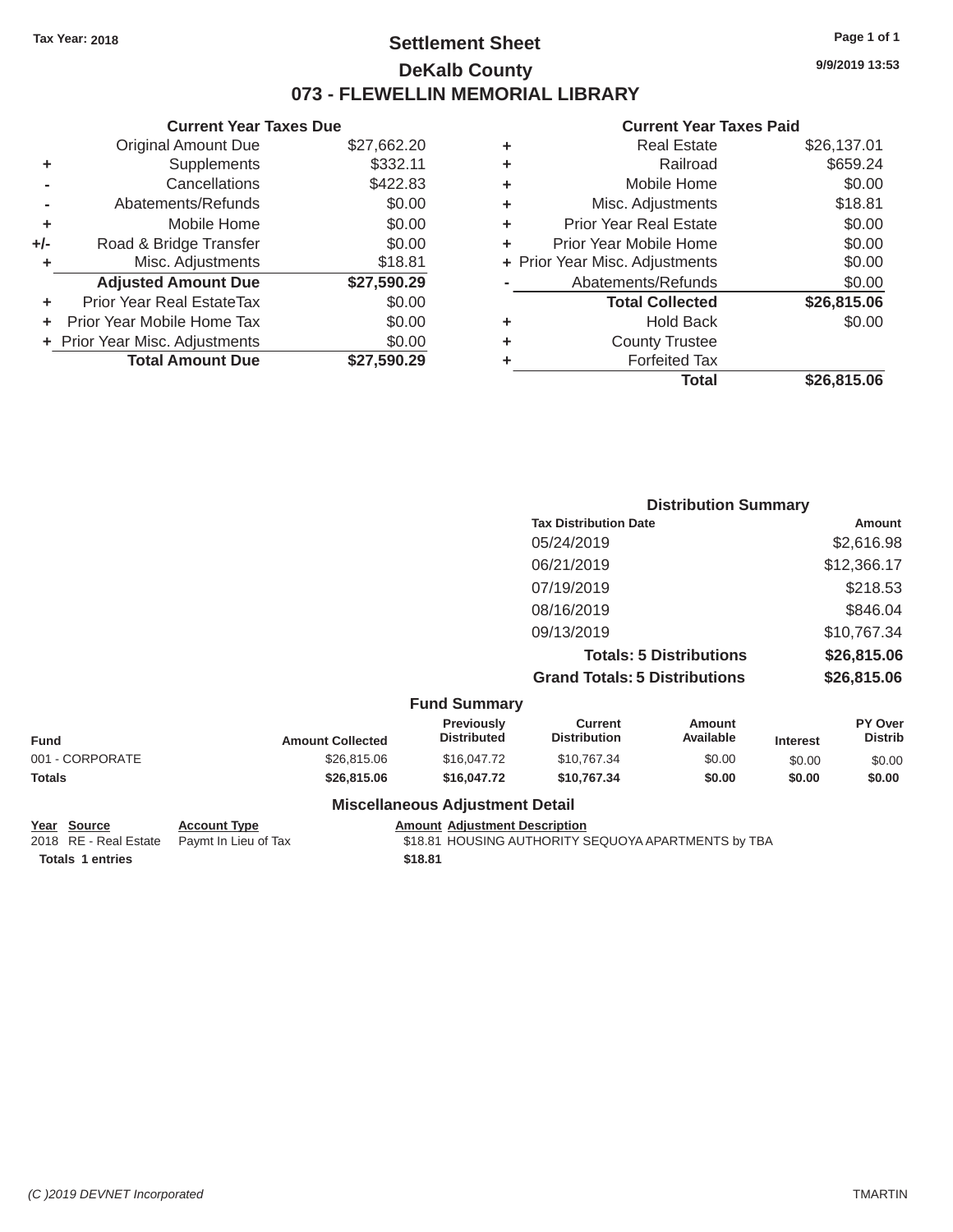### Tax Year: 2018 **Page 1 of 1 Page 1 of 1 Settlement Sheet Page 1 of 1 Page 1 of 1 9/9/2019 13:53 DeKalb County 074 - VILLAGE OF SOMONAUK**

#### **Current Year Taxes Due Current Year Taxes Paid Current Year Taxes Paid**

|     | <b>Original Amount Due</b>       | \$456,175.90 | ٠ | <b>Real Estate</b>             | \$484,532.98 |
|-----|----------------------------------|--------------|---|--------------------------------|--------------|
| ÷   | Supplements                      | \$3,947.84   | ٠ | Railroad                       | \$5,663.88   |
|     | Cancellations                    | \$5,255.98   | ٠ | Mobile Home                    | \$0.00       |
|     | Abatements/Refunds               | \$0.00       | ٠ | Misc. Adjustments              | \$0.00       |
| ٠   | Mobile Home                      | \$0.00       | ٠ | <b>Prior Year Real Estate</b>  | \$0.00       |
| +/- | Road & Bridge Transfer           | \$56,660.89  |   | Prior Year Mobile Home         | \$0.00       |
|     | Misc. Adjustments                | \$0.00       |   | + Prior Year Misc. Adjustments | \$0.00       |
|     | <b>Adjusted Amount Due</b>       | \$511,528.65 |   | Abatements/Refunds             | \$0.00       |
|     | <b>Prior Year Real EstateTax</b> | \$0.00       |   | <b>Total Collected</b>         | \$490,196.86 |
|     | Prior Year Mobile Home Tax       | \$0.00       | ٠ | <b>Hold Back</b>               | \$0.00       |
|     | + Prior Year Misc. Adjustments   | \$0.00       | ٠ | <b>County Trustee</b>          |              |
|     | <b>Total Amount Due</b>          | \$511,528.65 |   | <b>Forfeited Tax</b>           |              |
|     |                                  |              |   |                                | * *** *** ** |

| Supplements<br>\$3,947.84<br>Railroad<br>٠<br>\$5,255.98<br>Cancellations<br>Mobile Home<br>٠<br>Abatements/Refunds<br>\$0.00<br>Misc. Adjustments<br>٠<br><b>Prior Year Real Estate</b><br>Mobile Home<br>\$0.00<br>÷<br>Road & Bridge Transfer<br>Prior Year Mobile Home<br>\$56,660.89<br>÷<br>Misc. Adjustments<br>+ Prior Year Misc. Adjustments<br>\$0.00<br>\$511,528.65<br><b>Adjusted Amount Due</b><br>Abatements/Refunds<br>ior Year Real EstateTax<br><b>Total Collected</b><br>\$0.00<br>r Year Mobile Home Tax<br>\$0.00<br><b>Hold Back</b><br>٠<br>Year Misc. Adjustments<br>\$0.00<br><b>County Trustee</b><br>٠<br>\$511,528.65<br><b>Total Amount Due</b><br><b>Forfeited Tax</b><br>٠<br><b>Total</b> | \$484,532.98 | <b>Real Estate</b> | ٠ | \$456,175.90 | <b>Original Amount Due</b> |
|---------------------------------------------------------------------------------------------------------------------------------------------------------------------------------------------------------------------------------------------------------------------------------------------------------------------------------------------------------------------------------------------------------------------------------------------------------------------------------------------------------------------------------------------------------------------------------------------------------------------------------------------------------------------------------------------------------------------------|--------------|--------------------|---|--------------|----------------------------|
|                                                                                                                                                                                                                                                                                                                                                                                                                                                                                                                                                                                                                                                                                                                           | \$5,663.88   |                    |   |              |                            |
|                                                                                                                                                                                                                                                                                                                                                                                                                                                                                                                                                                                                                                                                                                                           | \$0.00       |                    |   |              |                            |
|                                                                                                                                                                                                                                                                                                                                                                                                                                                                                                                                                                                                                                                                                                                           | \$0.00       |                    |   |              |                            |
|                                                                                                                                                                                                                                                                                                                                                                                                                                                                                                                                                                                                                                                                                                                           | \$0.00       |                    |   |              |                            |
|                                                                                                                                                                                                                                                                                                                                                                                                                                                                                                                                                                                                                                                                                                                           | \$0.00       |                    |   |              |                            |
|                                                                                                                                                                                                                                                                                                                                                                                                                                                                                                                                                                                                                                                                                                                           | \$0.00       |                    |   |              |                            |
|                                                                                                                                                                                                                                                                                                                                                                                                                                                                                                                                                                                                                                                                                                                           | \$0.00       |                    |   |              |                            |
|                                                                                                                                                                                                                                                                                                                                                                                                                                                                                                                                                                                                                                                                                                                           | \$490,196.86 |                    |   |              |                            |
|                                                                                                                                                                                                                                                                                                                                                                                                                                                                                                                                                                                                                                                                                                                           | \$0.00       |                    |   |              |                            |
|                                                                                                                                                                                                                                                                                                                                                                                                                                                                                                                                                                                                                                                                                                                           |              |                    |   |              |                            |
|                                                                                                                                                                                                                                                                                                                                                                                                                                                                                                                                                                                                                                                                                                                           |              |                    |   |              |                            |
|                                                                                                                                                                                                                                                                                                                                                                                                                                                                                                                                                                                                                                                                                                                           | \$490,196.86 |                    |   |              |                            |

| <b>Road and Bridge Summary</b> |               | <b>Distribution Summary</b>  |              |  |
|--------------------------------|---------------|------------------------------|--------------|--|
| Amt. Due                       | Amt. Distrib. | <b>Tax Distribution Date</b> | Amount       |  |
| \$59,297.29                    | \$56,660.89   | 05/24/2019                   | \$59,446.91  |  |
| \$59,297.29                    | \$56,660.89   | 06/21/2019                   | \$226,647.20 |  |
|                                |               | 07/19/2019                   | \$4,317.76   |  |
|                                |               | 08/16/2019                   | \$9,575.58   |  |
|                                |               | 09/13/2019                   | \$190,209.41 |  |
|                                |               |                              |              |  |

**Totals: 5 Distributions \$490,196.86 Grand Totals: 5 Distributions \$490,196.86**

|                                               |                         | <b>Fund Summary</b>                     |                                       |                            |                 |                           |
|-----------------------------------------------|-------------------------|-----------------------------------------|---------------------------------------|----------------------------|-----------------|---------------------------|
| <b>Fund</b>                                   | <b>Amount Collected</b> | <b>Previously</b><br><b>Distributed</b> | <b>Current</b><br><b>Distribution</b> | <b>Amount</b><br>Available | <b>Interest</b> | PY Over<br><b>Distrib</b> |
| 001 - CORPORATE                               | \$127,585.72            | \$77.961.21                             | \$49,624.51                           | \$0.00                     | \$0.00          | \$0.00                    |
| 003 - BONDS AND INTEREST                      | \$171.173.87            | \$104.595.72                            | \$66,578.15                           | \$0.00                     | \$0.00          | \$0.00                    |
| 007 - ROAD AND BRIDGE                         | \$56,660.89             | \$35.075.47                             | \$21,585.42                           | \$0.00                     | \$0.00          | \$0.00                    |
| 014 - POLICE PROTECTION                       | \$24,430.62             | \$14,928.33                             | \$9,502.29                            | \$0.00                     | \$0.00          | \$0.00                    |
| 025 - GARBAGE DISPOSAL                        | \$16,288.82             | \$9.953.27                              | \$6,335.55                            | \$0.00                     | \$0.00          | \$0.00                    |
| 027 - AUDIT                                   | \$17.918.48             | \$10,949.08                             | \$6.969.40                            | \$0.00                     | \$0.00          | \$0.00                    |
| 035 - TORT JUDGEMENTS/LIABILITY<br><b>INS</b> | \$39,901.78             | \$24,381.96                             | \$15,519.82                           | \$0.00                     | \$0.00          | \$0.00                    |
| 047 - SOCIAL SECURITY                         | \$36,236,68             | \$22.142.41                             | \$14.094.27                           | \$0.00                     | \$0.00          | \$0.00                    |
| <b>Totals</b>                                 | \$490,196.86            | \$299,987.45                            | \$190,209.41                          | \$0.00                     | \$0.00          | \$0.00                    |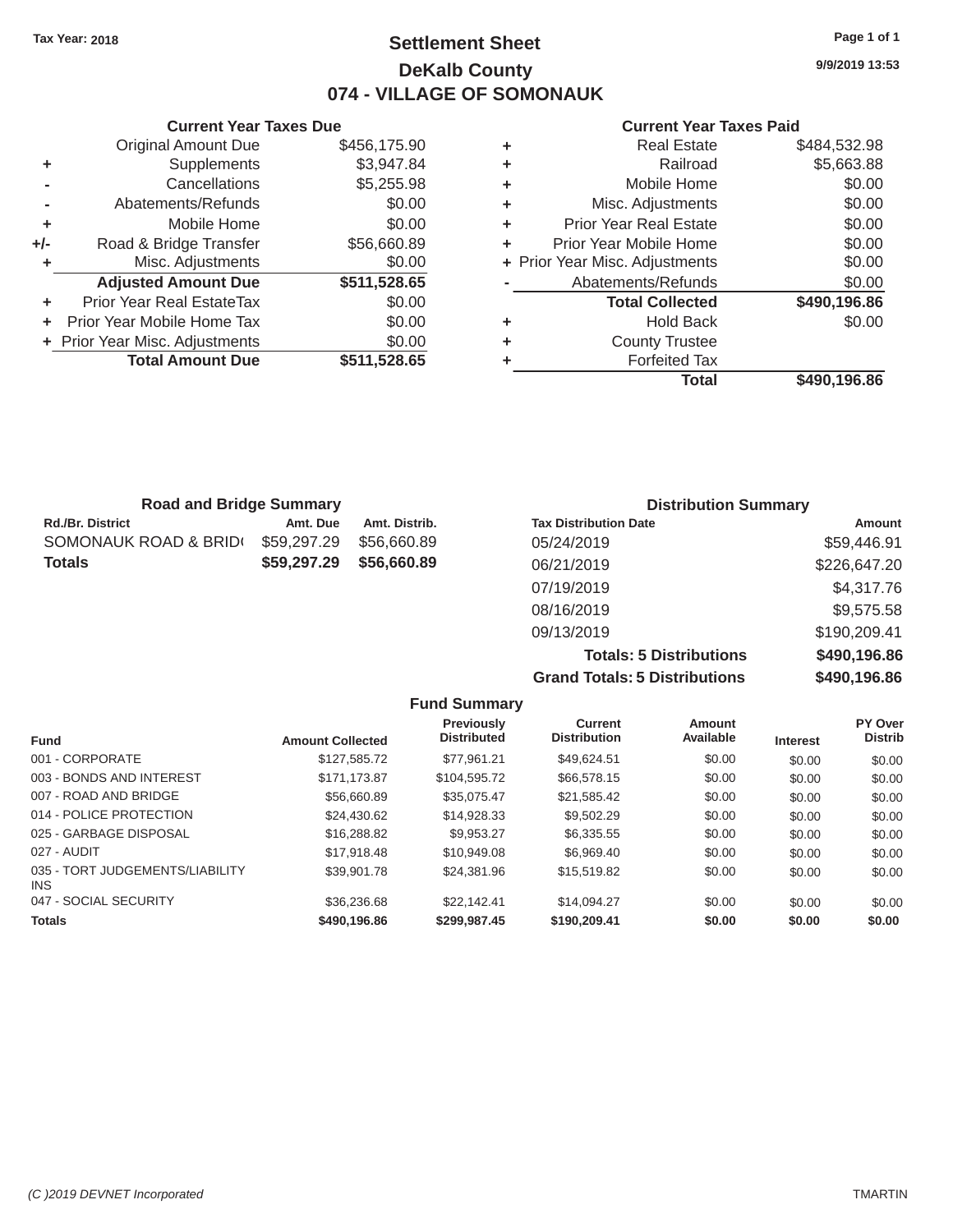# Tax Year: 2018 **Page 1 of 1 Settlement Sheet Page 1 of 1 Page 1 of 1 9/9/2019 13:53 DeKalb County 075 - SOMONAUK LIBRARY**

|     | OUITUIK TUUT TUAGO DUG           |              |   |                                |              |
|-----|----------------------------------|--------------|---|--------------------------------|--------------|
|     | <b>Original Amount Due</b>       | \$142,757.27 | ٠ | <b>Real Estate</b>             | \$134,362.19 |
| ٠   | Supplements                      | \$970.49     | ٠ | Railroad                       | \$1,741.82   |
|     | Cancellations                    | \$1,259.35   | ٠ | Mobile Home                    | \$0.00       |
|     | Abatements/Refunds               | \$0.00       | ٠ | Misc. Adjustments              | \$0.00       |
|     | Mobile Home                      | \$0.00       | ٠ | <b>Prior Year Real Estate</b>  | \$0.00       |
| +/- | Road & Bridge Transfer           | \$0.00       | ÷ | Prior Year Mobile Home         | \$0.00       |
|     | Misc. Adjustments                | \$0.00       |   | + Prior Year Misc. Adjustments | \$0.00       |
|     | <b>Adjusted Amount Due</b>       | \$142,468.41 |   | Abatements/Refunds             | \$0.00       |
|     | <b>Prior Year Real EstateTax</b> | \$0.00       |   | <b>Total Collected</b>         | \$136,104.01 |
|     | Prior Year Mobile Home Tax       | \$0.00       | ٠ | <b>Hold Back</b>               | \$0.00       |
|     | + Prior Year Misc. Adjustments   | \$0.00       | ٠ | <b>County Trustee</b>          |              |
|     | <b>Total Amount Due</b>          | \$142,468.41 |   | <b>Forfeited Tax</b>           |              |
|     |                                  |              |   |                                |              |

| <b>Original Amount Due</b> | \$142,757.27 | ÷ | <b>Real Estate</b>             | \$134,362.19 |
|----------------------------|--------------|---|--------------------------------|--------------|
| Supplements                | \$970.49     | ÷ | Railroad                       | \$1,741.82   |
| Cancellations              | \$1,259.35   | ÷ | Mobile Home                    | \$0.00       |
| Abatements/Refunds         | \$0.00       | ÷ | Misc. Adjustments              | \$0.00       |
| Mobile Home                | \$0.00       | ÷ | <b>Prior Year Real Estate</b>  | \$0.00       |
| Road & Bridge Transfer     | \$0.00       | ÷ | Prior Year Mobile Home         | \$0.00       |
| Misc. Adjustments          | \$0.00       |   | + Prior Year Misc. Adjustments | \$0.00       |
| <b>Adjusted Amount Due</b> | \$142,468.41 |   | Abatements/Refunds             | \$0.00       |
| ior Year Real EstateTax    | \$0.00       |   | <b>Total Collected</b>         | \$136,104.01 |
| r Year Mobile Home Tax     | \$0.00       | ÷ | <b>Hold Back</b>               | \$0.00       |
| Year Misc. Adjustments     | \$0.00       | ÷ | <b>County Trustee</b>          |              |
| <b>Total Amount Due</b>    | \$142,468.41 | ٠ | <b>Forfeited Tax</b>           |              |
|                            |              |   | <b>Total</b>                   | \$136,104.01 |

| <b>Distribution Summary</b>          |              |
|--------------------------------------|--------------|
| <b>Tax Distribution Date</b>         | Amount       |
| 05/24/2019                           | \$15,882.70  |
| 06/21/2019                           | \$63,945.62  |
| 07/19/2019                           | \$980.48     |
| 08/16/2019                           | \$3,075.08   |
| 09/13/2019                           | \$52,220.13  |
| <b>Totals: 5 Distributions</b>       | \$136,104.01 |
| <b>Grand Totals: 5 Distributions</b> | \$136,104.01 |

|                                         |                         | <b>Fund Summary</b>              |                                       |                     |                 |                           |
|-----------------------------------------|-------------------------|----------------------------------|---------------------------------------|---------------------|-----------------|---------------------------|
| <b>Fund</b>                             | <b>Amount Collected</b> | Previously<br><b>Distributed</b> | <b>Current</b><br><b>Distribution</b> | Amount<br>Available | <b>Interest</b> | PY Over<br><b>Distrib</b> |
| 001 - CORPORATE                         | \$60,506.81             | \$37,291.66                      | \$23.215.15                           | \$0.00              | \$0.00          | \$0.00                    |
| 003 - BONDS AND INTEREST                | \$58,901.31             | \$36,302.17                      | \$22.599.14                           | \$0.00              | \$0.00          | \$0.00                    |
| 004 - OPERATIONS & MAINTENANCE          | \$8,067.56              | \$4.972.21                       | \$3.095.35                            | \$0.00              | \$0.00          | \$0.00                    |
| $005 - I. M. R. F.$                     | \$1,895.92              | \$1,168.50                       | \$727.42                              | \$0.00              | \$0.00          | \$0.00                    |
| 027 - AUDIT                             | \$1,992.70              | \$1,228.15                       | \$764.55                              | \$0.00              | \$0.00          | \$0.00                    |
| 035 - TORT JUDGEMENTS/LIABILITY<br>INS. | \$3,791,72              | \$2,336.92                       | \$1.454.80                            | \$0.00              | \$0.00          | \$0.00                    |
| 047 - SOCIAL SECURITY                   | \$947.99                | \$584.27                         | \$363.72                              | \$0.00              | \$0.00          | \$0.00                    |
| <b>Totals</b>                           | \$136,104.01            | \$83,883.88                      | \$52,220.13                           | \$0.00              | \$0.00          | \$0.00                    |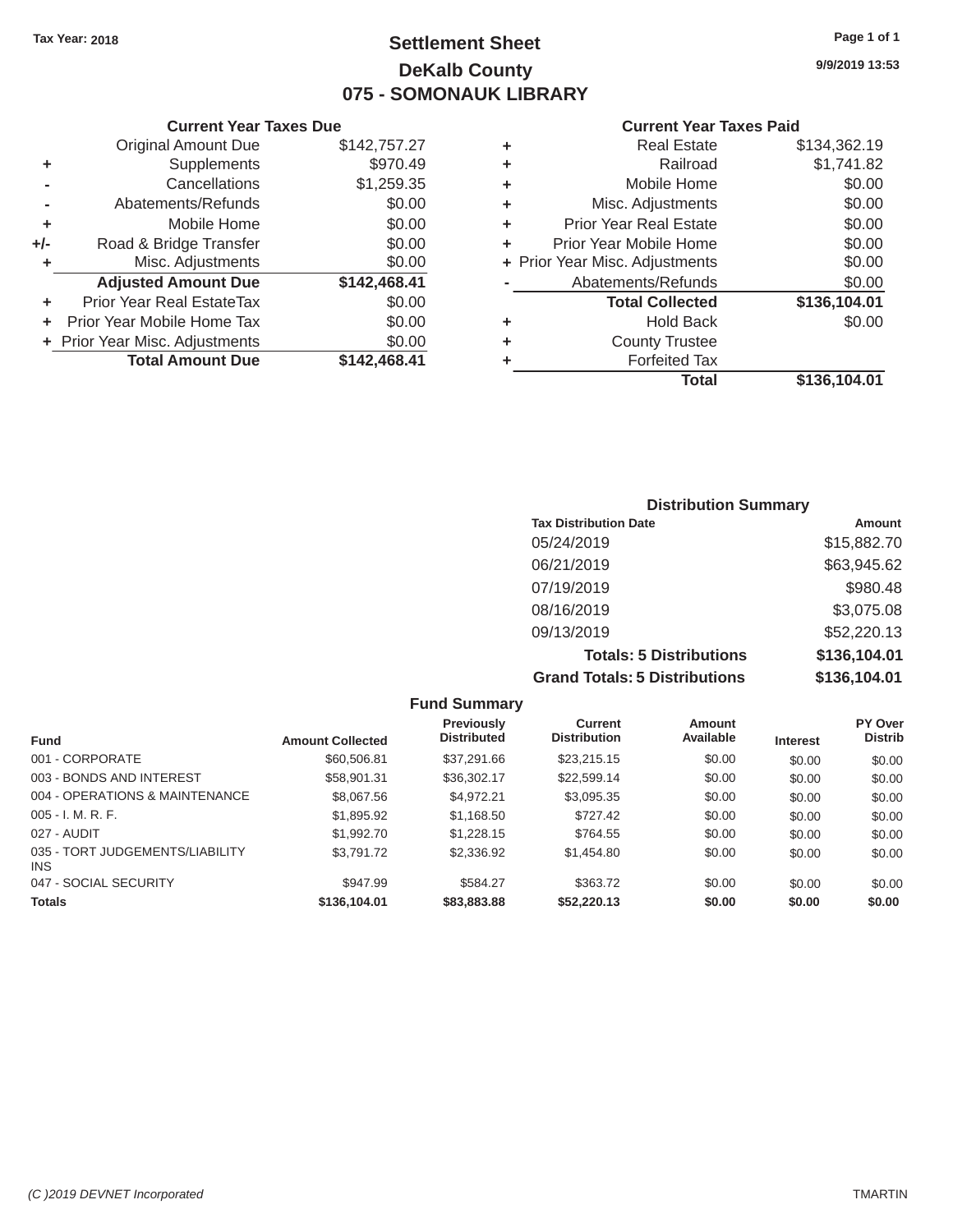# Tax Year: 2018 **Page 1 of 1 Page 1 of 1 Settlement Sheet Page 1 of 1 Page 1 of 1 9/9/2019 13:53 DeKalb County 076 - CITY OF SYCAMORE**

## **The Vear Taxes Due Current Year Taxes Paid Current Year Taxes Paid**

|     |                                  |                |   | <b>Total</b>                   | \$3,030,076.18 |
|-----|----------------------------------|----------------|---|--------------------------------|----------------|
|     | <b>Total Amount Due</b>          | \$3,129,195.90 |   | <b>Forfeited Tax</b>           |                |
|     | + Prior Year Misc. Adjustments   | \$0.00         | ٠ | <b>County Trustee</b>          |                |
|     | Prior Year Mobile Home Tax       | \$0.00         | ٠ | <b>Hold Back</b>               | \$0.00         |
|     | <b>Prior Year Real EstateTax</b> | (\$1,162.16)   |   | <b>Total Collected</b>         | \$3,030,076.18 |
|     | <b>Adjusted Amount Due</b>       | \$3,130,358.06 |   | Abatements/Refunds             | \$0.30         |
|     | Misc. Adjustments                | \$849.77       |   | + Prior Year Misc. Adjustments | \$0.00         |
| +/- | Road & Bridge Transfer           | \$80,251.38    | ٠ | Prior Year Mobile Home         | \$0.00         |
|     | Mobile Home                      | \$0.00         | ٠ | <b>Prior Year Real Estate</b>  | (\$1,162.16)   |
|     | Abatements/Refunds               | \$0.30         | ٠ | Misc. Adjustments              | \$849.77       |
|     | Cancellations                    | \$37,380.34    | ٠ | Mobile Home                    | \$0.00         |
| ٠   | Supplements                      | \$23,529.89    | ٠ | Railroad                       | \$0.35         |
|     | <b>Original Amount Due</b>       | \$3,063,107.66 | ٠ | <b>Real Estate</b>             | \$3,030,388.52 |
|     |                                  |                |   |                                |                |

|     | <b>Current Year Taxes Due</b>  |                | <b>Current Year</b> |                                |
|-----|--------------------------------|----------------|---------------------|--------------------------------|
|     | Original Amount Due            | \$3,063,107.66 | ٠                   | <b>Real Estate</b>             |
| ÷   | Supplements                    | \$23,529.89    | ٠                   | Railroad                       |
|     | Cancellations                  | \$37,380.34    | ٠                   | Mobile Home                    |
|     | Abatements/Refunds             | \$0.30         | ٠                   | Misc. Adjustments              |
|     | Mobile Home                    | \$0.00         | ÷                   | Prior Year Real Estate         |
| ⊦/- | Road & Bridge Transfer         | \$80,251.38    | ٠                   | Prior Year Mobile Home         |
| ÷   | Misc. Adjustments              | \$849.77       |                     | + Prior Year Misc. Adjustments |
|     | <b>Adjusted Amount Due</b>     | \$3,130,358.06 |                     | Abatements/Refunds             |
|     | Prior Year Real EstateTax      | (\$1,162.16)   |                     | <b>Total Collected</b>         |
|     | Prior Year Mobile Home Tax     | \$0.00         | ÷                   | <b>Hold Back</b>               |
|     | + Prior Year Misc. Adjustments | \$0.00         | ٠                   | <b>County Trustee</b>          |
|     | <b>Total Amount Due</b>        | \$3,129,195.90 | ٠                   | <b>Forfeited Tax</b>           |

| <b>Road and Bridge Summary</b>   |             |               |                              | <b>Distribution Summary</b> |
|----------------------------------|-------------|---------------|------------------------------|-----------------------------|
| <b>Rd./Br. District</b>          | Amt. Due    | Amt. Distrib. | <b>Tax Distribution Date</b> | <b>Amount</b>               |
| <b>CORTLAND ROAD &amp; BRIDC</b> | \$45,078.68 | \$43,400.04   | 05/24/2019                   | \$306,066.73                |
| DEKALB ROAD & BRIDGE             | \$10,689.19 | \$10,235,76   | 06/21/2019                   | \$1,337,465.99              |
| SYCAMORE ROAD & BRIDO            | \$27,338.30 | \$26,615,58   | 07/19/2019                   | \$31,168.41                 |
| <b>Totals</b>                    | \$83,106.17 | \$80,251.38   | 08/16/2019                   | \$82,564.59                 |
|                                  |             |               | 09/13/2019                   | \$1,272,810.46              |

**Totals: 5 Distributions Grand Totals: 5 Distributions** 

| \$3,030,076.18 |  |
|----------------|--|
| \$3,030,076.18 |  |
|                |  |

|                              |                         | <b>Fund Summary</b>                     |                                       |                     |                 |                                  |
|------------------------------|-------------------------|-----------------------------------------|---------------------------------------|---------------------|-----------------|----------------------------------|
| <b>Fund</b>                  | <b>Amount Collected</b> | <b>Previously</b><br><b>Distributed</b> | <b>Current</b><br><b>Distribution</b> | Amount<br>Available | <b>Interest</b> | <b>PY Over</b><br><b>Distrib</b> |
| 001 - CORPORATE              | \$1.230.242.12          | \$713,455.05                            | \$516,787.07                          | \$0.00              | \$0.00          | \$0.00                           |
| 003 - BONDS AND INTEREST     | \$150,792.09            | \$87,448.94                             | \$63,343.15                           | \$0.00              | \$0.00          | \$0.00                           |
| 005 - I. M. R. F.            | \$150,405.68            | \$87,224.85                             | \$63,180.83                           | \$0.00              | \$0.00          | \$0.00                           |
| 007 - ROAD AND BRIDGE        | \$80.251.38             | \$46,572.11                             | \$33.679.27                           | \$0.00              | \$0.00          | \$0.00                           |
| 013 - FIREFIGHTER'S PENSION  | \$634,846,56            | \$368,166.93                            | \$266,679.63                          | \$0.00              | \$0.00          | \$0.00                           |
| 015 - POLICE PENSION         | \$589,905.97            | \$342,104.51                            | \$247.801.46                          | \$0.00              | \$0.00          | \$0.00                           |
| 047 - SOCIAL SECURITY        | \$89.754.32             | \$52.051.27                             | \$37.703.05                           | \$0.00              | \$0.00          | \$0.00                           |
| 048 - SCHOOL CROSSING GUARDS | \$19,274.15             | \$11.177.68                             | \$8.096.47                            | \$0.00              | \$0.00          | \$0.00                           |
| 143 - MEDICARE               | \$84,603.91             | \$49.064.38                             | \$35,539.53                           | \$0.00              | \$0.00          | \$0.00                           |
| <b>Totals</b>                | \$3,030,076.18          | \$1,757,265.72                          | \$1,272,810.46                        | \$0.00              | \$0.00          | \$0.00                           |

#### **Miscellaneous Adjustment Detail**  Year Source **Account Type Account Account Adjustment Description** 2018 RE - Real Estate Paymt In Lieu of Tax \$849.77 HOUSING AUTHORITY SYCAMORE UNITS by TBA Totals 1 entries \$849.77

**Abatement Detail** 

|                         | Year Source                        | <b>Account Type</b> | <b>Amount Adjustment Description</b>             |
|-------------------------|------------------------------------|---------------------|--------------------------------------------------|
|                         | 2018 RE - Real Estate              | RE Abatement        | \$0.19 PTAB INTEREST REFUND 06-21-377-033 by TBA |
|                         | 2018 RE - Real Estate RE Abatement |                     | \$0.08 PTAB INTEREST REFUND 06-21-201-015 by TBA |
| <b>Totals 2 entries</b> |                                    |                     | \$0.27                                           |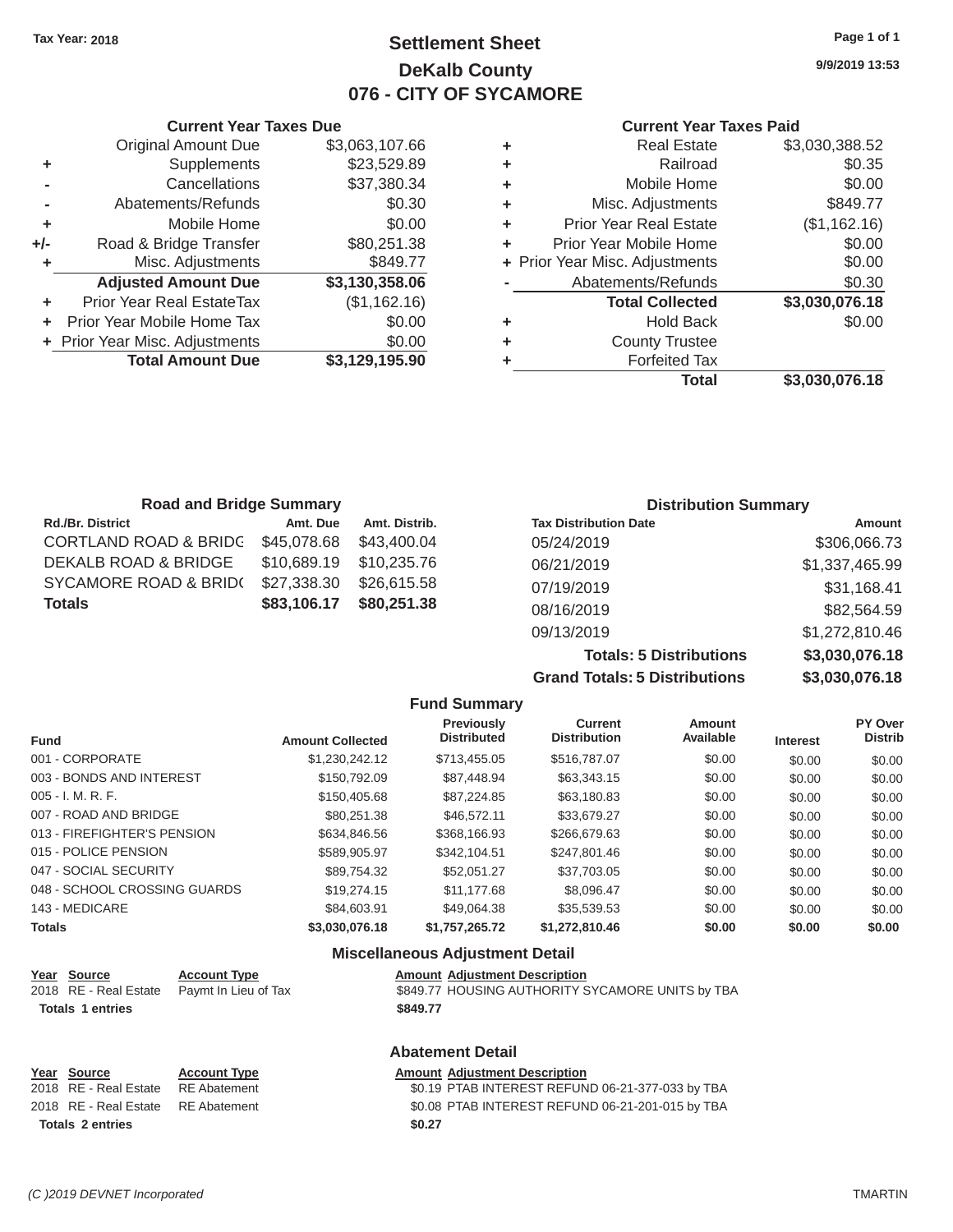# Tax Year: 2018 **Page 1 of 1 Page 1 of 1 Settlement Sheet Page 1 of 1 Page 1 of 1 9/9/2019 13:53 DeKalb County 077 - SYCAMORE LIBRARY**

| ٠ | <b>Real Estate</b>             | \$1,096,861.33 |
|---|--------------------------------|----------------|
|   | Railroad                       | \$0.12         |
| ٠ | Mobile Home                    | \$0.00         |
| ٠ | Misc. Adjustments              | \$315.95       |
| ٠ | <b>Prior Year Real Estate</b>  | (\$424.15)     |
| ٠ | Prior Year Mobile Home         | \$0.00         |
|   | + Prior Year Misc. Adjustments | \$0.00         |
|   | Abatements/Refunds             | \$0.10         |
|   | <b>Total Collected</b>         | \$1,096,753.15 |
| ٠ | <b>Hold Back</b>               | \$0.00         |
| ٠ | <b>County Trustee</b>          |                |
|   | <b>Forfeited Tax</b>           |                |
|   | Total                          | \$1,096,753.15 |

#### **Current Year Taxes Due Current Year Taxes Paid Current Year Taxes Paid Current Year Taxes Paid** Original Amount Due \$1,138,871.14 **+** Supplements \$8,398.34 **-** Cancellations \$13,501.26 **-** Abatements/Refunds \$0.10 **+** Mobile Home  $$0.00$ **+/-** Road & Bridge Transfer \$0.00 **+** Misc. Adjustments \$315.95 Adjusted Amount Due \$1,134,084.07 **+** Prior Year Real EstateTax (\$424.15) **+** Prior Year Mobile Home Tax  $$0.00$ **+** Prior Year Misc. Adjustments \$0.00<br> **1,133,659.92 +** Cotal Amount Due \$1,133,659.92 **Total Amount Due**

| <b>Distribution Summary</b>          |                |  |  |  |
|--------------------------------------|----------------|--|--|--|
| <b>Tax Distribution Date</b>         | Amount         |  |  |  |
| 05/24/2019                           | \$110,765.27   |  |  |  |
| 06/21/2019                           | \$483,994.74   |  |  |  |
| 07/19/2019                           | \$11,363.67    |  |  |  |
| 08/16/2019                           | \$29,914.44    |  |  |  |
| 09/13/2019                           | \$460,715.03   |  |  |  |
| <b>Totals: 5 Distributions</b>       | \$1,096,753.15 |  |  |  |
| <b>Grand Totals: 5 Distributions</b> | \$1,096,753.15 |  |  |  |

|                                          |                         | <b>Fund Summary</b>                     |                                |                     |                 |                                  |
|------------------------------------------|-------------------------|-----------------------------------------|--------------------------------|---------------------|-----------------|----------------------------------|
| <b>Fund</b>                              | <b>Amount Collected</b> | <b>Previously</b><br><b>Distributed</b> | Current<br><b>Distribution</b> | Amount<br>Available | <b>Interest</b> | <b>PY Over</b><br><b>Distrib</b> |
| $005 - I. M. R. F.$                      | \$0.00                  | \$0.00                                  | \$0.00                         | \$0.00              | \$0.00          | \$0.00                           |
| 016 - LIBRARY (township, municipalities) | \$1,096,753.15          | \$636,038.12                            | \$460,715.03                   | \$0.00              | \$0.00          | \$0.00                           |
| 027 - AUDIT                              | \$0.00                  | \$0.00                                  | \$0.00                         | \$0.00              | \$0.00          | \$0.00                           |
| 047 - SOCIAL SECURITY                    | \$0.00                  | \$0.00                                  | \$0.00                         | \$0.00              | \$0.00          | \$0.00                           |
| <b>Totals</b>                            | \$1,096,753.15          | \$636,038.12                            | \$460,715,03                   | \$0.00              | \$0.00          | \$0.00                           |
|                                          |                         | <b>Miscellaneous Adjustment Detail</b>  |                                |                     |                 |                                  |
| Year<br>Source<br><b>Account Type</b>    |                         | <b>Amount Adjustment Description</b>    |                                |                     |                 |                                  |

|                         | <u>rear source</u> | <b>ACCOUNT TYPE</b>                        | Amount Adjustment Description                    |
|-------------------------|--------------------|--------------------------------------------|--------------------------------------------------|
|                         |                    | 2018 RE - Real Estate Paymt In Lieu of Tax | \$315.95 HOUSING AUTHORITY SYCAMORE UNITS by TBA |
| <b>Totals 1 entries</b> |                    |                                            | \$315.95                                         |
|                         |                    |                                            |                                                  |

#### **Abatement Detail**

| Year Source                        | <b>Account Type</b> | <b>Amount Adjustment Description</b>             |
|------------------------------------|---------------------|--------------------------------------------------|
| 2018 RE - Real Estate RE Abatement |                     | \$0.07 PTAB INTEREST REFUND 06-21-377-033 by TBA |
| 2018 RE - Real Estate RE Abatement |                     | \$0.03 PTAB INTEREST REFUND 06-21-201-015 by TBA |
| Totals 2 entries                   |                     | \$0.10                                           |
|                                    |                     |                                                  |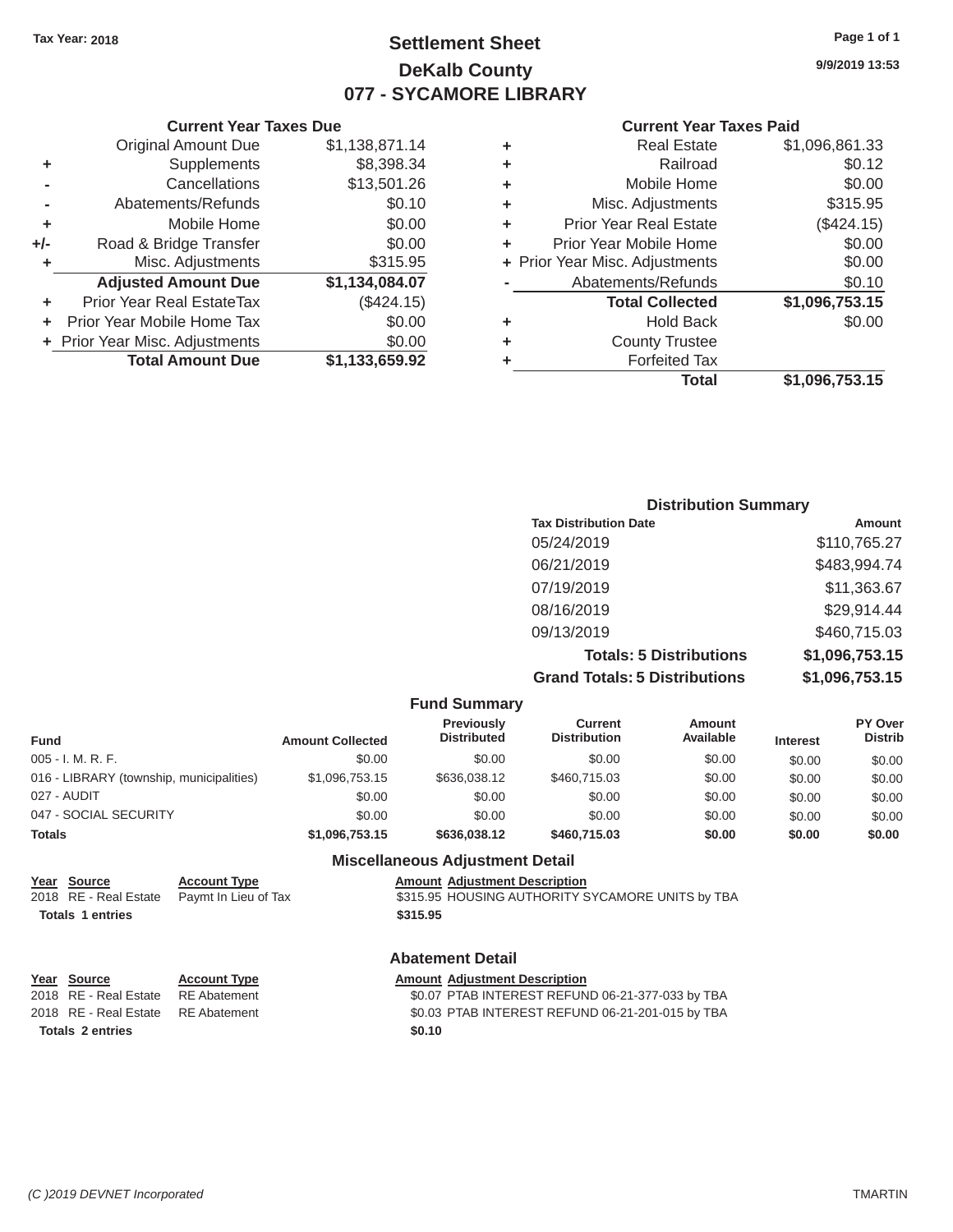# Tax Year: 2018 **Page 1 of 1 Settlement Sheet Page 1 of 1 Page 1 of 1 9/9/2019 13:53 DeKalb County 078 - VILLAGE OF WATERMAN**

#### **Current Year Taxes Due Current Year Taxes Paid Current Year Taxes Paid**

|     | <b>Original Amount Due</b>     | \$189,776.82 | ٠ | <b>Real Estate</b>             | \$214,336.46     |
|-----|--------------------------------|--------------|---|--------------------------------|------------------|
| ٠   | Supplements                    | \$1,028.16   | ٠ | Railroad                       | \$1,984.25       |
|     | Cancellations                  | \$1,147.23   | ٠ | Mobile Home                    | \$0.00           |
|     | Abatements/Refunds             | \$0.00       | ٠ | Misc. Adjustments              | \$0.00           |
|     | Mobile Home                    | \$0.00       |   | <b>Prior Year Real Estate</b>  | \$0.00           |
| +/- | Road & Bridge Transfer         | \$31,696.30  |   | Prior Year Mobile Home         | \$0.00           |
|     | Misc. Adjustments              | \$0.00       |   | + Prior Year Misc. Adjustments | \$0.00           |
|     | <b>Adjusted Amount Due</b>     | \$221,354.05 |   | Abatements/Refunds             | \$0.00           |
|     | Prior Year Real EstateTax      | \$0.00       |   | <b>Total Collected</b>         | \$216,320.71     |
|     | Prior Year Mobile Home Tax     | \$0.00       | ٠ | <b>Hold Back</b>               | \$0.00           |
|     | + Prior Year Misc. Adjustments | \$0.00       | ٠ | <b>County Trustee</b>          |                  |
|     | <b>Total Amount Due</b>        | \$221,354.05 |   | <b>Forfeited Tax</b>           |                  |
|     |                                |              |   |                                | <b>AAIA AAAI</b> |

|                            |              |   | <b>Total</b>                   | \$216,320.71 |
|----------------------------|--------------|---|--------------------------------|--------------|
| <b>Total Amount Due</b>    | \$221,354.05 | ٠ | <b>Forfeited Tax</b>           |              |
| Year Misc. Adjustments     | \$0.00       | ٠ | <b>County Trustee</b>          |              |
| r Year Mobile Home Tax     | \$0.00       | ÷ | <b>Hold Back</b>               | \$0.00       |
| ior Year Real EstateTax    | \$0.00       |   | <b>Total Collected</b>         | \$216,320.71 |
| <b>Adjusted Amount Due</b> | \$221,354.05 |   | Abatements/Refunds             | \$0.00       |
| Misc. Adjustments          | \$0.00       |   | + Prior Year Misc. Adjustments | \$0.00       |
| Road & Bridge Transfer     | \$31,696.30  | ÷ | Prior Year Mobile Home         | \$0.00       |
| Mobile Home                | \$0.00       | ÷ | <b>Prior Year Real Estate</b>  | \$0.00       |
| Abatements/Refunds         | \$0.00       | ÷ | Misc. Adjustments              | \$0.00       |
| Cancellations              | \$1,147.23   | ٠ | Mobile Home                    | \$0.00       |
| Supplements                | \$1,028.16   | ٠ | Railroad                       | \$1,984.25   |
| <b>Original Amount Due</b> | \$189,776.82 | ٠ | <b>Real Estate</b>             | \$214,336.46 |

| <b>Road and Bridge Summary</b> |             |               | <b>Distribution Summary</b>  |              |  |  |
|--------------------------------|-------------|---------------|------------------------------|--------------|--|--|
| Rd./Br. District               | Amt. Due    | Amt. Distrib. | <b>Tax Distribution Date</b> | Amount       |  |  |
| CLINTON ROAD & BRIDGE          | \$32,528.13 | \$31,696,30   | 05/24/2019                   | \$21,631.17  |  |  |
| Totals                         | \$32,528.13 | \$31,696.30   | 06/21/2019                   | \$106,371.64 |  |  |
|                                |             |               | 07/19/2019                   | \$1,470.62   |  |  |
|                                |             |               | 08/16/2019                   | \$4,669.58   |  |  |
|                                |             |               | 09/13/2019                   | \$82,177.70  |  |  |

**Totals: 5 Distributions \$216,320.71 Grand Totals: 5 Distributions \$216,320.71**

|                                         |                         | <b>Fund Summary</b>                     |                                       |                     |                 |                                  |
|-----------------------------------------|-------------------------|-----------------------------------------|---------------------------------------|---------------------|-----------------|----------------------------------|
| <b>Fund</b>                             | <b>Amount Collected</b> | <b>Previously</b><br><b>Distributed</b> | <b>Current</b><br><b>Distribution</b> | Amount<br>Available | <b>Interest</b> | <b>PY Over</b><br><b>Distrib</b> |
| 001 - CORPORATE                         | \$102,357.08            | \$63.555.46                             | \$38,801.62                           | \$0.00              | \$0.00          | \$0.00                           |
| 007 - ROAD AND BRIDGE                   | \$31.696.30             | \$19,506.21                             | \$12,190.09                           | \$0.00              | \$0.00          | \$0.00                           |
| 014 - POLICE PROTECTION                 | \$30,376.06             | \$18,861.06                             | \$11.515.00                           | \$0.00              | \$0.00          | \$0.00                           |
| 027 - AUDIT                             | \$15,481.13             | \$9.612.53                              | \$5,868,60                            | \$0.00              | \$0.00          | \$0.00                           |
| 035 - TORT JUDGEMENTS/LIABILITY<br>INS. | \$32.930.54             | \$20,447.20                             | \$12,483.34                           | \$0.00              | \$0.00          | \$0.00                           |
| 047 - SOCIAL SECURITY                   | \$3.025.62              | \$1,878,67                              | \$1.146.95                            | \$0.00              | \$0.00          | \$0.00                           |
| 073 - CHLORINATION OF SEWAGE            | \$453.98                | \$281.88                                | \$172.10                              | \$0.00              | \$0.00          | \$0.00                           |
| <b>Totals</b>                           | \$216,320.71            | \$134,143,01                            | \$82,177,70                           | \$0.00              | \$0.00          | \$0.00                           |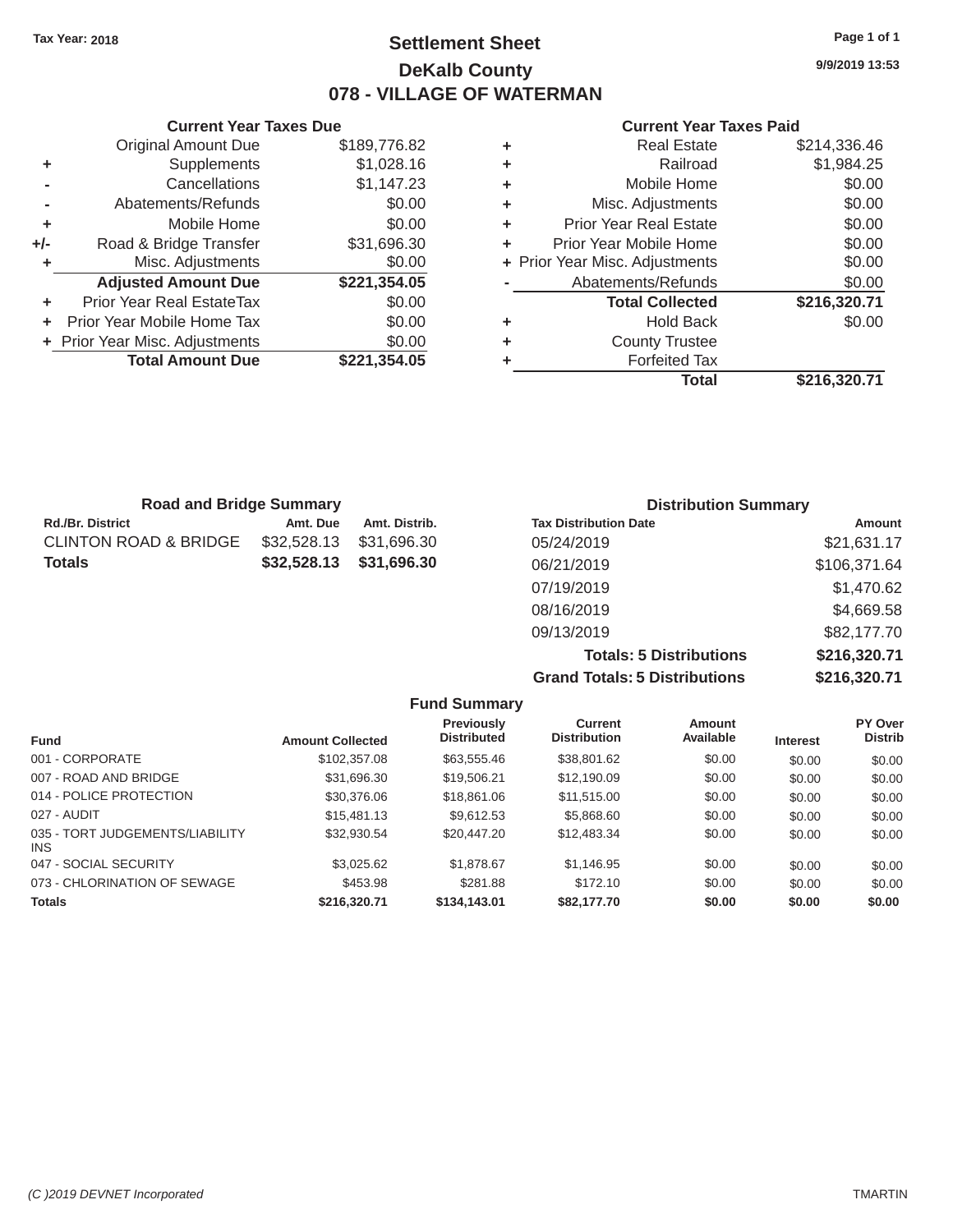# Tax Year: 2018 **Page 1 of 1 Page 1 of 1 Settlement Sheet Page 1 of 1 Page 1 of 1 9/9/2019 13:53 DeKalb County 079 - HINCKLEY SPEC SERV #1**

| <b>Current Year Taxes Due</b> |                                |          |   | <b>Current Year Taxes Paid</b> |          |  |
|-------------------------------|--------------------------------|----------|---|--------------------------------|----------|--|
|                               | Original Amount Due            | \$460.14 | ٠ | <b>Real Estate</b>             | \$453.27 |  |
| ٠                             | Supplements                    | \$0.00   | ٠ | Railroad                       | \$0.00   |  |
|                               | Cancellations                  | \$0.00   | ٠ | Mobile Home                    | \$0.00   |  |
|                               | Abatements/Refunds             | \$0.00   | ٠ | Misc. Adjustments              | \$0.00   |  |
|                               | Mobile Home                    | \$0.00   | ٠ | <b>Prior Year Real Estate</b>  | \$0.00   |  |
| +/-                           | Road & Bridge Transfer         | \$0.00   | ٠ | Prior Year Mobile Home         | \$0.00   |  |
|                               | Misc. Adjustments              | \$0.00   |   | + Prior Year Misc. Adjustments | \$0.00   |  |
|                               | <b>Adjusted Amount Due</b>     | \$460.14 |   | Abatements/Refunds             | \$0.00   |  |
|                               | Prior Year Real EstateTax      | \$0.00   |   | <b>Total Collected</b>         | \$453.27 |  |
|                               | Prior Year Mobile Home Tax     | \$0.00   | ٠ | <b>Hold Back</b>               | \$0.00   |  |
|                               | + Prior Year Misc. Adjustments | \$0.00   | ٠ | <b>County Trustee</b>          |          |  |
|                               | <b>Total Amount Due</b>        | \$460.14 |   | <b>Forfeited Tax</b>           |          |  |
|                               |                                |          |   | Total                          | \$453.27 |  |
|                               |                                |          |   |                                |          |  |

|                | <b>Current Year Taxes Due</b>    |          |   | <b>Current Year</b>            |
|----------------|----------------------------------|----------|---|--------------------------------|
|                | <b>Original Amount Due</b>       | \$460.14 | ٠ | <b>Real Estate</b>             |
| ٠              | Supplements                      | \$0.00   | ٠ | Railroad                       |
| $\blacksquare$ | Cancellations                    | \$0.00   | ÷ | Mobile Home                    |
|                | Abatements/Refunds               | \$0.00   | ÷ | Misc. Adjustments              |
| ٠              | Mobile Home                      | \$0.00   | ٠ | <b>Prior Year Real Estate</b>  |
| ı-             | Road & Bridge Transfer           | \$0.00   |   | Prior Year Mobile Home         |
| ÷              | Misc. Adjustments                | \$0.00   |   | + Prior Year Misc. Adjustments |
|                | <b>Adjusted Amount Due</b>       | \$460.14 |   | Abatements/Refunds             |
| ٠              | <b>Prior Year Real EstateTax</b> | \$0.00   |   | <b>Total Collected</b>         |
| ÷.             | Prior Year Mobile Home Tax       | \$0.00   | ٠ | Hold Back                      |
|                | + Prior Year Misc. Adjustments   | \$0.00   | ٠ | <b>County Trustee</b>          |
|                | <b>Total Amount Due</b>          | \$460.14 |   | <b>Forfeited Tax</b>           |
|                |                                  |          |   | Total                          |

|                            |                         |                                  | <b>Distribution Summary</b>           |                                |                 |                           |
|----------------------------|-------------------------|----------------------------------|---------------------------------------|--------------------------------|-----------------|---------------------------|
|                            |                         |                                  | <b>Tax Distribution Date</b>          |                                |                 | Amount                    |
|                            |                         |                                  | 05/24/2019                            |                                |                 | \$50.79                   |
|                            |                         |                                  | 06/21/2019                            |                                |                 | \$168.82                  |
|                            |                         |                                  | 07/19/2019                            |                                |                 | \$14.59                   |
|                            |                         |                                  | 08/16/2019                            |                                |                 | \$17.13                   |
|                            |                         |                                  | 09/13/2019                            |                                |                 | \$201.94                  |
|                            |                         |                                  |                                       | <b>Totals: 5 Distributions</b> |                 | \$453.27                  |
|                            |                         |                                  | <b>Grand Totals: 5 Distributions</b>  |                                |                 | \$453.27                  |
|                            |                         | <b>Fund Summary</b>              |                                       |                                |                 |                           |
| <b>Fund</b>                | <b>Amount Collected</b> | Previously<br><b>Distributed</b> | <b>Current</b><br><b>Distribution</b> | <b>Amount</b><br>Available     | <b>Interest</b> | PY Over<br><b>Distrib</b> |
| 023 - SPECIAL SERVICE AREA | \$453.27                | \$251.33                         | \$201.94                              | \$0.00                         | \$0.00          | \$0.00                    |

**Totals \$453.27 \$251.33 \$201.94 \$0.00 \$0.00 \$0.00**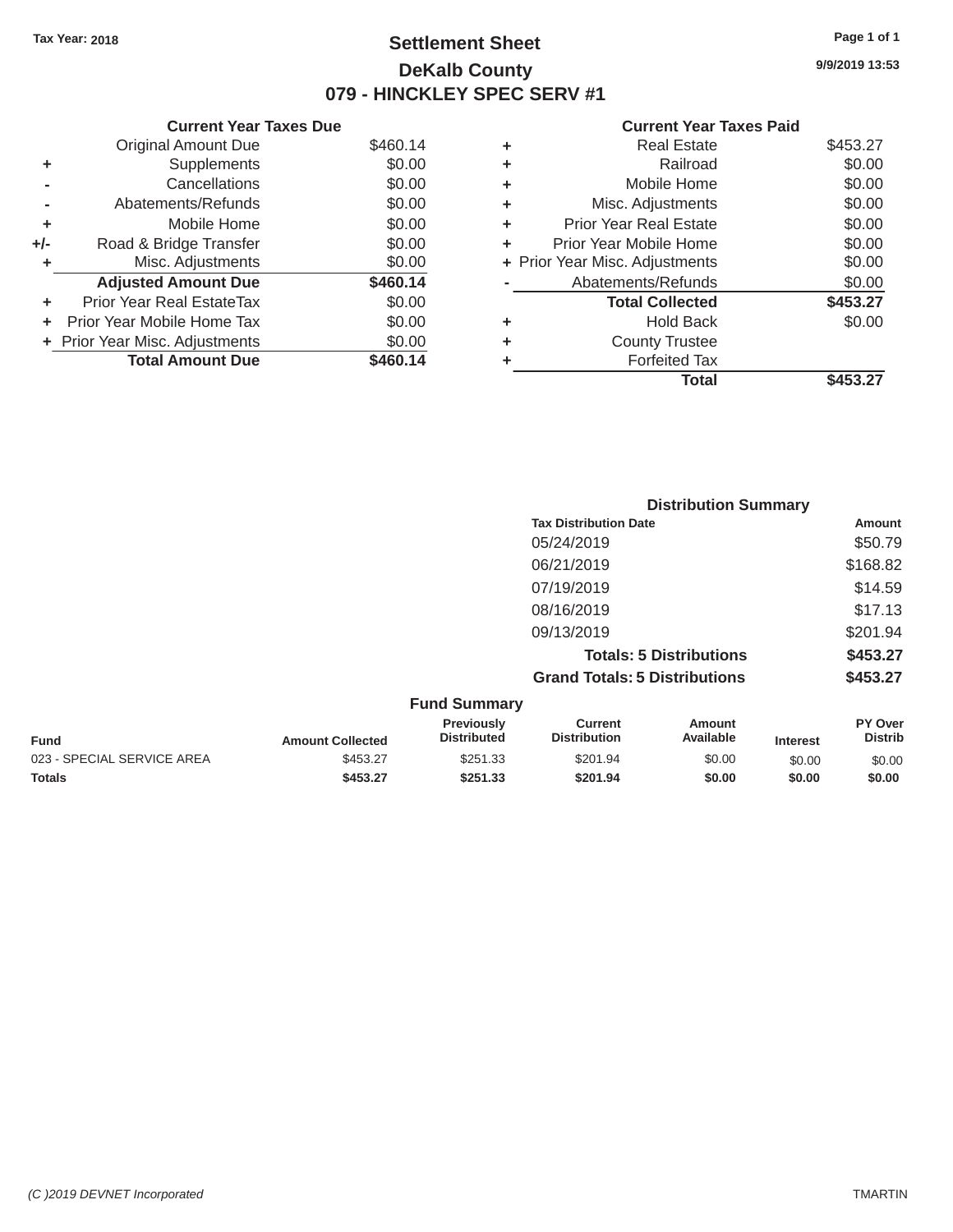# Tax Year: 2018 **Page 1 of 1 Page 1 of 1 Settlement Sheet Page 1 of 1 Page 1 of 1 9/9/2019 13:53 DeKalb County 080 - HINCKLEY SPEC SERV #2**

#### **Current Year Taxes Due Current Year Taxes Paid Current Year Taxes Paid Current Year Taxes Paid**

|     |                                |          |   | Total                          | \$461.29 |
|-----|--------------------------------|----------|---|--------------------------------|----------|
|     | <b>Total Amount Due</b>        | \$468.63 |   | <b>Forfeited Tax</b>           |          |
|     | + Prior Year Misc. Adjustments | \$0.00   | ٠ | <b>County Trustee</b>          |          |
|     | Prior Year Mobile Home Tax     | \$0.00   | ٠ | <b>Hold Back</b>               | \$0.00   |
| ÷.  | Prior Year Real EstateTax      | \$0.00   |   | <b>Total Collected</b>         | \$461.29 |
|     | <b>Adjusted Amount Due</b>     | \$468.63 |   | Abatements/Refunds             | \$0.00   |
|     | Misc. Adjustments              | \$0.00   |   | + Prior Year Misc. Adjustments | \$0.00   |
| +/- | Road & Bridge Transfer         | \$0.00   | ٠ | Prior Year Mobile Home         | \$0.00   |
| ٠   | Mobile Home                    | \$0.00   | ٠ | <b>Prior Year Real Estate</b>  | \$0.00   |
|     | Abatements/Refunds             | \$0.00   | ٠ | Misc. Adjustments              | \$0.00   |
|     | Cancellations                  | \$21.55  | ٠ | Mobile Home                    | \$0.00   |
| ٠   | Supplements                    | \$19.89  | ٠ | Railroad                       | \$0.00   |
|     | <b>Original Amount Due</b>     | \$470.29 |   | <b>Real Estate</b>             | \$461.29 |

|                            |                         |                                         |                                       | <b>Distribution Summary</b>    |                 |                           |
|----------------------------|-------------------------|-----------------------------------------|---------------------------------------|--------------------------------|-----------------|---------------------------|
|                            |                         |                                         | <b>Tax Distribution Date</b>          |                                |                 | <b>Amount</b>             |
|                            |                         |                                         | 05/24/2019                            |                                |                 | \$40.92                   |
|                            |                         |                                         | 06/21/2019                            |                                |                 | \$207.08                  |
|                            |                         |                                         | 08/16/2019                            |                                |                 | \$4.97                    |
|                            |                         |                                         | 09/13/2019                            |                                |                 | \$208.32                  |
|                            |                         |                                         |                                       | <b>Totals: 4 Distributions</b> |                 | \$461.29                  |
|                            |                         |                                         | <b>Grand Totals: 4 Distributions</b>  |                                |                 | \$461.29                  |
|                            |                         | <b>Fund Summary</b>                     |                                       |                                |                 |                           |
| <b>Fund</b>                | <b>Amount Collected</b> | <b>Previously</b><br><b>Distributed</b> | <b>Current</b><br><b>Distribution</b> | Amount<br>Available            | <b>Interest</b> | PY Over<br><b>Distrib</b> |
| 023 - SPECIAL SERVICE AREA | \$461.29                | \$252.97                                | \$208.32                              | \$0.00                         | \$0.00          | \$0.00                    |
| <b>Totals</b>              | \$461.29                | \$252.97                                | \$208.32                              | \$0.00                         | \$0.00          | \$0.00                    |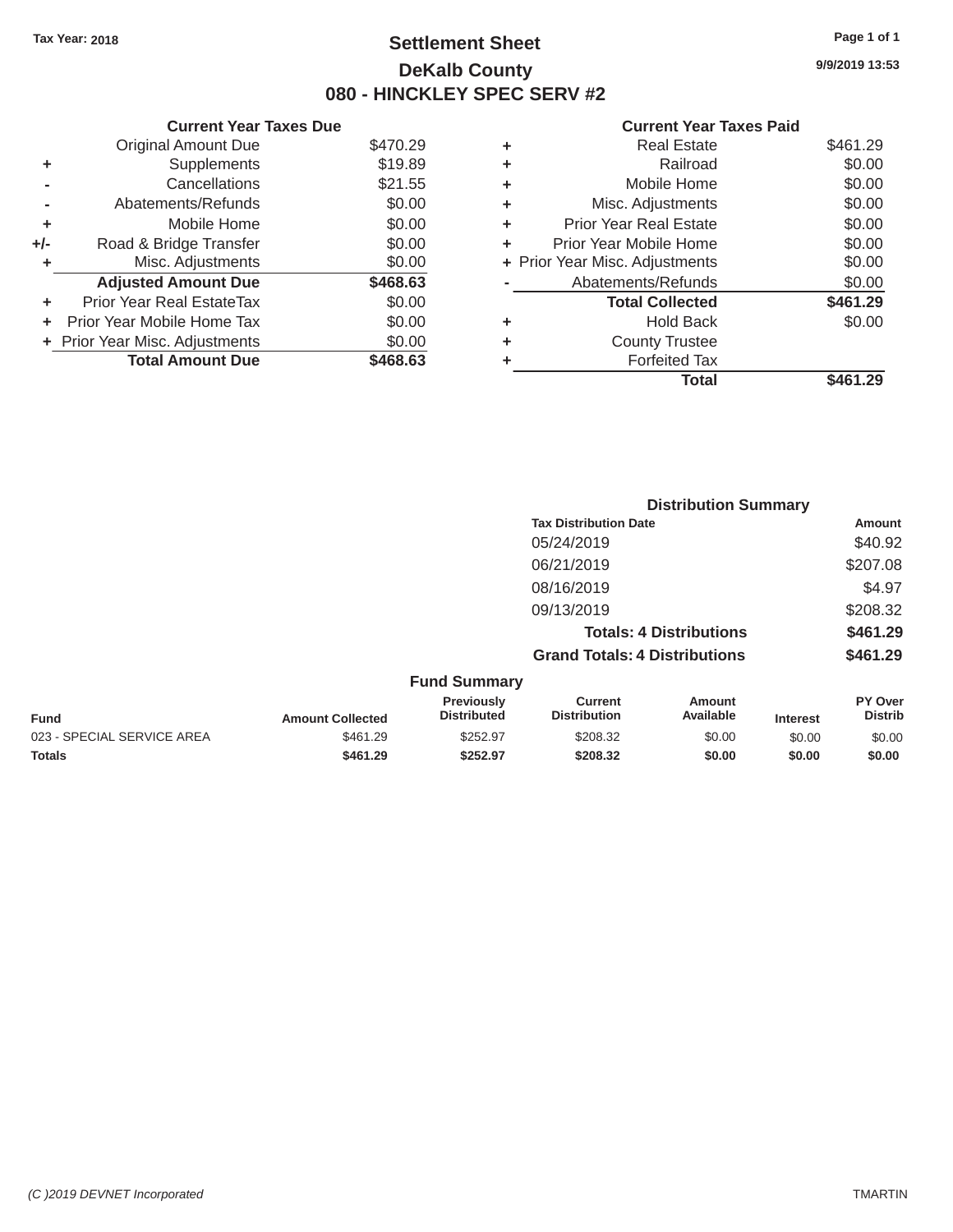# Tax Year: 2018 **Page 1 of 1 Settlement Sheet Page 1 of 1 Page 1 of 1 9/9/2019 13:53 DeKalb County 083 - TOWN OF CORTLAND SBA #1**

| <b>Current Year Taxes Paid</b> |  |  |
|--------------------------------|--|--|
|                                |  |  |

| <b>Current Year Taxes Due</b> |                                  |        |    | <b>Current Year Taxes Paid</b> |                                               |
|-------------------------------|----------------------------------|--------|----|--------------------------------|-----------------------------------------------|
|                               | Original Amount Due              | \$0.00 | ٠  | <b>Real Estate</b>             | \$0.00                                        |
|                               | Supplements                      | \$0.00 | ٠  | Railroad                       | \$0.00                                        |
|                               | Cancellations                    | \$0.00 | ٠  | Mobile Home                    | \$0.00                                        |
|                               | Abatements/Refunds               | \$0.00 | ٠  | Misc. Adjustments              | \$0.00                                        |
|                               | Mobile Home                      | \$0.00 | ÷. | <b>Prior Year Real Estate</b>  | \$0.00                                        |
| $+/-$                         | Road & Bridge Transfer           | \$0.00 | ÷. | Prior Year Mobile Home         | \$0.00                                        |
|                               | Misc. Adjustments                | \$0.00 |    | + Prior Year Misc. Adjustments | \$0.00                                        |
|                               | <b>Adjusted Amount Due</b>       | \$0.00 |    | Abatements/Refunds             | \$0.00                                        |
| ÷                             | <b>Prior Year Real EstateTax</b> | \$0.00 |    | <b>Total Collected</b>         | \$0.00                                        |
|                               | Prior Year Mobile Home Tax       | \$0.00 | ٠  | <b>Hold Back</b>               | \$0.00                                        |
|                               | + Prior Year Misc. Adjustments   | \$0.00 | ٠  | <b>County Trustee</b>          |                                               |
|                               | <b>Total Amount Due</b>          | \$0.00 |    | <b>Forfeited Tax</b>           |                                               |
|                               |                                  |        |    | エー・エー                          | $\mathbf{A} \mathbf{A} \mathbf{A} \mathbf{A}$ |

| \$0.00<br>\$0.00<br>\$0.00 | ٠<br>٠<br>٠ | <b>Hold Back</b><br><b>County Trustee</b><br><b>Forfeited Tax</b> | \$0.00                         |
|----------------------------|-------------|-------------------------------------------------------------------|--------------------------------|
|                            |             |                                                                   |                                |
|                            |             |                                                                   |                                |
|                            |             |                                                                   |                                |
| \$0.00                     |             | <b>Total Collected</b>                                            | \$0.00                         |
| \$0.00                     |             | Abatements/Refunds                                                | \$0.00                         |
| \$0.00                     |             |                                                                   | \$0.00                         |
| \$0.00                     | ٠           | Prior Year Mobile Home                                            | \$0.00                         |
| \$0.00                     | ٠           | <b>Prior Year Real Estate</b>                                     | \$0.00                         |
| \$0.00                     | ٠           | Misc. Adjustments                                                 | \$0.00                         |
| \$0.00                     | ٠           | Mobile Home                                                       | \$0.00                         |
| \$0.00                     | ٠           | Railroad                                                          | \$0.00                         |
| \$0.00                     | ٠           | <b>Real Estate</b>                                                | \$0.00                         |
|                            |             |                                                                   | + Prior Year Misc. Adjustments |

| <b>Fund Summary</b>      |                         |                                         |                                |                     |                 |                           |
|--------------------------|-------------------------|-----------------------------------------|--------------------------------|---------------------|-----------------|---------------------------|
| <b>Fund</b>              | <b>Amount Collected</b> | <b>Previously</b><br><b>Distributed</b> | Current<br><b>Distribution</b> | Amount<br>Available | <b>Interest</b> | PY Over<br><b>Distrib</b> |
| 003 - BONDS AND INTEREST | \$0.00                  | \$0.00                                  | \$0.00                         | \$0.00              | \$0.00          | \$0.00                    |
| <b>Totals</b>            | \$0.00                  | \$0.00                                  | \$0.00                         | \$0.00              | \$0.00          | \$0.00                    |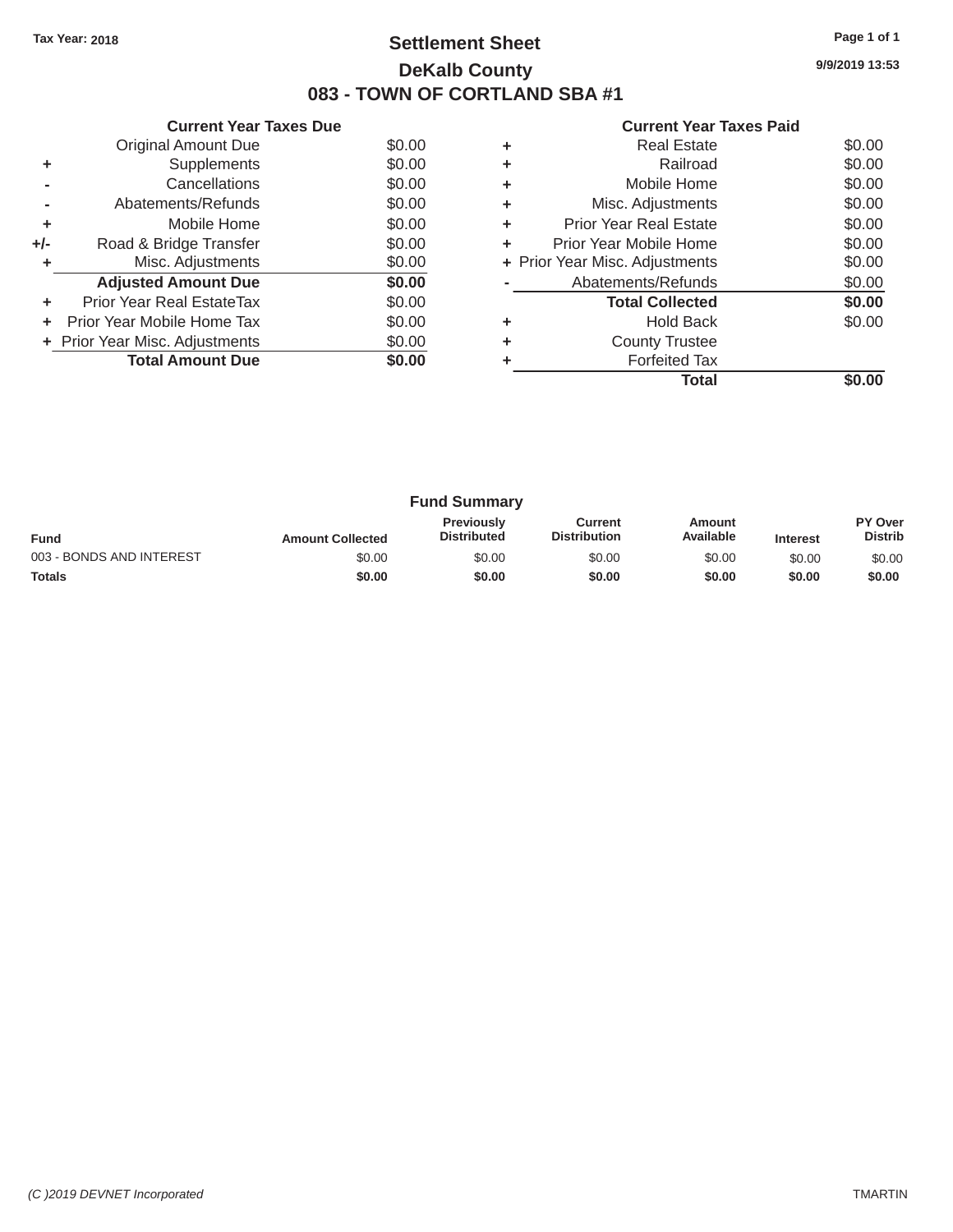# Tax Year: 2018 **Page 1 of 1 Settlement Sheet Page 1 of 1 Page 1 of 1 9/9/2019 13:53 DeKalb County 085 - BURLINGTON FIRE**

# **Current Year Taxes Due Current Year Taxes Paid Current Year Taxes Paid**

|         | OUITCHE TCUL TUACS DUC           |             |    | OUITCHL TCUL TUACS LUID        |                                                                                           |
|---------|----------------------------------|-------------|----|--------------------------------|-------------------------------------------------------------------------------------------|
|         | Original Amount Due              | \$13,547.46 | ٠  | <b>Real Estate</b>             | \$12,206.75                                                                               |
|         | <b>Supplements</b>               | \$0.00      | ٠  | Railroad                       | \$630.20                                                                                  |
|         | Cancellations                    | \$0.00      | ٠  | Mobile Home                    | \$0.00                                                                                    |
|         | Abatements/Refunds               | \$0.00      | ٠  | Misc. Adjustments              | \$0.00                                                                                    |
| ٠       | Mobile Home                      | \$0.00      | ÷. | <b>Prior Year Real Estate</b>  | \$0.00                                                                                    |
| $+/-$   | Road & Bridge Transfer           | \$0.00      |    | Prior Year Mobile Home         | \$0.00                                                                                    |
|         | Misc. Adjustments                | \$0.00      |    | + Prior Year Misc. Adjustments | \$0.00                                                                                    |
|         | <b>Adjusted Amount Due</b>       | \$13,547.46 |    | Abatements/Refunds             | \$0.00                                                                                    |
| ٠       | <b>Prior Year Real EstateTax</b> | \$0.00      |    | <b>Total Collected</b>         | \$12,836.95                                                                               |
| $+$ $-$ | Prior Year Mobile Home Tax       | \$0.00      | ٠  | <b>Hold Back</b>               | \$0.00                                                                                    |
|         | + Prior Year Misc. Adjustments   | \$0.00      |    | <b>County Trustee</b>          |                                                                                           |
|         | <b>Total Amount Due</b>          | \$13,547.46 |    | <b>Forfeited Tax</b>           |                                                                                           |
|         |                                  |             |    |                                | $\mathbf{A} \mathbf{A} \mathbf{A} \mathbf{A} \mathbf{A} \mathbf{A} \mathbf{A} \mathbf{A}$ |

| <b>Original Amount Due</b> | \$13,547.46 | ÷ | <b>Real Estate</b>             | \$12,206.75 |
|----------------------------|-------------|---|--------------------------------|-------------|
| Supplements                | \$0.00      | ÷ | Railroad                       | \$630.20    |
| Cancellations              | \$0.00      | ÷ | Mobile Home                    | \$0.00      |
| Abatements/Refunds         | \$0.00      | ÷ | Misc. Adjustments              | \$0.00      |
| Mobile Home                | \$0.00      | ÷ | <b>Prior Year Real Estate</b>  | \$0.00      |
| Road & Bridge Transfer     | \$0.00      | ÷ | Prior Year Mobile Home         | \$0.00      |
| Misc. Adjustments          | \$0.00      |   | + Prior Year Misc. Adjustments | \$0.00      |
| <b>Adjusted Amount Due</b> | \$13,547.46 |   | Abatements/Refunds             | \$0.00      |
| ior Year Real EstateTax    | \$0.00      |   | <b>Total Collected</b>         | \$12,836.95 |
| r Year Mobile Home Tax     | \$0.00      | ÷ | <b>Hold Back</b>               | \$0.00      |
| Year Misc. Adjustments     | \$0.00      | ٠ | <b>County Trustee</b>          |             |
| <b>Total Amount Due</b>    | \$13,547.46 | ٠ | <b>Forfeited Tax</b>           |             |
|                            |             |   | <b>Total</b>                   | \$12,836.95 |

| <b>Distribution Summary</b>          |             |
|--------------------------------------|-------------|
| <b>Tax Distribution Date</b>         | Amount      |
| 05/24/2019                           | \$1,059.06  |
| 06/21/2019                           | \$8,130.84  |
| 09/13/2019                           | \$3,647.05  |
| <b>Totals: 3 Distributions</b>       | \$12,836.95 |
| <b>Grand Totals: 3 Distributions</b> | \$12,836.95 |

#### **Fund Summary**

| <b>Fund</b>                                         | <b>Amount Collected</b> | Previously<br><b>Distributed</b> | Current<br><b>Distribution</b> | <b>Amount</b><br>Available | <b>Interest</b> | PY Over<br><b>Distrib</b> |
|-----------------------------------------------------|-------------------------|----------------------------------|--------------------------------|----------------------------|-----------------|---------------------------|
| 001 - CORPORATE                                     | \$5,168.05              | \$3,699.78                       | \$1,468.27                     | \$0.00                     | \$0.00          | \$0.00                    |
| 035 - TORT JUDGMENTS, LIABILITY<br><b>INSURANCE</b> | \$1.981.94              | \$1,418.86                       | \$563.08                       | \$0.00                     | \$0.00          | \$0.00                    |
| 047 - SOCIAL SECURITY                               | \$345.70                | \$247.48                         | \$98.22                        | \$0.00                     | \$0.00          | \$0.00                    |
| 064 - AMBULANCE                                     | \$5,168.33              | \$3,699.98                       | \$1,468.35                     | \$0.00                     | \$0.00          | \$0.00                    |
| 143 - MEDICARE                                      | \$172.93                | \$123.80                         | \$49.13                        | \$0.00                     | \$0.00          | \$0.00                    |
| <b>Totals</b>                                       | \$12,836,95             | \$9,189.90                       | \$3,647.05                     | \$0.00                     | \$0.00          | \$0.00                    |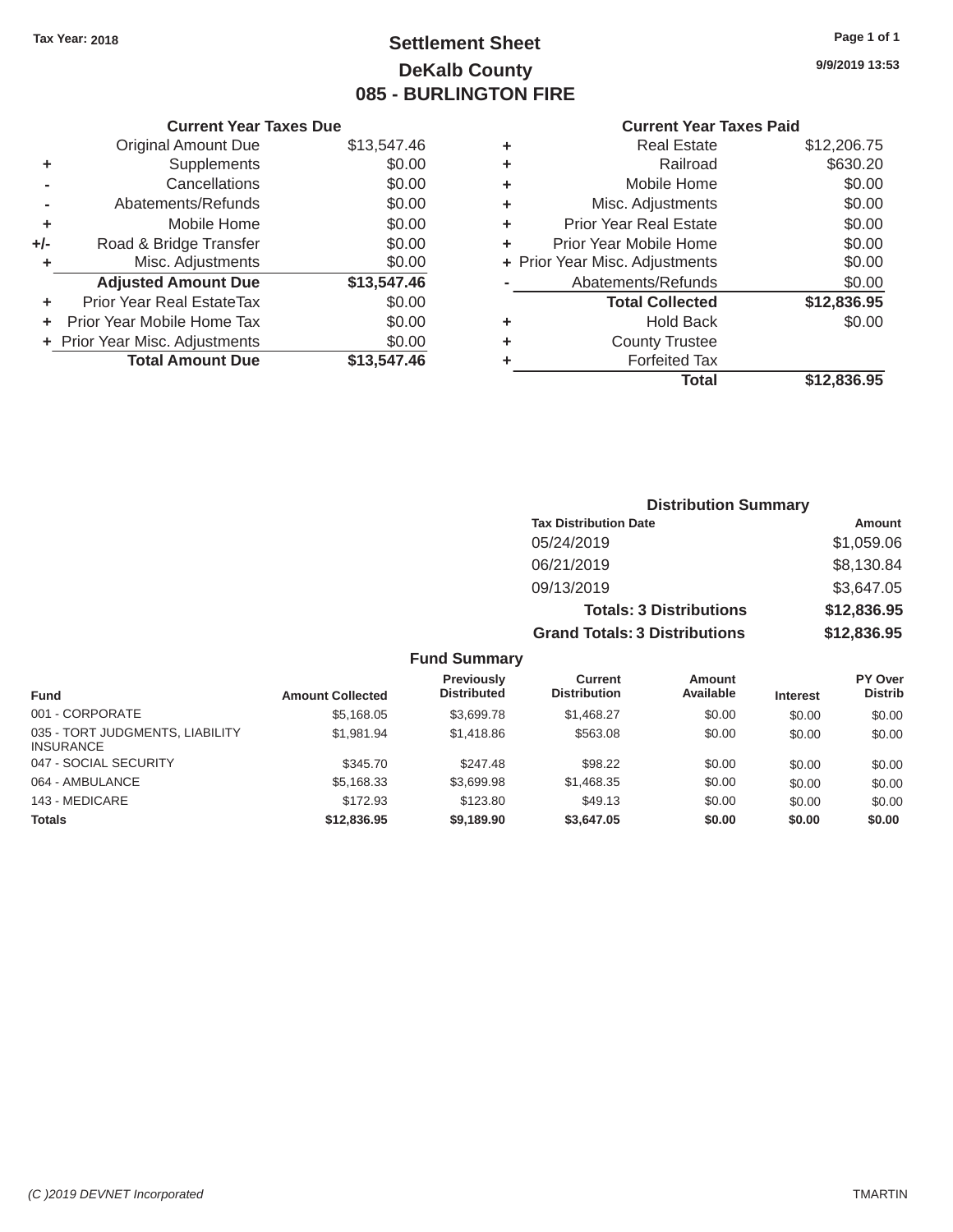# Tax Year: 2018 **Page 1 of 1 Settlement Sheet Page 1 of 1 Page 1 of 1 9/9/2019 13:53 DeKalb County 086 - CORTLAND FIRE**

**Total \$489,628.21**

# **Current Year Taxes Due Current Year Taxes Paid Current Year Taxes Paid**

| ounten itus kuntu kiu |                                |   | OGITUIN TUUT TUAUJ PUU |                                |     |
|-----------------------|--------------------------------|---|------------------------|--------------------------------|-----|
| \$484,991.12          | <b>Real Estate</b>             | ٠ | \$506,497.01           | <b>Original Amount Due</b>     |     |
| \$4,418.64            | Railroad                       | ٠ | \$4,526.88             | Supplements                    | ٠   |
| \$0.00                | Mobile Home                    | ٠ | \$5,555.45             | Cancellations                  |     |
| \$36.11               | Misc. Adjustments              | ٠ | \$0.00                 | Abatements/Refunds             |     |
| \$0.00                | <b>Prior Year Real Estate</b>  | ٠ | \$0.00                 | Mobile Home                    | ٠   |
| \$0.00                | Prior Year Mobile Home         | ٠ | \$0.00                 | Road & Bridge Transfer         | +/- |
| \$182.34              | + Prior Year Misc. Adjustments |   | \$36.11                | Misc. Adjustments              |     |
| \$0.00                | Abatements/Refunds             |   | \$505,504.55           | <b>Adjusted Amount Due</b>     |     |
| \$489,628.21          | <b>Total Collected</b>         |   | \$0.00                 | Prior Year Real EstateTax      | ٠   |
| \$0.00                | <b>Hold Back</b>               | ٠ | \$0.00                 | Prior Year Mobile Home Tax     |     |
|                       | <b>County Trustee</b>          | ٠ | \$182.34               | + Prior Year Misc. Adjustments |     |
|                       | <b>Forfeited Tax</b>           |   | \$505,686.89           | <b>Total Amount Due</b>        |     |
| \$489.628.21          | Total                          |   |                        |                                |     |

|       | <b>Original Amount Due</b>       | \$506,497.01 |
|-------|----------------------------------|--------------|
| ٠     | Supplements                      | \$4,526.88   |
|       | Cancellations                    | \$5,555.45   |
|       | Abatements/Refunds               | \$0.00       |
| ÷     | Mobile Home                      | \$0.00       |
| $+/-$ | Road & Bridge Transfer           | \$0.00       |
| ٠     | Misc. Adjustments                | \$36.11      |
|       | <b>Adjusted Amount Due</b>       | \$505,504.55 |
| ÷     | <b>Prior Year Real EstateTax</b> | \$0.00       |
|       | Prior Year Mobile Home Tax       | \$0.00       |
|       | + Prior Year Misc. Adjustments   | \$182.34     |
|       | <b>Total Amount Due</b>          | \$505,686.89 |
|       |                                  |              |

| <b>Distribution Summary</b>          |              |
|--------------------------------------|--------------|
| <b>Tax Distribution Date</b>         | Amount       |
| 05/24/2019                           | \$55,786.16  |
| 06/21/2019                           | \$207,244.49 |
| 07/19/2019                           | \$3,334.06   |
| 08/16/2019                           | \$9,987.53   |
| 09/13/2019                           | \$213,275.97 |
| <b>Totals: 5 Distributions</b>       | \$489,628.21 |
| <b>Grand Totals: 5 Distributions</b> | \$489,628.21 |

#### **Fund Summary**

| <b>Amount Collected</b> | <b>Previously</b><br><b>Distributed</b> | Current<br><b>Distribution</b> | Amount<br>Available | <b>Interest</b> | <b>PY Over</b><br><b>Distrib</b> |  |
|-------------------------|-----------------------------------------|--------------------------------|---------------------|-----------------|----------------------------------|--|
| \$229,766.36            | \$129,682.99                            | \$100.083.37                   | \$0.00              | \$0.00          | \$0.00                           |  |
| \$259.861.85            | \$146,669.25                            | \$113,192,60                   | \$0.00              | \$0.00          | \$0.00                           |  |
| \$489,628.21            | \$276.352.24                            | \$213,275.97                   | \$0.00              | \$0.00          | \$0.00                           |  |
|                         |                                         |                                |                     |                 |                                  |  |

#### **Miscellaneous Adjustment Detail**

| Year Source             | <b>Account Type</b>       |          | <b>Amount Adjustment Description</b>                     |
|-------------------------|---------------------------|----------|----------------------------------------------------------|
| 2017 RE - Real Estate   | <b>Back Tax Collected</b> |          | \$91.34 TRUSTEE SALE 09-29-252-009 by TBA                |
| 2017 RE - Real Estate   | <b>Back Tax Collected</b> |          | \$91.00 TRUSTEE SALE 09-29-252-011 by TBA                |
| 2018 RE - Real Estate   | <b>Back Tax Collected</b> |          | \$29.46 RESOURCE BANK TR REDEMPTION 09-29-256-016 by TBA |
| 2018 RE - Real Estate   | Back Tax Collected        |          | \$6.65 RESOURCE BANK TR REDEMPTION 09-29-256-015 by TBA  |
| <b>Totals 4 entries</b> |                           | \$218.45 |                                                          |
|                         |                           |          |                                                          |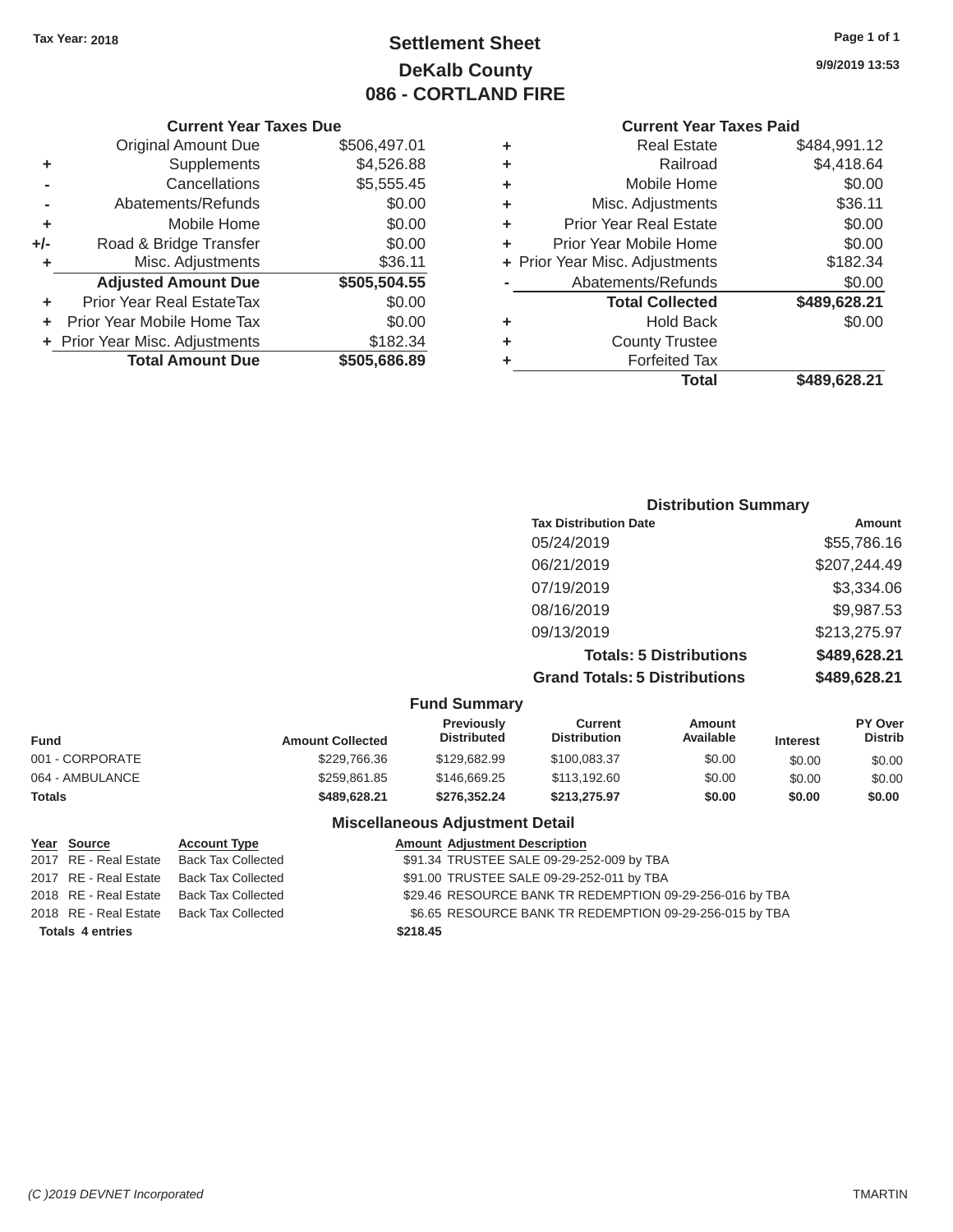# Tax Year: 2018 **Page 1 of 1 Page 1 of 1 Settlement Sheet Page 1 of 1 Page 1 of 1 9/9/2019 13:53 DeKalb County 087 - DE KALB FIRE**

| <b>Current Year Taxes Due</b> |  |  |  |
|-------------------------------|--|--|--|
|-------------------------------|--|--|--|

|         | <b>Original Amount Due</b>     | \$146,165.35 | ٠ | <b>Real Estate</b>             | \$137,425.24 |
|---------|--------------------------------|--------------|---|--------------------------------|--------------|
| ٠       | Supplements                    | \$1,032.62   | ٠ | Railroad                       | \$4,241.40   |
|         | Cancellations                  | \$1,198.63   | ٠ | Mobile Home                    | \$0.00       |
|         | Abatements/Refunds             | \$0.00       | ٠ | Misc. Adjustments              | \$0.00       |
| ٠       | Mobile Home                    | \$0.00       | ٠ | <b>Prior Year Real Estate</b>  | \$0.00       |
| $+/-$   | Road & Bridge Transfer         | \$0.00       |   | Prior Year Mobile Home         | \$0.00       |
|         | Misc. Adjustments              | \$0.00       |   | + Prior Year Misc. Adjustments | \$0.00       |
|         | <b>Adjusted Amount Due</b>     | \$145,999.34 |   | Abatements/Refunds             | \$0.00       |
| ٠       | Prior Year Real EstateTax      | \$0.00       |   | <b>Total Collected</b>         | \$141,666.64 |
| $+$ $-$ | Prior Year Mobile Home Tax     | \$0.00       | ٠ | <b>Hold Back</b>               | \$0.00       |
|         | + Prior Year Misc. Adjustments | \$0.00       |   | <b>County Trustee</b>          |              |
|         | <b>Total Amount Due</b>        | \$145,999.34 |   | <b>Forfeited Tax</b>           |              |
|         |                                |              |   |                                |              |

# **Current Year Taxes Paid**

| \$146,165.35 | ÷ | <b>Real Estate</b>            | \$137,425.24                   |
|--------------|---|-------------------------------|--------------------------------|
| \$1,032.62   | ÷ | Railroad                      | \$4,241.40                     |
| \$1,198.63   | ٠ | Mobile Home                   | \$0.00                         |
| \$0.00       | ÷ | Misc. Adjustments             | \$0.00                         |
| \$0.00       | ÷ | <b>Prior Year Real Estate</b> | \$0.00                         |
| \$0.00       | ÷ | Prior Year Mobile Home        | \$0.00                         |
| \$0.00       |   |                               | \$0.00                         |
| \$145,999.34 |   | Abatements/Refunds            | \$0.00                         |
| \$0.00       |   | <b>Total Collected</b>        | \$141,666.64                   |
| \$0.00       | ÷ | Hold Back                     | \$0.00                         |
| \$0.00       | ÷ | <b>County Trustee</b>         |                                |
| \$145,999.34 | ٠ | <b>Forfeited Tax</b>          |                                |
|              |   | <b>Total</b>                  | \$141,666.64                   |
|              |   |                               | + Prior Year Misc. Adjustments |

| <b>Distribution Summary</b>          |              |
|--------------------------------------|--------------|
| <b>Tax Distribution Date</b>         | Amount       |
| 05/24/2019                           | \$10,994.33  |
| 06/21/2019                           | \$68,557.52  |
| 07/19/2019                           | \$3,029.31   |
| 08/16/2019                           | \$2,878.06   |
| 09/13/2019                           | \$56,207.42  |
| <b>Totals: 5 Distributions</b>       | \$141,666.64 |
| <b>Grand Totals: 5 Distributions</b> | \$141,666.64 |

#### **Fund** 001 - CORPORATE **Totals Fund Summary Previously Current Amount PY Over<br>
Distributed Distribution Available Interest Distributed** Amount Collected **Distributed** Distribution Available Interest \$141,666.64 \$85,459.22 \$56,207.42 \$0.00 \$0.00 \$0.00 \$0.00 **\$141,666.64 \$85,459.22 \$56,207.42 \$0.00 \$0.00 \$0.00**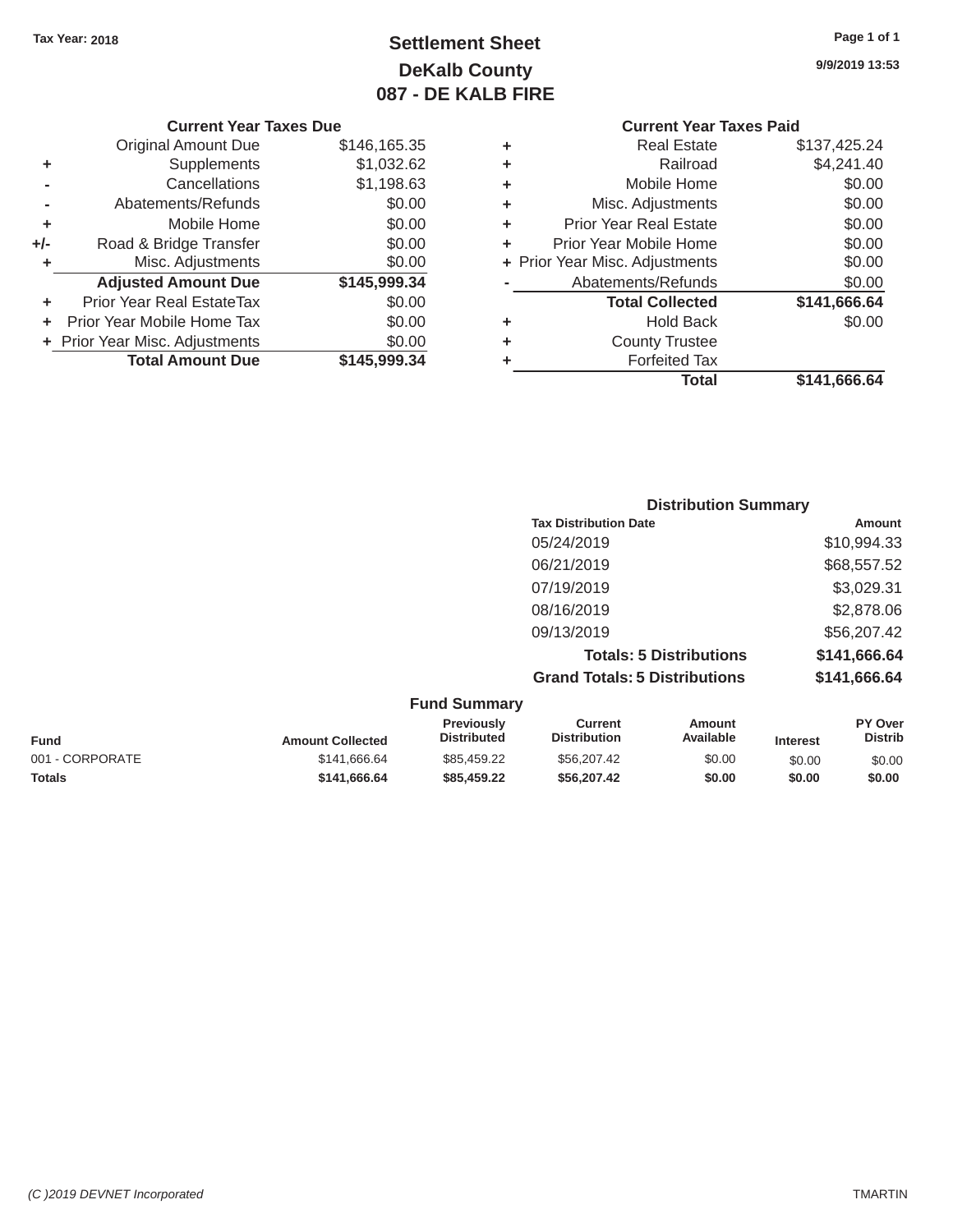# Tax Year: 2018 **Page 1 of 1 Settlement Sheet Page 1 of 1 Page 1 of 1 9/9/2019 13:53 DeKalb County 088 - EARLVILLE FIRE**

|            | ________________ |                                |            |
|------------|------------------|--------------------------------|------------|
|            |                  | <b>Current Year Taxes Paid</b> |            |
| \$6,660.54 |                  | Real Estate                    | \$5,566.25 |
| \$0.00     |                  | Railroad                       | \$594.20   |
| ** * *     |                  |                                | ****       |

| Original Amount Due        | \$6,660.54                     | ٠                             | <b>Real Estate</b>            | \$5,566.25                                                       |
|----------------------------|--------------------------------|-------------------------------|-------------------------------|------------------------------------------------------------------|
| Supplements                | \$0.00                         | ٠                             | Railroad                      | \$594.20                                                         |
| Cancellations              | \$0.00                         | ٠                             | Mobile Home                   | \$0.00                                                           |
| Abatements/Refunds         | \$0.00                         | ٠                             | Misc. Adjustments             | \$0.00                                                           |
| Mobile Home                | \$0.00                         | ٠                             | <b>Prior Year Real Estate</b> | \$0.00                                                           |
| Road & Bridge Transfer     | \$0.00                         |                               | Prior Year Mobile Home        | \$0.00                                                           |
| Misc. Adjustments          | \$0.00                         |                               |                               | \$0.00                                                           |
| <b>Adjusted Amount Due</b> | \$6,660.54                     |                               | Abatements/Refunds            | \$0.00                                                           |
| Prior Year Real EstateTax  | \$0.00                         |                               | <b>Total Collected</b>        | \$6,160.45                                                       |
| Prior Year Mobile Home Tax | \$0.00                         | ٠                             | <b>Hold Back</b>              | \$0.00                                                           |
|                            | \$0.00                         |                               | <b>County Trustee</b>         |                                                                  |
| <b>Total Amount Due</b>    | \$6,660.54                     |                               | <b>Forfeited Tax</b>          |                                                                  |
| ÷.                         | + Prior Year Misc. Adjustments | <b>Current Year Taxes Due</b> |                               | <b>Current Year Taxes Paid</b><br>+ Prior Year Misc. Adjustments |

| <u>Unginan mnuante</u>     | $v \sim v \sim v + v$ |   | noar Lowo                      | $v \sim v \sim v$ |
|----------------------------|-----------------------|---|--------------------------------|-------------------|
| <b>Supplements</b>         | \$0.00                | ٠ | Railroad                       | \$594.20          |
| Cancellations              | \$0.00                | ٠ | Mobile Home                    | \$0.00            |
| Abatements/Refunds         | \$0.00                | ٠ | Misc. Adjustments              | \$0.00            |
| Mobile Home                | \$0.00                | ٠ | <b>Prior Year Real Estate</b>  | \$0.00            |
| Road & Bridge Transfer     | \$0.00                | ٠ | Prior Year Mobile Home         | \$0.00            |
| Misc. Adjustments          | \$0.00                |   | + Prior Year Misc. Adjustments | \$0.00            |
| <b>Adjusted Amount Due</b> | \$6,660.54            |   | Abatements/Refunds             | \$0.00            |
| ior Year Real EstateTax    | \$0.00                |   | <b>Total Collected</b>         | \$6,160.45        |
| r Year Mobile Home Tax     | \$0.00                | ٠ | <b>Hold Back</b>               | \$0.00            |
| Year Misc. Adjustments     | \$0.00                | ٠ | <b>County Trustee</b>          |                   |
| <b>Total Amount Due</b>    | \$6,660.54            | ٠ | <b>Forfeited Tax</b>           |                   |
|                            |                       |   | <b>Total</b>                   | \$6,160.45        |
|                            |                       |   |                                |                   |

|                 |                         |                                  |                                       | <b>Distribution Summary</b>    |                 |                           |
|-----------------|-------------------------|----------------------------------|---------------------------------------|--------------------------------|-----------------|---------------------------|
|                 |                         |                                  | <b>Tax Distribution Date</b>          |                                |                 | Amount                    |
|                 |                         |                                  | 05/24/2019                            |                                |                 | \$1,052.26                |
|                 |                         |                                  | 06/21/2019                            |                                |                 | \$3,238.04                |
|                 |                         |                                  | 08/16/2019                            |                                |                 | \$77.98                   |
|                 |                         |                                  | 09/13/2019                            |                                |                 | \$1,792.17                |
|                 |                         |                                  |                                       | <b>Totals: 4 Distributions</b> |                 | \$6,160.45                |
|                 |                         |                                  | <b>Grand Totals: 4 Distributions</b>  |                                |                 | \$6,160.45                |
|                 |                         | <b>Fund Summary</b>              |                                       |                                |                 |                           |
| <b>Fund</b>     | <b>Amount Collected</b> | Previously<br><b>Distributed</b> | <b>Current</b><br><b>Distribution</b> | <b>Amount</b><br>Available     | <b>Interest</b> | PY Over<br><b>Distrib</b> |
| 001 - CORPORATE | \$2,362.49              | \$1,675.20                       | \$687.29                              | \$0.00                         | \$0.00          | \$0.00                    |
| 064 - AMBULANCE | \$3,797.96              | \$2,693.08                       | \$1,104.88                            | \$0.00                         | \$0.00          | \$0.00                    |
| <b>Totals</b>   | \$6,160.45              | \$4,368.28                       | \$1,792.17                            | \$0.00                         | \$0.00          | \$0.00                    |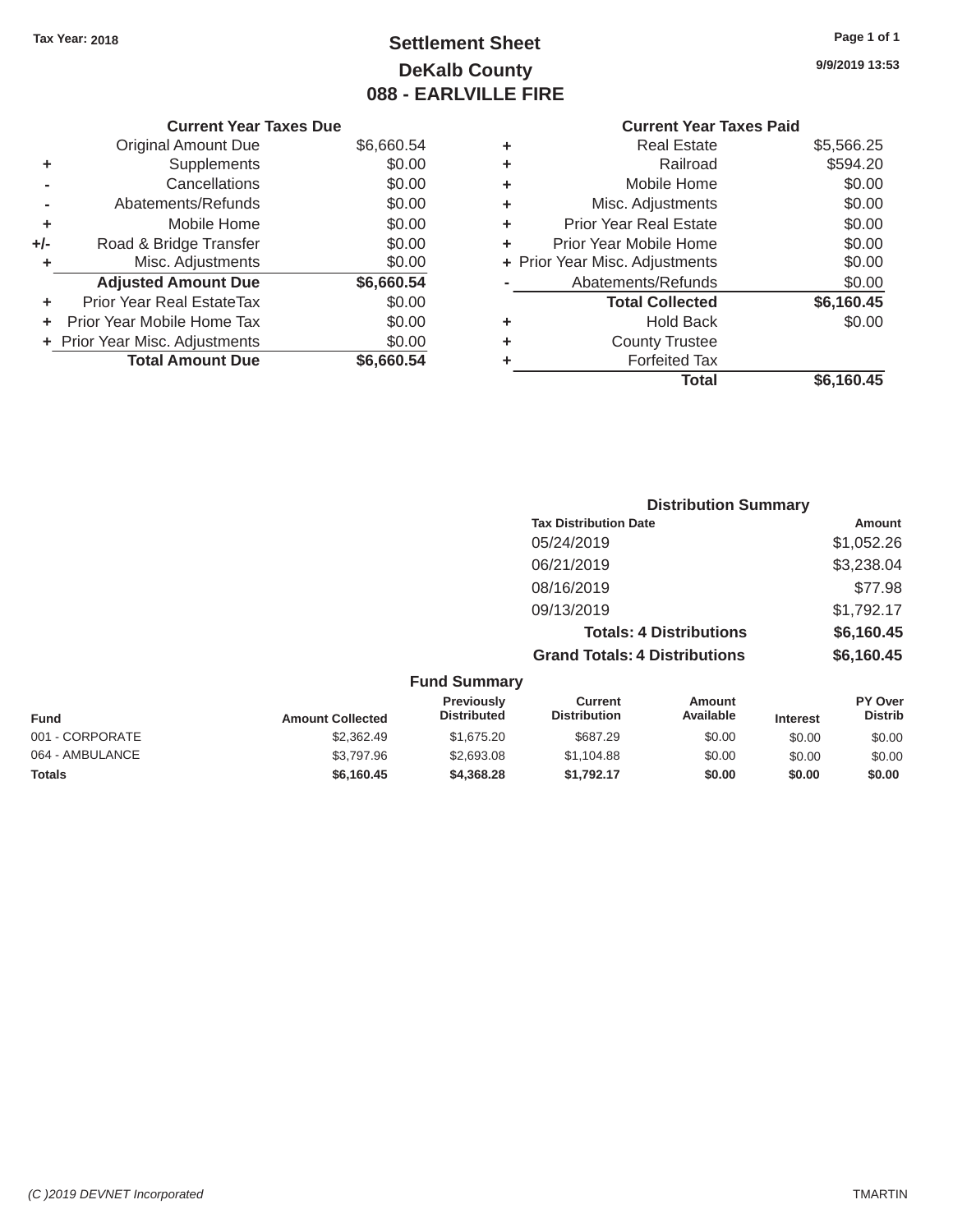# Tax Year: 2018 **Page 1 of 1 Page 1 of 1 Settlement Sheet Page 1 of 1 Page 1 of 1 9/9/2019 13:53 DeKalb County 089 - GENOA-KINGSTON FIRE**

#### **Current Year Taxes Paid**

|     | <b>Adjusted Amount Due</b> | \$1,007,006.70 |   | Abatements/Refunds             | \$0.00       |
|-----|----------------------------|----------------|---|--------------------------------|--------------|
|     | Prior Year Real EstateTax  | (\$0.01)       |   | <b>Total Collected</b>         | \$978,137.35 |
|     |                            |                |   |                                |              |
|     |                            |                |   |                                |              |
|     | Misc. Adjustments          | \$63.03        |   | + Prior Year Misc. Adjustments | \$111.27     |
| +/- | Road & Bridge Transfer     | \$0.00         | ٠ | Prior Year Mobile Home         | \$0.00       |
|     |                            |                | ٠ |                                |              |
|     | Mobile Home                | \$0.00         |   | <b>Prior Year Real Estate</b>  | (\$0.01)     |
|     | Abatements/Refunds         | \$0.00         | ٠ | Misc. Adjustments              | \$63.03      |
|     | Cancellations              | \$16,466.13    | ٠ | Mobile Home                    | \$0.00       |
| ٠   | Supplements                | \$12,610.93    | ٠ | Railroad                       | \$8,840.32   |
|     | <b>Original Amount Due</b> | \$1,010,798.87 | ٠ | <b>Real Estate</b>             | \$969,122.74 |
|     |                            |                |   |                                |              |

|                | <b>Current Year Taxes Due</b>  |                |   | <b>Current Year</b>            |
|----------------|--------------------------------|----------------|---|--------------------------------|
|                | <b>Original Amount Due</b>     | \$1,010,798.87 | ٠ | <b>Real Estate</b>             |
| ÷              | Supplements                    | \$12,610.93    | ٠ | Railroad                       |
| $\blacksquare$ | Cancellations                  | \$16,466.13    | ٠ | Mobile Home                    |
|                | Abatements/Refunds             | \$0.00         | ٠ | Misc. Adjustments              |
| ÷              | Mobile Home                    | \$0.00         | ٠ | <b>Prior Year Real Estate</b>  |
| I-             | Road & Bridge Transfer         | \$0.00         |   | Prior Year Mobile Home         |
| ÷              | Misc. Adjustments              | \$63.03        |   | + Prior Year Misc. Adjustments |
|                | <b>Adjusted Amount Due</b>     | \$1,007,006.70 |   | Abatements/Refunds             |
| ٠              | Prior Year Real EstateTax      | $(\$0.01)$     |   | <b>Total Collected</b>         |
|                | + Prior Year Mobile Home Tax   | \$0.00         | ٠ | <b>Hold Back</b>               |
|                | + Prior Year Misc. Adjustments | \$111.27       | ٠ | <b>County Trustee</b>          |
|                | <b>Total Amount Due</b>        | \$1,007,117.96 |   | <b>Forfeited Tax</b>           |

## **Distribution Summary Tax Distribution Date Amount Amount** 05/24/2019 \$103,696.11 06/21/2019 \$442,343.23 07/19/2019 \$8,938.64 08/16/2019 \$16,507.05 09/13/2019 \$406,652.32 **Totals: 5 Distributions \$978,137.35 Grand Totals: 5 Distributions \$978,137.35**

|                                               |                         | <b>Fund Summary</b>              |                                       |                     |                 |                           |
|-----------------------------------------------|-------------------------|----------------------------------|---------------------------------------|---------------------|-----------------|---------------------------|
| <b>Fund</b>                                   | <b>Amount Collected</b> | Previously<br><b>Distributed</b> | <b>Current</b><br><b>Distribution</b> | Amount<br>Available | <b>Interest</b> | PY Over<br><b>Distrib</b> |
| 001 - CORPORATE                               | \$227,070.66            | \$132,667.95                     | \$94.402.71                           | \$0.00              | \$0.00          | \$0.00                    |
| 035 - TORT JUDGEMENTS/LIABILITY<br><b>INS</b> | \$198,374.08            | \$115,901.74                     | \$82,472.34                           | \$0.00              | \$0.00          | \$0.00                    |
| 064 - AMBULANCE                               | \$552.692.61            | \$322.915.34                     | \$229,777,27                          | \$0.00              | \$0.00          | \$0.00                    |
| <b>Totals</b>                                 | \$978,137,35            | \$571.485.03                     | \$406,652,32                          | \$0.00              | \$0.00          | \$0.00                    |

#### **Miscellaneous Adjustment Detail**

| Year Source             | <b>Account Type</b>                      | <b>Amount Adjustment Description</b>                          |
|-------------------------|------------------------------------------|---------------------------------------------------------------|
|                         | 2017 RE - Real Estate Back Tax Collected | \$5.60 RIVERBEND DEVELOPMENT REDEMPTION 02-25-277-021 by TBA  |
| 2017 RE - Real Estate   | Back Tax Collected                       | \$90.23 RIVERBEND DEVELOPMENT REDEMPTION 02-25-200-010 by TBA |
|                         | 2017 RE - Real Estate Back Tax Collected | \$15.44 TRUSTEE SALE 02-22-100-005 by TBA                     |
|                         | 2018 RE - Real Estate Back Tax Collected | \$63.03 JOHNSON REDEMPTION by TBA                             |
| <b>Totals 4 entries</b> |                                          | \$174.30                                                      |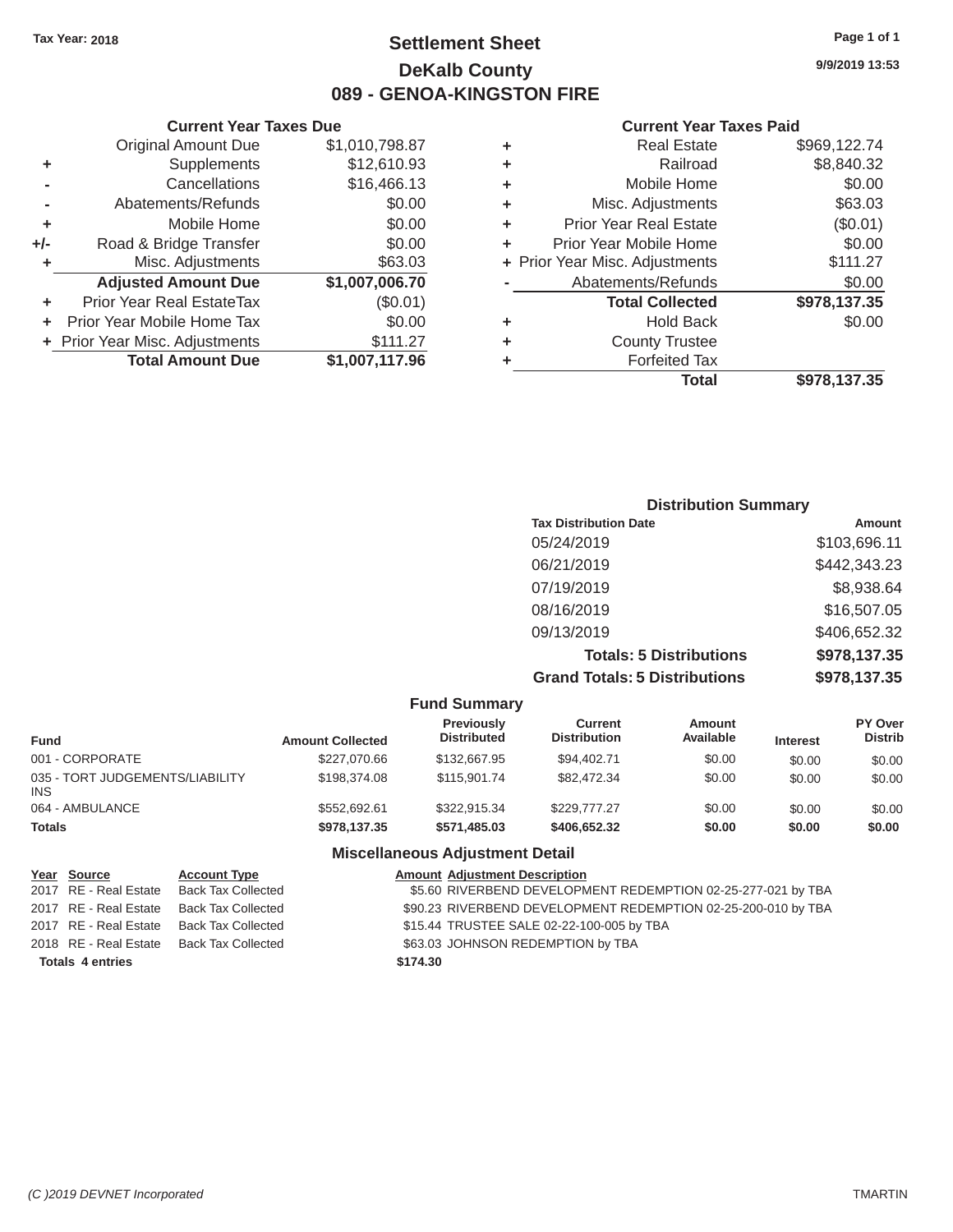# Tax Year: 2018 **Page 1 of 1 Settlement Sheet Page 1 of 1 Page 1 of 1 9/9/2019 13:53 DeKalb County 090 - HAMPSHIRE FIRE**

|       | <b>UUITULIU LUAU TAAGA DUG</b> |             |    | <b>UUITEIIL IEAL TAAGS LAIU</b> |             |  |
|-------|--------------------------------|-------------|----|---------------------------------|-------------|--|
|       | Original Amount Due            | \$30,203.31 | ٠  | <b>Real Estate</b>              | \$27,914.83 |  |
|       | <b>Supplements</b>             | \$0.00      |    | Railroad                        | \$608.78    |  |
|       | Cancellations                  | \$0.00      |    | Mobile Home                     | \$0.00      |  |
|       | Abatements/Refunds             | \$0.00      | ٠  | Misc. Adjustments               | \$0.00      |  |
|       | Mobile Home                    | \$0.00      | ÷. | <b>Prior Year Real Estate</b>   | \$0.00      |  |
| $+/-$ | Road & Bridge Transfer         | \$0.00      |    | Prior Year Mobile Home          | \$0.00      |  |
|       | Misc. Adjustments              | \$0.00      |    | + Prior Year Misc. Adjustments  | \$0.00      |  |
|       | <b>Adjusted Amount Due</b>     | \$30,203.31 |    | Abatements/Refunds              | \$0.00      |  |
| ٠     | Prior Year Real EstateTax      | \$0.00      |    | <b>Total Collected</b>          | \$28,523.61 |  |
| $+$   | Prior Year Mobile Home Tax     | \$0.00      | ٠  | <b>Hold Back</b>                | \$0.00      |  |
|       | + Prior Year Misc. Adjustments | \$0.00      | ٠  | <b>County Trustee</b>           |             |  |
|       | <b>Total Amount Due</b>        | \$30,203.31 |    | <b>Forfeited Tax</b>            |             |  |
|       |                                |             |    |                                 | $\cdots$    |  |

| \$27,914.83 | <b>Real Estate</b>             | ÷ | \$30,203.31 | <b>Original Amount Due</b> |
|-------------|--------------------------------|---|-------------|----------------------------|
| \$608.78    | Railroad                       | ÷ | \$0.00      | Supplements                |
| \$0.00      | Mobile Home                    | ÷ | \$0.00      | Cancellations              |
| \$0.00      | Misc. Adjustments              | ÷ | \$0.00      | Abatements/Refunds         |
| \$0.00      | <b>Prior Year Real Estate</b>  | ٠ | \$0.00      | Mobile Home                |
| \$0.00      | Prior Year Mobile Home         | ÷ | \$0.00      | Road & Bridge Transfer     |
| \$0.00      | + Prior Year Misc. Adjustments |   | \$0.00      | Misc. Adjustments          |
| \$0.00      | Abatements/Refunds             |   | \$30,203.31 | <b>Adjusted Amount Due</b> |
| \$28,523.61 | <b>Total Collected</b>         |   | \$0.00      | ior Year Real EstateTax    |
| \$0.00      | <b>Hold Back</b>               | ÷ | \$0.00      | r Year Mobile Home Tax     |
|             | <b>County Trustee</b>          | ÷ | \$0.00      | Year Misc. Adjustments     |
|             | <b>Forfeited Tax</b>           | ٠ | \$30,203.31 | <b>Total Amount Due</b>    |
| \$28,523.61 | <b>Total</b>                   |   |             |                            |
|             |                                |   |             |                            |

| <b>Distribution Summary</b>          |             |
|--------------------------------------|-------------|
| <b>Tax Distribution Date</b>         | Amount      |
| 05/24/2019                           | \$6,625.07  |
| 06/21/2019                           | \$11,182.03 |
| 08/16/2019                           | \$982.29    |
| 09/13/2019                           | \$9,734.22  |
| <b>Totals: 4 Distributions</b>       | \$28,523.61 |
| <b>Grand Totals: 4 Distributions</b> | \$28,523.61 |

|  | <b>Fund Summary</b> |  |
|--|---------------------|--|
|--|---------------------|--|

| <b>Fund</b>                     | <b>Amount Collected</b> | Previously<br><b>Distributed</b> | Current<br><b>Distribution</b> | <b>Amount</b><br>Available | <b>Interest</b> | PY Over<br><b>Distrib</b> |
|---------------------------------|-------------------------|----------------------------------|--------------------------------|----------------------------|-----------------|---------------------------|
| 001 - CORPORATE                 | \$12,239.70             | \$8,062,68                       | \$4,177.02                     | \$0.00                     | \$0.00          | \$0.00                    |
| 013 - FIREFIGHTER'S PENSION     | \$417.40                | \$274.95                         | \$142.45                       | \$0.00                     | \$0.00          | \$0.00                    |
| 049 - EMERGENCY & RESCUE EQUIP. | \$3,626,46              | \$2,388.86                       | \$1,237.60                     | \$0.00                     | \$0.00          | \$0.00                    |
| 064 - AMBULANCE                 | \$12,240.05             | \$8,062.90                       | \$4,177,15                     | \$0.00                     | \$0.00          | \$0.00                    |
| <b>Totals</b>                   | \$28,523.61             | \$18,789,39                      | \$9.734.22                     | \$0.00                     | \$0.00          | \$0.00                    |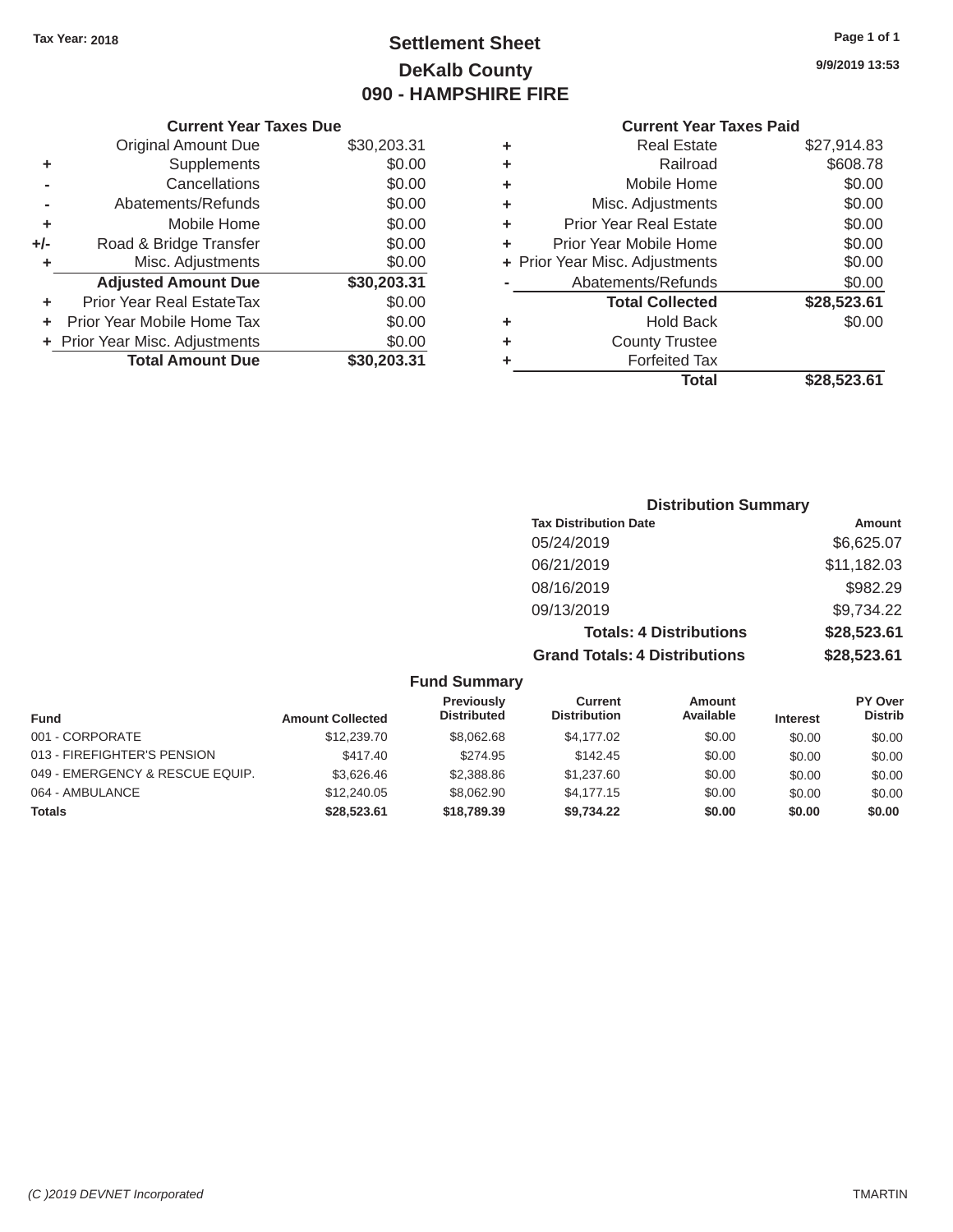# Tax Year: 2018 **Page 1 of 1 Page 1 of 1 Settlement Sheet Page 1 of 1 Page 1 of 1 9/9/2019 13:53 DeKalb County 091 - HINCKLEY FIRE**

|       | <b>Original Amount Due</b>            | \$411,379.06 | ٠ | <b>Real Estate</b>             | \$387,088.59 |
|-------|---------------------------------------|--------------|---|--------------------------------|--------------|
| ٠     | Supplements                           | \$4,318.33   | ٠ | Railroad                       | \$5,492.24   |
|       | Cancellations                         | \$5,171.66   | ٠ | Mobile Home                    | \$0.00       |
|       | Abatements/Refunds                    | \$0.00       | ٠ | Misc. Adjustments              | \$47.14      |
| ٠     | Mobile Home                           | \$0.00       |   | <b>Prior Year Real Estate</b>  | \$0.00       |
| $+/-$ | Road & Bridge Transfer                | \$0.00       |   | Prior Year Mobile Home         | \$0.00       |
|       | Misc. Adjustments                     | \$47.14      |   | + Prior Year Misc. Adjustments | \$0.00       |
|       | <b>Adjusted Amount Due</b>            | \$410,572.87 |   | Abatements/Refunds             | \$0.00       |
| ٠     | Prior Year Real EstateTax             | \$0.00       |   | <b>Total Collected</b>         | \$392,627.97 |
|       | Prior Year Mobile Home Tax<br>$+$ $-$ | \$0.00       | ٠ | <b>Hold Back</b>               | \$0.00       |
|       | + Prior Year Misc. Adjustments        | \$0.00       |   | <b>County Trustee</b>          |              |
|       | <b>Total Amount Due</b>               | \$410,572.87 |   | <b>Forfeited Tax</b>           |              |

# **Current Year Taxes Due Current Year Taxes Paid**

|                            |              |   | <b>Total</b>                   | \$392,627.97 |
|----------------------------|--------------|---|--------------------------------|--------------|
| <b>Total Amount Due</b>    | \$410,572.87 | ٠ | <b>Forfeited Tax</b>           |              |
| Year Misc. Adjustments     | \$0.00       | ÷ | <b>County Trustee</b>          |              |
| r Year Mobile Home Tax     | \$0.00       | ÷ | <b>Hold Back</b>               | \$0.00       |
| ior Year Real EstateTax    | \$0.00       |   | <b>Total Collected</b>         | \$392,627.97 |
| <b>Adjusted Amount Due</b> | \$410,572.87 |   | Abatements/Refunds             | \$0.00       |
| Misc. Adjustments          | \$47.14      |   | + Prior Year Misc. Adjustments | \$0.00       |
| Road & Bridge Transfer     | \$0.00       | ÷ | Prior Year Mobile Home         | \$0.00       |
| Mobile Home                | \$0.00       | ÷ | <b>Prior Year Real Estate</b>  | \$0.00       |
| Abatements/Refunds         | \$0.00       | ÷ | Misc. Adjustments              | \$47.14      |
| Cancellations              | \$5,171.66   | ÷ | Mobile Home                    | \$0.00       |
| Supplements                | \$4,318.33   | ÷ | Railroad                       | \$5,492.24   |
| <b>Original Amount Due</b> | \$411,379.06 | ÷ | <b>Real Estate</b>             | \$387,088.59 |

# **Distribution Summary Tax Distribution Date Amount Amount** 05/24/2019 \$36.742.75 06/21/2019 \$189,292.62 07/19/2019 \$2,677.79 08/16/2019 \$10,689.14 09/13/2019 \$153,225.67 **Totals: 5 Distributions \$392,627.97 Grand Totals: 5 Distributions \$392,627.97**

#### **Fund Summary Previously Current Amount PY Over<br>
Distributed Distribution Available Interest Distributed Fund Microsoft Amount Collected Distributed Distribution Available Interest** 001 - CORPORATE \$238,987.54 \$145,721.06 \$93,266.48 \$0.00 \$0.00 \$0.00 \$0.00 013 - FIREFIGHTER'S PENSION \$7,141.89 \$4,354.72 \$2,787.17 \$0.00 \$0.00 \$0.00 \$0.00 064 - AMBULANCE \$146,498.54 \$89,326.52 \$57,172.02 \$0.00 \$0.00 \$0.00 **Totals \$392,627.97 \$239,402.30 \$153,225.67 \$0.00 \$0.00 \$0.00**

#### **Miscellaneous Adjustment Detail**

| Year Source           |
|-----------------------|
| 2018 RE - Real Estate |

**Account Type Community Amount Adjustment Description** Totals 1 entries \$47.14

Paymt In Lieu of Tax **60018 ESTATE 12018 SAT.14 HOUSING AUTHORITY SUNSET VIEW APARTMENTS by TBA**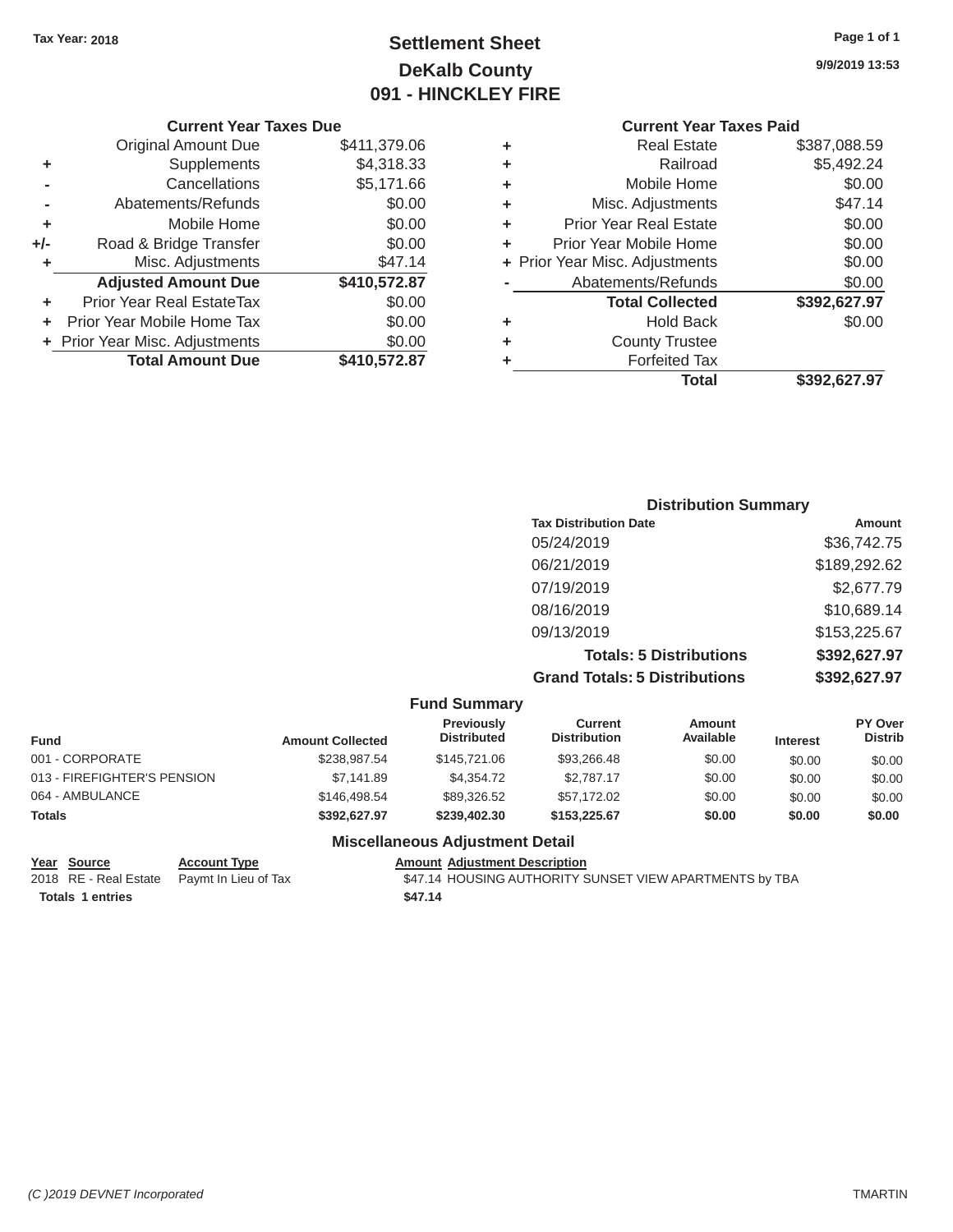# Tax Year: 2018 **Page 1 of 1 Page 1 of 1 Settlement Sheet Page 1 of 1 Page 1 of 1 9/9/2019 13:53 DeKalb County 092 - KIRKLAND FIRE**

# **Current Year Taxes Due Current Year Taxes Paid Current Year Taxes Paid Current Year Taxes Paid**

|       | OUITUIR TUUT TUAGO DUG         |              |   |                                |              |  |
|-------|--------------------------------|--------------|---|--------------------------------|--------------|--|
|       | <b>Original Amount Due</b>     | \$362,181.14 | ٠ | <b>Real Estate</b>             | \$341,546.31 |  |
| ٠     | <b>Supplements</b>             | \$2,731.14   | ٠ | Railroad                       | \$4,282.08   |  |
|       | Cancellations                  | \$3,154.58   | ٠ | Mobile Home                    | \$0.00       |  |
|       | Abatements/Refunds             | \$0.00       | ٠ | Misc. Adjustments              | \$122.71     |  |
| ٠     | Mobile Home                    | \$0.00       | ٠ | <b>Prior Year Real Estate</b>  | (\$134.84)   |  |
| $+/-$ | Road & Bridge Transfer         | \$0.00       |   | Prior Year Mobile Home         | \$0.00       |  |
|       | Misc. Adjustments              | \$122.71     |   | + Prior Year Misc. Adjustments | \$0.00       |  |
|       | <b>Adjusted Amount Due</b>     | \$361,880.41 |   | Abatements/Refunds             | \$0.00       |  |
| ÷.    | Prior Year Real EstateTax      | (\$134.84)   |   | <b>Total Collected</b>         | \$345,816.26 |  |
|       | Prior Year Mobile Home Tax     | \$0.00       | ٠ | <b>Hold Back</b>               | \$0.00       |  |
|       | + Prior Year Misc. Adjustments | \$0.00       | ٠ | <b>County Trustee</b>          |              |  |
|       | <b>Total Amount Due</b>        | \$361,745.57 |   | <b>Forfeited Tax</b>           |              |  |
|       |                                |              |   |                                | $$           |  |

| <b>Original Amount Due</b> | \$362,181.14 | ٠ | <b>Real Estate</b>             | \$341,546.31 |
|----------------------------|--------------|---|--------------------------------|--------------|
| Supplements                | \$2,731.14   | ٠ | Railroad                       | \$4,282.08   |
| Cancellations              | \$3,154.58   | ٠ | Mobile Home                    | \$0.00       |
| Abatements/Refunds         | \$0.00       | ٠ | Misc. Adjustments              | \$122.71     |
| Mobile Home                | \$0.00       | ٠ | <b>Prior Year Real Estate</b>  | (\$134.84)   |
| Road & Bridge Transfer     | \$0.00       | ٠ | Prior Year Mobile Home         | \$0.00       |
| Misc. Adjustments          | \$122.71     |   | + Prior Year Misc. Adjustments | \$0.00       |
| <b>Adjusted Amount Due</b> | \$361,880.41 |   | Abatements/Refunds             | \$0.00       |
| ior Year Real EstateTax    | (\$134.84)   |   | <b>Total Collected</b>         | \$345,816.26 |
| r Year Mobile Home Tax     | \$0.00       | ٠ | <b>Hold Back</b>               | \$0.00       |
| Year Misc. Adjustments     | \$0.00       | ٠ | <b>County Trustee</b>          |              |
| <b>Total Amount Due</b>    | \$361,745.57 | ٠ | <b>Forfeited Tax</b>           |              |
|                            |              |   | <b>Total</b>                   | \$345,816.26 |
|                            |              |   |                                |              |

# **Distribution Summary Tax Distribution Date Amount Amount** 05/24/2019 \$36,184.51 06/21/2019 \$162,527.19 07/19/2019 \$3,452.59 08/16/2019 \$8,549.28 09/13/2019 \$135,102.69 **Totals: 5 Distributions \$345,816.26 Grand Totals: 5 Distributions \$345,816.26**

|                                                     |                         | <b>Fund Summary</b>                     |                                       |                     |                 |                           |
|-----------------------------------------------------|-------------------------|-----------------------------------------|---------------------------------------|---------------------|-----------------|---------------------------|
| <b>Fund</b>                                         | <b>Amount Collected</b> | <b>Previously</b><br><b>Distributed</b> | <b>Current</b><br><b>Distribution</b> | Amount<br>Available | <b>Interest</b> | PY Over<br><b>Distrib</b> |
| 001 - CORPORATE                                     | \$196,510.80            | \$119,738.42                            | \$76,772.38                           | \$0.00              | \$0.00          | \$0.00                    |
| 027 - AUDIT                                         | \$2,272.70              | \$1,384.81                              | \$887.89                              | \$0.00              | \$0.00          | \$0.00                    |
| 035 - TORT JUDGMENTS, LIABILITY<br><b>INSURANCE</b> | \$12,297.90             | \$7,493.38                              | \$4,804.52                            | \$0.00              | \$0.00          | \$0.00                    |
| 062 - WORKERS COMPENSATION                          | \$7,689.92              | \$4,685.64                              | \$3,004.28                            | \$0.00              | \$0.00          | \$0.00                    |
| 064 - AMBULANCE                                     | \$127,044.94            | \$77,411.32                             | \$49,633.62                           | \$0.00              | \$0.00          | \$0.00                    |
| <b>Totals</b>                                       | \$345,816,26            | \$210,713.57                            | \$135,102.69                          | \$0.00              | \$0.00          | \$0.00                    |
|                                                     |                         | <b>Miscellaneous Adjustment Detail</b>  |                                       |                     |                 |                           |

| Year Source      | <b>Account Type</b>                      | <b>Amount Adiustment Description</b>             |
|------------------|------------------------------------------|--------------------------------------------------|
|                  | 2018 RE - Real Estate Back Tax Collected | \$122.71 JOHNSON REDEMPTION 01-19-337-001 by TBA |
| Totals 1 entries |                                          | \$122.71                                         |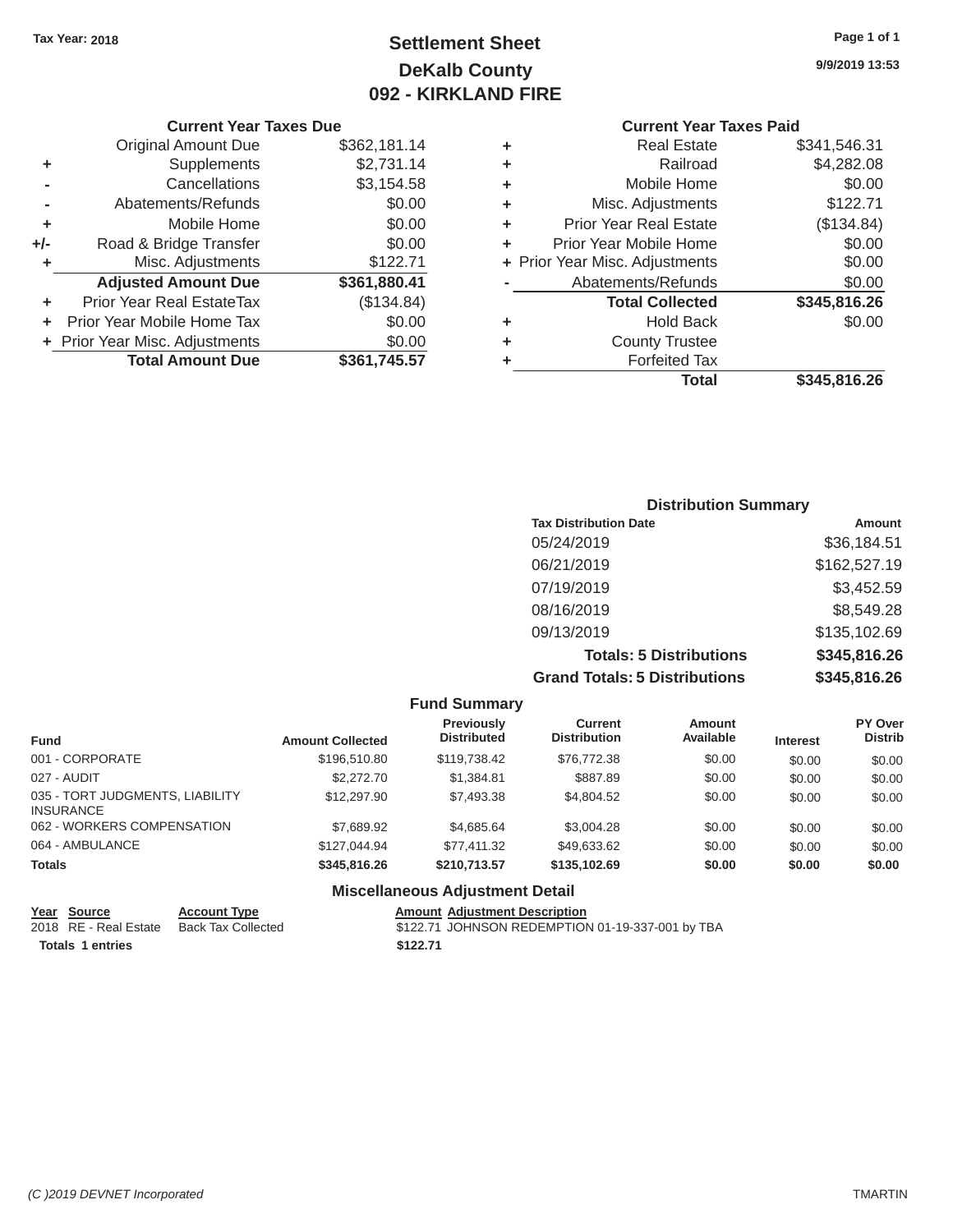# Tax Year: 2018 **Page 1 of 1 Settlement Sheet Page 1 of 1 Page 1 of 1 9/9/2019 13:53 DeKalb County 093 - LEE FIRE**

| <b>Current Year Taxes Due</b> |                                |   | <b>Current Year Taxes Paid</b> |                                |  |
|-------------------------------|--------------------------------|---|--------------------------------|--------------------------------|--|
| Original Amount Due           | \$40,768.79                    | ٠ | <b>Real Estate</b>             | \$38,396.92                    |  |
| <b>Supplements</b>            | \$67.56                        | ٠ | Railroad                       | \$1,229.56                     |  |
| Cancellations                 | \$94.29                        | ٠ | Mobile Home                    | \$0.00                         |  |
| Abatements/Refunds            | \$0.00                         | ٠ | Misc. Adjustments              | \$0.00                         |  |
| Mobile Home                   | \$0.00                         | ٠ | <b>Prior Year Real Estate</b>  | \$0.00                         |  |
| Road & Bridge Transfer        | \$0.00                         | ٠ | Prior Year Mobile Home         | \$0.00                         |  |
| Misc. Adjustments             | \$0.00                         |   |                                | \$0.00                         |  |
| <b>Adjusted Amount Due</b>    | \$40,742.06                    |   | Abatements/Refunds             | \$0.00                         |  |
| Prior Year Real EstateTax     | \$0.00                         |   | <b>Total Collected</b>         | \$39,626.48                    |  |
| Prior Year Mobile Home Tax    | \$0.00                         | ٠ | <b>Hold Back</b>               | \$0.00                         |  |
|                               | \$0.00                         | ٠ | <b>County Trustee</b>          |                                |  |
| <b>Total Amount Due</b>       | \$40,742.06                    |   | <b>Forfeited Tax</b>           |                                |  |
| ٠<br>٠<br>+/-                 | + Prior Year Misc. Adjustments |   |                                | + Prior Year Misc. Adjustments |  |

| <b>Current Year Taxes Due</b> |   | <b>Current Year Taxes Paid</b> |                                |
|-------------------------------|---|--------------------------------|--------------------------------|
| \$40,768.79                   | ÷ | <b>Real Estate</b>             | \$38,396.92                    |
| \$67.56                       | ÷ | Railroad                       | \$1,229.56                     |
| \$94.29                       | ÷ | Mobile Home                    | \$0.00                         |
| \$0.00                        | ÷ | Misc. Adjustments              | \$0.00                         |
| \$0.00                        | ÷ | <b>Prior Year Real Estate</b>  | \$0.00                         |
| \$0.00                        | ÷ | Prior Year Mobile Home         | \$0.00                         |
| \$0.00                        |   |                                | \$0.00                         |
| \$40,742.06                   |   | Abatements/Refunds             | \$0.00                         |
| \$0.00                        |   | <b>Total Collected</b>         | \$39,626.48                    |
| \$0.00                        | ÷ | <b>Hold Back</b>               | \$0.00                         |
| \$0.00                        | ÷ | <b>County Trustee</b>          |                                |
| \$40,742.06                   | ٠ | <b>Forfeited Tax</b>           |                                |
|                               |   | <b>Total</b>                   | \$39,626.48                    |
|                               |   |                                | + Prior Year Misc. Adjustments |

| <b>Distribution Summary</b>          |             |
|--------------------------------------|-------------|
| <b>Tax Distribution Date</b>         | Amount      |
| 05/24/2019                           | \$2,751.27  |
| 06/21/2019                           | \$18,972.21 |
| 07/19/2019                           | \$372.72    |
| 08/16/2019                           | \$1,146.74  |
| 09/13/2019                           | \$16,383.54 |
| <b>Totals: 5 Distributions</b>       | \$39,626.48 |
| <b>Grand Totals: 5 Distributions</b> | \$39,626.48 |

|                                               |                         | <b>Fund Summary</b>                     |                                |                            |                 |                           |
|-----------------------------------------------|-------------------------|-----------------------------------------|--------------------------------|----------------------------|-----------------|---------------------------|
| <b>Fund</b>                                   | <b>Amount Collected</b> | <b>Previously</b><br><b>Distributed</b> | Current<br><b>Distribution</b> | <b>Amount</b><br>Available | <b>Interest</b> | PY Over<br><b>Distrib</b> |
| 001 - CORPORATE                               | \$26,511.64             | \$15,550.43                             | \$10.961.21                    | \$0.00                     | \$0.00          | \$0.00                    |
| 035 - TORT JUDGEMENTS/LIABILITY<br><b>INS</b> | \$3,075.49              | \$1,803.93                              | \$1.271.56                     | \$0.00                     | \$0.00          | \$0.00                    |
| 064 - AMBULANCE                               | \$10,039.35             | \$5,888,58                              | \$4.150.77                     | \$0.00                     | \$0.00          | \$0.00                    |
| <b>Totals</b>                                 | \$39,626.48             | \$23.242.94                             | \$16,383.54                    | \$0.00                     | \$0.00          | \$0.00                    |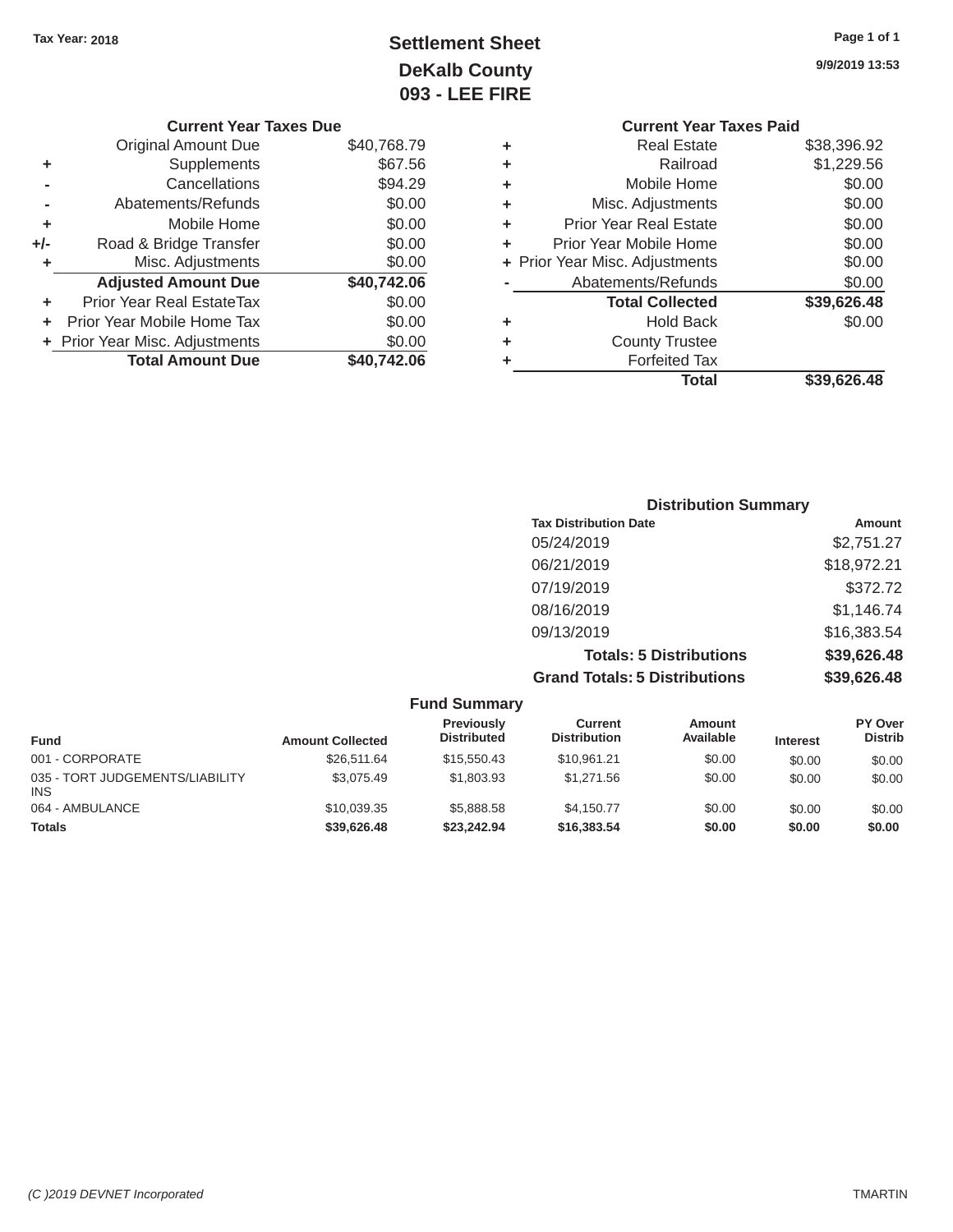# Tax Year: 2018 **Page 1 of 1 Page 1 of 1 Settlement Sheet Page 1 of 1 Page 1 of 1 9/9/2019 13:53 DeKalb County 094 - LELAND FIRE**

|       | <b>Original Amount Due</b>     | \$33,092.24 | ٠ | <b>Real Estate</b>             | \$31,639.82 |
|-------|--------------------------------|-------------|---|--------------------------------|-------------|
| ٠     | Supplements                    | \$315.68    | ٠ | Railroad                       | \$0.00      |
|       | Cancellations                  | \$359.37    | ٠ | Mobile Home                    | \$0.00      |
|       | Abatements/Refunds             | \$0.00      | ÷ | Misc. Adjustments              | \$0.00      |
| ٠     | Mobile Home                    | \$0.00      | ÷ | <b>Prior Year Real Estate</b>  | \$0.00      |
| $+/-$ | Road & Bridge Transfer         | \$0.00      |   | Prior Year Mobile Home         | \$0.00      |
|       | Misc. Adjustments              | \$0.00      |   | + Prior Year Misc. Adjustments | \$0.00      |
|       | <b>Adjusted Amount Due</b>     | \$33,048.55 |   | Abatements/Refunds             | \$0.00      |
| ٠     | Prior Year Real EstateTax      | \$0.00      |   | <b>Total Collected</b>         | \$31,639.82 |
| ÷.    | Prior Year Mobile Home Tax     | \$0.00      | ٠ | <b>Hold Back</b>               | \$0.00      |
|       | + Prior Year Misc. Adjustments | \$0.00      | ٠ | <b>County Trustee</b>          |             |
|       | <b>Total Amount Due</b>        | \$33,048.55 |   | <b>Forfeited Tax</b>           |             |
|       |                                |             |   |                                |             |

# **Current Year Taxes Due Current Year Taxes Paid Current Year Taxes Paid Current Year Taxes Paid** \$33,092.24 **+** Real Estate \$31,639.82 \$315.68 **+** Railroad \$0.00  $\uparrow$  **+** Mobile Home \$0.00 \$0.00 **+** Misc. Adjustments \$0.00 \$0.00 **+** Prior Year Real Estate \$0.00 \$0.00 **+** Prior Year Mobile Home \$0.00 \$0.00 **+** Prior Year Misc. Adjustments \$0.00 **Abatements/Refunds** \$0.00 **+** Prior Year Real EstateTax \$0.00 **Total Collected \$31,639.82 +** Prior Year Misc. Adjustments \$0.00 **+** County Trustee

**Total \$31,639.82**

| <b>Distribution Summary</b>          |             |
|--------------------------------------|-------------|
| <b>Tax Distribution Date</b>         | Amount      |
| 05/24/2019                           | \$3,342.74  |
| 06/21/2019                           | \$17,138.26 |
| 07/19/2019                           | \$132.80    |
| 08/16/2019                           | \$465.29    |
| 09/13/2019                           | \$10,560.73 |
| <b>Totals: 5 Distributions</b>       | \$31,639.82 |
| <b>Grand Totals: 5 Distributions</b> | \$31,639.82 |

|                 |                         | <b>Fund Summary</b>                     |                                |                     |                 |                           |
|-----------------|-------------------------|-----------------------------------------|--------------------------------|---------------------|-----------------|---------------------------|
| <b>Fund</b>     | <b>Amount Collected</b> | <b>Previously</b><br><b>Distributed</b> | Current<br><b>Distribution</b> | Amount<br>Available | <b>Interest</b> | PY Over<br><b>Distrib</b> |
| 001 - CORPORATE | \$31,639.82             | \$21.079.09                             | \$10,560.73                    | \$0.00              | \$0.00          | \$0.00                    |
| <b>Totals</b>   | \$31.639.82             | \$21.079.09                             | \$10,560,73                    | \$0.00              | \$0.00          | \$0.00                    |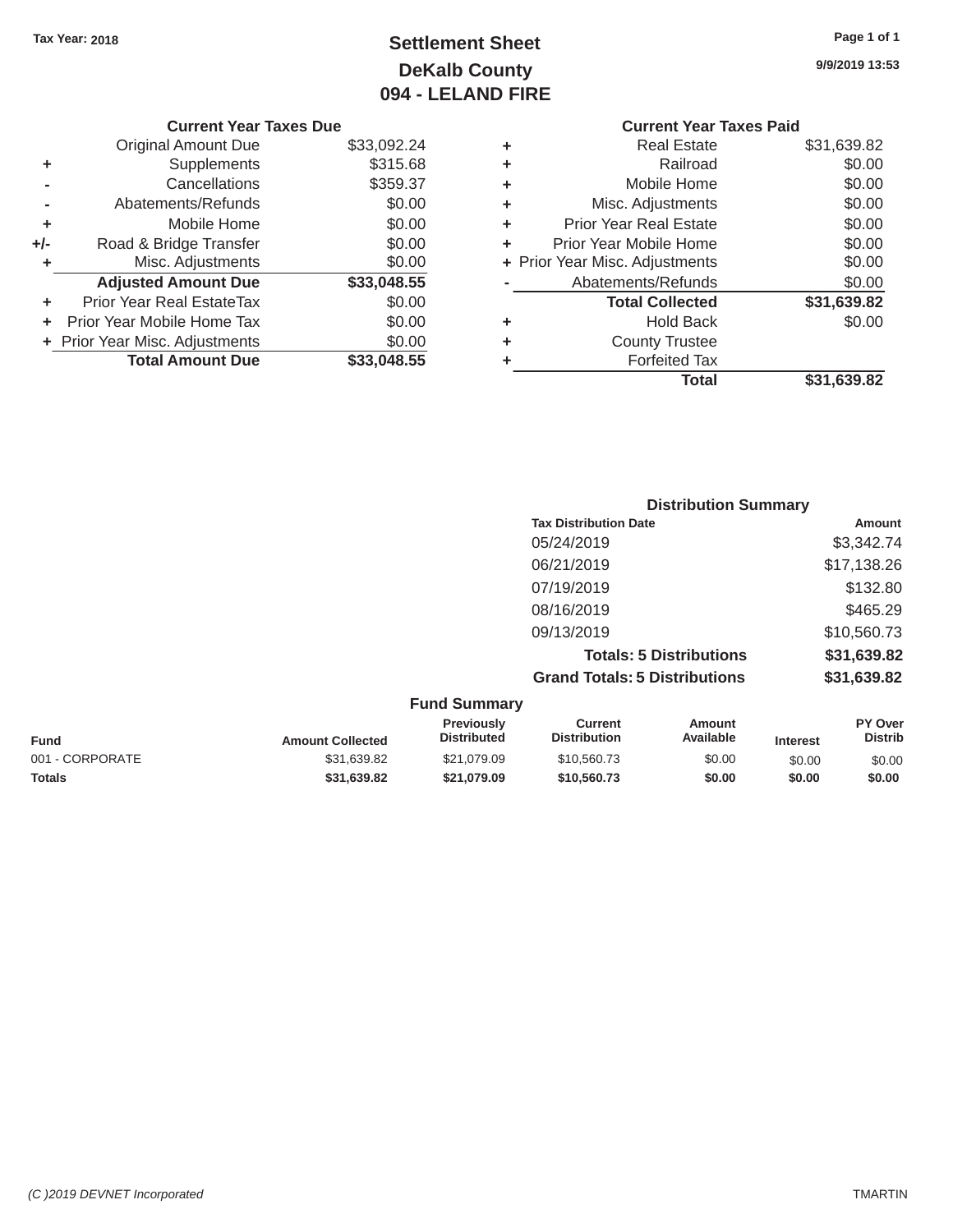# Tax Year: 2018 **Page 1 of 1 Page 1 of 1 Settlement Sheet Page 1 of 1 Page 1 of 1 9/9/2019 13:53 DeKalb County 095 - MALTA FIRE**

#### **Current Year Taxes Due Current Year Taxes Paid Current Year Taxes Paid Current Year Taxes Paid**

|       | <b>Original Amount Due</b>     | \$201,296.88 | ٠  | <b>Real Estate</b>             | \$190,214.96 |
|-------|--------------------------------|--------------|----|--------------------------------|--------------|
| ٠     | Supplements                    | \$1,435.98   | ٠  | Railroad                       | \$6,548.18   |
|       | Cancellations                  | \$1,712.14   | ٠  | Mobile Home                    | \$0.00       |
|       | Abatements/Refunds             | \$0.65       | ÷. | Misc. Adjustments              | \$0.00       |
| ٠     | Mobile Home                    | \$0.00       | ÷. | <b>Prior Year Real Estate</b>  | (\$156.06)   |
| $+/-$ | Road & Bridge Transfer         | \$0.00       |    | Prior Year Mobile Home         | \$0.00       |
|       | Misc. Adjustments              | \$0.00       |    | + Prior Year Misc. Adjustments | \$0.00       |
|       | <b>Adjusted Amount Due</b>     | \$201,020.07 |    | Abatements/Refunds             | \$0.65       |
| ٠     | Prior Year Real EstateTax      | (\$156.06)   |    | <b>Total Collected</b>         | \$196,606.43 |
| ÷.    | Prior Year Mobile Home Tax     | \$0.00       | ٠  | <b>Hold Back</b>               | \$0.00       |
|       | + Prior Year Misc. Adjustments | \$0.00       | ÷  | <b>County Trustee</b>          |              |
|       | <b>Total Amount Due</b>        | \$200,864.01 |    | <b>Forfeited Tax</b>           |              |
|       |                                |              |    |                                |              |

# **+** Real Estate \$190,214.96<br> **Dollroad** \$6,548.18

|                            |              |   | <b>Total</b>                   | \$196,606.43 |
|----------------------------|--------------|---|--------------------------------|--------------|
| <b>Total Amount Due</b>    | \$200,864.01 | ٠ | <b>Forfeited Tax</b>           |              |
| Year Misc. Adjustments     | \$0.00       | ÷ | <b>County Trustee</b>          |              |
| r Year Mobile Home Tax     | \$0.00       | ÷ | <b>Hold Back</b>               | \$0.00       |
| ior Year Real EstateTax    | (\$156.06)   |   | <b>Total Collected</b>         | \$196,606.43 |
| <b>Adjusted Amount Due</b> | \$201,020.07 |   | Abatements/Refunds             | \$0.65       |
| Misc. Adjustments          | \$0.00       |   | + Prior Year Misc. Adjustments | \$0.00       |
| Road & Bridge Transfer     | \$0.00       | ٠ | Prior Year Mobile Home         | \$0.00       |
| Mobile Home                | \$0.00       | ÷ | <b>Prior Year Real Estate</b>  | (\$156.06)   |
| Abatements/Refunds         | \$0.65       | ÷ | Misc. Adjustments              | \$0.00       |
| Cancellations              | \$1,712.14   | ÷ | Mobile Home                    | \$0.00       |
| Supplements                | \$1,435.98   | ٠ | Raliroad                       | \$6,548.18   |

# **Distribution Summary Tax Distribution Date Amount** 05/24/2019 \$17,692.58 06/21/2019 \$93,222.16 07/19/2019 \$512.89 08/16/2019 \$3,373.41 09/13/2019 \$81,805.39 **Totals: 5 Distributions \$196,606.43 Grand Totals: 5 Distributions \$196,606.43**

|                 |                         | <b>Fund Summary</b>                     |                                       |                     |                 |                                  |
|-----------------|-------------------------|-----------------------------------------|---------------------------------------|---------------------|-----------------|----------------------------------|
| <b>Fund</b>     | <b>Amount Collected</b> | <b>Previously</b><br><b>Distributed</b> | <b>Current</b><br><b>Distribution</b> | Amount<br>Available | <b>Interest</b> | <b>PY Over</b><br><b>Distrib</b> |
| 001 - CORPORATE | \$98,297.95             | \$57,397,46                             | \$40,900.49                           | \$0.00              | \$0.00          | \$0.00                           |
| 064 - AMBULANCE | \$98,308.48             | \$57,403.58                             | \$40,904.90                           | \$0.00              | \$0.00          | \$0.00                           |
| <b>Totals</b>   | \$196,606,43            | \$114,801,04                            | \$81,805,39                           | \$0.00              | \$0.00          | \$0.00                           |
|                 |                         | Ahatamant Datail                        |                                       |                     |                 |                                  |

#### **Abatement Detail**

Totals 1 entries \$0.65

**Year Source Account Type Account Adjustment Description**<br>
2018 RE - Real Estate RE Abatement **Adjustment ADJUSTER ST AS ASSENT ASSAULT** SO ASSENT ARE A SOLIS

\$0.65 PTAB INTEREST REFUND 07-23-187-003 by TBA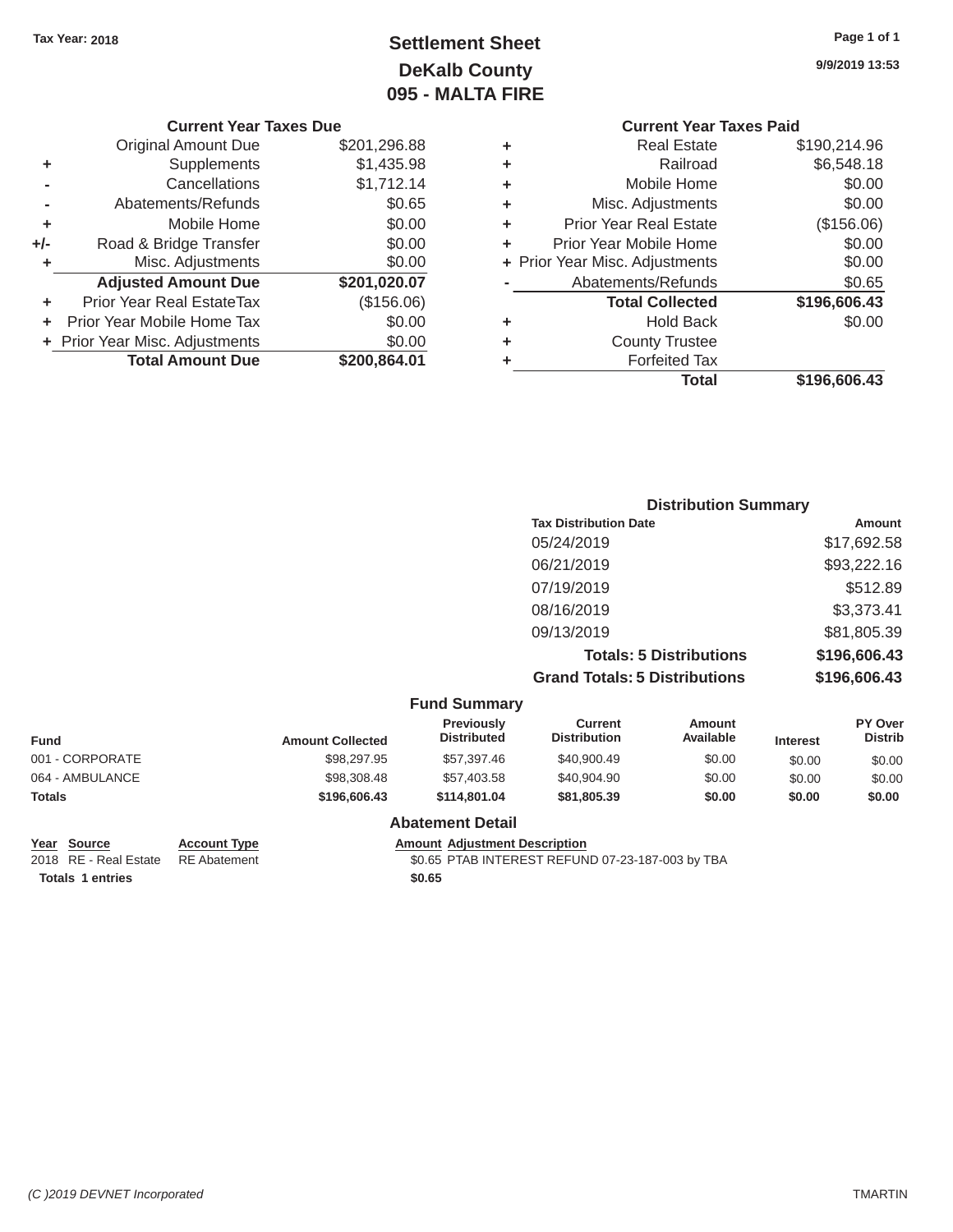# Tax Year: 2018 **Page 1 of 1 Page 1 of 1 Settlement Sheet Page 1 of 1 Page 1 of 1 9/9/2019 13:53 DeKalb County 096 - MAPLE PARK FIRE**

#### **Current Year Taxes Due Current Year Taxes Paid Current Year Taxes Paid**

|     | <b>Original Amount Due</b>     | \$184,977.11 | ٠ | <b>Real Estate</b>             | \$172,277.46 |  |  |
|-----|--------------------------------|--------------|---|--------------------------------|--------------|--|--|
| ٠   | Supplements                    | \$2,519.86   | ٠ | Railroad                       | \$6,121.00   |  |  |
|     | Cancellations                  | \$2,856.38   | ٠ | Mobile Home                    | \$0.00       |  |  |
|     | Abatements/Refunds             | \$0.00       | ٠ | Misc. Adjustments              | \$0.00       |  |  |
|     | Mobile Home                    | \$0.00       | ٠ | <b>Prior Year Real Estate</b>  | \$0.00       |  |  |
| +/- | Road & Bridge Transfer         | \$0.00       | ٠ | Prior Year Mobile Home         | \$0.00       |  |  |
|     | Misc. Adjustments              | \$0.00       |   | + Prior Year Misc. Adjustments | \$0.00       |  |  |
|     | <b>Adjusted Amount Due</b>     | \$184,640.59 |   | Abatements/Refunds             | \$0.00       |  |  |
|     | Prior Year Real EstateTax      | \$0.00       |   | <b>Total Collected</b>         | \$178,398.46 |  |  |
|     | Prior Year Mobile Home Tax     | \$0.00       | ٠ | <b>Hold Back</b>               | \$0.00       |  |  |
|     | + Prior Year Misc. Adjustments | \$0.00       | ٠ | <b>County Trustee</b>          |              |  |  |
|     | <b>Total Amount Due</b>        | \$184,640.59 |   | <b>Forfeited Tax</b>           |              |  |  |
|     |                                |              |   |                                |              |  |  |

| <b>Original Amount Due</b> | \$184,977.11 | ÷ | <b>Real Estate</b>             | \$172,277.46 |
|----------------------------|--------------|---|--------------------------------|--------------|
| Supplements                | \$2,519.86   | ÷ | Railroad                       | \$6,121.00   |
| Cancellations              | \$2,856.38   | ÷ | Mobile Home                    | \$0.00       |
| Abatements/Refunds         | \$0.00       | ÷ | Misc. Adjustments              | \$0.00       |
| Mobile Home                | \$0.00       | ÷ | <b>Prior Year Real Estate</b>  | \$0.00       |
| Road & Bridge Transfer     | \$0.00       | ÷ | Prior Year Mobile Home         | \$0.00       |
| Misc. Adjustments          | \$0.00       |   | + Prior Year Misc. Adjustments | \$0.00       |
| <b>Adjusted Amount Due</b> | \$184,640.59 |   | Abatements/Refunds             | \$0.00       |
| ior Year Real EstateTax    | \$0.00       |   | <b>Total Collected</b>         | \$178,398.46 |
| r Year Mobile Home Tax     | \$0.00       | ÷ | <b>Hold Back</b>               | \$0.00       |
| Year Misc. Adjustments     | \$0.00       | ÷ | <b>County Trustee</b>          |              |
| <b>Total Amount Due</b>    | \$184,640.59 | ٠ | <b>Forfeited Tax</b>           |              |
|                            |              |   | <b>Total</b>                   | \$178,398.46 |

# **Distribution Summary Tax Distribution Date Amount Amount** 05/24/2019 \$21,926.06 06/21/2019 \$78,861.08 07/19/2019 \$1,295.00 08/16/2019 \$4,120.92 09/13/2019 \$72,195.40 **Totals: 5 Distributions \$178,398.46 Grand Totals: 5 Distributions \$178,398.46**

|                                               |                         | <b>Fund Summary</b>                     |                                |                     |                 |                           |
|-----------------------------------------------|-------------------------|-----------------------------------------|--------------------------------|---------------------|-----------------|---------------------------|
| <b>Fund</b>                                   | <b>Amount Collected</b> | <b>Previously</b><br><b>Distributed</b> | Current<br><b>Distribution</b> | Amount<br>Available | <b>Interest</b> | PY Over<br><b>Distrib</b> |
| 001 - CORPORATE                               | \$85,255.92             | \$50,754.02                             | \$34,501.90                    | \$0.00              | \$0.00          | \$0.00                    |
| 013 - FIREFIGHTER'S PENSION                   | \$2,430.67              | \$1,447.01                              | \$983.66                       | \$0.00              | \$0.00          | \$0.00                    |
| 027 - AUDIT                                   | \$387.12                | \$230.46                                | \$156.66                       | \$0.00              | \$0.00          | \$0.00                    |
| 035 - TORT JUDGEMENTS/LIABILITY<br><b>INS</b> | \$20,770.58             | \$12,365.01                             | \$8,405.57                     | \$0.00              | \$0.00          | \$0.00                    |
| 064 - AMBULANCE                               | \$69.554.17             | \$41,406.56                             | \$28.147.61                    | \$0.00              | \$0.00          | \$0.00                    |
| <b>Totals</b>                                 | \$178,398,46            | \$106,203,06                            | \$72.195.40                    | \$0.00              | \$0.00          | \$0.00                    |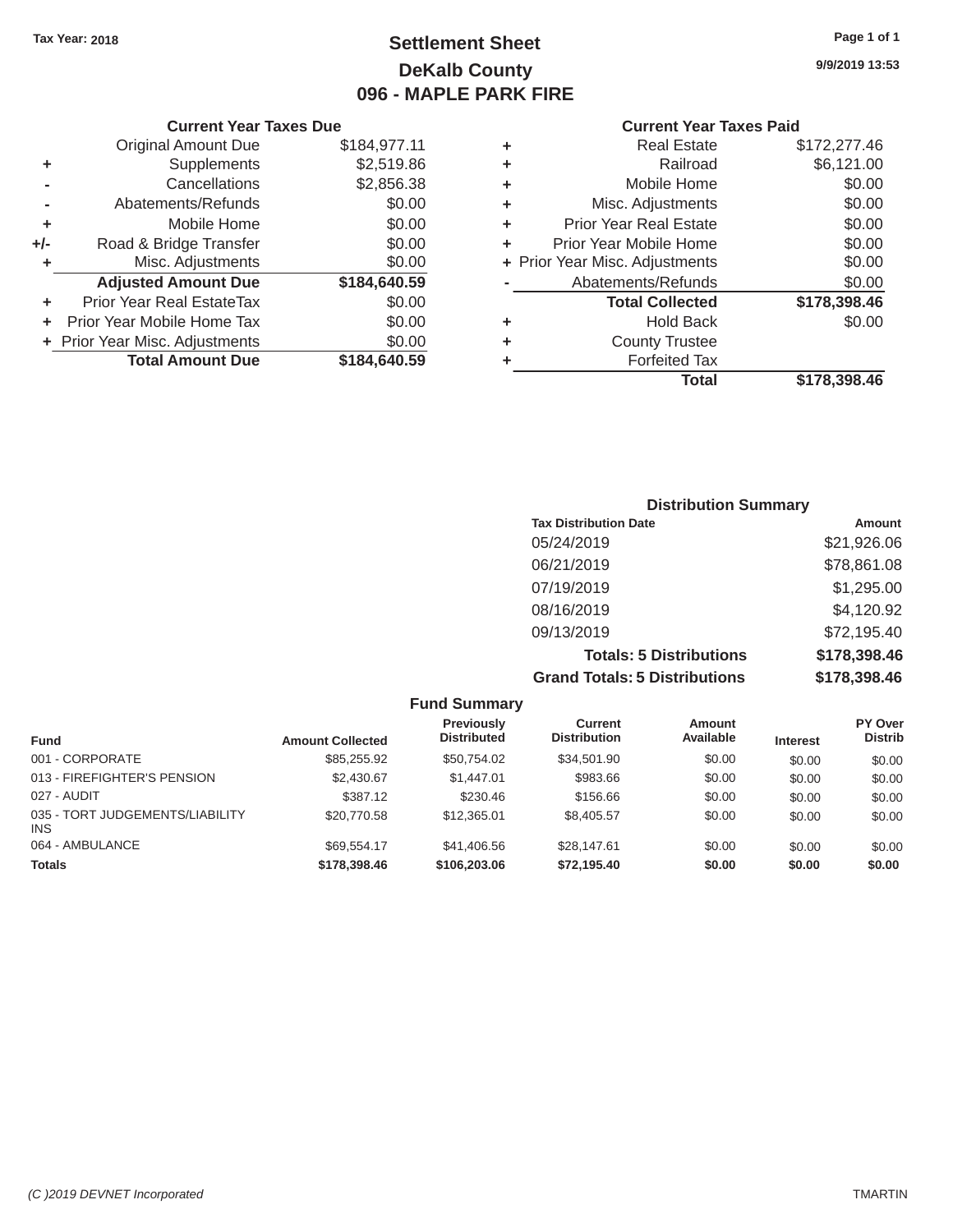# Tax Year: 2018 **Page 1 of 1 Settlement Sheet Page 1 of 1 Page 1 of 1 9/9/2019 13:53 DeKalb County 097 - PAW PAW FIRE**

|                | <b>Current Year Taxes Due</b>  |             | <b>Current Year Taxes Paid</b> |                                |             |
|----------------|--------------------------------|-------------|--------------------------------|--------------------------------|-------------|
|                | <b>Original Amount Due</b>     | \$42,485.34 | ٠                              | <b>Real Estate</b>             | \$39,187.57 |
| ٠              | Supplements                    | \$0.00      | ٠                              | Railroad                       | \$2,562.28  |
| $\blacksquare$ | Cancellations                  | \$0.00      | ٠                              | Mobile Home                    | \$0.00      |
| -              | Abatements/Refunds             | \$0.00      | ٠                              | Misc. Adjustments              | \$0.00      |
| ٠              | Mobile Home                    | \$0.00      | ٠                              | <b>Prior Year Real Estate</b>  | \$0.00      |
| I-             | Road & Bridge Transfer         | \$0.00      | ٠                              | Prior Year Mobile Home         | \$0.00      |
| ٠              | Misc. Adjustments              | \$0.00      |                                | + Prior Year Misc. Adjustments | \$0.00      |
|                | <b>Adjusted Amount Due</b>     | \$42,485.34 |                                | Abatements/Refunds             | \$0.00      |
| ٠              | Prior Year Real EstateTax      | \$0.00      |                                | <b>Total Collected</b>         | \$41,749.85 |
|                | + Prior Year Mobile Home Tax   | \$0.00      | ٠                              | <b>Hold Back</b>               | \$0.00      |
|                | + Prior Year Misc. Adjustments | \$0.00      | ٠                              | <b>County Trustee</b>          |             |
|                | <b>Total Amount Due</b>        | \$42,485.34 |                                | <b>Forfeited Tax</b>           |             |
|                |                                |             |                                | <b>Total</b>                   | \$41,749.85 |
|                |                                |             |                                |                                |             |

| <b>Current Year</b>            |   |             | <b>Current Year Taxes Due</b>    |     |
|--------------------------------|---|-------------|----------------------------------|-----|
| <b>Real Estate</b>             | ٠ | \$42,485.34 | Original Amount Due              |     |
| Railroad                       | ٠ | \$0.00      | Supplements                      | ٠   |
| Mobile Home                    | ٠ | \$0.00      | Cancellations                    |     |
| Misc. Adjustments              | ٠ | \$0.00      | Abatements/Refunds               |     |
| <b>Prior Year Real Estate</b>  | ٠ | \$0.00      | Mobile Home                      | ٠   |
| Prior Year Mobile Home         | ÷ | \$0.00      | Road & Bridge Transfer           | +/- |
| + Prior Year Misc. Adjustments |   | \$0.00      | Misc. Adjustments                | ٠   |
| Abatements/Refunds             |   | \$42,485.34 | <b>Adjusted Amount Due</b>       |     |
| <b>Total Collected</b>         |   | \$0.00      | <b>Prior Year Real EstateTax</b> | ٠   |
| <b>Hold Back</b>               | ٠ | \$0.00      | Prior Year Mobile Home Tax       | ÷   |
| <b>County Trustee</b>          | ٠ | \$0.00      | + Prior Year Misc. Adjustments   |     |
| Forfeited Tax                  |   | \$42,485.34 | <b>Total Amount Due</b>          |     |
|                                |   |             |                                  |     |

| <b>Distribution Summary</b>          |             |
|--------------------------------------|-------------|
| <b>Tax Distribution Date</b>         | Amount      |
| 05/24/2019                           | \$1,728.55  |
| 06/21/2019                           | \$20,770.07 |
| 07/19/2019                           | \$697.80    |
| 08/16/2019                           | \$68.52     |
| 09/13/2019                           | \$18,484.91 |
| <b>Totals: 5 Distributions</b>       | \$41,749.85 |
| <b>Grand Totals: 5 Distributions</b> | \$41,749.85 |

|                                        |                         | <b>Fund Summary</b>              |                                |                     |                 |                                  |
|----------------------------------------|-------------------------|----------------------------------|--------------------------------|---------------------|-----------------|----------------------------------|
| <b>Fund</b>                            | <b>Amount Collected</b> | Previously<br><b>Distributed</b> | Current<br><b>Distribution</b> | Amount<br>Available | <b>Interest</b> | <b>PY Over</b><br><b>Distrib</b> |
| 001 - CORPORATE                        | \$36,946.67             | \$20,588.39                      | \$16,358.28                    | \$0.00              | \$0.00          | \$0.00                           |
| 035 - TORT JUDGEMENTS/LIABILITY<br>INS | \$4,803.18              | \$2,676,55                       | \$2.126.63                     | \$0.00              | \$0.00          | \$0.00                           |
| <b>Totals</b>                          | \$41,749.85             | \$23,264.94                      | \$18,484.91                    | \$0.00              | \$0.00          | \$0.00                           |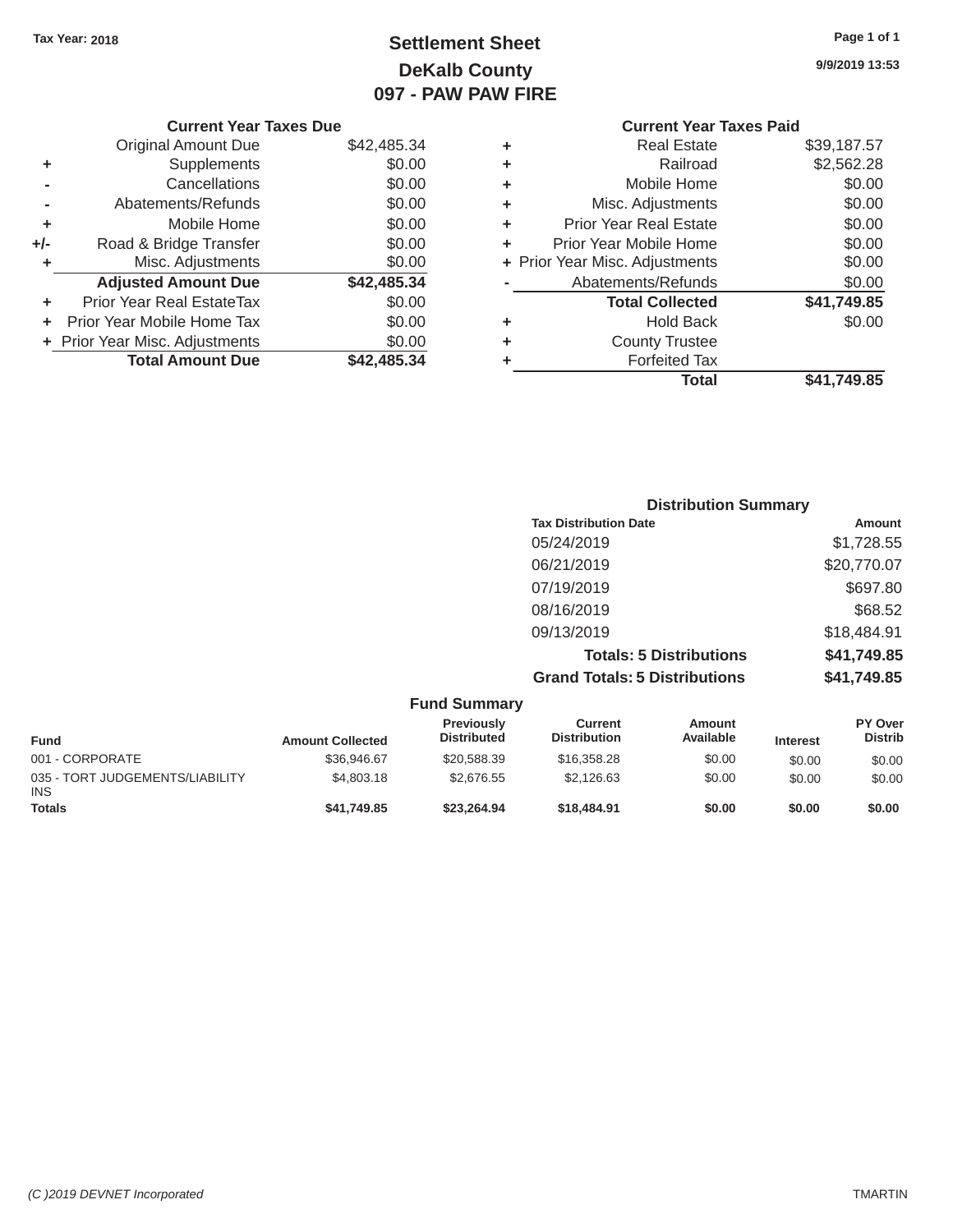# Tax Year: 2018 **Page 1 of 1 Page 1 of 1 Settlement Sheet Page 1 of 1 Page 1 of 1 9/9/2019 13:53 DeKalb County 098 - SANDWICH FIRE**

| ٠                              | \$566,074.84<br><b>Real Estate</b> |
|--------------------------------|------------------------------------|
| ٠                              | \$2,821.12<br>Railroad             |
| ٠                              | \$0.00<br>Mobile Home              |
| Misc. Adjustments<br>٠         | \$16.46                            |
| Prior Year Real Estate<br>٠    | (\$2,259.16)                       |
| Prior Year Mobile Home         | \$0.00                             |
| + Prior Year Misc. Adjustments | \$1,687.27                         |
| Abatements/Refunds             | \$0.19                             |
| <b>Total Collected</b>         | \$568,340.34                       |
| ٠                              | \$0.00<br><b>Hold Back</b>         |
| ٠                              | <b>County Trustee</b>              |
|                                | <b>Forfeited Tax</b>               |
|                                | Total<br>\$568,340.34              |

#### **Current Year Taxes Due Current Year Taxes Paid**  Original Amount Due \$611,209.12 **+** Supplements \$7,364.31 **-** Cancellations \$9,731.12 **-** Abatements/Refunds \$0.19 **+** Mobile Home \$0.00 **+/-** Road & Bridge Transfer \$0.00 **+** Misc. Adjustments \$16.46 **Adjusted Amount Due \$608,858.58 +** Prior Year Real EstateTax (\$2,259.16) **+** Prior Year Mobile Home Tax \$0.00 **+** Prior Year Misc. Adjustments \$1,687.27 **Total Amount Due \$608,286.69**

| <b>Distribution Summary</b>          |              |
|--------------------------------------|--------------|
| <b>Tax Distribution Date</b>         | Amount       |
| 05/24/2019                           | \$70,006.44  |
| 06/21/2019                           | \$258,071.70 |
| 07/19/2019                           | \$7,257.32   |
| 08/16/2019                           | \$11,858.74  |
| 09/13/2019                           | \$221,146.14 |
| <b>Totals: 5 Distributions</b>       | \$568,340.34 |
| <b>Grand Totals: 5 Distributions</b> | \$568,340.34 |

|                                         |                           |                                             | <b>Fund Summary</b>                                            |                                       |                            |                 |                           |
|-----------------------------------------|---------------------------|---------------------------------------------|----------------------------------------------------------------|---------------------------------------|----------------------------|-----------------|---------------------------|
| <b>Fund</b>                             |                           | <b>Amount Collected</b>                     | <b>Previously</b><br><b>Distributed</b>                        | <b>Current</b><br><b>Distribution</b> | <b>Amount</b><br>Available | <b>Interest</b> | PY Over<br><b>Distrib</b> |
| 001 - CORPORATE                         |                           | \$538,438.82                                | \$328,927.62                                                   | \$209,511.20                          | \$0.00                     | \$0.00          | \$0.00                    |
| 027 - AUDIT<br>\$4,883,18               |                           |                                             | \$2,983.09                                                     | \$1,900.09                            | \$0.00                     | \$0.00          | \$0.00                    |
| 035 - TORT JUDGEMENTS/LIABILITY<br>INS. |                           | \$25,018.34                                 | \$15,283.49                                                    | \$9,734.85                            | \$0.00                     | \$0.00          | \$0.00                    |
| <b>Totals</b>                           |                           | \$568,340,34                                | \$347.194.20                                                   | \$221.146.14                          | \$0.00                     | \$0.00          | \$0.00                    |
|                                         |                           |                                             | <b>Miscellaneous Adjustment Detail</b>                         |                                       |                            |                 |                           |
| Year Source                             | <b>Account Type</b>       |                                             | <b>Amount Adiustment Description</b>                           |                                       |                            |                 |                           |
| 2017 RE - Real Estate                   | <b>Back Tax Collected</b> |                                             | \$39.40 MCMASTER REDEMPTION 19-34-203-018 by TBA               |                                       |                            |                 |                           |
| 2017 RE - Real Estate                   | <b>Back Tax Collected</b> |                                             | \$1,149.60 MARQUETTE NATL BANK REDEMPTION 19-36-204-019 by TBA |                                       |                            |                 |                           |
| 2017 RE - Real Estate                   | <b>Back Tax Collected</b> |                                             | \$498.27 PPRE LLC REDEMPTION 19-25-478-004 by TBA              |                                       |                            |                 |                           |
| 2018 RE - Real Estate                   | <b>Back Tax Collected</b> | \$16.46 ROE REDEMPTION 19-26-431-016 by TBA |                                                                |                                       |                            |                 |                           |

#### **\$1,703.73**

| Year Source             |
|-------------------------|
| 2018 RE - Real Estate   |
| <b>Totals 1 entries</b> |

**Totals 4 entries** 

**Account Type**  RE Abatement

# **Abatement Detail**

**Amount Adjustment Description** 

\$0.19 PTAB INTEREST REFUND 19-14-100-025 by TBA **\$0.19**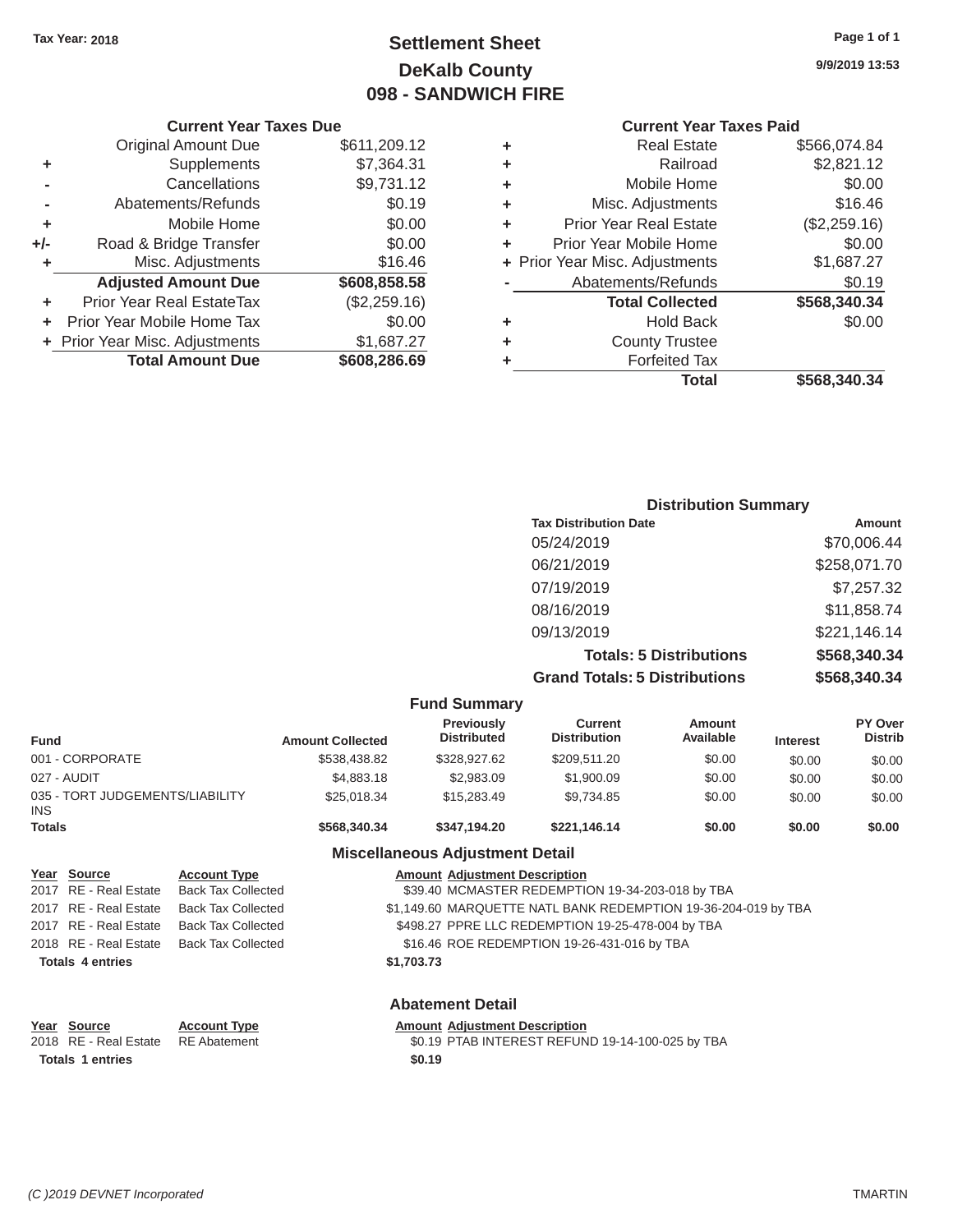# Tax Year: 2018 **Page 1 of 1 Page 1 of 1 Settlement Sheet Page 1 of 1 Page 1 of 1 9/9/2019 13:53 DeKalb County 099 - SHABBONA FIRE**

|    | <b>Current Year Taxes Due</b>    |              |
|----|----------------------------------|--------------|
|    | <b>Original Amount Due</b>       | \$198,333.89 |
| ÷  | Supplements                      | \$1,392.27   |
|    | Cancellations                    | \$1,656.75   |
|    | Abatements/Refunds               | \$0.00       |
| ÷  | Mobile Home                      | \$0.00       |
| I- | Road & Bridge Transfer           | \$0.00       |
| ÷  | Misc. Adjustments                | \$46.06      |
|    | <b>Adjusted Amount Due</b>       | \$198,115.47 |
|    | <b>Prior Year Real EstateTax</b> | \$0.00       |
|    | Prior Year Mobile Home Tax       | \$0.00       |

# **Current Year Taxes Paid**

|     | <b>Original Amount Due</b>     | \$198,333.89 | ٠ | <b>Real Estate</b>             | \$187,700.06 |
|-----|--------------------------------|--------------|---|--------------------------------|--------------|
| ٠   | <b>Supplements</b>             | \$1,392.27   | ٠ | Railroad                       | \$6,550.24   |
|     | Cancellations                  | \$1,656.75   | ٠ | Mobile Home                    | \$0.00       |
|     | Abatements/Refunds             | \$0.00       | ٠ | Misc. Adjustments              | \$46.06      |
| ٠   | Mobile Home                    | \$0.00       | ٠ | <b>Prior Year Real Estate</b>  | \$0.00       |
| +/- | Road & Bridge Transfer         | \$0.00       | ٠ | Prior Year Mobile Home         | \$0.00       |
| ٠   | Misc. Adjustments              | \$46.06      |   | + Prior Year Misc. Adjustments | \$0.00       |
|     | <b>Adjusted Amount Due</b>     | \$198,115.47 |   | Abatements/Refunds             | \$0.00       |
| ٠   | Prior Year Real EstateTax      | \$0.00       |   | <b>Total Collected</b>         | \$194,296.36 |
|     | + Prior Year Mobile Home Tax   | \$0.00       | ٠ | <b>Hold Back</b>               | \$0.00       |
|     | + Prior Year Misc. Adjustments | \$0.00       | ٠ | <b>County Trustee</b>          |              |
|     | <b>Total Amount Due</b>        | \$198,115.47 |   | <b>Forfeited Tax</b>           |              |
|     |                                |              |   | Total                          | \$194,296.36 |
|     |                                |              |   |                                |              |

# **Distribution Summary Tax Distribution Date Amount** 05/24/2019 \$17,196.50 06/21/2019 \$94,538.00 07/19/2019 \$645.59 08/16/2019 \$3,989.47 09/13/2019 \$77,926.80 **Totals: 5 Distributions \$194,296.36 Grand Totals: 5 Distributions \$194,296.36**

|                                               |                         | <b>Fund Summary</b>              |                                |                            |                 |                           |
|-----------------------------------------------|-------------------------|----------------------------------|--------------------------------|----------------------------|-----------------|---------------------------|
| <b>Fund</b>                                   | <b>Amount Collected</b> | Previously<br><b>Distributed</b> | Current<br><b>Distribution</b> | <b>Amount</b><br>Available | <b>Interest</b> | PY Over<br><b>Distrib</b> |
| 001 - CORPORATE                               | \$132,761,33            | \$79.514.49                      | \$53.246.84                    | \$0.00                     | \$0.00          | \$0.00                    |
| 035 - TORT JUDGEMENTS/LIABILITY<br><b>INS</b> | \$26,755,40             | \$16,024.57                      | \$10.730.83                    | \$0.00                     | \$0.00          | \$0.00                    |
| 064 - AMBULANCE                               | \$34,779.63             | \$20,830.50                      | \$13,949.13                    | \$0.00                     | \$0.00          | \$0.00                    |
| <b>Totals</b>                                 | \$194,296,36            | \$116,369.56                     | \$77.926.80                    | \$0.00                     | \$0.00          | \$0.00                    |
|                                               |                         | Micrallangous Adiustmant Datail  |                                |                            |                 |                           |

#### **Miscellaneous Adjustment Detail**

**Year Source Account Type Account Adjustment Description**<br>2018 RE - Real Estate Paymt In Lieu of Tax 546.06 HOUSING AUTHORITY S Totals 1 entries \$46.06

Paymt In Lieu of Tax **546.06 HOUSING AUTHORITY SEQUOYA APARTMENTS** by TBA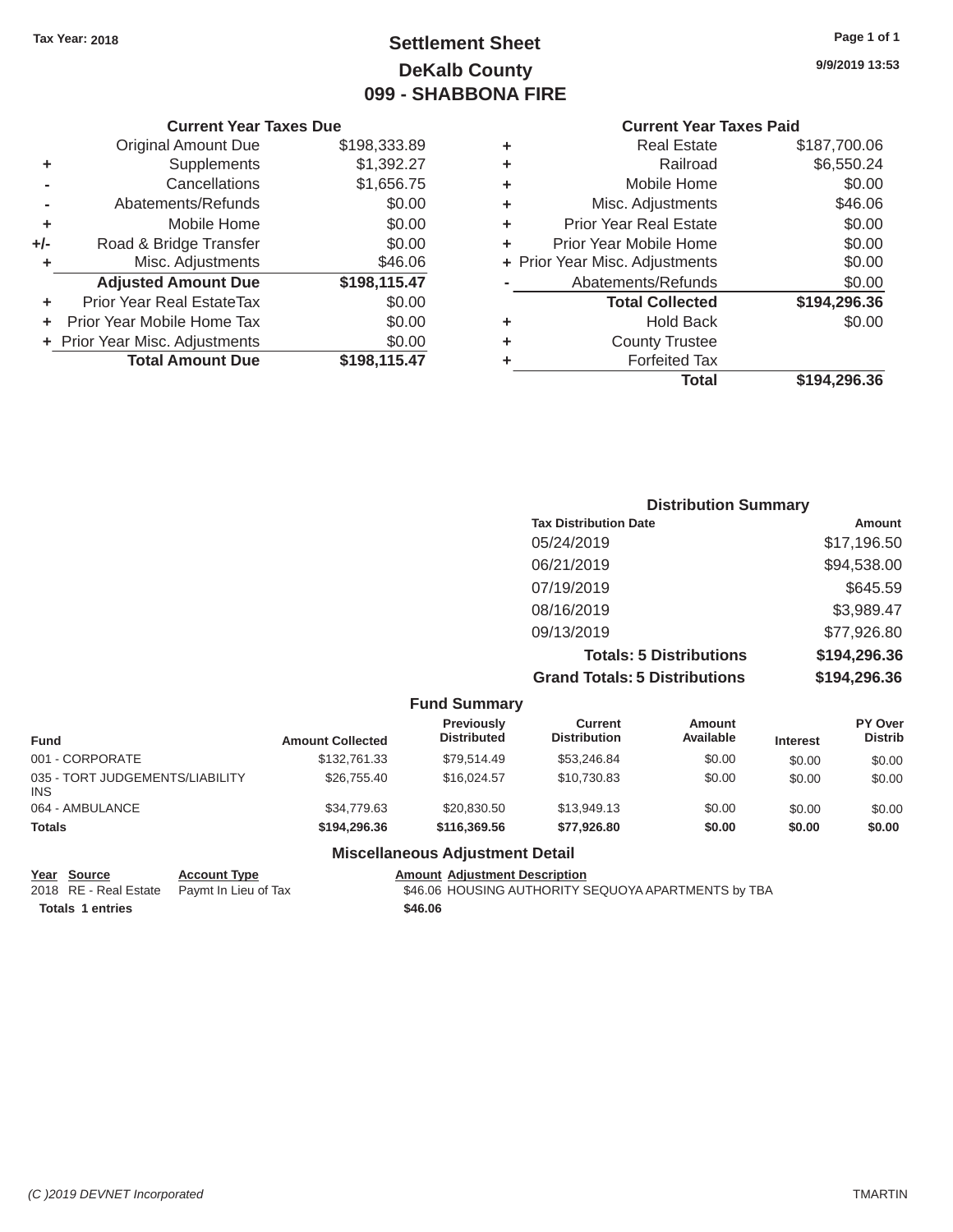# Tax Year: 2018 **Page 1 of 1 Page 1 of 1 Settlement Sheet Page 1 of 1 Page 1 of 1 9/9/2019 13:53 DeKalb County 100 - SOMONAUK FIRE**

|                      |                                |              |   | Total                          | \$261,694.91 |
|----------------------|--------------------------------|--------------|---|--------------------------------|--------------|
|                      | <b>Total Amount Due</b>        | \$274,322.23 |   | <b>Forfeited Tax</b>           |              |
|                      | + Prior Year Misc. Adjustments | \$0.00       | ٠ | <b>County Trustee</b>          |              |
|                      | + Prior Year Mobile Home Tax   | \$0.00       | ٠ | <b>Hold Back</b>               | \$0.00       |
| ÷                    | Prior Year Real EstateTax      | \$0.00       |   | <b>Total Collected</b>         | \$261,694.91 |
|                      | <b>Adjusted Amount Due</b>     | \$274,322.23 |   | Abatements/Refunds             | \$0.00       |
| ÷                    | Misc. Adjustments              | \$0.00       |   | + Prior Year Misc. Adjustments | \$0.00       |
| J-                   | Road & Bridge Transfer         | \$0.00       |   | Prior Year Mobile Home         | \$0.00       |
| $\ddot{\phantom{1}}$ | Mobile Home                    | \$0.00       | ٠ | <b>Prior Year Real Estate</b>  | \$0.00       |
|                      | Abatements/Refunds             | \$0.00       | ٠ | Misc. Adjustments              | \$0.00       |
| $\blacksquare$       | Cancellations                  | \$2,542.45   |   | Mobile Home                    | \$0.00       |
| ÷                    | Supplements                    | \$2,055.99   | ٠ | Railroad                       | \$5,391.66   |
|                      | <b>Original Amount Due</b>     | \$274,808.69 | ٠ | <b>Real Estate</b>             | \$256,303.25 |
|                      |                                |              |   |                                |              |

# **Current Year Taxes Due Current Year Taxes Paid Current Year Taxes Paid Current Year Taxes Paid** Original Amount Due **+** Supplements **-** Cancellations **-** Abatements/Refunds **+** Mobile Home **+/-** Road & Bridge Transfer **+** Misc. Adjustments **+** Prior Year Misc. Adjustments  $$0.00$ **Total Amount Due**  \$274,322.23

| <b>Distribution Summary</b>          |              |
|--------------------------------------|--------------|
| <b>Tax Distribution Date</b>         | Amount       |
| 05/24/2019                           | \$32,040.10  |
| 06/21/2019                           | \$122,992.62 |
| 07/19/2019                           | \$2,424.17   |
| 08/16/2019                           | \$7,931.70   |
| 09/13/2019                           | \$96,306.32  |
| <b>Totals: 5 Distributions</b>       | \$261,694.91 |
| <b>Grand Totals: 5 Distributions</b> | \$261,694.91 |

| <b>Fund Summary</b> |                         |                                         |                                |                     |                 |                                  |
|---------------------|-------------------------|-----------------------------------------|--------------------------------|---------------------|-----------------|----------------------------------|
| <b>Fund</b>         | <b>Amount Collected</b> | <b>Previously</b><br><b>Distributed</b> | Current<br><b>Distribution</b> | Amount<br>Available | <b>Interest</b> | <b>PY Over</b><br><b>Distrib</b> |
| 001 - CORPORATE     | \$142,880.43            | \$90,299.02                             | \$52,581.41                    | \$0.00              | \$0.00          | \$0.00                           |
| 064 - AMBULANCE     | \$118,814.48            | \$75,089.57                             | \$43.724.91                    | \$0.00              | \$0.00          | \$0.00                           |
| <b>Totals</b>       | \$261.694.91            | \$165,388,59                            | \$96,306.32                    | \$0.00              | \$0.00          | \$0.00                           |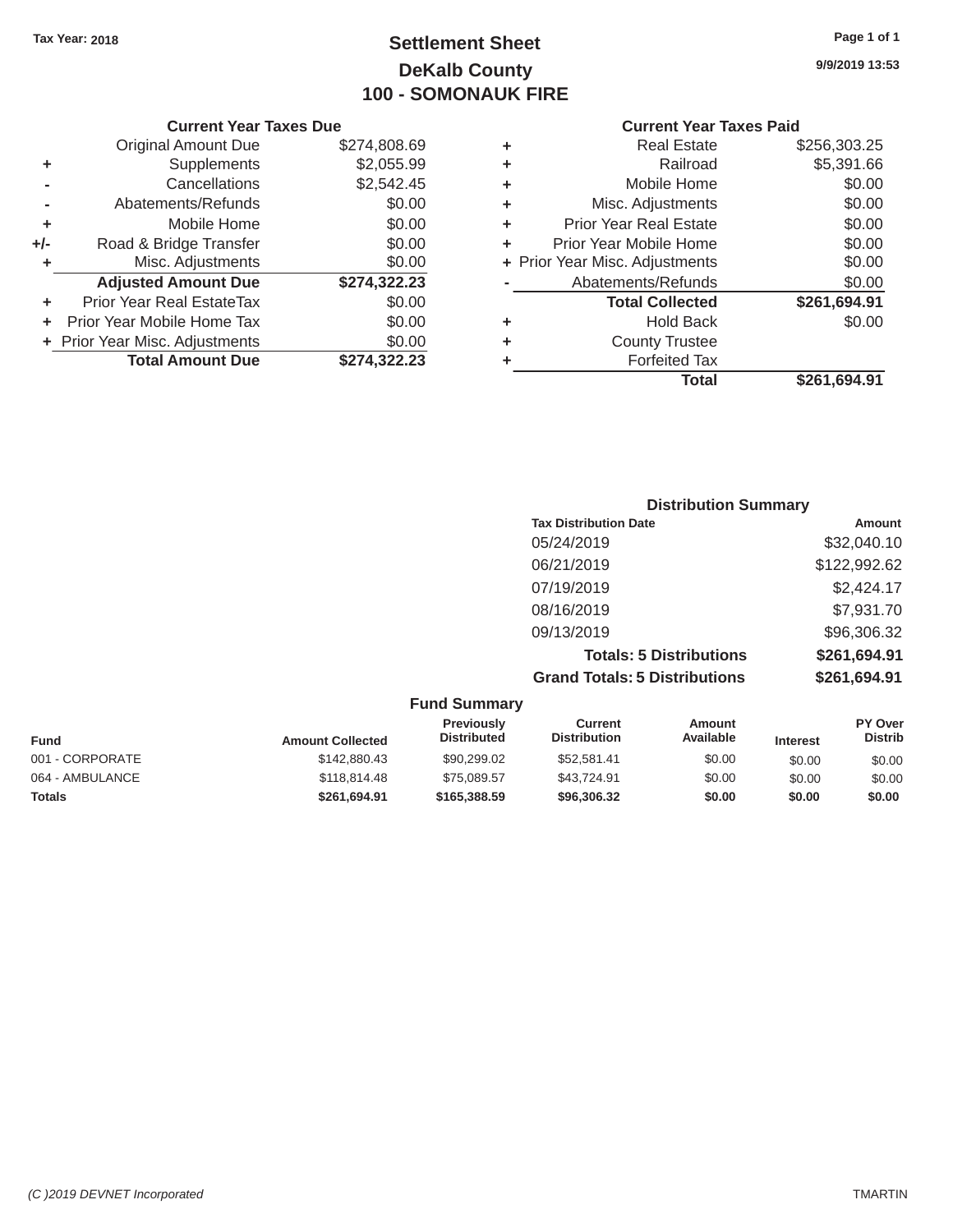# Tax Year: 2018 **Page 1 of 1 Settlement Sheet Page 1 of 1 Page 1 of 1 9/9/2019 13:53 DeKalb County 101 - SYCAMORE FIRE**

|       | <b>Original Amount Due</b>     | \$348,470.81 | ٠ | <b>Real Estate</b>             | \$339,027.97 |
|-------|--------------------------------|--------------|---|--------------------------------|--------------|
| ٠     | Supplements                    | \$4,425.28   | ٠ | Railroad                       | \$0.00       |
|       | Cancellations                  | \$4,759.44   | ٠ | Mobile Home                    | \$0.00       |
|       | Abatements/Refunds             | \$0.00       | ٠ | Misc. Adjustments              | \$0.00       |
| ٠     | Mobile Home                    | \$0.00       | ÷ | <b>Prior Year Real Estate</b>  | \$0.00       |
| $+/-$ | Road & Bridge Transfer         | \$0.00       |   | Prior Year Mobile Home         | \$0.00       |
|       | Misc. Adjustments              | \$0.00       |   | + Prior Year Misc. Adjustments | \$0.00       |
|       | <b>Adjusted Amount Due</b>     | \$348,136.65 |   | Abatements/Refunds             | \$0.00       |
| ٠     | Prior Year Real EstateTax      | \$0.00       |   | <b>Total Collected</b>         | \$339,027.97 |
|       | Prior Year Mobile Home Tax     | \$0.00       | ٠ | <b>Hold Back</b>               | \$0.00       |
|       | + Prior Year Misc. Adjustments | \$0.00       | ٠ | <b>County Trustee</b>          |              |
|       | <b>Total Amount Due</b>        | \$348,136.65 |   | <b>Forfeited Tax</b>           |              |
|       |                                |              |   |                                |              |

| <b>Original Amount Due</b> | \$348,470.81 | ٠ | <b>Real Estate</b>             | \$339,027.97 |
|----------------------------|--------------|---|--------------------------------|--------------|
| Supplements                | \$4,425.28   | ٠ | Railroad                       | \$0.00       |
| Cancellations              | \$4,759.44   | ٠ | Mobile Home                    | \$0.00       |
| Abatements/Refunds         | \$0.00       | ٠ | Misc. Adjustments              | \$0.00       |
| Mobile Home                | \$0.00       | ٠ | <b>Prior Year Real Estate</b>  | \$0.00       |
| Road & Bridge Transfer     | \$0.00       | ÷ | Prior Year Mobile Home         | \$0.00       |
| Misc. Adjustments          | \$0.00       |   | + Prior Year Misc. Adjustments | \$0.00       |
| <b>Adjusted Amount Due</b> | \$348,136.65 |   | Abatements/Refunds             | \$0.00       |
| ior Year Real EstateTax    | \$0.00       |   | <b>Total Collected</b>         | \$339,027.97 |
| r Year Mobile Home Tax     | \$0.00       | ٠ | <b>Hold Back</b>               | \$0.00       |
| Year Misc. Adjustments     | \$0.00       | ٠ | <b>County Trustee</b>          |              |
| <b>Total Amount Due</b>    | \$348,136.65 | ٠ | <b>Forfeited Tax</b>           |              |
|                            |              |   | <b>Total</b>                   | \$339,027.97 |

| <b>Distribution Summary</b>          |              |
|--------------------------------------|--------------|
| <b>Tax Distribution Date</b>         | Amount       |
| 05/24/2019                           | \$34,841.65  |
| 06/21/2019                           | \$155,290.21 |
| 07/19/2019                           | \$3,234.41   |
| 08/16/2019                           | \$7,179.22   |
| 09/13/2019                           | \$138,482.48 |
| <b>Totals: 5 Distributions</b>       | \$339,027.97 |
| <b>Grand Totals: 5 Distributions</b> | \$339,027.97 |

| <b>Fund Summary</b> |                         |                                         |                                       |                     |                 |                           |
|---------------------|-------------------------|-----------------------------------------|---------------------------------------|---------------------|-----------------|---------------------------|
| <b>Fund</b>         | <b>Amount Collected</b> | <b>Previously</b><br><b>Distributed</b> | <b>Current</b><br><b>Distribution</b> | Amount<br>Available | <b>Interest</b> | PY Over<br><b>Distrib</b> |
| 001 - CORPORATE     | \$174,108,14            | \$102,990.32                            | \$71.117.82                           | \$0.00              | \$0.00          | \$0.00                    |
| 064 - AMBULANCE     | \$164,919.83            | \$97,555.17                             | \$67,364.66                           | \$0.00              | \$0.00          | \$0.00                    |
| <b>Totals</b>       | \$339,027.97            | \$200,545,49                            | \$138,482,48                          | \$0.00              | \$0.00          | \$0.00                    |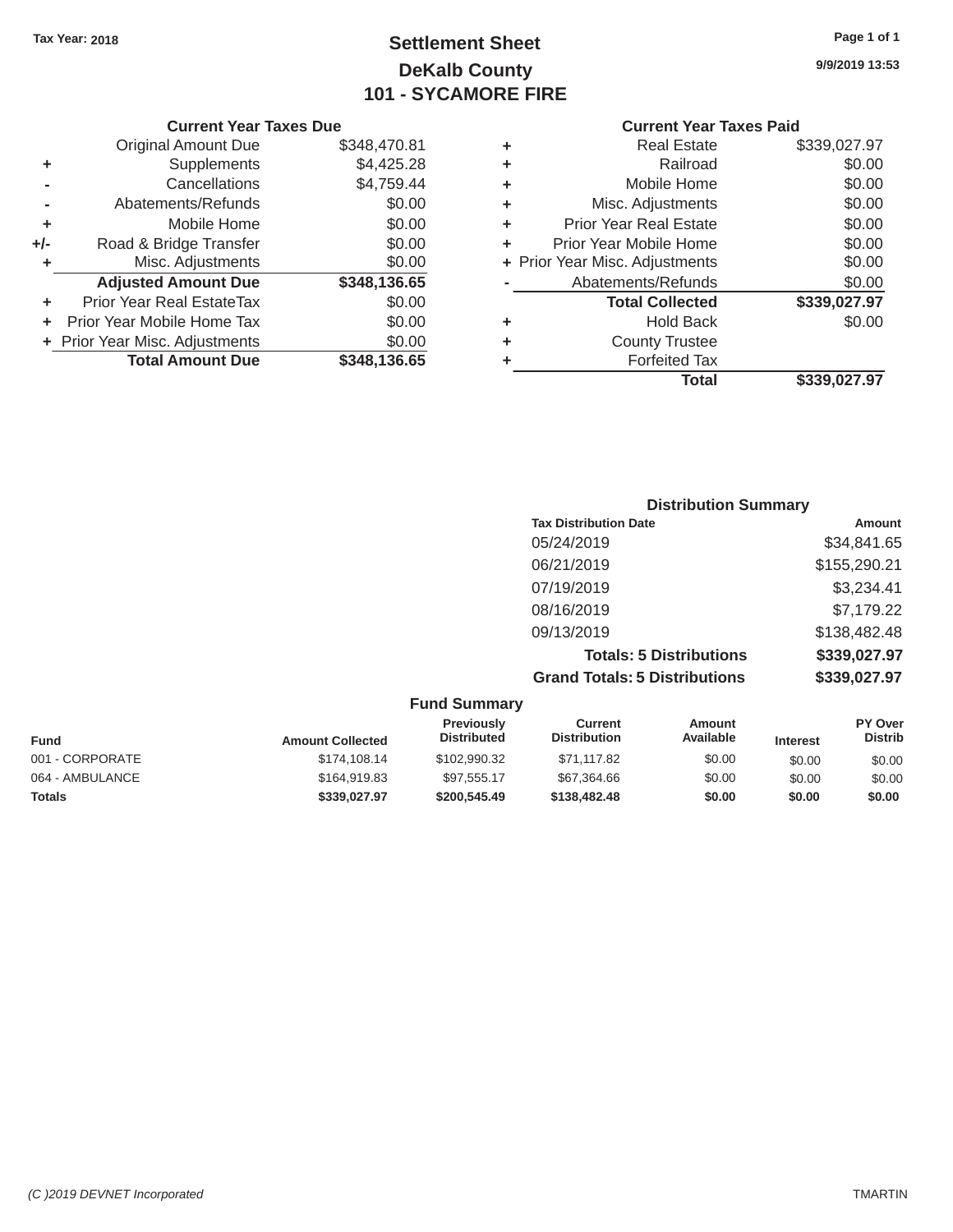# Tax Year: 2018 **Page 1 of 1 Settlement Sheet Page 1 of 1 Page 1 of 1 9/9/2019 13:53 DeKalb County 102 - WATERMAN FIRE**

|       | GUITELL I GAL TAAGS DUG        |              |    | Gulltill Ital Taxts Falu       |                 |
|-------|--------------------------------|--------------|----|--------------------------------|-----------------|
|       | <b>Original Amount Due</b>     | \$161,767.69 | ٠  | <b>Real Estate</b>             | \$154,119.35    |
|       | <b>Supplements</b>             | \$1,217.28   |    | Railroad                       | \$3,436.60      |
|       | Cancellations                  | \$1,266.51   |    | Mobile Home                    | \$0.00          |
|       | Abatements/Refunds             | \$0.00       | ٠  | Misc. Adjustments              | \$0.00          |
|       | Mobile Home                    | \$0.00       | ÷. | <b>Prior Year Real Estate</b>  | \$0.00          |
| $+/-$ | Road & Bridge Transfer         | \$0.00       | ÷. | Prior Year Mobile Home         | \$0.00          |
|       | Misc. Adjustments              | \$0.00       |    | + Prior Year Misc. Adjustments | \$0.00          |
|       | <b>Adjusted Amount Due</b>     | \$161,718.46 |    | Abatements/Refunds             | \$0.00          |
| ٠     | Prior Year Real EstateTax      | \$0.00       |    | <b>Total Collected</b>         | \$157,555.95    |
| ÷.    | Prior Year Mobile Home Tax     | \$0.00       | ٠  | <b>Hold Back</b>               | \$0.00          |
|       | + Prior Year Misc. Adjustments | \$0.00       | ٠  | <b>County Trustee</b>          |                 |
|       | <b>Total Amount Due</b>        | \$161,718.46 |    | <b>Forfeited Tax</b>           |                 |
|       |                                |              |    |                                | - - - - - - - - |

| <b>Original Amount Due</b> | \$161,767.69 | ÷ | <b>Real Estate</b>             | \$154,119.35 |
|----------------------------|--------------|---|--------------------------------|--------------|
| Supplements                | \$1,217.28   | ÷ | Railroad                       | \$3,436.60   |
| Cancellations              | \$1,266.51   | ٠ | Mobile Home                    | \$0.00       |
| Abatements/Refunds         | \$0.00       | ٠ | Misc. Adjustments              | \$0.00       |
| Mobile Home                | \$0.00       | ÷ | <b>Prior Year Real Estate</b>  | \$0.00       |
| Road & Bridge Transfer     | \$0.00       | ÷ | Prior Year Mobile Home         | \$0.00       |
| Misc. Adjustments          | \$0.00       |   | + Prior Year Misc. Adjustments | \$0.00       |
| <b>Adjusted Amount Due</b> | \$161,718.46 |   | Abatements/Refunds             | \$0.00       |
| ior Year Real EstateTax    | \$0.00       |   | <b>Total Collected</b>         | \$157,555.95 |
| r Year Mobile Home Tax     | \$0.00       | ٠ | <b>Hold Back</b>               | \$0.00       |
| Year Misc. Adjustments     | \$0.00       | ٠ | <b>County Trustee</b>          |              |
| <b>Total Amount Due</b>    | \$161,718.46 | ٠ | <b>Forfeited Tax</b>           |              |
|                            |              |   | <b>Total</b>                   | \$157,555.95 |

| <b>Distribution Summary</b>          |              |
|--------------------------------------|--------------|
| <b>Tax Distribution Date</b>         | Amount       |
| 05/24/2019                           | \$13,770.89  |
| 06/21/2019                           | \$79,770.11  |
| 07/19/2019                           | \$1,125.22   |
| 08/16/2019                           | \$3,682.27   |
| 09/13/2019                           | \$59,207.46  |
| <b>Totals: 5 Distributions</b>       | \$157,555.95 |
| <b>Grand Totals: 5 Distributions</b> | \$157,555.95 |

|                 |                         | <b>Fund Summary</b>                     |                                |                     |                 |                                  |
|-----------------|-------------------------|-----------------------------------------|--------------------------------|---------------------|-----------------|----------------------------------|
| <b>Fund</b>     | <b>Amount Collected</b> | <b>Previously</b><br><b>Distributed</b> | Current<br><b>Distribution</b> | Amount<br>Available | <b>Interest</b> | <b>PY Over</b><br><b>Distrib</b> |
| 001 - CORPORATE | \$157,555.95            | \$98,348.49                             | \$59,207,46                    | \$0.00              | \$0.00          | \$0.00                           |
| <b>Totals</b>   | \$157,555,95            | \$98,348,49                             | \$59,207.46                    | \$0.00              | \$0.00          | \$0.00                           |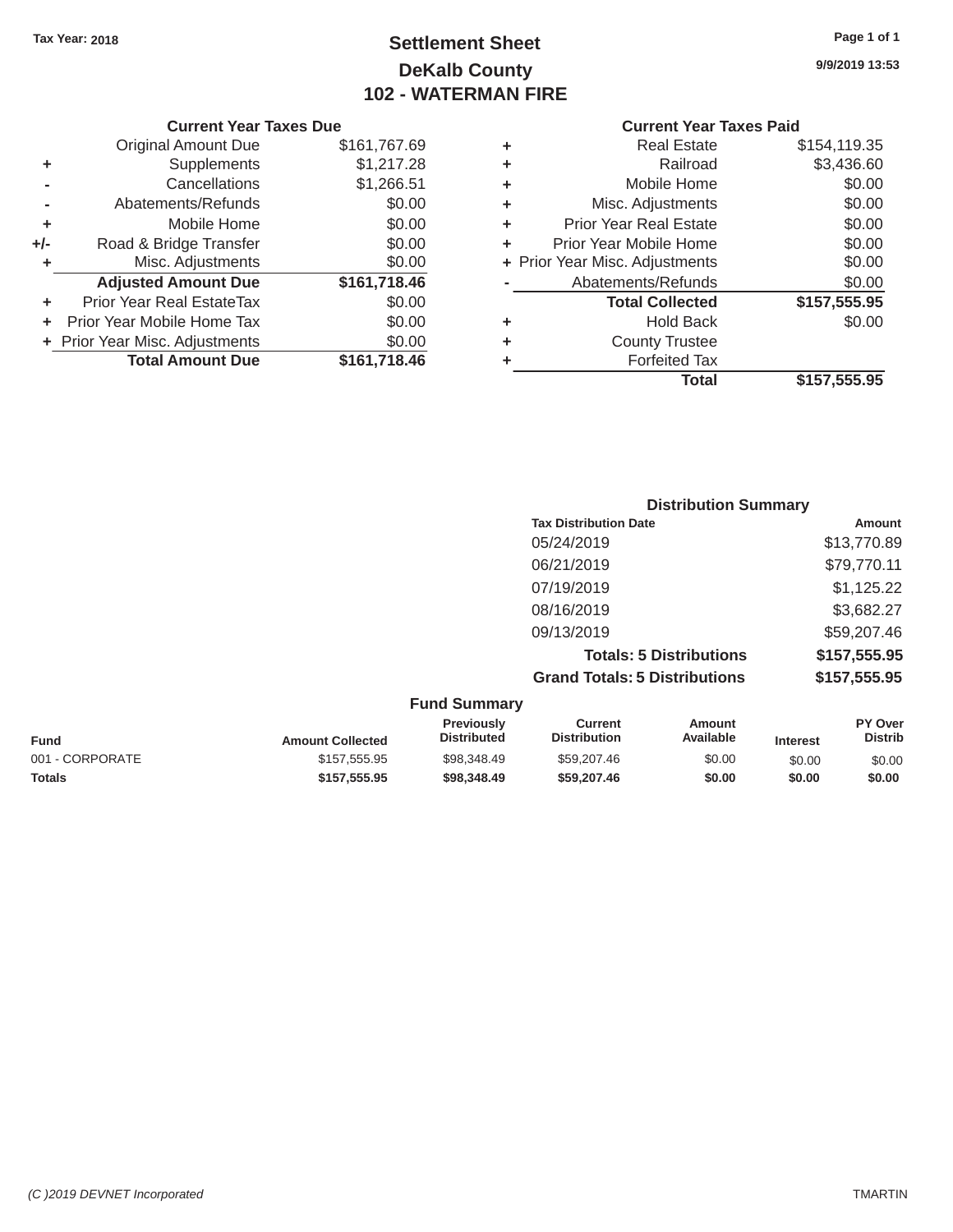# Tax Year: 2018 **Page 1 of 1 Settlement Sheet Page 1 of 1 Page 1 of 1 9/9/2019 13:53 DeKalb County 103 - EARLVILLE LIBRARY DISTRICT**

|     | <b>UUITEIIL IEAL TAAES DUE</b> |            |   | <b>UUITELIL IEAL TAAGS LAIU</b> |            |
|-----|--------------------------------|------------|---|---------------------------------|------------|
|     | Original Amount Due            | \$5,179.30 | ٠ | <b>Real Estate</b>              | \$4,724.11 |
| ٠   | Supplements                    | \$0.00     | ٠ | Railroad                        | \$0.00     |
|     | Cancellations                  | \$0.00     | ٠ | Mobile Home                     | \$0.00     |
|     | Abatements/Refunds             | \$0.00     | ٠ | Misc. Adjustments               | \$0.00     |
|     | Mobile Home                    | \$0.00     | ٠ | <b>Prior Year Real Estate</b>   | \$0.00     |
| +/- | Road & Bridge Transfer         | \$0.00     | ٠ | Prior Year Mobile Home          | \$0.00     |
|     | Misc. Adjustments              | \$0.00     |   | + Prior Year Misc. Adjustments  | \$0.00     |
|     | <b>Adjusted Amount Due</b>     | \$5,179.30 |   | Abatements/Refunds              | \$0.00     |
|     | Prior Year Real EstateTax      | \$0.00     |   | <b>Total Collected</b>          | \$4,724.11 |
|     | + Prior Year Mobile Home Tax   | \$0.00     | ٠ | <b>Hold Back</b>                | \$0.00     |
|     | + Prior Year Misc. Adjustments | \$0.00     | ٠ | <b>County Trustee</b>           |            |
|     | <b>Total Amount Due</b>        | \$5,179.30 |   | <b>Forfeited Tax</b>            |            |
|     |                                |            |   |                                 |            |

| Original Amount Due     | \$5,179.30 | ٠ | <b>Real Estate</b>             | \$4,724.11 |
|-------------------------|------------|---|--------------------------------|------------|
| Supplements             | \$0.00     | ٠ | Railroad                       | \$0.00     |
| Cancellations           | \$0.00     | ٠ | Mobile Home                    | \$0.00     |
| Abatements/Refunds      | \$0.00     | ٠ | Misc. Adjustments              | \$0.00     |
| Mobile Home             | \$0.00     | ÷ | <b>Prior Year Real Estate</b>  | \$0.00     |
| ad & Bridge Transfer    | \$0.00     |   | Prior Year Mobile Home         | \$0.00     |
| Misc. Adjustments       | \$0.00     |   | + Prior Year Misc. Adjustments | \$0.00     |
| justed Amount Due       | \$5,179.30 |   | Abatements/Refunds             | \$0.00     |
| Year Real EstateTax     | \$0.00     |   | <b>Total Collected</b>         | \$4,724.11 |
| ear Mobile Home Tax     | \$0.00     | ٠ | <b>Hold Back</b>               | \$0.00     |
| ar Misc. Adjustments    | \$0.00     | ٠ | <b>County Trustee</b>          |            |
| <b>Total Amount Due</b> | \$5,179.30 |   | <b>Forfeited Tax</b>           |            |
|                         |            |   | <b>Total</b>                   | \$4,724.11 |

| <b>Distribution Summary</b>          |            |  |  |  |
|--------------------------------------|------------|--|--|--|
| <b>Tax Distribution Date</b>         | Amount     |  |  |  |
| 05/24/2019                           | \$680.04   |  |  |  |
| 06/21/2019                           | \$2,416.02 |  |  |  |
| 08/16/2019                           | \$53.00    |  |  |  |
| 09/13/2019                           | \$1,575.05 |  |  |  |
| <b>Totals: 4 Distributions</b>       | \$4,724.11 |  |  |  |
| <b>Grand Totals: 4 Distributions</b> | \$4,724.11 |  |  |  |

|                                                     |                         | <b>Fund Summary</b>              |                                       |                     |          |                                  |
|-----------------------------------------------------|-------------------------|----------------------------------|---------------------------------------|---------------------|----------|----------------------------------|
| Fund                                                | <b>Amount Collected</b> | Previously<br><b>Distributed</b> | <b>Current</b><br><b>Distribution</b> | Amount<br>Available | Interest | <b>PY Over</b><br><b>Distrib</b> |
| 001 - CORPORATE                                     | \$2,618,66              | \$1,745.58                       | \$873.08                              | \$0.00              | \$0.00   | \$0.00                           |
| 004 - OPERATIONS & MAINTENANCE                      | \$348.67                | \$232.42                         | \$116.25                              | \$0.00              | \$0.00   | \$0.00                           |
| 027 - AUDIT                                         | \$76.51                 | \$51.00                          | \$25.51                               | \$0.00              | \$0.00   | \$0.00                           |
| 031 - WORKING CASH                                  | \$0.00                  | \$0.00                           | \$0.00                                | \$0.00              | \$0.00   | \$0.00                           |
| 035 - TORT JUDGMENTS, LIABILITY<br><b>INSURANCE</b> | \$1,385.91              | \$923.84                         | \$462.07                              | \$0.00              | \$0.00   | \$0.00                           |
| 047 - SOCIAL SECURITY                               | \$294.36                | \$196.22                         | \$98.14                               | \$0.00              | \$0.00   | \$0.00                           |
| <b>Totals</b>                                       | \$4,724.11              | \$3,149.06                       | \$1,575.05                            | \$0.00              | \$0.00   | \$0.00                           |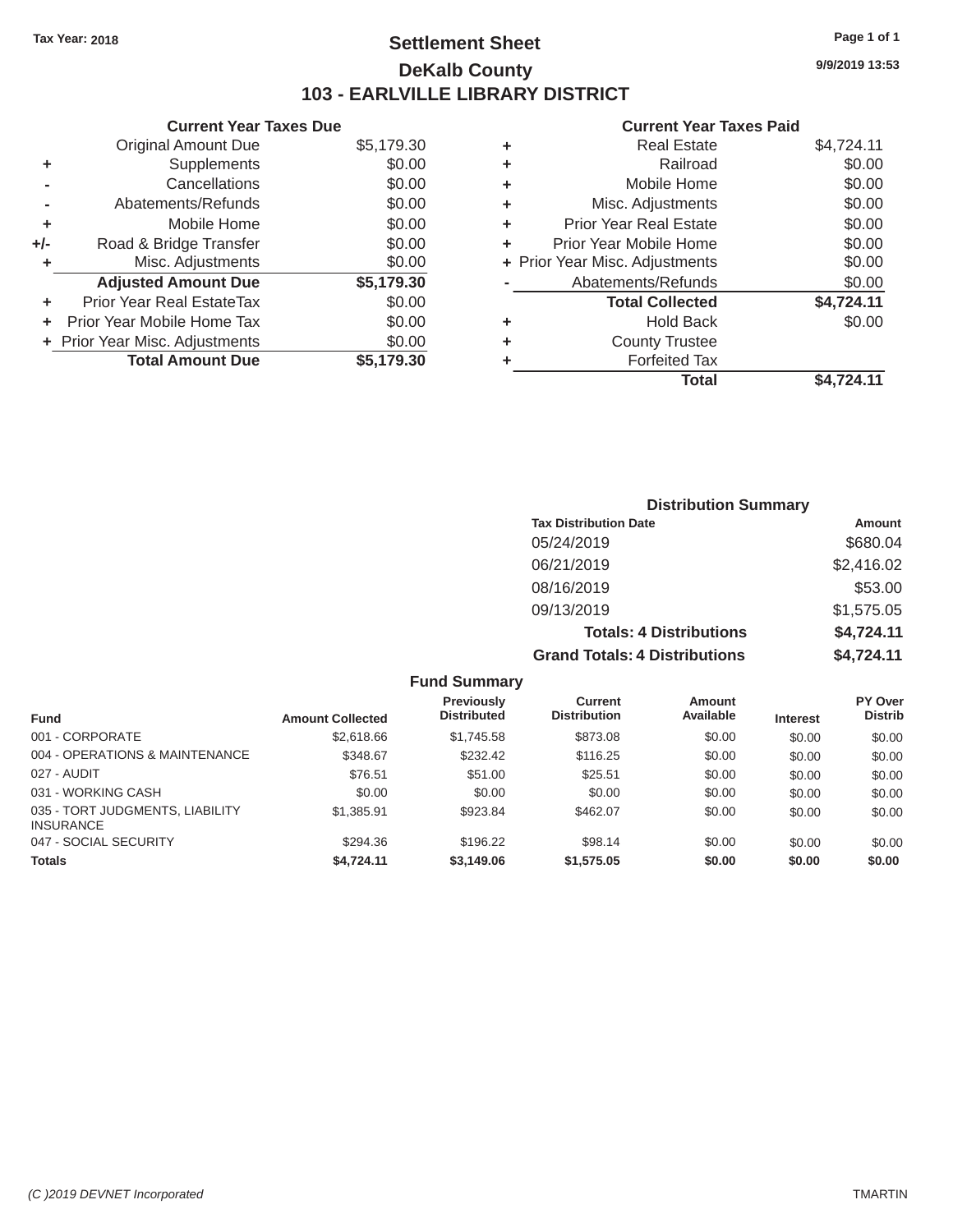# **Tax Year: 2018 Page 1 of 2 Settlement Sheet 9/9/2019 13:53 DeKalb County 110 - DEKALB PARK**

## **Current Year Taxes Paid**

| <b>Original Amount Due</b> | \$4,052,731.99 | ٠ | <b>Real Estate</b>             | \$3,781,927.04 |
|----------------------------|----------------|---|--------------------------------|----------------|
| Supplements                | \$45,594.93    | ÷ | Railroad                       | \$15,908.08    |
| Cancellations              | \$129,215.32   | ٠ | Mobile Home                    | \$0.00         |
| Abatements/Refunds         | \$5,877.53     | ٠ | Misc. Adjustments              | \$1,230.38     |
| Mobile Home                | \$0.00         | ÷ | <b>Prior Year Real Estate</b>  | (\$1,242.93)   |
| Road & Bridge Transfer     | \$0.00         | ÷ | Prior Year Mobile Home         | \$0.00         |
| Misc. Adjustments          | \$1,230.38     |   | + Prior Year Misc. Adjustments | \$661.89       |
| <b>Adjusted Amount Due</b> | \$3,964,464.45 |   | Abatements/Refunds             | \$5,877.53     |
| ior Year Real EstateTax    | (\$1,242.93)   |   | <b>Total Collected</b>         | \$3,792,606.93 |
| r Year Mobile Home Tax     | \$0.00         | ÷ | <b>Hold Back</b>               | \$0.00         |
| Year Misc. Adjustments     | \$661.89       | ٠ | <b>County Trustee</b>          |                |
| <b>Total Amount Due</b>    | \$3,963,883.41 | ٠ | <b>Forfeited Tax</b>           |                |
|                            |                |   | <b>Total</b>                   | \$3,792,606.93 |
|                            |                |   |                                |                |

|     | <b>Current Year Taxes Due</b>    |                |   | <b>Current Year Taxes Paid</b> |                |
|-----|----------------------------------|----------------|---|--------------------------------|----------------|
|     | <b>Original Amount Due</b>       | \$4,052,731.99 | ٠ | <b>Real Estate</b>             | \$3,781,927.04 |
| ٠   | Supplements                      | \$45,594.93    | ٠ | Railroad                       | \$15,908.08    |
|     | Cancellations                    | \$129,215.32   | ٠ | Mobile Home                    | \$0.00         |
|     | Abatements/Refunds               | \$5,877.53     | ٠ | Misc. Adjustments              | \$1,230.38     |
| ٠   | Mobile Home                      | \$0.00         | ٠ | <b>Prior Year Real Estate</b>  | (\$1,242.93)   |
| +/- | Road & Bridge Transfer           | \$0.00         | ÷ | Prior Year Mobile Home         | \$0.00         |
|     | Misc. Adjustments                | \$1,230.38     |   | + Prior Year Misc. Adjustments | \$661.89       |
|     | <b>Adjusted Amount Due</b>       | \$3,964,464.45 |   | Abatements/Refunds             | \$5,877.53     |
|     | <b>Prior Year Real EstateTax</b> | (\$1,242.93)   |   | <b>Total Collected</b>         | \$3,792,606.93 |
|     | Prior Year Mobile Home Tax       | \$0.00         | ٠ | <b>Hold Back</b>               | \$0.00         |
|     | + Prior Year Misc. Adjustments   | \$661.89       | ٠ | <b>County Trustee</b>          |                |
|     | <b>Total Amount Due</b>          | \$3,963,883.41 |   | <b>Forfeited Tax</b>           |                |

## **Distribution Summary**

| <b>Tax Distribution Date</b>         | Amount         |
|--------------------------------------|----------------|
| 05/24/2019                           | \$340,012.72   |
| 06/21/2019                           | \$1,711,130.35 |
| 07/19/2019                           | \$27,689.74    |
| 08/16/2019                           | \$134,015.97   |
| 09/13/2019                           | \$1,579,758.15 |
| <b>Totals: 5 Distributions</b>       | \$3,792,606.93 |
| <b>Grand Totals: 5 Distributions</b> | \$3,792,606.93 |

#### **Fund Summary**

| <b>Fund</b>                                   | <b>Amount Collected</b> | Previously<br><b>Distributed</b> | <b>Current</b><br><b>Distribution</b> | Amount<br>Available | <b>Interest</b> | PY Over<br><b>Distrib</b> |
|-----------------------------------------------|-------------------------|----------------------------------|---------------------------------------|---------------------|-----------------|---------------------------|
| 001 - CORPORATE                               | \$1,464,075.21          | \$854,234.83                     | \$609,840.38                          | \$0.00              | \$0.00          | \$0.00                    |
| 003 - BONDS AND INTEREST                      | \$1,222,209.31          | \$713,114.87                     | \$509,094.44                          | \$0.00              | \$0.00          | \$0.00                    |
| $005 - I. M. R. F.$                           | \$283,118.11            | \$165,189.16                     | \$117,928.95                          | \$0.00              | \$0.00          | \$0.00                    |
| 027 - AUDIT                                   | \$25,744.22             | \$15,020.83                      | \$10,723.39                           | \$0.00              | \$0.00          | \$0.00                    |
| 035 - TORT JUDGEMENTS/LIABILITY<br><b>INS</b> | \$54,833.52             | \$31,993.38                      | \$22,840.14                           | \$0.00              | \$0.00          | \$0.00                    |
| 047 - SOCIAL SECURITY                         | \$105,081.72            | \$61,311.36                      | \$43,770.36                           | \$0.00              | \$0.00          | \$0.00                    |
| 060 - UNEMPLOYMENT INSURANCE                  | \$18,329.67             | \$10,694.70                      | \$7.634.97                            | \$0.00              | \$0.00          | \$0.00                    |
| 062 - WORKERS COMPENSATION                    | \$35,988.06             | \$20,997.74                      | \$14,990.32                           | \$0.00              | \$0.00          | \$0.00                    |
| 122 - RECREATION                              | \$317.869.77            | \$185,465.50                     | \$132,404.27                          | \$0.00              | \$0.00          | \$0.00                    |
| 123 - AQUARIUM AND MUSEUM                     | \$59,415,00             | \$34,666.51                      | \$24,748.49                           | \$0.00              | \$0.00          | \$0.00                    |
| 126 - REC PROGRAMS/HANDICAPPED                | \$205,942.34            | \$120,159.90                     | \$85,782.44                           | \$0.00              | \$0.00          | \$0.00                    |
| <b>Totals</b>                                 | \$3,792,606,93          | \$2,212,848,78                   | \$1,579,758,15                        | \$0.00              | \$0.00          | \$0.00                    |

## **Miscellaneous Adjustment Detail**

| Year Source           | <b>Account Type</b>                      | <b>Amount Adjustment Description</b>                    |
|-----------------------|------------------------------------------|---------------------------------------------------------|
|                       | 2017 RE - Real Estate Back Tax Collected | \$180.53 MOONEY REDEMPTION 08-23-184-002 by TBA         |
|                       | 2017 RE - Real Estate Back Tax Collected | \$13.67 SUMMIT ENCLAVE REDEMPTION 08-13-323-013 by TBA  |
|                       | 2017 RE - Real Estate Back Tax Collected | \$55.00 TATUM REDEMPTION 08-02-354-006 by TBA           |
|                       | 2017 RE - Real Estate Back Tax Collected | \$55.00 11T IL LLC REDEMPTION 08-02-424-003 by TBA      |
| 2017 RE - Real Estate | <b>Back Tax Collected</b>                | \$241.82 CITY OF DEKALB REDEMPTION 08-23-336-006 by TBA |
|                       | 2017 RE - Real Estate Back Tax Collected | \$104.17 TRUSTEE SALE 08-23-309-005 by TBA              |
|                       | 2017 RE - Real Estate Back Tax Collected | \$11.70 TRUSTEE SALE 08-23-203-013 by TBA               |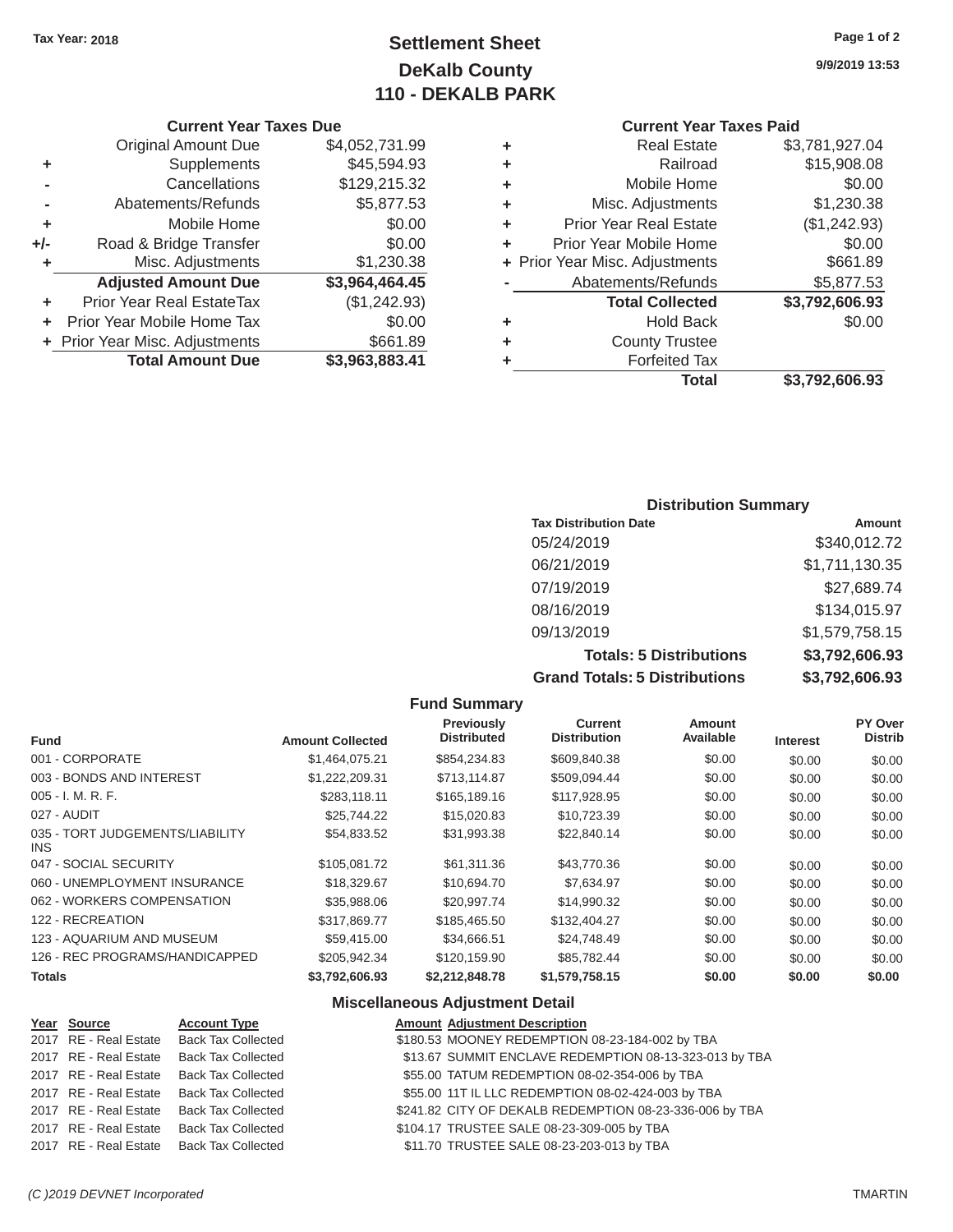# **Tax Year: 2018 Settlement Sheet Page 2 of 2**

# **DeKalb County** 9/9/2019 13:53

#### **Miscellaneous Adjustment Detail**

### Year Source **Account Type** Account Adjustment Description

| $\frac{10a}{10a}$       | $1.999$ and $1.799$                        | 1.011                                            |
|-------------------------|--------------------------------------------|--------------------------------------------------|
|                         | 2018 RE - Real Estate Paymt In Lieu of Tax | \$1,230.38 HOUSING AUTHORITY DEKALB UNITS by TBA |
| <b>Totals 8 entries</b> |                                            | \$1,892,27                                       |

# **Year Source Account Type Amount Adjustment Description**<br>
2017 RE - Real Estate RE Abatement **Amount 1998** SO.15 PTAB INTEREST REFUN 2017 RE - Real Estate RE Abatement \$0.04 PTAB INTEREST REFUND 08-26-104-006 by TBA 2018 RE - Real Estate RE Abatement \$0.23 PTAB INTEREST REFUND 08-23-308-001 by TBA 2018 RE - Real Estate RE Abatement \$5,870.00 18TX19 TAX OBJECTION COMPLAINT REFUND by TBA

# **Totals 5 entries \$5,877.53**

# **Abatement Detail**

\$0.15 PTAB INTEREST REFUND 08-22-228-017 by TBA

- 
- 
- 2018 RE Real Estate RE Abatement \$7.11 PTAB INTEREST REFUND 08-12-326-013 by TBA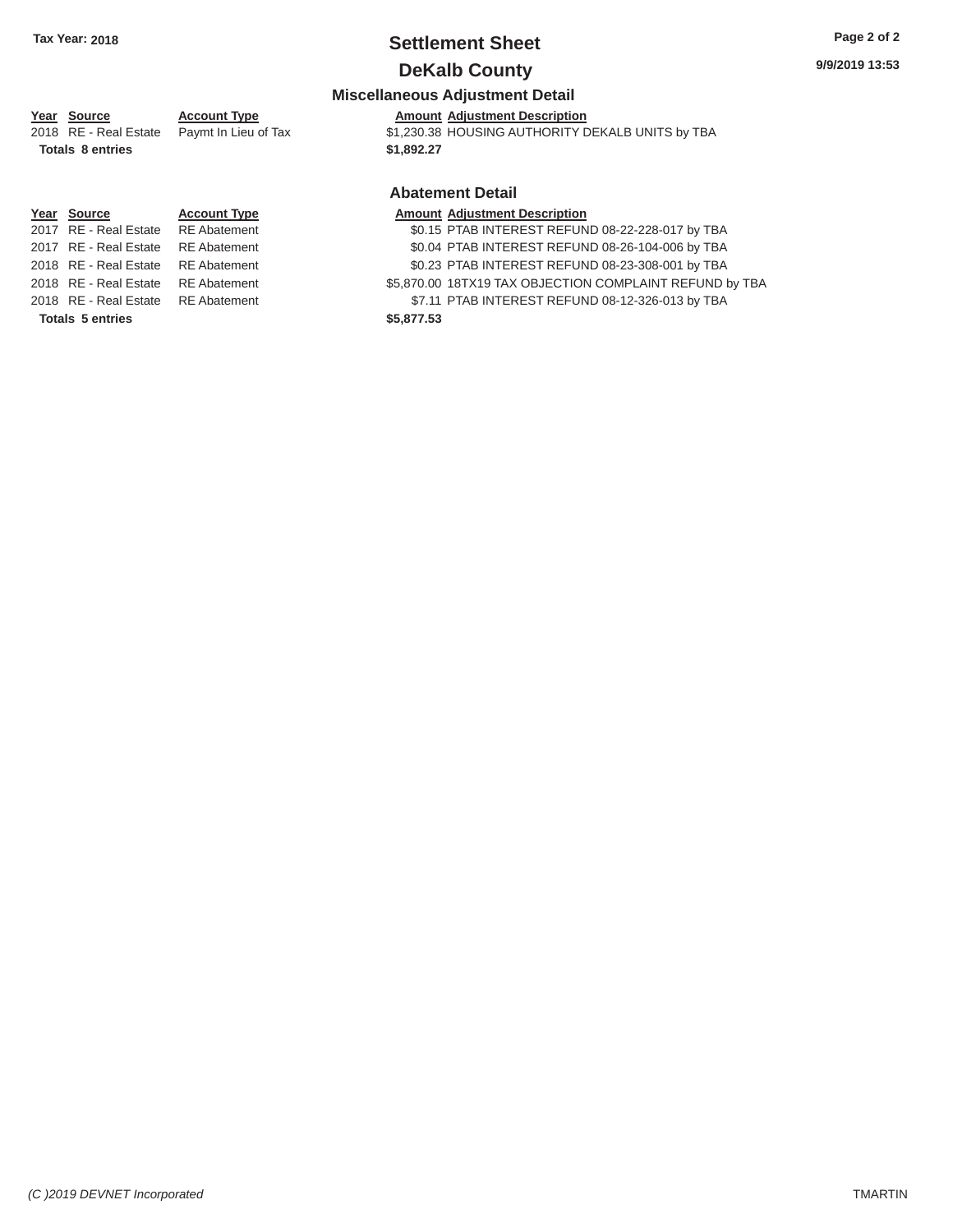# Tax Year: 2018 **Page 1 of 1 Page 1 of 1 Settlement Sheet Page 1 of 1 Page 1 of 1 9/9/2019 13:53 DeKalb County 111 - FRANKLIN TWP PARK**

#### **Current Year Taxes Due Current Year Taxes Paid Current Year Taxes Paid**

|       | <b>Original Amount Due</b>       | \$44,143.16 |
|-------|----------------------------------|-------------|
| ٠     | Supplements                      | \$397.32    |
|       | Cancellations                    | \$468.45    |
|       | Abatements/Refunds               | \$0.00      |
| ٠     | Mobile Home                      | \$0.00      |
| $+/-$ | Road & Bridge Transfer           | \$0.00      |
| ٠     | Misc. Adjustments                | \$23.67     |
|       | <b>Adjusted Amount Due</b>       | \$44,095.70 |
|       | <b>Prior Year Real EstateTax</b> | (\$25.76)   |
|       | Prior Year Mobile Home Tax       | \$0.00      |
|       | + Prior Year Misc. Adjustments   | \$0.00      |
|       | <b>Total Amount Due</b>          | \$44.069.94 |
|       |                                  |             |

| ٠ | <b>Real Estate</b>             | \$42,097.38 |
|---|--------------------------------|-------------|
| ٠ | Railroad                       | \$501.04    |
| ٠ | Mobile Home                    | \$0.00      |
| ٠ | Misc. Adjustments              | \$23.67     |
| ٠ | <b>Prior Year Real Estate</b>  | (\$25.76)   |
| ٠ | Prior Year Mobile Home         | \$0.00      |
|   | + Prior Year Misc. Adjustments | \$0.00      |
|   | Abatements/Refunds             | \$0.00      |
|   | <b>Total Collected</b>         | \$42,596.33 |
| ٠ | <b>Hold Back</b>               | \$0.00      |
| ٠ | <b>County Trustee</b>          |             |
| ٠ | <b>Forfeited Tax</b>           |             |
|   | <b>Total</b>                   | \$42.596.33 |
|   |                                |             |

|     | <b>Distribution Summary</b>          |             |
|-----|--------------------------------------|-------------|
|     | <b>Tax Distribution Date</b>         | Amount      |
|     | 05/24/2019                           | \$3,901.50  |
|     | 06/21/2019                           | \$19,509.80 |
|     | 07/19/2019                           | \$442.40    |
|     | 08/16/2019                           | \$1,367.05  |
|     | 09/13/2019                           | \$17,375.58 |
|     | <b>Totals: 5 Distributions</b>       | \$42,596.33 |
|     | <b>Grand Totals: 5 Distributions</b> | \$42,596.33 |
| $E$ |                                      |             |

|                                               |                         | <b>Fund Summary</b>                     |                                |                            |                 |                                  |
|-----------------------------------------------|-------------------------|-----------------------------------------|--------------------------------|----------------------------|-----------------|----------------------------------|
| <b>Fund</b>                                   | <b>Amount Collected</b> | <b>Previously</b><br><b>Distributed</b> | Current<br><b>Distribution</b> | <b>Amount</b><br>Available | <b>Interest</b> | <b>PY Over</b><br><b>Distrib</b> |
| 001 - CORPORATE                               | \$41,180.30             | \$24,382.34                             | \$16,797.96                    | \$0.00                     | \$0.00          | \$0.00                           |
| 035 - TORT JUDGEMENTS/LIABILITY<br><b>INS</b> | \$1,416.03              | \$838.41                                | \$577.62                       | \$0.00                     | \$0.00          | \$0.00                           |
| <b>Totals</b>                                 | \$42,596.33             | \$25,220,75                             | \$17,375.58                    | \$0.00                     | \$0.00          | \$0.00                           |

#### **Miscellaneous Adjustment Detail**

| Year Source             | <b>Account Type</b>       | Amount  |
|-------------------------|---------------------------|---------|
| 2018 RE - Real Estate   | <b>Back Tax Collected</b> | \$23.67 |
| <b>Totals 1 entries</b> |                           | \$23.67 |

**E**<br>Exament Description Change Amount Adjustment Description<br>
S23.67 JOHNSON REDEMPTION \$23.67 JOHNSON REDEMPTION 01-19-337-001 by TBA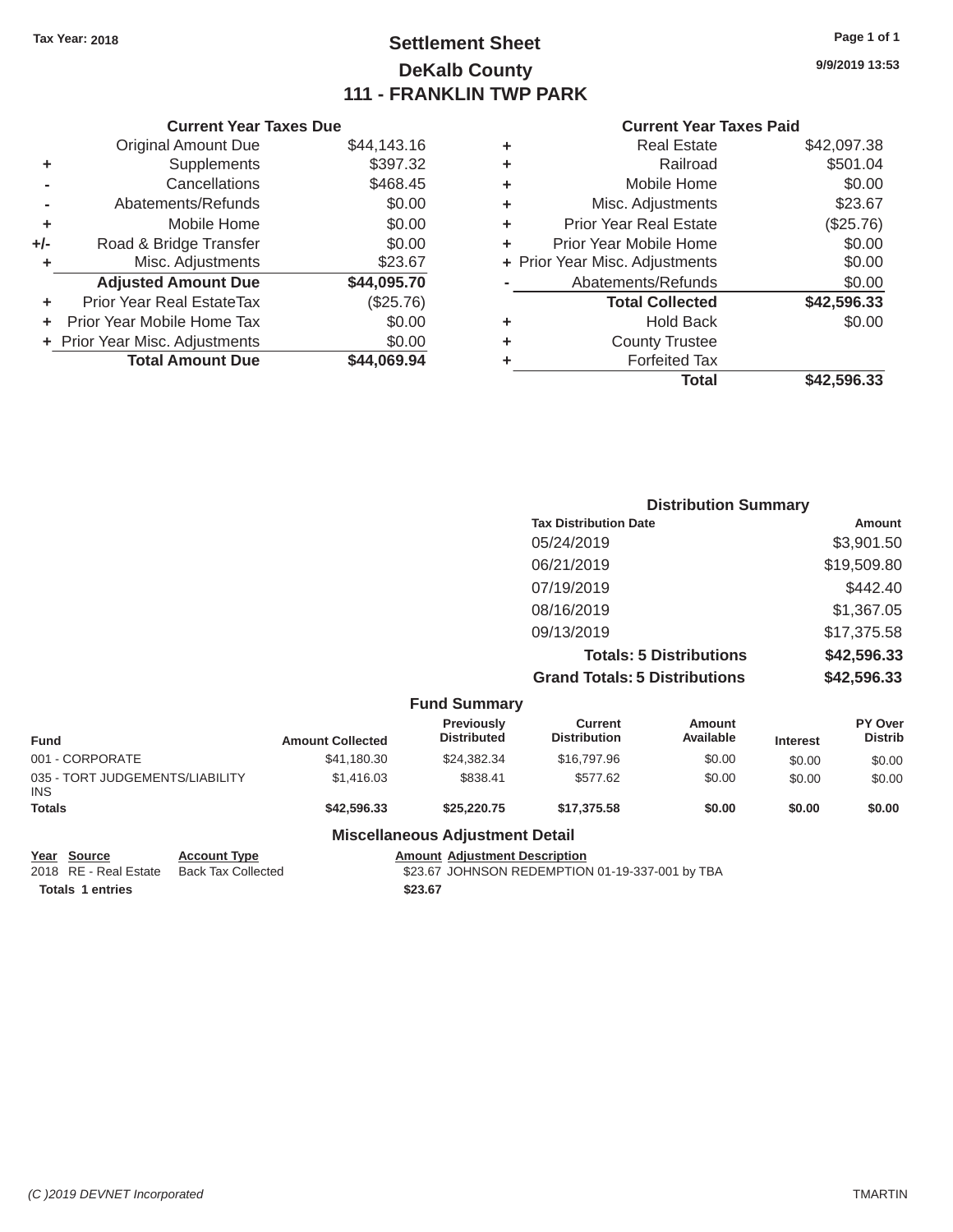# Tax Year: 2018 **Page 1 of 1 Page 1 of 1 Settlement Sheet Page 1 of 1 Page 1 of 1 9/9/2019 13:53 DeKalb County 112 - GENOA TWP PARK**

#### **Current Year Taxes Paid**

|     | <b>Original Amount Due</b>     | \$646,748.63 | ٠ | <b>Real Estate</b>             | \$614,751.13 |
|-----|--------------------------------|--------------|---|--------------------------------|--------------|
| ٠   | Supplements                    | \$8,391.51   | ٠ | Railroad                       | \$5,457.66   |
|     | Cancellations                  | \$11,186.82  | ٠ | Mobile Home                    | \$0.00       |
|     | Abatements/Refunds             | \$0.00       | ٠ | Misc. Adjustments              | \$0.00       |
| ٠   | Mobile Home                    | \$0.00       | ٠ | <b>Prior Year Real Estate</b>  | \$0.00       |
| +/- | Road & Bridge Transfer         | \$0.00       | ٠ | Prior Year Mobile Home         | \$0.00       |
|     | Misc. Adjustments              | \$0.00       |   | + Prior Year Misc. Adjustments | \$0.00       |
|     | <b>Adjusted Amount Due</b>     | \$643,953.32 |   | Abatements/Refunds             | \$0.00       |
|     | Prior Year Real EstateTax      | \$0.00       |   | <b>Total Collected</b>         | \$620,208.79 |
|     | Prior Year Mobile Home Tax     | \$0.00       | ٠ | <b>Hold Back</b>               | \$0.00       |
|     | + Prior Year Misc. Adjustments | \$0.00       | ٠ | <b>County Trustee</b>          |              |
|     | <b>Total Amount Due</b>        | \$643,953.32 |   | <b>Forfeited Tax</b>           |              |
|     |                                |              |   | Total                          | \$620,208.79 |

|                | <b>Current Year Taxes Due</b>  |              |   | <b>Current Year</b>            |
|----------------|--------------------------------|--------------|---|--------------------------------|
|                | <b>Original Amount Due</b>     | \$646,748.63 | ٠ | <b>Real Estate</b>             |
| ٠              | Supplements                    | \$8,391.51   | ٠ | Railroad                       |
| $\blacksquare$ | Cancellations                  | \$11,186.82  | ÷ | Mobile Home                    |
|                | Abatements/Refunds             | \$0.00       | ٠ | Misc. Adjustments              |
| ٠              | Mobile Home                    | \$0.00       | ÷ | <b>Prior Year Real Estate</b>  |
| I-             | Road & Bridge Transfer         | \$0.00       |   | Prior Year Mobile Home         |
| ٠              | Misc. Adjustments              | \$0.00       |   | + Prior Year Misc. Adjustments |
|                | <b>Adjusted Amount Due</b>     | \$643,953.32 |   | Abatements/Refunds             |
| ٠              | Prior Year Real EstateTax      | \$0.00       |   | <b>Total Collected</b>         |
|                | + Prior Year Mobile Home Tax   | \$0.00       | ٠ | Hold Back                      |
|                | + Prior Year Misc. Adjustments | \$0.00       | ٠ | <b>County Trustee</b>          |
|                | <b>Total Amount Due</b>        | \$643,953.32 |   | <b>Forfeited Tax</b>           |

## **Distribution Summary Tax Distribution Date Amount Amount** 05/24/2019 \$69,416.90 06/21/2019 \$279,136.47 07/19/2019 \$5,337.17 08/16/2019 \$11,328.40 09/13/2019 \$254,989.85 **Totals: 5 Distributions \$620,208.79 Grand Totals: 5 Distributions \$620,208.79**

|                                               |                         | <b>Fund Summary</b>                     |                                       |                            |                 |                           |
|-----------------------------------------------|-------------------------|-----------------------------------------|---------------------------------------|----------------------------|-----------------|---------------------------|
| <b>Fund</b>                                   | <b>Amount Collected</b> | <b>Previously</b><br><b>Distributed</b> | <b>Current</b><br><b>Distribution</b> | <b>Amount</b><br>Available | <b>Interest</b> | PY Over<br><b>Distrib</b> |
| 001 - CORPORATE                               | \$183.991.74            | \$108,346.23                            | \$75,645.51                           | \$0.00                     | \$0.00          | \$0.00                    |
| 003 - BONDS AND INTEREST                      | \$273,156.69            | \$160,852.28                            | \$112,304.41                          | \$0.00                     | \$0.00          | \$0.00                    |
| $005 - I. M. R. F.$                           | \$942.72                | \$555.13                                | \$387.59                              | \$0.00                     | \$0.00          | \$0.00                    |
| 027 - AUDIT                                   | \$942.72                | \$555.13                                | \$387.59                              | \$0.00                     | \$0.00          | \$0.00                    |
| 035 - TORT JUDGEMENTS/LIABILITY<br><b>INS</b> | \$942.72                | \$555.13                                | \$387.59                              | \$0.00                     | \$0.00          | \$0.00                    |
| 047 - SOCIAL SECURITY                         | \$942.72                | \$555.13                                | \$387.59                              | \$0.00                     | \$0.00          | \$0.00                    |
| 060 - UNEMPLOYMENT INSURANCE                  | \$942.72                | \$555.13                                | \$387.59                              | \$0.00                     | \$0.00          | \$0.00                    |
| 062 - WORKERS COMPENSATION                    | \$942.72                | \$555.13                                | \$387.59                              | \$0.00                     | \$0.00          | \$0.00                    |
| 122 - RECREATION                              | \$115,465.51            | \$67,993.54                             | \$47,471.97                           | \$0.00                     | \$0.00          | \$0.00                    |
| 126 - REC PROGRAMS/HANDICAPPED                | \$40.995.81             | \$24,140.98                             | \$16,854.83                           | \$0.00                     | \$0.00          | \$0.00                    |
| 143 - MEDICARE                                | \$942.72                | \$555.13                                | \$387.59                              | \$0.00                     | \$0.00          | \$0.00                    |
| <b>Totals</b>                                 | \$620,208.79            | \$365,218.94                            | \$254,989.85                          | \$0.00                     | \$0.00          | \$0.00                    |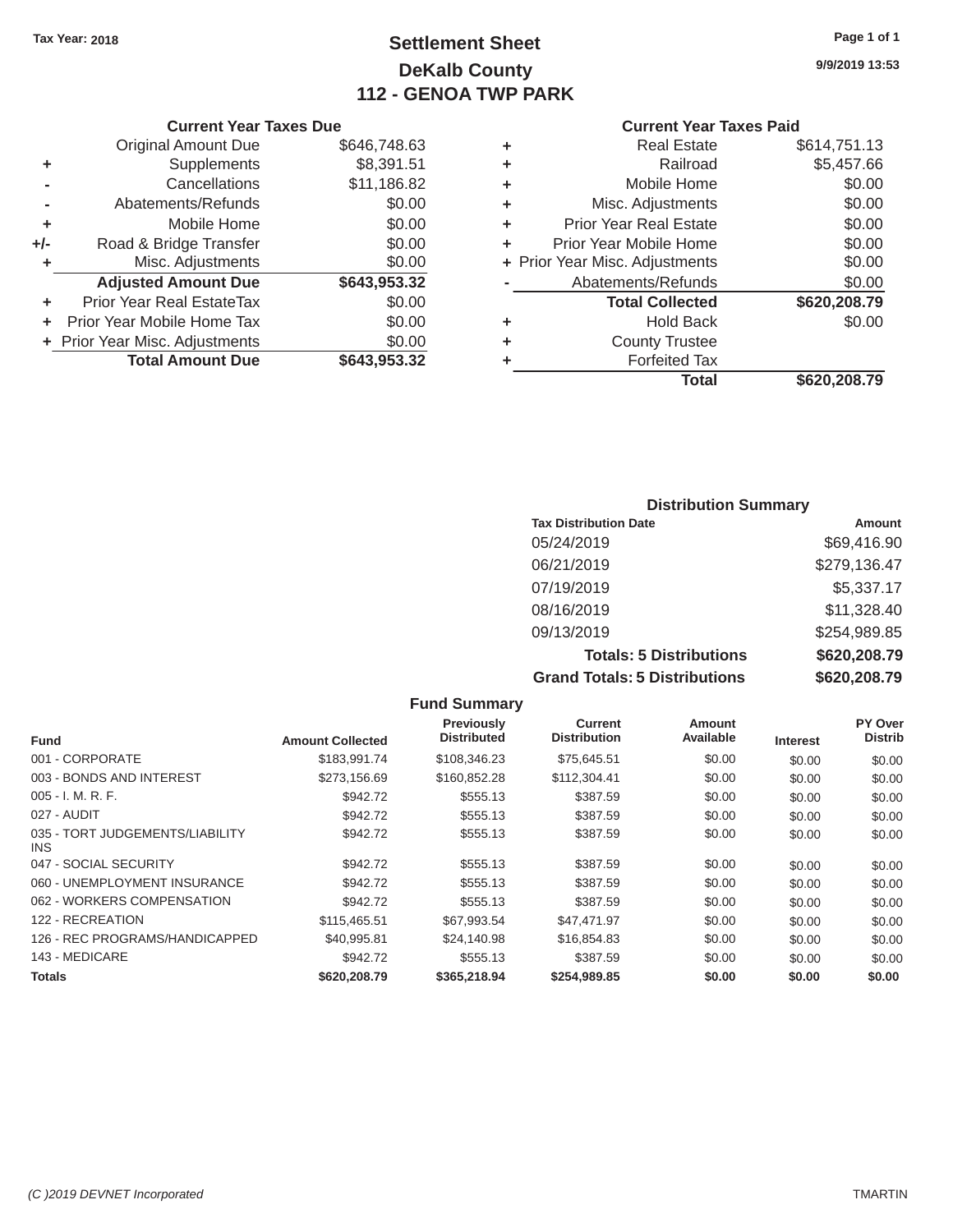# Tax Year: 2018 **Page 1 of 1 Settlement Sheet Page 1 of 1 Page 1 of 1 9/9/2019 13:53 DeKalb County 113 - KINGSTON TWP PARK**

| <b>Current Year Taxes Due</b> | <b>Current Year Taxes Paid</b> |
|-------------------------------|--------------------------------|
|                               |                                |

|         | OUITUIR TUUT TUAGO DUG           |             |   |                                |             |
|---------|----------------------------------|-------------|---|--------------------------------|-------------|
|         | <b>Original Amount Due</b>       | \$55,077.83 |   | <b>Real Estate</b>             | \$53,083.76 |
| ٠       | <b>Supplements</b>               | \$519.21    |   | Railroad                       | \$762.26    |
|         | Cancellations                    | \$704.79    |   | Mobile Home                    | \$0.00      |
|         | Abatements/Refunds               | \$0.00      |   | Misc. Adjustments              | \$8.20      |
|         | Mobile Home                      | \$0.00      | ÷ | <b>Prior Year Real Estate</b>  | \$0.00      |
| $+/-$   | Road & Bridge Transfer           | \$0.00      |   | Prior Year Mobile Home         | \$0.00      |
|         | Misc. Adjustments                | \$8.20      |   | + Prior Year Misc. Adjustments | \$14.57     |
|         | <b>Adjusted Amount Due</b>       | \$54,900.45 |   | Abatements/Refunds             | \$0.00      |
| ÷.      | <b>Prior Year Real EstateTax</b> | \$0.00      |   | <b>Total Collected</b>         | \$53,868.79 |
| $+$ $-$ | Prior Year Mobile Home Tax       | \$0.00      |   | <b>Hold Back</b>               | \$0.00      |
|         | + Prior Year Misc. Adjustments   | \$14.57     |   | <b>County Trustee</b>          |             |
|         | <b>Total Amount Due</b>          | \$54,915.02 |   | <b>Forfeited Tax</b>           |             |
|         |                                  |             |   |                                |             |

| <b>Original Amount Due</b> | \$55,077.83 | ٠ | <b>Real Estate</b>             | \$53,083.76 |
|----------------------------|-------------|---|--------------------------------|-------------|
| Supplements                | \$519.21    | ٠ | Railroad                       | \$762.26    |
| Cancellations              | \$704.79    | ٠ | Mobile Home                    | \$0.00      |
| Abatements/Refunds         | \$0.00      | ÷ | Misc. Adjustments              | \$8.20      |
| Mobile Home                | \$0.00      | ÷ | <b>Prior Year Real Estate</b>  | \$0.00      |
| Road & Bridge Transfer     | \$0.00      | ÷ | Prior Year Mobile Home         | \$0.00      |
| Misc. Adjustments          | \$8.20      |   | + Prior Year Misc. Adjustments | \$14.57     |
| <b>Adjusted Amount Due</b> | \$54,900.45 |   | Abatements/Refunds             | \$0.00      |
| ior Year Real EstateTax    | \$0.00      |   | <b>Total Collected</b>         | \$53,868.79 |
| r Year Mobile Home Tax     | \$0.00      | ٠ | <b>Hold Back</b>               | \$0.00      |
| Year Misc. Adjustments     | \$14.57     | ٠ | <b>County Trustee</b>          |             |
| <b>Total Amount Due</b>    | \$54,915.02 | ٠ | <b>Forfeited Tax</b>           |             |
|                            |             |   | <b>Total</b>                   | \$53,868.79 |

| <b>Distribution Summary</b>          |             |
|--------------------------------------|-------------|
| <b>Tax Distribution Date</b>         | Amount      |
| 05/24/2019                           | \$5,826.94  |
| 06/21/2019                           | \$24,403.64 |
| 07/19/2019                           | \$541.27    |
| 08/16/2019                           | \$891.83    |
| 09/13/2019                           | \$22,205.11 |
| <b>Totals: 5 Distributions</b>       | \$53,868.79 |
| <b>Grand Totals: 5 Distributions</b> | \$53,868.79 |

|                                               |                         | <b>Fund Summary</b>                     |                                       |                     |                 |                                  |
|-----------------------------------------------|-------------------------|-----------------------------------------|---------------------------------------|---------------------|-----------------|----------------------------------|
| <b>Fund</b>                                   | <b>Amount Collected</b> | <b>Previously</b><br><b>Distributed</b> | <b>Current</b><br><b>Distribution</b> | Amount<br>Available | <b>Interest</b> | <b>PY Over</b><br><b>Distrib</b> |
| 001 - CORPORATE                               | \$43,617.31             | \$25,637.93                             | \$17.979.38                           | \$0.00              | \$0.00          | \$0.00                           |
| 035 - TORT JUDGEMENTS/LIABILITY<br><b>INS</b> | \$4.794.10              | \$2,817.94                              | \$1,976.16                            | \$0.00              | \$0.00          | \$0.00                           |
| 122 - RECREATION                              | \$5,457,38              | \$3,207.81                              | \$2.249.57                            | \$0.00              | \$0.00          | \$0.00                           |
| <b>Totals</b>                                 | \$53,868.79             | \$31,663.68                             | \$22.205.11                           | \$0.00              | \$0.00          | \$0.00                           |

# **Miscellaneous Adjustment Detail**

| Year Source             | <b>Account Type</b>                      | <b>Amount Adjustment Description</b>                          |
|-------------------------|------------------------------------------|---------------------------------------------------------------|
| 2017 RE - Real Estate   | Back Tax Collected                       | \$0.73 RIVERBEND DEVELOPMENT REDEMPTION 02-25-277-021 by TBA  |
|                         | 2017 RE - Real Estate Back Tax Collected | \$11.82 RIVERBEND DEVELOPMENT REDEMPTION 02-25-200-010 by TBA |
|                         | 2017 RE - Real Estate Back Tax Collected | \$2.02 TRUSTEE SALE 02-22-100-005 by TBA                      |
|                         | 2018 RE - Real Estate Back Tax Collected | \$8.20 JOHNSON REDEMPTION by TBA                              |
| <b>Totals 4 entries</b> |                                          | \$22.77                                                       |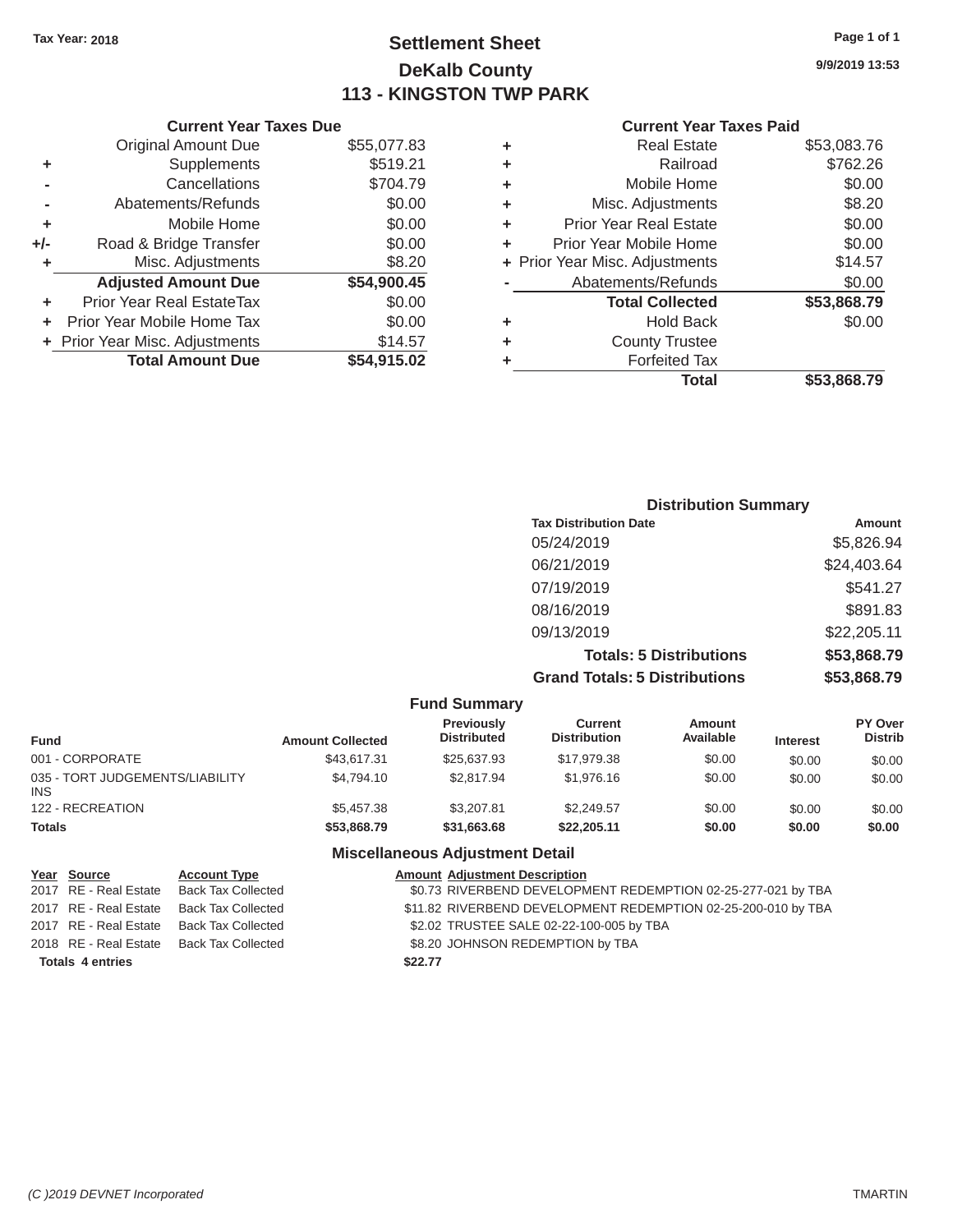# Tax Year: 2018 **Page 1 of 1 Page 1 of 1 Settlement Sheet Page 1 of 1 Page 1 of 1 9/9/2019 13:53 DeKalb County 114 - SANDWICH PARK**

#### **Current Year Taxes Due Current Year Taxes Paid Current Year Taxes Paid**

|       |                                  |              |   | <b>Total</b>                   | \$523,321.59 |
|-------|----------------------------------|--------------|---|--------------------------------|--------------|
|       | <b>Total Amount Due</b>          | \$560,632.66 |   | <b>Forfeited Tax</b>           |              |
|       | + Prior Year Misc. Adjustments   | \$1,800.38   | ٠ | <b>County Trustee</b>          |              |
|       | Prior Year Mobile Home Tax       | \$0.00       | ٠ | <b>Hold Back</b>               | \$0.00       |
| ÷.    | <b>Prior Year Real EstateTax</b> | (\$2,393.68) |   | <b>Total Collected</b>         | \$523,321.59 |
|       | <b>Adjusted Amount Due</b>       | \$561,225.96 |   | Abatements/Refunds             | \$0.00       |
|       | Misc. Adjustments                | \$17.43      |   | + Prior Year Misc. Adjustments | \$1,800.38   |
| $+/-$ | Road & Bridge Transfer           | \$0.00       | ÷ | Prior Year Mobile Home         | \$0.00       |
| ٠     | Mobile Home                      | \$0.00       | ٠ | <b>Prior Year Real Estate</b>  | (\$2,393.68) |
|       | Abatements/Refunds               | \$0.00       | ٠ | Misc. Adjustments              | \$17.43      |
|       | Cancellations                    | \$7,514.71   | ٠ | Mobile Home                    | \$0.00       |
| ٠     | Supplements                      | \$5,133.18   | ٠ | Railroad                       | \$1,579.64   |
|       | <b>Original Amount Due</b>       | \$563,590.06 | ٠ | <b>Real Estate</b>             | \$522,317.82 |
|       |                                  |              |   |                                |              |

# **+** Prior Year Misc. Adjustments \$1,800.38 **Total Amount Due \$560,632.66**

#### **Distribution Summary**

| <b>Tax Distribution Date</b>         | Amount       |
|--------------------------------------|--------------|
| 05/24/2019                           | \$61,416.33  |
| 06/21/2019                           | \$236,269.72 |
| 07/19/2019                           | \$7,565.35   |
| 08/16/2019                           | \$9,715.44   |
| 09/13/2019                           | \$208,354.75 |
| <b>Totals: 5 Distributions</b>       | \$523,321.59 |
| <b>Grand Totals: 5 Distributions</b> | \$523,321.59 |

#### **Fund Summary Previously Current Amount PY Over<br>
Distributed Distribution Available Interest Distributed Fund Microsoft Amount Collected Distributed Distribution Available Interest** 001 - CORPORATE \$155,700.25 \$93,709.95 \$61,990.30 \$0.00 \$0.00 \$0.00 003 - BONDS AND INTEREST 60.00 \$95,599.34 \$57,537.51 \$38,061.83 \$0.00 \$0.00 \$0.00 \$0.00 005 - I. M. R. F. \$31,069.59 \$18,699.57 \$12,370.02 \$0.00 \$0.00 \$0.00 027 - AUDIT \$6,310.74 \$3,798.18 \$2,512.56 \$0.00 \$0.00 \$0.00 035 - TORT JUDGEMENTS/LIABILITY  $$26,888.77$   $$16,183.30$   $$10,705.47$   $$0.00$   $$0.00$   $$0.00$ INS 047 - SOCIAL SECURITY \$22,681.27 \$13,650.96 \$9,030.31 \$0.00 \$0.00 \$0.00 060 - UNEMPLOYMENT INSURANCE  $$22,681.27$   $$13,650.96$   $$9,030.31$   $$0.00$   $$0.00$   $$0.00$ 122 - RECREATION \$113,355.65 \$68,224.34 \$45,131.31 \$0.00 \$0.00 \$0.00 125 - PAVING & LIGHTING, STREETS  $$849.35$  \$511.19 \$338.16 \$0.00 \$0.00 \$0.00 \$0.00 126 - REC PROGRAMS/HANDICAPPED \$48,185.36 \$29,000.88 \$19,184.48 \$0.00 \$0.00 \$0.00 **Totals \$523,321.59 \$314,966.84 \$208,354.75 \$0.00 \$0.00 \$0.00**

#### **Miscellaneous Adjustment Detail**

|                         | Year Source | <b>Account Type</b>                      |            | <b>Amount Adjustment Description</b>                           |
|-------------------------|-------------|------------------------------------------|------------|----------------------------------------------------------------|
|                         |             | 2017 RE - Real Estate Back Tax Collected |            | \$42.04 MCMASTER REDEMPTION 19-34-203-018 by TBA               |
|                         |             | 2017 RE - Real Estate Back Tax Collected |            | \$1,226.67 MARQUETTE NATL BANK REDEMPTION 19-36-204-019 by TBA |
|                         |             | 2017 RE - Real Estate Back Tax Collected |            | \$531.67 PPRE LLC REDEMPTION 19-25-478-004 by TBA              |
|                         |             | 2018 RE - Real Estate Back Tax Collected |            | \$17.43 ROE REDEMPTION 19-26-431-016 by TBA                    |
| <b>Totals 4 entries</b> |             |                                          | \$1,817.81 |                                                                |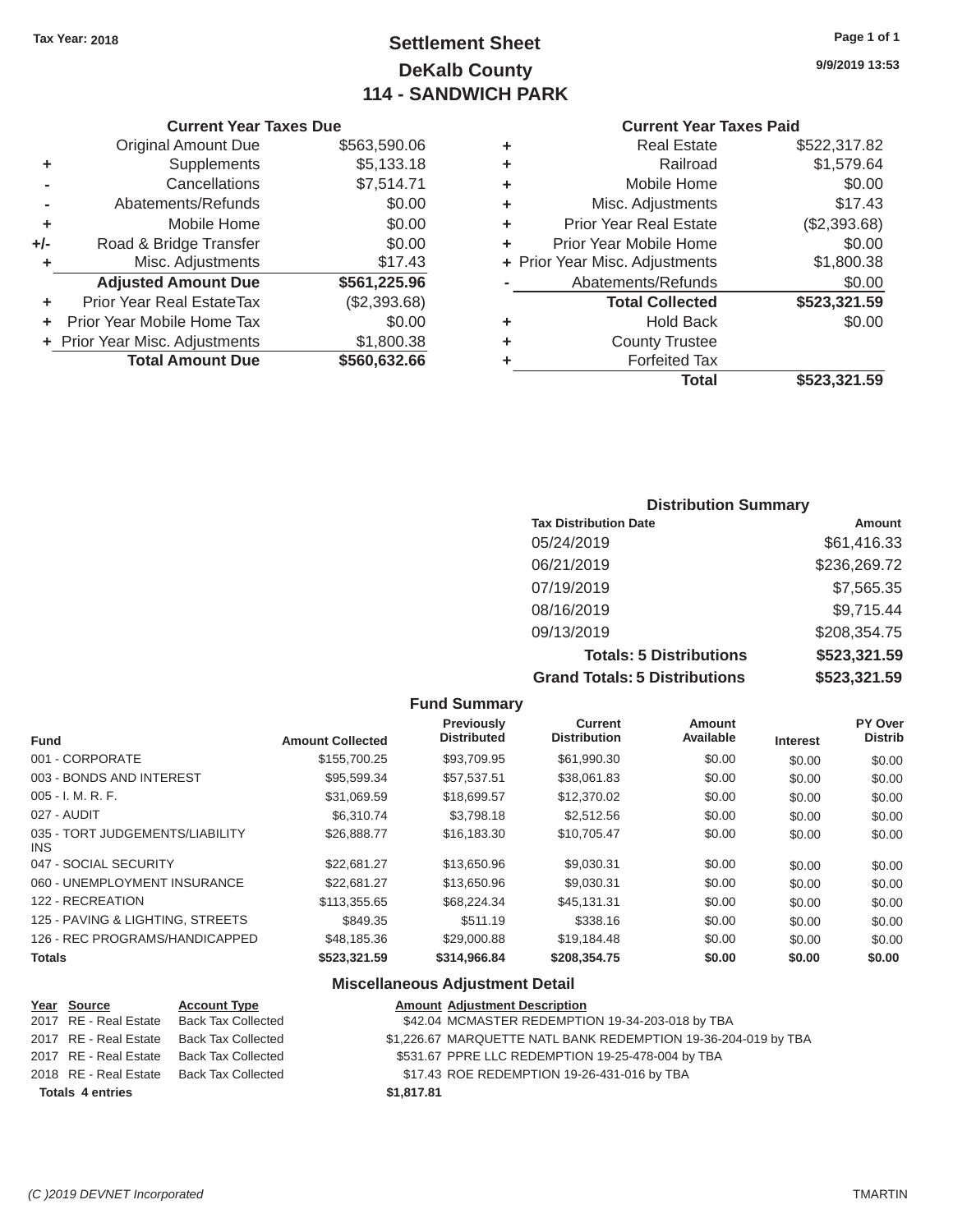# **Tax Year: 2018 Page 1 of 2 Settlement Sheet 9/9/2019 13:53 DeKalb County 115 - SYCAMORE PARK**

#### **Current Year Taxes Paid**

|     | <b>Original Amount Due</b>     | \$3,323,102.53 | ٠ | <b>Real Estate</b>             | \$3,204,185.82 |
|-----|--------------------------------|----------------|---|--------------------------------|----------------|
| ٠   | Supplements                    | \$24,489.81    | ٠ | Railroad                       | \$0.34         |
|     | Cancellations                  | \$38,526.83    | ٠ | Mobile Home                    | \$0.00         |
|     | Abatements/Refunds             | \$0.28         | ٠ | Misc. Adjustments              | \$860.42       |
| ٠   | Mobile Home                    | \$0.00         | ٠ | <b>Prior Year Real Estate</b>  | (\$1,148.79)   |
| +/- | Road & Bridge Transfer         | \$0.00         | ٠ | Prior Year Mobile Home         | \$0.00         |
|     | Misc. Adjustments              | \$860.42       |   | + Prior Year Misc. Adjustments | \$0.00         |
|     | <b>Adjusted Amount Due</b>     | \$3,309,925.65 |   | Abatements/Refunds             | \$0.28         |
|     | Prior Year Real EstateTax      | (\$1,148.79)   |   | <b>Total Collected</b>         | \$3,203,897.51 |
|     | Prior Year Mobile Home Tax     | \$0.00         | ٠ | <b>Hold Back</b>               | \$0.00         |
|     | + Prior Year Misc. Adjustments | \$0.00         | ٠ | <b>County Trustee</b>          |                |
|     | <b>Total Amount Due</b>        | \$3,308,776.86 |   | <b>Forfeited Tax</b>           |                |
|     |                                |                |   | Total                          | \$3,203,897.51 |

|                | <b>Current Year Taxes Due</b>    |                |   | <b>Current Year</b>            |
|----------------|----------------------------------|----------------|---|--------------------------------|
|                | Original Amount Due              | \$3,323,102.53 | ٠ | <b>Real Estate</b>             |
| ÷              | <b>Supplements</b>               | \$24,489.81    | ٠ | Railroad                       |
| $\blacksquare$ | Cancellations                    | \$38,526.83    | ÷ | Mobile Home                    |
|                | Abatements/Refunds               | \$0.28         | ٠ | Misc. Adjustments              |
| ÷              | Mobile Home                      | \$0.00         | ٠ | <b>Prior Year Real Estate</b>  |
| I-             | Road & Bridge Transfer           | \$0.00         |   | Prior Year Mobile Home         |
| ÷              | Misc. Adjustments                | \$860.42       |   | + Prior Year Misc. Adjustments |
|                | <b>Adjusted Amount Due</b>       | \$3,309,925.65 |   | Abatements/Refunds             |
| ÷.             | <b>Prior Year Real EstateTax</b> | (\$1,148.79)   |   | <b>Total Collected</b>         |
|                | + Prior Year Mobile Home Tax     | \$0.00         | ٠ | Hold Back                      |
|                | + Prior Year Misc. Adjustments   | \$0.00         | ٠ | <b>County Trustee</b>          |
|                | <b>Total Amount Due</b>          | \$3,308,776.86 |   | <b>Forfeited Tax</b>           |

#### **Distribution Summary**

| <b>Tax Distribution Date</b>         | <b>Amount</b>  |
|--------------------------------------|----------------|
| 05/24/2019                           | \$324,815.51   |
| 06/21/2019                           | \$1,414,136.21 |
| 07/19/2019                           | \$33,149.89    |
| 08/16/2019                           | \$87,080.92    |
| 09/13/2019                           | \$1,344,714,98 |
| <b>Totals: 5 Distributions</b>       | \$3,203,897.51 |
| <b>Grand Totals: 5 Distributions</b> | \$3,203,897.51 |

|                                                |                         | <b>Fund Summary</b>                     |                                       |                            |                 |                           |
|------------------------------------------------|-------------------------|-----------------------------------------|---------------------------------------|----------------------------|-----------------|---------------------------|
| <b>Fund</b>                                    | <b>Amount Collected</b> | <b>Previously</b><br><b>Distributed</b> | <b>Current</b><br><b>Distribution</b> | <b>Amount</b><br>Available | <b>Interest</b> | PY Over<br><b>Distrib</b> |
| 001 - CORPORATE                                | \$1,267,650.85          | \$735,602.33                            | \$532,048.52                          | \$0.00                     | \$0.00          | \$0.00                    |
| 003 - BONDS AND INTEREST                       | \$598,068.36            | \$347,051.75                            | \$251,016.61                          | \$0.00                     | \$0.00          | \$0.00                    |
| $005 - I. M. R. F.$                            | \$88,129.61             | \$51,140.53                             | \$36,989.08                           | \$0.00                     | \$0.00          | \$0.00                    |
| 014 - POLICE PROTECTION                        | \$182.63                | \$105.97                                | \$76.66                               | \$0.00                     | \$0.00          | \$0.00                    |
| 027 - AUDIT                                    | \$14,411.14             | \$8,362.61                              | \$6,048.53                            | \$0.00                     | \$0.00          | \$0.00                    |
| 035 - TORT JUDGEMENTS/LIABILITY<br><b>INS</b>  | \$68,973.52             | \$40,024.49                             | \$28,949.03                           | \$0.00                     | \$0.00          | \$0.00                    |
| 039 - PLAYGROUND AND RECREATION<br><b>COMM</b> | \$414,398.50            | \$240,470.37                            | \$173.928.13                          | \$0.00                     | \$0.00          | \$0.00                    |
| 047 - SOCIAL SECURITY                          | \$98,625.58             | \$57.231.20                             | \$41,394.38                           | \$0.00                     | \$0.00          | \$0.00                    |
| 122 - RECREATION                               | \$469.098.64            | \$272.212.20                            | \$196.886.44                          | \$0.00                     | \$0.00          | \$0.00                    |
| 125 - PAVING & LIGHTING, STREETS               | \$182.63                | \$105.97                                | \$76.66                               | \$0.00                     | \$0.00          | \$0.00                    |
| 126 - REC PROGRAMS/HANDICAPPED                 | \$184,176.05            | \$106,875.11                            | \$77,300.94                           | \$0.00                     | \$0.00          | \$0.00                    |
| <b>Totals</b>                                  | \$3,203,897.51          | \$1,859,182.53                          | \$1,344,714.98                        | \$0.00                     | \$0.00          | \$0.00                    |

#### **Miscellaneous Adjustment Detail**

| Year Source             | <b>Account Type</b>                        | <b>Amount Adjustment Description</b>             |
|-------------------------|--------------------------------------------|--------------------------------------------------|
|                         | 2018 RE - Real Estate Paymt In Lieu of Tax | \$860.42 HOUSING AUTHORITY SYCAMORE UNITS by TBA |
| <b>Totals 1 entries</b> |                                            | \$860.42                                         |

#### **Abatement Detail**

**Year Source Account Type Account Adjustment Description**<br>2018 RE - Real Estate RE Abatement **Amount Adjustment Description** \$0.20 PTAB INTEREST REFUND 06-21-377-033 by TBA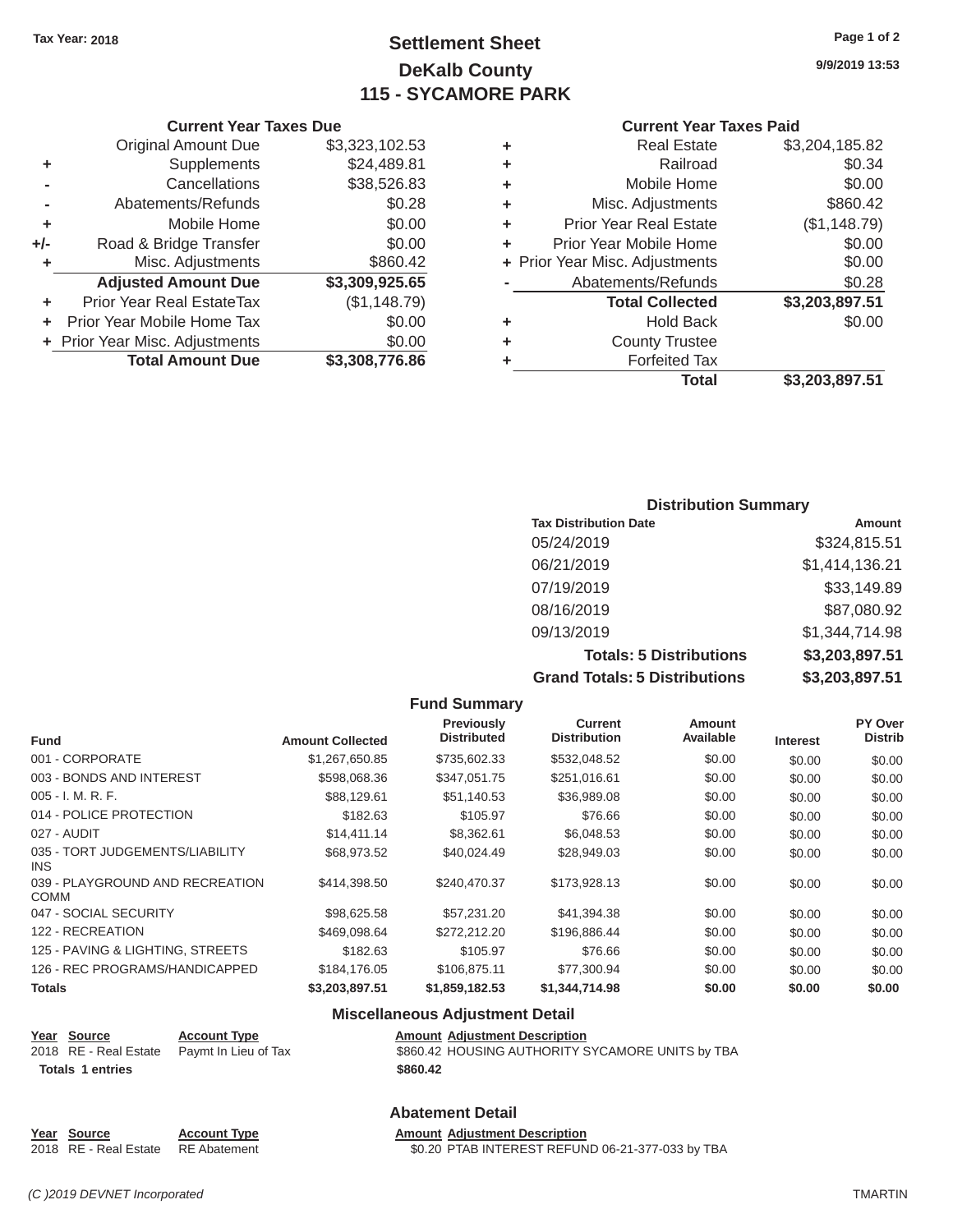# **Tax Year: 2018 Settlement Sheet Page 2 of 2 DeKalb County Abatement Detail**

**9/9/2019 13:53** 

**Amount Adjustment Description** 

\$0.08 PTAB INTEREST REFUND 06-21-201-015 by TBA **\$0.28**

**Year Source** 2018 RE - Real Estate **Totals 2 entries** 

**Account Type**  RE Abatement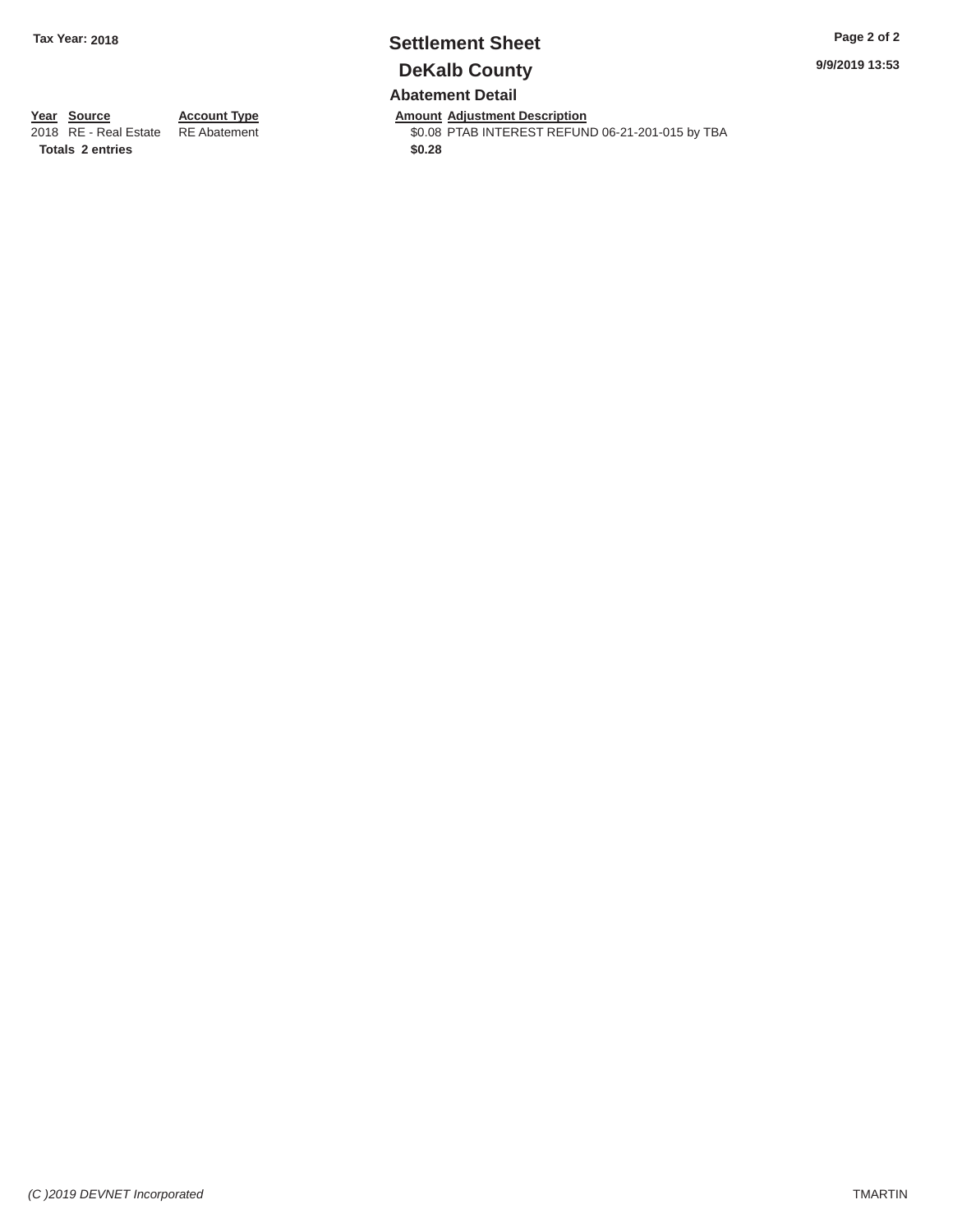# Tax Year: 2018 **Page 1 of 1 Settlement Sheet Page 1 of 1 Page 1 of 1 9/9/2019 13:53 DeKalb County 120 - SCHOOL DISTRICT 1**

#### **Current Year Taxes Paid**

|     | <b>Original Amount Due</b>     | \$651,296.06 | ٠ | <b>Real Estate</b>             | \$626,989.23 |
|-----|--------------------------------|--------------|---|--------------------------------|--------------|
| ٠   | Supplements                    | \$9,340.31   | ٠ | Railroad                       | \$0.00       |
|     | Cancellations                  | \$10,632.70  | ٠ | Mobile Home                    | \$0.00       |
|     | Abatements/Refunds             | \$0.00       | ٠ | Misc. Adjustments              | \$0.00       |
| ٠   | Mobile Home                    | \$0.00       | ٠ | <b>Prior Year Real Estate</b>  | \$0.00       |
| +/- | Road & Bridge Transfer         | \$0.00       | ٠ | Prior Year Mobile Home         | \$0.00       |
|     | Misc. Adjustments              | \$0.00       |   | + Prior Year Misc. Adjustments | \$0.00       |
|     | <b>Adjusted Amount Due</b>     | \$650,003.67 |   | Abatements/Refunds             | \$0.00       |
|     | Prior Year Real EstateTax      | \$0.00       |   | <b>Total Collected</b>         | \$626,989.23 |
|     | Prior Year Mobile Home Tax     | \$0.00       | ٠ | <b>Hold Back</b>               | \$0.00       |
|     | + Prior Year Misc. Adjustments | \$0.00       | ٠ | <b>County Trustee</b>          |              |
|     | <b>Total Amount Due</b>        | \$650,003.67 |   | <b>Forfeited Tax</b>           |              |
|     |                                |              |   | Total                          | \$626,989.23 |

|                | <b>Current Year Taxes Due</b>    |              |   | <b>Current Year</b>            |
|----------------|----------------------------------|--------------|---|--------------------------------|
|                | <b>Original Amount Due</b>       | \$651,296.06 | ٠ | <b>Real Estate</b>             |
| ٠              | Supplements                      | \$9,340.31   | ٠ | Railroad                       |
| $\blacksquare$ | Cancellations                    | \$10,632.70  | ٠ | Mobile Home                    |
|                | Abatements/Refunds               | \$0.00       | ٠ | Misc. Adjustments              |
| ٠              | Mobile Home                      | \$0.00       | ÷ | <b>Prior Year Real Estate</b>  |
| ı-             | Road & Bridge Transfer           | \$0.00       |   | Prior Year Mobile Home         |
| ٠              | Misc. Adjustments                | \$0.00       |   | + Prior Year Misc. Adjustments |
|                | <b>Adjusted Amount Due</b>       | \$650,003.67 |   | Abatements/Refunds             |
| ٠              | <b>Prior Year Real EstateTax</b> | \$0.00       |   | <b>Total Collected</b>         |
| ÷.             | Prior Year Mobile Home Tax       | \$0.00       | ٠ | <b>Hold Back</b>               |
|                | + Prior Year Misc. Adjustments   | \$0.00       | ٠ | <b>County Trustee</b>          |
|                | <b>Total Amount Due</b>          | \$650,003.67 |   | <b>Forfeited Tax</b>           |

# **Distribution Summary**

| <b>Tax Distribution Date</b>         | <b>Amount</b> |
|--------------------------------------|---------------|
| 05/24/2019                           | \$72,203.01   |
| 06/21/2019                           | \$335,413.62  |
| 07/19/2019                           | \$3,897.27    |
| 08/16/2019                           | \$9,424.94    |
| 09/13/2019                           | \$206,050.39  |
| <b>Totals: 5 Distributions</b>       | \$626,989.23  |
| <b>Grand Totals: 5 Distributions</b> | \$626,989.23  |

|                                         |                         | <b>Fund Summary</b>                     |                                       |                            |                 |                           |
|-----------------------------------------|-------------------------|-----------------------------------------|---------------------------------------|----------------------------|-----------------|---------------------------|
| <b>Fund</b>                             | <b>Amount Collected</b> | <b>Previously</b><br><b>Distributed</b> | <b>Current</b><br><b>Distribution</b> | <b>Amount</b><br>Available | <b>Interest</b> | PY Over<br><b>Distrib</b> |
| 002 - EDUCATION                         | \$416,536.59            | \$279,648.25                            | \$136,888.34                          | \$0.00                     | \$0.00          | \$0.00                    |
| 003 - BONDS AND INTEREST                | \$45,464.86             | \$30,523.53                             | \$14,941.33                           | \$0.00                     | \$0.00          | \$0.00                    |
| 004 - OPERATIONS & MAINTENANCE          | \$52,067.06             | \$34,956.02                             | \$17,111.04                           | \$0.00                     | \$0.00          | \$0.00                    |
| $005 - I. M. R. F.$                     | \$8,890.72              | \$5,968.92                              | \$2,921.80                            | \$0.00                     | \$0.00          | \$0.00                    |
| 030 - TRANSPORTATION SYSTEM             | \$20.826.72             | \$13,982.34                             | \$6,844.38                            | \$0.00                     | \$0.00          | \$0.00                    |
| 031 - WORKING CASH                      | \$5,206.50              | \$3,495.46                              | \$1,711.04                            | \$0.00                     | \$0.00          | \$0.00                    |
| 032 - FIRE PREV/SFTY/ENERGY             | \$5,206.50              | \$3,495.46                              | \$1,711.04                            | \$0.00                     | \$0.00          | \$0.00                    |
| 033 - SPECIAL EDUCATION                 | \$4,165.08              | \$2,796.29                              | \$1,368.79                            | \$0.00                     | \$0.00          | \$0.00                    |
| 035 - TORT JUDGEMENTS/LIABILITY<br>INS. | \$50,379.21             | \$33,822.85                             | \$16,556.36                           | \$0.00                     | \$0.00          | \$0.00                    |
| 047 - SOCIAL SECURITY                   | \$13,039.49             | \$8,754.26                              | \$4,285.23                            | \$0.00                     | \$0.00          | \$0.00                    |
| 057 - LEASE/PURCHASE/RENTAL             | \$5,206.50              | \$3,495.46                              | \$1,711.04                            | \$0.00                     | \$0.00          | \$0.00                    |
| <b>Totals</b>                           | \$626,989.23            | \$420,938.84                            | \$206,050.39                          | \$0.00                     | \$0.00          | \$0.00                    |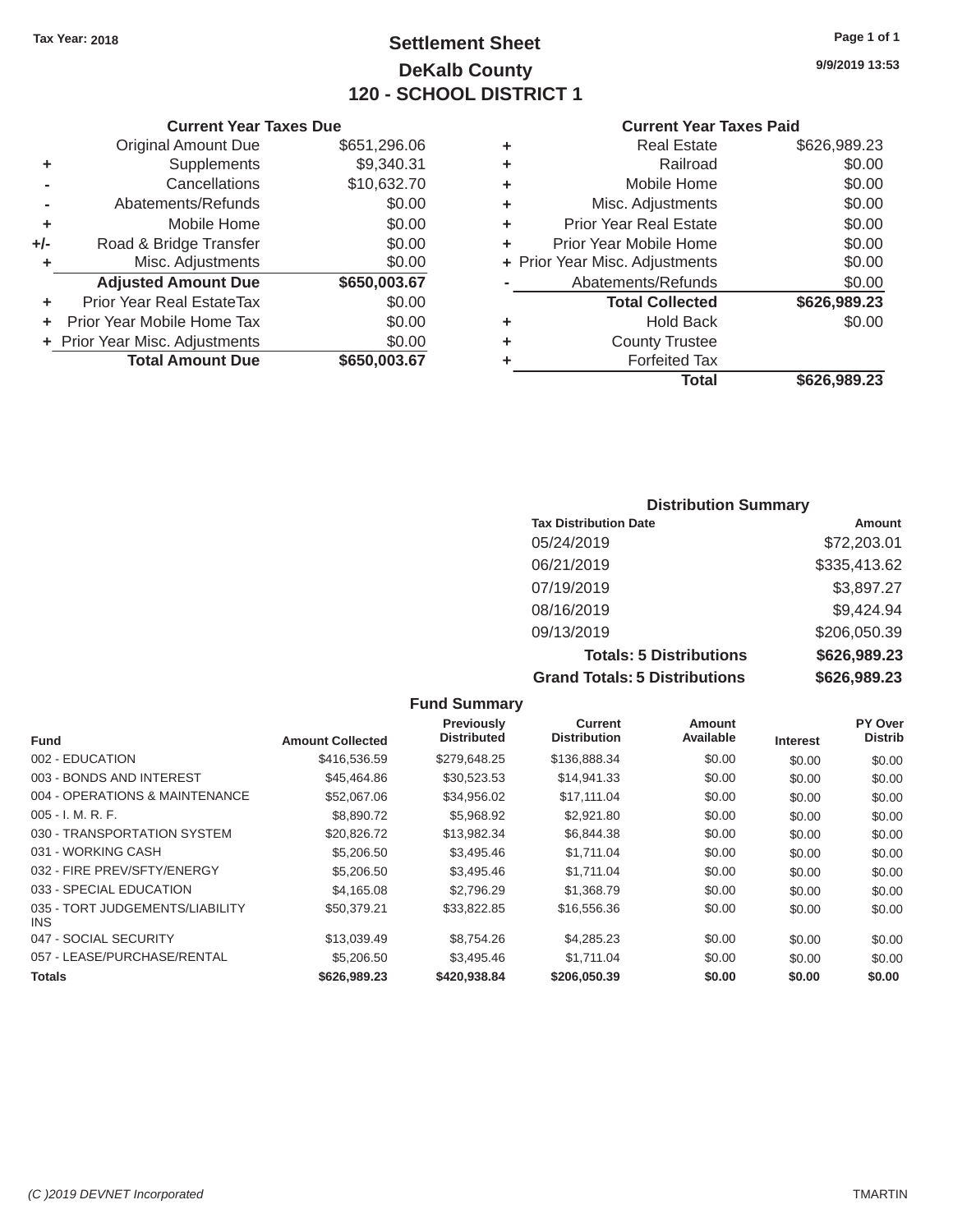# Tax Year: 2018 **Page 1 of 1 Settlement Sheet Page 1 of 1 Page 1 of 1 9/9/2019 13:53 DeKalb County 121 - SCHOOL DISTRICT 9**

#### **Current Year Taxes Due Current Year Taxes Paid Current Year Taxes Paid**

|     | <b>Original Amount Due</b>     | \$132,144.08 | ٠ | <b>Real Estate</b>             | \$111,811.89 |
|-----|--------------------------------|--------------|---|--------------------------------|--------------|
| ٠   | Supplements                    | \$0.00       | ٠ | Railroad                       | \$9,558.92   |
|     | Cancellations                  | \$0.00       | ٠ | Mobile Home                    | \$0.00       |
|     | Abatements/Refunds             | \$0.00       | ٠ | Misc. Adjustments              | \$0.00       |
|     | Mobile Home                    | \$0.00       | ٠ | <b>Prior Year Real Estate</b>  | \$0.00       |
| +/- | Road & Bridge Transfer         | \$0.00       | ٠ | Prior Year Mobile Home         | \$0.00       |
|     | Misc. Adjustments              | \$0.00       |   | + Prior Year Misc. Adjustments | \$0.00       |
|     | <b>Adjusted Amount Due</b>     | \$132,144.08 |   | Abatements/Refunds             | \$0.00       |
|     | Prior Year Real EstateTax      | \$0.00       |   | <b>Total Collected</b>         | \$121,370.81 |
|     | Prior Year Mobile Home Tax     | \$0.00       | ٠ | <b>Hold Back</b>               | \$0.00       |
|     | + Prior Year Misc. Adjustments | \$0.00       | ٠ | <b>County Trustee</b>          |              |
|     | <b>Total Amount Due</b>        | \$132,144.08 |   | <b>Forfeited Tax</b>           |              |
|     |                                |              |   |                                |              |

| <b>Original Amount Due</b> | \$132,144.08 | ٠ | <b>Real Estate</b>             | \$111,811.89 |
|----------------------------|--------------|---|--------------------------------|--------------|
| Supplements                | \$0.00       | ٠ | Railroad                       | \$9,558.92   |
| Cancellations              | \$0.00       | ٠ | Mobile Home                    | \$0.00       |
| Abatements/Refunds         | \$0.00       | ٠ | Misc. Adjustments              | \$0.00       |
| Mobile Home                | \$0.00       | ٠ | <b>Prior Year Real Estate</b>  | \$0.00       |
| Road & Bridge Transfer     | \$0.00       | ÷ | Prior Year Mobile Home         | \$0.00       |
| Misc. Adjustments          | \$0.00       |   | + Prior Year Misc. Adjustments | \$0.00       |
| <b>Adjusted Amount Due</b> | \$132,144.08 |   | Abatements/Refunds             | \$0.00       |
| ior Year Real EstateTax    | \$0.00       |   | <b>Total Collected</b>         | \$121,370.81 |
| r Year Mobile Home Tax     | \$0.00       | ٠ | <b>Hold Back</b>               | \$0.00       |
| Year Misc. Adjustments     | \$0.00       | ٠ | <b>County Trustee</b>          |              |
| <b>Total Amount Due</b>    | \$132,144.08 | ٠ | <b>Forfeited Tax</b>           |              |
|                            |              |   | <b>Total</b>                   | \$121,370.81 |

# **Distribution Summary**

| <b>Tax Distribution Date</b>         | Amount       |  |  |  |
|--------------------------------------|--------------|--|--|--|
| 05/24/2019                           | \$16,095.62  |  |  |  |
| 06/21/2019                           | \$61,962.57  |  |  |  |
| 08/16/2019                           | \$1,254.48   |  |  |  |
| 09/13/2019                           | \$42,058.14  |  |  |  |
| <b>Totals: 4 Distributions</b>       | \$121,370.81 |  |  |  |
| <b>Grand Totals: 4 Distributions</b> | \$121,370.81 |  |  |  |

## **Fund Summary**

|                                               |                         | <b>Previously</b>  | <b>Current</b>      | <b>Amount</b> |                 | PY Over        |
|-----------------------------------------------|-------------------------|--------------------|---------------------|---------------|-----------------|----------------|
| <b>Fund</b>                                   | <b>Amount Collected</b> | <b>Distributed</b> | <b>Distribution</b> | Available     | <b>Interest</b> | <b>Distrib</b> |
| 002 - EDUCATION                               | \$74.258.29             | \$48,525.85        | \$25,732.44         | \$0.00        | \$0.00          | \$0.00         |
| 003 - BONDS AND INTEREST                      | \$14,607.58             | \$9,545.67         | \$5,061.91          | \$0.00        | \$0.00          | \$0.00         |
| 004 - OPERATIONS & MAINTENANCE                | \$13,407.95             | \$8,761.75         | \$4,646.20          | \$0.00        | \$0.00          | \$0.00         |
| $005 - I. M. R. F.$                           | \$1,856.60              | \$1,213.24         | \$643.36            | \$0.00        | \$0.00          | \$0.00         |
| 030 - TRANSPORTATION SYSTEM                   | \$4,080.85              | \$2,666.73         | \$1,414.12          | \$0.00        | \$0.00          | \$0.00         |
| 031 - WORKING CASH                            | \$1,020.25              | \$666.71           | \$353.54            | \$0.00        | \$0.00          | \$0.00         |
| 032 - FIRE PREV/SFTY/ENERGY                   | \$1,020.25              | \$666.71           | \$353.54            | \$0.00        | \$0.00          | \$0.00         |
| 033 - SPECIAL EDUCATION                       | \$816.22                | \$533.38           | \$282.84            | \$0.00        | \$0.00          | \$0.00         |
| 035 - TORT JUDGEMENTS/LIABILITY<br><b>INS</b> | \$6,807.08              | \$4,448.25         | \$2,358.83          | \$0.00        | \$0.00          | \$0.00         |
| 047 - SOCIAL SECURITY                         | \$2,475.49              | \$1.617.67         | \$857.82            | \$0.00        | \$0.00          | \$0.00         |
| 057 - LEASE/PURCHASE/RENTAL                   | \$1,020.25              | \$666.71           | \$353.54            | \$0.00        | \$0.00          | \$0.00         |
| <b>Totals</b>                                 | \$121,370,81            | \$79,312.67        | \$42,058,14         | \$0.00        | \$0.00          | \$0.00         |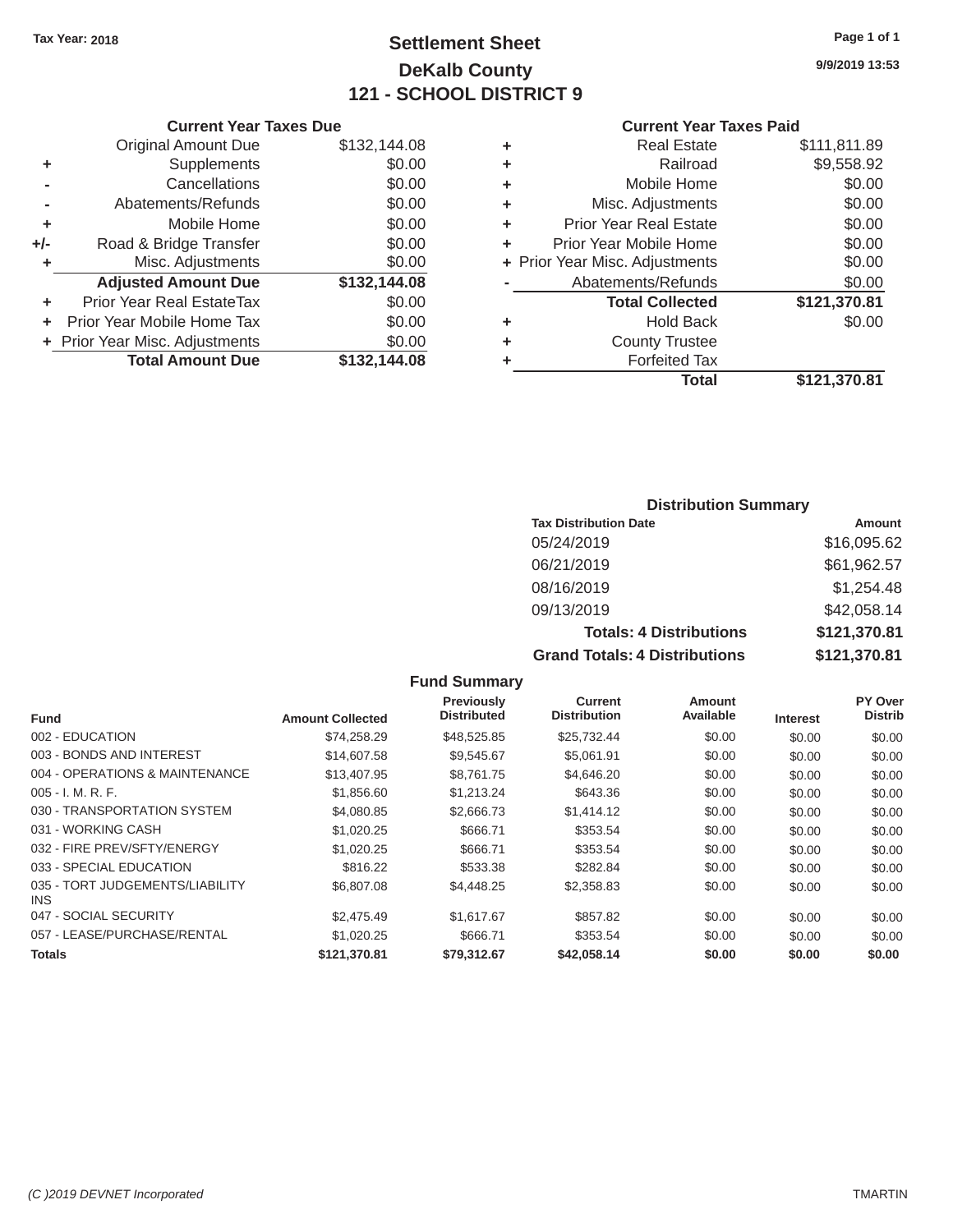## Tax Year: 2018 **Page 1 of 1 Settlement Sheet Page 1 of 1 Page 1 of 1 9/9/2019 13:53 DeKalb County 122 - SCHOOL DISTRICT 100**

### **Current Year Taxes Due Current Year Taxes Paid Current Year Taxes Paid**

|       | GUITELL TEAL TAAES DUE           |             |   | Gulltill Ital Taxts Falu       |             |  |
|-------|----------------------------------|-------------|---|--------------------------------|-------------|--|
|       | Original Amount Due              | \$15,462.03 | ٠ | <b>Real Estate</b>             | \$12,337.15 |  |
|       | <b>Supplements</b>               | \$0.00      |   | Railroad                       | \$0.00      |  |
|       | Cancellations                    | \$0.00      | ٠ | Mobile Home                    | \$0.00      |  |
|       | Abatements/Refunds               | \$0.00      | ٠ | Misc. Adjustments              | \$0.00      |  |
|       | Mobile Home                      | \$0.00      | ٠ | <b>Prior Year Real Estate</b>  | \$0.00      |  |
| $+/-$ | Road & Bridge Transfer           | \$0.00      | ٠ | Prior Year Mobile Home         | \$0.00      |  |
|       | Misc. Adjustments                | \$0.00      |   | + Prior Year Misc. Adjustments | \$0.00      |  |
|       | <b>Adjusted Amount Due</b>       | \$15,462.03 |   | Abatements/Refunds             | \$0.00      |  |
|       | <b>Prior Year Real EstateTax</b> | \$0.00      |   | <b>Total Collected</b>         | \$12,337.15 |  |
|       | Prior Year Mobile Home Tax       | \$0.00      | ٠ | <b>Hold Back</b>               | \$0.00      |  |
|       | + Prior Year Misc. Adjustments   | \$0.00      | ٠ | <b>County Trustee</b>          |             |  |
|       | <b>Total Amount Due</b>          | \$15,462.03 |   | <b>Forfeited Tax</b>           |             |  |
|       |                                  |             |   |                                | .           |  |

| <b>Original Amount Due</b> | \$15,462.03 | ÷ | <b>Real Estate</b>             | \$12,337.15 |
|----------------------------|-------------|---|--------------------------------|-------------|
| Supplements                | \$0.00      | ٠ | Railroad                       | \$0.00      |
| Cancellations              | \$0.00      | ٠ | Mobile Home                    | \$0.00      |
| Abatements/Refunds         | \$0.00      | ٠ | Misc. Adjustments              | \$0.00      |
| Mobile Home                | \$0.00      | ٠ | <b>Prior Year Real Estate</b>  | \$0.00      |
| Road & Bridge Transfer     | \$0.00      | ÷ | Prior Year Mobile Home         | \$0.00      |
| Misc. Adjustments          | \$0.00      |   | + Prior Year Misc. Adjustments | \$0.00      |
| <b>Adjusted Amount Due</b> | \$15,462.03 |   | Abatements/Refunds             | \$0.00      |
| ior Year Real EstateTax    | \$0.00      |   | <b>Total Collected</b>         | \$12,337.15 |
| r Year Mobile Home Tax     | \$0.00      | ٠ | <b>Hold Back</b>               | \$0.00      |
| Year Misc. Adjustments     | \$0.00      | ٠ | <b>County Trustee</b>          |             |
| <b>Total Amount Due</b>    | \$15,462.03 | ٠ | <b>Forfeited Tax</b>           |             |
|                            |             |   | <b>Total</b>                   | \$12,337.15 |

| <b>Distribution Summary</b>          |             |  |  |  |  |
|--------------------------------------|-------------|--|--|--|--|
| <b>Tax Distribution Date</b>         | Amount      |  |  |  |  |
| 05/24/2019                           | \$5,571.84  |  |  |  |  |
| 06/21/2019                           | \$4,950.56  |  |  |  |  |
| 09/13/2019                           | \$1,814.75  |  |  |  |  |
| <b>Totals: 3 Distributions</b>       | \$12,337.15 |  |  |  |  |
| <b>Grand Totals: 3 Distributions</b> | \$12,337.15 |  |  |  |  |

### **Fund Summary**

|                                               |                         | <b>Previously</b>  | Current             | <b>Amount</b> |                 | PY Over        |
|-----------------------------------------------|-------------------------|--------------------|---------------------|---------------|-----------------|----------------|
| <b>Fund</b>                                   | <b>Amount Collected</b> | <b>Distributed</b> | <b>Distribution</b> | Available     | <b>Interest</b> | <b>Distrib</b> |
| 002 - EDUCATION                               | \$7,093.05              | \$6,049.69         | \$1,043.36          | \$0.00        | \$0.00          | \$0.00         |
| 003 - BONDS AND INTEREST                      | \$1.817.77              | \$1,550.38         | \$267.39            | \$0.00        | \$0.00          | \$0.00         |
| 004 - OPERATIONS & MAINTENANCE                | \$1,452.95              | \$1,239.23         | \$213.72            | \$0.00        | \$0.00          | \$0.00         |
| $005 - I. M. R. F.$                           | \$132.75                | \$113.22           | \$19.53             | \$0.00        | \$0.00          | \$0.00         |
| 030 - TRANSPORTATION SYSTEM                   | \$648.69                | \$553.27           | \$95.42             | \$0.00        | \$0.00          | \$0.00         |
| 031 - WORKING CASH                            | \$0.00                  | \$0.00             | \$0.00              | \$0.00        | \$0.00          | \$0.00         |
| 032 - FIRE PREV/SFTY/ENERGY                   | \$183.06                | \$156.13           | \$26.93             | \$0.00        | \$0.00          | \$0.00         |
| 033 - SPECIAL EDUCATION                       | \$640.69                | \$546.45           | \$94.24             | \$0.00        | \$0.00          | \$0.00         |
| 035 - TORT JUDGEMENTS/LIABILITY<br><b>INS</b> | \$183.06                | \$156.13           | \$26.93             | \$0.00        | \$0.00          | \$0.00         |
| 047 - SOCIAL SECURITY                         | \$185.13                | \$157.90           | \$27.23             | \$0.00        | \$0.00          | \$0.00         |
| <b>Totals</b>                                 | \$12,337.15             | \$10,522,40        | \$1.814.75          | \$0.00        | \$0.00          | \$0.00         |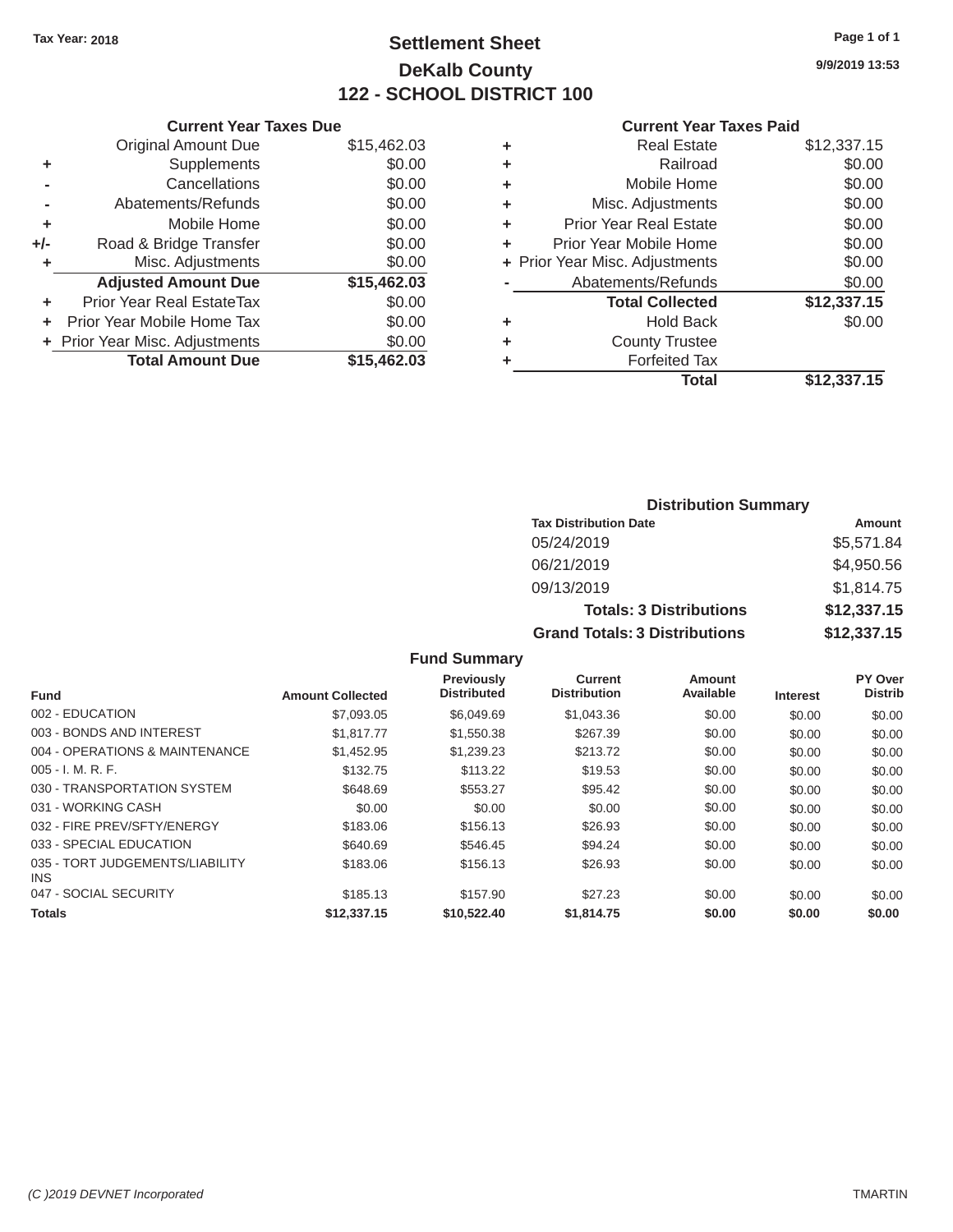### Tax Year: 2018 **Page 1 of 1 Page 1 of 1 Settlement Sheet Page 1 of 1 Page 1 of 1 9/9/2019 13:53 DeKalb County 123 - SCHOOL DISTRICT 161**

#### **Current Year Taxes Due Current Year Taxes Paid Current Year Taxes Paid**

|     | <b>Original Amount Due</b>       | \$99,658.38 | ٠ | <b>Real Estate</b>             | \$99,658.38 |  |  |
|-----|----------------------------------|-------------|---|--------------------------------|-------------|--|--|
| ٠   | <b>Supplements</b>               | \$0.00      | ٠ | Railroad                       | \$0.00      |  |  |
|     | Cancellations                    | \$0.00      | ٠ | Mobile Home                    | \$0.00      |  |  |
|     | Abatements/Refunds               | \$0.00      | ٠ | Misc. Adjustments              | \$0.00      |  |  |
|     | Mobile Home                      | \$0.00      | ٠ | <b>Prior Year Real Estate</b>  | \$0.00      |  |  |
| +/- | Road & Bridge Transfer           | \$0.00      | ٠ | Prior Year Mobile Home         | \$0.00      |  |  |
|     | Misc. Adjustments                | \$0.00      |   | + Prior Year Misc. Adjustments | \$0.00      |  |  |
|     | <b>Adjusted Amount Due</b>       | \$99,658.38 |   | Abatements/Refunds             | \$0.00      |  |  |
|     | <b>Prior Year Real EstateTax</b> | \$0.00      |   | <b>Total Collected</b>         | \$99,658.38 |  |  |
|     | Prior Year Mobile Home Tax       | \$0.00      | ٠ | <b>Hold Back</b>               | \$0.00      |  |  |
|     | + Prior Year Misc. Adjustments   | \$0.00      | ٠ | <b>County Trustee</b>          |             |  |  |
|     | <b>Total Amount Due</b>          | \$99,658.38 |   | <b>Forfeited Tax</b>           |             |  |  |
|     |                                  |             |   |                                |             |  |  |

| \$99,658.38 | ÷     | <b>Real Estate</b>            | \$99,658.38                    |
|-------------|-------|-------------------------------|--------------------------------|
| \$0.00      | ÷     | Railroad                      | \$0.00                         |
| \$0.00      | ÷     | Mobile Home                   | \$0.00                         |
| \$0.00      | ÷     | Misc. Adjustments             | \$0.00                         |
| \$0.00      | ÷     | <b>Prior Year Real Estate</b> | \$0.00                         |
| \$0.00      | ÷     | Prior Year Mobile Home        | \$0.00                         |
| \$0.00      |       |                               | \$0.00                         |
| \$99,658.38 |       | Abatements/Refunds            | \$0.00                         |
| \$0.00      |       | <b>Total Collected</b>        | \$99,658.38                    |
| \$0.00      | ٠     | <b>Hold Back</b>              | \$0.00                         |
| \$0.00      | $\pm$ | <b>County Trustee</b>         |                                |
| \$99,658.38 | ٠     | <b>Forfeited Tax</b>          |                                |
|             |       | <b>Total</b>                  | \$99,658.38                    |
|             |       |                               | + Prior Year Misc. Adjustments |

### **Distribution Summary**

| <b>Tax Distribution Date</b>         | Amount      |
|--------------------------------------|-------------|
| 05/24/2019                           | \$12,958.05 |
| 06/21/2019                           | \$44,065.74 |
| 08/16/2019                           | \$2,047.25  |
| 09/13/2019                           | \$40,587.34 |
| <b>Totals: 4 Distributions</b>       | \$99,658.38 |
| <b>Grand Totals: 4 Distributions</b> | \$99,658.38 |

**Interest** 

**PY Over Distrib**

#### **Fund Summary**  Fund **Amount Collected Previously Distributed Current Distribution Amount**

| <b>Totals</b>                           | \$99,658,38 | \$59,071.04 | \$40,587,34 | \$0.00 | \$0.00 | \$0.00 |
|-----------------------------------------|-------------|-------------|-------------|--------|--------|--------|
| 057 - LEASE/PURCHASE/RENTAL             | \$1,295.26  | \$767.75    | \$527.51    | \$0.00 | \$0.00 | \$0.00 |
| 047 - SOCIAL SECURITY                   | \$2,007.62  | \$1.189.98  | \$817.64    | \$0.00 | \$0.00 | \$0.00 |
| 035 - TORT JUDGEMENTS/LIABILITY<br>INS. | \$14.959.32 | \$8.866.91  | \$6.092.41  | \$0.00 | \$0.00 | \$0.00 |
| 033 - SPECIAL EDUCATION                 | \$518.12    | \$307.11    | \$211.01    | \$0.00 | \$0.00 | \$0.00 |
| 032 - FIRE PREV/SFTY/ENERGY             | \$1,295.26  | \$767.75    | \$527.51    | \$0.00 | \$0.00 | \$0.00 |
| 031 - WORKING CASH                      | \$1.320.27  | \$782.57    | \$537.70    | \$0.00 | \$0.00 | \$0.00 |
| 030 - TRANSPORTATION SYSTEM             | \$3,108,05  | \$1.842.25  | \$1,265.80  | \$0.00 | \$0.00 | \$0.00 |
| $005 - I. M. R. F.$                     | \$1,732.26  | \$1,026.78  | \$705.48    | \$0.00 | \$0.00 | \$0.00 |
| 004 - OPERATIONS & MAINTENANCE          | \$6,474.80  | \$3,837.84  | \$2,636.96  | \$0.00 | \$0.00 | \$0.00 |
| 003 - BONDS AND INTEREST                | \$4.101.14  | \$2,430.89  | \$1,670.25  | \$0.00 | \$0.00 | \$0.00 |
| 002 - EDUCATION                         | \$62,846.28 | \$37.251.21 | \$25,595.07 | \$0.00 | \$0.00 | \$0.00 |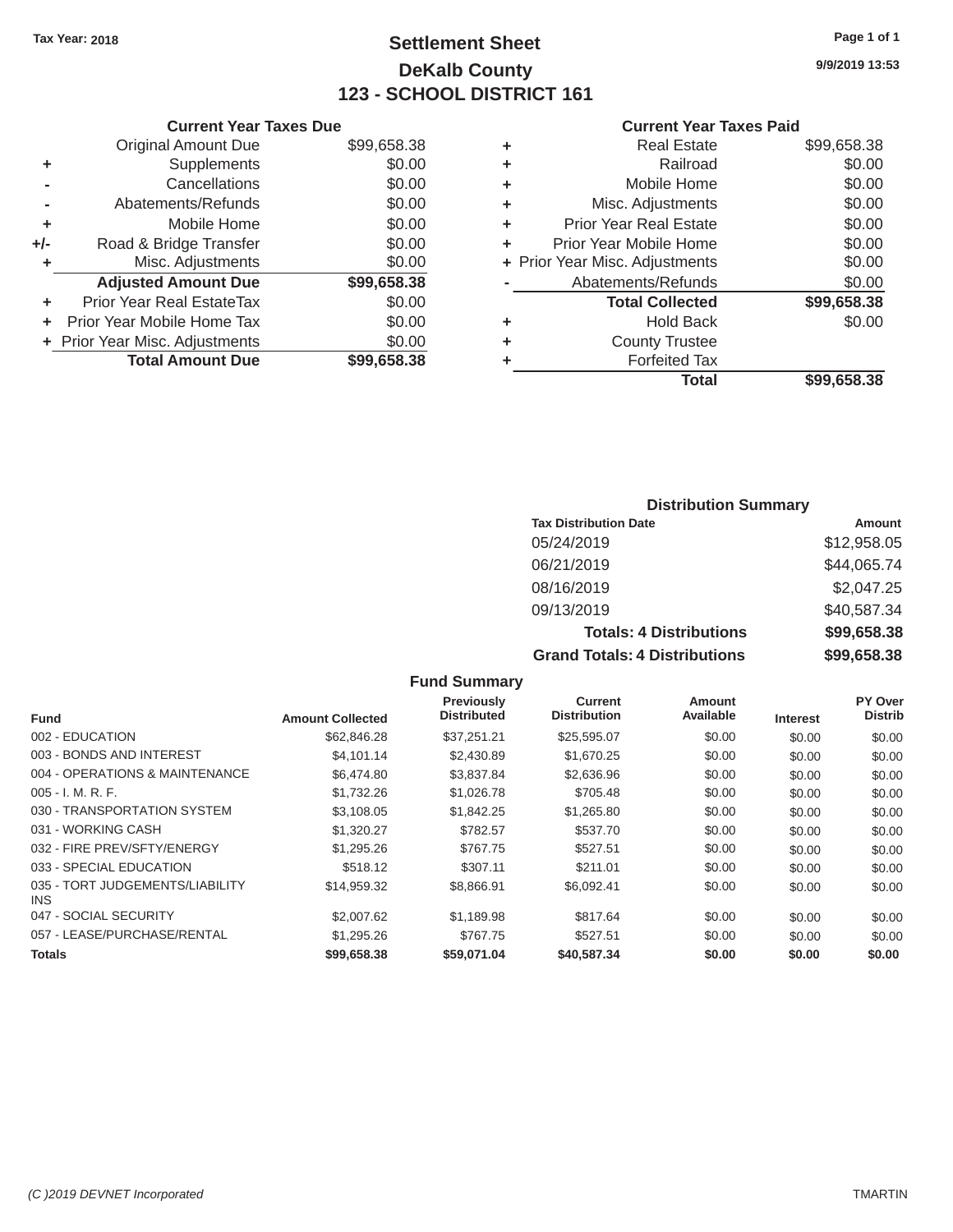### Tax Year: 2018 **Page 1 of 1 Page 1 of 1 Settlement Sheet Page 1 of 1 Page 1 of 1 9/9/2019 13:53 DeKalb County 124 - SCHOOL DISTRICT 212**

#### **Current Year Taxes Due Current Year Taxes Paid Current Year Taxes Paid**

|     | OUIIVIIL IVUI IUAVJ PUV          |              |   |                                |                      |  |
|-----|----------------------------------|--------------|---|--------------------------------|----------------------|--|
|     | <b>Original Amount Due</b>       | \$310,088.52 | ٠ | <b>Real Estate</b>             | \$304,825.89         |  |
| ٠   | <b>Supplements</b>               | \$0.00       | ٠ | Railroad                       | \$0.00               |  |
|     | Cancellations                    | \$0.00       | ٠ | Mobile Home                    | \$0.00               |  |
|     | Abatements/Refunds               | \$0.00       | ٠ | Misc. Adjustments              | \$0.00               |  |
|     | Mobile Home                      | \$0.00       | ٠ | <b>Prior Year Real Estate</b>  | \$0.00               |  |
| +/- | Road & Bridge Transfer           | \$0.00       | ٠ | Prior Year Mobile Home         | \$0.00               |  |
|     | Misc. Adjustments                | \$0.00       |   | + Prior Year Misc. Adjustments | \$0.00               |  |
|     | <b>Adjusted Amount Due</b>       | \$310,088.52 |   | Abatements/Refunds             | \$0.00               |  |
|     | <b>Prior Year Real EstateTax</b> | \$0.00       |   | <b>Total Collected</b>         | \$304,825.89         |  |
|     | Prior Year Mobile Home Tax       | \$0.00       | ٠ | <b>Hold Back</b>               | \$0.00               |  |
|     | + Prior Year Misc. Adjustments   | \$0.00       | ٠ | <b>County Trustee</b>          |                      |  |
|     | <b>Total Amount Due</b>          | \$310,088.52 |   | <b>Forfeited Tax</b>           |                      |  |
|     |                                  |              |   |                                | <b>A</b> - - - - - - |  |

| Original Amount Due     | \$310,088.52 | ٠ | <b>Real Estate</b>             | \$304,825.89 |
|-------------------------|--------------|---|--------------------------------|--------------|
| Supplements             | \$0.00       | ٠ | Railroad                       | \$0.00       |
| Cancellations           | \$0.00       | ٠ | Mobile Home                    | \$0.00       |
| Abatements/Refunds      | \$0.00       | ÷ | Misc. Adjustments              | \$0.00       |
| Mobile Home             | \$0.00       | ٠ | <b>Prior Year Real Estate</b>  | \$0.00       |
| ad & Bridge Transfer    | \$0.00       | ٠ | Prior Year Mobile Home         | \$0.00       |
| Misc. Adjustments       | \$0.00       |   | + Prior Year Misc. Adjustments | \$0.00       |
| justed Amount Due       | \$310,088.52 |   | Abatements/Refunds             | \$0.00       |
| Year Real EstateTax     | \$0.00       |   | <b>Total Collected</b>         | \$304,825.89 |
| ear Mobile Home Tax     | \$0.00       | ٠ | <b>Hold Back</b>               | \$0.00       |
| ar Misc. Adjustments    | \$0.00       | ٠ | <b>County Trustee</b>          |              |
| <b>Total Amount Due</b> | \$310,088.52 |   | <b>Forfeited Tax</b>           |              |
|                         |              |   | <b>Total</b>                   | \$304,825.89 |

### **Distribution Summary Tax Distribution Date Amount Amount** 05/24/2019 \$53,923.02 06/21/2019 \$132,423.28 07/19/2019 \$2,861.38 08/16/2019 \$4,636.80 09/13/2019 \$110,981.41 **Totals: 5 Distributions \$304,825.89 Grand Totals: 5 Distributions \$304,825.89**

|                                         |                         | <b>Fund Summary</b>              |                                       |                            |                 |                           |
|-----------------------------------------|-------------------------|----------------------------------|---------------------------------------|----------------------------|-----------------|---------------------------|
| <b>Fund</b>                             | <b>Amount Collected</b> | Previously<br><b>Distributed</b> | <b>Current</b><br><b>Distribution</b> | <b>Amount</b><br>Available | <b>Interest</b> | PY Over<br><b>Distrib</b> |
| 002 - EDUCATION                         | \$158,893.84            | \$101,043.56                     | \$57,850.28                           | \$0.00                     | \$0.00          | \$0.00                    |
| 003 - BONDS AND INTEREST                | \$44,903.29             | \$28,554.84                      | \$16,348.45                           | \$0.00                     | \$0.00          | \$0.00                    |
| 004 - OPERATIONS & MAINTENANCE          | \$30,556.35             | \$19.431.35                      | \$11,125.00                           | \$0.00                     | \$0.00          | \$0.00                    |
| $005 - I. M. R. F.$                     | \$5,606.36              | \$3,565.19                       | \$2,041.17                            | \$0.00                     | \$0.00          | \$0.00                    |
| 030 - TRANSPORTATION SYSTEM             | \$9,092.35              | \$5,782.00                       | \$3,310.35                            | \$0.00                     | \$0.00          | \$0.00                    |
| 031 - WORKING CASH                      | \$0.00                  | \$0.00                           | \$0.00                                | \$0.00                     | \$0.00          | \$0.00                    |
| 032 - FIRE PREV/SFTY/ENERGY             | \$4,546.79              | \$2,891.39                       | \$1,655.40                            | \$0.00                     | \$0.00          | \$0.00                    |
| 033 - SPECIAL EDUCATION                 | \$2,444.40              | \$1,554.44                       | \$889.96                              | \$0.00                     | \$0.00          | \$0.00                    |
| 035 - TORT JUDGEMENTS/LIABILITY<br>INS. | \$35,760.65             | \$22,740.87                      | \$13,019.78                           | \$0.00                     | \$0.00          | \$0.00                    |
| 047 - SOCIAL SECURITY                   | \$6,910.71              | \$4,394.65                       | \$2,516.06                            | \$0.00                     | \$0.00          | \$0.00                    |
| 057 - LEASE/PURCHASE/RENTAL             | \$6,111.15              | \$3,886.19                       | \$2,224.96                            | \$0.00                     | \$0.00          | \$0.00                    |
| <b>Totals</b>                           | \$304,825.89            | \$193,844.48                     | \$110,981.41                          | \$0.00                     | \$0.00          | \$0.00                    |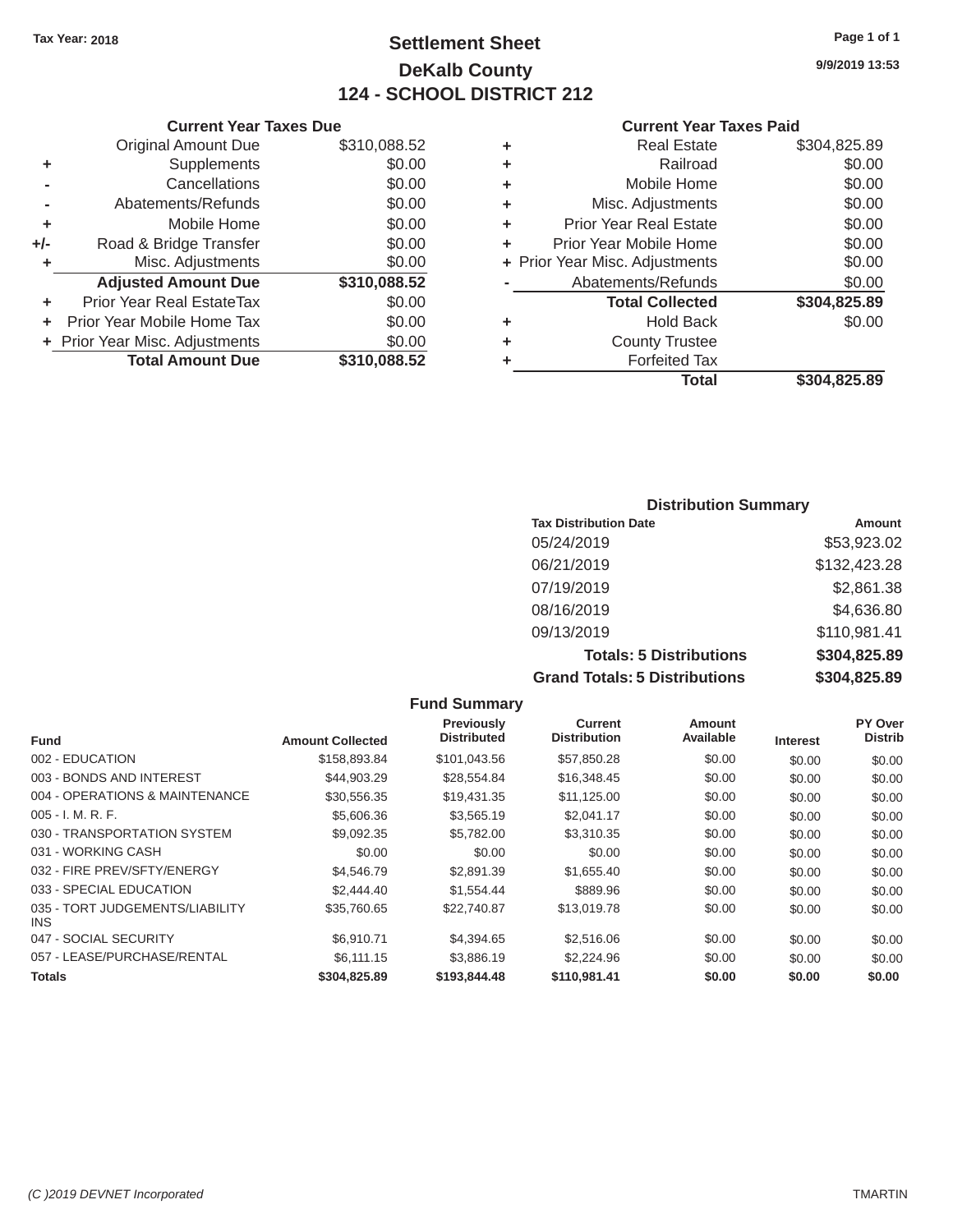## Tax Year: 2018 **Page 1 of 1 Settlement Sheet Page 1 of 1 Page 1 of 1 9/9/2019 13:53 DeKalb County 125 - STEWARD SCHOOL 220**

### **Current Year Taxes Due Current Year Taxes Paid Current Year Taxes Paid**

|       | <b>Original Amount Due</b>     | \$3,990.06 | ٠  | <b>Real Estate</b>             | \$3,990.06 |  |  |
|-------|--------------------------------|------------|----|--------------------------------|------------|--|--|
|       | Supplements                    | \$0.00     | ٠  | Railroad                       | \$0.00     |  |  |
|       | Cancellations                  | \$0.00     | ٠  | Mobile Home                    | \$0.00     |  |  |
|       | Abatements/Refunds             | \$0.00     | ٠  | Misc. Adjustments              | \$0.00     |  |  |
|       | Mobile Home                    | \$0.00     | ٠  | <b>Prior Year Real Estate</b>  | \$0.00     |  |  |
| $+/-$ | Road & Bridge Transfer         | \$0.00     | ÷. | Prior Year Mobile Home         | \$0.00     |  |  |
|       | Misc. Adjustments              | \$0.00     |    | + Prior Year Misc. Adjustments | \$0.00     |  |  |
|       | <b>Adjusted Amount Due</b>     | \$3,990.06 |    | Abatements/Refunds             | \$0.00     |  |  |
| ٠     | Prior Year Real EstateTax      | \$0.00     |    | <b>Total Collected</b>         | \$3,990.06 |  |  |
| ÷.    | Prior Year Mobile Home Tax     | \$0.00     |    | <b>Hold Back</b>               | \$0.00     |  |  |
|       | + Prior Year Misc. Adjustments | \$0.00     |    | <b>County Trustee</b>          |            |  |  |
|       | <b>Total Amount Due</b>        | \$3,990.06 |    | <b>Forfeited Tax</b>           |            |  |  |
|       |                                |            |    |                                |            |  |  |

| Original Amount Due        | \$3,990.06 | ÷ | <b>Real Estate</b>             | \$3,990.06 |
|----------------------------|------------|---|--------------------------------|------------|
| Supplements                | \$0.00     | ٠ | Railroad                       | \$0.00     |
| Cancellations              | \$0.00     | ÷ | Mobile Home                    | \$0.00     |
| Abatements/Refunds         | \$0.00     | ÷ | Misc. Adjustments              | \$0.00     |
| Mobile Home                | \$0.00     | ÷ | <b>Prior Year Real Estate</b>  | \$0.00     |
| Road & Bridge Transfer     | \$0.00     | ٠ | Prior Year Mobile Home         | \$0.00     |
| Misc. Adjustments          | \$0.00     |   | + Prior Year Misc. Adjustments | \$0.00     |
| <b>Adjusted Amount Due</b> | \$3,990.06 |   | Abatements/Refunds             | \$0.00     |
| ior Year Real EstateTax    | \$0.00     |   | <b>Total Collected</b>         | \$3,990.06 |
| r Year Mobile Home Tax     | \$0.00     | ÷ | <b>Hold Back</b>               | \$0.00     |
| Year Misc. Adjustments     | \$0.00     | ÷ | <b>County Trustee</b>          |            |
| <b>Total Amount Due</b>    | \$3,990.06 | ٠ | <b>Forfeited Tax</b>           |            |
|                            |            |   | <b>Total</b>                   | \$3,990.06 |

| <b>Distribution Summary</b>          |            |  |  |  |  |
|--------------------------------------|------------|--|--|--|--|
| <b>Tax Distribution Date</b>         | Amount     |  |  |  |  |
| 06/21/2019                           | \$1,995.03 |  |  |  |  |
| 09/13/2019                           | \$1,995.03 |  |  |  |  |
| <b>Totals: 2 Distributions</b>       | \$3,990.06 |  |  |  |  |
| <b>Grand Totals: 2 Distributions</b> | \$3,990.06 |  |  |  |  |

### **Fund Summary**

|                                               |                         | Previously         | Current             | <b>Amount</b> |                 | PY Over        |
|-----------------------------------------------|-------------------------|--------------------|---------------------|---------------|-----------------|----------------|
| <b>Fund</b>                                   | <b>Amount Collected</b> | <b>Distributed</b> | <b>Distribution</b> | Available     | <b>Interest</b> | <b>Distrib</b> |
| 002 - EDUCATION                               | \$2,797.69              | \$1,398.84         | \$1,398.85          | \$0.00        | \$0.00          | \$0.00         |
| 003 - BONDS AND INTEREST                      | \$0.00                  | \$0.00             | \$0.00              | \$0.00        | \$0.00          | \$0.00         |
| 004 - OPERATIONS & MAINTENANCE                | \$500.58                | \$250.29           | \$250.29            | \$0.00        | \$0.00          | \$0.00         |
| $005 - I. M. R. F.$                           | \$2.23                  | \$1.12             | \$1.11              | \$0.00        | \$0.00          | \$0.00         |
| 030 - TRANSPORTATION SYSTEM                   | \$219.37                | \$109.68           | \$109.69            | \$0.00        | \$0.00          | \$0.00         |
| 031 - WORKING CASH                            | \$41.85                 | \$20.93            | \$20.92             | \$0.00        | \$0.00          | \$0.00         |
| 032 - FIRE PREV/SFTY/ENERGY                   | \$28.94                 | \$14.47            | \$14.47             | \$0.00        | \$0.00          | \$0.00         |
| 033 - SPECIAL EDUCATION                       | \$28.94                 | \$14.47            | \$14.47             | \$0.00        | \$0.00          | \$0.00         |
| 035 - TORT JUDGEMENTS/LIABILITY<br><b>INS</b> | \$278.11                | \$139.06           | \$139.05            | \$0.00        | \$0.00          | \$0.00         |
| 047 - SOCIAL SECURITY                         | \$55.63                 | \$27.81            | \$27.82             | \$0.00        | \$0.00          | \$0.00         |
| 057 - LEASE/PURCHASE/RENTAL                   | \$36.72                 | \$18.36            | \$18.36             | \$0.00        | \$0.00          | \$0.00         |
| <b>Totals</b>                                 | \$3,990.06              | \$1,995.03         | \$1,995.03          | \$0.00        | \$0.00          | \$0.00         |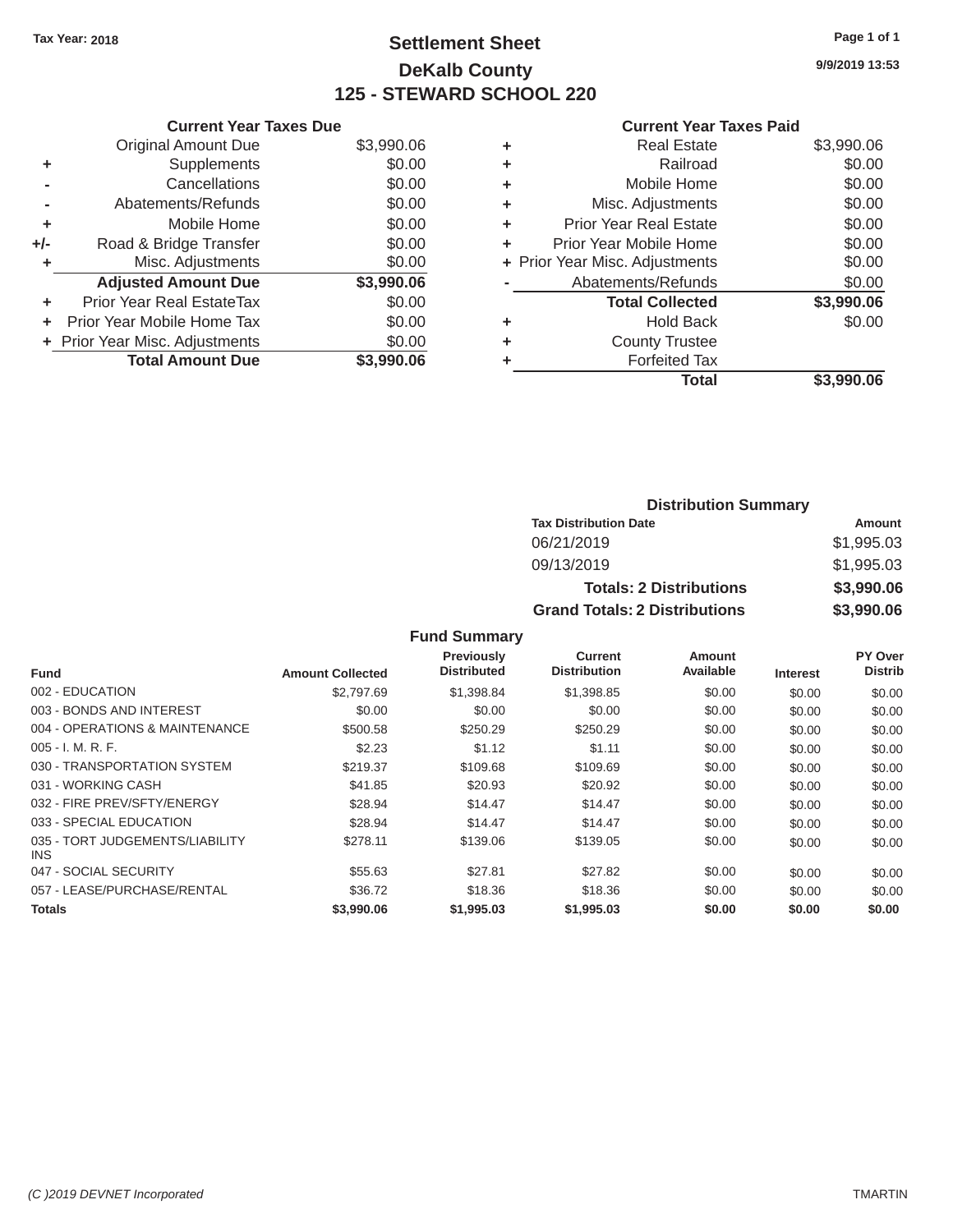### Tax Year: 2018 **Page 1 of 1 Page 1 of 1 Settlement Sheet Page 1 of 1 Page 1 of 1 9/9/2019 13:53 DeKalb County 126 - SCHOOL DISTRICT 269**

#### **Current Year Taxes Due Current Year Taxes Paid Current Year Taxes Paid**

|     | OUIIVIIL IVUI IUAVJ PUV          |              |   |                                |              |  |  |
|-----|----------------------------------|--------------|---|--------------------------------|--------------|--|--|
|     | <b>Original Amount Due</b>       | \$321,590.66 | ٠ | <b>Real Estate</b>             | \$314,561.04 |  |  |
| ٠   | <b>Supplements</b>               | \$0.00       | ٠ | Railroad                       | \$0.00       |  |  |
|     | Cancellations                    | \$0.00       | ٠ | Mobile Home                    | \$0.00       |  |  |
|     | Abatements/Refunds               | \$0.00       | ٠ | Misc. Adjustments              | \$0.00       |  |  |
|     | Mobile Home                      | \$0.00       | ٠ | <b>Prior Year Real Estate</b>  | \$0.00       |  |  |
| +/- | Road & Bridge Transfer           | \$0.00       | ٠ | Prior Year Mobile Home         | \$0.00       |  |  |
|     | Misc. Adjustments                | \$0.00       |   | + Prior Year Misc. Adjustments | \$0.00       |  |  |
|     | <b>Adjusted Amount Due</b>       | \$321,590.66 |   | Abatements/Refunds             | \$0.00       |  |  |
|     | <b>Prior Year Real EstateTax</b> | \$0.00       |   | <b>Total Collected</b>         | \$314,561.04 |  |  |
|     | Prior Year Mobile Home Tax       | \$0.00       | ٠ | <b>Hold Back</b>               | \$0.00       |  |  |
|     | + Prior Year Misc. Adjustments   | \$0.00       | ٠ | <b>County Trustee</b>          |              |  |  |
|     | <b>Total Amount Due</b>          | \$321,590.66 |   | <b>Forfeited Tax</b>           |              |  |  |
|     |                                  |              |   |                                | . <i>.</i>   |  |  |

| <b>Real Estate</b>                                                                                                                     | \$314,561.04                                                                |
|----------------------------------------------------------------------------------------------------------------------------------------|-----------------------------------------------------------------------------|
| Railroad                                                                                                                               | \$0.00                                                                      |
| Mobile Home                                                                                                                            | \$0.00                                                                      |
| Misc. Adjustments                                                                                                                      | \$0.00                                                                      |
| <b>Prior Year Real Estate</b>                                                                                                          | \$0.00                                                                      |
| Prior Year Mobile Home                                                                                                                 | \$0.00                                                                      |
|                                                                                                                                        | \$0.00                                                                      |
| Abatements/Refunds                                                                                                                     | \$0.00                                                                      |
| <b>Total Collected</b>                                                                                                                 | \$314,561.04                                                                |
| <b>Hold Back</b>                                                                                                                       | \$0.00                                                                      |
| <b>County Trustee</b>                                                                                                                  |                                                                             |
| <b>Forfeited Tax</b>                                                                                                                   |                                                                             |
| <b>Total</b>                                                                                                                           | \$314,561.04                                                                |
| \$321,590.66<br>\$0.00<br>\$0.00<br>\$0.00<br>\$0.00<br>\$0.00<br>\$0.00<br>\$321,590.66<br>\$0.00<br>\$0.00<br>\$0.00<br>\$321,590.66 | ٠<br>٠<br>٠<br>٠<br>÷<br>÷<br>+ Prior Year Misc. Adjustments<br>٠<br>٠<br>÷ |

### **Distribution Summary Tax Distribution Date Amount Amount** 05/24/2019 \$60,590.28 06/21/2019 \$135,666.48 07/19/2019 \$3,822.13 08/16/2019 \$4,386.59 09/13/2019 \$110,095.56 **Totals: 5 Distributions \$314,561.04 Grand Totals: 5 Distributions \$314,561.04**

|                                         |                         | <b>Fund Summary</b>              |                                       |                     |                 |                           |
|-----------------------------------------|-------------------------|----------------------------------|---------------------------------------|---------------------|-----------------|---------------------------|
| <b>Fund</b>                             | <b>Amount Collected</b> | Previously<br><b>Distributed</b> | <b>Current</b><br><b>Distribution</b> | Amount<br>Available | <b>Interest</b> | PY Over<br><b>Distrib</b> |
| 002 - EDUCATION                         | \$196.261.54            | \$127.570.51                     | \$68,691,03                           | \$0.00              | \$0.00          | \$0.00                    |
| 004 - OPERATIONS & MAINTENANCE          | \$51.402.11             | \$33,411.50                      | \$17,990.61                           | \$0.00              | \$0.00          | \$0.00                    |
| $005 - I. M. R. F.$                     | \$2,371.16              | \$1,541.26                       | \$829.90                              | \$0.00              | \$0.00          | \$0.00                    |
| 030 - TRANSPORTATION SYSTEM             | \$11,214.73             | \$7,289.60                       | \$3.925.13                            | \$0.00              | \$0.00          | \$0.00                    |
| 031 - WORKING CASH                      | \$4,673.12              | \$3,037.54                       | \$1,635.58                            | \$0.00              | \$0.00          | \$0.00                    |
| 033 - SPECIAL EDUCATION                 | \$1,869.75              | \$1.215.34                       | \$654.41                              | \$0.00              | \$0.00          | \$0.00                    |
| 035 - TORT JUDGEMENTS/LIABILITY<br>INS. | \$38,973.80             | \$25,333,07                      | \$13,640.73                           | \$0.00              | \$0.00          | \$0.00                    |
| 047 - SOCIAL SECURITY                   | \$7.794.83              | \$5,066,66                       | \$2,728.17                            | \$0.00              | \$0.00          | \$0.00                    |
| <b>Totals</b>                           | \$314,561.04            | \$204,465.48                     | \$110,095.56                          | \$0.00              | \$0.00          | \$0.00                    |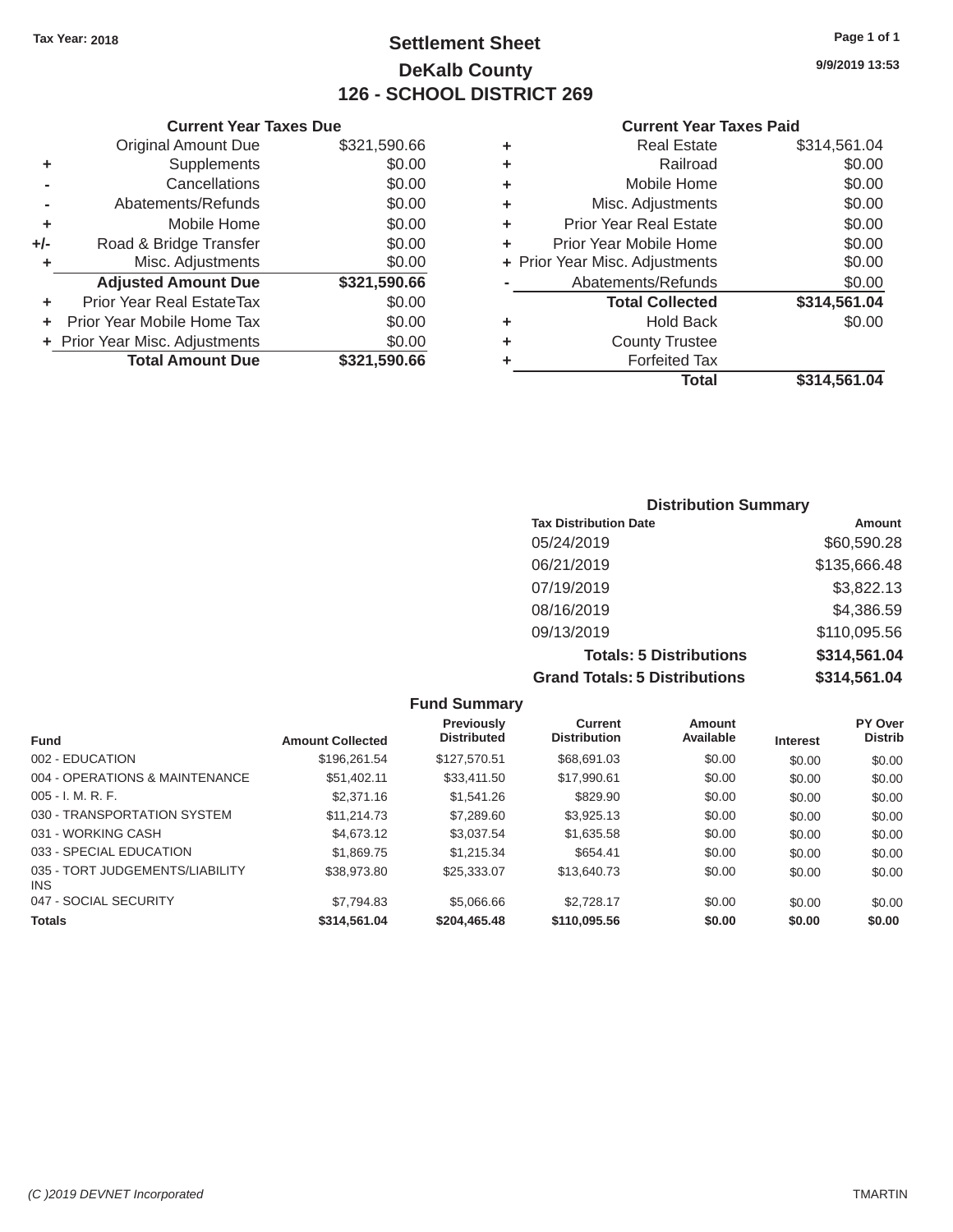## Tax Year: 2018 **Page 1 of 1 Settlement Sheet Page 1 of 1 Page 1 of 1 9/9/2019 13:53 DeKalb County 127 - SCHOOL DISTRICT 271**

#### **Current Year Taxes Paid**

|                                  |             |   | <b>Total</b>                   | \$81,904.83 |
|----------------------------------|-------------|---|--------------------------------|-------------|
| <b>Total Amount Due</b>          | \$82,462.86 |   | <b>Forfeited Tax</b>           |             |
| + Prior Year Misc. Adjustments   | \$0.00      | ٠ | <b>County Trustee</b>          |             |
| Prior Year Mobile Home Tax       | \$0.00      | ٠ | <b>Hold Back</b>               | \$0.00      |
| <b>Prior Year Real EstateTax</b> | \$0.00      |   | <b>Total Collected</b>         | \$81,904.83 |
| <b>Adjusted Amount Due</b>       | \$82,462.86 |   | Abatements/Refunds             | \$0.00      |
| Misc. Adjustments                | \$0.00      |   | + Prior Year Misc. Adjustments | \$0.00      |
| Road & Bridge Transfer           | \$0.00      | ٠ | Prior Year Mobile Home         | \$0.00      |
| Mobile Home                      | \$0.00      | ٠ | <b>Prior Year Real Estate</b>  | \$0.00      |
| Abatements/Refunds               | \$0.00      | ٠ | Misc. Adjustments              | \$0.00      |
| Cancellations                    | \$0.00      | ٠ | Mobile Home                    | \$0.00      |
| Supplements                      | \$0.00      | ٠ | Railroad                       | \$0.00      |
| <b>Original Amount Due</b>       | \$82,462.86 | ٠ | <b>Real Estate</b>             | \$81,904.83 |
|                                  |             |   |                                |             |

| <b>Current Year</b>            |   |             | <b>Current Year Taxes Due</b>    |     |
|--------------------------------|---|-------------|----------------------------------|-----|
| <b>Real Estate</b>             | ٠ | \$82,462.86 | <b>Original Amount Due</b>       |     |
| Railroad                       | ٠ | \$0.00      | Supplements                      | ٠   |
| Mobile Home                    | ٠ | \$0.00      | Cancellations                    |     |
| Misc. Adjustments              | ٠ | \$0.00      | Abatements/Refunds               |     |
| <b>Prior Year Real Estate</b>  | ٠ | \$0.00      | Mobile Home                      | ٠   |
| Prior Year Mobile Home         | ÷ | \$0.00      | Road & Bridge Transfer           | +/- |
| + Prior Year Misc. Adjustments |   | \$0.00      | Misc. Adjustments                |     |
| Abatements/Refunds             |   | \$82,462.86 | <b>Adjusted Amount Due</b>       |     |
| <b>Total Collected</b>         |   | \$0.00      | <b>Prior Year Real EstateTax</b> | ٠   |
| <b>Hold Back</b>               | ٠ | \$0.00      | Prior Year Mobile Home Tax       | ÷   |
| <b>County Trustee</b>          | ٠ | \$0.00      | + Prior Year Misc. Adjustments   |     |
| <b>Forfeited Tax</b>           |   | \$82,462.86 | <b>Total Amount Due</b>          |     |
|                                |   |             |                                  |     |

### **Distribution Summary**

| <b>Tax Distribution Date</b>         | Amount      |
|--------------------------------------|-------------|
| 05/24/2019                           | \$8,490.63  |
| 06/21/2019                           | \$38,086.29 |
| 08/16/2019                           | \$1,483.43  |
| 09/13/2019                           | \$33,844.48 |
| <b>Totals: 4 Distributions</b>       | \$81,904.83 |
| <b>Grand Totals: 4 Distributions</b> | \$81,904.83 |

| <b>Fund Summary</b>                     |                         |                                         |                                       |                     |                 |                           |
|-----------------------------------------|-------------------------|-----------------------------------------|---------------------------------------|---------------------|-----------------|---------------------------|
| <b>Fund</b>                             | <b>Amount Collected</b> | <b>Previously</b><br><b>Distributed</b> | <b>Current</b><br><b>Distribution</b> | Amount<br>Available | <b>Interest</b> | PY Over<br><b>Distrib</b> |
| 002 - EDUCATION                         | \$48,275.31             | \$28,327.13                             | \$19,948.18                           | \$0.00              | \$0.00          | \$0.00                    |
| 003 - BONDS AND INTEREST                | \$15,907.06             | \$9,333.99                              | \$6,573.07                            | \$0.00              | \$0.00          | \$0.00                    |
| 004 - OPERATIONS & MAINTENANCE          | \$6,795.56              | \$3.987.52                              | \$2,808.04                            | \$0.00              | \$0.00          | \$0.00                    |
| $005 - I. M. R. F.$                     | \$0.00                  | \$0.00                                  | \$0.00                                | \$0.00              | \$0.00          | \$0.00                    |
| 030 - TRANSPORTATION SYSTEM             | \$3,242.12              | \$1,902.42                              | \$1,339.70                            | \$0.00              | \$0.00          | \$0.00                    |
| 031 - WORKING CASH                      | \$591.43                | \$347.04                                | \$244.39                              | \$0.00              | \$0.00          | \$0.00                    |
| 032 - FIRE PREV/SFTY/ENERGY             | \$226.62                | \$132.97                                | \$93.65                               | \$0.00              | \$0.00          | \$0.00                    |
| 033 - SPECIAL EDUCATION                 | \$495.61                | \$290.82                                | \$204.79                              | \$0.00              | \$0.00          | \$0.00                    |
| 035 - TORT JUDGEMENTS/LIABILITY<br>INS. | \$4,530.40              | \$2,658.36                              | \$1,872.04                            | \$0.00              | \$0.00          | \$0.00                    |
| 047 - SOCIAL SECURITY                   | \$1,415.89              | \$830.82                                | \$585.07                              | \$0.00              | \$0.00          | \$0.00                    |
| 057 - LEASE/PURCHASE/RENTAL             | \$424.83                | \$249.28                                | \$175.55                              | \$0.00              | \$0.00          | \$0.00                    |
| <b>Totals</b>                           | \$81,904.83             | \$48,060,35                             | \$33,844.48                           | \$0.00              | \$0.00          | \$0.00                    |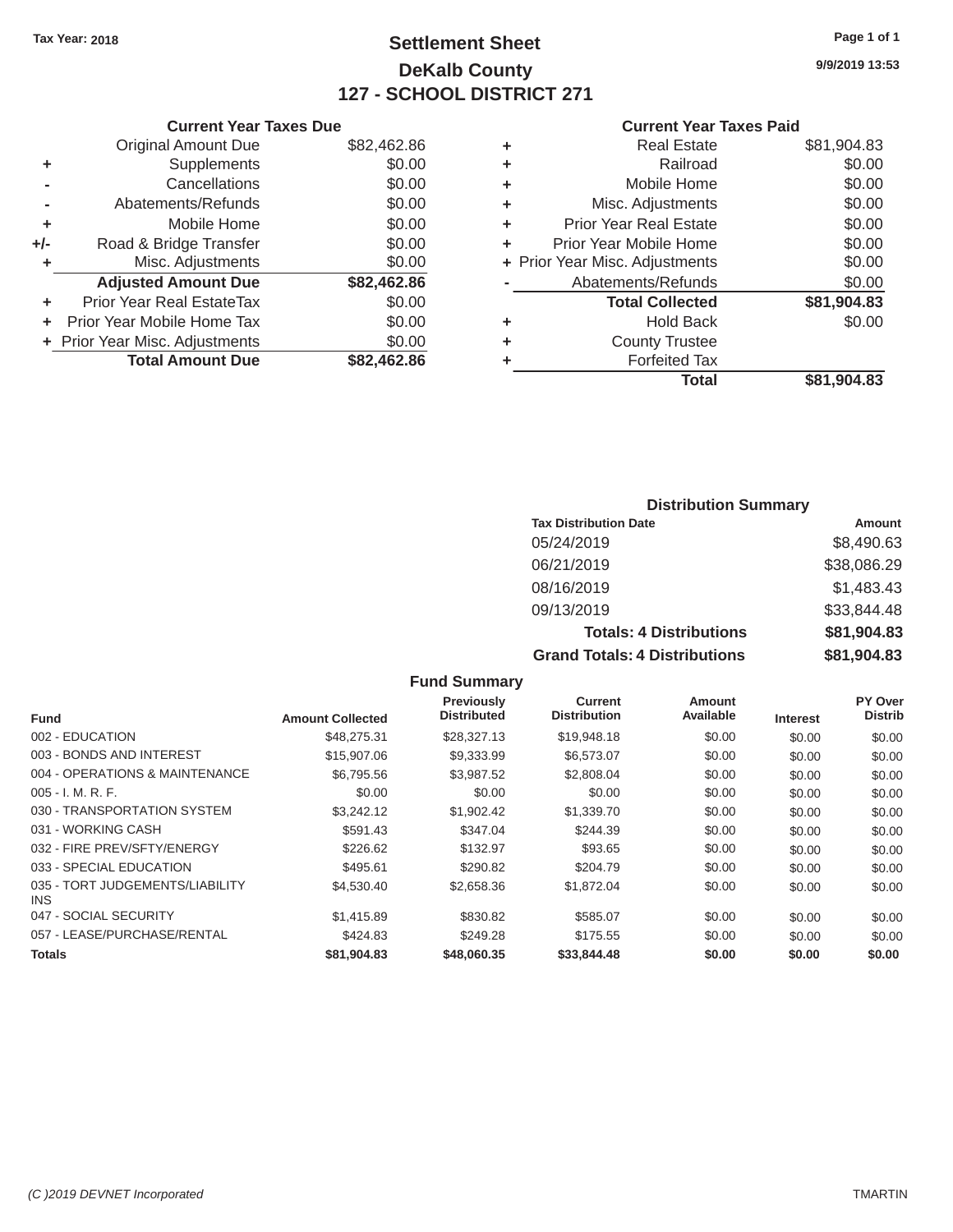## Tax Year: 2018 **Page 1 of 1 Settlement Sheet Page 1 of 1 Page 1 of 1 9/9/2019 13:53 DeKalb County 128 - SCHOOL DISTRICT 300**

### **Current Year Taxes Due Current Year Taxes Paid Current Year Taxes Paid**

|       | GUITENT I GAL TAYES DUE        |            |   | Gulltul Ital Taxts Falu        |            |  |  |
|-------|--------------------------------|------------|---|--------------------------------|------------|--|--|
|       | <b>Original Amount Due</b>     | \$9,760.67 | ٠ | <b>Real Estate</b>             | \$7,495.65 |  |  |
|       | Supplements                    | \$0.00     |   | Railroad                       | \$0.00     |  |  |
|       | Cancellations                  | \$0.00     | ٠ | Mobile Home                    | \$0.00     |  |  |
|       | Abatements/Refunds             | \$0.00     | ٠ | Misc. Adjustments              | \$0.00     |  |  |
|       | Mobile Home                    | \$0.00     |   | <b>Prior Year Real Estate</b>  | \$0.00     |  |  |
| $+/-$ | Road & Bridge Transfer         | \$0.00     |   | Prior Year Mobile Home         | \$0.00     |  |  |
|       | Misc. Adjustments              | \$0.00     |   | + Prior Year Misc. Adjustments | \$0.00     |  |  |
|       | <b>Adjusted Amount Due</b>     | \$9,760.67 |   | Abatements/Refunds             | \$0.00     |  |  |
|       | Prior Year Real EstateTax      | \$0.00     |   | <b>Total Collected</b>         | \$7,495.65 |  |  |
|       | + Prior Year Mobile Home Tax   | \$0.00     | ٠ | <b>Hold Back</b>               | \$0.00     |  |  |
|       | + Prior Year Misc. Adjustments | \$0.00     |   | <b>County Trustee</b>          |            |  |  |
|       | <b>Total Amount Due</b>        | \$9,760.67 |   | <b>Forfeited Tax</b>           |            |  |  |
|       |                                |            |   |                                |            |  |  |

|                            |            |   | <b>Total</b>                   | \$7,495.65 |
|----------------------------|------------|---|--------------------------------|------------|
| <b>Total Amount Due</b>    | \$9,760.67 | ٠ | <b>Forfeited Tax</b>           |            |
| Year Misc. Adjustments     | \$0.00     | ٠ | <b>County Trustee</b>          |            |
| r Year Mobile Home Tax     | \$0.00     | ٠ | <b>Hold Back</b>               | \$0.00     |
| ior Year Real EstateTax    | \$0.00     |   | <b>Total Collected</b>         | \$7,495.65 |
| <b>Adjusted Amount Due</b> | \$9,760.67 |   | Abatements/Refunds             | \$0.00     |
| Misc. Adjustments          | \$0.00     |   | + Prior Year Misc. Adjustments | \$0.00     |
| Road & Bridge Transfer     | \$0.00     | ٠ | Prior Year Mobile Home         | \$0.00     |
| Mobile Home                | \$0.00     | ٠ | <b>Prior Year Real Estate</b>  | \$0.00     |
| Abatements/Refunds         | \$0.00     | ٠ | Misc. Adjustments              | \$0.00     |
| Cancellations              | \$0.00     | ٠ | Mobile Home                    | \$0.00     |
| Supplements                | \$0.00     | ٠ | Railroad                       | \$0.00     |
| <b>Original Amount Due</b> | \$9,760.67 | ÷ | <b>Real Estate</b>             | \$7,495.65 |
|                            |            |   |                                |            |

| <b>Distribution Summary</b>          |            |
|--------------------------------------|------------|
| <b>Tax Distribution Date</b>         | Amount     |
| 05/24/2019                           | \$3,747.83 |
| 08/16/2019                           | \$3,747.82 |
| <b>Totals: 2 Distributions</b>       | \$7,495.65 |
| <b>Grand Totals: 2 Distributions</b> | \$7,495.65 |

### **Fund Summary**

| <b>Fund</b>                                   | <b>Amount Collected</b> | <b>Previously</b><br><b>Distributed</b> | <b>Current</b><br><b>Distribution</b> | Amount<br>Available | <b>Interest</b> | PY Over<br><b>Distrib</b> |
|-----------------------------------------------|-------------------------|-----------------------------------------|---------------------------------------|---------------------|-----------------|---------------------------|
| 002 - EDUCATION                               | \$4,243.12              | \$4,243.12                              | \$0.00                                | \$0.00              | \$0.00          | \$0.00                    |
|                                               |                         |                                         |                                       |                     |                 |                           |
| 003 - BONDS AND INTEREST                      | \$1,029.28              | \$1.029.28                              | \$0.00                                | \$0.00              | \$0.00          | \$0.00                    |
| 004 - OPERATIONS & MAINTENANCE                | \$743.77                | \$743.77                                | \$0.00                                | \$0.00              | \$0.00          | \$0.00                    |
| $005 - I. M. R. F.$                           | \$141.46                | \$141.46                                | \$0.00                                | \$0.00              | \$0.00          | \$0.00                    |
| 030 - TRANSPORTATION SYSTEM                   | \$282.90                | \$282.90                                | \$0.00                                | \$0.00              | \$0.00          | \$0.00                    |
| 031 - WORKING CASH                            | \$49.60                 | \$49.60                                 | \$0.00                                | \$0.00              | \$0.00          | \$0.00                    |
| 033 - SPECIAL EDUCATION                       | \$793.34                | \$793.34                                | \$0.00                                | \$0.00              | \$0.00          | \$0.00                    |
| 035 - TORT JUDGEMENTS/LIABILITY<br><b>INS</b> | \$70.72                 | \$70.72                                 | \$0.00                                | \$0.00              | \$0.00          | \$0.00                    |
| 047 - SOCIAL SECURITY                         | \$141.46                | \$141.46                                | \$0.00                                | \$0.00              | \$0.00          | \$0.00                    |
| <b>Totals</b>                                 | \$7,495.65              | \$7,495.65                              | \$0.00                                | \$0.00              | \$0.00          | \$0.00                    |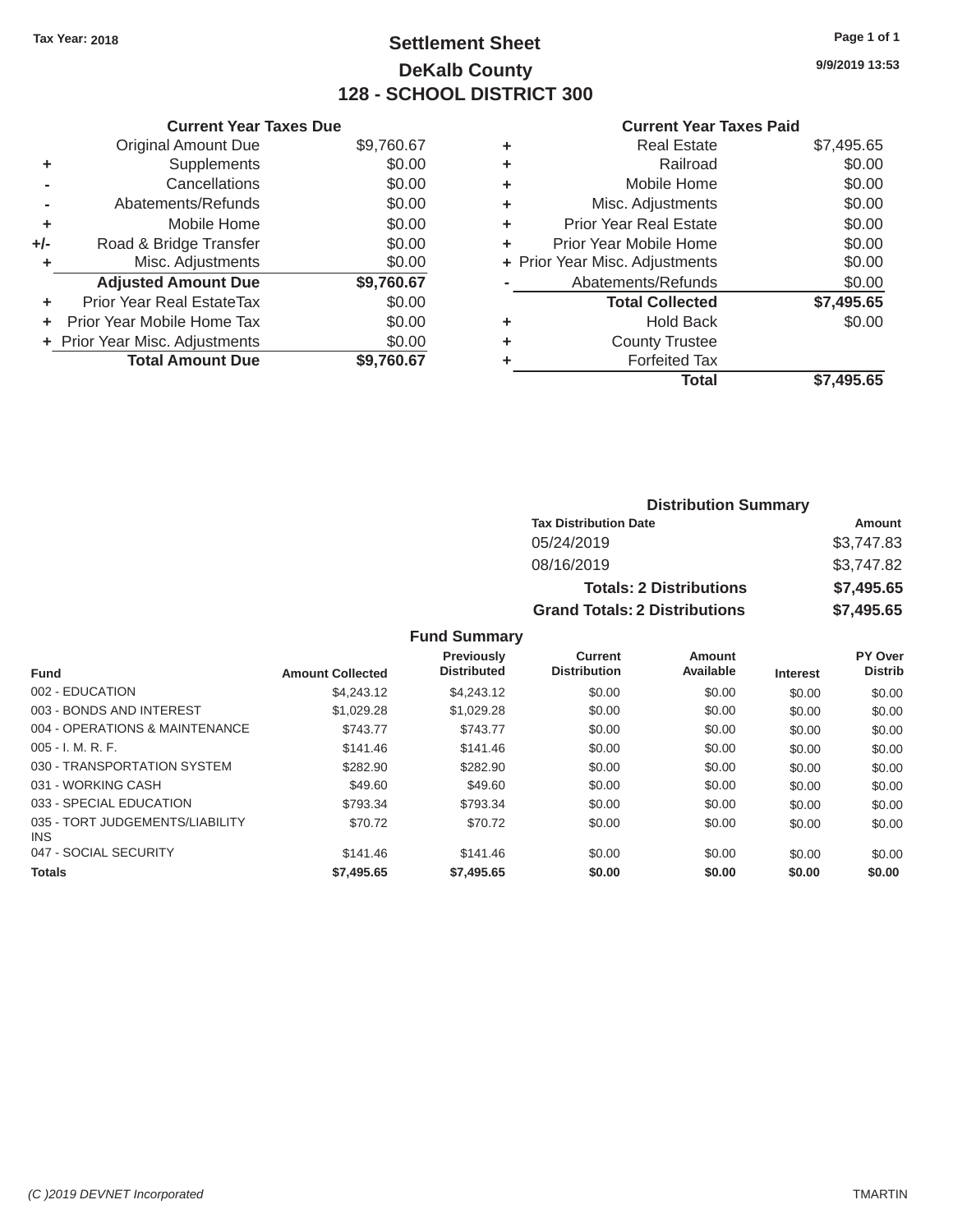## Tax Year: 2018 **Page 1 of 1 Settlement Sheet Page 1 of 1 Page 1 of 1 9/9/2019 13:53 DeKalb County 129 - SCHOOL DISTRICT 301**

|       | <b>Current Year Taxes Due</b>  |             |   | <b>Current Year Taxes Paid</b> |             |
|-------|--------------------------------|-------------|---|--------------------------------|-------------|
|       | <b>Original Amount Due</b>     | \$11,474.62 | ٠ | <b>Real Estate</b>             | \$11,474.62 |
|       | Supplements                    | \$0.00      | ٠ | Railroad                       | \$0.00      |
|       | Cancellations                  | \$0.00      | ٠ | Mobile Home                    | \$0.00      |
|       | Abatements/Refunds             | \$0.00      | ٠ | Misc. Adjustments              | \$0.00      |
| ٠     | Mobile Home                    | \$0.00      | ٠ | <b>Prior Year Real Estate</b>  | \$0.00      |
| $+/-$ | Road & Bridge Transfer         | \$0.00      |   | Prior Year Mobile Home         | \$0.00      |
|       | Misc. Adjustments              | \$0.00      |   | + Prior Year Misc. Adjustments | \$0.00      |
|       | <b>Adjusted Amount Due</b>     | \$11,474.62 |   | Abatements/Refunds             | \$0.00      |
| ٠     | Prior Year Real EstateTax      | \$0.00      |   | <b>Total Collected</b>         | \$11,474.62 |
| ÷.    | Prior Year Mobile Home Tax     | \$0.00      | ٠ | <b>Hold Back</b>               | \$0.00      |
|       | + Prior Year Misc. Adjustments | \$0.00      | ٠ | <b>County Trustee</b>          |             |
|       | <b>Total Amount Due</b>        | \$11,474.62 |   | <b>Forfeited Tax</b>           |             |

#### **Current Year Taxes Paid**

| <b>Original Amount Due</b> | \$11,474.62 | ٠ | <b>Real Estate</b>             | \$11,474.62 |
|----------------------------|-------------|---|--------------------------------|-------------|
| Supplements                | \$0.00      | ٠ | Railroad                       | \$0.00      |
| Cancellations              | \$0.00      | ٠ | Mobile Home                    | \$0.00      |
| Abatements/Refunds         | \$0.00      | ٠ | Misc. Adjustments              | \$0.00      |
| Mobile Home                | \$0.00      | ٠ | <b>Prior Year Real Estate</b>  | \$0.00      |
| Road & Bridge Transfer     | \$0.00      | ÷ | Prior Year Mobile Home         | \$0.00      |
| Misc. Adjustments          | \$0.00      |   | + Prior Year Misc. Adjustments | \$0.00      |
| <b>Adjusted Amount Due</b> | \$11,474.62 |   | Abatements/Refunds             | \$0.00      |
| ior Year Real EstateTax    | \$0.00      |   | <b>Total Collected</b>         | \$11,474.62 |
| r Year Mobile Home Tax     | \$0.00      | ٠ | <b>Hold Back</b>               | \$0.00      |
| Year Misc. Adjustments     | \$0.00      | ٠ | <b>County Trustee</b>          |             |
| <b>Total Amount Due</b>    | \$11,474.62 | ٠ | <b>Forfeited Tax</b>           |             |
|                            |             |   | <b>Total</b>                   | \$11,474.62 |
|                            |             |   |                                |             |

### **Distribution Summary Tax Distribution Date Amount Amount** 06/21/2019 \$7,437.55 09/13/2019 \$4,037.07 **Totals: 2 Distributions \$11,474.62 Grand Totals: 2 Distributions \$11,474.62**

### **Fund Summary**

|                                                     |                         | <b>Previously</b><br><b>Distributed</b> | Current<br><b>Distribution</b> | Amount<br>Available |                 | PY Over<br><b>Distrib</b> |
|-----------------------------------------------------|-------------------------|-----------------------------------------|--------------------------------|---------------------|-----------------|---------------------------|
| <b>Fund</b>                                         | <b>Amount Collected</b> |                                         |                                |                     | <b>Interest</b> |                           |
| 002 - EDUCATION                                     | \$6,285,40              | \$4,074,04                              | \$2,211,36                     | \$0.00              | \$0.00          | \$0.00                    |
| 003 - BONDS AND INTEREST                            | \$1,672.22              | \$1,083.89                              | \$588.33                       | \$0.00              | \$0.00          | \$0.00                    |
| 004 - OPERATIONS & MAINTENANCE                      | \$1,105.16              | \$716.33                                | \$388.83                       | \$0.00              | \$0.00          | \$0.00                    |
| $005 - I. M. R. F.$                                 | \$201.49                | \$130.60                                | \$70.89                        | \$0.00              | \$0.00          | \$0.00                    |
| 030 - TRANSPORTATION SYSTEM                         | \$552.58                | \$358.17                                | \$194.41                       | \$0.00              | \$0.00          | \$0.00                    |
| 031 - WORKING CASH                                  | \$34.54                 | \$22.39                                 | \$12.15                        | \$0.00              | \$0.00          | \$0.00                    |
| 033 - SPECIAL EDUCATION                             | \$1,277.83              | \$828.25                                | \$449.58                       | \$0.00              | \$0.00          | \$0.00                    |
| 035 - TORT JUDGMENTS, LIABILITY<br><b>INSURANCE</b> | \$143.91                | \$93.28                                 | \$50.63                        | \$0.00              | \$0.00          | \$0.00                    |
| 047 - SOCIAL SECURITY                               | \$201.49                | \$130.60                                | \$70.89                        | \$0.00              | \$0.00          | \$0.00                    |
| <b>Totals</b>                                       | \$11,474.62             | \$7,437.55                              | \$4.037.07                     | \$0.00              | \$0.00          | \$0.00                    |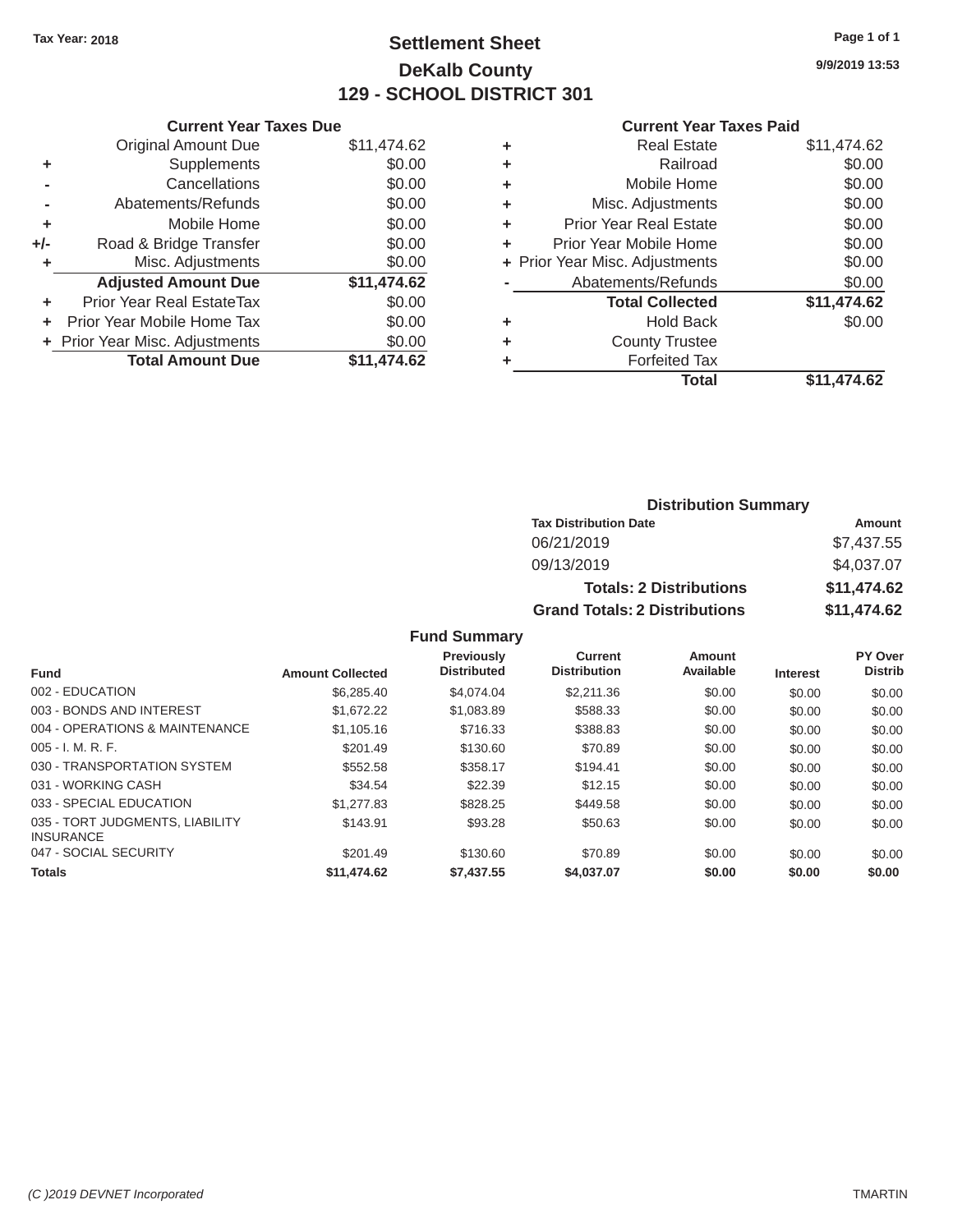### Tax Year: 2018 **Page 1 of 1 Page 1 of 1 Settlement Sheet Page 1 of 1 Page 1 of 1 9/9/2019 13:53 DeKalb County 130 - SCHOOL DISTRICT 302**

### **Current Year Taxes Due Current Year Taxes Paid Current Year Taxes Paid**

|     | <b>Original Amount Due</b>     | \$2,180,991.67 | ٠ | <b>Real Estate</b>             | \$2,041,545.10 |
|-----|--------------------------------|----------------|---|--------------------------------|----------------|
| ٠   | Supplements                    | \$30,550.41    | ٠ | Railroad                       | \$69,012.82    |
|     | Cancellations                  | \$34,630.29    | ٠ | Mobile Home                    | \$0.00         |
|     | Abatements/Refunds             | \$0.00         | ٠ | Misc. Adjustments              | \$0.00         |
| ٠   | Mobile Home                    | \$0.00         | ٠ | <b>Prior Year Real Estate</b>  | \$0.00         |
| +/- | Road & Bridge Transfer         | \$0.00         | ÷ | Prior Year Mobile Home         | \$0.00         |
|     | Misc. Adjustments              | \$0.00         |   | + Prior Year Misc. Adjustments | \$0.00         |
|     | <b>Adjusted Amount Due</b>     | \$2,176,911.79 |   | Abatements/Refunds             | \$0.00         |
| ÷.  | Prior Year Real EstateTax      | \$0.00         |   | <b>Total Collected</b>         | \$2,110,557.92 |
| ۰.  | Prior Year Mobile Home Tax     | \$0.00         | ٠ | <b>Hold Back</b>               | \$0.00         |
|     | + Prior Year Misc. Adjustments | \$0.00         | ٠ | <b>County Trustee</b>          |                |
|     | <b>Total Amount Due</b>        | \$2,176,911.79 |   | <b>Forfeited Tax</b>           |                |
|     |                                |                |   | <b>Total</b>                   | \$2,110,557.92 |

| <b>Distribution Summary</b>          |                |
|--------------------------------------|----------------|
| <b>Tax Distribution Date</b>         | Amount         |
| 05/24/2019                           | \$240,394.67   |
| 06/21/2019                           | \$958,654.94   |
| 07/19/2019                           | \$19,257.16    |
| 08/16/2019                           | \$47,157.29    |
| 09/13/2019                           | \$845,093.86   |
| <b>Totals: 5 Distributions</b>       | \$2,110,557.92 |
| <b>Grand Totals: 5 Distributions</b> | \$2,110,557.92 |

**Fund Summary Previously Current Amount PY Over<br>
Distributed Distribution Available Interest Distributed Fund Microsoft Amount Collected Distributed Distribution Available Interest** 002 - EDUCATION \$1,210,749.01 \$725,949.93 \$484,799.08 \$0.00 \$0.00 \$0.00 003 - BONDS AND INTEREST  $$429,078.54$   $$257,270.11$   $$171,808.43$   $$0.00$   $$0.00$   $$0.00$ 004 - OPERATIONS & MAINTENANCE \$207,613.48 \$124,482.44 \$83,131.04 \$0.00 \$0.00 \$0.00 005 - I. M. R. F. \$17,901.74 \$10,733.66 \$7,168.08 \$0.00 \$0.00 \$0.00 030 - TRANSPORTATION SYSTEM  $$57,276.30$   $$34,342.15$   $$22,934.15$   $$0.00$   $$0.00$   $$0.00$ 031 - WORKING CASH \$3,583.72 \$2,148.75 \$1,434.97 \$0.00 \$0.00 \$0.00 033 - SPECIAL EDUCATION \$153,925.11 \$92,291.56 \$61,633.55 \$0.00 \$0.00 \$0.00 \$0.00 047 - SOCIAL SECURITY 630,430.02 \$18,245.46 \$12,184.56 \$0.00 \$0.00 \$0.00 \$0.00 **Totals \$2,110,557.92 \$1,265,464.06 \$845,093.86 \$0.00 \$0.00 \$0.00**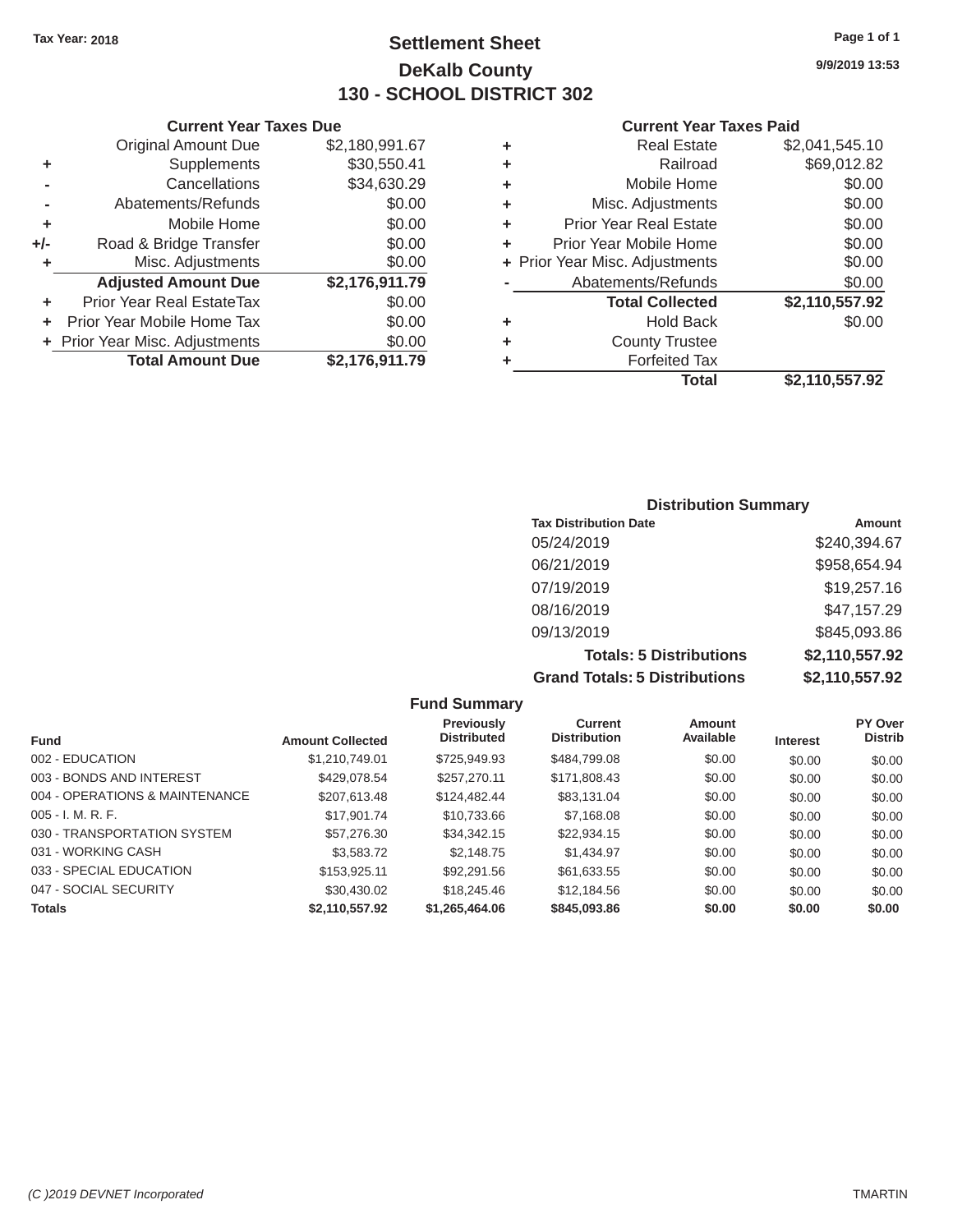### Tax Year: 2018 **Page 1 of 1 Page 1 of 1 Settlement Sheet Page 1 of 1 Page 1 of 1 9/9/2019 13:53 DeKalb County 131 - SCHOOL DISTRICT 424**

#### **Current Year Taxes Due Current Year Taxes Paid Current Year Taxes Paid**

|    |                                |                 |    | Total                          | \$11,179,809.94 |
|----|--------------------------------|-----------------|----|--------------------------------|-----------------|
|    | <b>Total Amount Due</b>        | \$11,510,309.16 |    | <b>Forfeited Tax</b>           |                 |
|    | + Prior Year Misc. Adjustments | \$1,347.70      | ÷. | <b>County Trustee</b>          |                 |
|    | + Prior Year Mobile Home Tax   | \$0.00          | ٠  | <b>Hold Back</b>               | \$0.00          |
| ÷  | Prior Year Real EstateTax      | \$0.00          |    | <b>Total Collected</b>         | \$11,179,809.94 |
|    | <b>Adjusted Amount Due</b>     | \$11,508,961.46 |    | Abatements/Refunds             | \$0.00          |
| ٠  | Misc. Adjustments              | \$766.05        |    | + Prior Year Misc. Adjustments | \$1,347.70      |
| I- | Road & Bridge Transfer         | \$0.00          | ÷. | Prior Year Mobile Home         | \$0.00          |
| ٠  | Mobile Home                    | \$0.00          | ٠  | <b>Prior Year Real Estate</b>  | \$0.00          |
| ۰  | Abatements/Refunds             | \$0.00          | ÷. | Misc. Adjustments              | \$766.05        |
| ۰  | Cancellations                  | \$184,231.98    | ÷. | Mobile Home                    | \$0.00          |
| ÷. | Supplements                    | \$138,571.13    | ٠  | Railroad                       | \$115,443.12    |
|    | <b>Original Amount Due</b>     | \$11,553,856.26 | ٠  | <b>Real Estate</b>             | \$11,062,253.07 |
|    |                                |                 |    |                                |                 |

### Original Amount Due \$11,553,856.26 **-** Abatements/Refunds **\$0.00 +** Prior Mobile Home \$0.00 **+/-** Road & Bridge Transfer \$0.00 **+ Misc. Adjustments \$766.05 Adjusted Amount Due \$11,508,961.46 +** Prior Year Real EstateTax \$0.00 **+** Prior Year Mobile Home Tax  $$0.00$

#### **Distribution Summary**

| <b>Tax Distribution Date</b>         | Amount          |
|--------------------------------------|-----------------|
| 05/24/2019                           | \$1,195,872.63  |
| 06/21/2019                           | \$5,049,108.19  |
| 07/19/2019                           | \$105,043.77    |
| 08/16/2019                           | \$191,750.14    |
| 09/13/2019                           | \$4,638,035.21  |
| <b>Totals: 5 Distributions</b>       | \$11,179,809.94 |
| <b>Grand Totals: 5 Distributions</b> | \$11,179,809.94 |

### **Fund Summary Previously Current Amount PY Over<br>
Distributed Distribution Available Interest Distributed Fund Microsoft Amount Collected Distributed Distribution Available Interest** 002 - EDUCATION \$6,096,797.56 \$3,567,491.44 \$2,529,306.12 \$0.00 \$0.00 \$0.00 003 - BONDS AND INTEREST  $$2,516,575.21$   $$1,472,553.49$   $$1,044,021.72$   $$0.00$   $$0.00$   $$0.00$ 004 - OPERATIONS & MAINTENANCE \$1,233,546.69 \$721,799.79 \$511,746.90 \$0.00 \$0.00 \$0.00 \$0.00 005 - I. M. R. F. \$228,604.74 \$133,766.20 \$94,838.54 \$0.00 \$0.00 \$0.00 030 - TRANSPORTATION SYSTEM \$425,056.37 \$248,718.27 \$176,338.10 \$0.00 \$0.00 \$0.00 \$0.00 031 - WORKING CASH \$18,927.43 \$11,075.23 \$7,852.20 \$0.00 \$0.00 \$0.00 032 - FIRE PREV/SFTY/ENERGY **\$43,467.10** \$25,434.42 \$18,032.68 \$0.00 \$0.00 \$0.00 \$0.00 033 - SPECIAL EDUCATION 689,740.33 \$52,510.82 \$37,229.51 \$0.00 \$0.00 \$0.00 \$0.00 035 - TORT JUDGEMENTS/LIABILITY \$199,302.48 \$116,620.23 \$82,682.25 \$0.00 \$0.00 \$0.00 \$0.00 INS 047 - SOCIAL SECURITY 60.00 \$285,264.03 \$166,919.92 \$118,344.11 \$0.00 \$0.00 \$0.00 \$0.00 057 - LEASE/PURCHASE/RENTAL  $$42,528.00$   $$24,884.92$   $$17,643.08$  \$0.00  $$0.00$  \$0.00 \$0.00 **Totals \$11,179,809.94 \$6,541,774.73 \$4,638,035.21 \$0.00 \$0.00 \$0.00**

#### **Miscellaneous Adjustment Detail**

| Year Source             | <b>Account Type</b>                      | <b>Amount Adjustment Description</b>                             |
|-------------------------|------------------------------------------|------------------------------------------------------------------|
|                         | 2017 RE - Real Estate Back Tax Collected | \$67.78 RIVERBEND DEVELOPMENT REDEMPTION 02-25-277-021 by TBA    |
|                         | 2017 RE - Real Estate Back Tax Collected | \$1,092.85 RIVERBEND DEVELOPMENT REDEMPTION 02-25-200-010 by TBA |
|                         | 2017 RE - Real Estate Back Tax Collected | \$187.07 TRUSTEE SALE 02-22-100-005 by TBA                       |
|                         | 2018 RE - Real Estate Back Tax Collected | \$766.05 JOHNSON REDEMPTION by TBA                               |
| <b>Totals 4 entries</b> |                                          | \$2,113.75                                                       |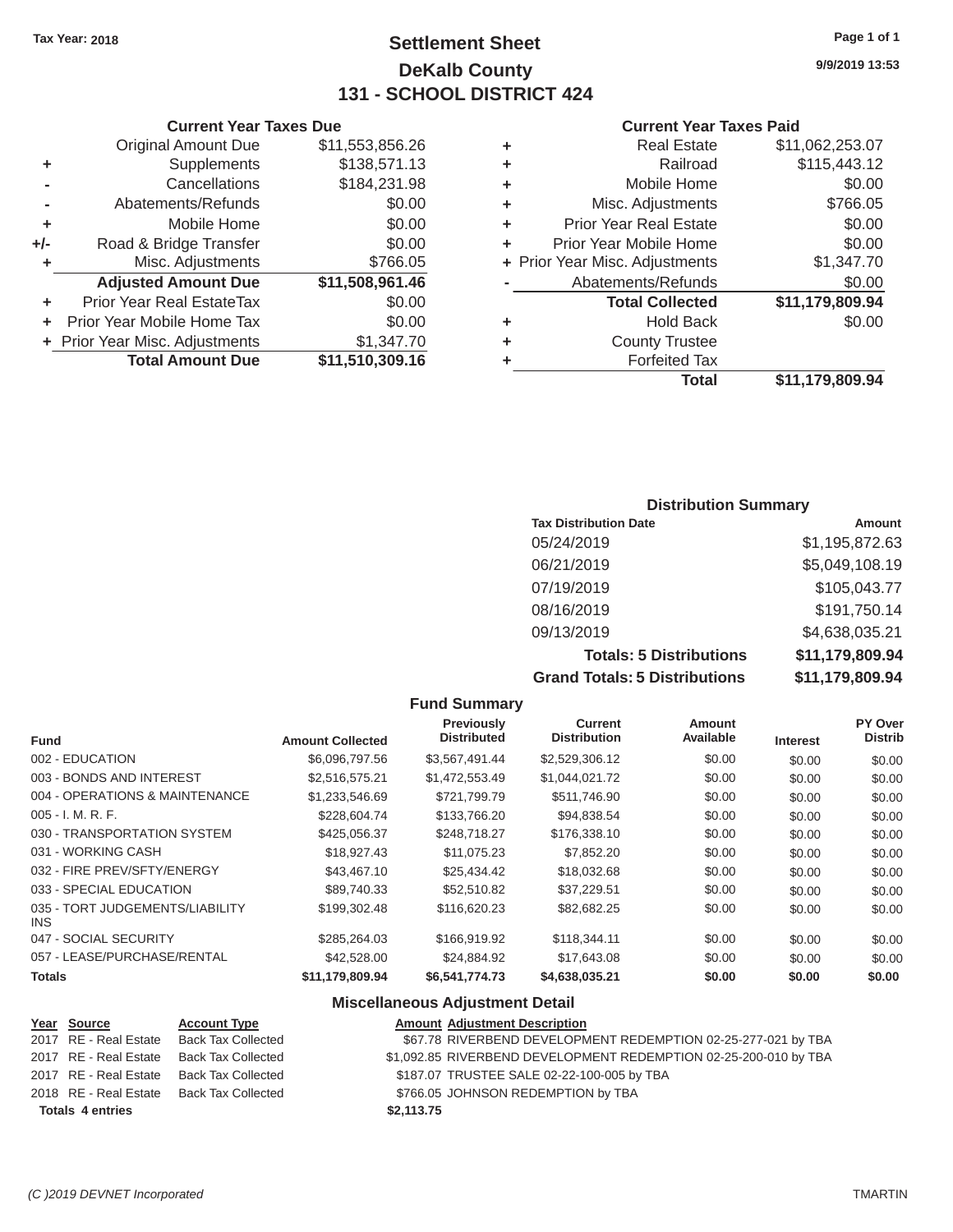### Tax Year: 2018 **Page 1 of 1 Page 1 of 1 Settlement Sheet Page 1 of 1 Page 1 of 1 9/9/2019 13:53 DeKalb County 132 - SCHOOL DISTRICT 425**

**Total \$8,247,248.08**

#### **Current Year Taxes Due Current Year Taxes Paid Current Year Taxes Paid Current Year Taxes Paid**

|     |                                |                |   | <b>Total</b>                   | \$8,247,248,08 |
|-----|--------------------------------|----------------|---|--------------------------------|----------------|
|     | <b>Total Amount Due</b>        | \$8,451,874.57 |   | <b>Forfeited Tax</b>           |                |
|     | + Prior Year Misc. Adjustments | \$0.00         | ٠ | <b>County Trustee</b>          |                |
|     | Prior Year Mobile Home Tax     | \$0.00         | ٠ | <b>Hold Back</b>               | \$0.00         |
|     | Prior Year Real EstateTax      | \$0.00         |   | <b>Total Collected</b>         | \$8,247,248.08 |
|     | <b>Adjusted Amount Due</b>     | \$8,451,874.57 |   | Abatements/Refunds             | \$0.00         |
|     | Misc. Adjustments              | \$589.96       |   | + Prior Year Misc. Adjustments | \$0.00         |
| +/- | Road & Bridge Transfer         | \$0.00         | ٠ | Prior Year Mobile Home         | \$0.00         |
|     | Mobile Home                    | \$0.00         | ٠ | <b>Prior Year Real Estate</b>  | \$0.00         |
|     | Abatements/Refunds             | \$0.00         | ٠ | Misc. Adjustments              | \$589.96       |
|     | Cancellations                  | \$54,350.36    | ٠ | Mobile Home                    | \$0.00         |
| ٠   | Supplements                    | \$49,313.36    | ٠ | Railroad                       | \$241,029.74   |
|     | <b>Original Amount Due</b>     | \$8,456,321.61 | ٠ | <b>Real Estate</b>             | \$8,005,628.38 |
|     |                                |                |   |                                |                |

| <b>Original Amount Due</b> | \$8,456,321 |
|----------------------------|-------------|
| Supplements                | \$49,313    |
| Cancellations              | \$54,350.   |
| Abatements/Refunds         | \$0.        |
| Mobile Home                | \$0         |
| Road & Bridge Transfer     | \$0.        |

| <b>Distribution Summary</b>  |                |  |  |  |  |
|------------------------------|----------------|--|--|--|--|
| <b>Tax Distribution Date</b> | <b>Amount</b>  |  |  |  |  |
| 05/24/2019                   | \$671,286.43   |  |  |  |  |
| 06/21/2019                   | \$4,122,483.94 |  |  |  |  |
| 07/19/2019                   | \$51,464.67    |  |  |  |  |
| 08/16/2019                   | \$164,216.07   |  |  |  |  |

09/13/2019 \$3,237,796.97 **Totals: 5 Distributions \$8,247,248.08 Grand Totals: 5 Distributions \$8,247,248.08**

|                                         |                         | <b>Fund Summary</b>                     |                                |                            |                 |                           |
|-----------------------------------------|-------------------------|-----------------------------------------|--------------------------------|----------------------------|-----------------|---------------------------|
| <b>Fund</b>                             | <b>Amount Collected</b> | <b>Previously</b><br><b>Distributed</b> | Current<br><b>Distribution</b> | <b>Amount</b><br>Available | <b>Interest</b> | PY Over<br><b>Distrib</b> |
| 002 - EDUCATION                         | \$5,438,392.03          | \$3,303,327.20                          | \$2,135,064.83                 | \$0.00                     | \$0.00          | \$0.00                    |
| 003 - BONDS AND INTEREST                | \$558,190.25            | \$339,049.67                            | \$219,140.58                   | \$0.00                     | \$0.00          | \$0.00                    |
| 004 - OPERATIONS & MAINTENANCE          | \$723,712.53            | \$439,589.36                            | \$284,123.17                   | \$0.00                     | \$0.00          | \$0.00                    |
| $005 - I. M. R. F.$                     | \$95,931.98             | \$58,269.94                             | \$37,662.04                    | \$0.00                     | \$0.00          | \$0.00                    |
| 030 - TRANSPORTATION SYSTEM             | \$381,130.08            | \$231,501.77                            | \$149,628.31                   | \$0.00                     | \$0.00          | \$0.00                    |
| 031 - WORKING CASH                      | \$4,717.42              | \$2,865.41                              | \$1,852.01                     | \$0.00                     | \$0.00          | \$0.00                    |
| 032 - FIRE PREV/SFTY/ENERGY             | \$59,949.25             | \$36,413.70                             | \$23,535.55                    | \$0.00                     | \$0.00          | \$0.00                    |
| 033 - SPECIAL EDUCATION                 | \$719,423.97            | \$436,984.45                            | \$282,439.52                   | \$0.00                     | \$0.00          | \$0.00                    |
| 035 - TORT JUDGEMENTS/LIABILITY<br>INS. | \$126,768.44            | \$77,000.26                             | \$49,768.18                    | \$0.00                     | \$0.00          | \$0.00                    |
| 047 - SOCIAL SECURITY                   | \$137,044.53            | \$83,242,06                             | \$53,802.47                    | \$0.00                     | \$0.00          | \$0.00                    |
| 057 - LEASE/PURCHASE/RENTAL             | \$4,288.57              | \$2,604.92                              | \$1,683.65                     | \$0.00                     | \$0.00          | \$0.00                    |
| 109 - PRIOR YEAR ADJUSTMENT             | $$-2,300.97$            | $$-1,397.63$                            | $$-903.34$                     | \$0.00                     | \$0.00          | \$0.00                    |
| <b>Totals</b>                           | \$8,247,248.08          | \$5,009,451.11                          | \$3,237,796.97                 | \$0.00                     | \$0.00          | \$0.00                    |
|                                         |                         |                                         |                                |                            |                 |                           |

### **Miscellaneous Adjustment Detail**

| Year Source             | <b>Account Type</b>                        | <b>Amount Adjustment Description</b>                 |
|-------------------------|--------------------------------------------|------------------------------------------------------|
|                         | 2018 RE - Real Estate Paymt In Lieu of Tax | \$589.96 HOUSING AUTHORITY SEQUOYA APARTMENTS by TBA |
| <b>Totals 1 entries</b> |                                            | \$589.96                                             |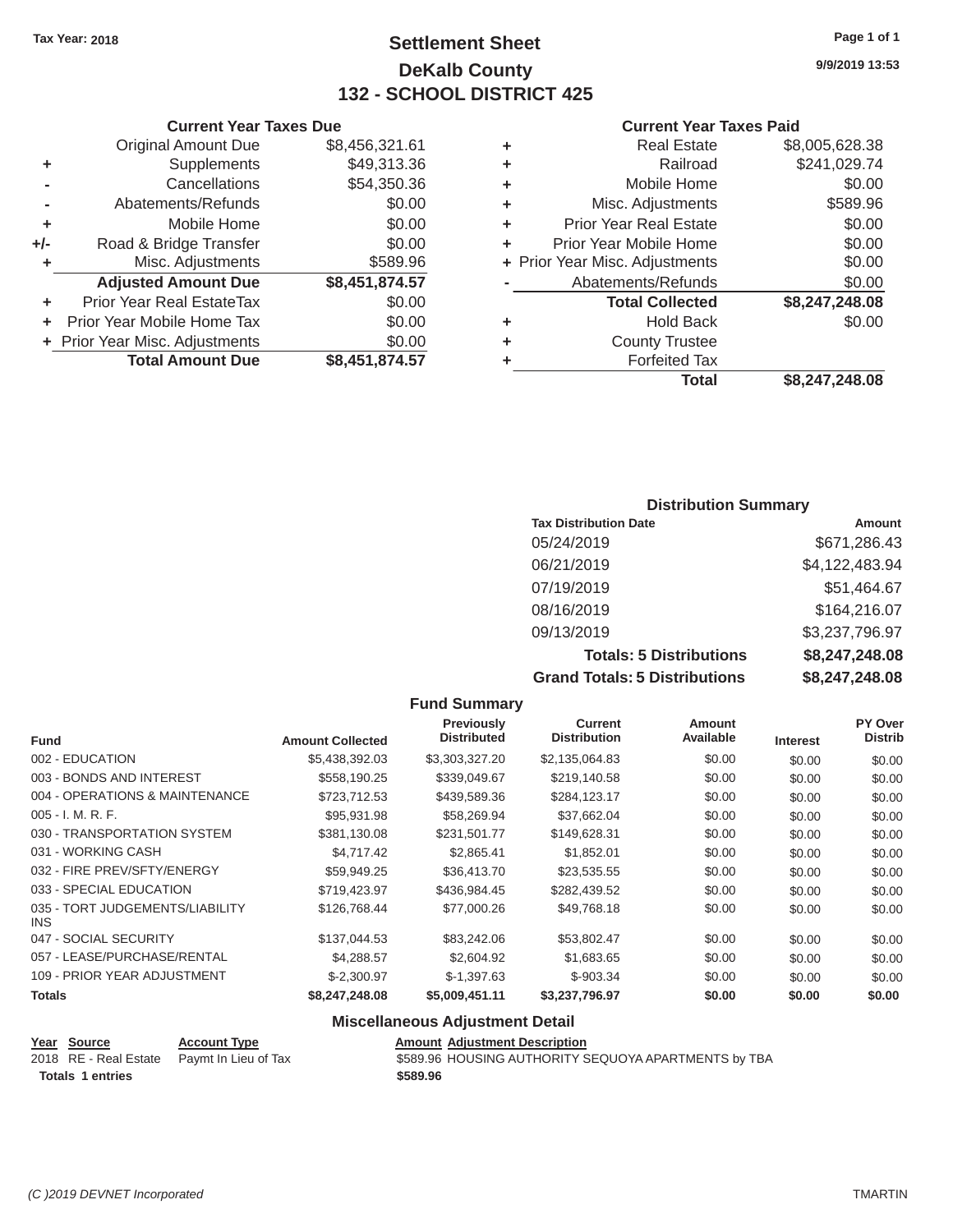### Tax Year: 2018 **Page 1 of 1 Settlement Sheet Page 1 of 1 Page 1 of 1 9/9/2019 13:53 DeKalb County 133 - SCHOOL DISTRICT 426**

#### **Current Year Taxes Paid**

|     | <b>Original Amount Due</b>     | \$4,194,716.60 | ٠  | <b>Real Estate</b>             | \$3,949,028.45 |
|-----|--------------------------------|----------------|----|--------------------------------|----------------|
| ٠   | Supplements                    | \$29,707.34    | ٠  | Railroad                       | \$49,060.98    |
|     | Cancellations                  | \$34,811.72    | ٠  | Mobile Home                    | \$0.00         |
|     | Abatements/Refunds             | \$0.00         | ٠  | Misc. Adjustments              | \$1,571.30     |
|     | Mobile Home                    | \$0.00         | ٠  | <b>Prior Year Real Estate</b>  | (\$1,684.50)   |
| +/- | Road & Bridge Transfer         | \$0.00         | ÷. | Prior Year Mobile Home         | \$0.00         |
|     | Misc. Adjustments              | \$1,571.30     |    | + Prior Year Misc. Adjustments | \$0.00         |
|     | <b>Adjusted Amount Due</b>     | \$4,191,183.52 |    | Abatements/Refunds             | \$0.00         |
|     | Prior Year Real EstateTax      | (\$1,684.50)   |    | <b>Total Collected</b>         | \$3,997,976.23 |
|     | Prior Year Mobile Home Tax     | \$0.00         | ٠  | <b>Hold Back</b>               | \$0.00         |
|     | + Prior Year Misc. Adjustments | \$0.00         | ٠  | <b>County Trustee</b>          |                |
|     | <b>Total Amount Due</b>        | \$4,189,499.02 |    | <b>Forfeited Tax</b>           |                |
|     |                                |                |    | Total                          | \$3,997,976.23 |

|                | <b>Current Year Taxes Due</b>  |                |   | <b>Current Year</b>            |
|----------------|--------------------------------|----------------|---|--------------------------------|
|                | <b>Original Amount Due</b>     | \$4,194,716.60 | ٠ | <b>Real Estate</b>             |
| ٠              | Supplements                    | \$29,707.34    | ٠ | Railroad                       |
| $\blacksquare$ | Cancellations                  | \$34,811.72    | ÷ | Mobile Home                    |
|                | Abatements/Refunds             | \$0.00         | ٠ | Misc. Adjustments              |
| ٠              | Mobile Home                    | \$0.00         | ÷ | <b>Prior Year Real Estate</b>  |
| I-             | Road & Bridge Transfer         | \$0.00         |   | Prior Year Mobile Home         |
| ٠              | Misc. Adjustments              | \$1,571.30     |   | + Prior Year Misc. Adjustments |
|                | <b>Adjusted Amount Due</b>     | \$4,191,183.52 |   | Abatements/Refunds             |
| ٠              | Prior Year Real EstateTax      | (\$1,684.50)   |   | <b>Total Collected</b>         |
|                | + Prior Year Mobile Home Tax   | \$0.00         | ٠ | <b>Hold Back</b>               |
|                | + Prior Year Misc. Adjustments | \$0.00         | ٠ | <b>County Trustee</b>          |
|                | <b>Total Amount Due</b>        | \$4,189,499.02 |   | <b>Forfeited Tax</b>           |

### **Distribution Summary**

| <b>Tax Distribution Date</b>         | <b>Amount</b>  |
|--------------------------------------|----------------|
| 05/24/2019                           | \$376,694.75   |
| 06/21/2019                           | \$1,895,424.88 |
| 07/19/2019                           | \$42,064.71    |
| 08/16/2019                           | \$104,072.28   |
| 09/13/2019                           | \$1,579,719.61 |
| <b>Totals: 5 Distributions</b>       | \$3,997,976.23 |
| <b>Grand Totals: 5 Distributions</b> | \$3,997,976.23 |

|                                         |                         | <b>Fund Summary</b>                     |                                       |                     |                 |                           |
|-----------------------------------------|-------------------------|-----------------------------------------|---------------------------------------|---------------------|-----------------|---------------------------|
| <b>Fund</b>                             | <b>Amount Collected</b> | <b>Previously</b><br><b>Distributed</b> | <b>Current</b><br><b>Distribution</b> | Amount<br>Available | <b>Interest</b> | PY Over<br><b>Distrib</b> |
| 002 - EDUCATION                         | \$2,347,883.49          | \$1,420,164.72                          | \$927,718.77                          | \$0.00              | \$0.00          | \$0.00                    |
| 003 - BONDS AND INTEREST                | \$559,688.69            | \$338,539.00                            | \$221,149.69                          | \$0.00              | \$0.00          | \$0.00                    |
| 004 - OPERATIONS & MAINTENANCE          | \$468,946.60            | \$283,651.81                            | \$185,294.79                          | \$0.00              | \$0.00          | \$0.00                    |
| 005 - I. M. R. F.                       | \$54,456.44             | \$32,939.08                             | \$21,517.36                           | \$0.00              | \$0.00          | \$0.00                    |
| 030 - TRANSPORTATION SYSTEM             | \$125,892.28            | \$76,148.49                             | \$49,743.79                           | \$0.00              | \$0.00          | \$0.00                    |
| 031 - WORKING CASH                      | \$31,472.07             | \$19,036.52                             | \$12,435.55                           | \$0.00              | \$0.00          | \$0.00                    |
| 032 - FIRE PREV/SFTY/ENERGY             | \$31,472.07             | \$19,036.52                             | \$12,435.55                           | \$0.00              | \$0.00          | \$0.00                    |
| 033 - SPECIAL EDUCATION                 | \$25,179.26             | \$15,230.18                             | \$9,949.08                            | \$0.00              | \$0.00          | \$0.00                    |
| 035 - TORT JUDGEMENTS/LIABILITY<br>INS. | \$236,380.35            | \$142,979.43                            | \$93,400.92                           | \$0.00              | \$0.00          | \$0.00                    |
| 047 - SOCIAL SECURITY                   | \$83,773.60             | \$50,672.15                             | \$33,101.45                           | \$0.00              | \$0.00          | \$0.00                    |
| 057 - LEASE/PURCHASE/RENTAL             | \$31,472.07             | \$19,036.52                             | \$12,435.55                           | \$0.00              | \$0.00          | \$0.00                    |
| 109 - PRIOR YEAR ADJUSTMENT             | \$1,359.31              | \$822.20                                | \$537.11                              | \$0.00              | \$0.00          | \$0.00                    |
| <b>Totals</b>                           | \$3,997,976.23          | \$2,418,256.62                          | \$1,579,719.61                        | \$0.00              | \$0.00          | \$0.00                    |
|                                         |                         | <b>Miscellaneous Adjustment Detail</b>  |                                       |                     |                 |                           |

### **Year Source Account Type Amount Adjustment Description**

| $16a$ OVGICC     | AGGOUIL TYPE                             | Allivant Aujustinent Description                   |
|------------------|------------------------------------------|----------------------------------------------------|
|                  | 2018 RE - Real Estate Back Tax Collected | \$1,571.30 JOHNSON REDEMPTION 01-19-337-001 by TBA |
| Totals 1 entries |                                          | \$1,571,30                                         |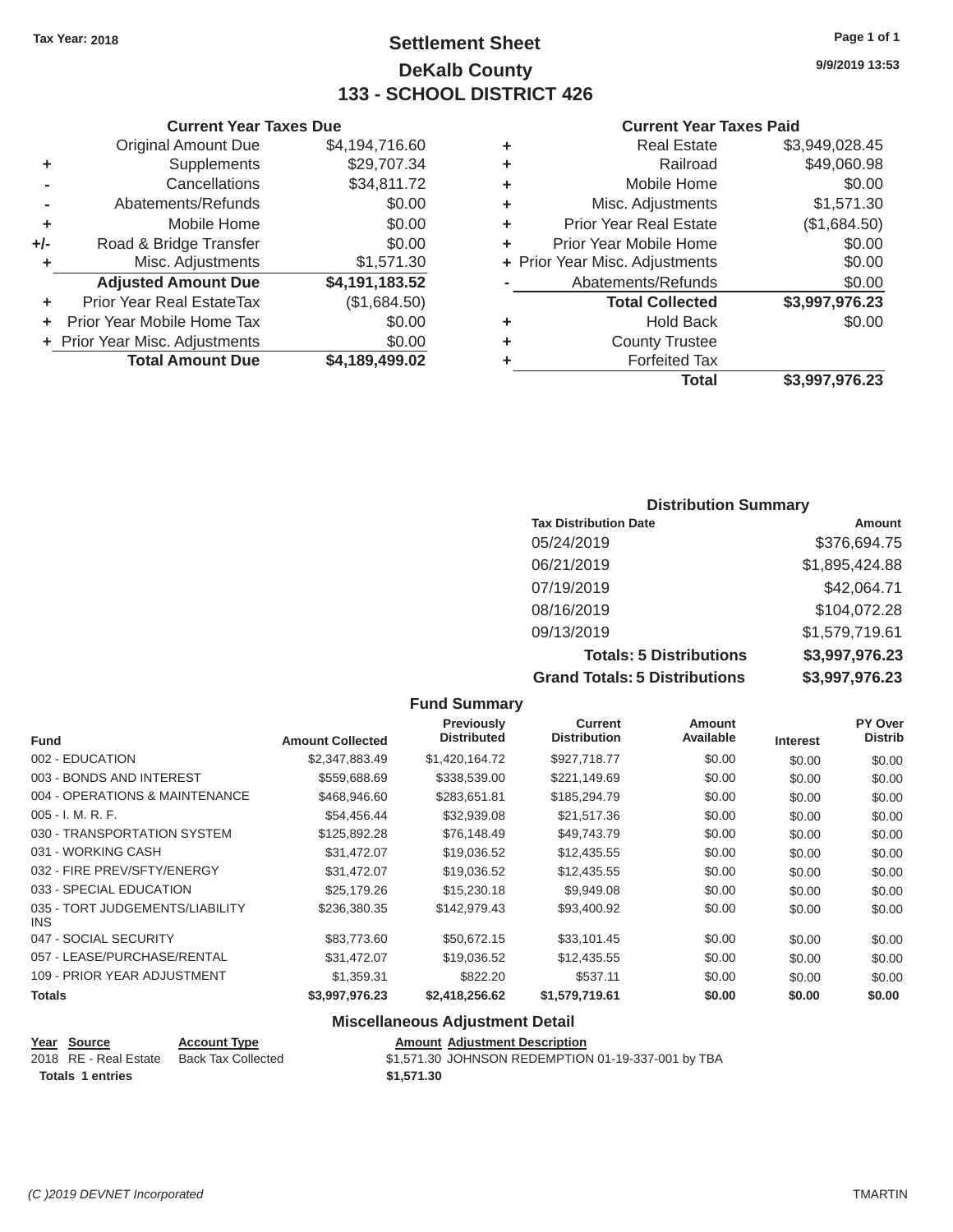### Tax Year: 2018 **Page 1 of 1 Page 1 of 1 Settlement Sheet Page 1 of 1 Page 1 of 1 9/9/2019 13:53 DeKalb County 134 - SCHOOL DISTRICT 427**

### **Current Year Taxes Due Current Year Taxes Paid**

|     | <b>Original Amount Due</b>     | \$33,997,567.85 | ٠ | <b>Real Estate</b>             | \$32,885,606.50 |
|-----|--------------------------------|-----------------|---|--------------------------------|-----------------|
| ٠   | Supplements                    | \$299,571.35    | ٠ | Railroad                       | \$7,890.70      |
|     | Cancellations                  | \$346,372.45    | ٠ | Mobile Home                    | \$0.00          |
|     | Abatements/Refunds             | \$2.47          | ٠ | Misc. Adjustments              | \$7,582.75      |
|     | Mobile Home                    | \$0.00          | ٠ | <b>Prior Year Real Estate</b>  | (\$10,003.57)   |
| +/- | Road & Bridge Transfer         | \$0.00          | ٠ | Prior Year Mobile Home         | \$0.00          |
|     | Misc. Adjustments              | \$7,582.75      |   | + Prior Year Misc. Adjustments | \$0.00          |
|     | <b>Adjusted Amount Due</b>     | \$33,958,347.03 |   | Abatements/Refunds             | \$2.47          |
|     | Prior Year Real EstateTax      | (\$10,003.57)   |   | <b>Total Collected</b>         | \$32,891,073.91 |
|     | Prior Year Mobile Home Tax     | \$0.00          | ٠ | <b>Hold Back</b>               | \$0.00          |
|     | + Prior Year Misc. Adjustments | \$0.00          | ٠ | <b>County Trustee</b>          |                 |
|     | <b>Total Amount Due</b>        | \$33,948,343.46 |   | <b>Forfeited Tax</b>           |                 |
|     |                                |                 |   | Total                          | \$32,891,073.91 |

|                | Current rear laxes Due         |                 |   | <b>Current rear</b>            |
|----------------|--------------------------------|-----------------|---|--------------------------------|
|                | <b>Original Amount Due</b>     | \$33,997,567.85 | ٠ | <b>Real Estate</b>             |
| ٠              | Supplements                    | \$299,571.35    | ٠ | Railroad                       |
| $\blacksquare$ | Cancellations                  | \$346,372.45    | ٠ | Mobile Home                    |
|                | Abatements/Refunds             | \$2.47          | ٠ | Misc. Adjustments              |
| ٠              | Mobile Home                    | \$0.00          | ٠ | <b>Prior Year Real Estate</b>  |
| I-             | Road & Bridge Transfer         | \$0.00          |   | Prior Year Mobile Home         |
| ٠              | Misc. Adjustments              | \$7,582.75      |   | + Prior Year Misc. Adjustments |
|                | <b>Adjusted Amount Due</b>     | \$33,958,347.03 |   | Abatements/Refunds             |
| ٠              | Prior Year Real EstateTax      | (\$10,003.57)   |   | <b>Total Collected</b>         |
|                | + Prior Year Mobile Home Tax   | \$0.00          | ٠ | <b>Hold Back</b>               |
|                | + Prior Year Misc. Adjustments | \$0.00          | ٠ | <b>County Trustee</b>          |
|                | <b>Total Amount Due</b>        | \$33,948,343.46 |   | <b>Forfeited Tax</b>           |

### **Distribution Summary**

| <b>Tax Distribution Date</b>         | <b>Amount</b>   |
|--------------------------------------|-----------------|
| 05/24/2019                           | \$3,444,677.95  |
| 06/21/2019                           | \$14,566,903.76 |
| 07/19/2019                           | \$270,352.46    |
| 08/16/2019                           | \$832,218.36    |
| 09/13/2019                           | \$13,776,921.38 |
| <b>Totals: 5 Distributions</b>       | \$32,891,073.91 |
| <b>Grand Totals: 5 Distributions</b> | \$32,891,073.91 |

|  | <b>Fund Summary</b> |
|--|---------------------|
|--|---------------------|

|                                |                         | Previously         | <b>Current</b>      | <b>Amount</b> |                 | PY Over        |
|--------------------------------|-------------------------|--------------------|---------------------|---------------|-----------------|----------------|
| <b>Fund</b>                    | <b>Amount Collected</b> | <b>Distributed</b> | <b>Distribution</b> | Available     | <b>Interest</b> | <b>Distrib</b> |
| 002 - EDUCATION                | \$16,704,126,55         | \$9.707.351.74     | \$6,996,774.81      | \$0.00        | \$0.00          | \$0.00         |
| 003 - BONDS AND INTEREST       | \$5,170,016.34          | \$3,004,477.18     | \$2,165,539.16      | \$0.00        | \$0.00          | \$0.00         |
| 004 - OPERATIONS & MAINTENANCE | \$3,397,549.27          | \$1,974,434.61     | \$1,423,114.66      | \$0.00        | \$0.00          | \$0.00         |
| $005 - I. M. R. F.$            | \$627,232.80            | \$364,506.90       | \$262,725.90        | \$0.00        | \$0.00          | \$0.00         |
| 030 - TRANSPORTATION SYSTEM    | \$1,943,928.25          | \$1,129,684.64     | \$814,243.61        | \$0.00        | \$0.00          | \$0.00         |
| 031 - WORKING CASH             | \$202.313.01            | \$117,571,16       | \$84,741.85         | \$0.00        | \$0.00          | \$0.00         |
| 032 - FIRE PREV/SFTY/ENERGY    | \$428,998.30            | \$249.305.91       | \$179,692,39        | \$0.00        | \$0.00          | \$0.00         |
| 033 - SPECIAL EDUCATION        | \$3.391.069.71          | \$1,970,669.12     | \$1,420,400.59      | \$0.00        | \$0.00          | \$0.00         |
| 047 - SOCIAL SECURITY          | \$820,138.92            | \$476,611,38       | \$343.527.54        | \$0.00        | \$0.00          | \$0.00         |
| 057 - LEASE/PURCHASE/RENTAL    | \$205,700.76            | \$119,539.89       | \$86,160.87         | \$0.00        | \$0.00          | \$0.00         |
| <b>Totals</b>                  | \$32,891,073.91         | \$19.114.152.53    | \$13,776,921,38     | \$0.00        | \$0.00          | \$0.00         |

#### **Miscellaneous Adjustment Detail**

| Year Source             | <b>Account Type</b>                        |            | <b>Amount Adjustment Description</b>               |
|-------------------------|--------------------------------------------|------------|----------------------------------------------------|
|                         | 2018 RE - Real Estate Paymt In Lieu of Tax |            | \$7,582.75 HOUSING AUTHORITY SYCAMORE UNITS by TBA |
| <b>Totals 1 entries</b> |                                            | \$7,582.75 |                                                    |

#### **Abatement Detail**

### **Year Source Account Type Amount Adjustment Description**<br>2018 RE - Real Estate RE Abatement **Amount 1998** 1.74 PTAB INTEREST REFUN \$1.74 PTAB INTEREST REFUND 06-21-377-033 by TBA

2018 RE - Real Estate RE Abatement \$0.73 PTAB INTEREST REFUND 06-21-201-015 by TBA Totals 2 entries \$2.47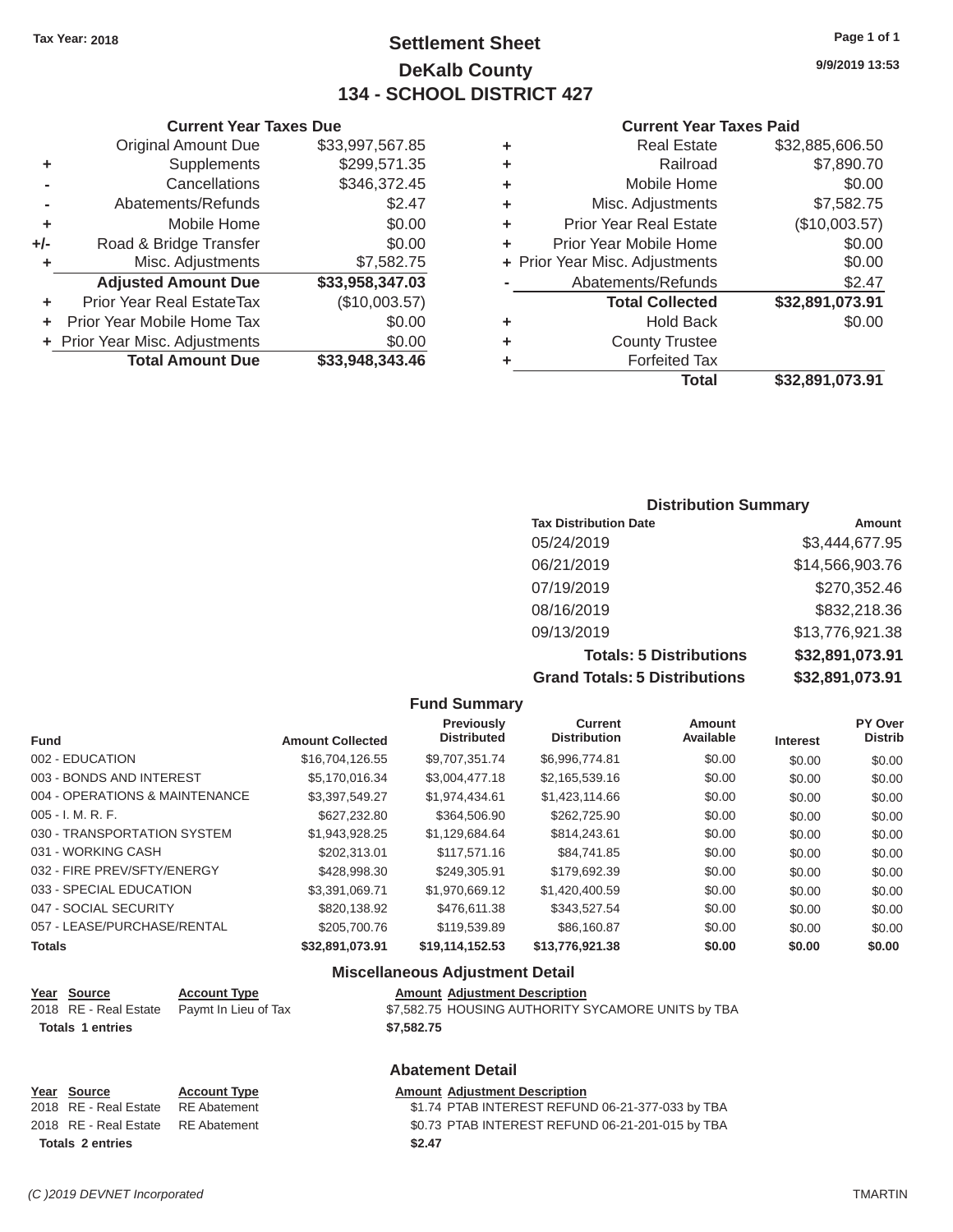### **Tax Year: 2018 Page 1 of 2 Settlement Sheet 9/9/2019 13:53 DeKalb County 135 - SCHOOL DISTRICT 428**

#### **Current Year Taxes Paid**

|     | <b>Original Amount Due</b>     | \$54,104,824.76 | ٠ | <b>Real Estate</b>             | \$50,553,561.09 |
|-----|--------------------------------|-----------------|---|--------------------------------|-----------------|
| ٠   | Supplements                    | \$571,736.69    | ٠ | Railroad                       | \$456,573.50    |
|     | Cancellations                  | \$1,536,685.55  | ٠ | Mobile Home                    | \$0.00          |
|     | Abatements/Refunds             | \$88.24         | ٠ | Misc. Adjustments              | \$12,777.46     |
| ٠   | Mobile Home                    | \$0.00          | ٠ | <b>Prior Year Real Estate</b>  | (\$16,350.30)   |
| +/- | Road & Bridge Transfer         | \$0.00          | ٠ | Prior Year Mobile Home         | \$0.00          |
|     | Misc. Adjustments              | \$12,777.46     |   | + Prior Year Misc. Adjustments | \$9,105.49      |
|     | <b>Adjusted Amount Due</b>     | \$53,152,565.12 |   | Abatements/Refunds             | \$88.24         |
|     | Prior Year Real EstateTax      | (\$16,350.30)   |   | <b>Total Collected</b>         | \$51,015,579.00 |
|     | + Prior Year Mobile Home Tax   | \$0.00          | ٠ | <b>Hold Back</b>               | \$0.00          |
|     | + Prior Year Misc. Adjustments | \$9,105.49      | ٠ | <b>County Trustee</b>          |                 |
|     | <b>Total Amount Due</b>        | \$53,145,320.31 |   | <b>Forfeited Tax</b>           |                 |
|     |                                |                 |   | Total                          | \$51,015,579.00 |
|     |                                |                 |   |                                |                 |

|    | <b>Current Year Taxes Due</b>  |                 |   | <b>Current Year</b>            |
|----|--------------------------------|-----------------|---|--------------------------------|
|    | <b>Original Amount Due</b>     | \$54,104,824.76 | ٠ | <b>Real Estate</b>             |
| ÷  | Supplements                    | \$571,736.69    | ٠ | Railroad                       |
| ä, | Cancellations                  | \$1,536,685.55  | ÷ | Mobile Home                    |
|    | Abatements/Refunds             | \$88.24         | ÷ | Misc. Adjustments              |
| ÷  | Mobile Home                    | \$0.00          | ٠ | <b>Prior Year Real Estate</b>  |
| I- | Road & Bridge Transfer         | \$0.00          |   | Prior Year Mobile Home         |
| ÷  | Misc. Adjustments              | \$12,777.46     |   | + Prior Year Misc. Adjustments |
|    | <b>Adjusted Amount Due</b>     | \$53,152,565.12 |   | Abatements/Refunds             |
| ÷  | Prior Year Real EstateTax      | (\$16,350.30)   |   | <b>Total Collected</b>         |
|    | + Prior Year Mobile Home Tax   | \$0.00          | ÷ | Hold Back                      |
|    | + Prior Year Misc. Adjustments | \$9,105.49      | ÷ | <b>County Trustee</b>          |
|    | <b>Total Amount Due</b>        | \$53,145,320.31 |   | <b>Forfeited Tax</b>           |

### **Distribution Summary**

| <b>Tax Distribution Date</b>         | Amount          |
|--------------------------------------|-----------------|
| 05/24/2019                           | \$4,567,052.58  |
| 06/21/2019                           | \$23,096,474.51 |
| 07/19/2019                           | \$464,643.89    |
| 08/16/2019                           | \$1,656,665.39  |
| 09/13/2019                           | \$21,230,742.63 |
| <b>Totals: 5 Distributions</b>       | \$51,015,579.00 |
| <b>Grand Totals: 5 Distributions</b> | \$51,015,579.00 |

### **Fund Summary Previously Current Amount PY Over<br>
Distributed Distribution Available Interest Distributed Fund Microsoft Amount Collected Distributed Distribution Available Interest** 002 - EDUCATION \$31,790,358.07 \$18,560,420.81 \$13,229,937.26 \$0.00 \$0.00 \$0.00 003 - BONDS AND INTEREST  $$3,550,174.13$   $$2,072,726.76$   $$1,477,447.37$   $$0.00$   $$0.00$   $$0.00$ 004 - OPERATIONS & MAINTENANCE  $$5,085,232.92$   $$2,968,952.50$   $$2,116,280.42$   $$0.00$   $$0.00$   $$0.00$ 005 - I. M. R. F. \$436,438.26 \$254,809.25 \$181,629.01 \$0.00 \$0.00 \$0.00 030 - TRANSPORTATION SYSTEM  $$2,240,961.36$   $$1,308,358.52$   $$932,602.84$   $$0.00$   $$0.00$   $$0.00$ 031 - WORKING CASH \$0.00 \$0.00 \$0.00 \$0.00 \$0.00 \$0.00 \$0.00 \$0.00 \$0.00 \$0.00 \$0.00 \$0.00 032 - FIRE PREV/SFTY/ENERGY \$585,301.72 \$341,721.42 \$243,580.30 \$0.00 \$0.00 \$0.00 033 - SPECIAL EDUCATION \$5,061,153.54 \$2,954,894.02 \$2,106,259.52 \$0.00 \$0.00 \$0.00 035 - TORT JUDGEMENTS/LIABILITY \$891,038.12 \$520,221.96 \$370,816.16 \$0.00 \$0.00 \$0.00 \$0.00 INS 047 - SOCIAL SECURITY 61,374,920.88 \$802,731.13 \$572,189.75 \$0.00 \$0.00 \$0.00 **Totals \$51,015,579.00 \$29,784,836.37 \$21,230,742.63 \$0.00 \$0.00 \$0.00**

#### **Miscellaneous Adjustment Detail**

| Year Source           | <b>Account Type</b>       | <b>Amount Adjustment Description</b>                      |
|-----------------------|---------------------------|-----------------------------------------------------------|
| 2017 RE - Real Estate | <b>Back Tax Collected</b> | \$1,870.84 MOONEY REDEMPTION 08-23-184-002 by TBA         |
| 2017 RE - Real Estate | <b>Back Tax Collected</b> | \$141.63 SUMMIT ENCLAVE REDEMPTION 08-13-323-013 by TBA   |
| 2017 RE - Real Estate | <b>Back Tax Collected</b> | \$569.96 TATUM REDEMPTION 08-02-354-006 by TBA            |
| 2017 RE - Real Estate | <b>Back Tax Collected</b> | \$569.96 11T IL LLC REDEMPTION 08-02-424-003 by TBA       |
| 2017 RE - Real Estate | <b>Back Tax Collected</b> | \$2,506.06 CITY OF DEKALB REDEMPTION 08-23-336-006 by TBA |
| 2017 RE - Real Estate | <b>Back Tax Collected</b> | \$1,125.30 TRUSTEE SALE 09-29-252-009 by TBA              |
| 2017 RE - Real Estate | <b>Back Tax Collected</b> | \$1,079.48 TRUSTEE SALE 08-23-309-005 by TBA              |
| 2017 RE - Real Estate | <b>Back Tax Collected</b> | \$1,121.05 TRUSTEE SALE 09-29-252-011 by TBA              |
| 2017 RE - Real Estate | <b>Back Tax Collected</b> | \$121.21 TRUSTEE SALE 08-23-203-013 by TBA                |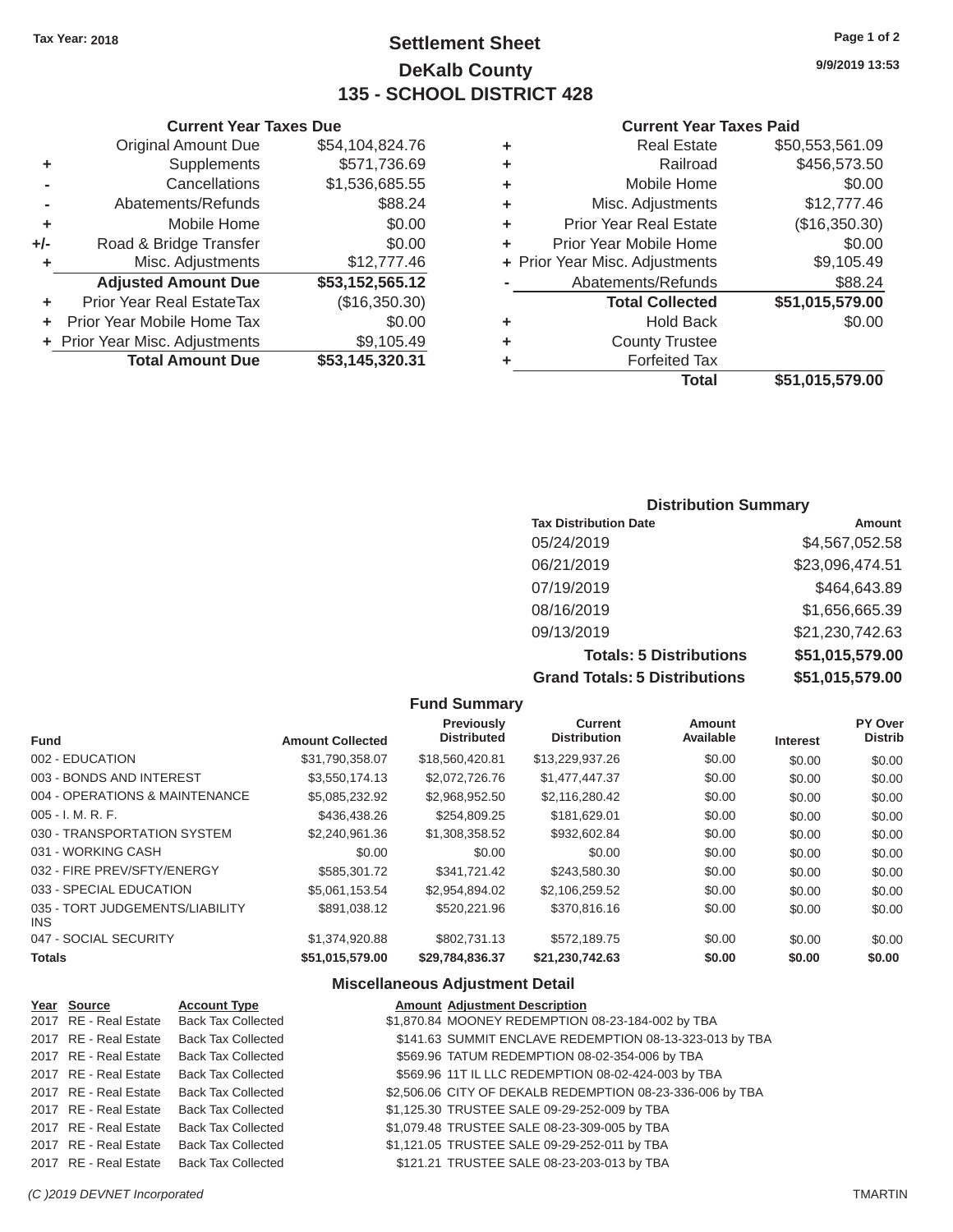# **Tax Year: 2018 Settlement Sheet Page 2 of 2**

### **DeKalb County** 9/9/2019 13:53

#### **Miscellaneous Adjustment Detail**

#### **Year Source**

**Year Source**

2017 RE - Real Estate RE Abatement 2017 RE - Real Estate RE Abatement

2018 RE - Real Estate RE Abatement 2018 RE - Real Estate RE Abatement 2018 RE - Real Estate RE Abatement

### 2018 RE - Real Estate Back Tax Collected 2018 RE - Real Estate Back Tax Collected **Account Type Totals 12 entries \$21,882.95**

**Account Type** 

### **Amount Adjustment Description**  \$360.49 RESOURCE BANK TR REDEMPTION 09-29-256-016 by TBA

\$81.42 RESOURCE BANK TR REDEMPTION 09-29-256-015 by TBA 2018 RE - Real Estate Paymt In Lieu of Tax \$12,335.55 HOUSING AUTHORITY DEKALB UNITS by TBA

#### **Abatement Detail**

#### **Amount Adjustment Description**  \$1.55 PTAB INTEREST REFUND 08-22-228-017 by TBA \$0.37 PTAB INTEREST REFUND 08-26-104-006 by TBA \$12.72 PTAB INTEREST REFUND 07-23-187-003 by TBA \$2.32 PTAB INTEREST REFUND 08-23-308-001 by TBA \$71.28 PTAB INTEREST REFUND 08-12-326-013 by TBA Totals 5 entries **\$88.24**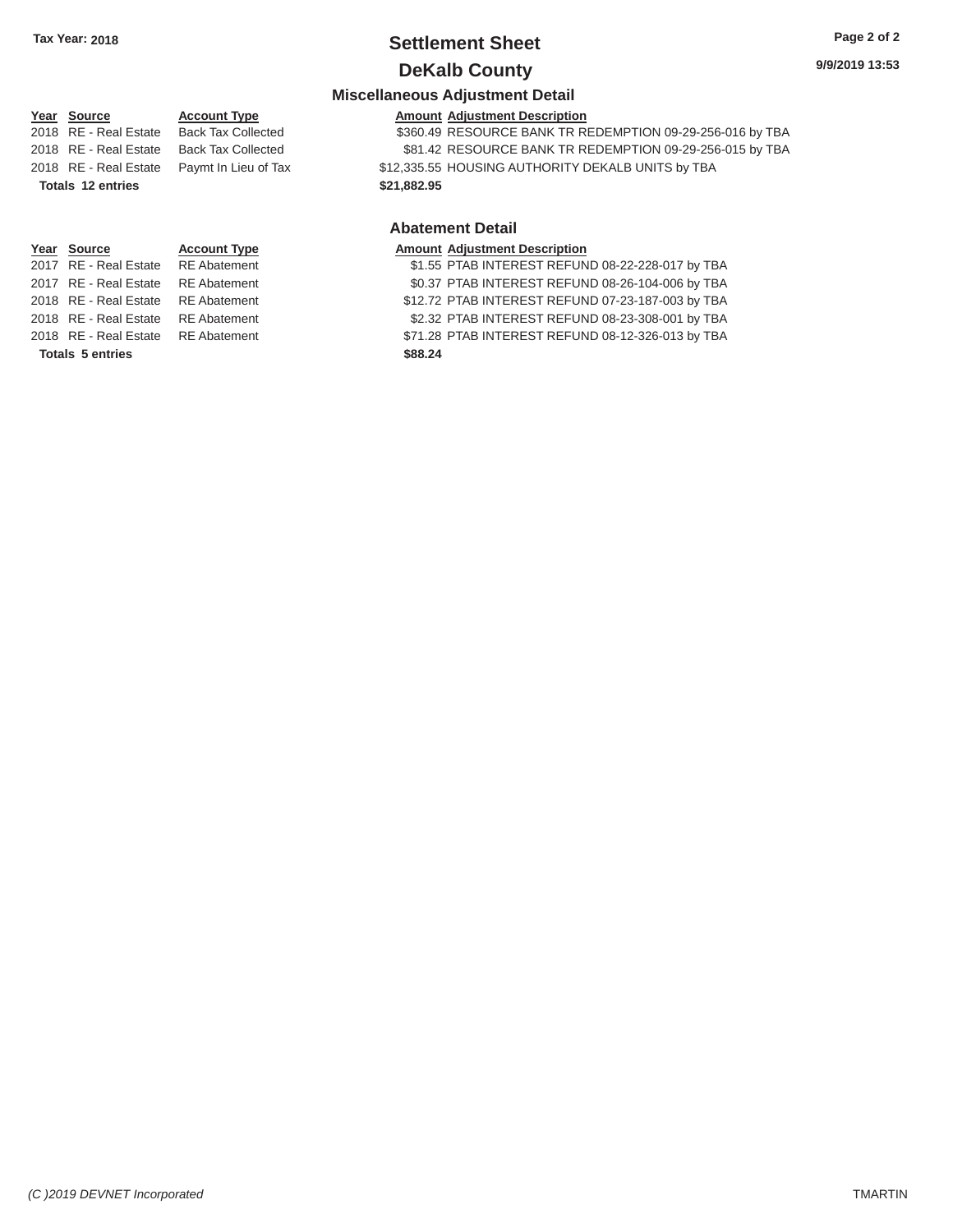### Tax Year: 2018 **Page 1 of 1 Page 1 of 1 Settlement Sheet Page 1 of 1 Page 1 of 1 9/9/2019 13:53 DeKalb County 136 - SCHOOL DISTRICT 429**

#### **Current Year Taxes Due Current Year Taxes Paid Current Year Taxes Paid**

|     | <b>Original Amount Due</b>       | \$5,630,259.56 | ٠ | <b>Real Estate</b>             | \$5,299,383.24 |
|-----|----------------------------------|----------------|---|--------------------------------|----------------|
| ٠   | <b>Supplements</b>               | \$53,685.10    | ٠ | Railroad                       | \$73,726.02    |
|     | Cancellations                    | \$64,112.38    | ٠ | Mobile Home                    | \$0.00         |
|     | Abatements/Refunds               | \$0.00         | ٠ | Misc. Adjustments              | \$632.84       |
|     | Mobile Home                      | \$0.00         | ٠ | <b>Prior Year Real Estate</b>  | \$0.00         |
| +/- | Road & Bridge Transfer           | \$0.00         | ٠ | Prior Year Mobile Home         | \$0.00         |
|     | Misc. Adjustments                | \$632.84       |   | + Prior Year Misc. Adjustments | \$0.00         |
|     | <b>Adjusted Amount Due</b>       | \$5,620,465.12 |   | Abatements/Refunds             | \$0.00         |
|     | <b>Prior Year Real EstateTax</b> | \$0.00         |   | <b>Total Collected</b>         | \$5,373,742.10 |
|     | Prior Year Mobile Home Tax       | \$0.00         | ٠ | <b>Hold Back</b>               | \$0.00         |
|     | + Prior Year Misc. Adjustments   | \$0.00         | ٠ | <b>County Trustee</b>          |                |
|     | <b>Total Amount Due</b>          | \$5,620,465.12 |   | <b>Forfeited Tax</b>           |                |
|     |                                  |                |   |                                |                |

|   | <b>Real Estate</b>             | \$5,299,383.24 |
|---|--------------------------------|----------------|
| ٠ | Railroad                       | \$73,726.02    |
| ٠ | Mobile Home                    | \$0.00         |
| ٠ | Misc. Adjustments              | \$632.84       |
| ٠ | <b>Prior Year Real Estate</b>  | \$0.00         |
| ٠ | Prior Year Mobile Home         | \$0.00         |
|   | + Prior Year Misc. Adjustments | \$0.00         |
|   | Abatements/Refunds             | \$0.00         |
|   | <b>Total Collected</b>         | \$5,373,742.10 |
| ٠ | <b>Hold Back</b>               | \$0.00         |
| ٠ | <b>County Trustee</b>          |                |
| ٠ | <b>Forfeited Tax</b>           |                |
|   | <b>Total</b>                   | \$5,373,742.10 |
|   |                                |                |

### **Distribution Summary Tax Distribution Date Amount Amount** 05/24/2019 \$540,643.42 06/21/2019 \$2,554,093.90 07/19/2019 \$43,796.68 08/16/2019 \$158,574.67 09/13/2019 \$2,076,633.43 **Totals: 5 Distributions \$5,373,742.10 Grand Totals: 5 Distributions \$5,373,742.10**

|                                         |                         | <b>Fund Summary</b>                     |                                       |                            |                 |                           |
|-----------------------------------------|-------------------------|-----------------------------------------|---------------------------------------|----------------------------|-----------------|---------------------------|
| <b>Fund</b>                             | <b>Amount Collected</b> | <b>Previously</b><br><b>Distributed</b> | <b>Current</b><br><b>Distribution</b> | <b>Amount</b><br>Available | <b>Interest</b> | PY Over<br><b>Distrib</b> |
| 002 - EDUCATION                         | \$2,844,176.62          | \$1,745,070.62                          | \$1,099,106.00                        | \$0.00                     | \$0.00          | \$0.00                    |
| 003 - BONDS AND INTEREST                | \$1,072,749.38          | \$658,195.20                            | \$414,554.18                          | \$0.00                     | \$0.00          | \$0.00                    |
| 004 - OPERATIONS & MAINTENANCE          | \$660,029.88            | \$404,967.38                            | \$255,062.50                          | \$0.00                     | \$0.00          | \$0.00                    |
| $005 - I. M. R. F.$                     | \$100,053.70            | \$61,388.86                             | \$38.664.84                           | \$0.00                     | \$0.00          | \$0.00                    |
| 030 - TRANSPORTATION SYSTEM             | \$201,789.38            | \$123,809.72                            | \$77,979.66                           | \$0.00                     | \$0.00          | \$0.00                    |
| 032 - FIRE PREV/SFTY/ENERGY             | \$537.37                | \$329.71                                | \$207.66                              | \$0.00                     | \$0.00          | \$0.00                    |
| 033 - SPECIAL EDUCATION                 | \$338,701.59            | \$207.813.46                            | \$130,888.13                          | \$0.00                     | \$0.00          | \$0.00                    |
| 035 - TORT JUDGEMENTS/LIABILITY<br>INS. | \$59,003.69             | \$36,202.25                             | \$22,801.44                           | \$0.00                     | \$0.00          | \$0.00                    |
| 047 - SOCIAL SECURITY                   | \$96,700.49             | \$59,331.47                             | \$37,369.02                           | \$0.00                     | \$0.00          | \$0.00                    |
| <b>Totals</b>                           | \$5,373,742.10          | \$3,297,108.67                          | \$2,076,633.43                        | \$0.00                     | \$0.00          | \$0.00                    |
|                                         |                         |                                         |                                       |                            |                 |                           |

## **Miscellaneous Adjustment Detail**

| Year Source             | <b>Account Type</b>                         | <b>Amount Adjustment Description</b>                     |
|-------------------------|---------------------------------------------|----------------------------------------------------------|
|                         | 2018 RE - Real Estate  Paymt In Lieu of Tax | \$632.84 HOUSING AUTHORITY SUNSET VIEW APARTMENTS by TBA |
| <b>Totals 1 entries</b> |                                             | \$632.84                                                 |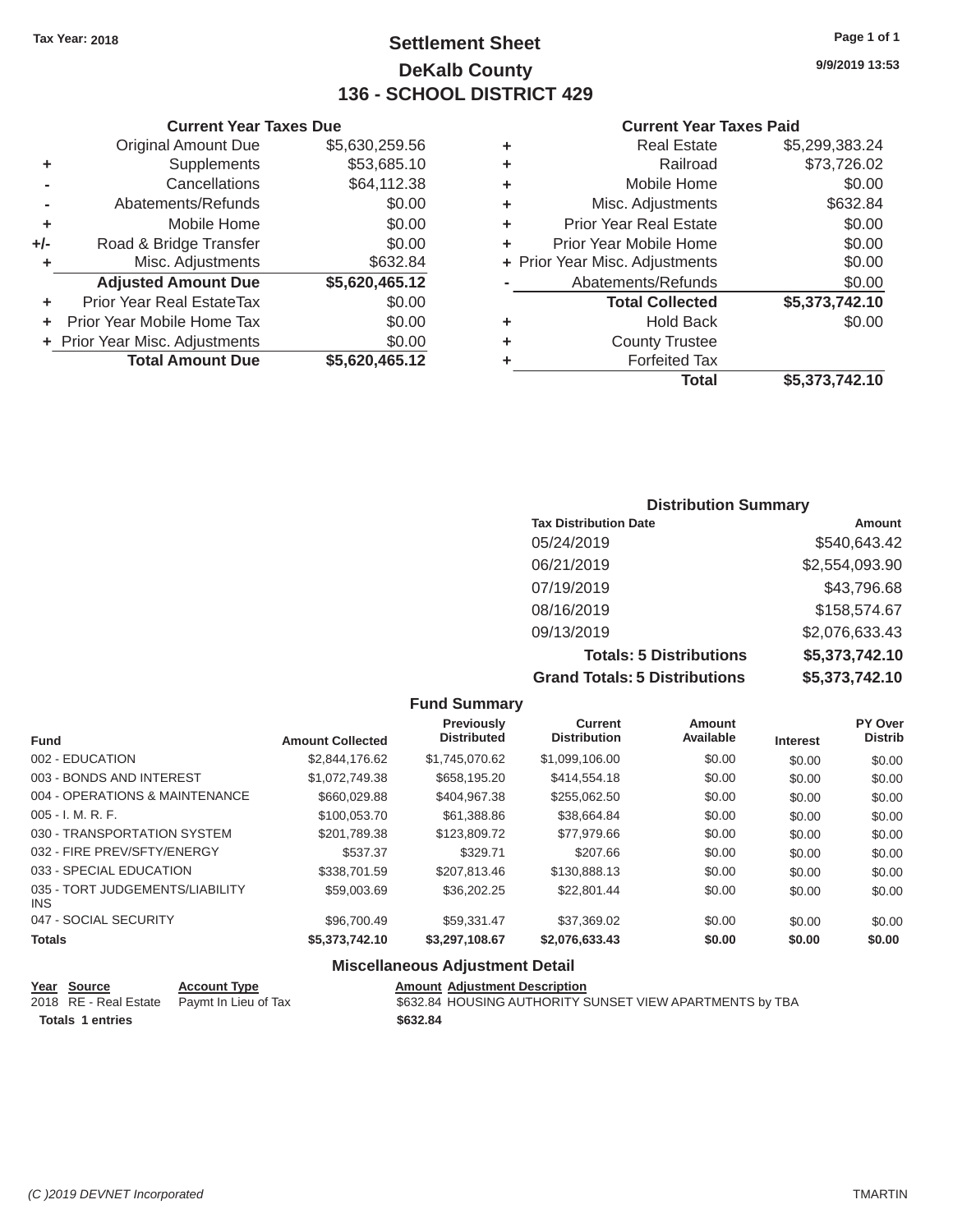### **Tax Year: 2018 Page 1 of 2 Settlement Sheet 9/9/2019 13:53 DeKalb County 137 - SCHOOL DISTRICT 430**

### **Current Year Taxes Paid**

|                                |                |   | <b>Total</b>                   | \$7,920,458.73 |
|--------------------------------|----------------|---|--------------------------------|----------------|
| <b>Total Amount Due</b>        | \$8,466,053.33 |   | <b>Forfeited Tax</b>           |                |
| + Prior Year Misc. Adjustments | \$22,273.93    | ٠ | <b>County Trustee</b>          |                |
| + Prior Year Mobile Home Tax   | \$0.00         | ٠ | <b>Hold Back</b>               | \$0.00         |
| Prior Year Real EstateTax<br>٠ | (\$30,283.02)  |   | <b>Total Collected</b>         | \$7,920,458.73 |
| <b>Adjusted Amount Due</b>     | \$8,474,062.42 |   | Abatements/Refunds             | \$2.58         |
| Misc. Adjustments<br>٠         | \$221.87       |   | + Prior Year Misc. Adjustments | \$22,273.93    |
| I-<br>Road & Bridge Transfer   | \$0.00         | ٠ | Prior Year Mobile Home         | \$0.00         |
| Mobile Home<br>٠               | \$0.00         | ٠ | <b>Prior Year Real Estate</b>  | (\$30,283.02)  |
| Abatements/Refunds<br>۰        | \$2.58         | ٠ | Misc. Adjustments              | \$221.87       |
| Cancellations<br>۰             | \$140,445.02   | ٠ | Mobile Home                    | \$0.00         |
| Supplements<br>٠               | \$107,392.43   | ٠ | Railroad                       | \$47,748.32    |
| <b>Original Amount Due</b>     | \$8,506,895.72 | ٠ | <b>Real Estate</b>             | \$7,880,500.21 |
|                                |                |   |                                |                |

|                                  |                                                                            |   | <b>Current Year Taxes Paid</b> |                                                                 |  |
|----------------------------------|----------------------------------------------------------------------------|---|--------------------------------|-----------------------------------------------------------------|--|
| <b>Original Amount Due</b>       | \$8,506,895.72                                                             | ٠ | <b>Real Estate</b>             | \$7,880,500.21                                                  |  |
| <b>Supplements</b>               | \$107,392.43                                                               | ٠ | Railroad                       | \$47,748.32                                                     |  |
| Cancellations                    | \$140,445.02                                                               | ٠ | Mobile Home                    | \$0.00                                                          |  |
| Abatements/Refunds               | \$2.58                                                                     | ٠ | Misc. Adjustments              | \$221.87                                                        |  |
| Mobile Home                      | \$0.00                                                                     | ٠ | <b>Prior Year Real Estate</b>  | (\$30,283.02)                                                   |  |
| Road & Bridge Transfer           | \$0.00                                                                     | ٠ | Prior Year Mobile Home         | \$0.00                                                          |  |
| Misc. Adjustments                | \$221.87                                                                   |   |                                | \$22,273.93                                                     |  |
| <b>Adjusted Amount Due</b>       | \$8,474,062.42                                                             |   | Abatements/Refunds             | \$2.58                                                          |  |
| <b>Prior Year Real EstateTax</b> | (\$30,283.02)                                                              |   | <b>Total Collected</b>         | \$7,920,458.73                                                  |  |
|                                  | \$0.00                                                                     | ٠ | <b>Hold Back</b>               | \$0.00                                                          |  |
|                                  | \$22,273.93                                                                | ٠ | <b>County Trustee</b>          |                                                                 |  |
| <b>Total Amount Due</b>          | \$8,466,053.33                                                             |   | <b>Forfeited Tax</b>           |                                                                 |  |
|                                  | ٠<br>+/-<br>+ Prior Year Mobile Home Tax<br>+ Prior Year Misc. Adjustments |   |                                | <b>Current Year Taxes Due</b><br>+ Prior Year Misc. Adjustments |  |

### **Distribution Summary**

| <b>Tax Distribution Date</b>         | Amount         |
|--------------------------------------|----------------|
| 05/24/2019                           | \$959,557.89   |
| 06/21/2019                           | \$3,615,114.54 |
| 07/19/2019                           | \$98,502.17    |
| 08/16/2019                           | \$171,938.19   |
| 09/13/2019                           | \$3,075,345.94 |
| <b>Totals: 5 Distributions</b>       | \$7,920,458.73 |
| <b>Grand Totals: 5 Distributions</b> | \$7,920,458.73 |

|                                                     |                         | <b>Fund Summary</b>                     |                                       |                            |                 |                           |
|-----------------------------------------------------|-------------------------|-----------------------------------------|---------------------------------------|----------------------------|-----------------|---------------------------|
| <b>Fund</b>                                         | <b>Amount Collected</b> | <b>Previously</b><br><b>Distributed</b> | <b>Current</b><br><b>Distribution</b> | <b>Amount</b><br>Available | <b>Interest</b> | PY Over<br><b>Distrib</b> |
| 002 - EDUCATION                                     | \$6,124,035.35          | \$3,746,202.42                          | \$2,377,832.93                        | \$0.00                     | \$0.00          | \$0.00                    |
| 003 - BONDS AND INTEREST                            | \$43,301.17             | \$26,488.25                             | \$16,812.92                           | \$0.00                     | \$0.00          | \$0.00                    |
| 003 A - BOND SERIES 2018                            | \$356,792.89            | \$218,257.77                            | \$138,535.12                          | \$0.00                     | \$0.00          | \$0.00                    |
| 004 - OPERATIONS & MAINTENANCE                      | \$839,117.15            | \$513,305.79                            | \$325,811.36                          | \$0.00                     | \$0.00          | \$0.00                    |
| $005 - I. M. R. F.$                                 | \$104,352.04            | \$63,834.36                             | \$40,517.68                           | \$0.00                     | \$0.00          | \$0.00                    |
| 030 - TRANSPORTATION SYSTEM                         | \$78,586.78             | \$48,073.22                             | \$30,513.56                           | \$0.00                     | \$0.00          | \$0.00                    |
| 031 - WORKING CASH                                  | \$174.25                | \$106.60                                | \$67.65                               | \$0.00                     | \$0.00          | \$0.00                    |
| 032 - FIRE PREV/SFTY/ENERGY                         | \$2,487.03              | \$1,521.37                              | \$965.66                              | \$0.00                     | \$0.00          | \$0.00                    |
| 033 - SPECIAL EDUCATION                             | \$266,911.53            | \$163,275.45                            | \$103,636.08                          | \$0.00                     | \$0.00          | \$0.00                    |
| 035 - TORT JUDGMENTS, LIABILITY<br><b>INSURANCE</b> | \$174.25                | \$106.60                                | \$67.65                               | \$0.00                     | \$0.00          | \$0.00                    |
| 047 - SOCIAL SECURITY                               | \$104,352.04            | \$63,834.36                             | \$40,517.68                           | \$0.00                     | \$0.00          | \$0.00                    |
| 057 - LEASE/PURCHASE/RENTAL                         | \$174.25                | \$106.60                                | \$67.65                               | \$0.00                     | \$0.00          | \$0.00                    |
| <b>Totals</b>                                       | \$7,920,458.73          | \$4,845,112.79                          | \$3,075,345.94                        | \$0.00                     | \$0.00          | \$0.00                    |

### **Miscellaneous Adjustment Detail**

| Year Source      | <b>Account Type</b>                      | <b>Amount Adjustment Description</b>                            |  |
|------------------|------------------------------------------|-----------------------------------------------------------------|--|
|                  | 2017 RE - Real Estate Back Tax Collected | \$520.11 MCMASTER REDEMPTION 19-34-203-018 by TBA               |  |
|                  | 2017 RE - Real Estate Back Tax Collected | \$15,176.10 MARQUETTE NATL BANK REDEMPTION 19-36-204-019 by TBA |  |
|                  | 2017 RE - Real Estate Back Tax Collected | \$6,577.72 PPRE LLC REDEMPTION 19-25-478-004 by TBA             |  |
|                  | 2018 RE - Real Estate Back Tax Collected | \$221.87 ROE REDEMPTION 19-26-431-016 by TBA                    |  |
| Totals 4 entries |                                          | \$22,495.80                                                     |  |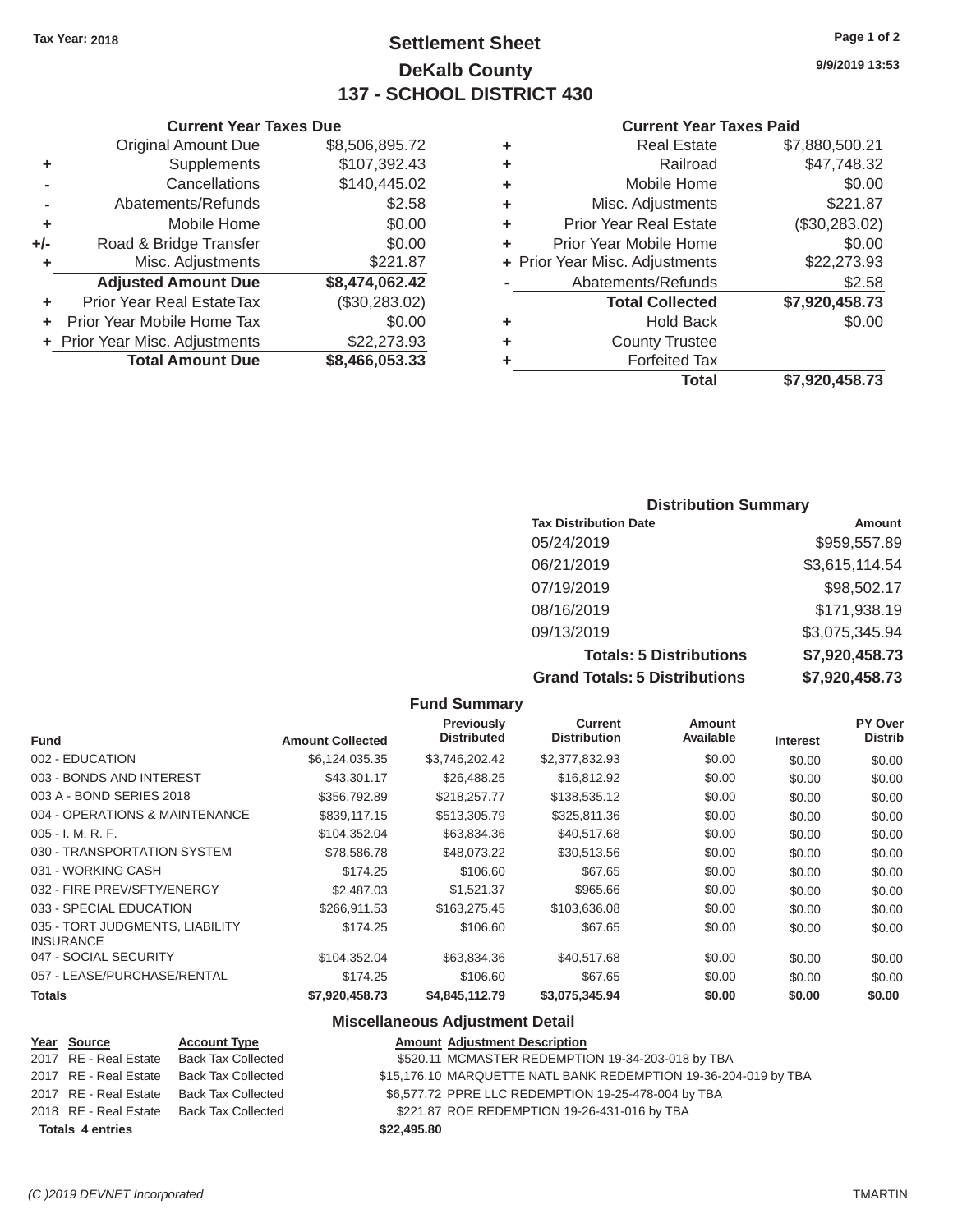### **Tax Year: 2018 Settlement Sheet Page 2 of 2 DeKalb County Abatement Detail**

**9/9/2019 13:53** 

**Year Source**

2018 RE - Real Estate

**Totals 1 entries** 

**Account Type**  RE Abatement

**Amount Adjustment Description**  \$2.58 PTAB INTEREST REFUND 19-14-100-025 by TBA **\$2.58**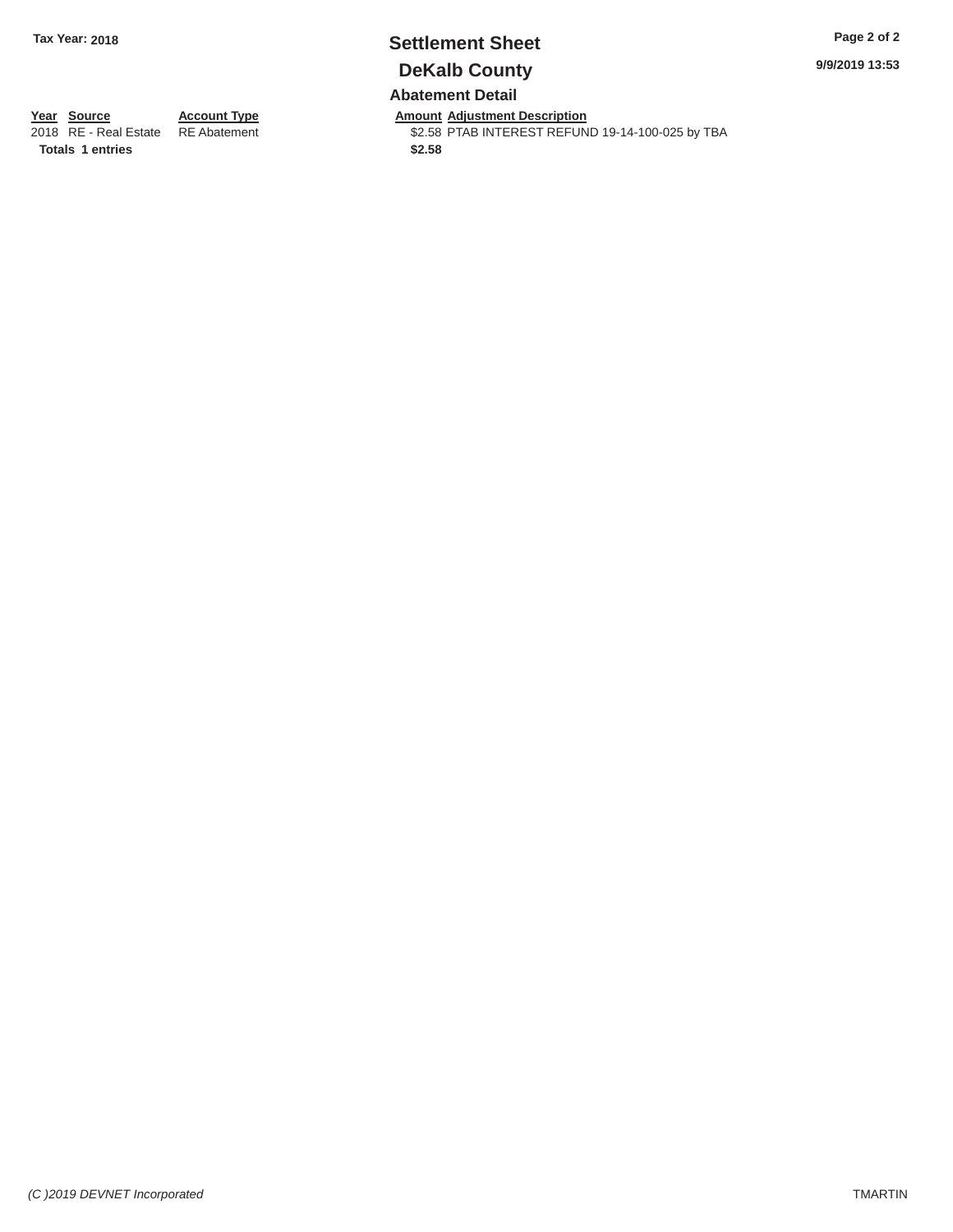### Tax Year: 2018 **Page 1 of 1 Page 1 of 1 Settlement Sheet Page 1 of 1 Page 1 of 1 9/9/2019 13:53 DeKalb County 139 - SCHOOL DISTRICT 432**

#### **Current Year Taxes Due Current Year Taxes Paid Current Year Taxes Paid**

|     | <b>Original Amount Due</b>     | \$2,896,425.36 | ٠ | <b>Real Estate</b>             | \$2,702,762.80 |
|-----|--------------------------------|----------------|---|--------------------------------|----------------|
| ٠   | Supplements                    | \$18,824.12    | ٠ | Railroad                       | \$51,912.16    |
|     | Cancellations                  | \$24,175.70    | ٠ | Mobile Home                    | \$0.00         |
|     | Abatements/Refunds             | \$0.00         | ٠ | Misc. Adjustments              | \$0.00         |
|     | Mobile Home                    | \$0.00         | ٠ | <b>Prior Year Real Estate</b>  | \$0.00         |
| +/- | Road & Bridge Transfer         | \$0.00         | ٠ | Prior Year Mobile Home         | \$0.00         |
|     | Misc. Adjustments              | \$0.00         |   | + Prior Year Misc. Adjustments | \$0.00         |
|     | <b>Adjusted Amount Due</b>     | \$2,891,073.78 |   | Abatements/Refunds             | \$0.00         |
|     | Prior Year Real EstateTax      | \$0.00         |   | <b>Total Collected</b>         | \$2,754,674.96 |
|     | Prior Year Mobile Home Tax     | \$0.00         | ٠ | <b>Hold Back</b>               | \$0.00         |
|     | + Prior Year Misc. Adjustments | \$0.00         | ٠ | <b>County Trustee</b>          |                |
|     | <b>Total Amount Due</b>        | \$2,891,073.78 |   | <b>Forfeited Tax</b>           |                |
|     |                                |                |   |                                |                |

| <b>Original Amount Due</b> | \$2,896,425.36 | ÷ | <b>Real Estate</b>             | \$2,702,762.80 |
|----------------------------|----------------|---|--------------------------------|----------------|
| Supplements                | \$18,824.12    | ÷ | Railroad                       | \$51,912.16    |
| Cancellations              | \$24,175.70    | ÷ | Mobile Home                    | \$0.00         |
| Abatements/Refunds         | \$0.00         | ÷ | Misc. Adjustments              | \$0.00         |
| Mobile Home                | \$0.00         | ÷ | <b>Prior Year Real Estate</b>  | \$0.00         |
| Road & Bridge Transfer     | \$0.00         | ÷ | Prior Year Mobile Home         | \$0.00         |
| Misc. Adjustments          | \$0.00         |   | + Prior Year Misc. Adjustments | \$0.00         |
| <b>Adjusted Amount Due</b> | \$2,891,073.78 |   | Abatements/Refunds             | \$0.00         |
| ior Year Real EstateTax    | \$0.00         |   | <b>Total Collected</b>         | \$2,754,674.96 |
| r Year Mobile Home Tax     | \$0.00         | ÷ | <b>Hold Back</b>               | \$0.00         |
| Year Misc. Adjustments     | \$0.00         | ÷ | <b>County Trustee</b>          |                |
| <b>Total Amount Due</b>    | \$2,891,073.78 | ٠ | <b>Forfeited Tax</b>           |                |
|                            |                |   | <b>Total</b>                   | \$2,754,674.96 |

### **Distribution Summary Tax Distribution Date Amount Amount** 05/24/2019 \$348,099.71 06/21/2019 \$1,282,081.37 07/19/2019 \$27,572.60 08/16/2019 \$78,965.47 09/13/2019 \$1,017,955.81 **Totals: 5 Distributions \$2,754,674.96 Grand Totals: 5 Distributions \$2,754,674.96**

|                                         |                         | <b>Fund Summary</b>                     |                                       |                            |                 |                           |
|-----------------------------------------|-------------------------|-----------------------------------------|---------------------------------------|----------------------------|-----------------|---------------------------|
| <b>Fund</b>                             | <b>Amount Collected</b> | <b>Previously</b><br><b>Distributed</b> | <b>Current</b><br><b>Distribution</b> | <b>Amount</b><br>Available | <b>Interest</b> | PY Over<br><b>Distrib</b> |
| 002 - EDUCATION                         | \$1,870,165.32          | \$1,179,069.00                          | \$691,096.32                          | \$0.00                     | \$0.00          | \$0.00                    |
| 003 - BONDS AND INTEREST                | \$311,377.44            | \$196,311.79                            | \$115,065.65                          | \$0.00                     | \$0.00          | \$0.00                    |
| 004 - OPERATIONS & MAINTENANCE          | \$176.839.12            | \$111,490.43                            | \$65,348.69                           | \$0.00                     | \$0.00          | \$0.00                    |
| $005 - I. M. R. F.$                     | \$46,295.07             | \$29.187.31                             | \$17,107.76                           | \$0.00                     | \$0.00          | \$0.00                    |
| 030 - TRANSPORTATION SYSTEM             | \$84,160.83             | \$53,060.24                             | \$31,100.59                           | \$0.00                     | \$0.00          | \$0.00                    |
| 031 - WORKING CASH                      | \$18,701.49             | \$11.790.59                             | \$6.910.90                            | \$0.00                     | \$0.00          | \$0.00                    |
| 032 - FIRE PREV/SFTY/ENERGY             | \$23,381.69             | \$14,741.28                             | \$8,640.41                            | \$0.00                     | \$0.00          | \$0.00                    |
| 033 - SPECIAL EDUCATION                 | \$18,701.49             | \$11.790.59                             | \$6.910.90                            | \$0.00                     | \$0.00          | \$0.00                    |
| 035 - TORT JUDGEMENTS/LIABILITY<br>INS. | \$149,052.70            | \$93,972.14                             | \$55,080.56                           | \$0.00                     | \$0.00          | \$0.00                    |
| 047 - SOCIAL SECURITY                   | \$32,618.12             | \$20,564.50                             | \$12,053.62                           | \$0.00                     | \$0.00          | \$0.00                    |
| 057 - LEASE/PURCHASE/RENTAL             | \$23,381.69             | \$14.741.28                             | \$8,640.41                            | \$0.00                     | \$0.00          | \$0.00                    |
| <b>Totals</b>                           | \$2,754,674,96          | \$1,736,719.15                          | \$1,017,955.81                        | \$0.00                     | \$0.00          | \$0.00                    |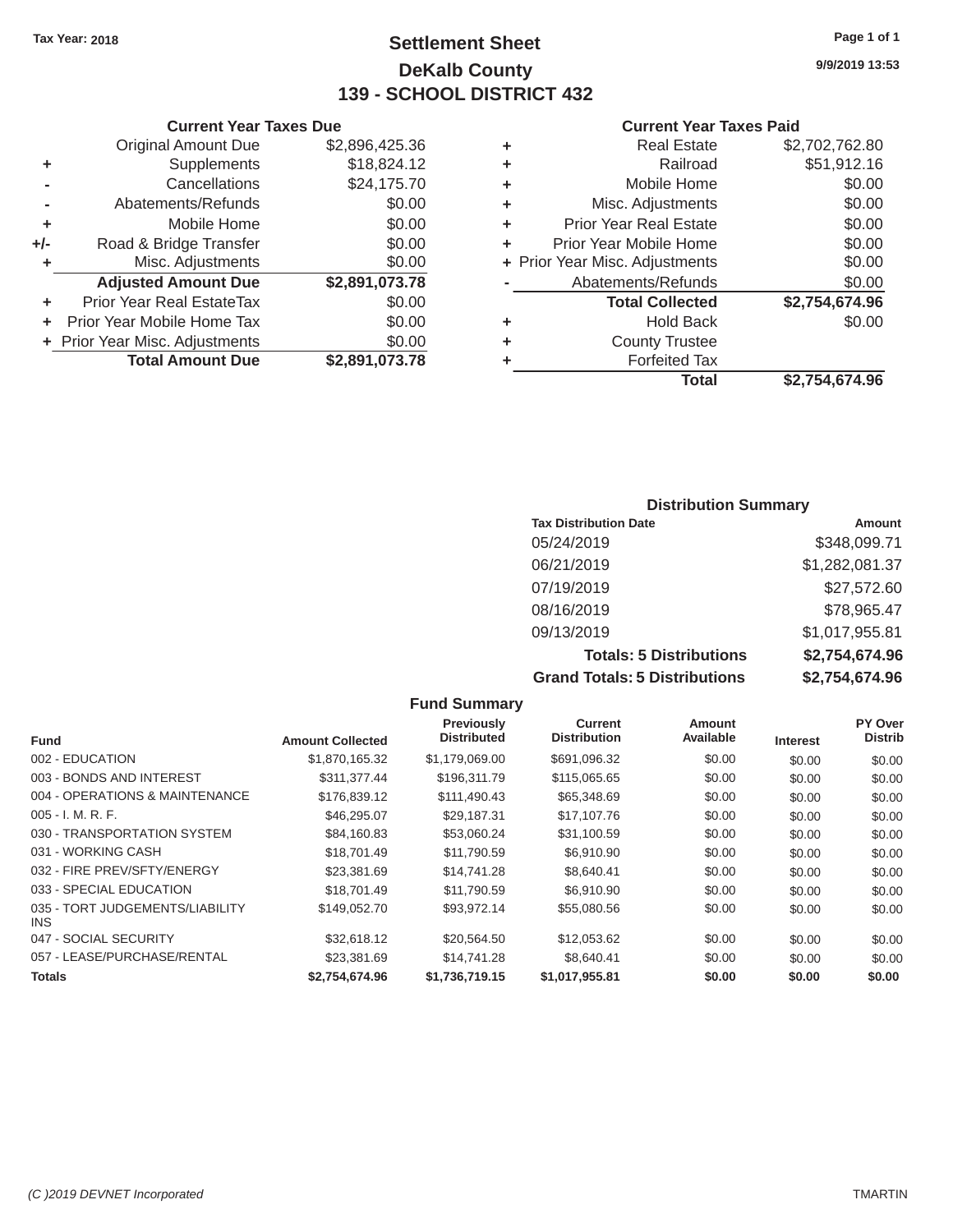## Tax Year: 2018 **Page 1 of 1 Settlement Sheet Page 1 of 1 Page 1 of 1 9/9/2019 13:53 DeKalb County 141 - CC 509 ELGIN**

|     | <b>Current Year Taxes Due</b>    |            |   | <b>Current Year Taxes Paid</b> |            |
|-----|----------------------------------|------------|---|--------------------------------|------------|
|     | <b>Original Amount Due</b>       | \$6,410.14 | ٠ | <b>Real Estate</b>             | \$5,666.20 |
| ٠   | Supplements                      | \$0.00     | ٠ | Railroad                       | \$0.00     |
|     | Cancellations                    | \$0.00     | ٠ | Mobile Home                    | \$0.00     |
|     | Abatements/Refunds               | \$0.00     | ٠ | Misc. Adjustments              | \$0.00     |
| ÷   | Mobile Home                      | \$0.00     | ٠ | <b>Prior Year Real Estate</b>  | \$0.00     |
| +/- | Road & Bridge Transfer           | \$0.00     | ٠ | Prior Year Mobile Home         | \$0.00     |
|     | Misc. Adjustments                | \$0.00     |   | + Prior Year Misc. Adjustments | \$0.00     |
|     | <b>Adjusted Amount Due</b>       | \$6,410.14 |   | Abatements/Refunds             | \$0.00     |
|     | <b>Prior Year Real EstateTax</b> | \$0.00     |   | <b>Total Collected</b>         | \$5,666.20 |
|     | Prior Year Mobile Home Tax       | \$0.00     | ٠ | <b>Hold Back</b>               | \$0.00     |
|     | + Prior Year Misc. Adjustments   | \$0.00     | ٠ | <b>County Trustee</b>          |            |
|     | <b>Total Amount Due</b>          | \$6,410.14 |   | <b>Forfeited Tax</b>           |            |

### **Current Year Taxes Paid +**<br>Real Estate \$5,666.20<br>Railroad \$0.00 **-** Cancellations \$0.00 **+** Mobile Home \$0.00 **+** Misc. Adjustments \$0.00 **+** Prior Year Real Estate \$0.00 **+** Prior Year Mobile Home  $\overline{0.00}$

|                            |            |   | Total                          | \$5,666.20 |
|----------------------------|------------|---|--------------------------------|------------|
| <b>Total Amount Due</b>    | \$6,410.14 | ٠ | <b>Forfeited Tax</b>           |            |
| Year Misc. Adjustments     | \$0.00     | ٠ | <b>County Trustee</b>          |            |
| r Year Mobile Home Tax     | \$0.00     | ٠ | <b>Hold Back</b>               | \$0.00     |
| ior Year Real EstateTax    | \$0.00     |   | <b>Total Collected</b>         | \$5,666.20 |
| <b>Adjusted Amount Due</b> | \$6,410.14 |   | Abatements/Refunds             | \$0.00     |
| Misc. Adjustments          | \$0.00     |   | + Prior Year Misc. Adjustments | \$0.00     |
|                            |            |   |                                | .          |

| <b>Distribution Summary</b>          |            |  |  |  |  |
|--------------------------------------|------------|--|--|--|--|
| <b>Tax Distribution Date</b>         | Amount     |  |  |  |  |
| 05/24/2019                           | \$1,230.96 |  |  |  |  |
| 06/21/2019                           | \$2,076.90 |  |  |  |  |
| 08/16/2019                           | \$1,231.00 |  |  |  |  |
| 09/13/2019                           | \$1,127.34 |  |  |  |  |
| <b>Totals: 4 Distributions</b>       | \$5,666.20 |  |  |  |  |
| <b>Grand Totals: 4 Distributions</b> | \$5,666.20 |  |  |  |  |

| <b>Fund Summary</b>                           |                         |                                  |                                |                     |                 |                           |
|-----------------------------------------------|-------------------------|----------------------------------|--------------------------------|---------------------|-----------------|---------------------------|
| <b>Fund</b>                                   | <b>Amount Collected</b> | Previously<br><b>Distributed</b> | Current<br><b>Distribution</b> | Amount<br>Available | <b>Interest</b> | PY Over<br><b>Distrib</b> |
| 003 - BONDS AND INTEREST                      | \$1.173.89              | \$940.34                         | \$233.55                       | \$0.00              | \$0.00          | \$0.00                    |
| 027 - AUDIT                                   | \$10.59                 | \$8.48                           | \$2.11                         | \$0.00              | \$0.00          | \$0.00                    |
| 035 - TORT JUDGEMENTS/LIABILITY<br><b>INS</b> | \$124.00                | \$99.33                          | \$24.67                        | \$0.00              | \$0.00          | \$0.00                    |
| 047 - SOCIAL SECURITY                         | \$66.15                 | \$52.99                          | \$13.16                        | \$0.00              | \$0.00          | \$0.00                    |
| 136 - OPERATIONS & MAINTENANCE<br>(colleges)  | \$1,009.90              | \$808.97                         | \$200.93                       | \$0.00              | \$0.00          | \$0.00                    |
| 159 - EDUCATIONAL PURPOSES<br>(colleges)      | \$3,281.67              | \$2,628.75                       | \$652.92                       | \$0.00              | \$0.00          | \$0.00                    |
| <b>Totals</b>                                 | \$5,666,20              | \$4,538,86                       | \$1.127.34                     | \$0.00              | \$0.00          | \$0.00                    |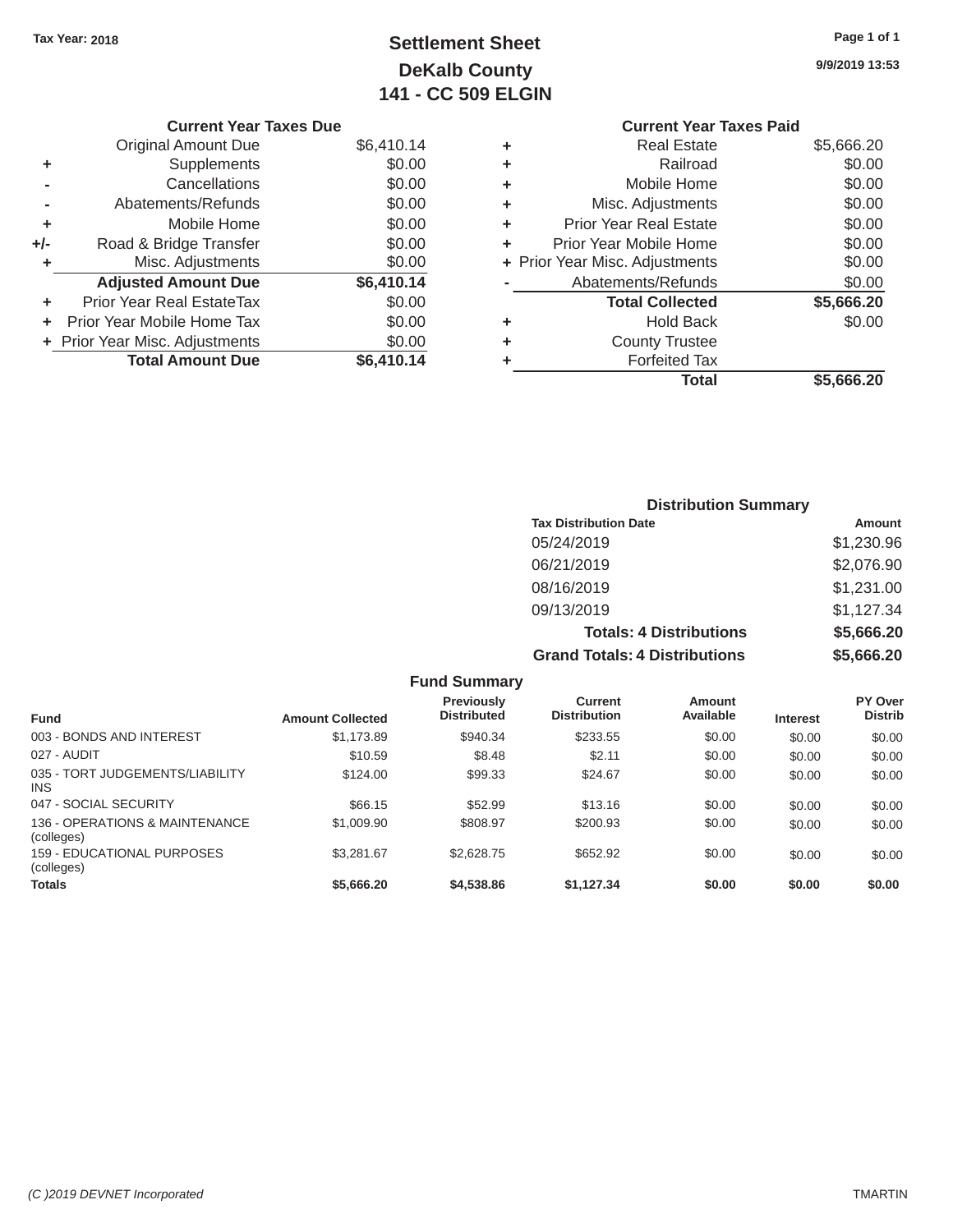## Tax Year: 2018 **Page 1 of 1 Settlement Sheet Page 1 of 1 Page 1 of 1 9/9/2019 13:53 DeKalb County 142 - CC 511 ROCK VALLEY**

| <b>Current Year Taxes Due</b> |            |  | <b>Current Year Taxes Paid</b> |          |
|-------------------------------|------------|--|--------------------------------|----------|
| Original Amount Due           | \$1,238,52 |  | Real Estate                    | \$988.21 |
| Supplements                   | \$0.00     |  | Railroad                       | \$0.00   |
| Cancellations                 | \$0.00     |  | Mobile Home                    | \$0.00   |

| <b>Current Year Taxes Due</b> |                                  |            |    | <b>Current Year Taxes Paid</b> |          |
|-------------------------------|----------------------------------|------------|----|--------------------------------|----------|
|                               | <b>Original Amount Due</b>       | \$1,238.52 |    | <b>Real Estate</b>             | \$988.21 |
|                               | Supplements                      | \$0.00     | ٠  | Railroad                       | \$0.00   |
|                               | Cancellations                    | \$0.00     | ٠  | Mobile Home                    | \$0.00   |
|                               | Abatements/Refunds               | \$0.00     |    | Misc. Adjustments              | \$0.00   |
|                               | Mobile Home                      | \$0.00     | ÷. | <b>Prior Year Real Estate</b>  | \$0.00   |
| $+/-$                         | Road & Bridge Transfer           | \$0.00     |    | Prior Year Mobile Home         | \$0.00   |
|                               | Misc. Adjustments                | \$0.00     |    | + Prior Year Misc. Adjustments | \$0.00   |
|                               | <b>Adjusted Amount Due</b>       | \$1,238.52 |    | Abatements/Refunds             | \$0.00   |
| ÷.                            | <b>Prior Year Real EstateTax</b> | \$0.00     |    | <b>Total Collected</b>         | \$988.21 |
| ÷.                            | Prior Year Mobile Home Tax       | \$0.00     | ٠  | <b>Hold Back</b>               | \$0.00   |
|                               | + Prior Year Misc. Adjustments   | \$0.00     |    | <b>County Trustee</b>          |          |
|                               | <b>Total Amount Due</b>          | \$1,238.52 |    | <b>Forfeited Tax</b>           |          |
|                               |                                  |            |    |                                |          |

| Supplements                | \$0.00     | ٠ | Railroad                       | \$0.00   |
|----------------------------|------------|---|--------------------------------|----------|
| Cancellations              | \$0.00     | ÷ | Mobile Home                    | \$0.00   |
| Abatements/Refunds         | \$0.00     | ٠ | Misc. Adjustments              | \$0.00   |
| Mobile Home                | \$0.00     | ٠ | <b>Prior Year Real Estate</b>  | \$0.00   |
| Road & Bridge Transfer     | \$0.00     | ٠ | Prior Year Mobile Home         | \$0.00   |
| Misc. Adjustments          | \$0.00     |   | + Prior Year Misc. Adjustments | \$0.00   |
| <b>Adjusted Amount Due</b> | \$1,238.52 |   | Abatements/Refunds             | \$0.00   |
| ior Year Real EstateTax    | \$0.00     |   | <b>Total Collected</b>         | \$988.21 |
| r Year Mobile Home Tax     | \$0.00     | ٠ | <b>Hold Back</b>               | \$0.00   |
| Year Misc. Adjustments     | \$0.00     | ٠ | <b>County Trustee</b>          |          |
| <b>Total Amount Due</b>    | \$1,238.52 | ٠ | <b>Forfeited Tax</b>           |          |
|                            |            |   | <b>Total</b>                   | \$988.21 |
|                            |            |   |                                |          |

|                                         |                         |                                         |                                      | <b>Distribution Summary</b>    |                 |                           |
|-----------------------------------------|-------------------------|-----------------------------------------|--------------------------------------|--------------------------------|-----------------|---------------------------|
|                                         |                         |                                         | <b>Tax Distribution Date</b>         |                                |                 | <b>Amount</b>             |
|                                         |                         |                                         | 05/24/2019                           |                                |                 | \$446.30                  |
|                                         |                         |                                         | 06/21/2019                           |                                |                 | \$396.54                  |
|                                         |                         |                                         | 09/13/2019                           |                                |                 | \$145.37                  |
|                                         |                         |                                         |                                      | <b>Totals: 3 Distributions</b> |                 | \$988.21                  |
|                                         |                         |                                         | <b>Grand Totals: 3 Distributions</b> |                                |                 | \$988.21                  |
|                                         |                         | <b>Fund Summary</b>                     |                                      |                                |                 |                           |
| <b>Fund</b>                             | <b>Amount Collected</b> | <b>Previously</b><br><b>Distributed</b> | Current<br><b>Distribution</b>       | <b>Amount</b><br>Available     | <b>Interest</b> | PY Over<br><b>Distrib</b> |
| 003 - BONDS AND INTEREST                | \$419.28                | \$357.60                                | \$61.68                              | \$0.00                         | \$0.00          | \$0.00                    |
| 027 - AUDIT                             | \$1.71                  | \$1.46                                  | \$0.25                               | \$0.00                         | \$0.00          | \$0.00                    |
| 035 - TORT JUDGEMENTS/LIABILITY<br>INS. | \$34.19                 | \$29.16                                 | \$5.03                               | \$0.00                         | \$0.00          | \$0.00                    |
| 047 - SOCIAL SECURITY                   | \$0.00                  | \$0.00                                  | \$0.00                               | \$0.00                         | AN UP           | ደበ በበ                     |

| 003 - BONDS AND INTEREST                      | \$419.28 | \$357.60 | \$61.68  | \$0.00 | \$0.00 | \$0.00 |
|-----------------------------------------------|----------|----------|----------|--------|--------|--------|
| 027 - AUDIT                                   | \$1.71   | \$1.46   | \$0.25   | \$0.00 | \$0.00 | \$0.00 |
| 035 - TORT JUDGEMENTS/LIABILITY<br><b>INS</b> | \$34.19  | \$29.16  | \$5.03   | \$0.00 | \$0.00 | \$0.00 |
| 047 - SOCIAL SECURITY                         | \$0.00   | \$0.00   | \$0.00   | \$0.00 | \$0.00 | \$0.00 |
| 136 - OPERATIONS & MAINTENANCE<br>(colleges)  | \$78.97  | \$67.35  | \$11.62  | \$0.00 | \$0.00 | \$0.00 |
| 141 - HLTH, SFTY/HANDICAP<br>ACCESS/ENERGY    | \$0.00   | \$0.00   | \$0.00   | \$0.00 | \$0.00 | \$0.00 |
| 159 - EDUCATIONAL PURPOSES<br>(colleges)      | \$454.06 | \$387.27 | \$66.79  | \$0.00 | \$0.00 | \$0.00 |
| <b>Totals</b>                                 | \$988.21 | \$842.84 | \$145.37 | \$0.00 | \$0.00 | \$0.00 |
|                                               |          |          |          |        |        |        |
|                                               |          |          |          |        |        |        |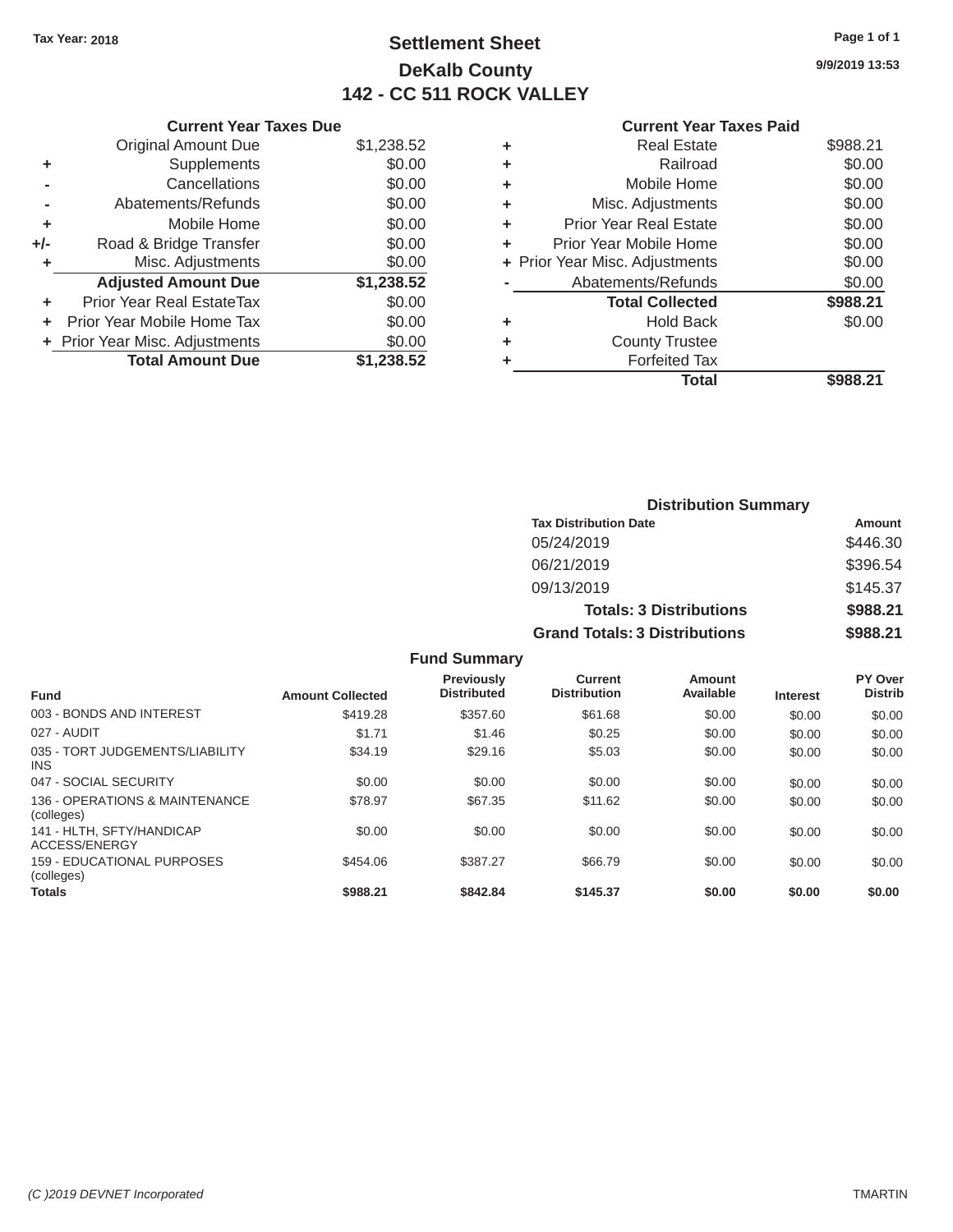### Tax Year: 2018 **Page 1 of 1 Settlement Sheet Page 1 of 1 Page 1 of 1 9/9/2019 13:53 DeKalb County 143 - CC 513 ILLINOIS VALLEY**

### **Current Year Taxes Due Current Year Taxes Paid Current Year Taxes Paid**

|     | GUITELL TEAL TAAES DUE           |            |   | Gulltill Ital Taxts Falu       |            |
|-----|----------------------------------|------------|---|--------------------------------|------------|
|     | <b>Original Amount Due</b>       | \$8,154.37 | ٠ | <b>Real Estate</b>             | \$6,899.72 |
| ٠   | Supplements                      | \$0.00     |   | Railroad                       | \$589.86   |
|     | Cancellations                    | \$0.00     | ٠ | Mobile Home                    | \$0.00     |
|     | Abatements/Refunds               | \$0.00     | ٠ | Misc. Adjustments              | \$0.00     |
|     | Mobile Home                      | \$0.00     | ٠ | <b>Prior Year Real Estate</b>  | \$0.00     |
| +/- | Road & Bridge Transfer           | \$0.00     |   | Prior Year Mobile Home         | \$0.00     |
|     | Misc. Adjustments                | \$0.00     |   | + Prior Year Misc. Adjustments | \$0.00     |
|     | <b>Adjusted Amount Due</b>       | \$8,154.37 |   | Abatements/Refunds             | \$0.00     |
|     | <b>Prior Year Real EstateTax</b> | \$0.00     |   | <b>Total Collected</b>         | \$7,489.58 |
|     | + Prior Year Mobile Home Tax     | \$0.00     | ٠ | <b>Hold Back</b>               | \$0.00     |
|     | + Prior Year Misc. Adjustments   | \$0.00     |   | <b>County Trustee</b>          |            |
|     | <b>Total Amount Due</b>          | \$8,154.37 |   | <b>Forfeited Tax</b>           |            |
|     |                                  |            |   |                                |            |

| <b>Original Amount Due</b> | \$8,154.37 | ÷ | <b>Real Estate</b>             | \$6,899.72 |
|----------------------------|------------|---|--------------------------------|------------|
| Supplements                | \$0.00     | ٠ | Railroad                       | \$589.86   |
| Cancellations              | \$0.00     | ٠ | Mobile Home                    | \$0.00     |
| Abatements/Refunds         | \$0.00     | ٠ | Misc. Adjustments              | \$0.00     |
| Mobile Home                | \$0.00     | ÷ | <b>Prior Year Real Estate</b>  | \$0.00     |
| Road & Bridge Transfer     | \$0.00     | ÷ | Prior Year Mobile Home         | \$0.00     |
| Misc. Adjustments          | \$0.00     |   | + Prior Year Misc. Adjustments | \$0.00     |
| <b>Adjusted Amount Due</b> | \$8,154.37 |   | Abatements/Refunds             | \$0.00     |
| ior Year Real EstateTax    | \$0.00     |   | <b>Total Collected</b>         | \$7,489.58 |
| r Year Mobile Home Tax     | \$0.00     | ٠ | <b>Hold Back</b>               | \$0.00     |
| Year Misc. Adjustments     | \$0.00     | ٠ | <b>County Trustee</b>          |            |
| <b>Total Amount Due</b>    | \$8,154.37 | ٠ | <b>Forfeited Tax</b>           |            |
|                            |            |   | <b>Total</b>                   | \$7,489.58 |

| <b>Distribution Summary</b>          |            |  |  |  |  |
|--------------------------------------|------------|--|--|--|--|
| <b>Tax Distribution Date</b>         | Amount     |  |  |  |  |
| 05/24/2019                           | \$993.24   |  |  |  |  |
| 06/21/2019                           | \$3,823.62 |  |  |  |  |
| 08/16/2019                           | \$77.41    |  |  |  |  |
| 09/13/2019                           | \$2,595.31 |  |  |  |  |
| <b>Totals: 4 Distributions</b>       | \$7,489.58 |  |  |  |  |
| <b>Grand Totals: 4 Distributions</b> | \$7,489.58 |  |  |  |  |

|                                                     |                         | <b>Fund Summary</b>              |                                       |                            |                 |                           |
|-----------------------------------------------------|-------------------------|----------------------------------|---------------------------------------|----------------------------|-----------------|---------------------------|
| <b>Fund</b>                                         | <b>Amount Collected</b> | Previously<br><b>Distributed</b> | <b>Current</b><br><b>Distribution</b> | <b>Amount</b><br>Available | <b>Interest</b> | PY Over<br><b>Distrib</b> |
| 003 - BONDS AND INTEREST                            | \$0.00                  | \$0.00                           | \$0.00                                | \$0.00                     | \$0.00          | \$0.00                    |
| 027 - AUDIT                                         | \$23.50                 | \$15.35                          | \$8.15                                | \$0.00                     | \$0.00          | \$0.00                    |
| 035 - TORT JUDGMENTS, LIABILITY<br><b>INSURANCE</b> | \$495.80                | \$323.99                         | \$171.81                              | \$0.00                     | \$0.00          | \$0.00                    |
| 047 - SOCIAL SECURITY                               | \$125.69                | \$82.14                          | \$43.55                               | \$0.00                     | \$0.00          | \$0.00                    |
| 136 - OPERATIONS & MAINTENANCE<br>(colleges)        | \$816.18                | \$533.36                         | \$282.82                              | \$0.00                     | \$0.00          | \$0.00                    |
| 141 - HLTH, SFTY/HANDICAP<br><b>ACCESS/ENERGY</b>   | \$902.88                | \$590.01                         | \$312.87                              | \$0.00                     | \$0.00          | \$0.00                    |
| 149 - STATEWIDE AVERAGE<br><b>ADDITIONAL TAX</b>    | \$2,472.98              | \$1,616,04                       | \$856.94                              | \$0.00                     | \$0.00          | \$0.00                    |
| 159 - EDUCATIONAL PURPOSES<br>(colleges)            | \$2,652.55              | \$1,733.38                       | \$919.17                              | \$0.00                     | \$0.00          | \$0.00                    |
| Totals                                              | \$7,489.58              | \$4,894.27                       | \$2,595.31                            | \$0.00                     | \$0.00          | \$0.00                    |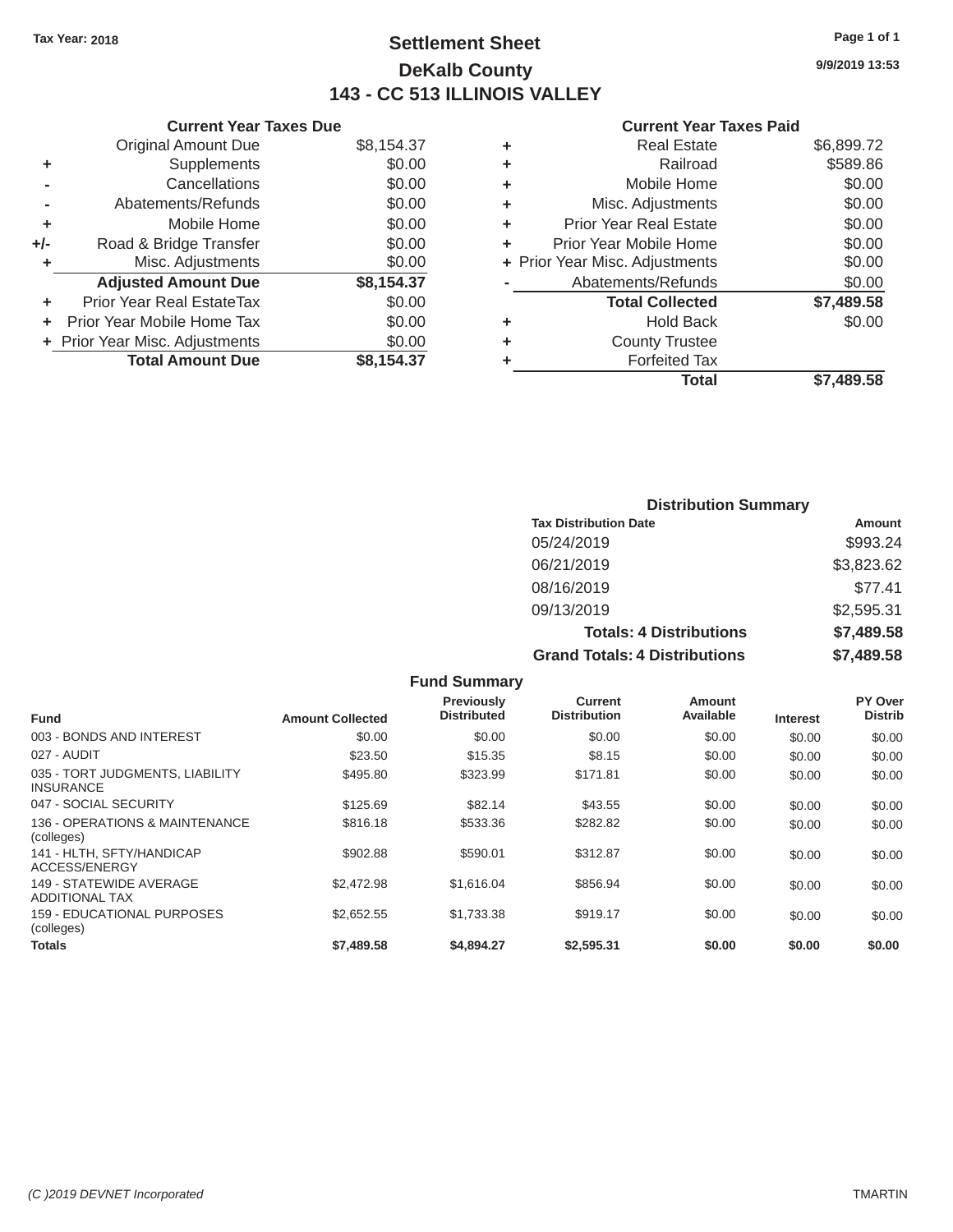### Tax Year: 2018 **Page 1 of 1 Settlement Sheet Page 1 of 1 Page 1 of 1 9/9/2019 13:53 DeKalb County 144 - CC 516 WAUBONSEE**

#### **Current Year Taxes Paid**

| <b>Original Amount Due</b> | \$1,902,783.65                                                 | ٠ | <b>Real Estate</b>            | \$1,775,717.51                 |
|----------------------------|----------------------------------------------------------------|---|-------------------------------|--------------------------------|
| Supplements                | \$21,160.74                                                    | ٠ | Railroad                      | \$21,817.02                    |
| Cancellations              | \$26,534.08                                                    | ٠ | Mobile Home                   | \$0.00                         |
| Abatements/Refunds         | \$0.27                                                         | ٠ | Misc. Adjustments             | \$79.95                        |
| Mobile Home                | \$0.00                                                         | ٠ | <b>Prior Year Real Estate</b> | (\$3,167.42)                   |
| Road & Bridge Transfer     | \$0.00                                                         | ٠ | Prior Year Mobile Home        | \$0.00                         |
| Misc. Adjustments          | \$79.95                                                        |   |                               | \$2,404.06                     |
| <b>Adjusted Amount Due</b> | \$1,897,489.99                                                 |   | Abatements/Refunds            | \$0.27                         |
| Prior Year Real EstateTax  | (\$3,167.42)                                                   |   | <b>Total Collected</b>        | \$1,796,850.85                 |
|                            | \$0.00                                                         | ٠ | <b>Hold Back</b>              | \$0.00                         |
|                            | \$2,404.06                                                     | ٠ | <b>County Trustee</b>         |                                |
| <b>Total Amount Due</b>    | \$1,896,726.63                                                 |   | <b>Forfeited Tax</b>          |                                |
|                            |                                                                |   | <b>Total</b>                  | \$1,796,850.85                 |
|                            | + Prior Year Mobile Home Tax<br>+ Prior Year Misc. Adjustments |   |                               | + Prior Year Misc. Adjustments |

|                | <b>Current Year Taxes Due</b>  |                |   | <b>Current Year</b>            |
|----------------|--------------------------------|----------------|---|--------------------------------|
|                | <b>Original Amount Due</b>     | \$1,902,783.65 | ٠ | <b>Real Estate</b>             |
| ÷              | Supplements                    | \$21,160.74    | ٠ | Railroad                       |
| $\blacksquare$ | Cancellations                  | \$26,534.08    | ٠ | Mobile Home                    |
|                | Abatements/Refunds             | \$0.27         | ٠ | Misc. Adjustments              |
| ÷              | Mobile Home                    | \$0.00         | ٠ | <b>Prior Year Real Estate</b>  |
| /-             | Road & Bridge Transfer         | \$0.00         |   | Prior Year Mobile Home         |
| ٠              | Misc. Adjustments              | \$79.95        |   | + Prior Year Misc. Adjustments |
|                | <b>Adjusted Amount Due</b>     | \$1,897,489.99 |   | Abatements/Refunds             |
| ÷              | Prior Year Real EstateTax      | (\$3,167.42)   |   | <b>Total Collected</b>         |
| $+$ $-$        | Prior Year Mobile Home Tax     | \$0.00         | ٠ | <b>Hold Back</b>               |
|                | + Prior Year Misc. Adjustments | \$2,404.06     | ٠ | <b>County Trustee</b>          |
|                | <b>Total Amount Due</b>        | \$1,896,726.63 |   | Forfeited Tax                  |

| <b>Distribution Summary</b>          |                |
|--------------------------------------|----------------|
| <b>Tax Distribution Date</b>         | Amount         |
| 05/24/2019                           | \$207,713.74   |
| 06/21/2019                           | \$835,480.18   |
| 07/19/2019                           | \$18,795.35    |
| 08/16/2019                           | \$44,273.09    |
| 09/13/2019                           | \$690,588.49   |
| <b>Totals: 5 Distributions</b>       | \$1,796,850.85 |
| <b>Grand Totals: 5 Distributions</b> | \$1,796,850.85 |

|                                              |                         | <b>Fund Summary</b>                     |                                |                     |                 |                           |
|----------------------------------------------|-------------------------|-----------------------------------------|--------------------------------|---------------------|-----------------|---------------------------|
| <b>Fund</b>                                  | <b>Amount Collected</b> | <b>Previously</b><br><b>Distributed</b> | Current<br><b>Distribution</b> | Amount<br>Available | <b>Interest</b> | PY Over<br><b>Distrib</b> |
| 003 - BONDS AND INTEREST                     | \$299,358.88            | \$184,305.46                            | \$115,053.42                   | \$0.00              | \$0.00          | \$0.00                    |
| 027 - AUDIT                                  | \$2,916,30              | \$1.795.47                              | \$1.120.83                     | \$0.00              | \$0.00          | \$0.00                    |
| 035 - TORT JUDGEMENTS/LIABILITY<br>INS.      | \$40,369.87             | \$24.854.43                             | \$15,515.44                    | \$0.00              | \$0.00          | \$0.00                    |
| 136 - OPERATIONS & MAINTENANCE<br>(colleges) | \$228.861.32            | \$140.902.44                            | \$87.958.88                    | \$0.00              | \$0.00          | \$0.00                    |
| 159 - EDUCATIONAL PURPOSES<br>(colleges)     | \$1.225.344.48          | \$754,404.56                            | \$470.939.92                   | \$0.00              | \$0.00          | \$0.00                    |
| <b>Totals</b>                                | \$1,796,850.85          | \$1,106,262.36                          | \$690,588.49                   | \$0.00              | \$0.00          | \$0.00                    |

### **Miscellaneous Adjustment Detail**

| Year Source             | <b>Account Type</b>       | <b>Amount Adjustment Description</b>                           |  |
|-------------------------|---------------------------|----------------------------------------------------------------|--|
| 2017 RE - Real Estate   | <b>Back Tax Collected</b> | \$56.14 MCMASTER REDEMPTION 19-34-203-018 by TBA               |  |
| 2017 RE - Real Estate   | <b>Back Tax Collected</b> | \$1,637.98 MARQUETTE NATL BANK REDEMPTION 19-36-204-019 by TBA |  |
| 2017 RE - Real Estate   | <b>Back Tax Collected</b> | \$709.94 PPRE LLC REDEMPTION 19-25-478-004 by TBA              |  |
| 2018 RE - Real Estate   | <b>Back Tax Collected</b> | \$23.60 ROE REDEMPTION 19-26-431-016 by TBA                    |  |
| 2018 RE - Real Estate   | Paymt In Lieu of Tax      | \$56.35 HOUSING AUTHORITY SUNSET VIEW APARTMENTS by TBA        |  |
| <b>Totals 5 entries</b> |                           | \$2,484.01                                                     |  |
|                         |                           | <b>Abatement Detail</b>                                        |  |
| Year Source             | <b>Account Type</b>       | <b>Amount Adjustment Description</b>                           |  |
| 2018 RE - Real Estate   | <b>RE</b> Abatement       | \$0.27 PTAB INTEREST REFUND 19-14-100-025 by TBA               |  |

Totals 1 entries \$0.27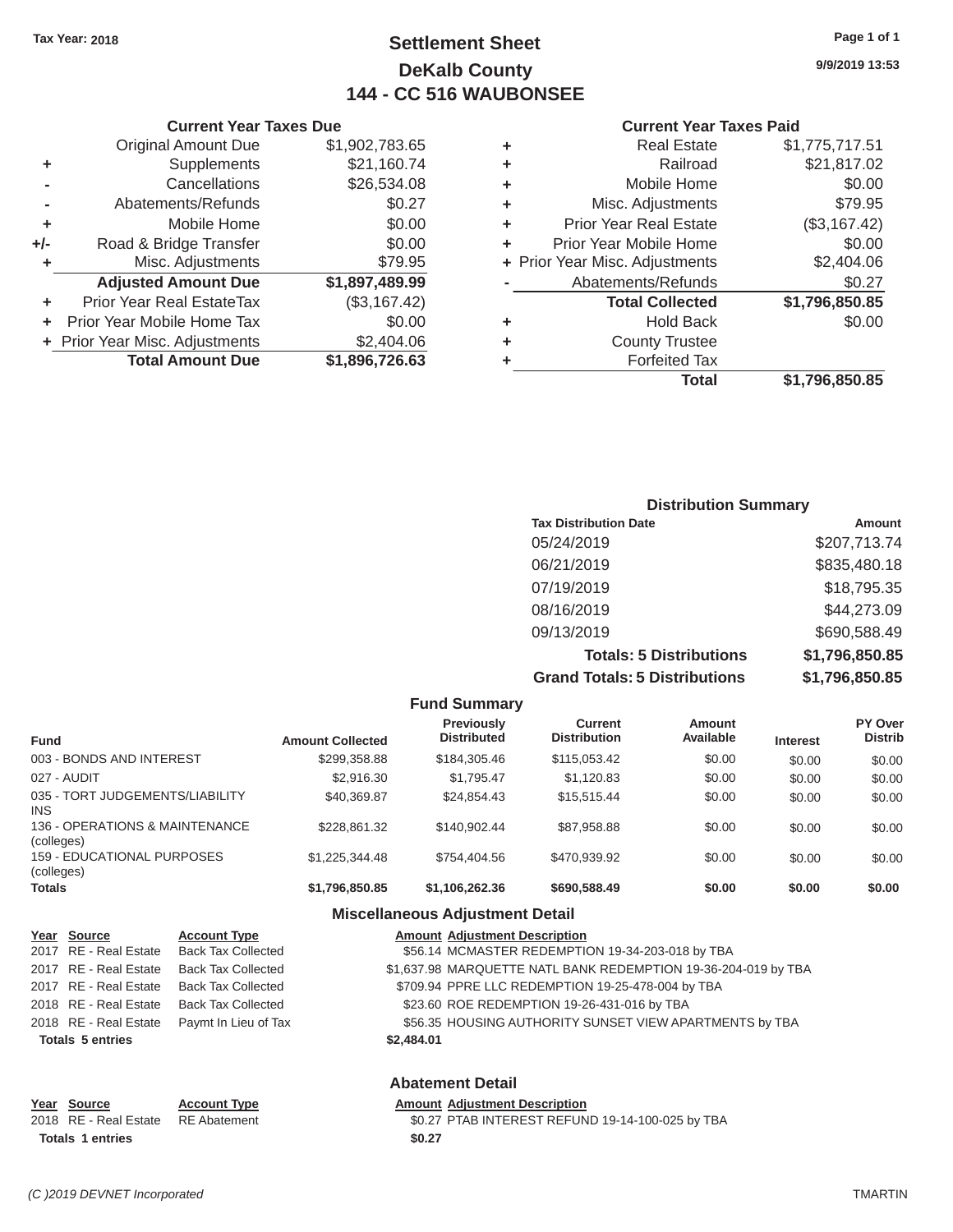### **Tax Year: 2018 Page 1 of 2 Settlement Sheet 9/9/2019 13:53 DeKalb County 145 - CC 523 KISHWAUKEE**

|   | <b>Real Estate</b>             | \$10,885,864.30 |
|---|--------------------------------|-----------------|
| ٠ | Railroad                       | \$89,948.36     |
| ٠ | Mobile Home                    | \$0.00          |
| ٠ | Misc. Adjustments              | \$2,306.30      |
| ٠ | <b>Prior Year Real Estate</b>  | (\$2,633.26)    |
| ٠ | Prior Year Mobile Home         | \$0.00          |
|   | + Prior Year Misc. Adjustments | \$933.44        |
|   | Abatements/Refunds             | \$8.24          |
|   | <b>Total Collected</b>         | \$10,976,410.90 |
| ٠ | <b>Hold Back</b>               | \$0.00          |
| ٠ | <b>County Trustee</b>          |                 |
|   | <b>Forfeited Tax</b>           |                 |
|   | Total                          | \$10,976,410.90 |

### **Current Year Taxes Due Current Year Taxes Paid Original Amount Due \$11,466,179.35 +** Supplements \$109,056.58 **-** Cancellations \$207,732.70 **-** Abatements/Refunds **\$8.24 +** Mobile Home  $$0.00$ **+/-** Road & Bridge Transfer \$0.00 **+** Misc. Adjustments \$2,306.30 **Adjusted Amount Due \$11,369,801.29 +** Prior Year Real EstateTax (\$2,633.26) **+** Prior Year Mobile Home Tax  $$0.00$ **+** Prior Year Misc. Adjustments \$933.44 **Total Amount Due \$11,368,101.47**

### **Distribution Summary**

| <b>Tax Distribution Date</b>         | Amount          |
|--------------------------------------|-----------------|
| 05/24/2019                           | \$1,059,847.16  |
| 06/21/2019                           | \$4,988,171.31  |
| 07/19/2019                           | \$94,784.84     |
| 08/16/2019                           | \$294,633.50    |
| 09/13/2019                           | \$4,538,974.09  |
| <b>Totals: 5 Distributions</b>       | \$10,976,410.90 |
| <b>Grand Totals: 5 Distributions</b> | \$10,976,410.90 |

|                                              |                         | <b>Fund Summary</b>              |                                       |                            |                 |                           |
|----------------------------------------------|-------------------------|----------------------------------|---------------------------------------|----------------------------|-----------------|---------------------------|
| <b>Fund</b>                                  | <b>Amount Collected</b> | Previously<br><b>Distributed</b> | <b>Current</b><br><b>Distribution</b> | <b>Amount</b><br>Available | <b>Interest</b> | PY Over<br><b>Distrib</b> |
| 003 - BONDS AND INTEREST                     | \$3,191,073.10          | \$1,871,498.00                   | \$1,319,575.10                        | \$0.00                     | \$0.00          | \$0.00                    |
| 027 - AUDIT                                  | \$61,588.63             | \$36,120.47                      | \$25,468.16                           | \$0.00                     | \$0.00          | \$0.00                    |
| 035 - TORT JUDGEMENTS/LIABILITY<br>INS.      | \$943,521.32            | \$553,355.65                     | \$390,165.67                          | \$0.00                     | \$0.00          | \$0.00                    |
| 047 - SOCIAL SECURITY                        | \$205,621.12            | \$120,592.51                     | \$85,028.61                           | \$0.00                     | \$0.00          | \$0.00                    |
| 109 - PRIOR YEAR ADJUSTMENT                  | \$5,257,72              | \$3.083.54                       | \$2.174.18                            | \$0.00                     | \$0.00          | \$0.00                    |
| 136 - OPERATIONS & MAINTENANCE<br>(colleges) | \$1.231.750.87          | \$722,396.29                     | \$509.354.58                          | \$0.00                     | \$0.00          | \$0.00                    |
| 141 - HLTH/SFTY/HANDICAP<br>ACCESS/ENERGY    | \$821.167.26            | \$481.597.53                     | \$339,569.73                          | \$0.00                     | \$0.00          | \$0.00                    |
| 159 - EDUCATIONAL PURPOSES<br>(colleges)     | \$4,516,430.88          | \$2.648.792.82                   | \$1,867,638.06                        | \$0.00                     | \$0.00          | \$0.00                    |
| <b>Totals</b>                                | \$10,976,410.90         | \$6,437,436.81                   | \$4,538,974.09                        | \$0.00                     | \$0.00          | \$0.00                    |

#### **Miscellaneous Adjustment Detail**

| Year Source           | <b>Account Type</b>       | <b>Amount Adjustment Description</b>                           |
|-----------------------|---------------------------|----------------------------------------------------------------|
| 2017 RE - Real Estate | Back Tax Collected        | \$161.60 MOONEY REDEMPTION 08-23-184-002 by TBA                |
| 2017 RE - Real Estate | <b>Back Tax Collected</b> | \$12.23 SUMMIT ENCLAVE REDEMPTION 08-13-323-013 by TBA         |
| 2017 RE - Real Estate | <b>Back Tax Collected</b> | \$49.23 TATUM REDEMPTION 08-02-354-006 by TBA                  |
| 2017 RE - Real Estate | <b>Back Tax Collected</b> | \$49.23 11T IL LLC REDEMPTION 08-02-424-003 by TBA             |
| 2017 RE - Real Estate | <b>Back Tax Collected</b> | \$216.46 CITY OF DEKALB REDEMPTION 08-23-336-006 by TBA        |
| 2017 RE - Real Estate | <b>Back Tax Collected</b> | \$7.39 RIVERBEND DEVELOPMENT REDEMPTION 02-25-277-021 by TBA   |
| 2017 RE - Real Estate | <b>Back Tax Collected</b> | \$119.16 RIVERBEND DEVELOPMENT REDEMPTION 02-25-200-010 by TBA |
| 2017 RE - Real Estate | <b>Back Tax Collected</b> | \$97.20 TRUSTEE SALE 09-29-252-009 by TBA                      |
| 2017 RE - Real Estate | Back Tax Collected        | \$93.24 TRUSTEE SALE 08-23-309-005 by TBA                      |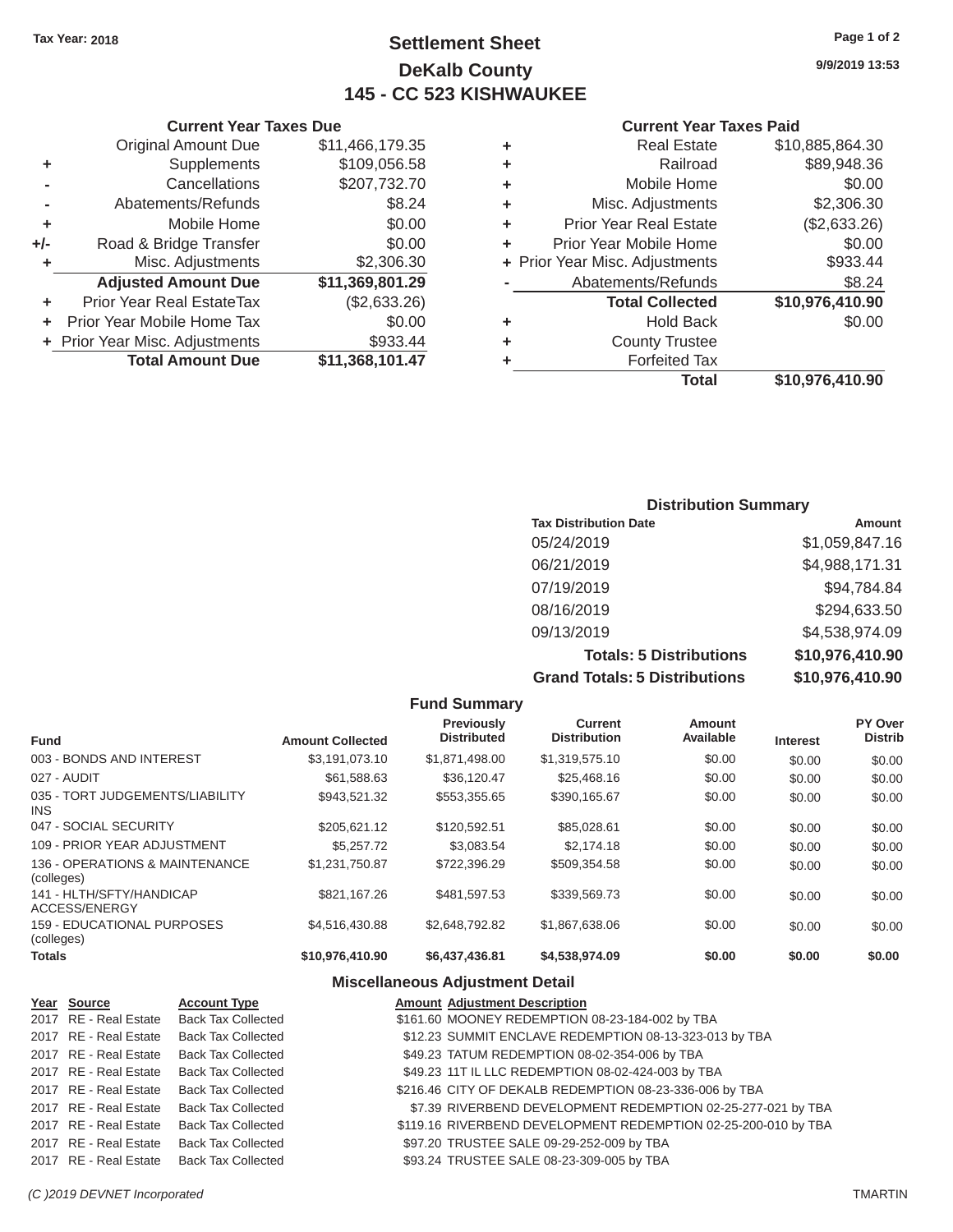### **Tax Year: 2018 Settlement Sheet Page 2 of 2 DeKalb County** 9/9/2019 13:53

**Miscellaneous Adjustment Detail** 

### Year Source **Account Type Aggle Amount Adjustment Description** 2017 RE - Real Estate Back Tax Collected \$96.83 TRUSTEE SALE 09-29-252-011 by TBA 2017 RE - Real Estate Back Tax Collected 2017 RE - Real Estate Back Tax Collected 2018 RE - Real Estate Paymt In Lieu of Tax 2018 RE - Real Estate Paymt In Lieu of Tax 2018 RE - Real Estate Paymt In Lieu of Tax 2018 RE - Real Estate Back Tax Collected 2018 RE - Real Estate Back Tax Collected **Totals 19 entries \$3,239.74**

Totals 7 entries \$8.24

| 2017 RE-Real Estate   | Back Tax Collected        | \$96.83 IRUSTEE SALE 09-29-252-011 BY TBA                |
|-----------------------|---------------------------|----------------------------------------------------------|
| 2017 RE - Real Estate | <b>Back Tax Collected</b> | \$10.47 TRUSTEE SALE 08-23-203-013 by TBA                |
| 2017 RE - Real Estate | <b>Back Tax Collected</b> | \$20.40 TRUSTEE SALE 02-22-100-005 by TBA                |
| 2018 RE - Real Estate | <b>Back Tax Collected</b> | \$32.62 RESOURCE BANK TR REDEMPTION 09-29-256-016 by TBA |
| 2018 RE - Real Estate | <b>Back Tax Collected</b> | \$7.37 RESOURCE BANK TR REDEMPTION 09-29-256-015 by TBA  |
| 2018 RE - Real Estate | Paymt In Lieu of Tax      | \$72.77 HOUSING AUTHORITY SEQUOYA APARTMENTS by TBA      |
| 2018 RE - Real Estate | Paymt In Lieu of Tax      | \$1,116.31 HOUSING AUTHORITY DEKALB UNITS by TBA         |
| 2018 RE - Real Estate | Paymt In Lieu of Tax      | \$826.43 HOUSING AUTHORITY SYCAMORE UNITS by TBA         |
| 2018 RE - Real Estate | <b>Back Tax Collected</b> | \$165.34 JOHNSON REDEMPTION 01-19-337-001 by TBA         |
| 2018 RE - Real Estate | <b>Back Tax Collected</b> | \$85.46 JOHNSON REDEMPTION by TBA                        |

### **Abatement Detail**

#### **Year Source Account Type Amount Adjustment Description**

2017 RE - Real Estate RE Abatement \$0.13 PTAB INTEREST REFUND 08-22-228-017 by TBA 2017 RE - Real Estate RE Abatement \$0.03 PTAB INTEREST REFUND 08-26-104-006 by TBA 2018 RE - Real Estate RE Abatement \$1.15 PTAB INTEREST REFUND 07-23-187-003 by TBA 2018 RE - Real Estate RE Abatement \$0.21 PTAB INTEREST REFUND 08-23-308-001 by TBA 2018 RE - Real Estate RE Abatement \$0.19 PTAB INTEREST REFUND 06-21-377-033 by TBA 2018 RE - Real Estate RE Abatement \$0.08 PTAB INTEREST REFUND 06-21-201-015 by TBA 2018 RE - Real Estate RE Abatement \$6.45 PTAB INTEREST REFUND 08-12-326-013 by TBA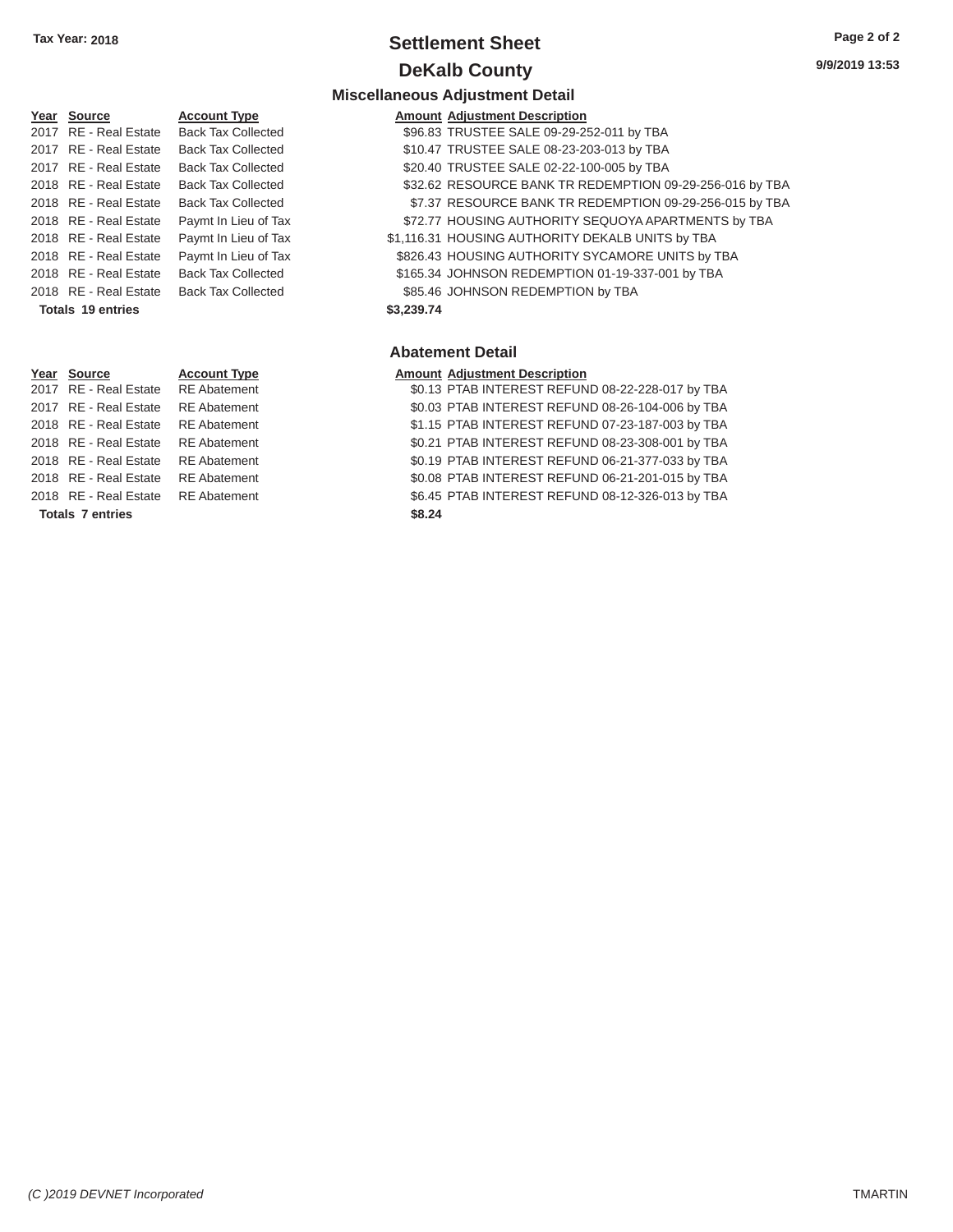### **Tax Year: 2018 Page 1 of 2 Settlement Sheet 9/9/2019 13:53 DeKalb County 150 - KISH. WATER RECLAM. DIST.**

| <b>Total Amount Due</b>    | \$723,462.72                   |   | <b>Forfeited Tax</b><br><b>Total</b> | \$692,771.14                   |
|----------------------------|--------------------------------|---|--------------------------------------|--------------------------------|
|                            |                                |   |                                      |                                |
|                            | \$123.36                       | ٠ | <b>County Trustee</b>                |                                |
| Prior Year Mobile Home Tax | \$0.00                         | ٠ | <b>Hold Back</b>                     | \$0.00                         |
| Prior Year Real EstateTax  | (\$232.49)                     |   | <b>Total Collected</b>               | \$692,771.14                   |
| <b>Adjusted Amount Due</b> | \$723,571.85                   |   | Abatements/Refunds                   | \$1.41                         |
| Misc. Adjustments          | \$229.74                       |   |                                      | \$123.36                       |
| Road & Bridge Transfer     | \$0.00                         |   | Prior Year Mobile Home               | \$0.00                         |
| Mobile Home                | \$0.00                         |   | <b>Prior Year Real Estate</b>        | (\$232.49)                     |
| Abatements/Refunds         | \$1.41                         | ٠ | Misc. Adjustments                    | \$229.74                       |
| Cancellations              | \$24,112.14                    | ٠ | Mobile Home                          | \$0.00                         |
| Supplements                | \$8,513.15                     | ٠ | Railroad                             | \$2,526.14                     |
| <b>Original Amount Due</b> | \$738,942.51                   | ٠ | <b>Real Estate</b>                   | \$690,125.80                   |
|                            | + Prior Year Misc. Adjustments |   |                                      | + Prior Year Misc. Adjustments |

# **Current Year Taxes Due Current Year Taxes Paid Current Year Taxes Paid +** Mobile Home  $$0.00$ Adjusted Amount Due \$723,571.85 + Prior Year Misc. Adjustments \$123.36 **Total Amount Due \$723,462.72**

### **Distribution Summary Tax Distribution Date Amount Amount** 05/24/2019 \$61,983.13 06/21/2019 \$311,561.08 07/19/2019 \$5,073.97 08/16/2019 \$25,290.49 09/13/2019 \$288,862.47 **Totals: 5 Distributions \$692,771.14 Grand Totals: 5 Distributions \$692,771.14**

|                       | <b>Fund Summary</b>     |                                         |                                |                     |                 |                           |  |  |  |
|-----------------------|-------------------------|-----------------------------------------|--------------------------------|---------------------|-----------------|---------------------------|--|--|--|
| <b>Fund</b>           | <b>Amount Collected</b> | <b>Previously</b><br><b>Distributed</b> | Current<br><b>Distribution</b> | Amount<br>Available | <b>Interest</b> | PY Over<br><b>Distrib</b> |  |  |  |
| 001 - CORPORATE       | \$396,854.64            | \$231,379.50                            | \$165,475.14                   | \$0.00              | \$0.00          | \$0.00                    |  |  |  |
| $005 - I. M. R. F.$   | \$95,499.21             | \$55,679.21                             | \$39,820.00                    | \$0.00              | \$0.00          | \$0.00                    |  |  |  |
| 027 - AUDIT           | \$0.00                  | \$0.00                                  | \$0.00                         | \$0.00              | \$0.00          | \$0.00                    |  |  |  |
| 045 - PUBLIC BENEFIT  | \$200.417.29            | \$116,849.96                            | \$83,567.33                    | \$0.00              | \$0.00          | \$0.00                    |  |  |  |
| 047 - SOCIAL SECURITY | \$0.00                  | \$0.00                                  | \$0.00                         | \$0.00              | \$0.00          | \$0.00                    |  |  |  |
| <b>Totals</b>         | \$692,771.14            | \$403,908.67                            | \$288,862.47                   | \$0.00              | \$0.00          | \$0.00                    |  |  |  |

### **Miscellaneous Adjustment Detail**

| Year Source             | <b>Account Type</b>       |          | <b>Amount Adjustment Description</b>                   |
|-------------------------|---------------------------|----------|--------------------------------------------------------|
| 2017 RE - Real Estate   | <b>Back Tax Collected</b> |          | \$33.65 MOONEY REDEMPTION 08-23-184-002 by TBA         |
| 2017 RE - Real Estate   | <b>Back Tax Collected</b> |          | \$2.55 SUMMIT ENCLAVE REDEMPTION 08-13-323-013 by TBA  |
| 2017 RE - Real Estate   | <b>Back Tax Collected</b> |          | \$10.25 TATUM REDEMPTION 08-02-354-006 by TBA          |
| 2017 RE - Real Estate   | <b>Back Tax Collected</b> |          | \$10.25 11T IL LLC REDEMPTION 08-02-424-003 by TBA     |
| 2017 RE - Real Estate   | <b>Back Tax Collected</b> |          | \$45.07 CITY OF DEKALB REDEMPTION 08-23-336-006 by TBA |
| 2017 RE - Real Estate   | <b>Back Tax Collected</b> |          | \$19.41 TRUSTEE SALE 08-23-309-005 by TBA              |
| 2017 RE - Real Estate   | <b>Back Tax Collected</b> |          | \$2.18 TRUSTEE SALE 08-23-203-013 by TBA               |
| 2018 RE - Real Estate   | Paymt In Lieu of Tax      |          | \$229.74 HOUSING AUTHORITY DEKALB UNITS by TBA         |
| <b>Totals 8 entries</b> |                           | \$353.10 |                                                        |
|                         |                           |          |                                                        |

### **Abatement Detail**

| <b>Amount Adjustment Description</b>             |
|--------------------------------------------------|
| \$0.03 PTAB INTEREST REFUND 08-22-228-017 by TBA |
| \$0.01 PTAB INTEREST REFUND 08-26-104-006 by TBA |
| \$0.04 PTAB INTEREST REFUND 08-23-308-001 by TBA |
|                                                  |

Year Source **Account Type** 2017 RE - Real Estate RE Abatement 2017 RE - Real Estate RE Abatement 2018 RE - Real Estate RE Abatement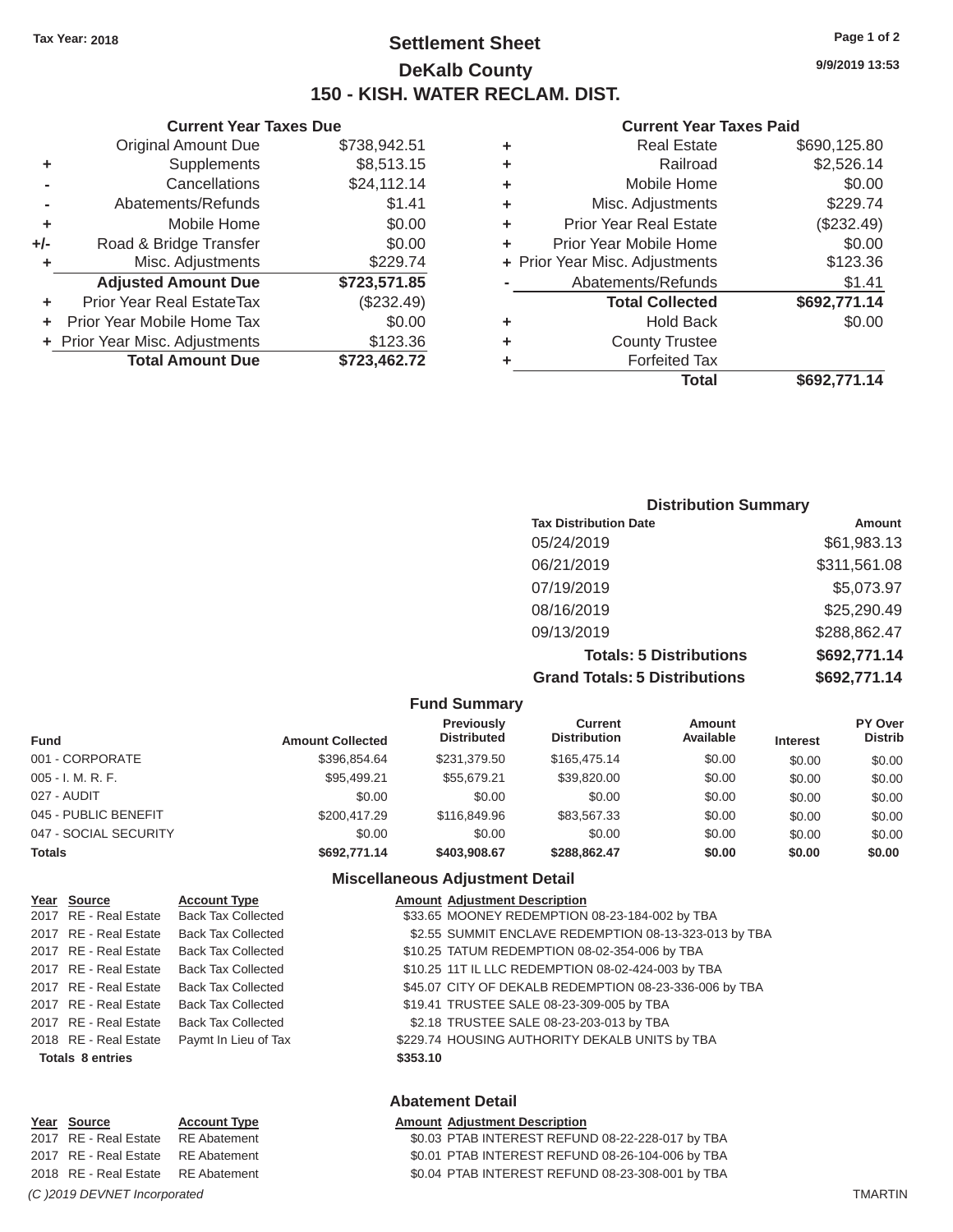### **Tax Year: 2018 Settlement Sheet Page 2 of 2 DeKalb County Abatement Detail**

**9/9/2019 13:53** 

### **Year Source**

2018 RE - Real Estate **Totals 4 entries** 

**Account Type**  RE Abatement

**Amount Adjustment Description**  \$1.33 PTAB INTEREST REFUND 08-12-326-013 by TBA

**\$1.41**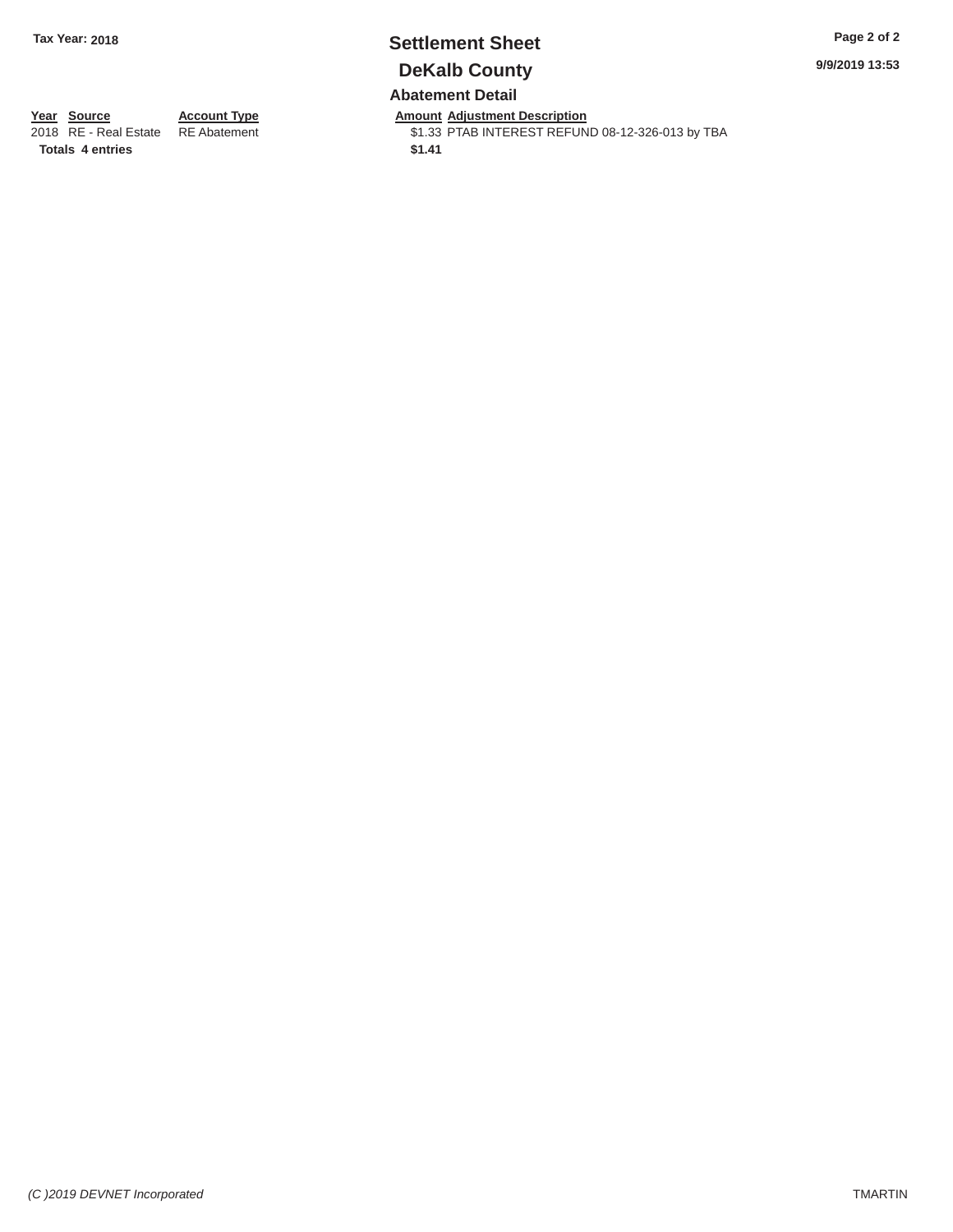### Tax Year: 2018 **Page 1 of 1 Page 1 of 1 Settlement Sheet Page 1 of 1 Page 1 of 1 9/9/2019 13:53 DeKalb County 151 - FAIRDALE STREET LIGHT**

|    | <b>Current Year Taxes Due</b>    |            |    | <b>Current Year Taxes Paid</b> |            |
|----|----------------------------------|------------|----|--------------------------------|------------|
|    | <b>Original Amount Due</b>       | \$3,917.53 | ٠  | <b>Real Estate</b>             | \$3,367.55 |
| ÷  | Supplements                      | \$153.60   | ٠  | Railroad                       | \$0.00     |
|    | Cancellations                    | \$255.43   | ٠  | Mobile Home                    | \$0.00     |
|    | Abatements/Refunds               | \$0.00     | ÷. | Misc. Adjustments              | \$0.00     |
| ٠  | Mobile Home                      | \$0.00     | ÷. | <b>Prior Year Real Estate</b>  | (\$123.06) |
| J- | Road & Bridge Transfer           | \$0.00     | ٠  | Prior Year Mobile Home         | \$0.00     |
| ÷. | Misc. Adjustments                | \$0.00     |    | + Prior Year Misc. Adjustments | \$0.00     |
|    | <b>Adjusted Amount Due</b>       | \$3,815.70 |    | Abatements/Refunds             | \$0.00     |
| ÷. | <b>Prior Year Real EstateTax</b> | (\$123.06) |    | <b>Total Collected</b>         | \$3,244.49 |
|    | + Prior Year Mobile Home Tax     | \$0.00     | ٠  | <b>Hold Back</b>               | \$0.00     |
|    | + Prior Year Misc. Adjustments   | \$0.00     | ٠  | <b>County Trustee</b>          |            |
|    | <b>Total Amount Due</b>          | \$3,692.64 |    | <b>Forfeited Tax</b>           |            |
|    |                                  |            |    | Total                          | \$3,244.49 |

|                     |                                      | <b>Distribution Summary</b>    |               |
|---------------------|--------------------------------------|--------------------------------|---------------|
|                     | <b>Tax Distribution Date</b>         |                                | <b>Amount</b> |
|                     | 05/24/2019                           |                                | \$1,134.66    |
|                     | 06/21/2019                           |                                | \$880.57      |
|                     | 07/19/2019                           |                                | \$60.49       |
|                     | 08/16/2019                           |                                | \$49.60       |
|                     | 09/13/2019                           |                                | \$1,119.17    |
|                     |                                      | <b>Totals: 5 Distributions</b> | \$3,244.49    |
|                     | <b>Grand Totals: 5 Distributions</b> |                                | \$3,244.49    |
| <b>Fund Summary</b> |                                      |                                |               |
| Previously          | <b>Current</b>                       | <b>Amount</b>                  | PY Over       |

|                 |                         | <b>Previously</b>  | Current             | Amount    |                 | <b>PY Over</b> |
|-----------------|-------------------------|--------------------|---------------------|-----------|-----------------|----------------|
| <b>Fund</b>     | <b>Amount Collected</b> | <b>Distributed</b> | <b>Distribution</b> | Available | <b>Interest</b> | <b>Distrib</b> |
| 001 - CORPORATE | \$3.244.49              | \$2.125.32         | \$1.119.17          | \$0.00    | \$0.00          | \$0.00         |
| <b>Totals</b>   | \$3,244.49              | \$2.125.32         | \$1.119.17          | \$0.00    | \$0.00          | \$0.00         |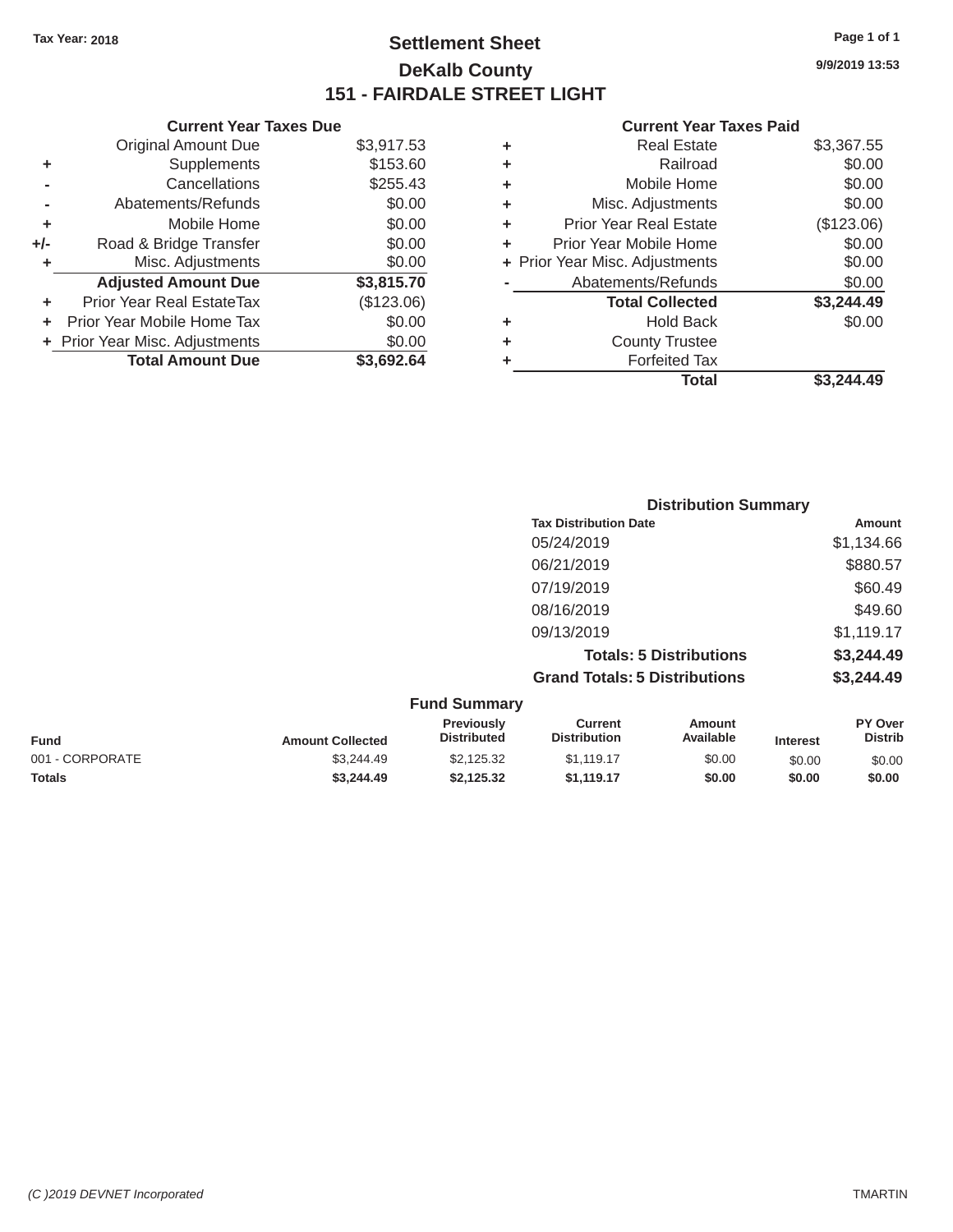Original Amount Due

**Total Amount Due** 

Adjusted Amount Due \$26,020.60

**+** Prior Year Real EstateTax \$0.00 **+** Prior Year Mobile Home Tax  $$0.00$ **+** Prior Year Misc. Adjustments  $$0.00$ 

**+** Supplements **-** Cancellations **-** Abatements/Refunds **+** Mobile Home **+/-** Road & Bridge Transfer **+** Misc. Adjustments

### Tax Year: 2018 **Page 1 of 1 Page 1 of 1 Settlement Sheet Page 1 of 1 Page 1 of 1 9/9/2019 13:53 DeKalb County 152 - AFTON-PIERCE MULTI TWP**

 $$26,041.15$ 

 $\overline{$}26,020.60$ 

#### **Current Year Taxes Due Current Year Taxes Paid Current Year Taxes Paid Current Year Taxes Paid**

|          |   | Total                          | \$24,959.07 |
|----------|---|--------------------------------|-------------|
| 6,020.60 |   | <b>Forfeited Tax</b>           |             |
| \$0.00   | ٠ | <b>County Trustee</b>          |             |
| \$0.00   | ٠ | <b>Hold Back</b>               | \$0.00      |
| \$0.00   |   | <b>Total Collected</b>         | \$24,959.07 |
| 6,020.60 |   | Abatements/Refunds             | \$0.00      |
| \$0.00   |   | + Prior Year Misc. Adjustments | \$0.00      |
| \$0.00   | ÷ | Prior Year Mobile Home         | \$0.00      |
| \$0.00   | ÷ | <b>Prior Year Real Estate</b>  | \$0.00      |
| \$0.00   | ٠ | Misc. Adjustments              | \$0.00      |
| \$169.53 | ٠ | Mobile Home                    | \$0.00      |
| \$148.98 | ٠ | Railroad                       | \$392.38    |
| 6,041.15 | ٠ | <b>Real Estate</b>             | \$24,566.69 |
|          |   |                                |             |

|                     |                                      | <b>Distribution Summary</b>    |                |
|---------------------|--------------------------------------|--------------------------------|----------------|
|                     | <b>Tax Distribution Date</b>         |                                | <b>Amount</b>  |
|                     | 05/24/2019                           |                                | \$2,698.30     |
|                     | 06/21/2019                           |                                | \$12,051.50    |
|                     | 07/19/2019                           |                                | \$497.93       |
|                     | 08/16/2019                           |                                | \$616.19       |
|                     | 09/13/2019                           |                                | \$9,095.15     |
|                     |                                      | <b>Totals: 5 Distributions</b> | \$24,959.07    |
|                     | <b>Grand Totals: 5 Distributions</b> |                                | \$24,959.07    |
| <b>Fund Summary</b> |                                      |                                |                |
| Previously          | <b>Current</b>                       | Amount                         | <b>PY Over</b> |

| <b>Fund</b>                             | <b>Amount Collected</b> | <b>Previously</b><br><b>Distributed</b> | Current<br><b>Distribution</b> | Amount<br>Available | <b>Interest</b> | <b>PY Over</b><br>Distrib |
|-----------------------------------------|-------------------------|-----------------------------------------|--------------------------------|---------------------|-----------------|---------------------------|
| 147 - ASSESSING PURPOSES<br>(multi-twp) | \$24.959.07             | \$15,863,92                             | \$9.095.15                     | \$0.00              | \$0.00          | \$0.00                    |
| <b>Totals</b>                           | \$24.959.07             | \$15,863,92                             | \$9,095.15                     | \$0.00              | \$0.00          | \$0.00                    |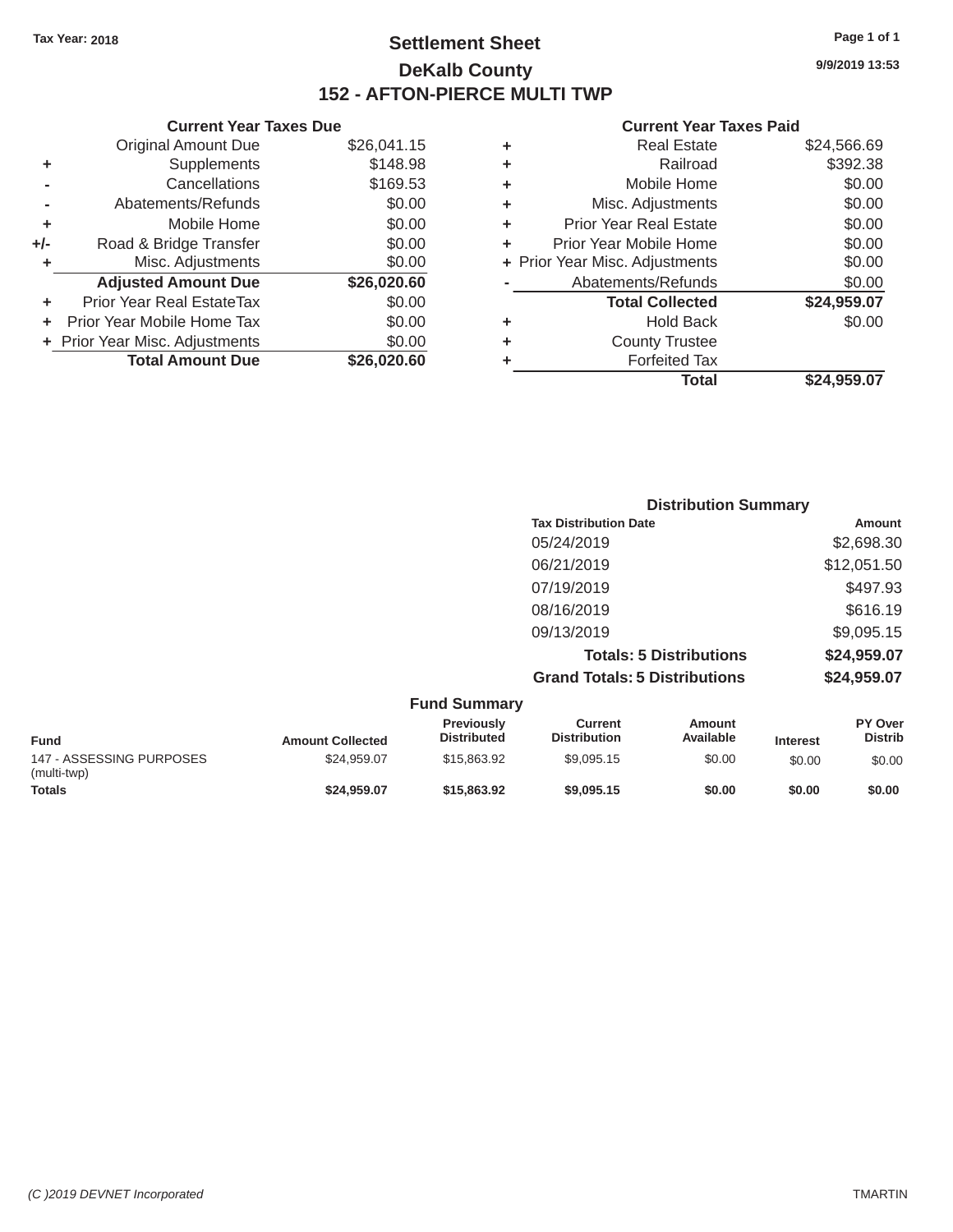### Tax Year: 2018 **Page 1 of 1 Page 1 of 1 Settlement Sheet Page 1 of 1 Page 1 of 1 9/9/2019 13:53 DeKalb County 153 - MILAN-MALTA MULTI-TWP**

#### **Current Year Taxes Due Current Year Taxes Paid**

|         | OUITUIR TUUT TUAGU DUG         |             |    | OUIIVIIL IVUI IUAVJI UIU       |             |
|---------|--------------------------------|-------------|----|--------------------------------|-------------|
|         | Original Amount Due            | \$14,221.97 |    | <b>Real Estate</b>             | \$13,552.72 |
| ٠       | Supplements                    | \$122.75    | ÷. | Railroad                       | \$387.56    |
|         | Cancellations                  | \$145.53    | ÷. | Mobile Home                    | \$0.00      |
|         | Abatements/Refunds             | \$0.04      | ÷. | Misc. Adjustments              | \$0.00      |
| ٠       | Mobile Home                    | \$0.00      | ÷. | <b>Prior Year Real Estate</b>  | (\$9.96)    |
| $+/-$   | Road & Bridge Transfer         | \$0.00      |    | Prior Year Mobile Home         | \$0.00      |
|         | Misc. Adjustments              | \$0.00      |    | + Prior Year Misc. Adjustments | \$0.00      |
|         | <b>Adjusted Amount Due</b>     | \$14,199.15 |    | Abatements/Refunds             | \$0.04      |
| ٠       | Prior Year Real EstateTax      | (\$9.96)    |    | <b>Total Collected</b>         | \$13,930.28 |
| $+$ $-$ | Prior Year Mobile Home Tax     | \$0.00      | ٠  | <b>Hold Back</b>               | \$0.00      |
|         | + Prior Year Misc. Adjustments | \$0.00      | ٠  | <b>County Trustee</b>          |             |
|         | <b>Total Amount Due</b>        | \$14,189.19 |    | <b>Forfeited Tax</b>           |             |
|         |                                |             |    |                                | <b>.</b>    |

| <b>Original Amount Due</b> | \$14,221.97 | ÷ | <b>Real Estate</b>             | \$13,552.72 |
|----------------------------|-------------|---|--------------------------------|-------------|
| Supplements                | \$122.75    | ÷ | Railroad                       | \$387.56    |
| Cancellations              | \$145.53    | ÷ | Mobile Home                    | \$0.00      |
| Abatements/Refunds         | \$0.04      | ÷ | Misc. Adjustments              | \$0.00      |
| Mobile Home                | \$0.00      | ÷ | <b>Prior Year Real Estate</b>  | (\$9.96)    |
| Road & Bridge Transfer     | \$0.00      | ٠ | Prior Year Mobile Home         | \$0.00      |
| Misc. Adjustments          | \$0.00      |   | + Prior Year Misc. Adjustments | \$0.00      |
| <b>Adjusted Amount Due</b> | \$14,199.15 |   | Abatements/Refunds             | \$0.04      |
| ior Year Real EstateTax    | (\$9.96)    |   | <b>Total Collected</b>         | \$13,930.28 |
| r Year Mobile Home Tax     | \$0.00      | ٠ | <b>Hold Back</b>               | \$0.00      |
| Year Misc. Adjustments     | \$0.00      | ٠ | <b>County Trustee</b>          |             |
| <b>Total Amount Due</b>    | \$14,189.19 | ٠ | <b>Forfeited Tax</b>           |             |
|                            |             |   | <b>Total</b>                   | \$13,930.28 |
|                            |             |   |                                |             |

|                                         |                         |                                         |                                       | <b>Distribution Summary</b>    |                 |                           |
|-----------------------------------------|-------------------------|-----------------------------------------|---------------------------------------|--------------------------------|-----------------|---------------------------|
|                                         |                         |                                         | <b>Tax Distribution Date</b>          |                                |                 | Amount                    |
|                                         |                         |                                         | 05/24/2019                            |                                |                 | \$1,194.16                |
|                                         |                         |                                         | 06/21/2019                            |                                |                 | \$6,715.37                |
|                                         |                         |                                         | 07/19/2019                            |                                |                 | \$36.41                   |
|                                         |                         |                                         | 08/16/2019                            |                                |                 | \$169.81                  |
|                                         |                         |                                         | 09/13/2019                            |                                |                 | \$5,814.53                |
|                                         |                         |                                         |                                       | <b>Totals: 5 Distributions</b> |                 | \$13,930.28               |
|                                         |                         |                                         | <b>Grand Totals: 5 Distributions</b>  |                                |                 | \$13,930.28               |
|                                         |                         | <b>Fund Summary</b>                     |                                       |                                |                 |                           |
| <b>Fund</b>                             | <b>Amount Collected</b> | <b>Previously</b><br><b>Distributed</b> | <b>Current</b><br><b>Distribution</b> | <b>Amount</b><br>Available     | <b>Interest</b> | PY Over<br><b>Distrib</b> |
| 147 - ASSESSING PURPOSES<br>(multi-twp) | \$13,930.28             | \$8,115.75                              | \$5,814.53                            | \$0.00                         | \$0.00          | \$0.00                    |
| <b>Totals</b>                           | \$13,930.28             | \$8,115.75                              | \$5,814.53                            | \$0.00                         | \$0.00          | \$0.00                    |

**Abatement Detail** 

**Year Source Account Type Amount Adjustment Description**<br>2018 RE - Real Estate RE Abatement **Amount 1998** 60.04 PTAB INTEREST REFUN \$0.04 PTAB INTEREST REFUND 07-23-187-003 by TBA

Totals 1 entries \$0.04

*(C )2019 DEVNET Incorporated* TMARTIN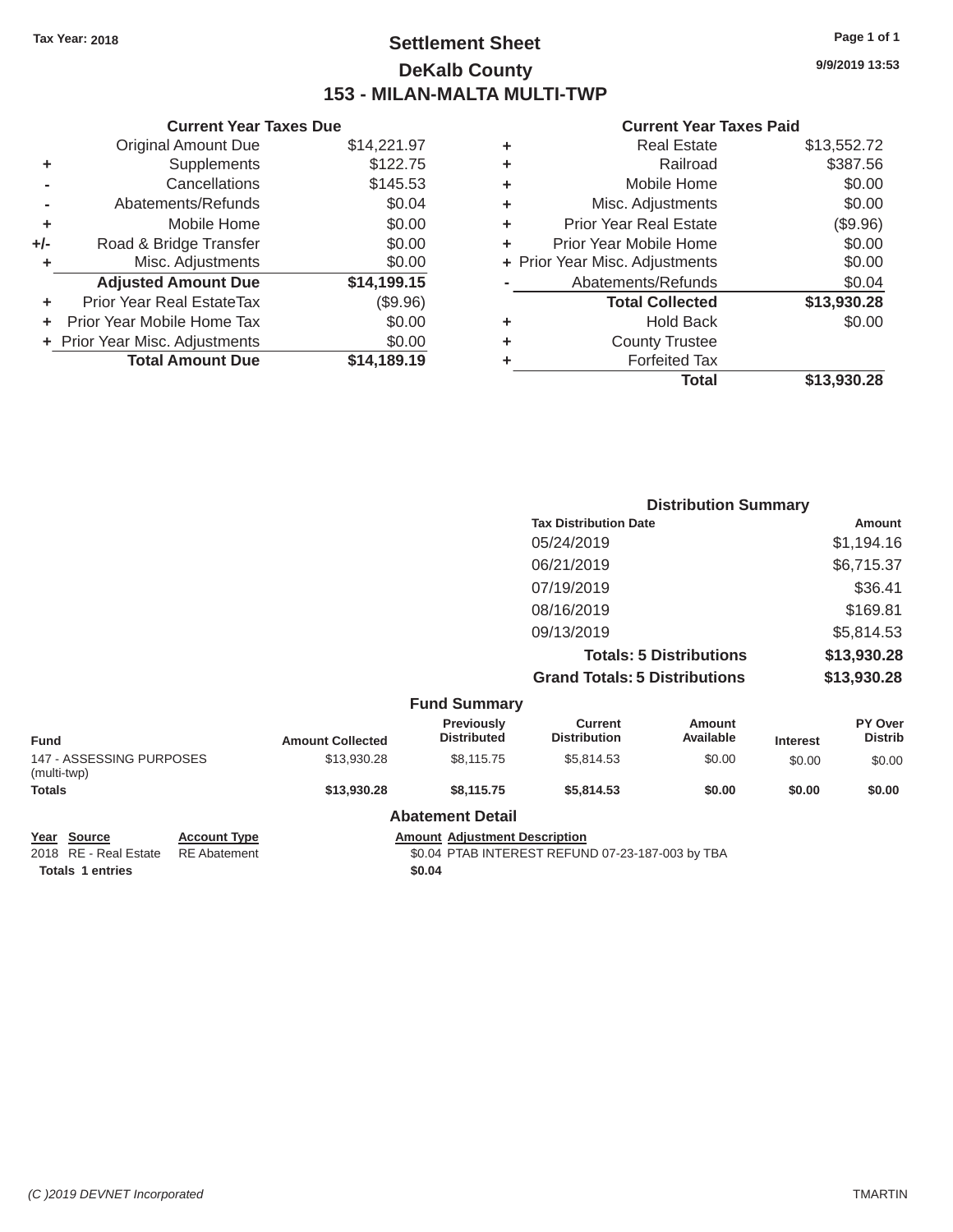### Tax Year: 2018 **Page 1 of 1 Page 1 of 1 Settlement Sheet Page 1 of 1 Page 1 of 1 9/9/2019 13:53 DeKalb County 154 - PAW PAW-SHABBONA MULT TWP**

|     | <b>Current Year Taxes Due</b>  |             |
|-----|--------------------------------|-------------|
|     | <b>Original Amount Due</b>     | \$13,680.33 |
| ٠   | Supplements                    | \$69.17     |
|     | Cancellations                  | \$85.67     |
|     | Abatements/Refunds             | \$0.00      |
| ٠   | Mobile Home                    | \$0.00      |
| +/- | Road & Bridge Transfer         | \$0.00      |
| ٠   | Misc. Adjustments              | \$2.42      |
|     | <b>Adjusted Amount Due</b>     | \$13,666.25 |
| ٠   | Prior Year Real EstateTax      | \$0.00      |
| ٠   | Prior Year Mobile Home Tax     | \$0.00      |
|     | + Prior Year Misc. Adjustments | \$0.00      |
|     | <b>Total Amount Due</b>        | \$13,666.25 |

|   | <b>Current Year Taxes Paid</b> |             |
|---|--------------------------------|-------------|
| ٠ | <b>Real Estate</b>             | \$12,655.29 |
| ٠ | Railroad                       | \$643.00    |
| ٠ | Mobile Home                    | \$0.00      |
| ٠ | Misc. Adjustments              | \$2.42      |
| ٠ | Prior Year Real Estate         | \$0.00      |
| ٠ | Prior Year Mobile Home         | \$0.00      |
|   | + Prior Year Misc. Adjustments | \$0.00      |
|   | Abatements/Refunds             | \$0.00      |
|   | <b>Total Collected</b>         | \$13,300.71 |
| ٠ | <b>Hold Back</b>               | \$0.00      |
| ٠ | <b>County Trustee</b>          |             |
| ٠ | <b>Forfeited Tax</b>           |             |
|   | Total                          | \$13.300.71 |

|                     | <b>Distribution Summary</b>          |               |
|---------------------|--------------------------------------|---------------|
|                     | <b>Tax Distribution Date</b>         | <b>Amount</b> |
|                     | 05/24/2019                           | \$952.73      |
|                     | 06/21/2019                           | \$6,521.75    |
|                     | 07/19/2019                           | \$90.88       |
|                     | 08/16/2019                           | \$300.57      |
|                     | 09/13/2019                           | \$5,434.78    |
|                     | <b>Totals: 5 Distributions</b>       | \$13,300.71   |
|                     | <b>Grand Totals: 5 Distributions</b> | \$13,300.71   |
| <b>Fund Summary</b> |                                      |               |

|                                         |                         | י שווש טשווווועו ו                      |                                |                     |                 |                           |
|-----------------------------------------|-------------------------|-----------------------------------------|--------------------------------|---------------------|-----------------|---------------------------|
| <b>Fund</b>                             | <b>Amount Collected</b> | <b>Previously</b><br><b>Distributed</b> | Current<br><b>Distribution</b> | Amount<br>Available | <b>Interest</b> | PY Over<br><b>Distrib</b> |
| 147 - ASSESSING PURPOSES<br>(multi-twp) | \$13,300.71             | \$7,865.93                              | \$5.434.78                     | \$0.00              | \$0.00          | \$0.00                    |
| <b>Totals</b>                           | \$13,300,71             | \$7,865,93                              | \$5,434,78                     | \$0.00              | \$0.00          | \$0.00                    |

### **Miscellaneous Adjustment Detail**

**Year Source Account Type** Account **Type** Amount Adjustment Description **Amount Adjustment Description Account Type Amount Adjustment Description Adjustment Description ADJUSING AUTHORITY S** 

Totals 1 entries \$2.42

\$2.42 HOUSING AUTHORITY SEQUOYA APARTMENTS by TBA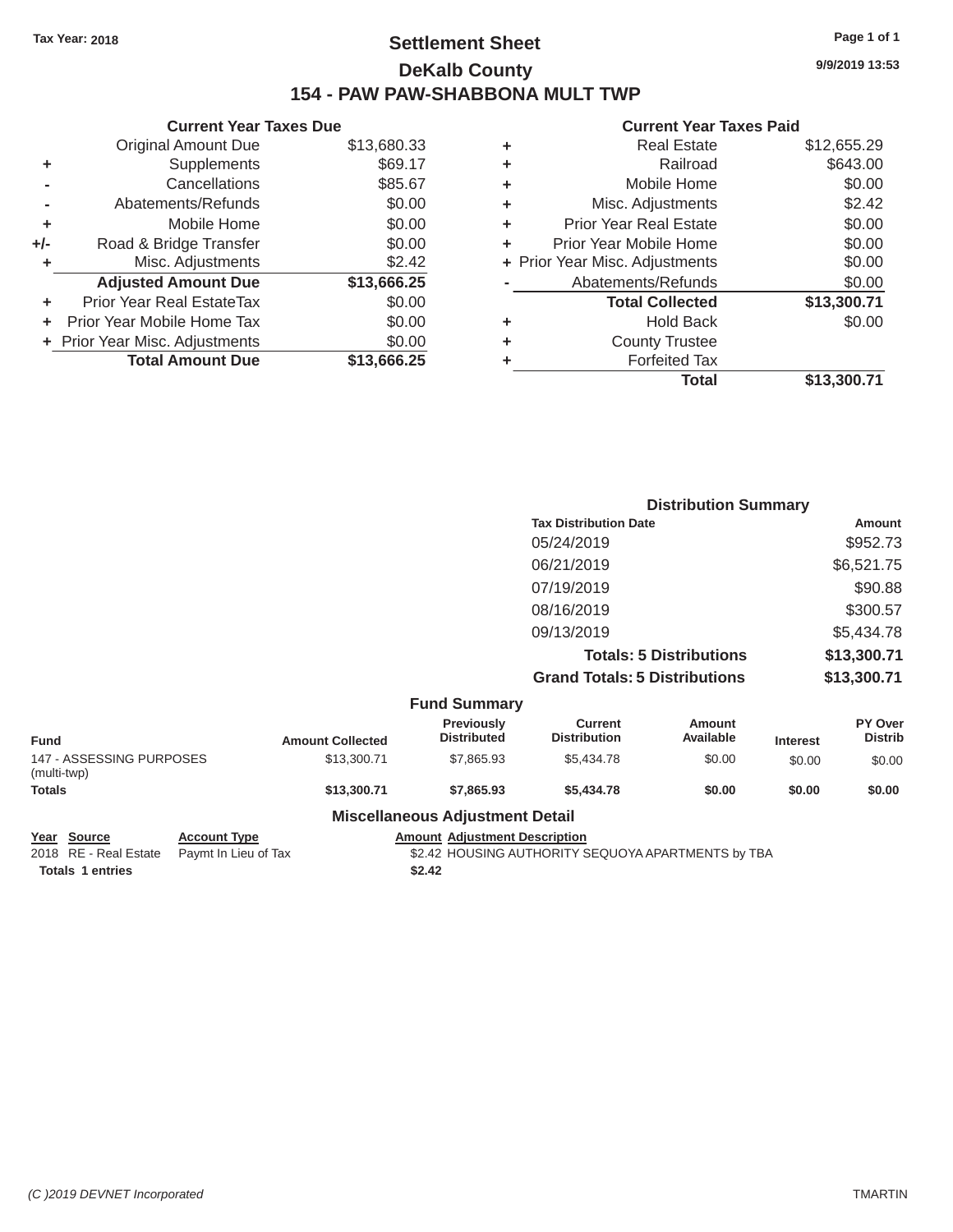### Tax Year: 2018 **Page 1 of 1 Settlement Sheet Page 1 of 1 Page 1 of 1 9/9/2019 13:53 DeKalb County 155 - SOUTH GROVE-MAYFIELD MULT**

### **Current Year Taxes Paid**

|                            |                                                                |    | <b>Total</b>                  | \$12,090.97                    |
|----------------------------|----------------------------------------------------------------|----|-------------------------------|--------------------------------|
| <b>Total Amount Due</b>    | \$12,608.24                                                    |    | <b>Forfeited Tax</b>          |                                |
|                            | \$0.00                                                         | ٠  | <b>County Trustee</b>         |                                |
|                            | \$0.00                                                         | ٠  | <b>Hold Back</b>              | \$0.00                         |
| Prior Year Real EstateTax  | \$0.00                                                         |    | <b>Total Collected</b>        | \$12,090.97                    |
| <b>Adjusted Amount Due</b> | \$12,608.24                                                    |    | Abatements/Refunds            | \$0.00                         |
| Misc. Adjustments          | \$0.00                                                         |    |                               | \$0.00                         |
| Road & Bridge Transfer     | \$0.00                                                         |    | Prior Year Mobile Home        | \$0.00                         |
| Mobile Home                | \$0.00                                                         | ٠  | <b>Prior Year Real Estate</b> | \$0.00                         |
| Abatements/Refunds         | \$0.00                                                         | ÷  | Misc. Adjustments             | \$0.00                         |
| Cancellations              | \$165.24                                                       | ÷. | Mobile Home                   | \$0.00                         |
| Supplements                | \$145.05                                                       | ٠  | Railroad                      | \$0.00                         |
| <b>Original Amount Due</b> | \$12,628.43                                                    | ٠  | <b>Real Estate</b>            | \$12,090.97                    |
| ٠<br>I-                    | + Prior Year Mobile Home Tax<br>+ Prior Year Misc. Adjustments |    |                               | + Prior Year Misc. Adjustments |

| <b>Current Year</b>            |   |             | <b>Current Year Taxes Due</b>    |     |
|--------------------------------|---|-------------|----------------------------------|-----|
| <b>Real Estate</b>             | ٠ | \$12,628.43 | Original Amount Due              |     |
| Railroad                       | ٠ | \$145.05    | <b>Supplements</b>               | ٠   |
| Mobile Home                    | ٠ | \$165.24    | Cancellations                    |     |
| Misc. Adjustments              | ٠ | \$0.00      | Abatements/Refunds               |     |
| Prior Year Real Estate         | ÷ | \$0.00      | Mobile Home                      | ٠   |
| Prior Year Mobile Home         | ٠ | \$0.00      | Road & Bridge Transfer           | +/- |
| + Prior Year Misc. Adjustments |   | \$0.00      | Misc. Adjustments                | ٠   |
| Abatements/Refunds             |   | \$12,608.24 | <b>Adjusted Amount Due</b>       |     |
| <b>Total Collected</b>         |   | \$0.00      | <b>Prior Year Real EstateTax</b> | ٠   |
| <b>Hold Back</b>               | ٠ | \$0.00      | Prior Year Mobile Home Tax       | ÷.  |
| <b>County Trustee</b>          | ٠ | \$0.00      | + Prior Year Misc. Adjustments   |     |
| <b>Forfeited Tax</b>           |   | \$12,608.24 | <b>Total Amount Due</b>          |     |
|                                |   |             |                                  |     |

| <b>Distribution Summary</b>          |             |
|--------------------------------------|-------------|
| <b>Tax Distribution Date</b>         | Amount      |
| 05/24/2019                           | \$1,183.01  |
| 06/21/2019                           | \$5,901.80  |
| 07/19/2019                           | \$116.35    |
| 08/16/2019                           | \$170.68    |
| 09/13/2019                           | \$4,719.13  |
| <b>Totals: 5 Distributions</b>       | \$12,090.97 |
| <b>Grand Totals: 5 Distributions</b> | \$12,090.97 |

|                                         |                         | <b>Fund Summary</b>                     |                                |                     |                 |                                  |
|-----------------------------------------|-------------------------|-----------------------------------------|--------------------------------|---------------------|-----------------|----------------------------------|
| <b>Fund</b>                             | <b>Amount Collected</b> | <b>Previously</b><br><b>Distributed</b> | Current<br><b>Distribution</b> | Amount<br>Available | <b>Interest</b> | <b>PY Over</b><br><b>Distrib</b> |
| 147 - ASSESSING PURPOSES<br>(multi-twp) | \$12,090.97             | \$7.371.84                              | \$4.719.13                     | \$0.00              | \$0.00          | \$0.00                           |
| <b>Totals</b>                           | \$12,090.97             | \$7.371.84                              | \$4,719.13                     | \$0.00              | \$0.00          | \$0.00                           |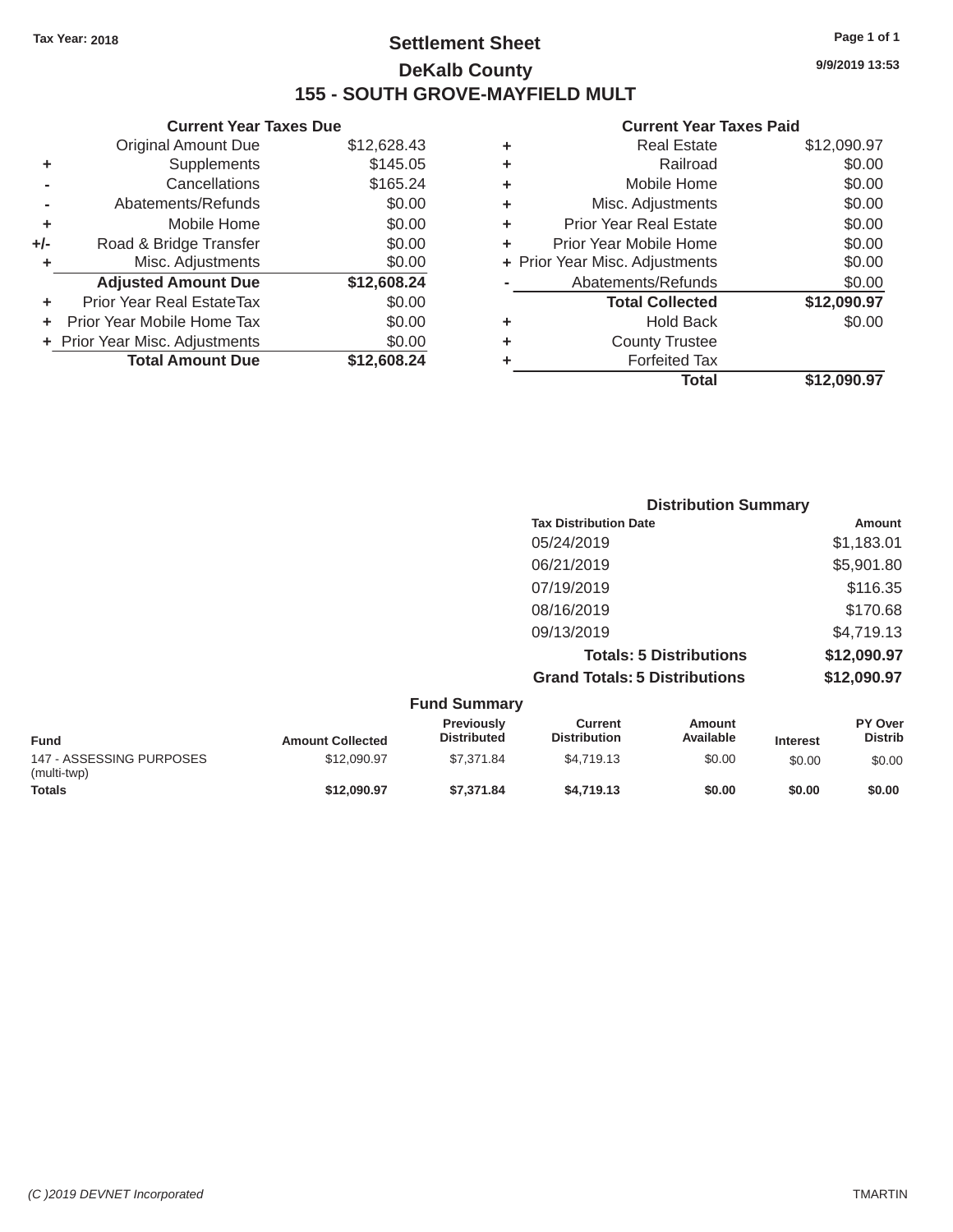### Tax Year: 2018 **Page 1 of 1 Settlement Sheet Page 1 of 1 Page 1 of 1 9/9/2019 13:53 DeKalb County 156 - VICTOR-SOMONAUK MULTI TWP**

### **Current Year Taxes Due Current Year Taxes Paid**

|         | Gurrent rear laxes Due         |             |   | Current rear Taxes Pald        |                  |
|---------|--------------------------------|-------------|---|--------------------------------|------------------|
|         | <b>Original Amount Due</b>     | \$23,137.47 | ٠ | <b>Real Estate</b>             | \$21,759.22      |
| ٠       | Supplements                    | \$162.04    | ٠ | Railroad                       | \$357.76         |
|         | Cancellations                  | \$197.98    | ٠ | Mobile Home                    | \$0.00           |
|         | Abatements/Refunds             | \$0.00      | ٠ | Misc. Adjustments              | \$0.00           |
| ٠       | Mobile Home                    | \$0.00      | ٠ | <b>Prior Year Real Estate</b>  | \$0.00           |
| $+/-$   | Road & Bridge Transfer         | \$0.00      | ٠ | Prior Year Mobile Home         | \$0.00           |
|         | Misc. Adjustments              | \$0.00      |   | + Prior Year Misc. Adjustments | \$0.00           |
|         | <b>Adjusted Amount Due</b>     | \$23,101.53 |   | Abatements/Refunds             | \$0.00           |
| ٠       | Prior Year Real EstateTax      | \$0.00      |   | <b>Total Collected</b>         | \$22,116.98      |
| $+$ $-$ | Prior Year Mobile Home Tax     | \$0.00      | ٠ | <b>Hold Back</b>               | \$0.00           |
|         | + Prior Year Misc. Adjustments | \$0.00      | ٠ | <b>County Trustee</b>          |                  |
|         | <b>Total Amount Due</b>        | \$23,101.53 |   | <b>Forfeited Tax</b>           |                  |
|         |                                |             |   |                                | *** <i>***</i> * |

| <b>Original Amount Due</b> | \$23,137.47 | ÷ | <b>Real Estate</b>             | \$21,759.22 |
|----------------------------|-------------|---|--------------------------------|-------------|
| Supplements                | \$162.04    | ٠ | Railroad                       | \$357.76    |
| Cancellations              | \$197.98    | ÷ | Mobile Home                    | \$0.00      |
| Abatements/Refunds         | \$0.00      | ٠ | Misc. Adjustments              | \$0.00      |
| Mobile Home                | \$0.00      | ٠ | <b>Prior Year Real Estate</b>  | \$0.00      |
| Road & Bridge Transfer     | \$0.00      | ÷ | Prior Year Mobile Home         | \$0.00      |
| Misc. Adjustments          | \$0.00      |   | + Prior Year Misc. Adjustments | \$0.00      |
| <b>Adjusted Amount Due</b> | \$23,101.53 |   | Abatements/Refunds             | \$0.00      |
| ior Year Real EstateTax    | \$0.00      |   | <b>Total Collected</b>         | \$22,116.98 |
| r Year Mobile Home Tax     | \$0.00      | ٠ | <b>Hold Back</b>               | \$0.00      |
| Year Misc. Adjustments     | \$0.00      | ٠ | <b>County Trustee</b>          |             |
| <b>Total Amount Due</b>    | \$23,101.53 | ٠ | <b>Forfeited Tax</b>           |             |
|                            |             |   | <b>Total</b>                   | \$22,116.98 |

| <b>Distribution Summary</b>          |             |  |  |  |
|--------------------------------------|-------------|--|--|--|
| <b>Tax Distribution Date</b>         | Amount      |  |  |  |
| 05/24/2019                           | \$2,738.70  |  |  |  |
| 06/21/2019                           | \$10,656.71 |  |  |  |
| 07/19/2019                           | \$182.46    |  |  |  |
| 08/16/2019                           | \$553.18    |  |  |  |
| 09/13/2019                           | \$7,985.93  |  |  |  |
| <b>Totals: 5 Distributions</b>       | \$22,116.98 |  |  |  |
| <b>Grand Totals: 5 Distributions</b> | \$22,116.98 |  |  |  |

|                                         |                         | <b>Fund Summary</b>                     |                                |                     |                 |                                  |
|-----------------------------------------|-------------------------|-----------------------------------------|--------------------------------|---------------------|-----------------|----------------------------------|
| <b>Fund</b>                             | <b>Amount Collected</b> | <b>Previously</b><br><b>Distributed</b> | Current<br><b>Distribution</b> | Amount<br>Available | <b>Interest</b> | <b>PY Over</b><br><b>Distrib</b> |
| 147 - ASSESSING PURPOSES<br>(multi-twp) | \$22,116.98             | \$14,131,05                             | \$7,985.93                     | \$0.00              | \$0.00          | \$0.00                           |
| <b>Totals</b>                           | \$22,116.98             | \$14,131,05                             | \$7,985.93                     | \$0.00              | \$0.00          | \$0.00                           |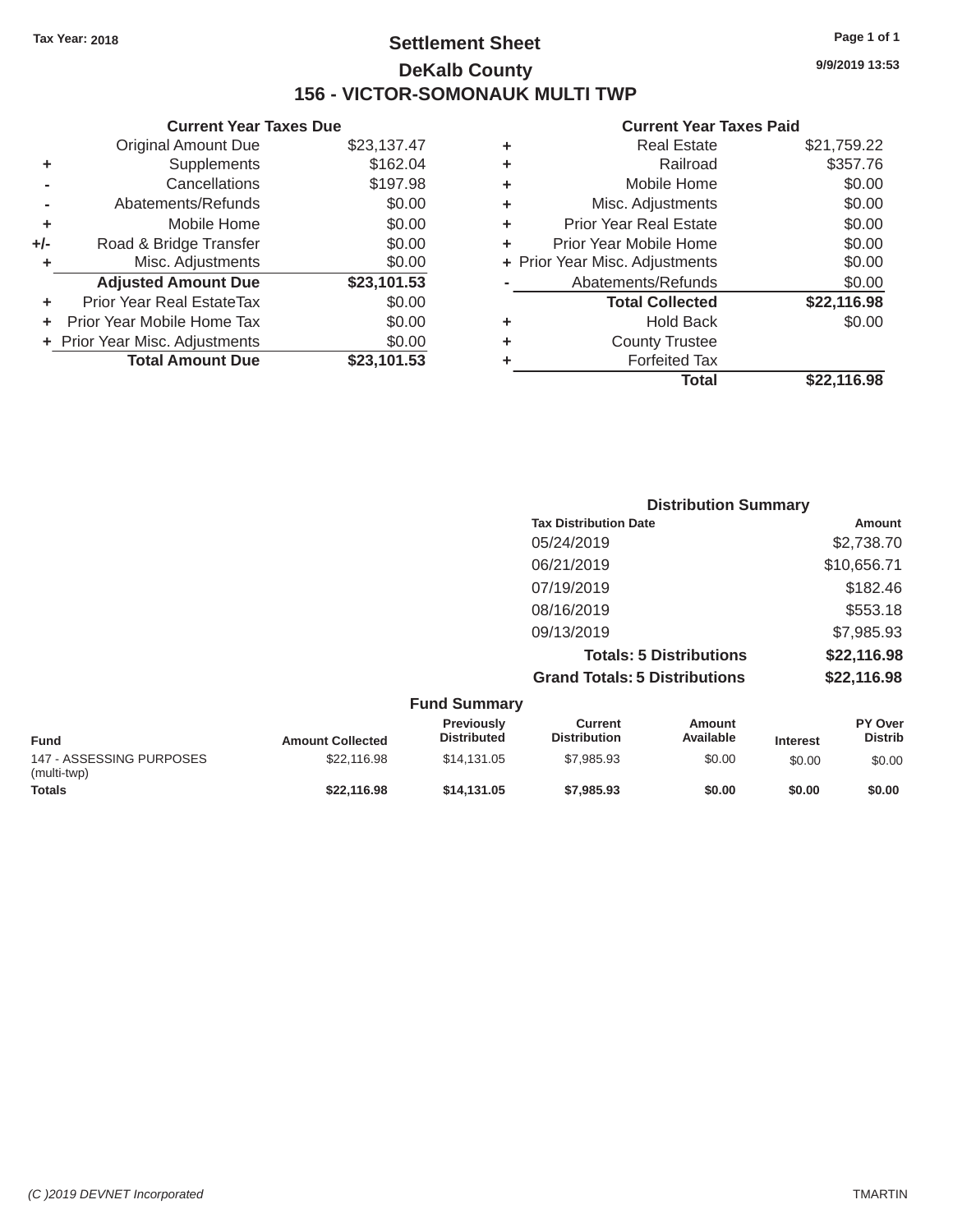### Tax Year: 2018 **Page 1 of 1 Page 1 of 1 Settlement Sheet Page 1 of 1 Page 1 of 1 9/9/2019 13:53 DeKalb County 157 - GENOA PUBLIC LIBRARY DIST**

|       | <b>Original Amount Due</b>     | \$246,401.32 | ٠ | <b>Real Estate</b>             | \$236,831.53 |
|-------|--------------------------------|--------------|---|--------------------------------|--------------|
| ٠     | Supplements                    | \$3,850.80   | ٠ | Railroad                       | \$700.24     |
|       | Cancellations                  | \$5,243.76   | ٠ | Mobile Home                    | \$0.00       |
|       | Abatements/Refunds             | \$0.00       | ٠ | Misc. Adjustments              | \$0.00       |
| ٠     | Mobile Home                    | \$0.00       |   | <b>Prior Year Real Estate</b>  | \$0.00       |
| $+/-$ | Road & Bridge Transfer         | \$0.00       |   | Prior Year Mobile Home         | \$0.00       |
|       | Misc. Adjustments              | \$0.00       |   | + Prior Year Misc. Adjustments | \$58.45      |
|       | <b>Adjusted Amount Due</b>     | \$245,008.36 |   | Abatements/Refunds             | \$0.00       |
| ٠     | Prior Year Real EstateTax      | \$0.00       |   | <b>Total Collected</b>         | \$237,590.22 |
| ÷.    | Prior Year Mobile Home Tax     | \$0.00       |   | <b>Hold Back</b>               | \$0.00       |
|       | + Prior Year Misc. Adjustments | \$58.45      |   | <b>County Trustee</b>          |              |
|       | <b>Total Amount Due</b>        | \$245,066.81 |   | <b>Forfeited Tax</b>           |              |

#### **Current Year Taxes Due Current Year Taxes Paid Current Year Taxes Paid Current Year Taxes Paid**

| <b>Original Amount Due</b> | \$246,401.32 | ÷ | <b>Real Estate</b>             | \$236,831.53 |
|----------------------------|--------------|---|--------------------------------|--------------|
| Supplements                | \$3,850.80   | ÷ | Railroad                       | \$700.24     |
| Cancellations              | \$5,243.76   | ÷ | Mobile Home                    | \$0.00       |
| Abatements/Refunds         | \$0.00       | ÷ | Misc. Adjustments              | \$0.00       |
| Mobile Home                | \$0.00       | ÷ | <b>Prior Year Real Estate</b>  | \$0.00       |
| Road & Bridge Transfer     | \$0.00       | ÷ | Prior Year Mobile Home         | \$0.00       |
| Misc. Adjustments          | \$0.00       |   | + Prior Year Misc. Adjustments | \$58.45      |
| <b>Adjusted Amount Due</b> | \$245,008.36 |   | Abatements/Refunds             | \$0.00       |
| ior Year Real EstateTax    | \$0.00       |   | <b>Total Collected</b>         | \$237,590.22 |
| r Year Mobile Home Tax     | \$0.00       | ÷ | <b>Hold Back</b>               | \$0.00       |
| Year Misc. Adjustments     | \$58.45      | ÷ | <b>County Trustee</b>          |              |
| <b>Total Amount Due</b>    | \$245,066.81 | ٠ | <b>Forfeited Tax</b>           |              |
|                            |              |   | <b>Total</b>                   | \$237,590.22 |

### **Distribution Summary Tax Distribution Date Amount Amount** 05/24/2019 \$22,708.79 06/21/2019 \$105,023.03 07/19/2019 \$2,513.16 08/16/2019 \$2,783.85 09/13/2019 \$104,561.39 **Totals: 5 Distributions \$237,590.22 Grand Totals: 5 Distributions \$237,590.22**

|                                               |                         | <b>Fund Summary</b>                     |                                       |                            |                 |                           |
|-----------------------------------------------|-------------------------|-----------------------------------------|---------------------------------------|----------------------------|-----------------|---------------------------|
| <b>Fund</b>                                   | <b>Amount Collected</b> | <b>Previously</b><br><b>Distributed</b> | <b>Current</b><br><b>Distribution</b> | <b>Amount</b><br>Available | <b>Interest</b> | PY Over<br><b>Distrib</b> |
| 001 - CORPORATE                               | \$220,048.92            | \$123,207.27                            | \$96,841,65                           | \$0.00                     | \$0.00          | \$0.00                    |
| 004 - OPERATIONS & MAINTENANCE                | \$14.062.97             | \$7.873.99                              | \$6,188.98                            | \$0.00                     | \$0.00          | \$0.00                    |
| $005 - I. M. R. F.$                           | \$102.88                | \$57.61                                 | \$45.27                               | \$0.00                     | \$0.00          | \$0.00                    |
| 027 - AUDIT                                   | \$3,098.66              | \$1,734.97                              | \$1,363.69                            | \$0.00                     | \$0.00          | \$0.00                    |
| 035 - TORT JUDGEMENTS/LIABILITY<br><b>INS</b> | \$173.91                | \$97.38                                 | \$76.53                               | \$0.00                     | \$0.00          | \$0.00                    |
| 047 - SOCIAL SECURITY                         | \$102.88                | \$57.61                                 | \$45.27                               | \$0.00                     | \$0.00          | \$0.00                    |
| <b>Totals</b>                                 | \$237,590.22            | \$133,028,83                            | \$104,561.39                          | \$0.00                     | \$0.00          | \$0.00                    |
|                                               | --- --                  |                                         |                                       |                            |                 |                           |

#### **Miscellaneous Adjustment Detail**

| Year Source           | <b>Account Type</b>                      |         | <b>Amount Adjustment Description</b>                          |
|-----------------------|------------------------------------------|---------|---------------------------------------------------------------|
| 2017 RE - Real Estate | Back Tax Collected                       |         | \$3.41 RIVERBEND DEVELOPMENT REDEMPTION 02-25-277-021 by TBA  |
|                       | 2017 RE - Real Estate Back Tax Collected |         | \$55.04 RIVERBEND DEVELOPMENT REDEMPTION 02-25-200-010 by TBA |
| Totals 2 entries      |                                          | \$58.45 |                                                               |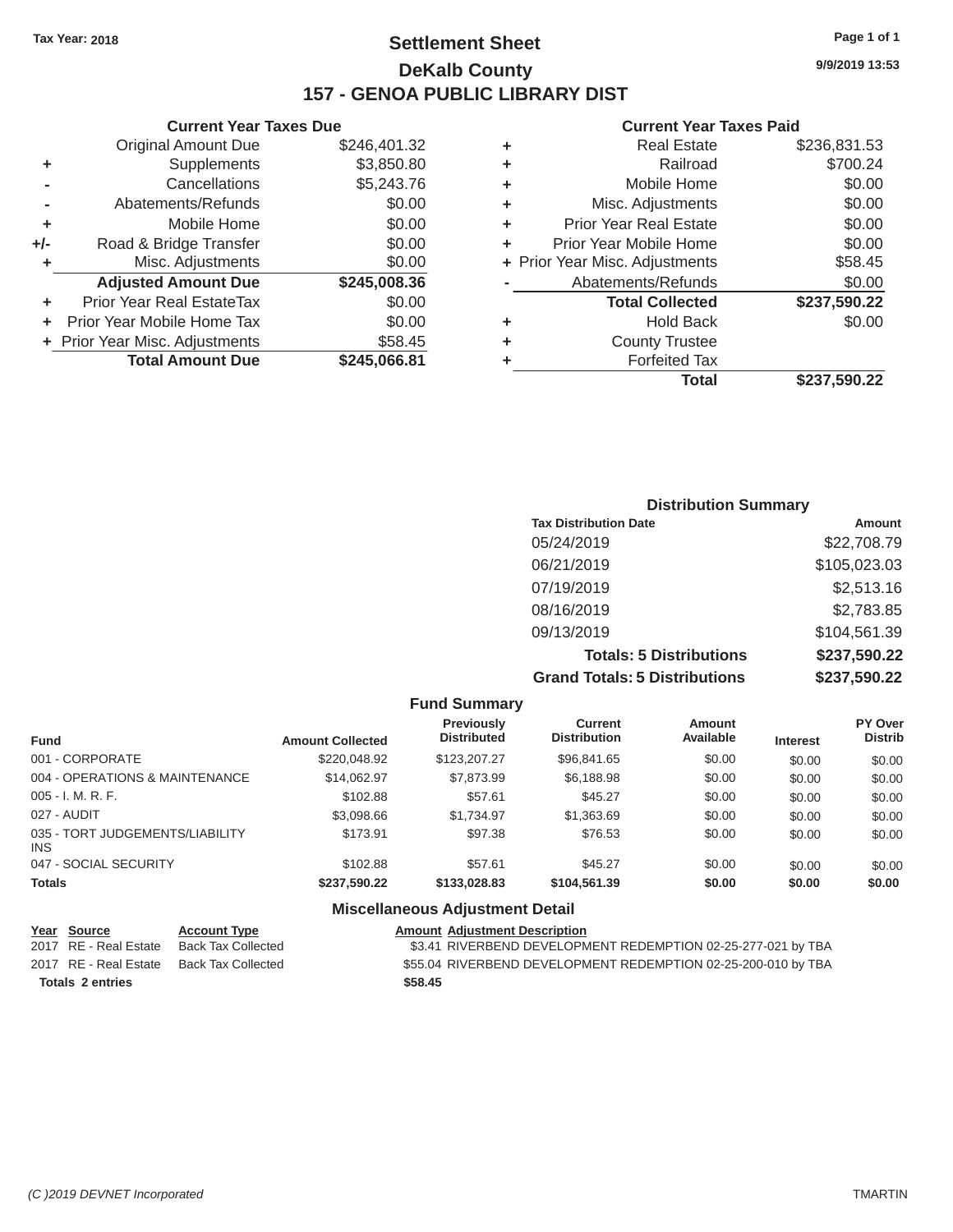## **Tax Year: 2018 Settlement Sheet DeKalb County 158 - DEKALB TIF1**

**9/9/2019 13:53** 

**Page 1 of 1** 

### **Current Year Taxes Due**

|       | <b>Total Amount Due</b>          | \$4,751,001.96 |
|-------|----------------------------------|----------------|
|       | + Prior Year Misc. Adjustments   | \$0.00         |
| ÷     | Prior Year Mobile Home Tax       | \$0.00         |
| ÷     | <b>Prior Year Real EstateTax</b> | (\$10,684.24)  |
|       | <b>Adjusted Amount Due</b>       | \$4,761,686.20 |
| ٠     | Misc. Adjustments                | \$0.00         |
| $+/-$ | Road & Bridge Transfer           | \$0.00         |
| ÷     | Mobile Home                      | \$0.00         |
|       | Abatements/Refunds               | \$0.00         |
|       | Cancellations                    | \$5,312.04     |
| ٠     | Supplements                      | \$1,890.66     |
|       | <b>Original Amount Due</b>       | \$4,765,107.58 |
|       |                                  |                |

| <b>Current Year Taxes Paid</b>                      |                                |  |  |  |  |
|-----------------------------------------------------|--------------------------------|--|--|--|--|
| <b>Real Estate</b>                                  | \$4,585,925.39                 |  |  |  |  |
| \$0.00<br>Railroad                                  |                                |  |  |  |  |
| Mobile Home                                         | \$0.00                         |  |  |  |  |
| Misc. Adjustments                                   | \$0.00                         |  |  |  |  |
| (\$10,684.24)<br><b>Prior Year Real Estate</b><br>٠ |                                |  |  |  |  |
| Prior Year Mobile Home                              | \$0.00                         |  |  |  |  |
|                                                     | \$0.00                         |  |  |  |  |
| Abatements/Refunds                                  | \$0.00                         |  |  |  |  |
| <b>Total Collected</b>                              | \$4,575,241.15                 |  |  |  |  |
| <b>Hold Back</b>                                    | \$0.00                         |  |  |  |  |
| <b>County Trustee</b>                               |                                |  |  |  |  |
| <b>Forfeited Tax</b>                                |                                |  |  |  |  |
| <b>Total</b>                                        | \$4,575,241.15                 |  |  |  |  |
|                                                     | + Prior Year Misc. Adjustments |  |  |  |  |

### **Distribution Summary Tax Distribution Date Amount** 05/24/2019 \$486,503.18 06/21/2019 \$2,176,703.84 07/19/2019 \$26,490.57 08/16/2019 \$88,534.04 09/13/2019 \$1,797,009.52 **Totals: 5 Distributions \$4,575,241.15 Grand Totals: 5 Distributions \$4,575,241.15**

### **Fund Summary**

|                | <b>Previously</b>       | Current            | Amount              |           | <b>PY Over</b><br><b>Distrib</b> |
|----------------|-------------------------|--------------------|---------------------|-----------|----------------------------------|
|                |                         |                    |                     |           |                                  |
| \$4,575,241,15 | \$2,778,231,63          | \$1,797,009.52     | \$0.00              | \$0.00    | \$0.00                           |
| \$4,575,241,15 | \$2,778,231,63          | \$1,797,009.52     | \$0.00              | \$0.00    | \$0.00                           |
|                | <b>Amount Collected</b> | <b>Distributed</b> | <b>Distribution</b> | Available | <b>Interest</b>                  |

#### **Miscellaneous Adjustment Detail**

**Year** Source **Account Type** Account Adjustment Description

2017 RE - Real Estate Back Tax Collected \$0.00 MOONEY REDEMPTION 08-23-184-002 by TBA

**Totals 1 entries \$0.00** 

*(C )2019 DEVNET Incorporated* TMARTIN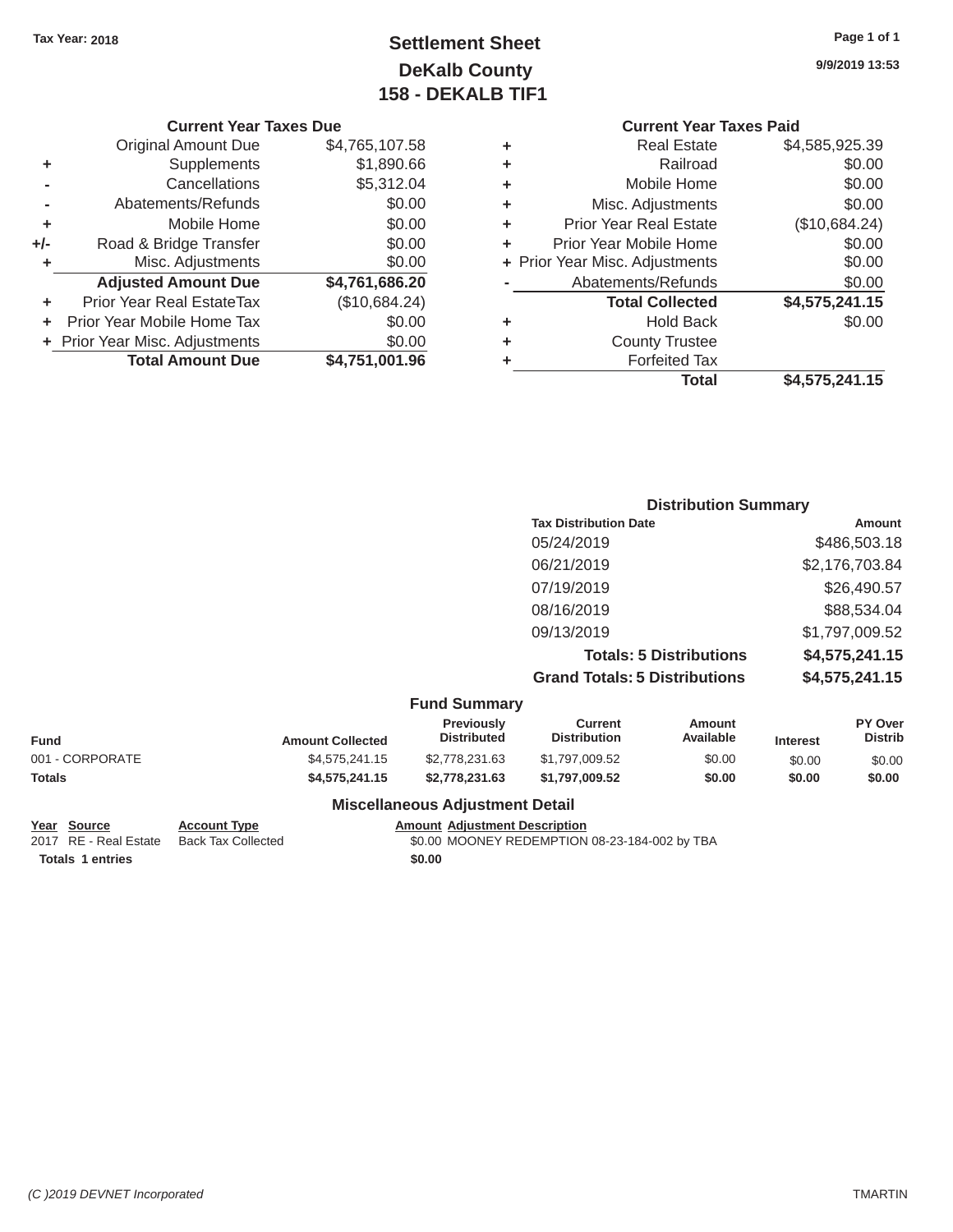## Tax Year: 2018 **Page 1 of 1 Page 1 of 1 Settlement Sheet Page 1 of 1 Page 1 of 1 9/9/2019 13:53 DeKalb County 159 - DEKALB TIF2**

|       | <b>Original Amount Due</b>       | \$1,570,391.00 |
|-------|----------------------------------|----------------|
| ٠     | Supplements                      | \$5,520.36     |
|       | Cancellations                    | \$11,046.56    |
|       | Abatements/Refunds               | \$0.00         |
| ÷     | Mobile Home                      | \$0.00         |
| $+/-$ | Road & Bridge Transfer           | \$0.00         |
| ٠     | Misc. Adjustments                | \$0.00         |
|       | <b>Adjusted Amount Due</b>       | \$1,564,864.80 |
| ٠     | <b>Prior Year Real EstateTax</b> | \$0.00         |
|       | Prior Year Mobile Home Tax       | \$0.00         |
|       | + Prior Year Misc. Adjustments   | \$0.00         |
|       | <b>Total Amount Due</b>          | \$1,564,864.80 |

### **Current Year Taxes Due Current Year Taxes Paid <b>Current Year Taxes Paid Current Year Taxes Paid +** Real Estate \$1,497,167.77

|   | <b>Total</b>                   | \$1,497,167.77 |
|---|--------------------------------|----------------|
| ٠ | <b>Forfeited Tax</b>           |                |
| ÷ | <b>County Trustee</b>          |                |
| ٠ | <b>Hold Back</b>               | \$0.00         |
|   | <b>Total Collected</b>         | \$1,497,167.77 |
|   | Abatements/Refunds             | \$0.00         |
|   | + Prior Year Misc. Adjustments | \$0.00         |
| ٠ | Prior Year Mobile Home         | \$0.00         |
| ٠ | <b>Prior Year Real Estate</b>  | \$0.00         |
| ٠ | Misc. Adjustments              | \$0.00         |
| ٠ | Mobile Home                    | \$0.00         |
| ÷ | Railroad                       | \$0.00         |
| ٠ | Real Estate                    | 31,491,101.11  |

### **Distribution Summary Tax Distribution Date Amount Amount** 05/24/2019 \$95,456.78 06/21/2019 \$679,456.39 07/19/2019 \$11,549.71 08/16/2019 \$38,283.95 09/13/2019 \$672,420.94 **Totals: 5 Distributions \$1,497,167.77 Grand Totals: 5 Distributions \$1,497,167.77**

### **Fund Summary**

| <b>Fund</b>     | <b>Amount Collected</b> | ------------------<br><b>Previously</b><br><b>Distributed</b> | Current<br><b>Distribution</b> | Amount<br>Available | <b>Interest</b> | <b>PY Over</b><br><b>Distrib</b> |
|-----------------|-------------------------|---------------------------------------------------------------|--------------------------------|---------------------|-----------------|----------------------------------|
| 001 - CORPORATE | \$1,497,167,77          | \$824,746.83                                                  | \$672,420.94                   | \$0.00              | \$0.00          | \$0.00                           |
| Totals          | \$1,497,167,77          | \$824.746.83                                                  | \$672,420.94                   | \$0.00              | \$0.00          | \$0.00                           |

#### **Miscellaneous Adjustment Detail**

| Year Source             | <b>Account Type</b>                        |        | <b>Amount Adjustment Description</b>                  |
|-------------------------|--------------------------------------------|--------|-------------------------------------------------------|
| 2017 RE - Real Estate   | <b>Back Tax Collected</b>                  |        | \$0.00 CITY OF DEKALB REDEMPTION 08-23-336-006 by TBA |
| 2017 RE - Real Estate   | <b>Back Tax Collected</b>                  |        | \$0.00 TRUSTEE SALE 08-23-309-005 by TBA              |
|                         | 2018 RE - Real Estate Paymt In Lieu of Tax |        | \$0.00 HOUSING AUTHORITY DEKALB UNITS by TBA          |
| <b>Totals 3 entries</b> |                                            | \$0.00 |                                                       |
|                         |                                            |        |                                                       |

### **Abatement Detail**

| Year Source             | <b>Account Type</b> | <b>Amount Adjustment Description</b>             |
|-------------------------|---------------------|--------------------------------------------------|
| 2018 RE - Real Estate   | RE Abatement        | \$0.00 PTAB INTEREST REFUND 08-23-308-001 by TBA |
| <b>Totals 1 entries</b> |                     | \$0.00                                           |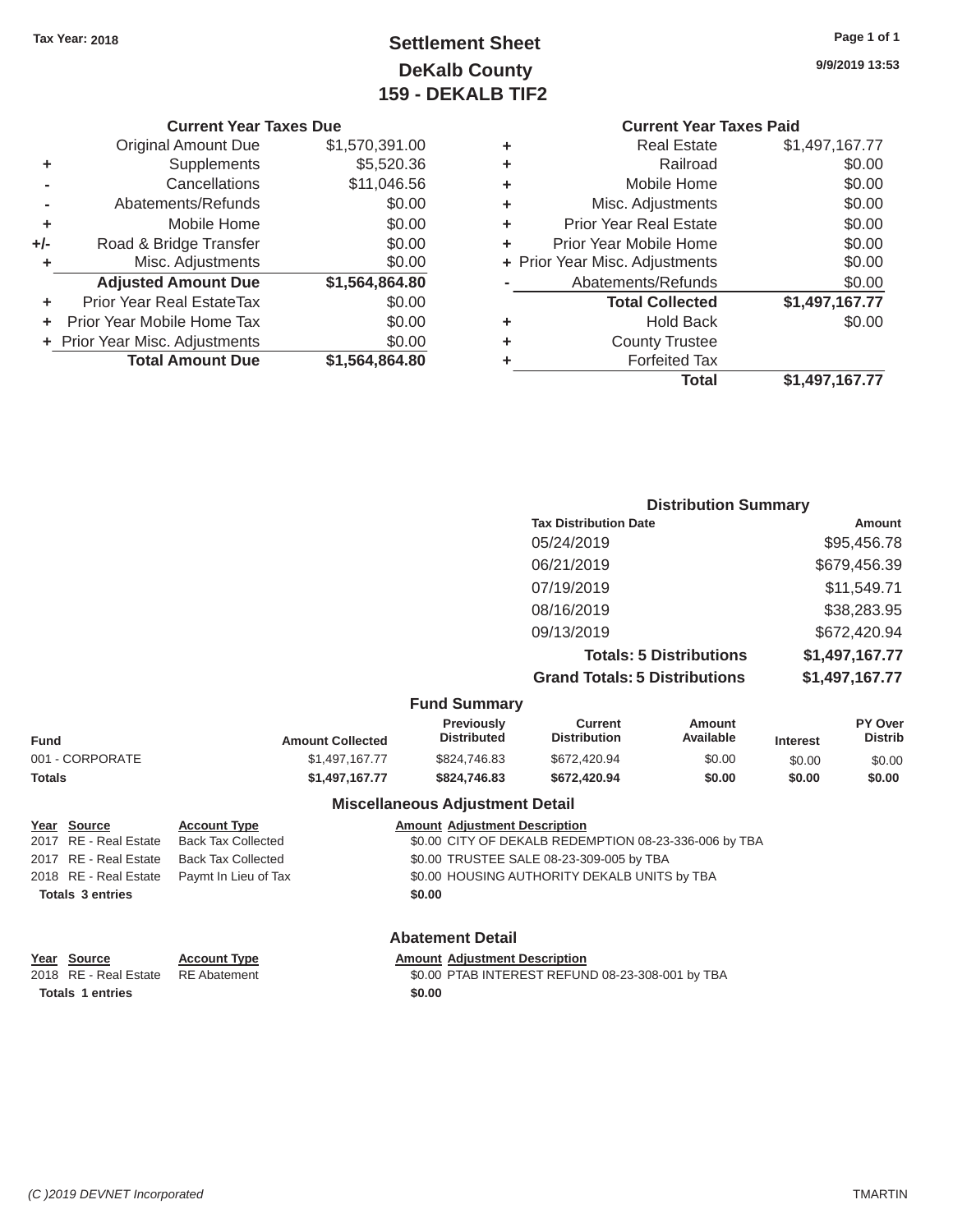### Tax Year: 2018 **Page 1 of 1 Page 1 of 1 Settlement Sheet Page 1 of 1 Page 1 of 1 9/9/2019 13:53 DeKalb County 160 - DEKALB TIF1 AMENDED**

#### **Current Year Taxes Paid**

|     | <b>Current Year Taxes Due</b>    |                |
|-----|----------------------------------|----------------|
|     | <b>Original Amount Due</b>       | \$2,292,962.66 |
| ٠   | Supplements                      | \$26,035.64    |
|     | Cancellations                    | \$29,970.20    |
|     | Abatements/Refunds               | \$0.00         |
| ٠   | Mobile Home                      | \$0.00         |
| +/- | Road & Bridge Transfer           | \$0.00         |
| ٠   | Misc. Adjustments                | \$0.00         |
|     | <b>Adjusted Amount Due</b>       | \$2,289,028.10 |
| ٠   | <b>Prior Year Real EstateTax</b> | \$0.00         |
| ٠   | Prior Year Mobile Home Tax       | \$0.00         |
|     | + Prior Year Misc. Adjustments   | \$0.00         |
|     | <b>Total Amount Due</b>          | \$2,289,028.10 |

| <b>Distribution Summary</b>          |                |
|--------------------------------------|----------------|
| <b>Tax Distribution Date</b>         | Amount         |
| 05/24/2019                           | \$329,328.18   |
| 06/21/2019                           | \$1,007,015.16 |
| 07/19/2019                           | \$16,112.16    |
| 08/16/2019                           | \$105,504.03   |
| 09/13/2019                           | \$776,581.70   |
| <b>Totals: 5 Distributions</b>       | \$2,234,541.23 |
| <b>Grand Totals: 5 Distributions</b> | \$2,234,541.23 |

|  | <b>Fund Summary</b> |
|--|---------------------|
|--|---------------------|

| <b>Amount Collected</b> | <b>Previously</b><br><b>Distributed</b> | Current<br><b>Distribution</b> | Amount<br>Available | <b>Interest</b> | PY Over<br><b>Distrib</b> |
|-------------------------|-----------------------------------------|--------------------------------|---------------------|-----------------|---------------------------|
| \$2.234.541.23          | \$1.457.959.53                          | \$776,581.70                   | \$0.00              | \$0.00          | \$0.00                    |
| \$2.234.541.23          | \$1.457.959.53                          | \$776,581.70                   | \$0.00              | \$0.00          | \$0.00                    |
|                         |                                         |                                |                     |                 |                           |

### **Miscellaneous Adjustment Detail**

**Totals 1 entries \$0.00** 

**Year Source Account Type Account Adjustment Description**<br>2017 RE - Real Estate Back Tax Collected \$0.00 SUMMIT ENCLAVE REDI  $$0.00$  SUMMIT ENCLAVE REDEMPTION 08-13-323-013 by TBA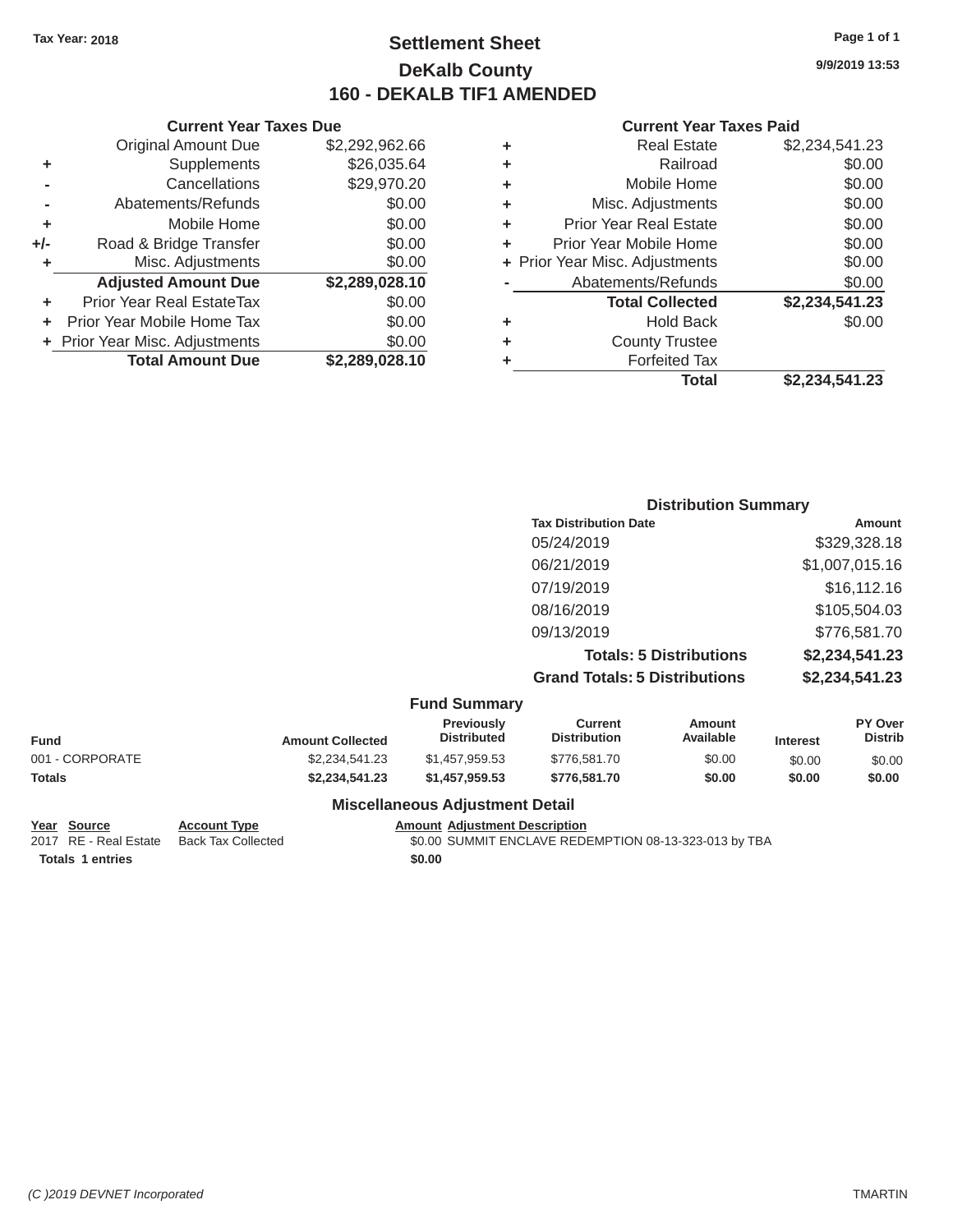# Tax Year: 2018 **Page 1 of 1 Page 1 of 1 Settlement Sheet Page 1 of 1 Page 1 of 1 9/9/2019 13:53 DeKalb County 163 - MALTA TIF**

|     | <b>Current Year Taxes Due</b>  |              |   | <b>Current Year Taxes Paid</b> |              |  |
|-----|--------------------------------|--------------|---|--------------------------------|--------------|--|
|     | Original Amount Due            | \$401,541.32 | ٠ | <b>Real Estate</b>             | \$399,083.93 |  |
| ٠   | Supplements                    | \$0.00       | ٠ | Railroad                       | \$0.00       |  |
|     | Cancellations                  | \$0.00       | ٠ | Mobile Home                    | \$0.00       |  |
|     | Abatements/Refunds             | \$0.00       | ٠ | Misc. Adjustments              | \$0.00       |  |
|     | Mobile Home                    | \$0.00       | ٠ | <b>Prior Year Real Estate</b>  | \$0.00       |  |
| +/- | Road & Bridge Transfer         | \$0.00       | ٠ | Prior Year Mobile Home         | \$0.00       |  |
|     | Misc. Adjustments              | \$0.00       |   | + Prior Year Misc. Adjustments | \$0.00       |  |
|     | <b>Adjusted Amount Due</b>     | \$401,541.32 |   | Abatements/Refunds             | \$0.00       |  |
|     | Prior Year Real EstateTax      | \$0.00       |   | <b>Total Collected</b>         | \$399,083.93 |  |
|     | + Prior Year Mobile Home Tax   | \$0.00       | ٠ | <b>Hold Back</b>               | \$0.00       |  |
|     | + Prior Year Misc. Adjustments | \$0.00       | ٠ | <b>County Trustee</b>          |              |  |
|     | <b>Total Amount Due</b>        | \$401,541.32 |   | <b>Forfeited Tax</b>           |              |  |
|     |                                |              |   |                                |              |  |

### **Current Year Taxes Paid** \$401,541.32 **+** Real Estate \$399,083.93 \$0.00 **+** Railroad \$0.00 \$0.00 **+** Mobile Home \$0.00 \$0.00 **+** Misc. Adjustments \$0.00 \$0.00 **+** Prior Year Real Estate \$0.00 \$0.00 **+** Prior Year Mobile Home \$0.00 \$0.00 **+** Prior Year Misc. Adjustments \$0.00 **Abatements/Refunds** \$0.00 **+** Prior Year Real EstateTax \$0.00 **Total Collected \$399,083.93 +** Prior Year Misc. Adjustments \$0.00 **+** County Trustee **\$401,541.32 +** Forfeited Tax **Total \$399,083.93**

### **Distribution Summary Tax Distribution Date Amount** 05/24/2019 \$32,267.41 06/21/2019 \$167,506.00 08/16/2019 \$2,690.87 09/13/2019 \$196,619.65 **Totals: 4 Distributions \$399,083.93 Grand Totals: 4 Distributions \$399,083.93 Fund Summary Previously Current Amount PY Over**

| Fund            | <b>Amount Collected</b> | Previously<br><b>Distributed</b> | Current<br>Distribution | Amount<br>Available | <b>Interest</b> | <b>PY Over</b><br><b>Distrib</b> |
|-----------------|-------------------------|----------------------------------|-------------------------|---------------------|-----------------|----------------------------------|
| 001 - CORPORATE | \$399,083.93            | \$202.464.28                     | \$196,619.65            | \$0.00              | \$0.00          | \$0.00                           |
| <b>Totals</b>   | \$399,083.93            | \$202,464.28                     | \$196,619.65            | \$0.00              | \$0.00          | \$0.00                           |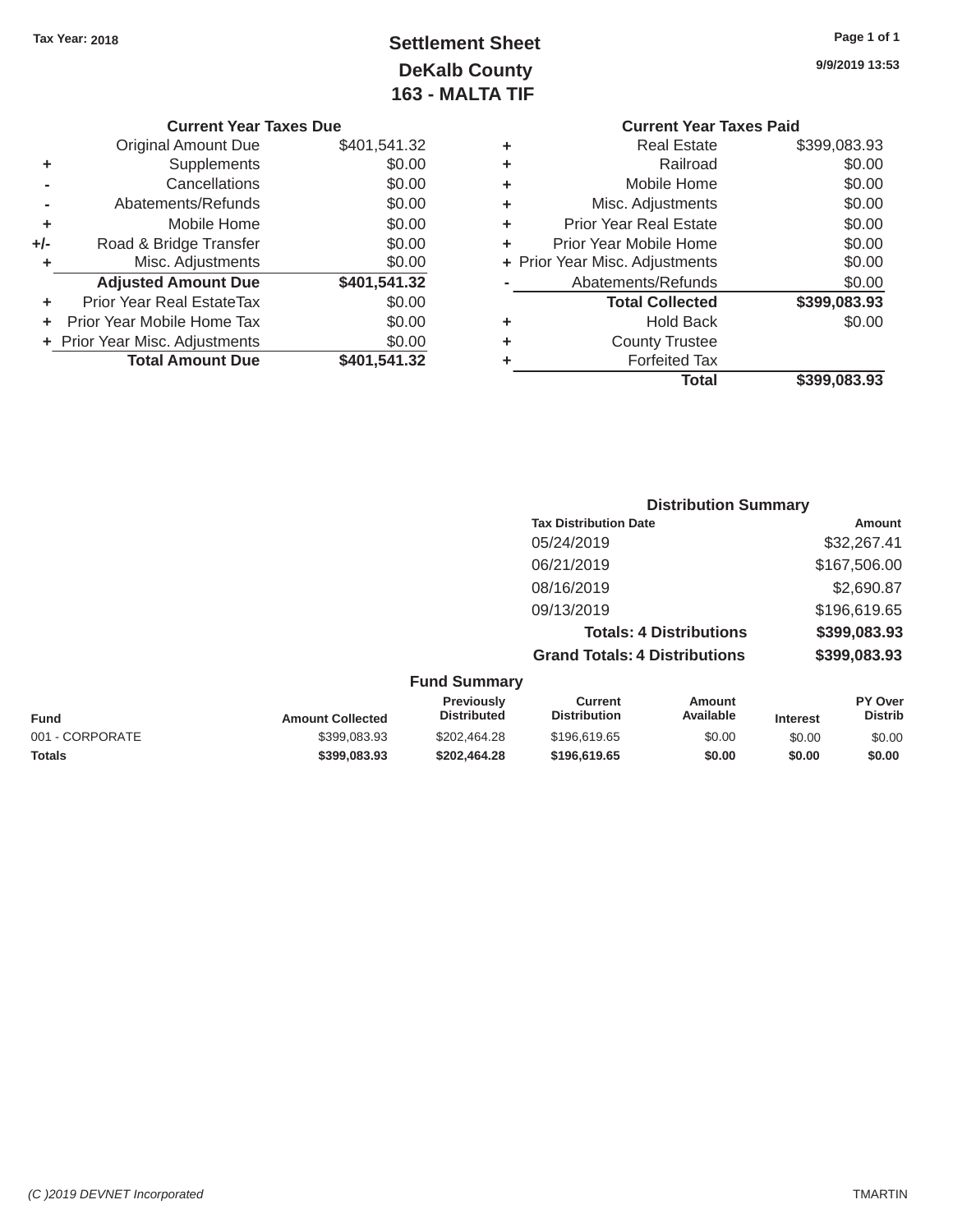# Tax Year: 2018 **Page 1 of 1 Settlement Sheet Page 1 of 1 Page 1 of 1 9/9/2019 13:53 DeKalb County 164 - DEKALB TIF5**

| <b>Current Year Taxes Due</b> |          |   | <b>Current Year Taxes Paid</b> |          |
|-------------------------------|----------|---|--------------------------------|----------|
| Original Amount Due           | \$443.94 | ٠ | <b>Real Estate</b>             | \$443.94 |
| <b>Supplements</b>            | \$0.00   | ٠ | Railroad                       | \$0.00   |
| Cancellations                 | \$0.00   | ٠ | Mobile Home                    | \$0.00   |
| Abatements/Refunds            | \$0.00   | ٠ | Misc. Adjustments              | \$0.00   |
| Mobile Home                   | \$0.00   | ٠ | <b>Prior Year Real Estate</b>  | \$0.00   |
| Road & Bridge Transfer        | \$0.00   | ٠ | Prior Year Mobile Home         | \$0.00   |
| Misc. Adjustments             | \$0.00   |   | + Prior Year Misc. Adjustments | \$0.00   |
| <b>Adjusted Amount Due</b>    | \$443.94 |   | Abatements/Refunds             | \$0.00   |
| ior Year Real EstateTax       | \$0.00   |   | <b>Total Collected</b>         | \$443.94 |
| r Year Mobile Home Tax        | \$0.00   | ٠ | <b>Hold Back</b>               | \$0.00   |
| Year Misc. Adjustments        | \$0.00   | ٠ | <b>County Trustee</b>          |          |
| <b>Total Amount Due</b>       | \$443.94 | ٠ | <b>Forfeited Tax</b>           |          |
|                               |          |   | <b>Total</b>                   | \$443.94 |

|     | <b>Current Year Taxes Due</b>    |          |   | <b>Current Year Taxes Paid</b> |          |
|-----|----------------------------------|----------|---|--------------------------------|----------|
|     | Original Amount Due              | \$443.94 | ٠ | <b>Real Estate</b>             | \$443.94 |
| ٠   | <b>Supplements</b>               | \$0.00   | ٠ | Railroad                       | \$0.00   |
|     | Cancellations                    | \$0.00   | ٠ | Mobile Home                    | \$0.00   |
|     | Abatements/Refunds               | \$0.00   | ٠ | Misc. Adjustments              | \$0.00   |
| ٠   | Mobile Home                      | \$0.00   | ٠ | <b>Prior Year Real Estate</b>  | \$0.00   |
| +/- | Road & Bridge Transfer           | \$0.00   | ٠ | Prior Year Mobile Home         | \$0.00   |
|     | Misc. Adjustments                | \$0.00   |   | + Prior Year Misc. Adjustments | \$0.00   |
|     | <b>Adjusted Amount Due</b>       | \$443.94 |   | Abatements/Refunds             | \$0.00   |
| ÷.  | <b>Prior Year Real EstateTax</b> | \$0.00   |   | <b>Total Collected</b>         | \$443.94 |
|     | Prior Year Mobile Home Tax       | \$0.00   | ٠ | <b>Hold Back</b>               | \$0.00   |
|     | + Prior Year Misc. Adjustments   | \$0.00   | ٠ | <b>County Trustee</b>          |          |
|     | <b>Total Amount Due</b>          | \$443.94 |   | <b>Forfeited Tax</b>           |          |

|                                      |                                            |                                                                                          |                                         |                                       | <b>Distribution Summary</b>    |                 |                           |  |
|--------------------------------------|--------------------------------------------|------------------------------------------------------------------------------------------|-----------------------------------------|---------------------------------------|--------------------------------|-----------------|---------------------------|--|
|                                      |                                            |                                                                                          |                                         | <b>Tax Distribution Date</b>          |                                |                 | Amount                    |  |
|                                      |                                            |                                                                                          |                                         | 06/21/2019                            |                                |                 | \$221.97                  |  |
|                                      |                                            |                                                                                          |                                         | 09/13/2019                            |                                |                 | \$221.97                  |  |
|                                      |                                            |                                                                                          |                                         |                                       | <b>Totals: 2 Distributions</b> |                 | \$443.94                  |  |
|                                      |                                            |                                                                                          |                                         | <b>Grand Totals: 2 Distributions</b>  |                                | \$443.94        |                           |  |
|                                      |                                            |                                                                                          | <b>Fund Summary</b>                     |                                       |                                |                 |                           |  |
| <b>Fund</b>                          |                                            | <b>Amount Collected</b>                                                                  | <b>Previously</b><br><b>Distributed</b> | <b>Current</b><br><b>Distribution</b> | <b>Amount</b><br>Available     | <b>Interest</b> | PY Over<br><b>Distrib</b> |  |
| 001 - CORPORATE                      |                                            | \$443.94                                                                                 | \$221.97                                | \$221.97                              | \$0.00                         | \$0.00          | \$0.00                    |  |
| <b>Totals</b>                        |                                            | \$443.94                                                                                 | \$221.97                                | \$221.97                              | \$0.00                         | \$0.00          | \$0.00                    |  |
|                                      |                                            |                                                                                          | <b>Abatement Detail</b>                 |                                       |                                |                 |                           |  |
| Year Source<br>2017 RE - Real Estate | <b>Account Type</b><br><b>RE</b> Abatement | <b>Amount Adjustment Description</b><br>\$0.00 PTAB INTEREST REFUND 08-22-228-017 by TBA |                                         |                                       |                                |                 |                           |  |
| <b>Totals 1 entries</b><br>\$0.00    |                                            |                                                                                          |                                         |                                       |                                |                 |                           |  |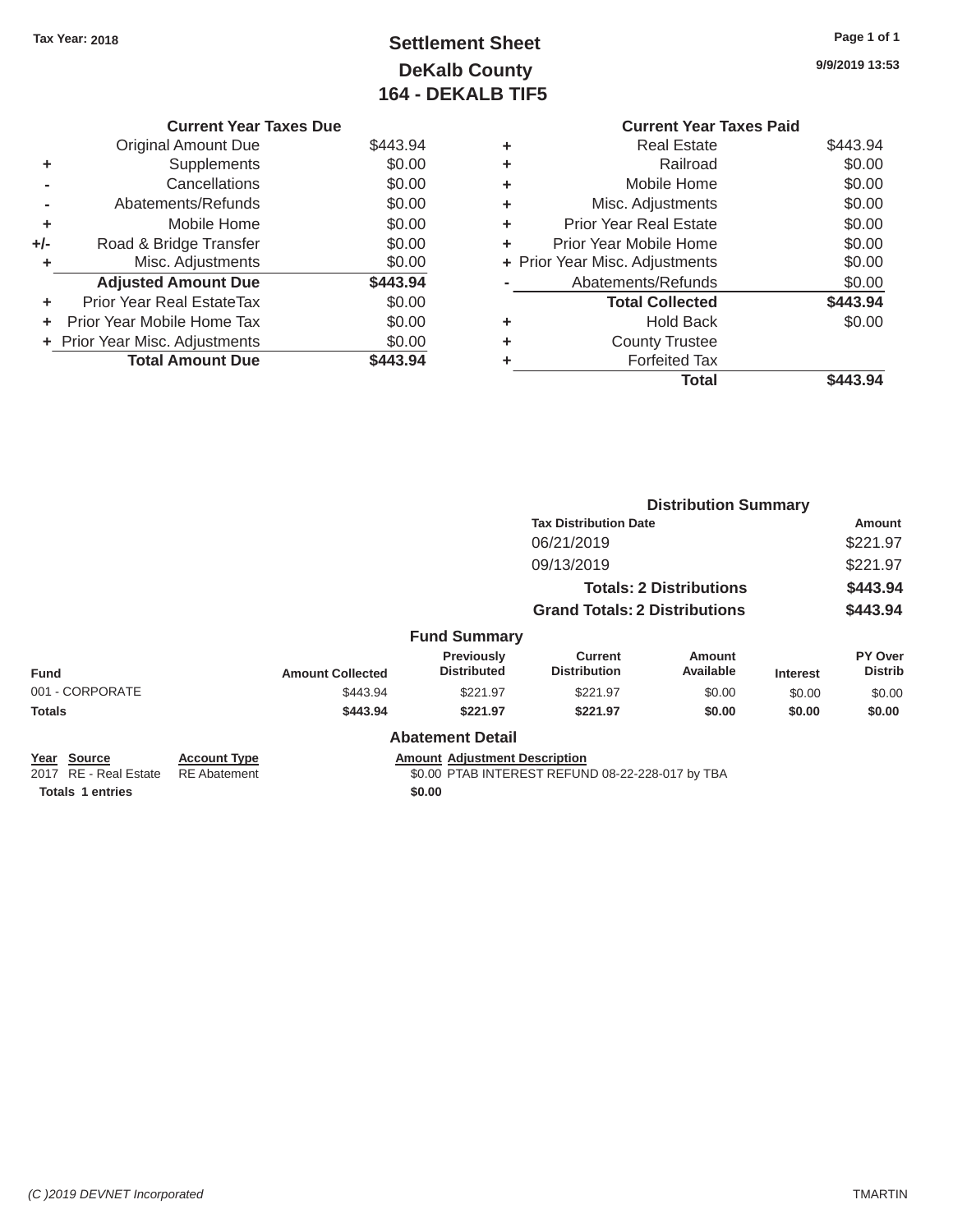# Tax Year: 2018 **Page 1 of 1 Settlement Sheet Page 1 of 1 Page 1 of 1 9/9/2019 13:53 DeKalb County 170 - KIRKLAND TIF**

|    | <b>Current Year Taxes Due</b>    |              |                                          | <b>Current Year Taxes Paid</b> |              |  |        |
|----|----------------------------------|--------------|------------------------------------------|--------------------------------|--------------|--|--------|
|    | <b>Original Amount Due</b>       | \$301,162.92 | ٠                                        | <b>Real Estate</b>             | \$290,397.82 |  |        |
| ٠  | Supplements                      | \$0.00       | Railroad<br>٠                            |                                |              |  |        |
| -  | Cancellations                    | \$0.00       | ٠                                        | Mobile Home                    | \$0.00       |  |        |
|    | Abatements/Refunds               | \$0.00       | ٠                                        | Misc. Adjustments              |              |  |        |
| ٠  | Mobile Home                      | \$0.00       | <b>Prior Year Real Estate</b><br>÷       |                                |              |  | \$0.00 |
| I- | Road & Bridge Transfer           | \$0.00       | ÷                                        | \$0.00                         |              |  |        |
| ٠  | Misc. Adjustments                | \$0.00       | + Prior Year Misc. Adjustments<br>\$0.00 |                                |              |  |        |
|    | <b>Adjusted Amount Due</b>       | \$301,162.92 |                                          | Abatements/Refunds             | \$0.00       |  |        |
| ٠  | <b>Prior Year Real EstateTax</b> | \$0.00       |                                          | <b>Total Collected</b>         | \$290,397.82 |  |        |
| ÷. | Prior Year Mobile Home Tax       | \$0.00       | ٠                                        | <b>Hold Back</b>               | \$0.00       |  |        |
|    | + Prior Year Misc. Adjustments   | \$0.00       | ٠                                        | <b>County Trustee</b>          |              |  |        |
|    | <b>Total Amount Due</b>          | \$301,162.92 |                                          | <b>Forfeited Tax</b>           |              |  |        |
|    |                                  |              |                                          | <b>Total</b>                   | \$290,397.82 |  |        |

| <b>Current Year</b>            |   |              | <b>Current Year Taxes Due</b>    |     |
|--------------------------------|---|--------------|----------------------------------|-----|
| <b>Real Estate</b>             | ٠ | \$301,162.92 | Original Amount Due              |     |
| Railroad                       | ٠ | \$0.00       | Supplements                      | ٠   |
| Mobile Home                    | ٠ | \$0.00       | Cancellations                    |     |
| Misc. Adjustments              | ÷ | \$0.00       | Abatements/Refunds               |     |
| <b>Prior Year Real Estate</b>  | ٠ | \$0.00       | Mobile Home                      | ٠   |
| Prior Year Mobile Home         | ٠ | \$0.00       | Road & Bridge Transfer           | +/- |
| + Prior Year Misc. Adjustments |   | \$0.00       | Misc. Adjustments                |     |
| Abatements/Refunds             |   | \$301,162.92 | <b>Adjusted Amount Due</b>       |     |
| <b>Total Collected</b>         |   | \$0.00       | <b>Prior Year Real EstateTax</b> | ÷   |
| <b>Hold Back</b>               | ٠ | \$0.00       | Prior Year Mobile Home Tax       | ÷   |
| <b>County Trustee</b>          | ٠ | \$0.00       | + Prior Year Misc. Adjustments   |     |
| <b>Forfeited Tax</b>           |   | \$301,162.92 | <b>Total Amount Due</b>          |     |
| <b>Tatal</b>                   |   |              |                                  |     |

| <b>Distribution Summary</b>          |              |
|--------------------------------------|--------------|
| <b>Tax Distribution Date</b>         | Amount       |
| 05/24/2019                           | \$35,830.86  |
| 06/21/2019                           | \$131,910.35 |
| 07/19/2019                           | \$2,040.64   |
| 08/16/2019                           | \$5,173.20   |
| 09/13/2019                           | \$115,442.77 |
| <b>Totals: 5 Distributions</b>       | \$290,397.82 |
| <b>Grand Totals: 5 Distributions</b> | \$290,397.82 |

| <b>Fund Summary</b> |                         |                                         |                                |                     |                 |                           |
|---------------------|-------------------------|-----------------------------------------|--------------------------------|---------------------|-----------------|---------------------------|
| <b>Fund</b>         | <b>Amount Collected</b> | <b>Previously</b><br><b>Distributed</b> | Current<br><b>Distribution</b> | Amount<br>Available | <b>Interest</b> | PY Over<br><b>Distrib</b> |
| 001 - CORPORATE     | \$290,397.82            | \$174,955,05                            | \$115,442.77                   | \$0.00              | \$0.00          | \$0.00                    |
| <b>Totals</b>       | \$290,397.82            | \$174.955.05                            | \$115,442.77                   | \$0.00              | \$0.00          | \$0.00                    |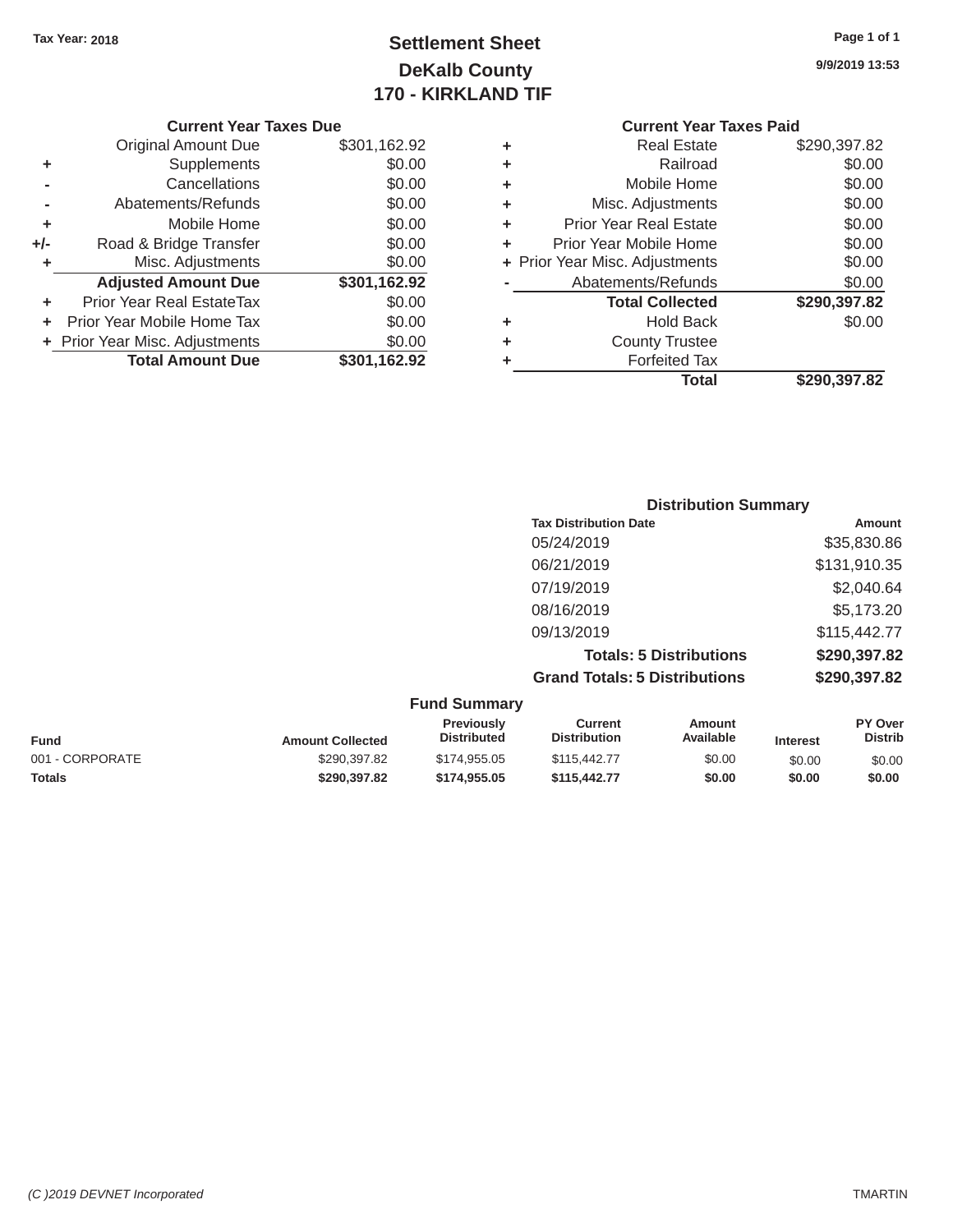Original Amount Due

**Total Amount Due** 

**+** Supplements **-** Cancellations **-** Abatements/Refunds **+** Mobile Home **+/-** Road & Bridge Transfer **+** Misc. Adjustments

# Tax Year: 2018 **Page 1 of 1 Page 1 of 1 Settlement Sheet Page 1 of 1 Page 1 of 1 9/9/2019 13:53 DeKalb County 171 - WATERMAN TIF**

| Page 1 of |  |  |
|-----------|--|--|
|           |  |  |

### **Current Year Taxes Due Current Year Taxes Paid Current Year Taxes Paid Current Year Taxes Paid** \$41,484.04 **+** Real Estate \$40,648.41 \$0.00 **+** Railroad \$0.00 \$0.00 **+** Mobile Home \$0.00 \$0.00 **+** Misc. Adjustments \$0.00 \$0.00 **+** Prior Year Real Estate \$0.00 \$0.00 **+** Prior Year Mobile Home \$0.00 \$0.00 **+ Prior Year Misc. Adjustments** \$0.00 Adjusted Amount Due  $$41,484.04$  - Abatements/Refunds \$0.00 **+** Prior Year Real EstateTax \$0.00 **Total Collected \$40,648.41 +** Prior Year Mobile Home Tax \$0.00 **+** Hold Back \$0.00 **+** Prior Year Misc. Adjustments \$0.00 **+** County Trustee **\$41,484.04 +** Forfeited Tax **Total \$40,648.41**

| <b>Distribution Summary</b>          |             |
|--------------------------------------|-------------|
| <b>Tax Distribution Date</b>         | Amount      |
| 05/24/2019                           | \$11,354.53 |
| 06/21/2019                           | \$22,753.95 |
| 07/19/2019                           | \$972.42    |
| 08/16/2019                           | \$445.30    |
| 09/13/2019                           | \$5,122.21  |
| <b>Totals: 5 Distributions</b>       | \$40,648.41 |
| <b>Grand Totals: 5 Distributions</b> | \$40,648.41 |
|                                      |             |

| <b>Fund Summary</b> |                         |                                         |                                       |                     |                 |                           |
|---------------------|-------------------------|-----------------------------------------|---------------------------------------|---------------------|-----------------|---------------------------|
| <b>Fund</b>         | <b>Amount Collected</b> | <b>Previously</b><br><b>Distributed</b> | <b>Current</b><br><b>Distribution</b> | Amount<br>Available | <b>Interest</b> | PY Over<br><b>Distrib</b> |
| 001 - CORPORATE     | \$40,648.41             | \$35,526,20                             | \$5.122.21                            | \$0.00              | \$0.00          | \$0.00                    |
| <b>Totals</b>       | \$40,648,41             | \$35,526,20                             | \$5.122.21                            | \$0.00              | \$0.00          | \$0.00                    |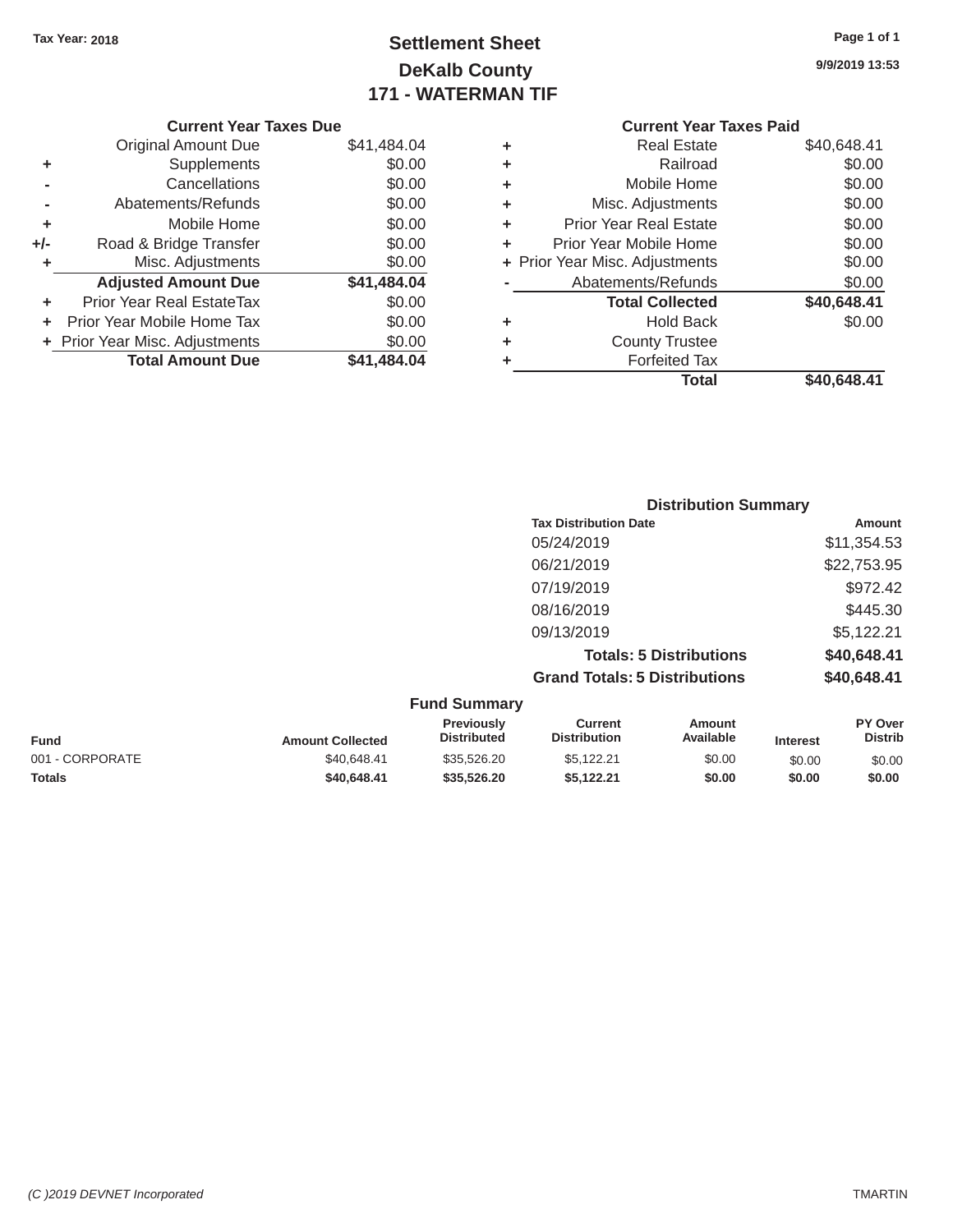# Tax Year: 2018 **Page 1 of 1 Settlement Sheet Page 1 of 1 Page 1 of 1 9/9/2019 13:53 DeKalb County 172 - MAPLE PARK TIF**

| <b>Current Year Taxes Due</b><br><b>Current Year Taxes Paid</b> |             |   |                                |             |
|-----------------------------------------------------------------|-------------|---|--------------------------------|-------------|
| l Amount Due                                                    | \$12,152.70 | ٠ | <b>Real Estate</b>             | \$12,152.70 |
| <b>Supplements</b>                                              | \$0.00      | ٠ | Railroad                       | \$0.00      |
| Cancellations                                                   | \$0.00      | ٠ | Mobile Home                    | \$0.00      |
| ents/Refunds                                                    | \$0.00      | ٠ | Misc. Adjustments              | \$0.00      |
| Mobile Home                                                     | \$0.00      | ٠ | <b>Prior Year Real Estate</b>  | \$0.00      |
| idge Transfer                                                   | \$0.00      | ٠ | Prior Year Mobile Home         | \$0.00      |
| . Adjustments                                                   | \$0.00      |   | + Prior Year Misc. Adjustments | \$0.00      |
| <b>Amount Due</b>                                               | \$12,152.70 |   | Abatements/Refunds             | \$0.00      |
| eal EstateTax                                                   | \$0.00      |   | <b>Total Collected</b>         | \$12,152.70 |
| vile Home Tax                                                   | \$0.00      | ٠ | <b>Hold Back</b>               | \$0.00      |
| . Adjustments                                                   | \$0.00      | ٠ | <b>County Trustee</b>          |             |
| <b>Amount Due</b>                                               | \$12,152.70 |   | <b>Forfeited Tax</b>           |             |
|                                                                 |             |   | <b>Total</b>                   | \$12,152.70 |
|                                                                 |             |   |                                |             |

**Distribution Summary** 

|     | <b>Current Year Taxes Due</b>    |             |  |  |  |  |
|-----|----------------------------------|-------------|--|--|--|--|
|     | Original Amount Due              | \$12,152.70 |  |  |  |  |
| ٠   | Supplements                      | \$0.00      |  |  |  |  |
|     | Cancellations                    | \$0.00      |  |  |  |  |
|     | Abatements/Refunds               | \$0.00      |  |  |  |  |
| ٠   | Mobile Home                      | \$0.00      |  |  |  |  |
| +/- | Road & Bridge Transfer           | \$0.00      |  |  |  |  |
| ٠   | Misc. Adjustments                | \$0.00      |  |  |  |  |
|     | <b>Adjusted Amount Due</b>       | \$12,152.70 |  |  |  |  |
| ٠   | <b>Prior Year Real EstateTax</b> | \$0.00      |  |  |  |  |
|     | Prior Year Mobile Home Tax       | \$0.00      |  |  |  |  |
|     | + Prior Year Misc. Adjustments   | \$0.00      |  |  |  |  |
|     | <b>Total Amount Due</b>          | \$12,152.70 |  |  |  |  |

| <b>Tax Distribution Date</b>                                                                                                                                         | <b>Amount</b>                    |
|----------------------------------------------------------------------------------------------------------------------------------------------------------------------|----------------------------------|
|                                                                                                                                                                      |                                  |
| 05/24/2019                                                                                                                                                           | \$4,343.82                       |
| 06/21/2019                                                                                                                                                           | \$4,122.88                       |
| 09/13/2019                                                                                                                                                           | \$3,686.00                       |
| <b>Totals: 3 Distributions</b>                                                                                                                                       | \$12,152.70                      |
| <b>Grand Totals: 3 Distributions</b>                                                                                                                                 | \$12,152.70                      |
| <b>Fund Summary</b>                                                                                                                                                  |                                  |
| <b>Previously</b><br><b>Current</b><br>Amount<br><b>Distributed</b><br><b>Distribution</b><br>Available<br><b>Fund</b><br><b>Amount Collected</b><br><b>Interest</b> | <b>PY Over</b><br><b>Distrib</b> |
| 001 - CORPORATE<br>\$12,152.70<br>\$8,466,70<br>\$3,686.00<br>\$0.00<br>\$0.00                                                                                       | \$0.00                           |
| \$12.152.70<br><b>Totals</b><br>\$8,466,70<br>\$3,686,00<br>\$0.00<br>\$0.00                                                                                         | \$0.00                           |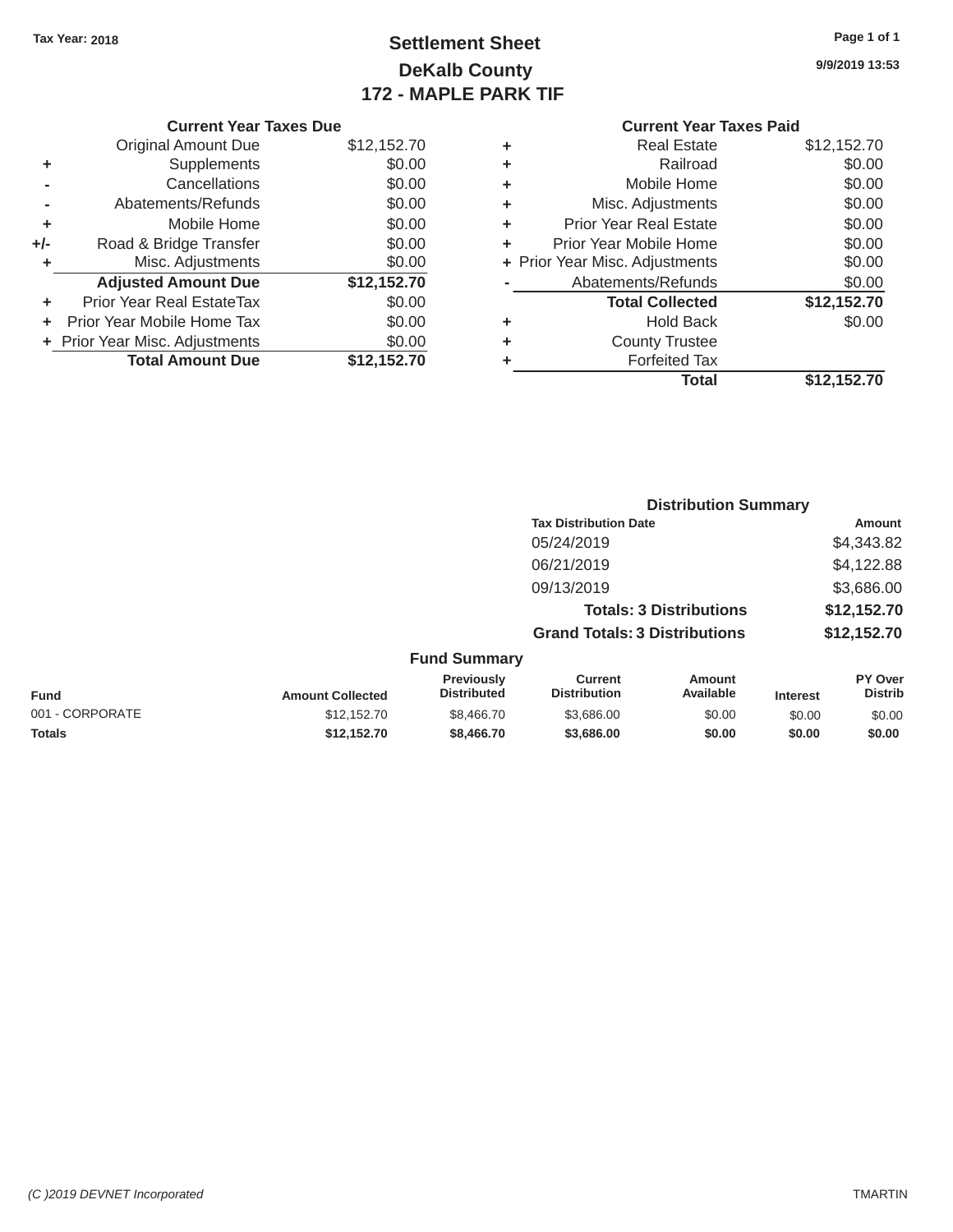# Tax Year: 2018 **Page 1 of 1 Settlement Sheet 9/9/2019 13:53 DeKalb County 180 - SYCAMORE TIF**

| Page 1 of 1 |  |  |  |
|-------------|--|--|--|
|-------------|--|--|--|

| <b>Current Year Taxes Due</b> | <b>Current Year Taxes Paid</b> |
|-------------------------------|--------------------------------|
|                               |                                |

|       | Original Amount Due            | \$108,298.00 | ٠ | <b>Real Estate</b>             | \$108,298.00 |
|-------|--------------------------------|--------------|---|--------------------------------|--------------|
| ٠     | Supplements                    | \$0.00       | ٠ | Railroad                       | \$0.00       |
|       | Cancellations                  | \$0.00       | ٠ | Mobile Home                    | \$0.00       |
|       | Abatements/Refunds             | \$0.00       | ٠ | Misc. Adjustments              | \$0.00       |
| ٠     | Mobile Home                    | \$0.00       | ٠ | <b>Prior Year Real Estate</b>  | \$0.00       |
| $+/-$ | Road & Bridge Transfer         | \$0.00       |   | Prior Year Mobile Home         | \$0.00       |
|       | Misc. Adjustments              | \$0.00       |   | + Prior Year Misc. Adjustments | \$0.00       |
|       | <b>Adjusted Amount Due</b>     | \$108,298.00 |   | Abatements/Refunds             | \$0.00       |
| ٠     | Prior Year Real EstateTax      | \$0.00       |   | <b>Total Collected</b>         | \$108,298.00 |
| ÷.    | Prior Year Mobile Home Tax     | \$0.00       | ٠ | <b>Hold Back</b>               | \$0.00       |
|       | + Prior Year Misc. Adjustments | \$0.00       | ٠ | <b>County Trustee</b>          |              |
|       | <b>Total Amount Due</b>        | \$108,298.00 |   | <b>Forfeited Tax</b>           |              |
|       |                                |              |   |                                |              |

| \$108,298.00 | ÷ | <b>Real Estate</b>            | \$108,298.00                   |
|--------------|---|-------------------------------|--------------------------------|
| \$0.00       | ÷ | Railroad                      | \$0.00                         |
| \$0.00       | ٠ | Mobile Home                   | \$0.00                         |
| \$0.00       | ÷ | Misc. Adjustments             | \$0.00                         |
| \$0.00       | ÷ | <b>Prior Year Real Estate</b> | \$0.00                         |
| \$0.00       | ÷ | Prior Year Mobile Home        | \$0.00                         |
| \$0.00       |   |                               | \$0.00                         |
| \$108,298.00 |   | Abatements/Refunds            | \$0.00                         |
| \$0.00       |   | <b>Total Collected</b>        | \$108,298.00                   |
| \$0.00       | ÷ | Hold Back                     | \$0.00                         |
| \$0.00       | ÷ | <b>County Trustee</b>         |                                |
| \$108,298.00 | ٠ | <b>Forfeited Tax</b>          |                                |
|              |   | <b>Total</b>                  | \$108,298.00                   |
|              |   |                               | + Prior Year Misc. Adjustments |

|               |                                         | <b>Distribution Summary</b>          |                                |                 |                                  |  |
|---------------|-----------------------------------------|--------------------------------------|--------------------------------|-----------------|----------------------------------|--|
|               |                                         | <b>Tax Distribution Date</b>         |                                |                 | Amount                           |  |
|               |                                         | 05/24/2019                           |                                |                 | \$6,576.60                       |  |
|               |                                         | 06/21/2019                           |                                |                 | \$51,182.94                      |  |
|               |                                         | 09/13/2019                           |                                |                 | \$50,538.46                      |  |
|               |                                         |                                      | <b>Totals: 3 Distributions</b> |                 | \$108,298.00                     |  |
|               |                                         | <b>Grand Totals: 3 Distributions</b> |                                |                 | \$108,298.00                     |  |
|               | <b>Fund Summary</b>                     |                                      |                                |                 |                                  |  |
| unt Collected | <b>Previously</b><br><b>Distributed</b> | Current<br><b>Distribution</b>       | Amount<br>Available            | <b>Interest</b> | <b>PY Over</b><br><b>Distrib</b> |  |

| <b>Fund</b>     | <b>Amount Collected</b> | <b>Previously</b><br><b>Distributed</b> | Current<br><b>Distribution</b> | Amount<br>Available | <b>Interest</b> | <b>PY Over</b><br><b>Distrib</b> |
|-----------------|-------------------------|-----------------------------------------|--------------------------------|---------------------|-----------------|----------------------------------|
| 001 - CORPORATE | \$108.298.00            | \$57.759.54                             | \$50.538.46                    | \$0.00              | \$0.00          | \$0.00                           |
| <b>Totals</b>   | \$108.298.00            | \$57.759.54                             | \$50,538,46                    | \$0.00              | \$0.00          | \$0.00                           |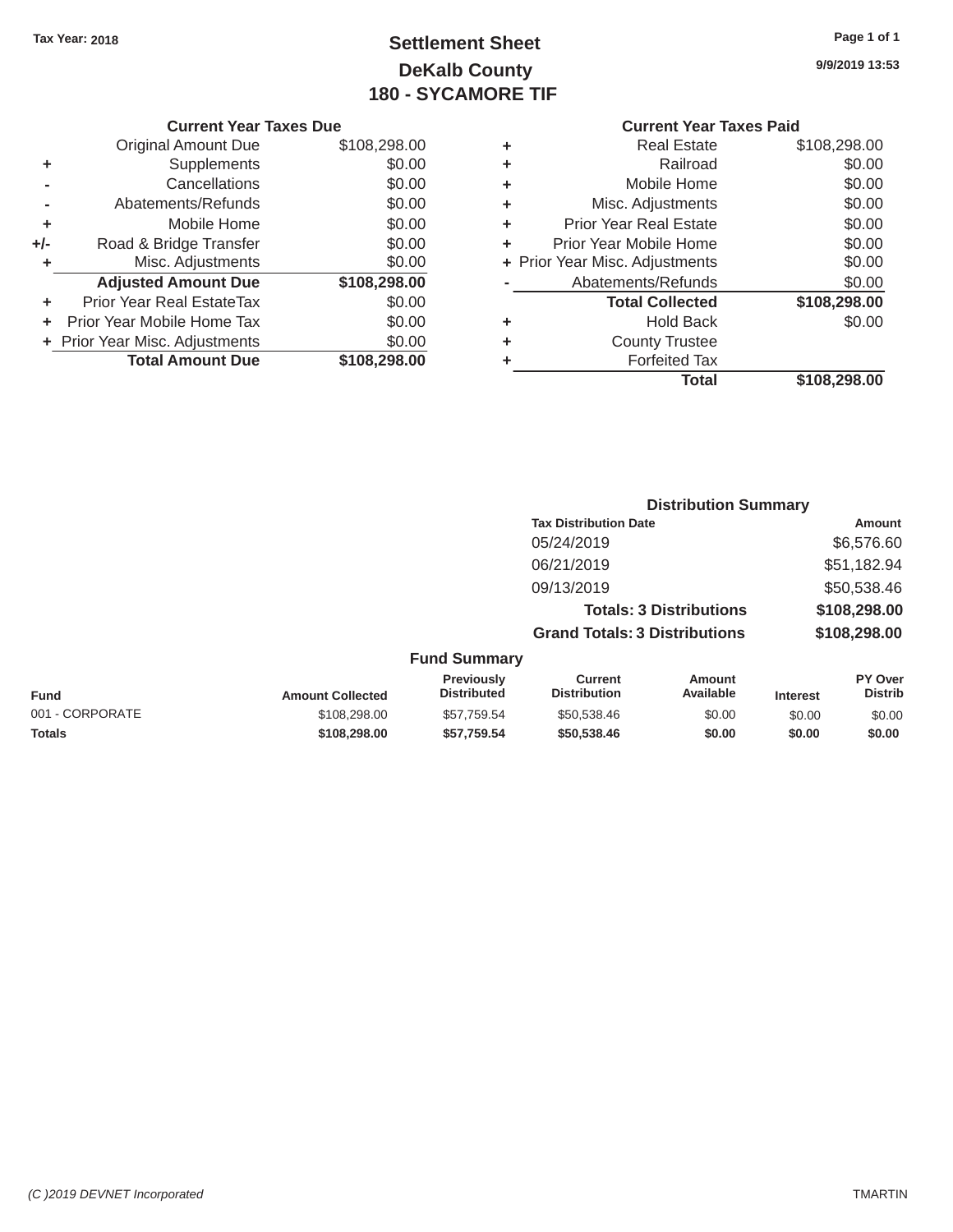# Tax Year: 2018 **Page 1 of 1 Settlement Sheet Page 1 of 1 Page 1 of 1 9/9/2019 13:53 DeKalb County 190 - CORTLAND TIF**

| <b>Current Year Taxes Due</b> |  |  |  |  |
|-------------------------------|--|--|--|--|
|-------------------------------|--|--|--|--|

|       | <b>Original Amount Due</b>     | \$102,339.74 |
|-------|--------------------------------|--------------|
| ٠     | Supplements                    | \$0.00       |
|       | Cancellations                  | \$107.48     |
|       | Abatements/Refunds             | \$0.00       |
| ٠     | Mobile Home                    | \$0.00       |
| $+/-$ | Road & Bridge Transfer         | \$0.00       |
| ٠     | Misc. Adjustments              | \$0.00       |
|       | <b>Adjusted Amount Due</b>     | \$102,232.26 |
| ٠     | Prior Year Real EstateTax      | \$0.00       |
|       | Prior Year Mobile Home Tax     | \$0.00       |
|       | + Prior Year Misc. Adjustments | \$0.00       |
|       | <b>Total Amount Due</b>        | \$102,232.26 |
|       |                                |              |

| <b>Current Year Taxes Due</b> |              |   | <b>Current Year Taxes Paid</b> |             |
|-------------------------------|--------------|---|--------------------------------|-------------|
| l Amount Due                  | \$102,339.74 | ÷ | <b>Real Estate</b>             | \$76,213.10 |
| <b>Supplements</b>            | \$0.00       | ÷ | Railroad                       | \$0.00      |
| Cancellations                 | \$107.48     | ÷ | Mobile Home                    | \$0.00      |
| ents/Refunds                  | \$0.00       | ÷ | Misc. Adjustments              | \$0.00      |
| Mobile Home                   | \$0.00       | ÷ | <b>Prior Year Real Estate</b>  | \$0.00      |
| idge Transfer                 | \$0.00       | ÷ | Prior Year Mobile Home         | \$0.00      |
| . Adjustments                 | \$0.00       |   | + Prior Year Misc. Adjustments | \$0.00      |
| <b>Amount Due</b>             | \$102,232.26 |   | Abatements/Refunds             | \$0.00      |
| eal EstateTax                 | \$0.00       |   | <b>Total Collected</b>         | \$76,213.10 |
| vile Home Tax                 | \$0.00       | ÷ | <b>Hold Back</b>               | \$0.00      |
| . Adjustments                 | \$0.00       | ÷ | <b>County Trustee</b>          |             |
| <b>Amount Due</b>             | \$102,232.26 | ٠ | <b>Forfeited Tax</b>           |             |
|                               |              |   | <b>Total</b>                   | \$76,213.10 |

| <b>Distribution Summary</b>          |             |
|--------------------------------------|-------------|
| <b>Tax Distribution Date</b>         | Amount      |
| 05/24/2019                           | \$37,823.32 |
| 06/21/2019                           | \$9,569.41  |
| 07/19/2019                           | \$459.12    |
| 08/16/2019                           | \$10,724.54 |
| 09/13/2019                           | \$17,636.71 |
| <b>Totals: 5 Distributions</b>       | \$76,213.10 |
| <b>Grand Totals: 5 Distributions</b> | \$76,213.10 |

|  | <b>Fund Summary</b> |  |
|--|---------------------|--|
|--|---------------------|--|

|             | <b>Previously</b><br><b>Distributed</b> | Current<br><b>Distribution</b> | Amount<br>Available | <b>Interest</b> | <b>PY Over</b><br><b>Distrib</b> |
|-------------|-----------------------------------------|--------------------------------|---------------------|-----------------|----------------------------------|
| \$76,213.10 | \$58,576.39                             | \$17,636.71                    | \$0.00              | \$0.00          | \$0.00                           |
| \$76,213,10 | \$58,576.39                             | \$17.636.71                    | \$0.00              | \$0.00          | \$0.00                           |
|             | <b>Amount Collected</b>                 |                                |                     |                 |                                  |

### **Miscellaneous Adjustment Detail**

| Year Source             | <b>Account Type</b>       |        | <b>Amount Adjustment Description</b>                    |
|-------------------------|---------------------------|--------|---------------------------------------------------------|
| 2017 RE - Real Estate   | <b>Back Tax Collected</b> |        | \$0.00 TRUSTEE SALE 09-29-252-009 by TBA                |
| 2017 RE - Real Estate   | <b>Back Tax Collected</b> |        | \$0.00 TRUSTEE SALE 09-29-252-011 by TBA                |
| 2018 RE - Real Estate   | <b>Back Tax Collected</b> |        | \$0.00 RESOURCE BANK TR REDEMPTION 09-29-256-016 by TBA |
| 2018 RE - Real Estate   | <b>Back Tax Collected</b> |        | \$0.00 RESOURCE BANK TR REDEMPTION 09-29-256-015 by TBA |
| <b>Totals 4 entries</b> |                           | \$0.00 |                                                         |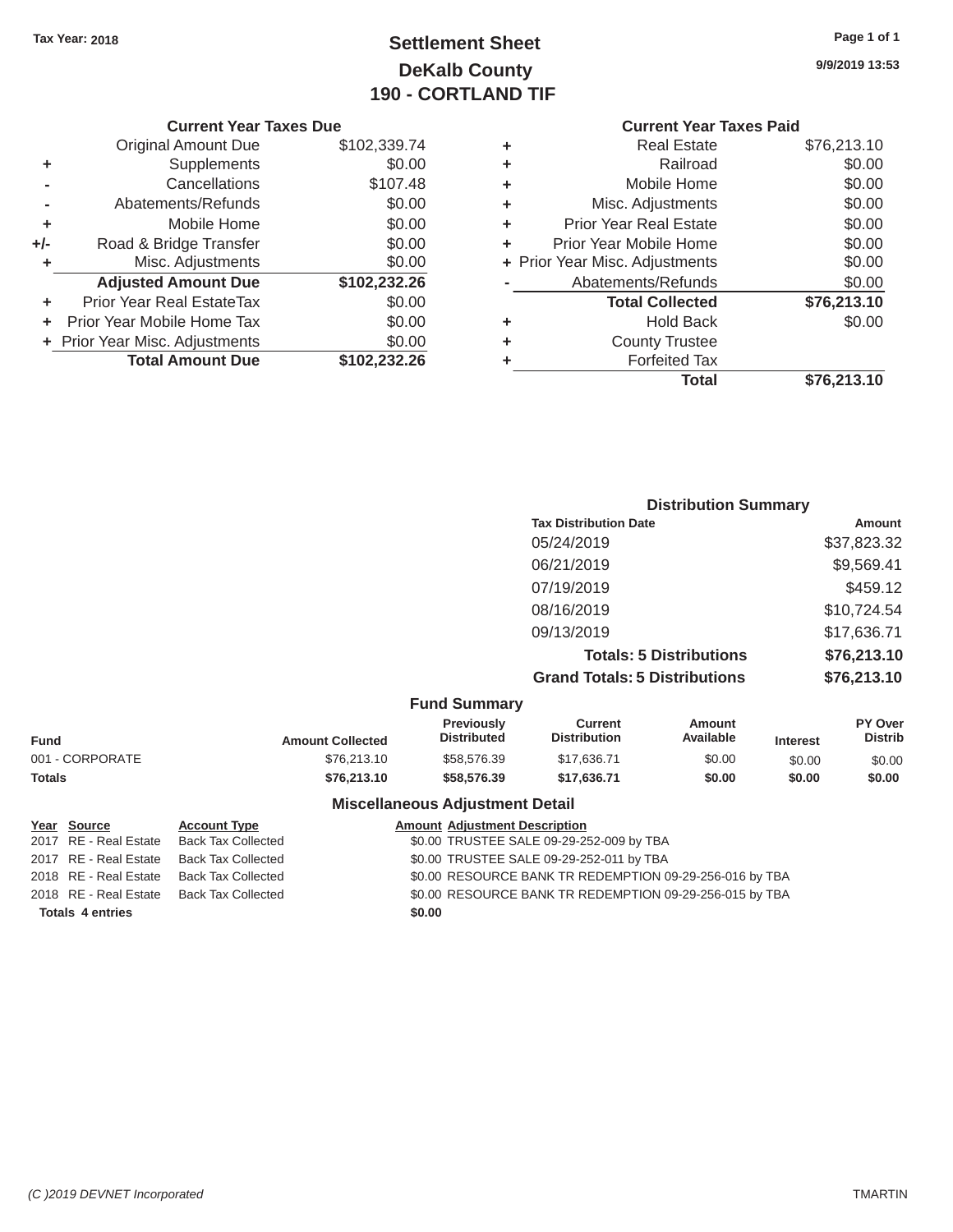# Tax Year: 2018 **Page 1 of 1 Page 1 of 1 Settlement Sheet Page 1 of 1 Page 1 of 1 9/9/2019 13:53 DeKalb County 201 - DEKALB SSA #6**

|       |                               | ZUI " DENALD JJA #0 |   |                                |  |
|-------|-------------------------------|---------------------|---|--------------------------------|--|
|       | <b>Current Year Taxes Due</b> |                     |   | <b>Current Year Taxes Paid</b> |  |
|       | <b>Original Amount Due</b>    | \$16,400.46         | ٠ | <b>Real Estate</b>             |  |
|       | Supplements                   | \$0.00              | ٠ | Railroad                       |  |
|       | Cancellations                 | \$0.00              | ٠ | Mobile Home                    |  |
|       | Abatements/Refunds            | \$0.00              | ٠ | Misc. Adjustments              |  |
|       | Mobile Home                   | \$0.00              | ٠ | <b>Prior Year Real Estate</b>  |  |
| $+/-$ | Road & Bridge Transfer        | \$0.00              |   | Prior Year Mobile Home         |  |
|       | Misc. Adjustments             | \$0.00              |   | + Prior Year Misc. Adjustments |  |
|       |                               |                     |   |                                |  |

**Total \$13,901.25**

### **Real Estate** \$13,901.25 **Railroad** \$0.00 **Mobile Home**  $$0.00$ **Misc. Adjustments** \$0.00 **Prior Year Real Estate \$0.00 Frior Year Mobile Home** \$0.00 **Par Misc. Adjustments** \$0.00 Adjusted Amount Due  $$16,400.46$  - Abatements/Refunds  $$0.00$ **+** Prior Year Real EstateTax \$0.00 **Total Collected \$13,901.25 +** Prior Year Mobile Home Tax \$0.00 **+** Hold Back \$0.00

| + Prior Year Misc. Adjustments | \$0.00      | <b>County Trustee</b> |
|--------------------------------|-------------|-----------------------|
| <b>Total Amount Due</b>        | \$16,400.46 | <b>Forfeited Tax</b>  |
|                                |             | Total                 |

| <b>Trustee</b> |  |
|----------------|--|
| ted Tax        |  |
| Total          |  |

| ited Tax |  |
|----------|--|
| Total    |  |

|       | енео тах |  |
|-------|----------|--|
| Total |          |  |

\$13,901.25 \$8,397.13 \$5,504.12 \$0.00 \$0.00 \$0.00 **\$13,901.25 \$8,397.13 \$5,504.12 \$0.00 \$0.00 \$0.00** 

|             |                         |                                  | <b>Distribution Summary</b>           |                                |                 |                           |
|-------------|-------------------------|----------------------------------|---------------------------------------|--------------------------------|-----------------|---------------------------|
|             |                         |                                  | <b>Tax Distribution Date</b>          |                                |                 | Amount                    |
|             |                         |                                  | 05/24/2019                            |                                |                 | \$1,015.68                |
|             |                         |                                  | 06/21/2019                            |                                |                 | \$6,810.93                |
|             |                         |                                  | 07/19/2019                            |                                |                 | \$222.53                  |
|             |                         |                                  | 08/16/2019                            |                                |                 | \$347.99                  |
|             |                         |                                  | 09/13/2019                            |                                |                 | \$5,504.12                |
|             |                         |                                  |                                       | <b>Totals: 5 Distributions</b> |                 | \$13,901.25               |
|             |                         |                                  | <b>Grand Totals: 5 Distributions</b>  |                                |                 | \$13,901.25               |
|             |                         | <b>Fund Summary</b>              |                                       |                                |                 |                           |
| <b>Fund</b> | <b>Amount Collected</b> | Previously<br><b>Distributed</b> | <b>Current</b><br><b>Distribution</b> | <b>Amount</b><br>Available     | <b>Interest</b> | PY Over<br><b>Distrib</b> |

023 - SPECIAL SERVICE AREA

**Totals**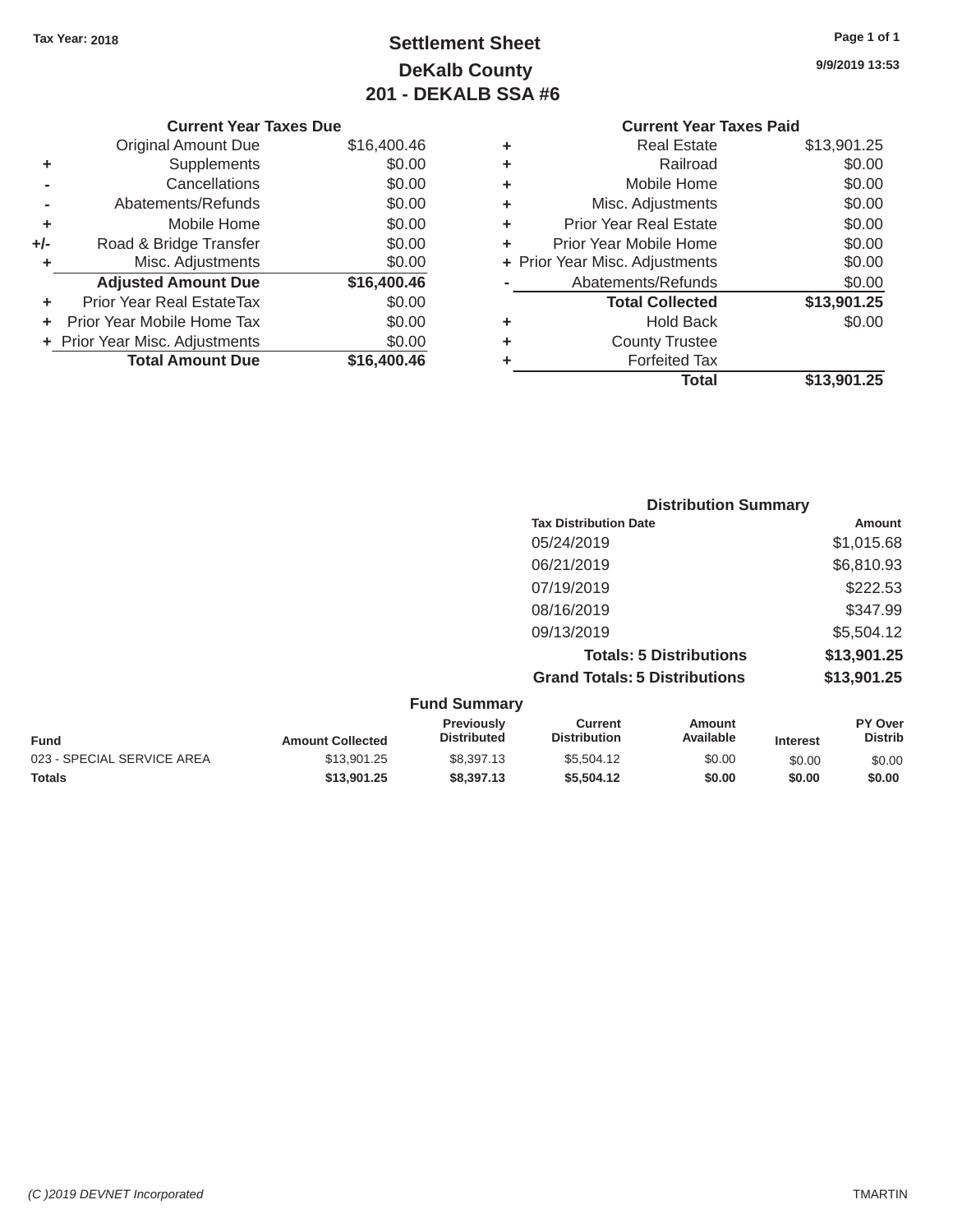### Tax Year: 2018 **Page 1 of 1 Page 1 of 1 Settlement Sheet Page 1 of 1 Page 1 of 1 9/9/2019 13:53 DeKalb County 204 - GENOA RIVER BEND SSA**

### **Current Year Taxes Due Current Year Taxes Paid Current Year Taxes Paid**

|     | <b>Original Amount Due</b>       | \$63,430.66 | ٠ | <b>Real Estate</b>             | \$62,828.60 |
|-----|----------------------------------|-------------|---|--------------------------------|-------------|
| ٠   | Supplements                      | \$154.47    | ٠ | Railroad                       | \$0.00      |
|     | Cancellations                    | \$211.40    | ٠ | Mobile Home                    | \$0.00      |
|     | Abatements/Refunds               | \$0.00      | ٠ | Misc. Adjustments              | \$0.00      |
|     | Mobile Home                      | \$0.00      | ٠ | <b>Prior Year Real Estate</b>  | \$0.00      |
| +/- | Road & Bridge Transfer           | \$0.00      | ٠ | Prior Year Mobile Home         | \$0.00      |
|     | Misc. Adjustments                | \$0.00      |   | + Prior Year Misc. Adjustments | \$94.88     |
|     | <b>Adjusted Amount Due</b>       | \$63,373.73 |   | Abatements/Refunds             | \$0.00      |
|     | <b>Prior Year Real EstateTax</b> | \$0.00      |   | <b>Total Collected</b>         | \$62,923.48 |
|     | Prior Year Mobile Home Tax       | \$0.00      | ٠ | <b>Hold Back</b>               | \$0.00      |
|     | + Prior Year Misc. Adjustments   | \$94.88     | ٠ | <b>County Trustee</b>          |             |
|     | <b>Total Amount Due</b>          | \$63,468.61 |   | <b>Forfeited Tax</b>           |             |
|     |                                  |             |   |                                |             |

| Original Amount Due     | \$63,430.66 | ٠ | <b>Real Estate</b>             | \$62,828.60 |
|-------------------------|-------------|---|--------------------------------|-------------|
| Supplements             | \$154.47    | ٠ | Railroad                       | \$0.00      |
| Cancellations           | \$211.40    | ٠ | Mobile Home                    | \$0.00      |
| Abatements/Refunds      | \$0.00      | ٠ | Misc. Adjustments              | \$0.00      |
| Mobile Home             | \$0.00      | ÷ | <b>Prior Year Real Estate</b>  | \$0.00      |
| ad & Bridge Transfer    | \$0.00      | ٠ | Prior Year Mobile Home         | \$0.00      |
| Misc. Adjustments       | \$0.00      |   | + Prior Year Misc. Adjustments | \$94.88     |
| justed Amount Due       | \$63,373.73 |   | Abatements/Refunds             | \$0.00      |
| Year Real EstateTax     | \$0.00      |   | <b>Total Collected</b>         | \$62,923.48 |
| ear Mobile Home Tax     | \$0.00      | ٠ | <b>Hold Back</b>               | \$0.00      |
| ar Misc. Adjustments    | \$94.88     | ٠ | <b>County Trustee</b>          |             |
| <b>Total Amount Due</b> | \$63,468.61 |   | <b>Forfeited Tax</b>           |             |
|                         |             |   | <b>Total</b>                   | \$62,923.48 |

|                     | <b>Distribution Summary</b>          |             |
|---------------------|--------------------------------------|-------------|
|                     | <b>Tax Distribution Date</b>         | Amount      |
|                     | 05/24/2019                           | \$6,770.03  |
|                     | 06/21/2019                           | \$26,421.21 |
|                     | 07/19/2019                           | \$658.41    |
|                     | 08/16/2019                           | \$276.42    |
|                     | 09/13/2019                           | \$28,797.41 |
|                     | <b>Totals: 5 Distributions</b>       | \$62,923.48 |
|                     | <b>Grand Totals: 5 Distributions</b> | \$62,923.48 |
| <b>Fund Summary</b> |                                      |             |

|                            |                         | .                                       |                                |                     |                 |                                  |
|----------------------------|-------------------------|-----------------------------------------|--------------------------------|---------------------|-----------------|----------------------------------|
| Fund                       | <b>Amount Collected</b> | <b>Previously</b><br><b>Distributed</b> | Current<br><b>Distribution</b> | Amount<br>Available | <b>Interest</b> | <b>PY Over</b><br><b>Distrib</b> |
| 023 - SPECIAL SERVICE AREA | \$62,923,48             | \$34,126,07                             | \$28,797.41                    | \$0.00              | \$0.00          | \$0.00                           |
| Totals                     | \$62,923,48             | \$34.126.07                             | \$28,797.41                    | \$0.00              | \$0.00          | \$0.00                           |
|                            |                         | <b>Miscellaneous Adjustment Detail</b>  |                                |                     |                 |                                  |

Totals 2 entries \$94.88

### Year Source **Account Type** Account Adjustment Description

2017 RE - Real Estate Back Tax Collected \$5.54 RIVERBEND DEVELOPMENT REDEMPTION 02-25-277-021 by TBA 2017 RE - Real Estate Back Tax Collected \$89.34 RIVERBEND DEVELOPMENT REDEMPTION 02-25-200-010 by TBA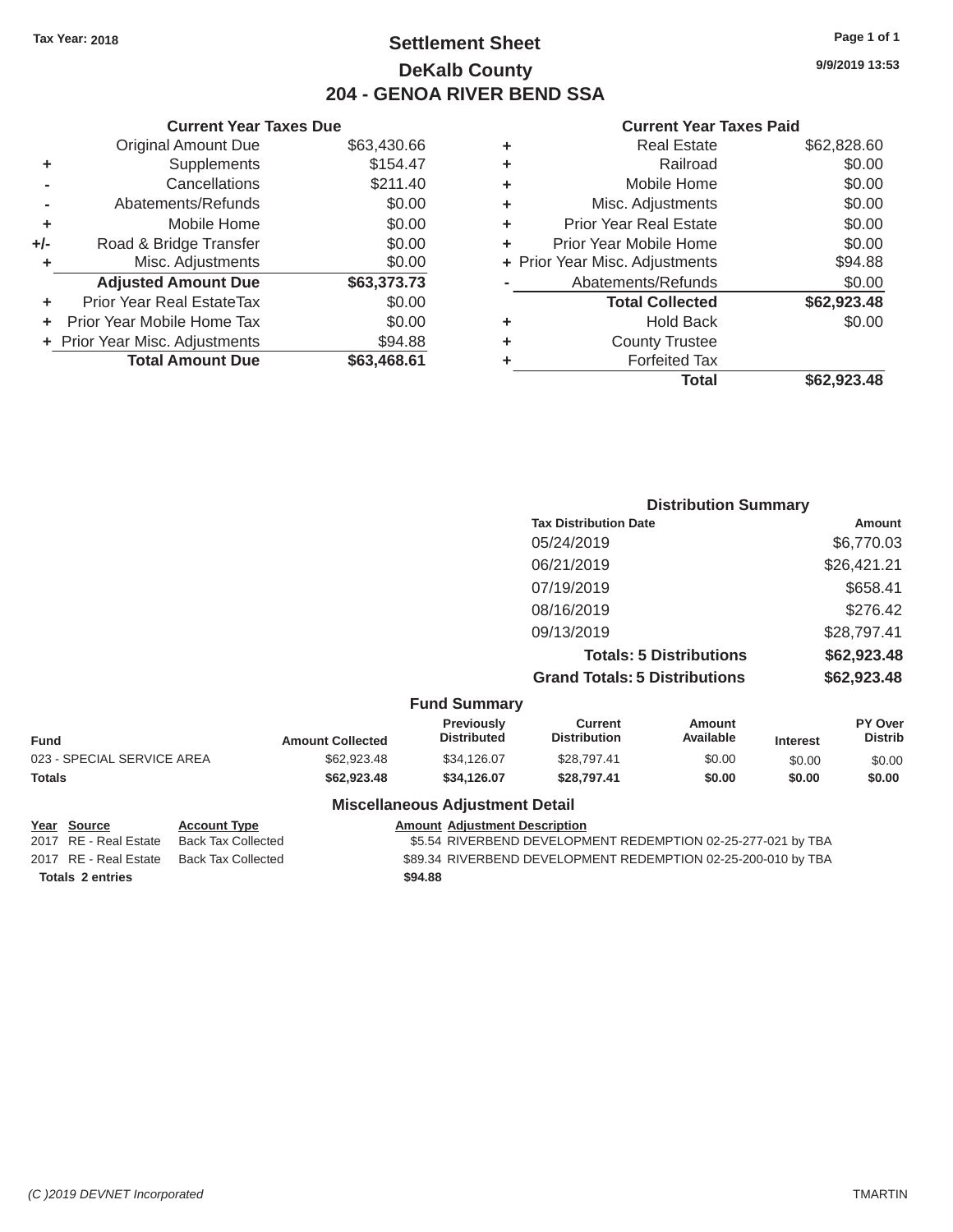# Tax Year: 2018 **Page 1 of 1 Settlement Sheet Page 1 of 1 Page 1 of 1 9/9/2019 13:53 DeKalb County 207 - DERBY ESTATES SSA**

|       | <b>Original Amount Due</b>       | \$7,130.24 |
|-------|----------------------------------|------------|
| ٠     | Supplements                      | \$0.00     |
|       | Cancellations                    | \$0.00     |
|       | Abatements/Refunds               | \$0.00     |
| ÷     | Mobile Home                      | \$0.00     |
| $+/-$ | Road & Bridge Transfer           | \$0.00     |
|       | Misc. Adjustments                | \$0.00     |
|       | <b>Adjusted Amount Due</b>       | \$7,130.24 |
|       | <b>Prior Year Real EstateTax</b> | \$0.00     |
| ÷     | Prior Year Mobile Home Tax       | \$0.00     |
|       | + Prior Year Misc. Adjustments   | \$0.00     |
|       | <b>Total Amount Due</b>          | \$7,130.24 |
|       |                                  |            |

| ٠ | <b>Real Estate</b>             | \$6,579.61 |
|---|--------------------------------|------------|
| ٠ | Railroad                       | \$0.00     |
| ٠ | Mobile Home                    | \$0.00     |
| ٠ | Misc. Adjustments              | \$0.00     |
| ٠ | <b>Prior Year Real Estate</b>  | \$0.00     |
| ÷ | Prior Year Mobile Home         | \$0.00     |
|   | + Prior Year Misc. Adjustments | \$0.00     |
|   | Abatements/Refunds             | \$0.00     |
|   | <b>Total Collected</b>         | \$6,579.61 |
| ٠ | <b>Hold Back</b>               | \$0.00     |
| ٠ | <b>County Trustee</b>          |            |
| ٠ | <b>Forfeited Tax</b>           |            |
|   | Total                          | \$6.579.61 |
|   |                                |            |

|                        |                                         |                                      | <b>Distribution Summary</b>    |                 |                                  |  |
|------------------------|-----------------------------------------|--------------------------------------|--------------------------------|-----------------|----------------------------------|--|
|                        |                                         | <b>Tax Distribution Date</b>         |                                |                 | Amount                           |  |
|                        |                                         | 05/24/2019                           |                                |                 | \$478.46                         |  |
|                        |                                         | 06/21/2019                           |                                |                 | \$3,254.45                       |  |
|                        |                                         | 08/16/2019                           |                                |                 | \$251.98                         |  |
|                        |                                         | 09/13/2019                           |                                |                 | \$2,594.72                       |  |
|                        |                                         |                                      | <b>Totals: 4 Distributions</b> |                 | \$6,579.61                       |  |
|                        |                                         | <b>Grand Totals: 4 Distributions</b> |                                |                 | \$6,579.61                       |  |
|                        | <b>Fund Summary</b>                     |                                      |                                |                 |                                  |  |
| <b>mount Collected</b> | <b>Previously</b><br><b>Distributed</b> | Current<br><b>Distribution</b>       | Amount<br>Available            | <b>Interest</b> | <b>PY Over</b><br><b>Distrib</b> |  |

| <b>Fund</b>                | <b>Amount Collected</b> | <b>Previously</b><br><b>Distributed</b> | Current<br><b>Distribution</b> | Amount<br>Available | <b>Interest</b> | <b>PY Over</b><br><b>Distrib</b> |
|----------------------------|-------------------------|-----------------------------------------|--------------------------------|---------------------|-----------------|----------------------------------|
| 023 - SPECIAL SERVICE AREA | \$6,579.61              | \$3.984.89                              | \$2,594.72                     | \$0.00              | \$0.00          | \$0.00                           |
| <b>Totals</b>              | \$6.579.61              | \$3,984.89                              | \$2,594.72                     | \$0.00              | \$0.00          | \$0.00                           |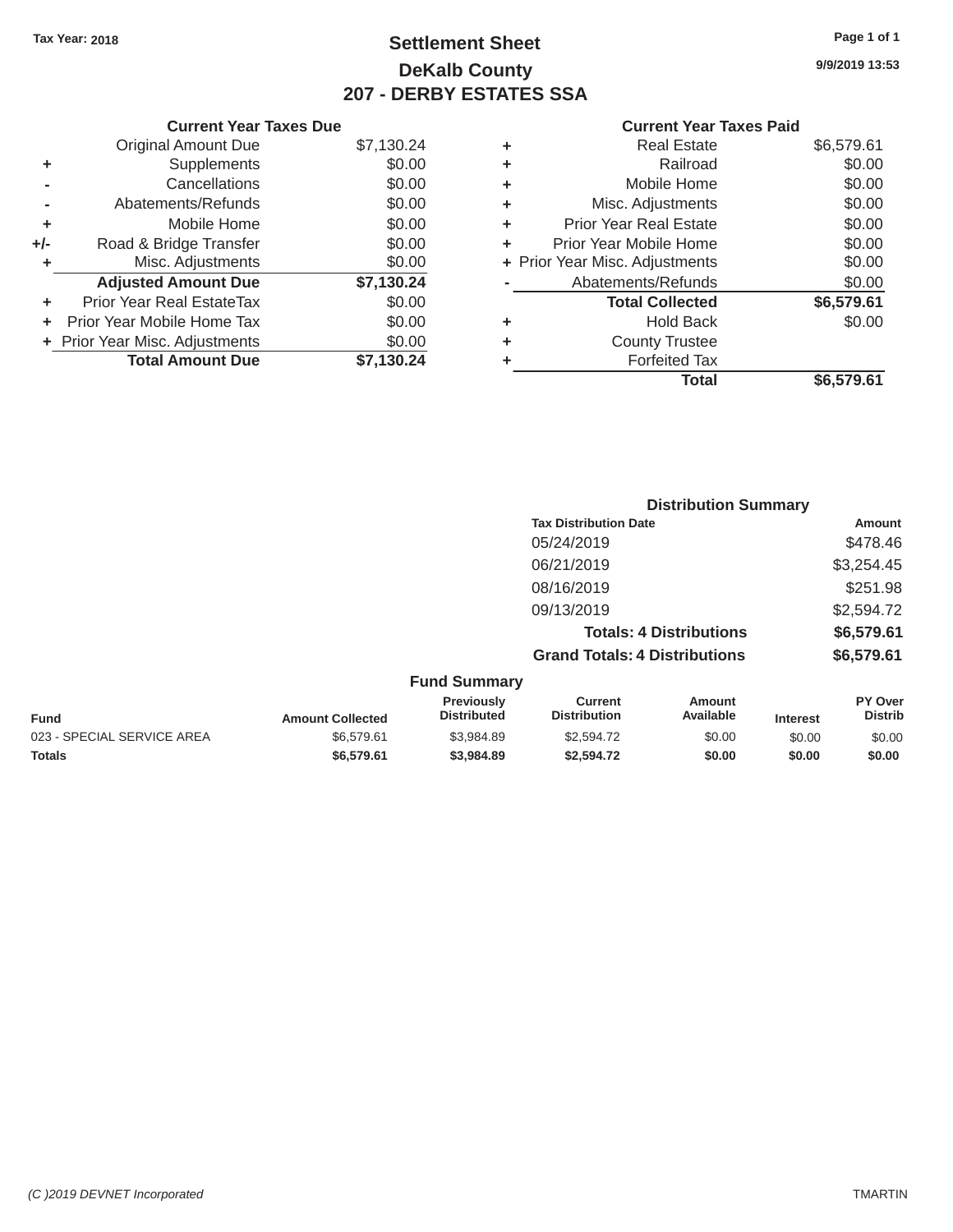# Tax Year: 2018 **Page 1 of 1 Page 1 of 1 Settlement Sheet Page 1 of 1 Page 1 of 1 9/9/2019 13:53 DeKalb County 209 - DEKALB SSA #14**

| \$2,500.12 | ٠                             | <b>Real Estate</b>            | \$2,468.49                                                       |
|------------|-------------------------------|-------------------------------|------------------------------------------------------------------|
| \$49.34    | ٠                             | Railroad                      | \$0.00                                                           |
| \$56.01    | ٠                             | Mobile Home                   | \$0.00                                                           |
| \$0.00     | ٠                             | Misc. Adjustments             | \$0.00                                                           |
| \$0.00     | ÷                             | <b>Prior Year Real Estate</b> | \$0.00                                                           |
| \$0.00     | ٠                             | Prior Year Mobile Home        | \$0.00                                                           |
| \$0.00     |                               |                               | \$0.00                                                           |
| \$2,493.45 |                               | Abatements/Refunds            | \$0.00                                                           |
| \$0.00     |                               | <b>Total Collected</b>        | \$2,468.49                                                       |
| \$0.00     | ٠                             | <b>Hold Back</b>              | \$0.00                                                           |
| \$0.00     | ٠                             | <b>County Trustee</b>         |                                                                  |
| \$2,493.45 |                               | <b>Forfeited Tax</b>          |                                                                  |
|            |                               | <b>Total</b>                  | \$2,468.49                                                       |
|            | <b>Current Year Taxes Due</b> |                               | <b>Current Year Taxes Paid</b><br>+ Prior Year Misc. Adjustments |

**\$1,187.08 \$0.00 \$0.00 \$0.00**

|     | <b>Current Year Taxes Due</b>  |            |
|-----|--------------------------------|------------|
|     | <b>Original Amount Due</b>     | \$2,500.12 |
| ٠   | Supplements                    | \$49.34    |
|     | Cancellations                  | \$56.01    |
|     | Abatements/Refunds             | \$0.00     |
| ٠   | Mobile Home                    | \$0.00     |
| +/- | Road & Bridge Transfer         | \$0.00     |
| ٠   | Misc. Adjustments              | \$0.00     |
|     | <b>Adjusted Amount Due</b>     | \$2,493.45 |
|     | Prior Year Real EstateTax      | \$0.00     |
|     | Prior Year Mobile Home Tax     | \$0.00     |
|     | + Prior Year Misc. Adjustments | \$0.00     |
|     | <b>Total Amount Due</b>        | \$2,493.45 |

**Totals** \$2,468.49 \$1,281.41

|                            |                         |                                  | <b>Distribution Summary</b>           |                                |                 |                                  |
|----------------------------|-------------------------|----------------------------------|---------------------------------------|--------------------------------|-----------------|----------------------------------|
|                            |                         |                                  | <b>Tax Distribution Date</b>          |                                |                 | <b>Amount</b>                    |
|                            |                         |                                  | 05/24/2019                            |                                |                 | \$295.57                         |
|                            |                         |                                  | 06/21/2019                            |                                |                 | \$954.40                         |
|                            |                         |                                  | 08/16/2019                            |                                |                 | \$31.44                          |
|                            |                         |                                  | 09/13/2019                            |                                |                 | \$1,187.08                       |
|                            |                         |                                  |                                       | <b>Totals: 4 Distributions</b> |                 | \$2,468.49                       |
|                            |                         |                                  | <b>Grand Totals: 4 Distributions</b>  |                                |                 | \$2,468.49                       |
|                            |                         | <b>Fund Summary</b>              |                                       |                                |                 |                                  |
| <b>Fund</b>                | <b>Amount Collected</b> | Previously<br><b>Distributed</b> | <b>Current</b><br><b>Distribution</b> | <b>Amount</b><br>Available     | <b>Interest</b> | <b>PY Over</b><br><b>Distrib</b> |
| 023 - SPECIAL SERVICE AREA | \$2.468.49              | \$1,281.41                       | \$1,187.08                            | \$0.00                         | \$0.00          | \$0.00                           |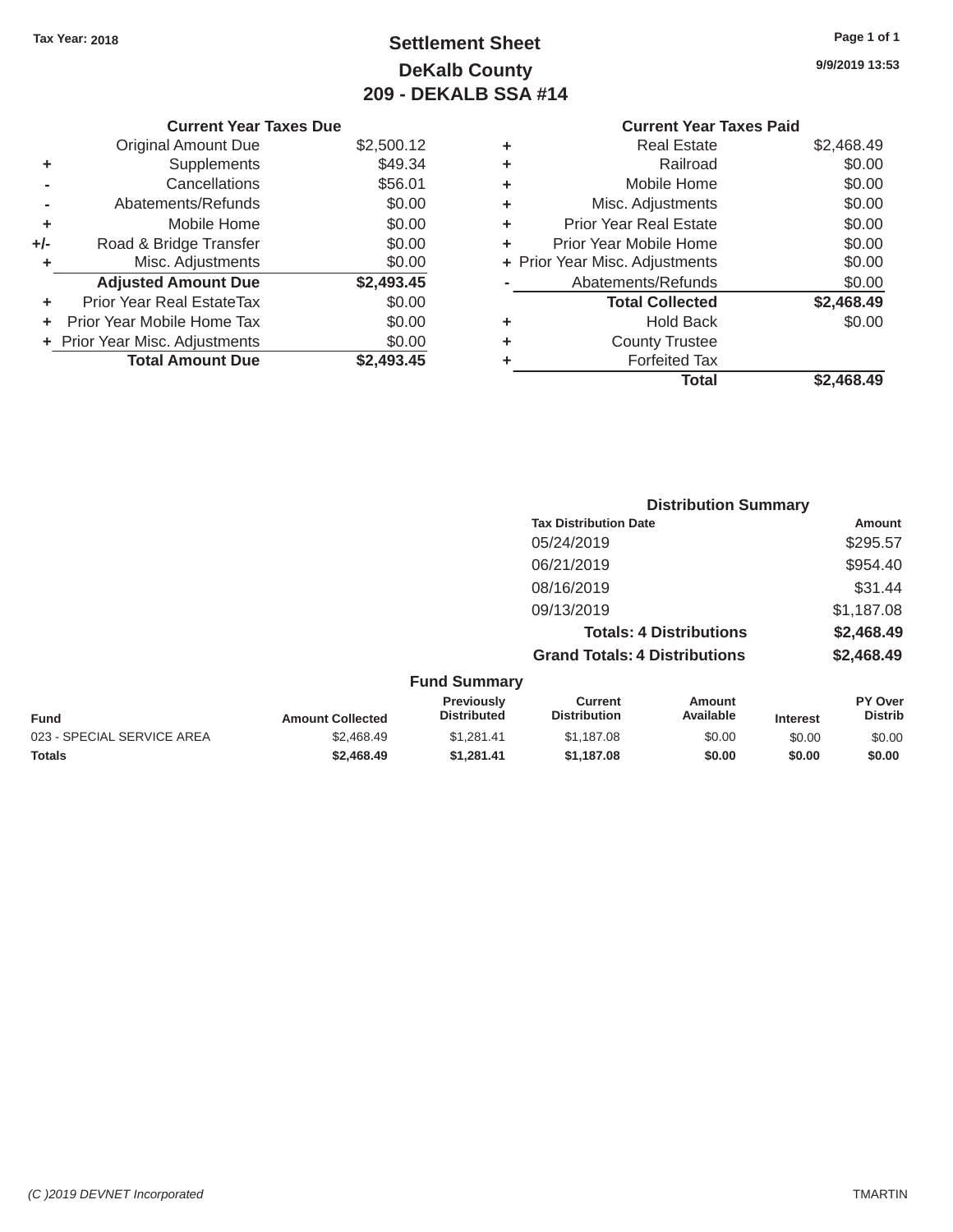### Tax Year: 2018 **Page 1 of 1 Page 1 of 1 Settlement Sheet Page 1 of 1 Page 1 of 1 9/9/2019 13:53 DeKalb County 213 - GENOA OAK CREEK EST SSA#4**

### Original Amount Due \$4,107.05 **+** Supplements \$0.00 **-** Cancellations \$0.00 **-** Abatements/Refunds \$0.00 **+** Mobile Home \$0.00 **+/-** Road & Bridge Transfer \$0.00 **+** Misc. Adjustments \$0.00 **Adjusted Amount Due \$4,107.05 +** Prior Year Real EstateTax \$0.00 **+** Prior Year Mobile Home Tax \$0.00 **+ Prior Year Misc. Adjustments \$0.00 Total Amount Due \$4,107.05**

#### **Current Year Taxes Due Current Year Taxes Paid Current Year Taxes Paid Current Year Taxes Paid**

| ٠ | <b>Real Estate</b>             | \$4,107.05 |
|---|--------------------------------|------------|
| ٠ | Railroad                       | \$0.00     |
| ٠ | Mobile Home                    | \$0.00     |
| ٠ | Misc. Adjustments              | \$0.00     |
| ٠ | Prior Year Real Estate         | \$0.00     |
| ٠ | Prior Year Mobile Home         | \$0.00     |
|   | + Prior Year Misc. Adjustments | \$0.00     |
|   | Abatements/Refunds             | \$0.00     |
|   | <b>Total Collected</b>         | \$4,107.05 |
| ٠ | <b>Hold Back</b>               | \$0.00     |
| ٠ | <b>County Trustee</b>          |            |
| ٠ | <b>Forfeited Tax</b>           |            |
|   | Total                          | \$4,107.05 |
|   |                                |            |

|                            |                         | <b>Distribution Summary</b>      |                                       |                     |                 |                           |  |
|----------------------------|-------------------------|----------------------------------|---------------------------------------|---------------------|-----------------|---------------------------|--|
|                            |                         |                                  | <b>Tax Distribution Date</b>          |                     |                 | Amount                    |  |
|                            |                         |                                  | 05/24/2019                            |                     |                 | \$231.36                  |  |
|                            |                         |                                  | 06/21/2019                            |                     |                 | \$1,845.85                |  |
|                            |                         |                                  | 08/16/2019                            |                     |                 | \$114.49                  |  |
|                            |                         |                                  | 09/13/2019                            |                     |                 | \$1,915.35                |  |
|                            |                         |                                  | <b>Totals: 4 Distributions</b>        |                     |                 | \$4,107.05                |  |
|                            |                         |                                  | <b>Grand Totals: 4 Distributions</b>  |                     |                 | \$4,107.05                |  |
|                            |                         | <b>Fund Summary</b>              |                                       |                     |                 |                           |  |
| <b>Fund</b>                | <b>Amount Collected</b> | Previously<br><b>Distributed</b> | <b>Current</b><br><b>Distribution</b> | Amount<br>Available | <b>Interest</b> | PY Over<br><b>Distrib</b> |  |
| 023 - SPECIAL SERVICE AREA | \$4,107.05              | \$2,191.70                       | \$1,915.35                            | \$0.00              | \$0.00          | \$0.00                    |  |
| <b>Totals</b>              | \$4,107.05              | \$2,191.70                       | \$1,915.35                            | \$0.00              | \$0.00          | \$0.00                    |  |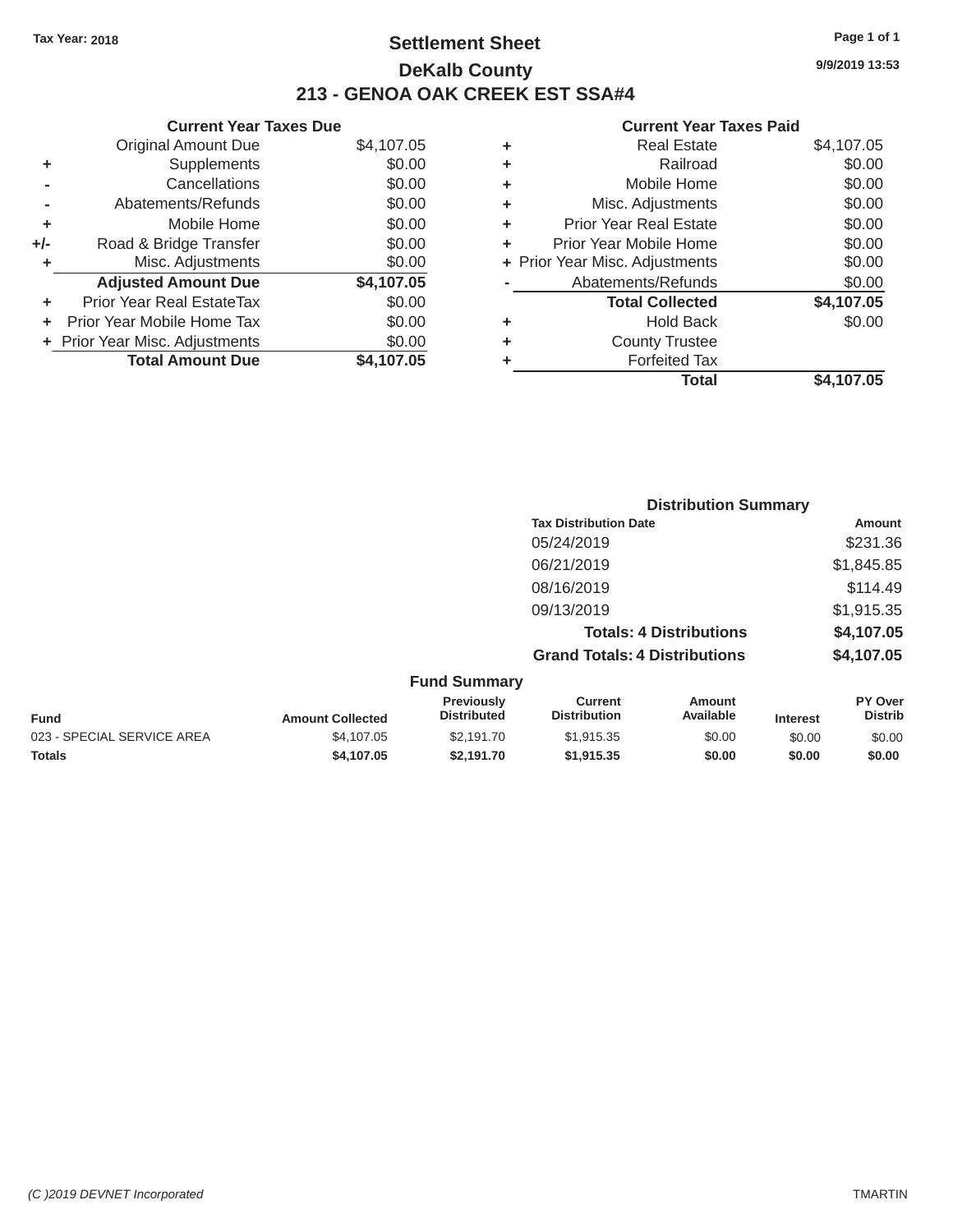### Tax Year: 2018 **Page 1 of 1 Page 1 of 1 Settlement Sheet Page 1 of 1 Page 1 of 1 9/9/2019 13:53 DeKalb County AF-DK #5 - AFTON DEKALB DRAINAGE #5**

### Original Amount Due **+** Supplements **-** Cancellations **-** Abatements/Refunds **+** Mobile Home **+/-** Road & Bridge Transfer **+** Misc. Adjustments **+** Prior Year Real EstateTax \$0.00 **Total Collected \$11,244.44 +** Prior Year Mobile Home Tax \$0.00 **+** Hold Back \$0.00 **+** Prior Year Misc. Adjustments \$0.00 **+** County Trustee **Total Amount Due**

# **Current Year Taxes Due Current Year Taxes Paid Current Year Taxes Paid Current Year Taxes Paid** \$12,086.68 **+** Real Estate \$11,244.44 \$6.56 **+** Railroad \$0.00 \$6.56 **+** Mobile Home \$0.00 \$0.00 **+** Misc. Adjustments \$0.00 \$0.00 **+** Prior Year Real Estate \$0.00 \$0.00 **+** Prior Year Mobile Home \$0.00 \$0.00 **+ Prior Year Misc. Adjustments** \$0.00 Adjusted Amount Due  $$12,086.68$  - Abatements/Refunds \$0.00 **\$12,086.68 +** Forfeited Tax **Total \$11,244.44**

| <b>Distribution Summary</b>          |             |
|--------------------------------------|-------------|
| <b>Tax Distribution Date</b>         | Amount      |
| 05/24/2019                           | \$1,638.56  |
| 06/21/2019                           | \$5,362.07  |
| 07/19/2019                           | \$1,858.71  |
| 08/16/2019                           | \$186.32    |
| 09/13/2019                           | \$2,198.78  |
| <b>Totals: 5 Distributions</b>       | \$11,244.44 |
| <b>Grand Totals: 5 Distributions</b> | \$11,244.44 |

|                 |                         | <b>Fund Summary</b>                     |                                |                     |                 |                           |
|-----------------|-------------------------|-----------------------------------------|--------------------------------|---------------------|-----------------|---------------------------|
| <b>Fund</b>     | <b>Amount Collected</b> | <b>Previously</b><br><b>Distributed</b> | Current<br><b>Distribution</b> | Amount<br>Available | <b>Interest</b> | PY Over<br><b>Distrib</b> |
| 001 - CORPORATE | \$11,244,44             | \$9,045.66                              | \$2,198.78                     | \$0.00              | \$0.00          | \$0.00                    |
| <b>Totals</b>   | \$11,244,44             | \$9,045.66                              | \$2,198.78                     | \$0.00              | \$0.00          | \$0.00                    |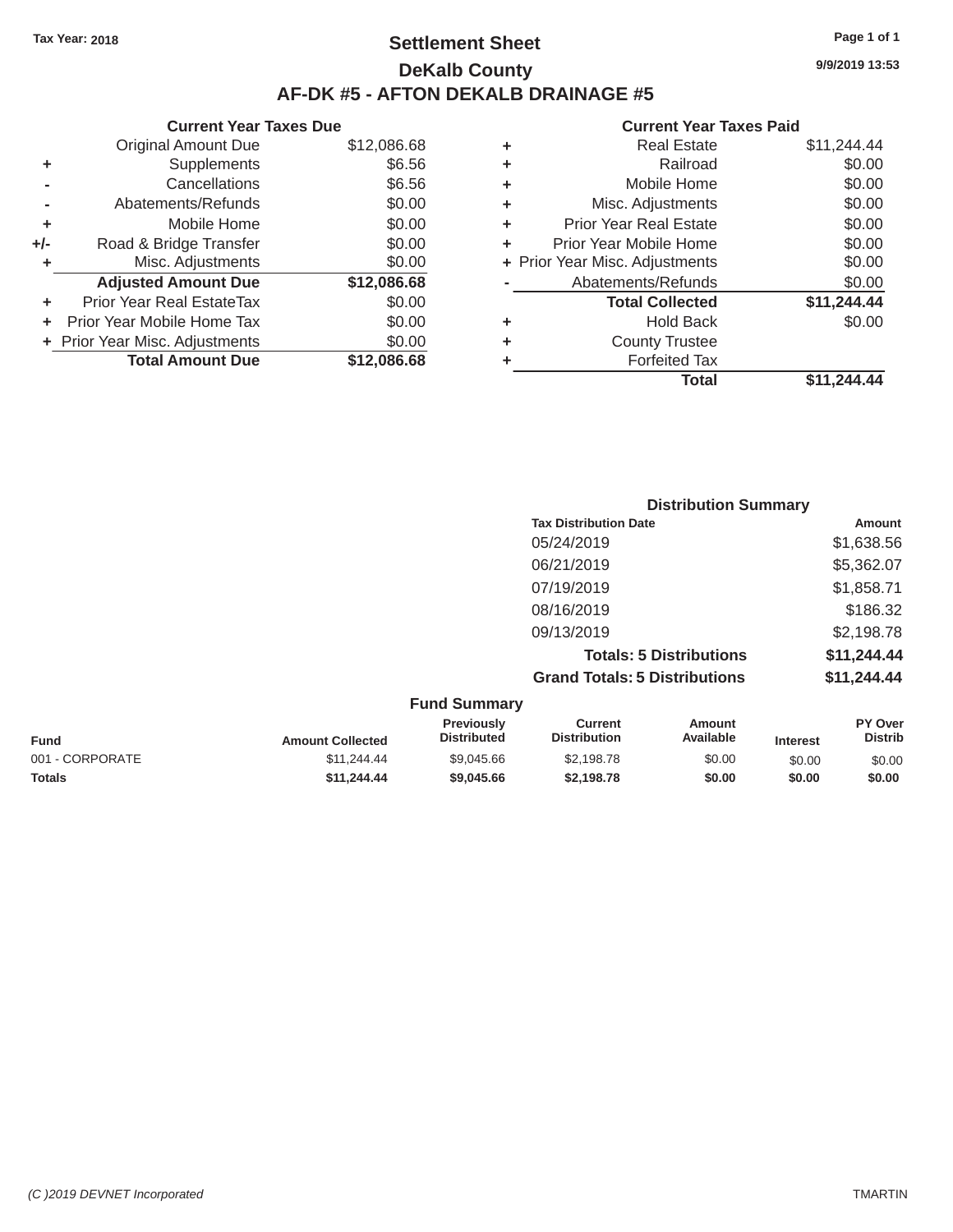# Tax Year: 2018 **Page 1 of 1 Settlement Sheet Page 1 of 1 Page 1 of 1 9/9/2019 13:53 DeKalb County AF-MI #4 - AF/ MI/ DK DRAINAGE #4**

|     | <b>Current Year Taxes Due</b>  |            |   | <b>Current Year Taxes Paid</b> |            |
|-----|--------------------------------|------------|---|--------------------------------|------------|
|     | Original Amount Due            | \$8,835.48 | ٠ | <b>Real Estate</b>             | \$8,685.41 |
| ٠   | <b>Supplements</b>             | \$1.82     |   | Railroad                       | \$0.00     |
|     | Cancellations                  | \$1.82     |   | Mobile Home                    | \$0.00     |
|     | Abatements/Refunds             | \$0.00     |   | Misc. Adjustments              | \$0.00     |
| ٠   | Mobile Home                    | \$0.00     |   | <b>Prior Year Real Estate</b>  | \$0.00     |
| +/- | Road & Bridge Transfer         | \$0.00     |   | Prior Year Mobile Home         | \$0.00     |
|     | Misc. Adjustments              | \$0.00     |   | + Prior Year Misc. Adjustments | \$0.00     |
|     | <b>Adjusted Amount Due</b>     | \$8,835.48 |   | Abatements/Refunds             | \$0.00     |
| ÷.  | Prior Year Real EstateTax      | \$0.00     |   | <b>Total Collected</b>         | \$8,685.41 |
|     | Prior Year Mobile Home Tax     | \$0.00     | ٠ | <b>Hold Back</b>               | \$0.00     |
|     | + Prior Year Misc. Adjustments | \$0.00     | ٠ | <b>County Trustee</b>          |            |
|     | <b>Total Amount Due</b>        | \$8,835.48 |   | <b>Forfeited Tax</b>           |            |

### **Current Year Taxes Paid**

| <b>Original Amount Due</b> | \$8,835.48 | ÷ | <b>Real Estate</b>             | \$8,685.41 |
|----------------------------|------------|---|--------------------------------|------------|
| Supplements                | \$1.82     | ÷ | Railroad                       | \$0.00     |
| Cancellations              | \$1.82     | ÷ | Mobile Home                    | \$0.00     |
| Abatements/Refunds         | \$0.00     | ÷ | Misc. Adjustments              | \$0.00     |
| Mobile Home                | \$0.00     | ÷ | <b>Prior Year Real Estate</b>  | \$0.00     |
| Road & Bridge Transfer     | \$0.00     | ÷ | Prior Year Mobile Home         | \$0.00     |
| Misc. Adjustments          | \$0.00     |   | + Prior Year Misc. Adjustments | \$0.00     |
| <b>Adjusted Amount Due</b> | \$8,835.48 |   | Abatements/Refunds             | \$0.00     |
| ior Year Real EstateTax    | \$0.00     |   | <b>Total Collected</b>         | \$8,685.41 |
| r Year Mobile Home Tax     | \$0.00     | ÷ | <b>Hold Back</b>               | \$0.00     |
| Year Misc. Adjustments     | \$0.00     | ÷ | <b>County Trustee</b>          |            |
| <b>Total Amount Due</b>    | \$8,835.48 | ٠ | <b>Forfeited Tax</b>           |            |
|                            |            |   | <b>Total</b>                   | \$8,685.41 |

|                                      | <b>Distribution Summary</b> |  |  |  |  |
|--------------------------------------|-----------------------------|--|--|--|--|
| <b>Tax Distribution Date</b>         | Amount                      |  |  |  |  |
| 05/24/2019                           | \$1,201.06                  |  |  |  |  |
| 06/21/2019                           | \$4,409.00                  |  |  |  |  |
| 07/19/2019                           | \$213.36                    |  |  |  |  |
| 08/16/2019                           | \$61.36                     |  |  |  |  |
| 09/13/2019                           | \$2,800.63                  |  |  |  |  |
| <b>Totals: 5 Distributions</b>       | \$8,685.41                  |  |  |  |  |
| <b>Grand Totals: 5 Distributions</b> | \$8,685.41                  |  |  |  |  |
| <b>Fund Summarv</b>                  |                             |  |  |  |  |

| <b>Amount Collected</b> | Previously<br><b>Distributed</b> | Current<br><b>Distribution</b> | Amount<br>Available | <b>Interest</b> | PY Over<br><b>Distrib</b> |
|-------------------------|----------------------------------|--------------------------------|---------------------|-----------------|---------------------------|
| \$8.685.41              | \$5,884.78                       | \$2,800.63                     | \$0.00              | \$0.00          | \$0.00                    |
| \$8,685.41              | \$5,884,78                       | \$2,800.63                     | \$0.00              | \$0.00          | \$0.00                    |
|                         |                                  |                                |                     |                 |                           |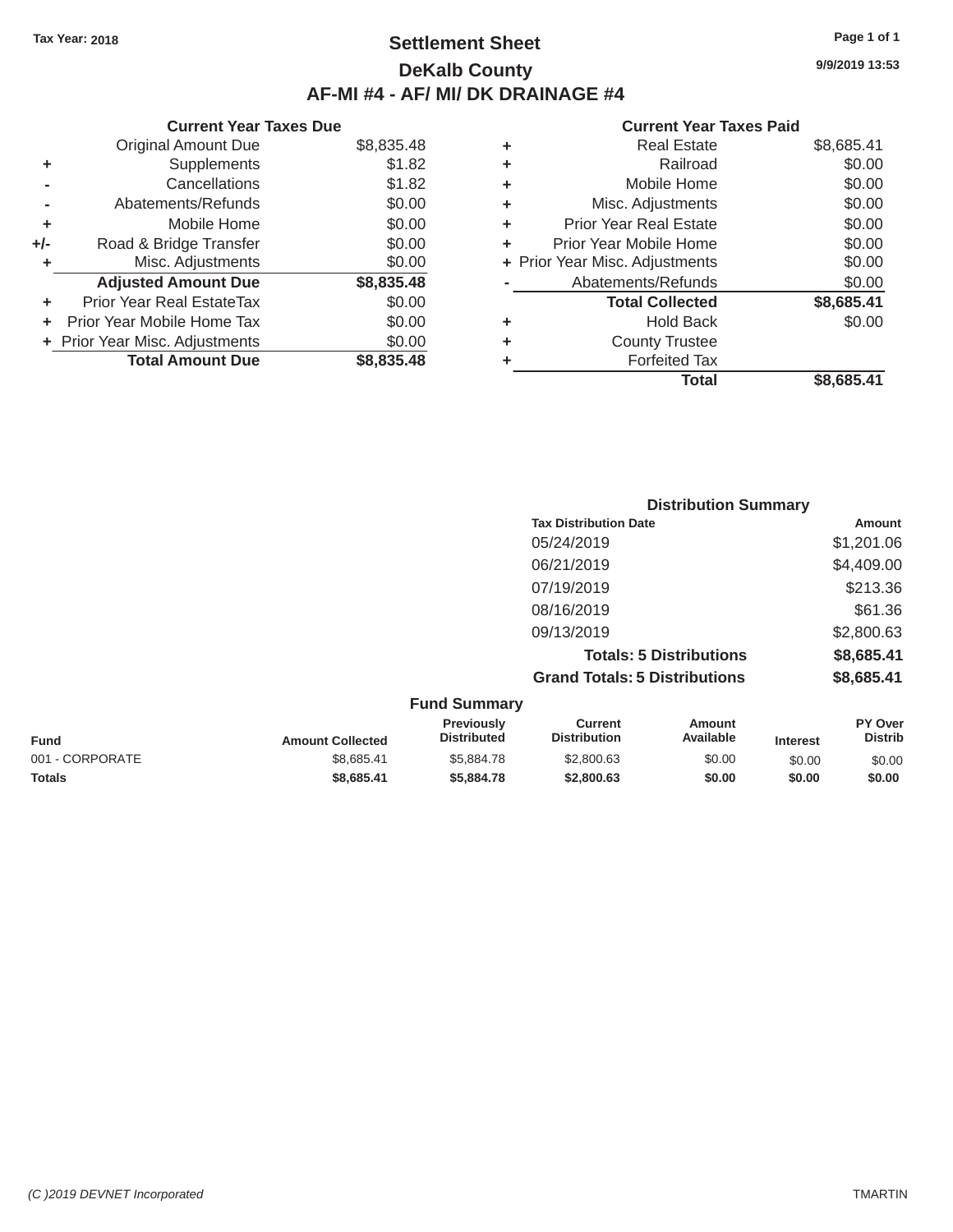# Tax Year: 2018 **Page 1 of 1 Settlement Sheet Page 1 of 1 Page 1 of 1 9/9/2019 13:53 DeKalb County CL-SH #7 - CLINTON/SHABBONA DRN #7**

| <b>Current Year Taxes Due</b> |            |   | <b>Current Year Taxes Paid</b> |            |
|-------------------------------|------------|---|--------------------------------|------------|
| al Amount Due                 | \$6,410.34 | ÷ | <b>Real Estate</b>             | \$6,380.34 |
| <b>Supplements</b>            | \$0.00     | ٠ | Railroad                       | \$0.00     |
| Cancellations                 | \$0.00     | ÷ | Mobile Home                    | \$0.00     |
| ments/Refunds                 | \$0.00     | ÷ | Misc. Adjustments              | \$0.00     |
| Mobile Home                   | \$0.00     | ÷ | <b>Prior Year Real Estate</b>  | \$0.00     |
| Bridge Transfer               | \$0.00     | ÷ | Prior Year Mobile Home         | \$0.00     |
| c. Adjustments                | \$0.00     |   | + Prior Year Misc. Adjustments | \$0.00     |
| d Amount Due                  | \$6,410.34 |   | Abatements/Refunds             | \$0.00     |
| Real EstateTax                | \$0.00     |   | <b>Total Collected</b>         | \$6,380.34 |
| bbile Home Tax                | \$0.00     | ÷ | <b>Hold Back</b>               | \$0.00     |
| c. Adjustments                | \$0.00     | ÷ | <b>County Trustee</b>          |            |
| I Amount Due                  | \$6,410.34 |   | <b>Forfeited Tax</b>           |            |
|                               |            |   | <b>Total</b>                   | \$6,380.34 |

|                | <b>Original Amount Due</b>     | \$6,410.34 |
|----------------|--------------------------------|------------|
| ٠              | Supplements                    | \$0.00     |
|                | Cancellations                  | \$0.00     |
| $\blacksquare$ | Abatements/Refunds             | \$0.00     |
| ÷              | Mobile Home                    | \$0.00     |
| +/-            | Road & Bridge Transfer         | \$0.00     |
| ٠              | Misc. Adjustments              | \$0.00     |
|                | <b>Adjusted Amount Due</b>     | \$6,410.34 |
| ٠              | Prior Year Real EstateTax      | \$0.00     |
| ٠              | Prior Year Mobile Home Tax     | \$0.00     |
|                | + Prior Year Misc. Adjustments | \$0.00     |
|                | <b>Total Amount Due</b>        | \$6,410.34 |

|                                     |                                      | <b>Distribution Summary</b>    |            |
|-------------------------------------|--------------------------------------|--------------------------------|------------|
|                                     | <b>Tax Distribution Date</b>         |                                | Amount     |
|                                     | 05/24/2019                           |                                | \$828.81   |
|                                     | 06/21/2019                           |                                | \$3,249.16 |
|                                     | 08/16/2019                           |                                | \$51.00    |
|                                     | 09/13/2019                           |                                | \$2,251.37 |
|                                     |                                      | <b>Totals: 4 Distributions</b> | \$6,380.34 |
|                                     | <b>Grand Totals: 4 Distributions</b> |                                | \$6,380.34 |
| <b>Fund Summary</b>                 |                                      |                                |            |
| Designed and a factor of the second |                                      |                                | <b>DIA</b> |

| <b>Fund</b>     | <b>Amount Collected</b> | <b>Previously</b><br><b>Distributed</b> | Current<br><b>Distribution</b> | Amount<br>Available | <b>Interest</b> | <b>PY Over</b><br>Distrib |
|-----------------|-------------------------|-----------------------------------------|--------------------------------|---------------------|-----------------|---------------------------|
| 001 - CORPORATE | \$6,380,34              | \$4.128.97                              | \$2,251,37                     | \$0.00              | \$0.00          | \$0.00                    |
| <b>Totals</b>   | \$6,380,34              | \$4.128.97                              | \$2.251.37                     | \$0.00              | \$0.00          | \$0.00                    |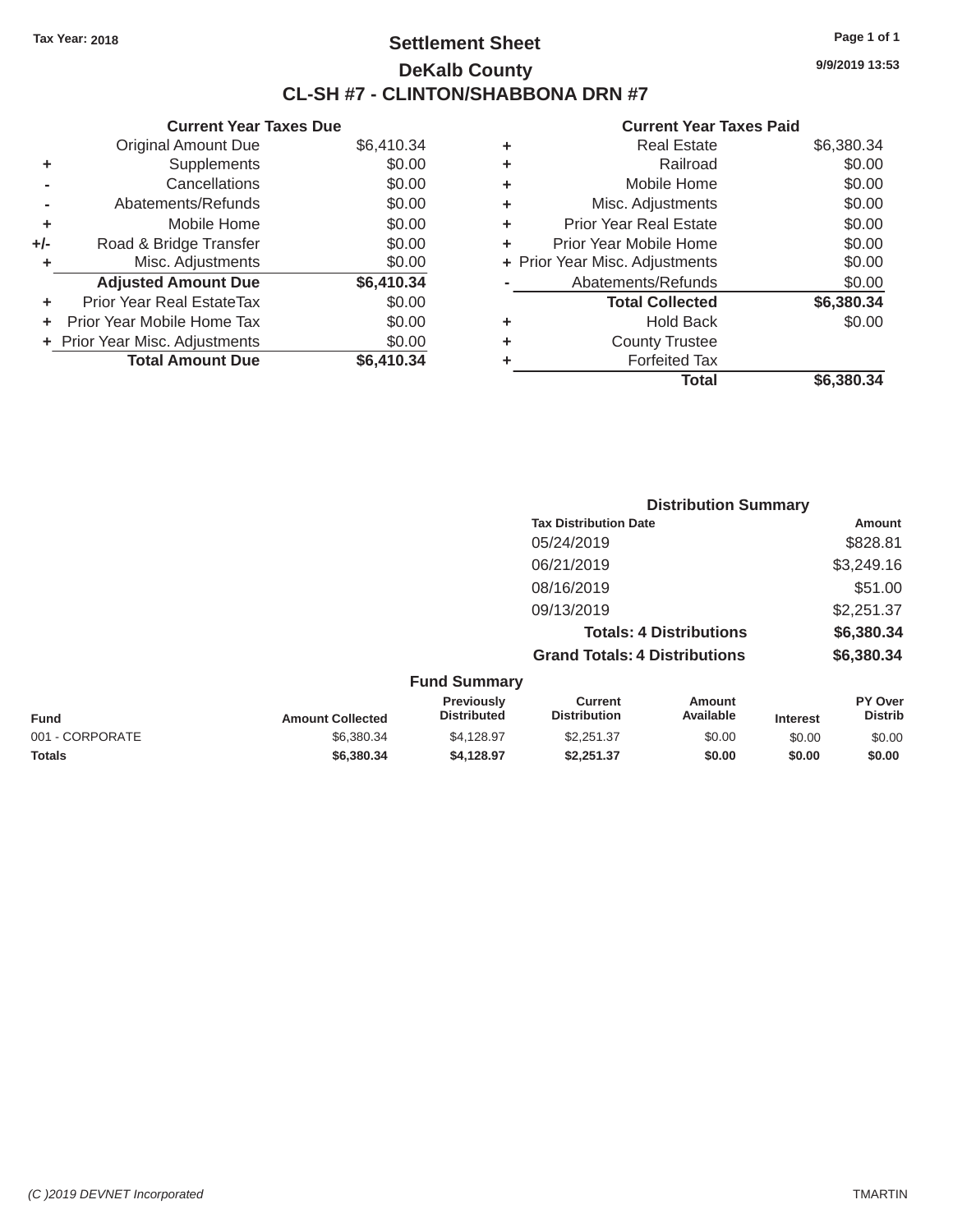# Tax Year: 2018 **Page 1 of 1 Settlement Sheet Page 1 of 1 Page 1 of 1 9/9/2019 13:53 DeKalb County CL-SH #7 S - CLINTON/SHABBONA #7 SPECIAL**

|       | <b>Current Year Taxes Due</b>  |             |
|-------|--------------------------------|-------------|
|       | <b>Original Amount Due</b>     | \$51,282.24 |
| ٠     | Supplements                    | \$0.00      |
|       | Cancellations                  | \$0.00      |
|       | Abatements/Refunds             | \$0.00      |
| ٠     | Mobile Home                    | \$0.00      |
| $+/-$ | Road & Bridge Transfer         | \$0.00      |
| ٠     | Misc. Adjustments              | \$0.00      |
|       | <b>Adjusted Amount Due</b>     | \$51,282.24 |
| ÷     | Prior Year Real EstateTax      | \$0.00      |
|       | Prior Year Mobile Home Tax     | \$0.00      |
|       | + Prior Year Misc. Adjustments | \$0.00      |
|       | <b>Total Amount Due</b>        | \$51.282.24 |
|       |                                |             |

|   | <b>Current Year Taxes Paid</b> |             |
|---|--------------------------------|-------------|
| ٠ | <b>Real Estate</b>             | \$51,042.24 |
| ٠ | Railroad                       | \$0.00      |
| ٠ | Mobile Home                    | \$0.00      |
| ٠ | Misc. Adjustments              | \$0.00      |
| ٠ | <b>Prior Year Real Estate</b>  | \$0.00      |
| ٠ | Prior Year Mobile Home         | \$0.00      |
|   | + Prior Year Misc. Adjustments | \$0.00      |
|   | Abatements/Refunds             | \$0.00      |
|   | <b>Total Collected</b>         | \$51,042.24 |
| ٠ | <b>Hold Back</b>               | \$0.00      |
|   | <b>County Trustee</b>          |             |
|   | <b>Forfeited Tax</b>           |             |
|   | Total                          | \$51,042.24 |
|   |                                |             |

|                         |                                         |                                       | <b>Distribution Summary</b>    |                 |                                  |
|-------------------------|-----------------------------------------|---------------------------------------|--------------------------------|-----------------|----------------------------------|
|                         |                                         | <b>Tax Distribution Date</b>          |                                |                 | Amount                           |
|                         |                                         | 05/24/2019                            |                                |                 | \$6,630.48                       |
|                         |                                         | 06/21/2019                            |                                |                 | \$25,992.96                      |
|                         |                                         | 08/16/2019                            |                                |                 | \$408.00                         |
|                         |                                         | 09/13/2019                            |                                |                 | \$18,010.80                      |
|                         |                                         |                                       | <b>Totals: 4 Distributions</b> |                 | \$51,042.24                      |
|                         |                                         | <b>Grand Totals: 4 Distributions</b>  |                                |                 | \$51,042.24                      |
|                         | <b>Fund Summary</b>                     |                                       |                                |                 |                                  |
| <b>Amount Collected</b> | <b>Previously</b><br><b>Distributed</b> | <b>Current</b><br><b>Distribution</b> | Amount<br>Available            | <b>Interest</b> | <b>PY Over</b><br><b>Distrib</b> |
|                         |                                         |                                       |                                |                 |                                  |

| <b>Fund</b>     | <b>Amount Collected</b> | .<br><b>Distributed</b> | -------<br><b>Distribution</b> | , ,,,, ,,,,,<br>Available | <b>Interest</b> | .<br>Distrib |
|-----------------|-------------------------|-------------------------|--------------------------------|---------------------------|-----------------|--------------|
| 001 - CORPORATE | \$51.042.24             | \$33.031.44             | \$18,010.80                    | \$0.00                    | \$0.00          | \$0.00       |
| <b>Totals</b>   | \$51.042.24             | \$33.031.44             | \$18,010.80                    | \$0.00                    | \$0.00          | \$0.00       |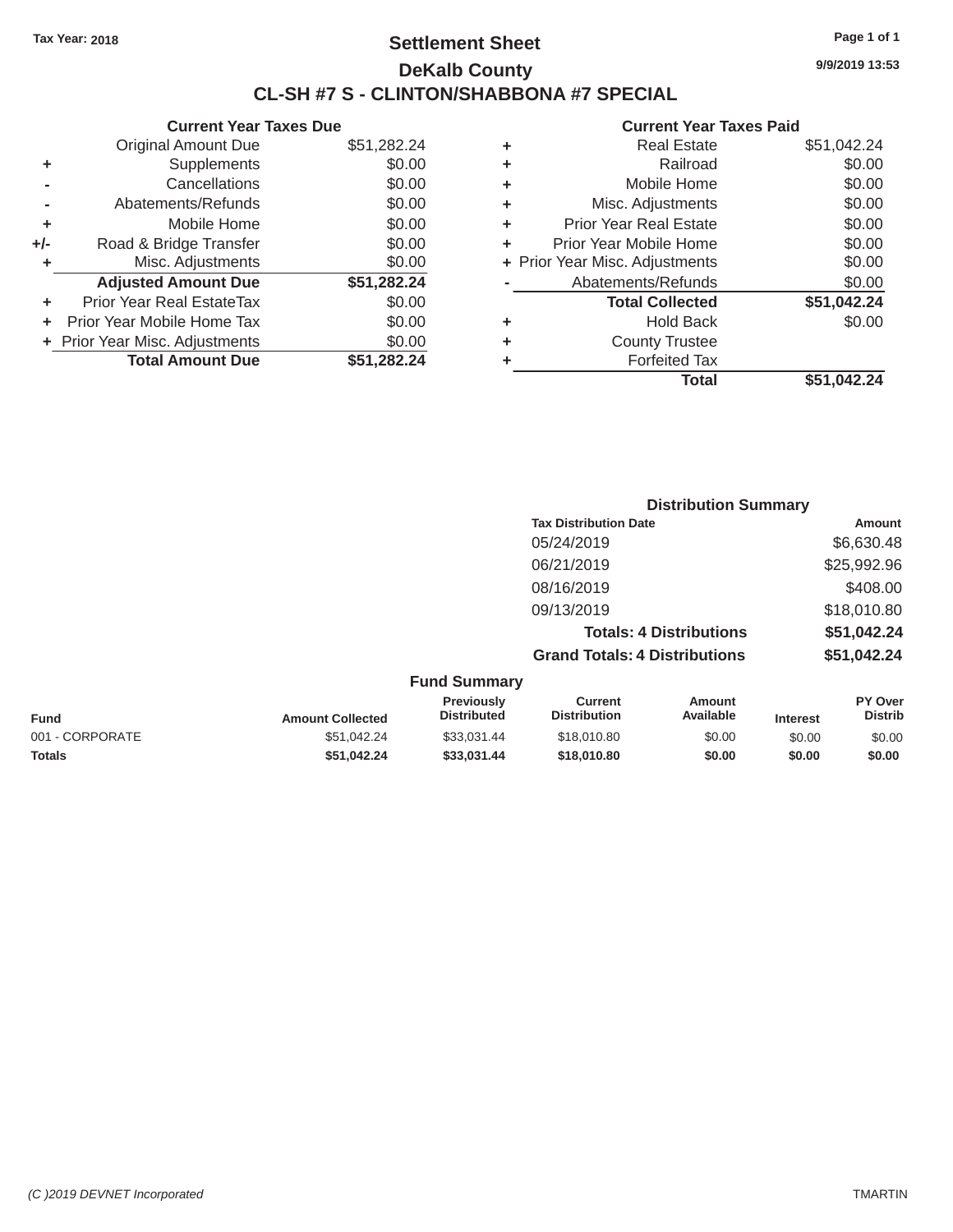### Tax Year: 2018 **Page 1 of 1 Page 1 of 1 Settlement Sheet Page 1 of 1 Page 1 of 1 9/9/2019 13:53 DeKalb County COON #1 - COON CREEK DRAINAGE #1**

#### **Current Year Taxes Due Current Year Taxes Paid**

|                |                                  |             |   | <b>Total</b>                   | \$22,952.14 |
|----------------|----------------------------------|-------------|---|--------------------------------|-------------|
|                | <b>Total Amount Due</b>          | \$24,052.62 |   | <b>Forfeited Tax</b>           |             |
|                | + Prior Year Misc. Adjustments   | \$0.00      | ٠ | <b>County Trustee</b>          |             |
|                | + Prior Year Mobile Home Tax     | \$0.00      | ٠ | <b>Hold Back</b>               | \$0.00      |
| ÷.             | <b>Prior Year Real EstateTax</b> | \$0.00      |   | <b>Total Collected</b>         | \$22,952.14 |
|                | <b>Adjusted Amount Due</b>       | \$24,052.62 |   | Abatements/Refunds             | \$0.00      |
| ÷.             | Misc. Adjustments                | \$0.00      |   | + Prior Year Misc. Adjustments | \$0.00      |
| J-             | Road & Bridge Transfer           | \$0.00      |   | Prior Year Mobile Home         | \$0.00      |
| ÷              | Mobile Home                      | \$0.00      | ٠ | <b>Prior Year Real Estate</b>  | \$0.00      |
|                | Abatements/Refunds               | \$0.00      | ٠ | Misc. Adjustments              | \$0.00      |
| $\blacksquare$ | Cancellations                    | \$373.12    |   | Mobile Home                    | \$0.00      |
| ÷              | Supplements                      | \$373.12    | ٠ | Railroad                       | \$0.00      |
|                | <b>Original Amount Due</b>       | \$24,052.62 | ٠ | <b>Real Estate</b>             | \$22,952.14 |
|                |                                  |             |   |                                |             |

|                     | <b>Distribution Summary</b>          |               |  |
|---------------------|--------------------------------------|---------------|--|
|                     | <b>Tax Distribution Date</b>         | <b>Amount</b> |  |
|                     | 05/24/2019                           | \$4,596.36    |  |
|                     | 06/21/2019                           | \$9,911.77    |  |
|                     | 07/19/2019                           | \$17.56       |  |
|                     | 08/16/2019                           | \$1,121.84    |  |
|                     | 09/13/2019                           | \$7,304.61    |  |
|                     | <b>Totals: 5 Distributions</b>       | \$22,952.14   |  |
|                     | <b>Grand Totals: 5 Distributions</b> | \$22,952.14   |  |
| <b>Fund Summary</b> |                                      |               |  |

| $\mathsf{u}$ nu Jummary |                         |                                         |                                |                     |                 |                           |
|-------------------------|-------------------------|-----------------------------------------|--------------------------------|---------------------|-----------------|---------------------------|
| <b>Fund</b>             | <b>Amount Collected</b> | <b>Previously</b><br><b>Distributed</b> | Current<br><b>Distribution</b> | Amount<br>Available | <b>Interest</b> | PY Over<br><b>Distrib</b> |
| 001 - CORPORATE         | \$22.952.14             | \$15,647.53                             | \$7,304.61                     | \$0.00              | \$0.00          | \$0.00                    |
| <b>Totals</b>           | \$22.952.14             | \$15,647.53                             | \$7,304,61                     | \$0.00              | \$0.00          | \$0.00                    |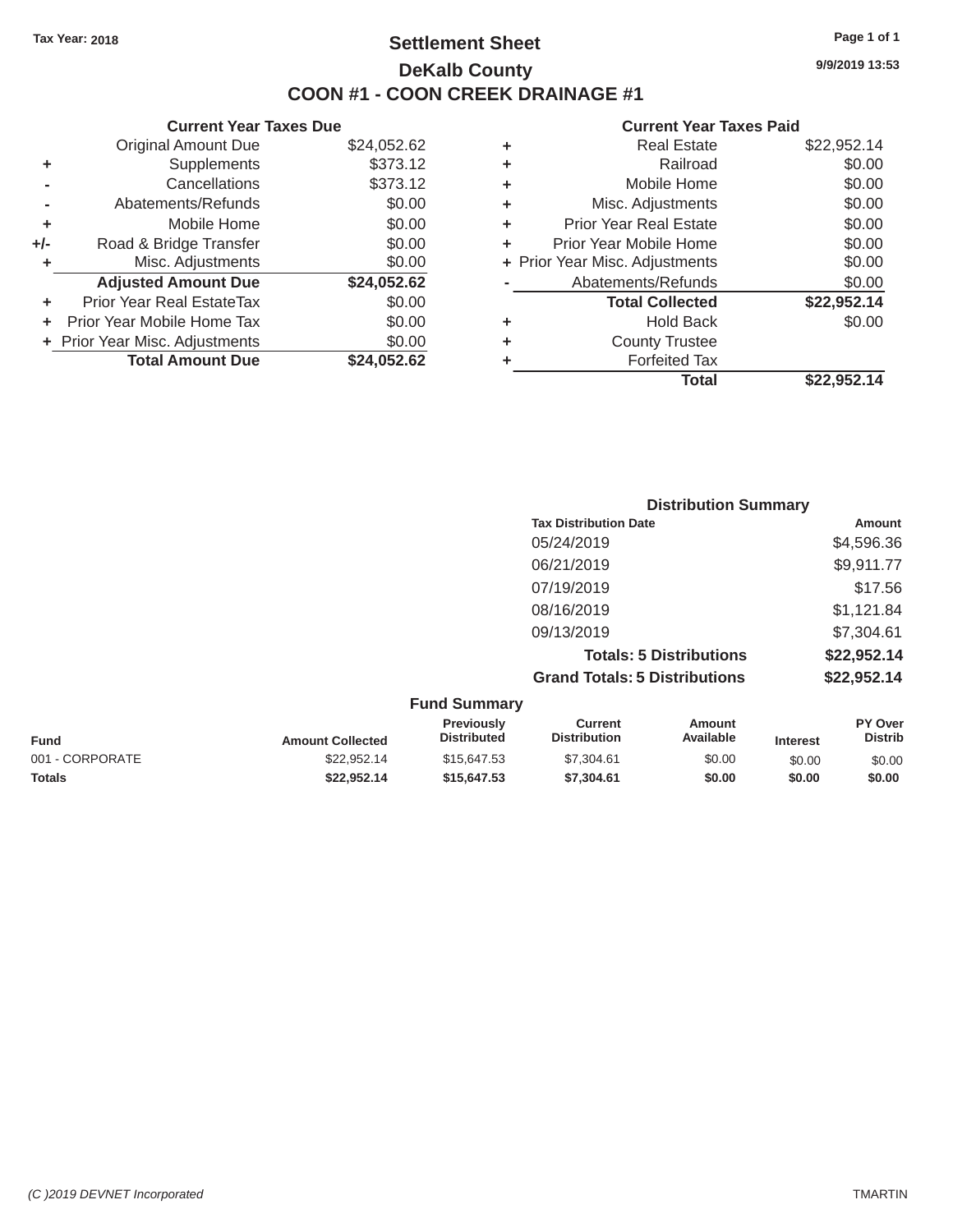## Tax Year: 2018 **Page 1 of 1 Settlement Sheet Page 1 of 1 Page 1 of 1 9/9/2019 13:53 DeKalb County CO-PI #15 - CORTLAND PIERCE DRAINAGE**

| GUITENT I GAL TAAGS DUG |                                |        | Gulltill Ital Taxts Falu |                                |                |  |
|-------------------------|--------------------------------|--------|--------------------------|--------------------------------|----------------|--|
|                         | Original Amount Due            | \$0.00 | ٠                        | <b>Real Estate</b>             | \$0.00         |  |
|                         | <b>Supplements</b>             | \$0.00 |                          | Railroad                       | \$0.00         |  |
|                         | Cancellations                  | \$0.00 | ٠                        | Mobile Home                    | \$0.00         |  |
|                         | Abatements/Refunds             | \$0.00 | ٠                        | Misc. Adjustments              | \$0.00         |  |
| ÷                       | Mobile Home                    | \$0.00 | ٠                        | <b>Prior Year Real Estate</b>  | \$0.00         |  |
| $+/-$                   | Road & Bridge Transfer         | \$0.00 | ٠                        | Prior Year Mobile Home         | \$0.00         |  |
|                         | Misc. Adjustments              | \$0.00 |                          | + Prior Year Misc. Adjustments | \$0.00         |  |
|                         | <b>Adjusted Amount Due</b>     | \$0.00 |                          | Abatements/Refunds             | \$0.00         |  |
| ÷                       | Prior Year Real EstateTax      | \$0.00 |                          | <b>Total Collected</b>         | \$0.00         |  |
|                         | Prior Year Mobile Home Tax     | \$0.00 | ٠                        | <b>Hold Back</b>               | \$0.00         |  |
|                         | + Prior Year Misc. Adjustments | \$0.00 | ٠                        | <b>County Trustee</b>          |                |  |
|                         | <b>Total Amount Due</b>        | \$0.00 |                          | <b>Forfeited Tax</b>           |                |  |
|                         |                                |        |                          | エー・エー                          | 0 <sub>0</sub> |  |

|                            |        |   | <b>Total</b>                   | \$0.00 |
|----------------------------|--------|---|--------------------------------|--------|
| <b>Total Amount Due</b>    | \$0.00 | ٠ | <b>Forfeited Tax</b>           |        |
| Year Misc. Adjustments     | \$0.00 | ÷ | <b>County Trustee</b>          |        |
| r Year Mobile Home Tax     | \$0.00 | ÷ | <b>Hold Back</b>               | \$0.00 |
| ior Year Real EstateTax    | \$0.00 |   | <b>Total Collected</b>         | \$0.00 |
| <b>Adjusted Amount Due</b> | \$0.00 |   | Abatements/Refunds             | \$0.00 |
| Misc. Adjustments          | \$0.00 |   | + Prior Year Misc. Adjustments | \$0.00 |
| Road & Bridge Transfer     | \$0.00 | ÷ | Prior Year Mobile Home         | \$0.00 |
| Mobile Home                | \$0.00 | ÷ | <b>Prior Year Real Estate</b>  | \$0.00 |
| Abatements/Refunds         | \$0.00 | ÷ | Misc. Adjustments              | \$0.00 |
| Cancellations              | \$0.00 | ÷ | Mobile Home                    | \$0.00 |
| Supplements                | \$0.00 | ٠ | Railroad                       | \$0.00 |
| <b>Original Amount Due</b> | \$0.00 | ÷ | <b>Real Estate</b>             | \$0.00 |
|                            |        |   |                                |        |

|                 |                         | <b>Fund Summary</b>                     |                                |                     |                 |                           |
|-----------------|-------------------------|-----------------------------------------|--------------------------------|---------------------|-----------------|---------------------------|
| <b>Fund</b>     | <b>Amount Collected</b> | <b>Previously</b><br><b>Distributed</b> | Current<br><b>Distribution</b> | Amount<br>Available | <b>Interest</b> | PY Over<br><b>Distrib</b> |
| 001 - CORPORATE | \$0.00                  | \$0.00                                  | \$0.00                         | \$0.00              | \$0.00          | \$0.00                    |
| Totals          | \$0.00                  | \$0.00                                  | \$0.00                         | \$0.00              | \$0.00          | \$0.00                    |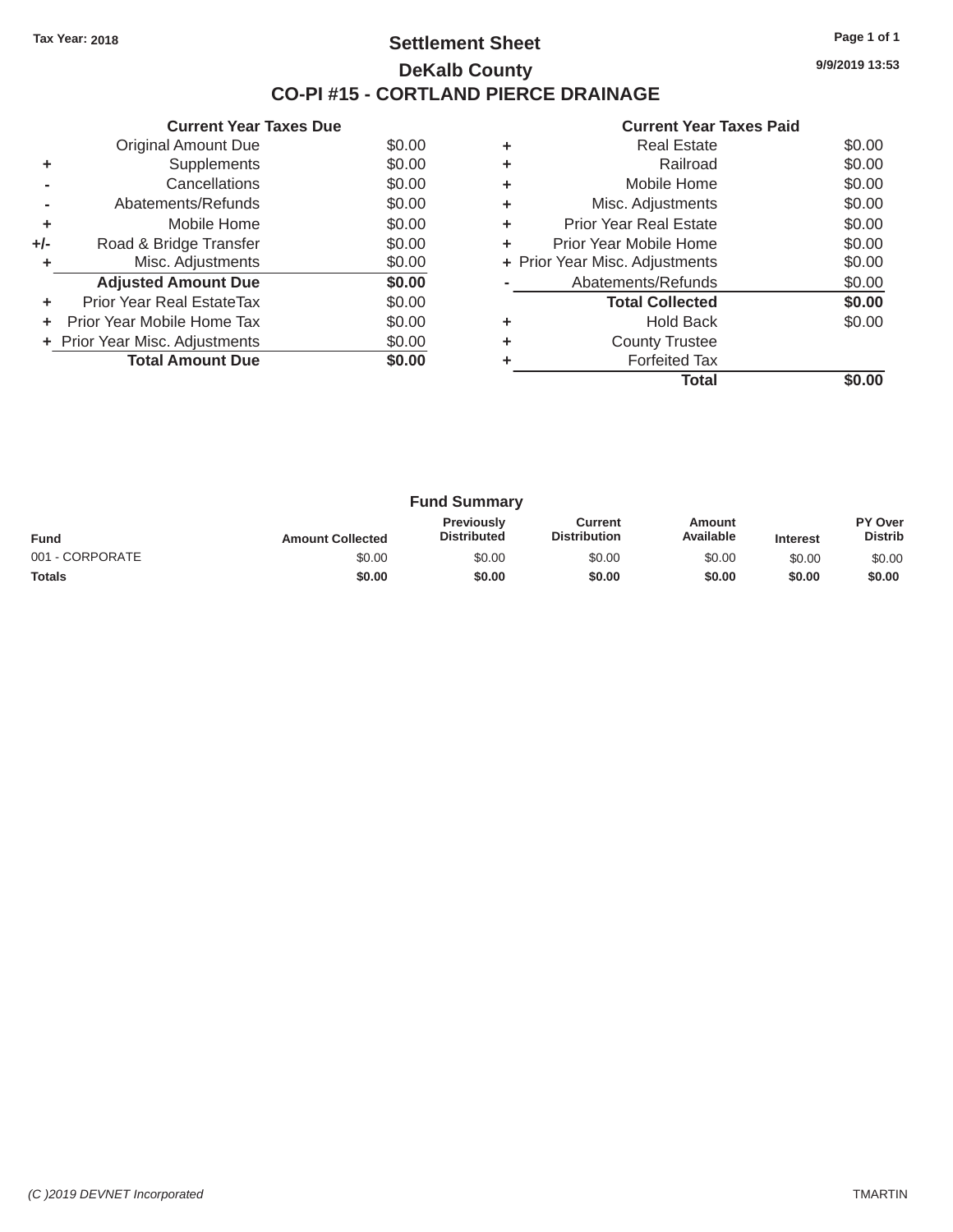# Tax Year: 2018 **Page 1 of 1 Settlement Sheet Page 1 of 1 Page 1 of 1 9/9/2019 13:53 DeKalb County CO-SBA#5 - CORTLAND SBA #5**

| <b>Current Year Taxes Paid</b> |  |  |
|--------------------------------|--|--|
|                                |  |  |

| <b>Current Year Taxes Due</b> |                                  |        | <b>Current Year Taxes Paid</b> |                                |        |  |
|-------------------------------|----------------------------------|--------|--------------------------------|--------------------------------|--------|--|
|                               | Original Amount Due              | \$0.00 | ٠                              | <b>Real Estate</b>             | \$0.00 |  |
|                               | <b>Supplements</b>               | \$0.00 | ٠                              | Railroad                       | \$0.00 |  |
|                               | Cancellations                    | \$0.00 | ٠                              | Mobile Home                    | \$0.00 |  |
|                               | Abatements/Refunds               | \$0.00 | ÷.                             | Misc. Adjustments              | \$0.00 |  |
|                               | Mobile Home                      | \$0.00 | ÷.                             | <b>Prior Year Real Estate</b>  | \$0.00 |  |
| $+/-$                         | Road & Bridge Transfer           | \$0.00 | ÷.                             | Prior Year Mobile Home         | \$0.00 |  |
|                               | Misc. Adjustments                | \$0.00 |                                | + Prior Year Misc. Adjustments | \$0.00 |  |
|                               | <b>Adjusted Amount Due</b>       | \$0.00 |                                | Abatements/Refunds             | \$0.00 |  |
|                               | <b>Prior Year Real EstateTax</b> | \$0.00 |                                | <b>Total Collected</b>         | \$0.00 |  |
|                               | Prior Year Mobile Home Tax       | \$0.00 | ٠                              | <b>Hold Back</b>               | \$0.00 |  |
|                               | + Prior Year Misc. Adjustments   | \$0.00 | ٠                              | <b>County Trustee</b>          |        |  |
|                               | <b>Total Amount Due</b>          | \$0.00 |                                | <b>Forfeited Tax</b>           |        |  |
|                               |                                  |        |                                | $T - 1 - 1$                    | 0000   |  |

|                            |        |   | <b>Total</b>                   | \$0.00 |
|----------------------------|--------|---|--------------------------------|--------|
| <b>Total Amount Due</b>    | \$0.00 | ٠ | <b>Forfeited Tax</b>           |        |
| Year Misc. Adjustments     | \$0.00 | ٠ | <b>County Trustee</b>          |        |
| r Year Mobile Home Tax     | \$0.00 | ٠ | <b>Hold Back</b>               | \$0.00 |
| ior Year Real EstateTax    | \$0.00 |   | <b>Total Collected</b>         | \$0.00 |
| <b>Adjusted Amount Due</b> | \$0.00 |   | Abatements/Refunds             | \$0.00 |
| Misc. Adjustments          | \$0.00 |   | + Prior Year Misc. Adjustments | \$0.00 |
| Road & Bridge Transfer     | \$0.00 | ٠ | Prior Year Mobile Home         | \$0.00 |
| Mobile Home                | \$0.00 | ٠ | <b>Prior Year Real Estate</b>  | \$0.00 |
| Abatements/Refunds         | \$0.00 | ٠ | Misc. Adjustments              | \$0.00 |
| Cancellations              | \$0.00 | ٠ | Mobile Home                    | \$0.00 |
| Supplements                | \$0.00 | ÷ | Railroad                       | \$0.00 |
| <b>Original Amount Due</b> | \$0.00 | ٠ | <b>Real Estate</b>             | \$0.00 |
|                            |        |   |                                |        |

|                            |                         | <b>Fund Summary</b>                     |                                |                     |                 |                           |
|----------------------------|-------------------------|-----------------------------------------|--------------------------------|---------------------|-----------------|---------------------------|
| <b>Fund</b>                | <b>Amount Collected</b> | <b>Previously</b><br><b>Distributed</b> | Current<br><b>Distribution</b> | Amount<br>Available | <b>Interest</b> | PY Over<br><b>Distrib</b> |
| 023 - SPECIAL SERVICE AREA | \$0.00                  | \$0.00                                  | \$0.00                         | \$0.00              | \$0.00          | \$0.00                    |
| <b>Totals</b>              | \$0.00                  | \$0.00                                  | \$0.00                         | \$0.00              | \$0.00          | \$0.00                    |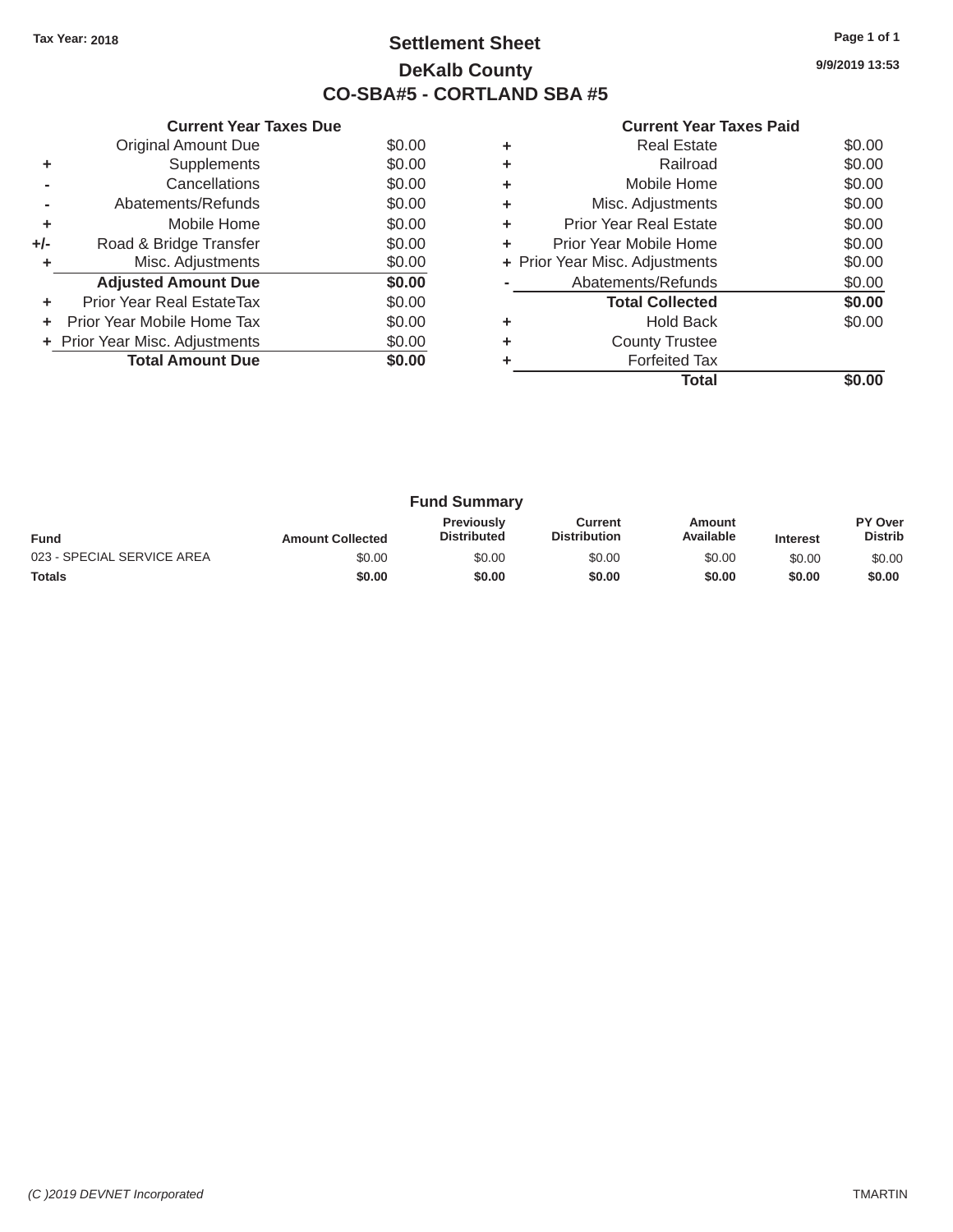# Tax Year: 2018 **Page 1 of 1 Settlement Sheet Page 1 of 1 Page 1 of 1 9/9/2019 13:53 DeKalb County CO-SBA#6 - CORTLAND SBA #6**

| <b>Current Year Taxes Paid</b> |  |  |  |  |
|--------------------------------|--|--|--|--|
|--------------------------------|--|--|--|--|

| <b>Current Year Taxes Due</b> |                                  |        | <b>Current Year Taxes Paid</b> |                                |        |  |
|-------------------------------|----------------------------------|--------|--------------------------------|--------------------------------|--------|--|
|                               | Original Amount Due              | \$0.00 | ٠                              | <b>Real Estate</b>             | \$0.00 |  |
|                               | Supplements                      | \$0.00 | ٠                              | Railroad                       | \$0.00 |  |
|                               | Cancellations                    | \$0.00 |                                | Mobile Home                    | \$0.00 |  |
|                               | Abatements/Refunds               | \$0.00 | ٠                              | Misc. Adjustments              | \$0.00 |  |
| ÷                             | Mobile Home                      | \$0.00 | ٠                              | <b>Prior Year Real Estate</b>  | \$0.00 |  |
| $+/-$                         | Road & Bridge Transfer           | \$0.00 | ÷.                             | Prior Year Mobile Home         | \$0.00 |  |
|                               | Misc. Adjustments                | \$0.00 |                                | + Prior Year Misc. Adjustments | \$0.00 |  |
|                               | <b>Adjusted Amount Due</b>       | \$0.00 |                                | Abatements/Refunds             | \$0.00 |  |
|                               | <b>Prior Year Real EstateTax</b> | \$0.00 |                                | <b>Total Collected</b>         | \$0.00 |  |
| ÷.                            | Prior Year Mobile Home Tax       | \$0.00 | ٠                              | <b>Hold Back</b>               | \$0.00 |  |
|                               | + Prior Year Misc. Adjustments   | \$0.00 | ٠                              | <b>County Trustee</b>          |        |  |
|                               | <b>Total Amount Due</b>          | \$0.00 |                                | <b>Forfeited Tax</b>           |        |  |
|                               |                                  |        |                                | Tatal                          | 0000   |  |

|                            |        |   | Total                          | \$0.00 |
|----------------------------|--------|---|--------------------------------|--------|
| <b>Total Amount Due</b>    | \$0.00 | ٠ | <b>Forfeited Tax</b>           |        |
| Year Misc. Adjustments     | \$0.00 | ٠ | <b>County Trustee</b>          |        |
| r Year Mobile Home Tax     | \$0.00 | ÷ | <b>Hold Back</b>               | \$0.00 |
| ior Year Real EstateTax    | \$0.00 |   | <b>Total Collected</b>         | \$0.00 |
| <b>Adjusted Amount Due</b> | \$0.00 |   | Abatements/Refunds             | \$0.00 |
| Misc. Adjustments          | \$0.00 |   | + Prior Year Misc. Adjustments | \$0.00 |
| Road & Bridge Transfer     | \$0.00 | ÷ | Prior Year Mobile Home         | \$0.00 |
| Mobile Home                | \$0.00 | ÷ | <b>Prior Year Real Estate</b>  | \$0.00 |
| Abatements/Refunds         | \$0.00 | ÷ | Misc. Adjustments              | \$0.00 |
| Cancellations              | \$0.00 | ÷ | Mobile Home                    | \$0.00 |
| Supplements                | \$0.00 | ٠ | Railroad                       | \$0.00 |
| <b>Original Amount Due</b> | \$0.00 | ÷ | <b>Real Estate</b>             | \$0.00 |
|                            |        |   |                                |        |

|                            |                         | <b>Fund Summary</b>                     |                                |                     |                 |                           |
|----------------------------|-------------------------|-----------------------------------------|--------------------------------|---------------------|-----------------|---------------------------|
| <b>Fund</b>                | <b>Amount Collected</b> | <b>Previously</b><br><b>Distributed</b> | Current<br><b>Distribution</b> | Amount<br>Available | <b>Interest</b> | PY Over<br><b>Distrib</b> |
| 023 - SPECIAL SERVICE AREA | \$0.00                  | \$0.00                                  | \$0.00                         | \$0.00              | \$0.00          | \$0.00                    |
| <b>Totals</b>              | \$0.00                  | \$0.00                                  | \$0.00                         | \$0.00              | \$0.00          | \$0.00                    |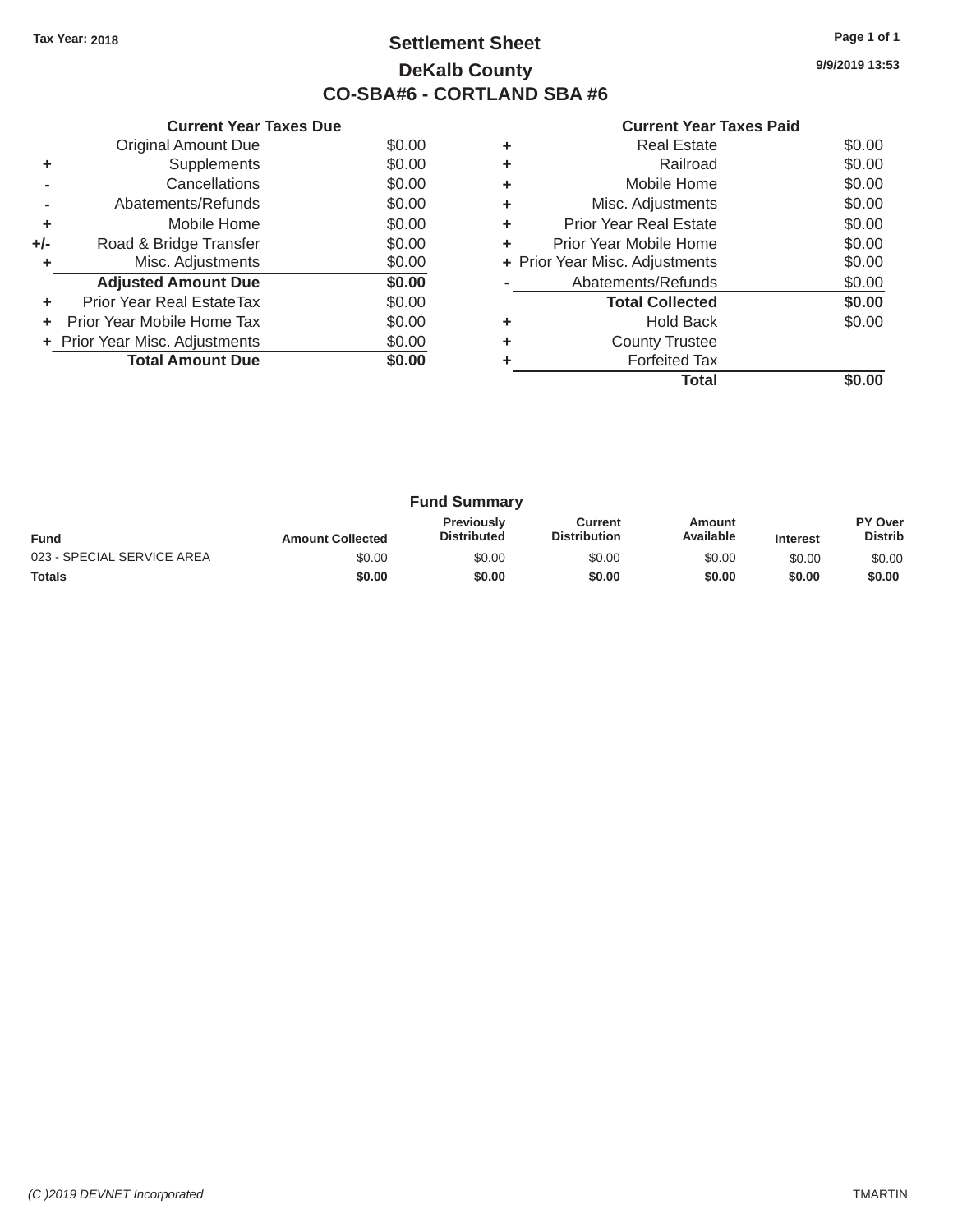# Tax Year: 2018 **Page 1 of 1 Settlement Sheet Page 1 of 1 Page 1 of 1 9/9/2019 13:53 DeKalb County CO-SBA#9 - CORTLAND SBA #9**

### **Current Year Taxes Paid**

|                            |                                                                |   | Total                         | \$191,601.00                   |
|----------------------------|----------------------------------------------------------------|---|-------------------------------|--------------------------------|
| <b>Total Amount Due</b>    | \$192,648.00                                                   |   | <b>Forfeited Tax</b>          |                                |
|                            | \$0.00                                                         | ٠ | <b>County Trustee</b>         |                                |
|                            | \$0.00                                                         | ٠ | <b>Hold Back</b>              | \$0.00                         |
| Prior Year Real EstateTax  | \$0.00                                                         |   | <b>Total Collected</b>        | \$191,601.00                   |
| <b>Adjusted Amount Due</b> | \$192,648.00                                                   |   | Abatements/Refunds            | \$0.00                         |
| Misc. Adjustments          | \$0.00                                                         |   |                               | \$0.00                         |
| Road & Bridge Transfer     | \$0.00                                                         | ٠ | Prior Year Mobile Home        | \$0.00                         |
| Mobile Home                | \$0.00                                                         | ٠ | <b>Prior Year Real Estate</b> | \$0.00                         |
| Abatements/Refunds         | \$0.00                                                         | ٠ | Misc. Adjustments             | \$0.00                         |
| Cancellations              | \$6,282.00                                                     | ٠ | Mobile Home                   | \$0.00                         |
| Supplements                | \$6,282.00                                                     | ٠ | Railroad                      | \$0.00                         |
| <b>Original Amount Due</b> | \$192,648.00                                                   | ٠ | <b>Real Estate</b>            | \$191,601.00                   |
| ٠<br>I-                    | + Prior Year Mobile Home Tax<br>+ Prior Year Misc. Adjustments |   |                               | + Prior Year Misc. Adjustments |

|     | <b>Current Year Taxes Due</b>  |              |   | <b>Current Year</b>            |
|-----|--------------------------------|--------------|---|--------------------------------|
|     | <b>Original Amount Due</b>     | \$192,648.00 | ٠ | <b>Real Estate</b>             |
| ٠   | Supplements                    | \$6,282.00   | ٠ | Railroad                       |
|     | Cancellations                  | \$6,282.00   | ٠ | Mobile Home                    |
|     | Abatements/Refunds             | \$0.00       | ٠ | Misc. Adjustments              |
| ٠   | Mobile Home                    | \$0.00       | ٠ | <b>Prior Year Real Estate</b>  |
| +/- | Road & Bridge Transfer         | \$0.00       | ٠ | Prior Year Mobile Home         |
|     | Misc. Adjustments              | \$0.00       |   | + Prior Year Misc. Adjustments |
|     | <b>Adjusted Amount Due</b>     | \$192,648.00 |   | Abatements/Refunds             |
| ٠   | Prior Year Real EstateTax      | \$0.00       |   | <b>Total Collected</b>         |
| ٠   | Prior Year Mobile Home Tax     | \$0.00       | ٠ | Hold Back                      |
|     | + Prior Year Misc. Adjustments | \$0.00       | ÷ | <b>County Trustee</b>          |
|     | <b>Total Amount Due</b>        | \$192,648.00 | ٠ | <b>Forfeited Tax</b>           |

| <b>Distribution Summary</b>          |              |
|--------------------------------------|--------------|
| <b>Tax Distribution Date</b>         | Amount       |
| 05/24/2019                           | \$24,081.00  |
| 06/21/2019                           | \$73,290.00  |
| 07/19/2019                           | \$2,094.00   |
| 08/16/2019                           | \$1,047.00   |
| 09/13/2019                           | \$91,089.00  |
| <b>Totals: 5 Distributions</b>       | \$191,601.00 |
| <b>Grand Totals: 5 Distributions</b> | \$191,601.00 |

|                            |                         | <b>Fund Summary</b>                     |                                |                     |                 |                                  |
|----------------------------|-------------------------|-----------------------------------------|--------------------------------|---------------------|-----------------|----------------------------------|
| Fund                       | <b>Amount Collected</b> | <b>Previously</b><br><b>Distributed</b> | Current<br><b>Distribution</b> | Amount<br>Available | <b>Interest</b> | <b>PY Over</b><br><b>Distrib</b> |
| 023 - SPECIAL SERVICE AREA | \$191.601.00            | \$100,512,00                            | \$91,089.00                    | \$0.00              | \$0.00          | \$0.00                           |
| Totals                     | \$191.601.00            | \$100,512,00                            | \$91,089,00                    | \$0.00              | \$0.00          | \$0.00                           |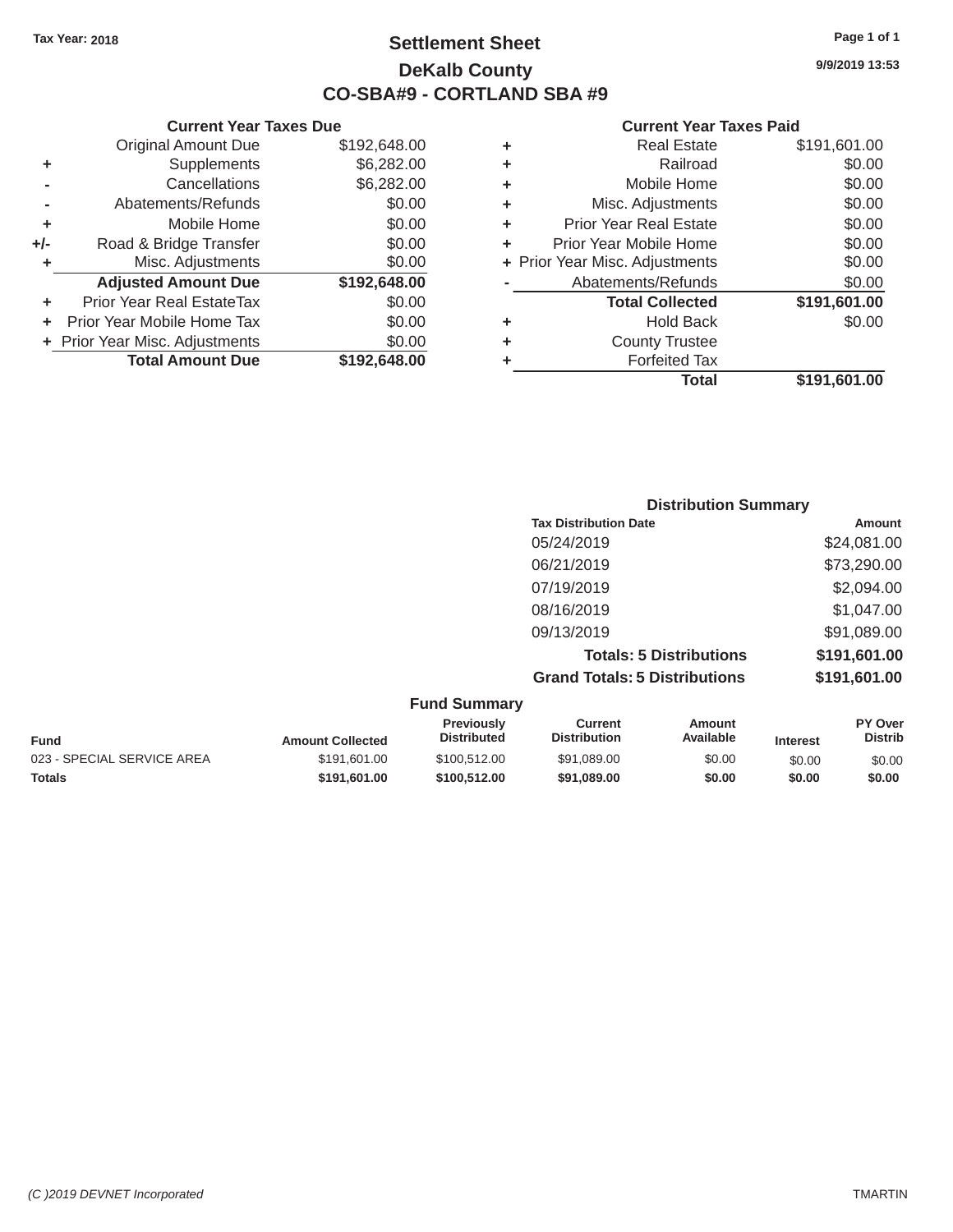# Tax Year: 2018 **Page 1 of 1 Settlement Sheet Page 1 of 1 Page 1 of 1 9/9/2019 13:53 DeKalb County CO-SSA#1 - CORTLAND SBA #1**

|                |                                |              |   | Total                          | \$387,371.48 |
|----------------|--------------------------------|--------------|---|--------------------------------|--------------|
|                | <b>Total Amount Due</b>        | \$395,000.24 |   | <b>Forfeited Tax</b>           |              |
|                | + Prior Year Misc. Adjustments | \$0.00       | ٠ | <b>County Trustee</b>          |              |
|                | + Prior Year Mobile Home Tax   | \$0.00       | ÷ | <b>Hold Back</b>               | \$0.00       |
| ٠              | Prior Year Real EstateTax      | \$0.00       |   | <b>Total Collected</b>         | \$387,371.48 |
|                | <b>Adjusted Amount Due</b>     | \$395,000.24 |   | Abatements/Refunds             | \$0.00       |
| ٠              | Misc. Adjustments              | \$0.00       |   | + Prior Year Misc. Adjustments | \$0.00       |
| I-             | Road & Bridge Transfer         | \$0.00       | ٠ | Prior Year Mobile Home         | \$0.00       |
| ٠              | Mobile Home                    | \$0.00       | ٠ | <b>Prior Year Real Estate</b>  | \$0.00       |
|                | Abatements/Refunds             | \$0.00       | ٠ | Misc. Adjustments              | \$0.00       |
| $\blacksquare$ | Cancellations                  | \$8,476.40   | ٠ | Mobile Home                    | \$0.00       |
| ٠              | <b>Supplements</b>             | \$8,476.40   | ٠ | Railroad                       | \$0.00       |
|                | <b>Original Amount Due</b>     | \$395,000.24 | ٠ | <b>Real Estate</b>             | \$387,371.48 |

| <b>UUITEIIL IEAI</b>           |   |              | GUITENT I GAL TAAGS DUG          |     |
|--------------------------------|---|--------------|----------------------------------|-----|
| <b>Real Estate</b>             | ٠ | \$395,000.24 | Original Amount Due              |     |
| Railroad                       | ٠ | \$8,476.40   | Supplements                      | ٠   |
| Mobile Home                    | ÷ | \$8,476.40   | Cancellations                    |     |
| Misc. Adjustments              | ٠ | \$0.00       | Abatements/Refunds               |     |
| <b>Prior Year Real Estate</b>  | ٠ | \$0.00       | Mobile Home                      | ÷   |
| Prior Year Mobile Home         | ٠ | \$0.00       | Road & Bridge Transfer           | +/- |
| + Prior Year Misc. Adjustments |   | \$0.00       | Misc. Adjustments                | ٠   |
| Abatements/Refunds             |   | \$395,000.24 | <b>Adjusted Amount Due</b>       |     |
| <b>Total Collected</b>         |   | \$0.00       | <b>Prior Year Real EstateTax</b> | ٠   |
| <b>Hold Back</b>               | ٠ | \$0.00       | Prior Year Mobile Home Tax       | ÷.  |
| <b>County Trustee</b>          | ٠ | \$0.00       | + Prior Year Misc. Adjustments   |     |
| <b>Forfeited Tax</b>           | ٠ | \$395,000.24 | <b>Total Amount Due</b>          |     |

| <b>Distribution Summary</b>          |              |
|--------------------------------------|--------------|
| <b>Tax Distribution Date</b>         | Amount       |
| 05/24/2019                           | \$36,448.52  |
| 06/21/2019                           | \$158,508.68 |
| 07/19/2019                           | \$2,542.92   |
| 08/16/2019                           | \$4,238.20   |
| 09/13/2019                           | \$185,633.16 |
| <b>Totals: 5 Distributions</b>       | \$387,371.48 |
| <b>Grand Totals: 5 Distributions</b> | \$387,371.48 |

| <b>Fund Summary</b> |
|---------------------|
|---------------------|

| <b>Fund</b>                | <b>Amount Collected</b> | <b>Previously</b><br><b>Distributed</b> | Current<br><b>Distribution</b> | Amount<br>Available | <b>Interest</b> | <b>PY Over</b><br><b>Distrib</b> |
|----------------------------|-------------------------|-----------------------------------------|--------------------------------|---------------------|-----------------|----------------------------------|
| 023 - SPECIAL SERVICE AREA | \$387.371.48            | \$201.738.32                            | \$185,633,16                   | \$0.00              | \$0.00          | \$0.00                           |
| <b>Totals</b>              | \$387.371.48            | \$201.738.32                            | \$185,633,16                   | \$0.00              | \$0.00          | \$0.00                           |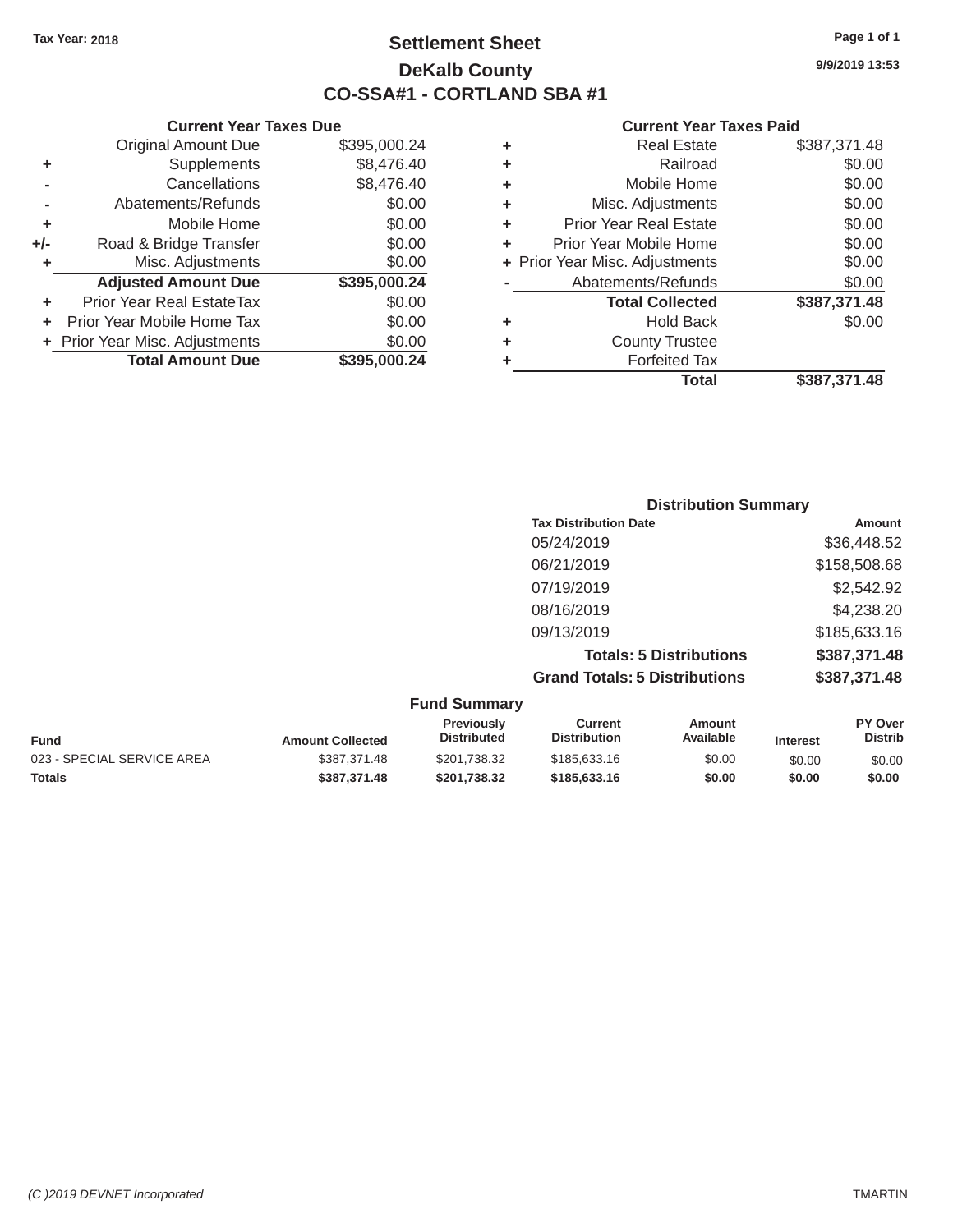# Tax Year: 2018 **Page 1 of 1 Settlement Sheet Page 1 of 1 Page 1 of 1 9/9/2019 13:53 DeKalb County CO-SSA#4 - CORTLAND SBA #4**

| <b>Current Year Taxes Paid</b> |  |  |
|--------------------------------|--|--|
|                                |  |  |

|       | <b>Current Year Taxes Due</b>    |        |    | <b>Current Year Taxes Paid</b> |                                               |
|-------|----------------------------------|--------|----|--------------------------------|-----------------------------------------------|
|       | Original Amount Due              | \$0.00 | ٠  | <b>Real Estate</b>             | \$0.00                                        |
|       | Supplements                      | \$0.00 | ٠  | Railroad                       | \$0.00                                        |
|       | Cancellations                    | \$0.00 | ٠  | Mobile Home                    | \$0.00                                        |
|       | Abatements/Refunds               | \$0.00 | ٠  | Misc. Adjustments              | \$0.00                                        |
| ٠     | Mobile Home                      | \$0.00 | ٠  | <b>Prior Year Real Estate</b>  | \$0.00                                        |
| $+/-$ | Road & Bridge Transfer           | \$0.00 | ÷. | Prior Year Mobile Home         | \$0.00                                        |
|       | Misc. Adjustments                | \$0.00 |    | + Prior Year Misc. Adjustments | \$0.00                                        |
|       | <b>Adjusted Amount Due</b>       | \$0.00 |    | Abatements/Refunds             | \$0.00                                        |
| ٠     | <b>Prior Year Real EstateTax</b> | \$0.00 |    | <b>Total Collected</b>         | \$0.00                                        |
|       | Prior Year Mobile Home Tax       | \$0.00 | ٠  | <b>Hold Back</b>               | \$0.00                                        |
|       | + Prior Year Misc. Adjustments   | \$0.00 | ٠  | <b>County Trustee</b>          |                                               |
|       | <b>Total Amount Due</b>          | \$0.00 |    | <b>Forfeited Tax</b>           |                                               |
|       |                                  |        |    |                                | $\mathbf{A} \mathbf{A} \mathbf{A} \mathbf{A}$ |

|                            |        |   | <b>Total</b>                   | \$0.00 |
|----------------------------|--------|---|--------------------------------|--------|
| <b>Total Amount Due</b>    | \$0.00 | ٠ | <b>Forfeited Tax</b>           |        |
| Year Misc. Adjustments     | \$0.00 | ٠ | <b>County Trustee</b>          |        |
| r Year Mobile Home Tax     | \$0.00 | ٠ | <b>Hold Back</b>               | \$0.00 |
| ior Year Real EstateTax    | \$0.00 |   | <b>Total Collected</b>         | \$0.00 |
| <b>Adjusted Amount Due</b> | \$0.00 |   | Abatements/Refunds             | \$0.00 |
| Misc. Adjustments          | \$0.00 |   | + Prior Year Misc. Adjustments | \$0.00 |
| Road & Bridge Transfer     | \$0.00 | ÷ | Prior Year Mobile Home         | \$0.00 |
| Mobile Home                | \$0.00 | ٠ | <b>Prior Year Real Estate</b>  | \$0.00 |
| Abatements/Refunds         | \$0.00 | ٠ | Misc. Adjustments              | \$0.00 |
| Cancellations              | \$0.00 | ٠ | Mobile Home                    | \$0.00 |
| <b>Supplements</b>         | \$0.00 | ٠ | Railroad                       | \$0.00 |
| <b>Original Amount Due</b> | \$0.00 | ÷ | <b>Real Estate</b>             | \$0.00 |
|                            |        |   |                                |        |

| <b>Fund Summary</b>        |                         |                                         |                                |                     |                 |                           |
|----------------------------|-------------------------|-----------------------------------------|--------------------------------|---------------------|-----------------|---------------------------|
| <b>Fund</b>                | <b>Amount Collected</b> | <b>Previously</b><br><b>Distributed</b> | Current<br><b>Distribution</b> | Amount<br>Available | <b>Interest</b> | PY Over<br><b>Distrib</b> |
| 023 - SPECIAL SERVICE AREA | \$0.00                  | \$0.00                                  | \$0.00                         | \$0.00              | \$0.00          | \$0.00                    |
| <b>Totals</b>              | \$0.00                  | \$0.00                                  | \$0.00                         | \$0.00              | \$0.00          | \$0.00                    |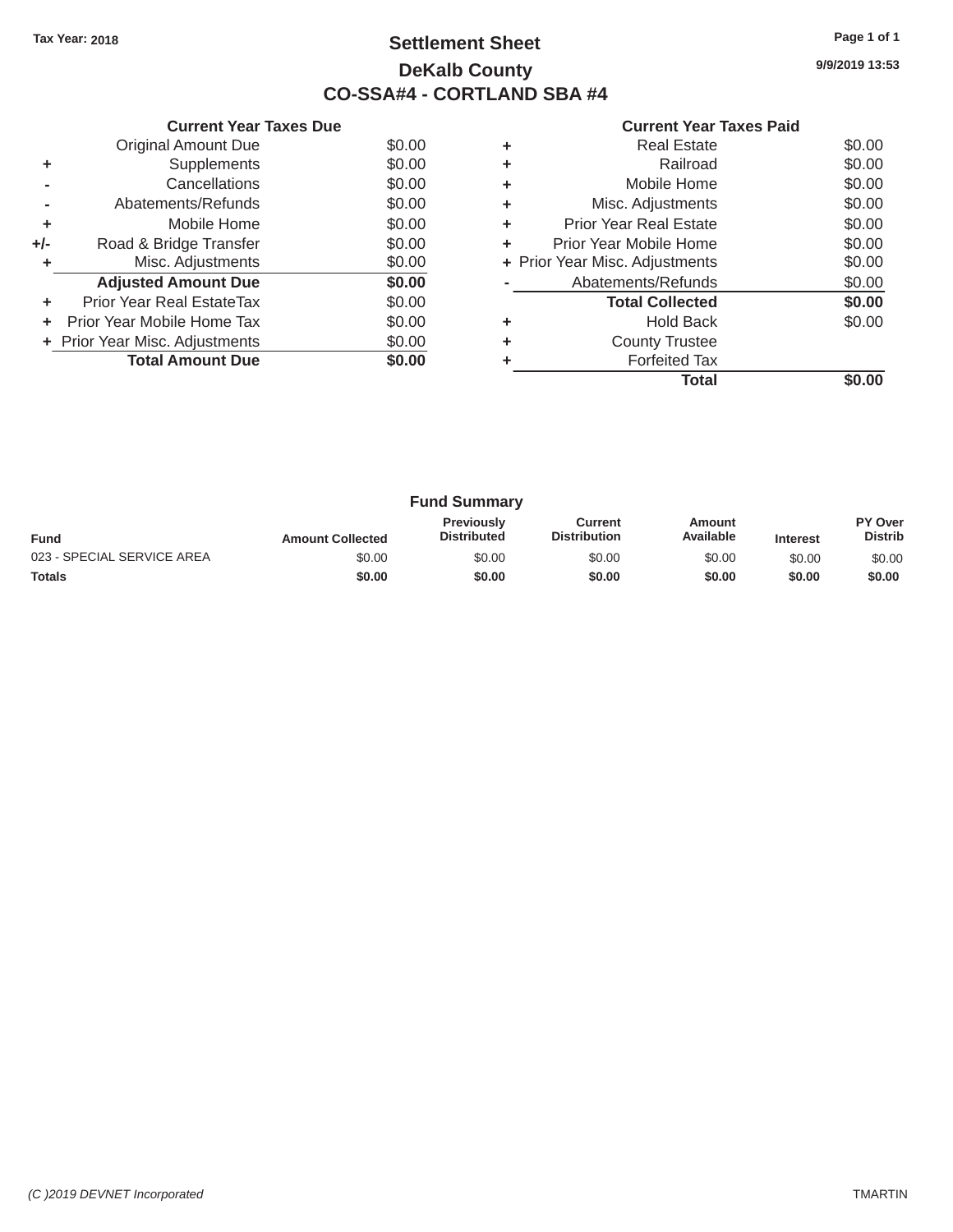# Tax Year: 2018 **Page 1 of 1 Settlement Sheet Page 1 of 1 Page 1 of 1 9/9/2019 13:53 DeKalb County CO-SSA#7 - CORTLAND SBA #7**

|       | <b>Original Amount Due</b>       | \$0.00 | ٠  | <b>Real Estate</b>             | \$0.00       |
|-------|----------------------------------|--------|----|--------------------------------|--------------|
|       | <b>Supplements</b>               | \$0.00 | ٠  | Railroad                       | \$0.00       |
|       | Cancellations                    | \$0.00 | ٠  | Mobile Home                    | \$0.00       |
|       | Abatements/Refunds               | \$0.00 | ÷. | Misc. Adjustments              | \$0.00       |
| ٠     | Mobile Home                      | \$0.00 | ÷. | <b>Prior Year Real Estate</b>  | \$0.00       |
| $+/-$ | Road & Bridge Transfer           | \$0.00 | ÷. | Prior Year Mobile Home         | \$0.00       |
|       | Misc. Adjustments                | \$0.00 |    | + Prior Year Misc. Adjustments | \$0.00       |
|       | <b>Adjusted Amount Due</b>       | \$0.00 |    | Abatements/Refunds             | \$0.00       |
|       | <b>Prior Year Real EstateTax</b> | \$0.00 |    | <b>Total Collected</b>         | \$0.00       |
|       | + Prior Year Mobile Home Tax     | \$0.00 | ٠  | <b>Hold Back</b>               | \$0.00       |
|       | + Prior Year Misc. Adjustments   | \$0.00 |    | <b>County Trustee</b>          |              |
|       | <b>Total Amount Due</b>          | \$0.00 |    | <b>Forfeited Tax</b>           |              |
|       |                                  |        |    | <b>Total</b>                   | <b>¢ስ ሰሰ</b> |

| Supplements                |        |   |                                | \$0.00 |
|----------------------------|--------|---|--------------------------------|--------|
| Cancellations              | \$0.00 | ÷ | Mobile Home                    | \$0.00 |
| Abatements/Refunds         | \$0.00 | ÷ | Misc. Adjustments              | \$0.00 |
| Mobile Home                | \$0.00 | ٠ | <b>Prior Year Real Estate</b>  | \$0.00 |
| Road & Bridge Transfer     | \$0.00 | ÷ | Prior Year Mobile Home         | \$0.00 |
| Misc. Adjustments          | \$0.00 |   | + Prior Year Misc. Adjustments | \$0.00 |
| <b>Adjusted Amount Due</b> | \$0.00 |   | Abatements/Refunds             | \$0.00 |
| ior Year Real EstateTax    | \$0.00 |   | <b>Total Collected</b>         | \$0.00 |
| r Year Mobile Home Tax     | \$0.00 | ÷ | <b>Hold Back</b>               | \$0.00 |
| Year Misc. Adjustments     | \$0.00 | ٠ | <b>County Trustee</b>          |        |
| <b>Total Amount Due</b>    | \$0.00 | ٠ | <b>Forfeited Tax</b>           |        |
|                            |        |   | <b>Total</b>                   | \$0.00 |
|                            |        |   |                                |        |

|                            |                         | <b>Fund Summary</b>                     |                                |                     |                 |                           |
|----------------------------|-------------------------|-----------------------------------------|--------------------------------|---------------------|-----------------|---------------------------|
| <b>Fund</b>                | <b>Amount Collected</b> | <b>Previously</b><br><b>Distributed</b> | Current<br><b>Distribution</b> | Amount<br>Available | <b>Interest</b> | PY Over<br><b>Distrib</b> |
| 023 - SPECIAL SERVICE AREA | \$0.00                  | \$0.00                                  | \$0.00                         | \$0.00              | \$0.00          | \$0.00                    |
| <b>Totals</b>              | \$0.00                  | \$0.00                                  | \$0.00                         | \$0.00              | \$0.00          | \$0.00                    |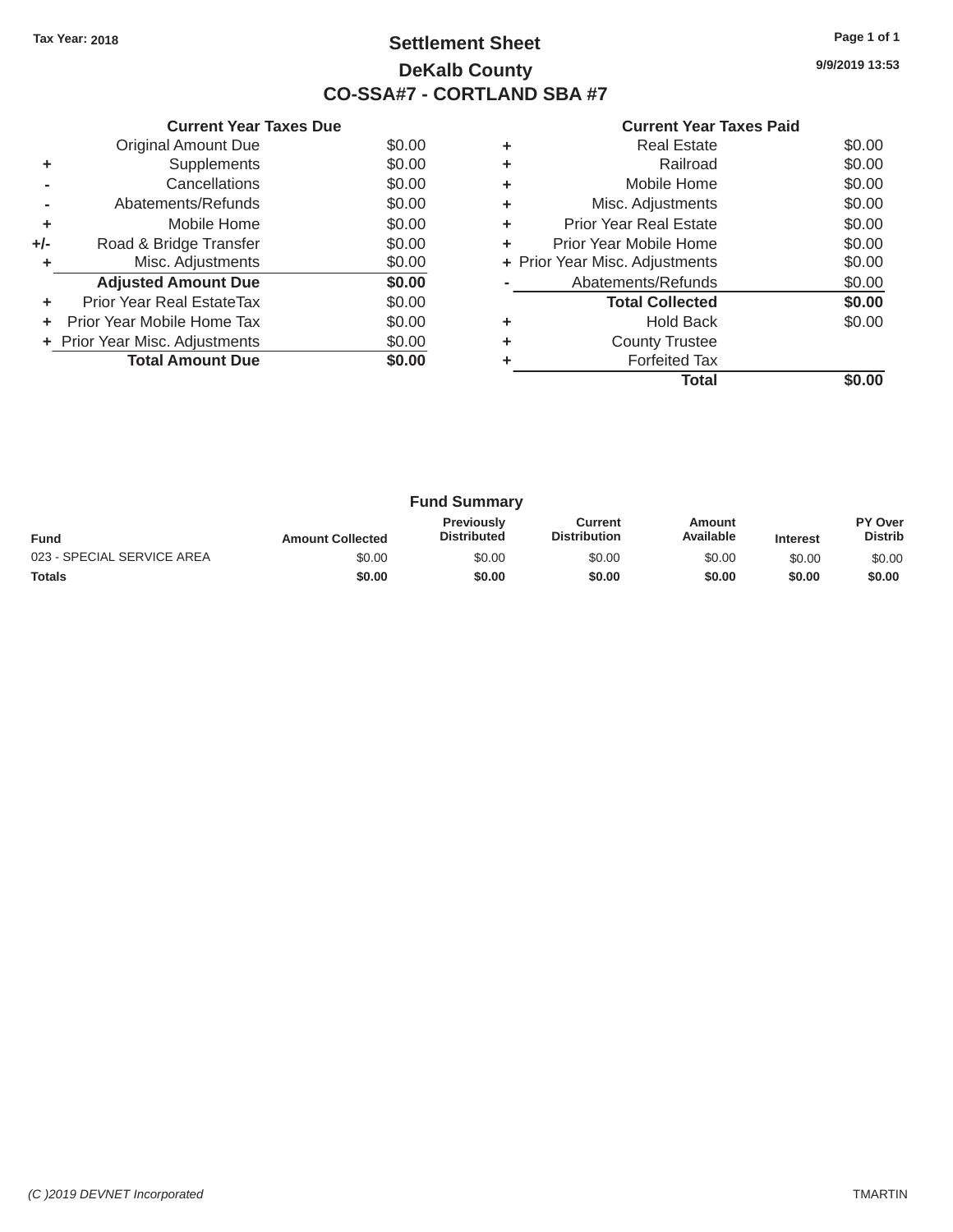# Tax Year: 2018 **Page 1 of 1 Settlement Sheet Page 1 of 1 Page 1 of 1 9/9/2019 13:53 DeKalb County CO-SSA#8 - CORTLAND SBA #8**

| <b>Current Year Taxes Paid</b> |  |  |
|--------------------------------|--|--|
|                                |  |  |

|       | <b>Current Year Taxes Due</b>    |        |    | <b>Current Year Taxes Paid</b> |                                               |
|-------|----------------------------------|--------|----|--------------------------------|-----------------------------------------------|
|       | Original Amount Due              | \$0.00 | ٠  | <b>Real Estate</b>             | \$0.00                                        |
|       | Supplements                      | \$0.00 | ٠  | Railroad                       | \$0.00                                        |
|       | Cancellations                    | \$0.00 | ٠  | Mobile Home                    | \$0.00                                        |
|       | Abatements/Refunds               | \$0.00 | ٠  | Misc. Adjustments              | \$0.00                                        |
|       | Mobile Home                      | \$0.00 | ÷. | <b>Prior Year Real Estate</b>  | \$0.00                                        |
| $+/-$ | Road & Bridge Transfer           | \$0.00 |    | Prior Year Mobile Home         | \$0.00                                        |
|       | Misc. Adjustments                | \$0.00 |    | + Prior Year Misc. Adjustments | \$0.00                                        |
|       | <b>Adjusted Amount Due</b>       | \$0.00 |    | Abatements/Refunds             | \$0.00                                        |
| ÷     | <b>Prior Year Real EstateTax</b> | \$0.00 |    | <b>Total Collected</b>         | \$0.00                                        |
|       | Prior Year Mobile Home Tax       | \$0.00 | ÷. | <b>Hold Back</b>               | \$0.00                                        |
|       | + Prior Year Misc. Adjustments   | \$0.00 | ٠  | <b>County Trustee</b>          |                                               |
|       | <b>Total Amount Due</b>          | \$0.00 |    | <b>Forfeited Tax</b>           |                                               |
|       |                                  |        |    | アーチール                          | $\mathbf{A} \mathbf{A} \mathbf{A} \mathbf{A}$ |

|                            |        |   | <b>Total</b>                   | \$0.00 |
|----------------------------|--------|---|--------------------------------|--------|
| <b>Total Amount Due</b>    | \$0.00 | ٠ | <b>Forfeited Tax</b>           |        |
| Year Misc. Adjustments     | \$0.00 | ÷ | <b>County Trustee</b>          |        |
| r Year Mobile Home Tax     | \$0.00 | ٠ | <b>Hold Back</b>               | \$0.00 |
| ior Year Real EstateTax    | \$0.00 |   | <b>Total Collected</b>         | \$0.00 |
| <b>Adjusted Amount Due</b> | \$0.00 |   | Abatements/Refunds             | \$0.00 |
| Misc. Adjustments          | \$0.00 |   | + Prior Year Misc. Adjustments | \$0.00 |
| Road & Bridge Transfer     | \$0.00 | ÷ | Prior Year Mobile Home         | \$0.00 |
| Mobile Home                | \$0.00 | ÷ | <b>Prior Year Real Estate</b>  | \$0.00 |
| Abatements/Refunds         | \$0.00 | ÷ | Misc. Adjustments              | \$0.00 |
| Cancellations              | \$0.00 | ÷ | Mobile Home                    | \$0.00 |
| Supplements                | \$0.00 | ÷ | Railroad                       | \$0.00 |
| Original Amount Due        | \$0.00 | ÷ | <b>Real Estate</b>             | \$0.00 |
|                            |        |   |                                |        |

|                            |                         | <b>Fund Summary</b>                     |                                |                     |                 |                           |
|----------------------------|-------------------------|-----------------------------------------|--------------------------------|---------------------|-----------------|---------------------------|
| <b>Fund</b>                | <b>Amount Collected</b> | <b>Previously</b><br><b>Distributed</b> | Current<br><b>Distribution</b> | Amount<br>Available | <b>Interest</b> | PY Over<br><b>Distrib</b> |
| 023 - SPECIAL SERVICE AREA | \$0.00                  | \$0.00                                  | \$0.00                         | \$0.00              | \$0.00          | \$0.00                    |
| <b>Totals</b>              | \$0.00                  | \$0.00                                  | \$0.00                         | \$0.00              | \$0.00          | \$0.00                    |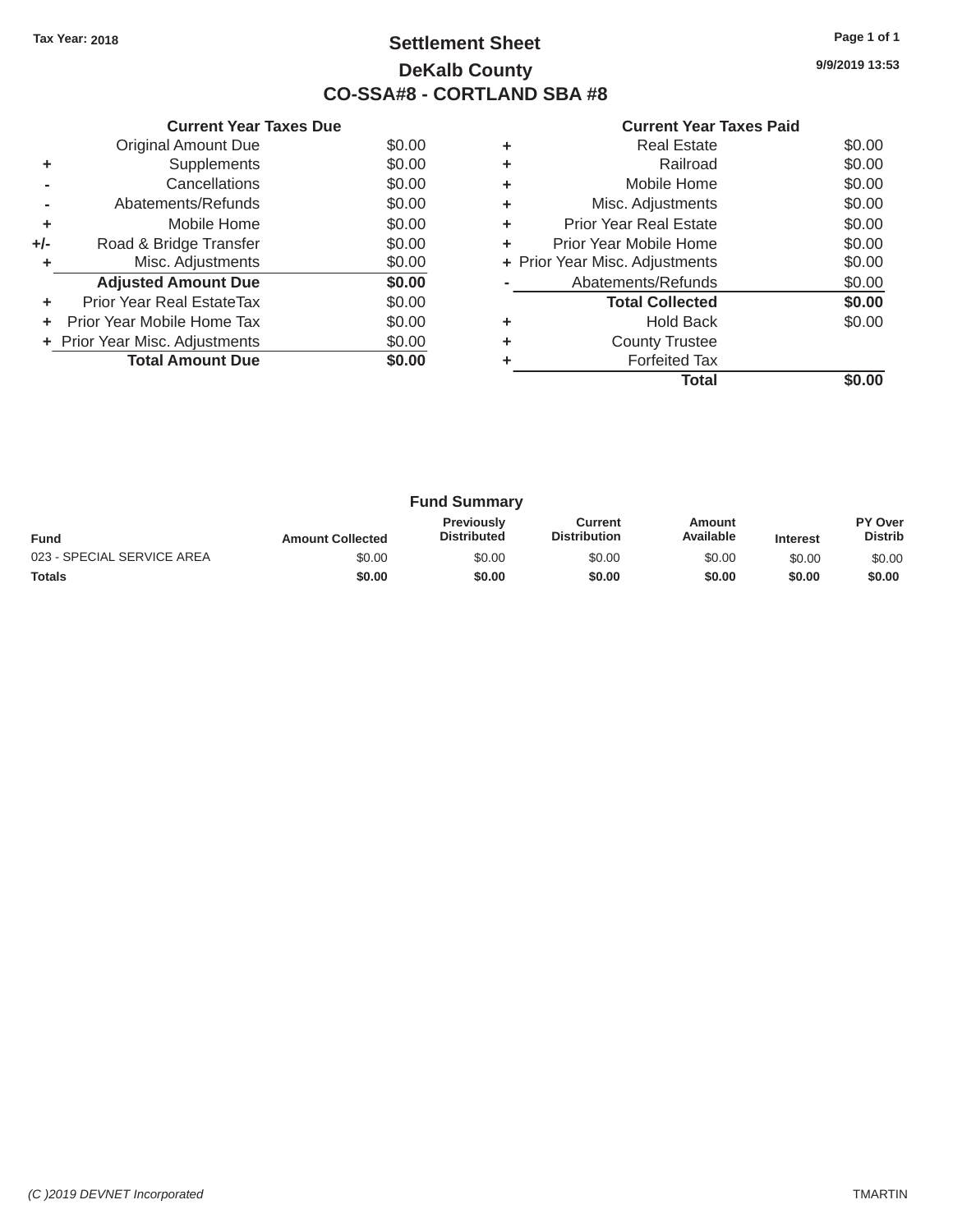# Tax Year: 2018 **Page 1 of 1 Settlement Sheet Page 1 of 1 Page 1 of 1 9/9/2019 13:53 DeKalb County MA-DK #3 - MALTA DEKALB DRAINAGE #3**

| <b>Original Amount Due</b>       | \$3,756.78                     |
|----------------------------------|--------------------------------|
| Supplements                      | \$0.00                         |
| Cancellations                    | \$0.00                         |
| Abatements/Refunds               | \$0.00                         |
| Mobile Home                      | \$0.00                         |
| Road & Bridge Transfer           | \$0.00                         |
| Misc. Adjustments                | \$0.00                         |
| <b>Adjusted Amount Due</b>       | \$3,756.78                     |
| <b>Prior Year Real EstateTax</b> | \$0.00                         |
| Prior Year Mobile Home Tax       | \$0.00                         |
|                                  | \$0.00                         |
| <b>Total Amount Due</b>          | \$3,756.78                     |
|                                  | + Prior Year Misc. Adjustments |

| ٠ | <b>Real Estate</b>             | \$3,756.18 |
|---|--------------------------------|------------|
| ٠ | Railroad                       | \$0.00     |
| ٠ | Mobile Home                    | \$0.00     |
| ٠ | Misc. Adjustments              | \$0.00     |
| ٠ | Prior Year Real Estate         | \$0.00     |
| ٠ | Prior Year Mobile Home         | \$0.00     |
|   | + Prior Year Misc. Adjustments | \$0.00     |
|   | Abatements/Refunds             | \$0.00     |
|   | <b>Total Collected</b>         | \$3,756.18 |
| ٠ | <b>Hold Back</b>               | \$0.00     |
| ٠ | <b>County Trustee</b>          |            |
| ٠ | <b>Forfeited Tax</b>           |            |
|   | <b>Total</b>                   | \$3,756.18 |
|   |                                |            |

|                  |                                         |                                       | <b>Distribution Summary</b>    |         |                                  |
|------------------|-----------------------------------------|---------------------------------------|--------------------------------|---------|----------------------------------|
|                  |                                         | <b>Tax Distribution Date</b>          |                                |         | Amount                           |
|                  |                                         | 05/24/2019                            |                                |         | \$544.41                         |
|                  |                                         | 06/21/2019                            |                                |         | \$1,402.23                       |
|                  |                                         | 08/16/2019                            |                                |         | \$161.34                         |
|                  |                                         | 09/13/2019                            |                                |         | \$1,648.20                       |
|                  |                                         |                                       | <b>Totals: 4 Distributions</b> |         | \$3,756.18                       |
|                  |                                         | <b>Grand Totals: 4 Distributions</b>  |                                |         | \$3,756.18                       |
|                  | <b>Fund Summary</b>                     |                                       |                                |         |                                  |
| Amount Colloctod | <b>Previously</b><br><b>Distributed</b> | <b>Current</b><br><b>Distribution</b> | Amount<br>Available            | Intract | <b>PY Over</b><br><b>Distrib</b> |

| <b>Fund</b>     | <b>Amount Collected</b> | <b>Previously</b><br><b>Distributed</b> | Current<br><b>Distribution</b> | Amount<br>Available | <b>Interest</b> | <b>PY OVER</b><br>Distrib |
|-----------------|-------------------------|-----------------------------------------|--------------------------------|---------------------|-----------------|---------------------------|
| 001 - CORPORATE | \$3,756.18              | \$2,107.98                              | \$1,648,20                     | \$0.00              | \$0.00          | \$0.00                    |
| <b>Totals</b>   | \$3,756,18              | \$2.107.98                              | \$1,648,20                     | \$0.00              | \$0.00          | \$0.00                    |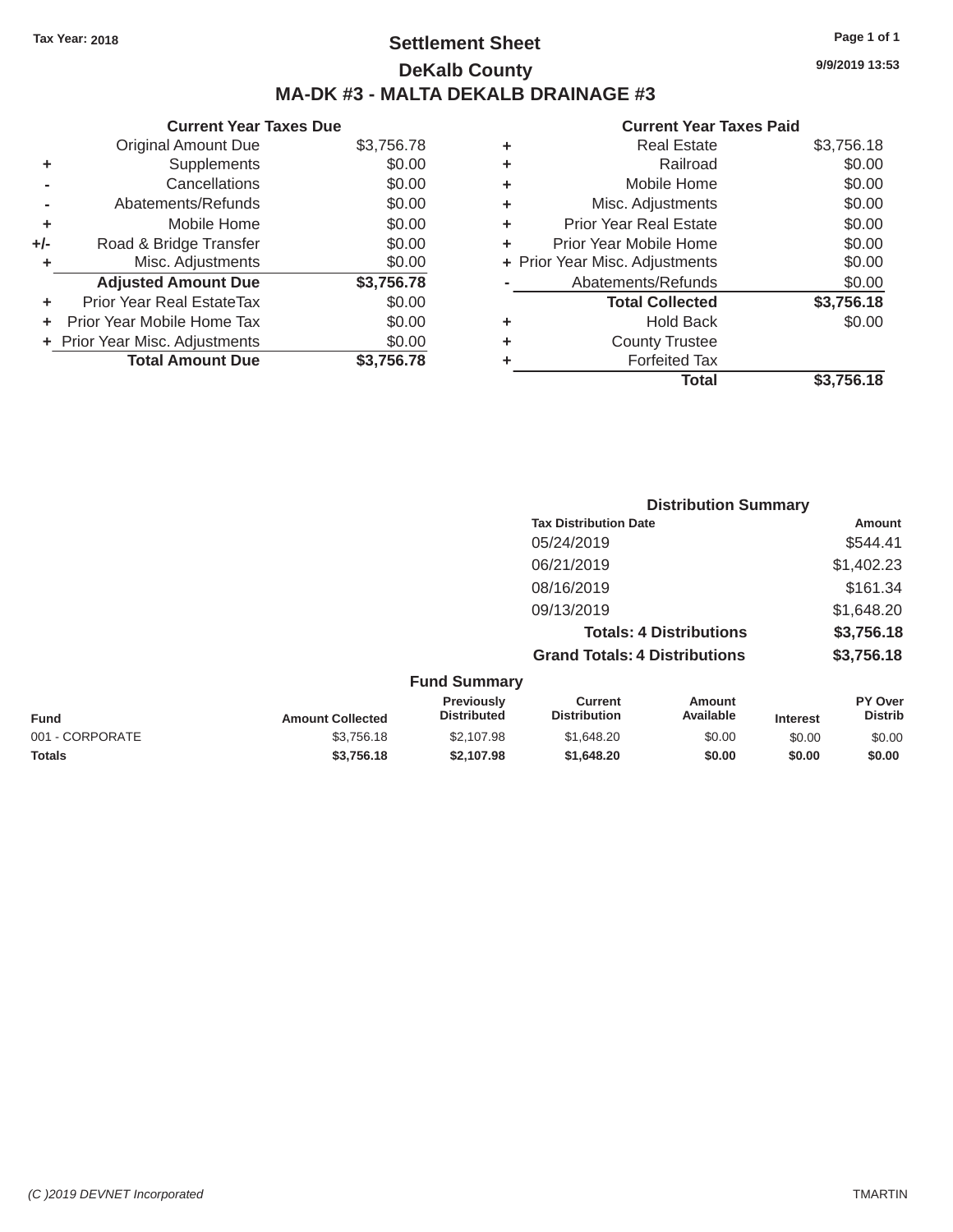### Tax Year: 2018 **Page 1 of 1 Page 1 of 1 Settlement Sheet Page 1 of 1 Page 1 of 1 9/9/2019 13:53 DeKalb County MAMIAFDK - MA-MI-AF-DK DRAINAGE #11**

**Current Year Taxes Due Current Year Taxes Paid Current Year Taxes Paid** Original Amount Due **+** Supplements **-** Cancellations **-** Abatements/Refunds **+** Mobile Home **+/-** Road & Bridge Transfer **+** Misc. Adjustments  $$18,797.56$ Adjusted Amount Due \$18,797.56 **+** Prior Year Real EstateTax \$0.00 **+** Prior Year Mobile Home Tax  $$0.00$ **+** Prior Year Misc. Adjustments  $$0.00$ **Total Amount Due**  \$18,797.56

| 797.56  | ٠ | <b>Real Estate</b>             | \$18,766.56 |
|---------|---|--------------------------------|-------------|
| \$20.00 | ÷ | Railroad                       | \$0.00      |
| \$20.00 | ÷ | Mobile Home                    | \$0.00      |
| \$0.00  | ÷ | Misc. Adjustments              | \$0.00      |
| \$0.00  | ÷ | <b>Prior Year Real Estate</b>  | \$0.00      |
| \$0.00  | ٠ | Prior Year Mobile Home         | \$0.00      |
| \$0.00  |   | + Prior Year Misc. Adjustments | \$0.00      |
| 797.56  |   | Abatements/Refunds             | \$0.00      |
| \$0.00  |   | <b>Total Collected</b>         | \$18,766.56 |
| \$0.00  | ٠ | <b>Hold Back</b>               | \$0.00      |
| \$0.00  | ÷ | <b>County Trustee</b>          |             |
| 797.56  | ٠ | <b>Forfeited Tax</b>           |             |
|         |   | <b>Total</b>                   | \$18,766.56 |

| <b>Distribution Summary</b>          |             |
|--------------------------------------|-------------|
| <b>Tax Distribution Date</b>         | Amount      |
| 05/24/2019                           | \$1,895.12  |
| 06/21/2019                           | \$8,789.22  |
| 07/19/2019                           | \$10.00     |
| 08/16/2019                           | \$34.50     |
| 09/13/2019                           | \$8,037.72  |
| <b>Totals: 5 Distributions</b>       | \$18,766.56 |
| <b>Grand Totals: 5 Distributions</b> | \$18,766.56 |

|                 |                         | <b>Fund Summary</b>                     |                                |                     |                 |                           |
|-----------------|-------------------------|-----------------------------------------|--------------------------------|---------------------|-----------------|---------------------------|
| Fund            | <b>Amount Collected</b> | <b>Previously</b><br><b>Distributed</b> | Current<br><b>Distribution</b> | Amount<br>Available | <b>Interest</b> | PY Over<br><b>Distrib</b> |
| 001 - CORPORATE | \$18,766,56             | \$10,728.84                             | \$8,037.72                     | \$0.00              | \$0.00          | \$0.00                    |
| <b>Totals</b>   | \$18,766,56             | \$10.728.84                             | \$8,037.72                     | \$0.00              | \$0.00          | \$0.00                    |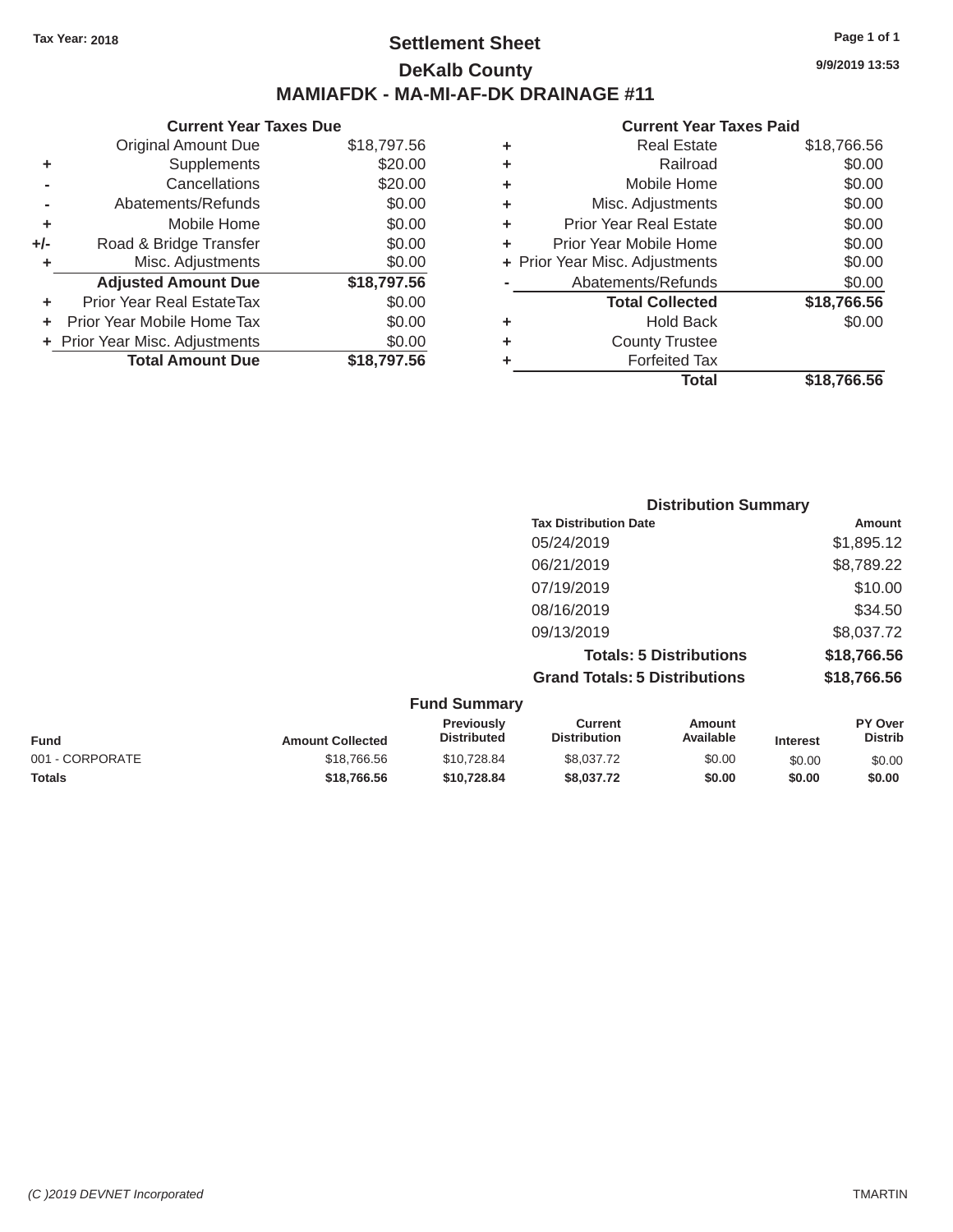### Tax Year: 2018 **Page 1 of 1 Page 1 of 1 Settlement Sheet Page 1 of 1 Page 1 of 1 9/9/2019 13:53 DeKalb County MY-DK #2 - MAYFIELD DEKALB DRAINAGE**

**Current Year Taxes Due Current Year Taxes Paid Current Year Taxes Paid Current Year Taxes Paid** Original Amount Due **+** Supplements **-** Cancellations **-** Abatements/Refunds **+** Mobile Home **+/-** Road & Bridge Transfer **+** Misc. Adjustments  $$4,825.32$ Adjusted Amount Due **\$4,825.32 +** Prior Year Real EstateTax \$0.00 **+** Prior Year Mobile Home Tax  $$0.00$ **+** Prior Year Misc. Adjustments  $$0.00$ **Total Amount Due**  \$4,825.32

| 25.32  | ٠ | <b>Real Estate</b>             | \$4,825.32 |
|--------|---|--------------------------------|------------|
| \$0.00 | ٠ | Railroad                       | \$0.00     |
| \$0.00 | ٠ | Mobile Home                    | \$0.00     |
| \$0.00 | ٠ | Misc. Adjustments              | \$0.00     |
| \$0.00 | ٠ | <b>Prior Year Real Estate</b>  | \$0.00     |
| \$0.00 | ٠ | Prior Year Mobile Home         | \$0.00     |
| \$0.00 |   | + Prior Year Misc. Adjustments | \$0.00     |
| 25.32  |   | Abatements/Refunds             | \$0.00     |
| \$0.00 |   | <b>Total Collected</b>         | \$4,825.32 |
| \$0.00 | ٠ | <b>Hold Back</b>               | \$0.00     |
| \$0.00 | ٠ | <b>County Trustee</b>          |            |
| 25.32  |   | <b>Forfeited Tax</b>           |            |
|        |   | <b>Total</b>                   | \$4,825,32 |

|                                      | <b>Distribution Summary</b> |  |  |  |
|--------------------------------------|-----------------------------|--|--|--|
| <b>Tax Distribution Date</b>         | Amount                      |  |  |  |
| 05/24/2019                           | \$330.96                    |  |  |  |
| 06/21/2019                           | \$2,496.78                  |  |  |  |
| 07/19/2019                           | \$5.52                      |  |  |  |
| 08/16/2019                           | \$198.12                    |  |  |  |
| 09/13/2019                           | \$1,793.94                  |  |  |  |
| <b>Totals: 5 Distributions</b>       | \$4,825.32                  |  |  |  |
| <b>Grand Totals: 5 Distributions</b> | \$4,825.32                  |  |  |  |
| <b>Fund Summary</b>                  |                             |  |  |  |

| <b>Amount Collected</b> | <b>Previously</b><br><b>Distributed</b> | Current<br><b>Distribution</b> | Amount<br>Available | <b>Interest</b> | <b>PY Over</b><br><b>Distrib</b> |
|-------------------------|-----------------------------------------|--------------------------------|---------------------|-----------------|----------------------------------|
| \$4.825.32              | \$3.031.38                              | \$1.793.94                     | \$0.00              | \$0.00          | \$0.00                           |
| \$4.825.32              | \$3,031.38                              | \$1.793.94                     | \$0.00              | \$0.00          | \$0.00                           |
|                         |                                         |                                |                     |                 |                                  |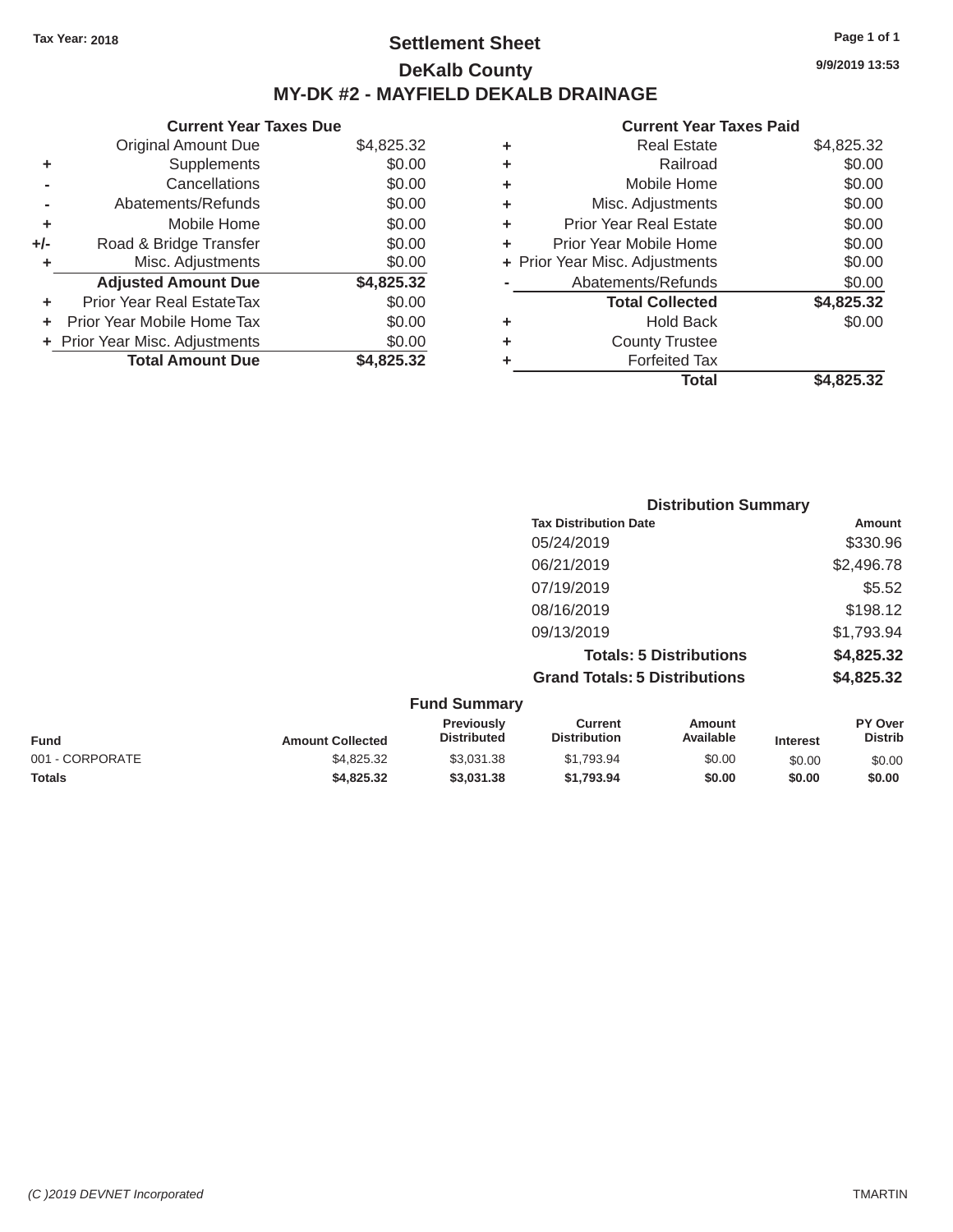## Tax Year: 2018 **Page 1 of 1 Settlement Sheet Page 1 of 1 Page 1 of 1 9/9/2019 13:53 DeKalb County NO-LR-SA # - NO-LR-SA DRAINAGE #10**

### **Current Year Taxes Paid**

|     |                                |             |   | Total                          | \$47,698.78 |
|-----|--------------------------------|-------------|---|--------------------------------|-------------|
|     | <b>Total Amount Due</b>        | \$50,576.80 |   | <b>Forfeited Tax</b>           |             |
|     | + Prior Year Misc. Adjustments | \$534.66    | ٠ | <b>County Trustee</b>          |             |
|     | Prior Year Mobile Home Tax     | \$0.00      | ٠ | <b>Hold Back</b>               | \$0.00      |
|     | Prior Year Real EstateTax      | \$14.88     |   | <b>Total Collected</b>         | \$47,698.78 |
|     | <b>Adjusted Amount Due</b>     | \$50,027.26 |   | Abatements/Refunds             | \$0.00      |
|     | Misc. Adjustments              | \$0.00      |   | + Prior Year Misc. Adjustments | \$534.66    |
| +/- | Road & Bridge Transfer         | \$0.00      |   | Prior Year Mobile Home         | \$0.00      |
| ٠   | Mobile Home                    | \$0.00      | ٠ | <b>Prior Year Real Estate</b>  | \$14.88     |
|     | Abatements/Refunds             | \$0.00      | ٠ | Misc. Adjustments              | \$0.00      |
|     | Cancellations                  | \$594.72    | ٠ | Mobile Home                    | \$0.00      |
| ٠   | Supplements                    | \$594.72    | ٠ | Railroad                       | \$0.00      |
|     | <b>Original Amount Due</b>     | \$50,027.26 | ٠ | <b>Real Estate</b>             | \$47,149.24 |
|     |                                |             |   |                                |             |

|     | <b>Current Year Taxes Due</b>  |             |   | <b>Current Year</b>            |
|-----|--------------------------------|-------------|---|--------------------------------|
|     | Original Amount Due            | \$50,027.26 | ٠ | <b>Real Estate</b>             |
| ٠   | <b>Supplements</b>             | \$594.72    | ٠ | Railroad                       |
|     | Cancellations                  | \$594.72    | ٠ | Mobile Home                    |
|     | Abatements/Refunds             | \$0.00      | ٠ | Misc. Adjustments              |
| ٠   | Mobile Home                    | \$0.00      | ÷ | <b>Prior Year Real Estate</b>  |
| +/- | Road & Bridge Transfer         | \$0.00      | ÷ | Prior Year Mobile Home         |
| ٠   | Misc. Adjustments              | \$0.00      |   | + Prior Year Misc. Adjustments |
|     | <b>Adjusted Amount Due</b>     | \$50,027.26 |   | Abatements/Refunds             |
| ÷   | Prior Year Real EstateTax      | \$14.88     |   | <b>Total Collected</b>         |
|     | Prior Year Mobile Home Tax     | \$0.00      | ٠ | Hold Back                      |
|     | + Prior Year Misc. Adjustments | \$534.66    | ٠ | <b>County Trustee</b>          |
|     | <b>Total Amount Due</b>        | \$50,576.80 |   | <b>Forfeited Tax</b>           |
|     |                                |             |   |                                |

| <b>Distribution Summary</b>          |             |
|--------------------------------------|-------------|
| <b>Tax Distribution Date</b>         | Amount      |
| 05/24/2019                           | \$7,564.49  |
| 06/21/2019                           | \$21,847.29 |
| 07/19/2019                           | \$708.27    |
| 08/16/2019                           | \$2,205.75  |
| 09/13/2019                           | \$15,372.98 |
| <b>Totals: 5 Distributions</b>       | \$47,698.78 |
| <b>Grand Totals: 5 Distributions</b> | \$47,698.78 |

|  | <b>Fund Summary</b> |  |
|--|---------------------|--|
|--|---------------------|--|

| <b>Interest</b>               | <b>Distrib</b> |
|-------------------------------|----------------|
| \$0.00                        | \$0.00         |
| \$0.00                        | \$0.00         |
| Available<br>\$0.00<br>\$0.00 |                |

### **Miscellaneous Adjustment Detail**

| <u>Year Source</u>      | <b>Account Type</b>       |          | <b>Amount Adjustment Description</b>                         |
|-------------------------|---------------------------|----------|--------------------------------------------------------------|
| 2017 DR - Drainage      | <b>Back Tax Collected</b> |          | \$29.76 MCMASTER REDEMPTION 19-34-203-018 by TBA             |
| 2017 DR - Drainage      | <b>Back Tax Collected</b> |          | \$445.50 MARQUETTE NATL BANK REDEMPTION 19-36-204-019 by TBA |
| 2017 DR - Drainage      | <b>Back Tax Collected</b> |          | \$59.40 PPRE LLC REDEMPTION 19-25-478-004 by TBA             |
| <b>Totals 3 entries</b> |                           | \$534.66 |                                                              |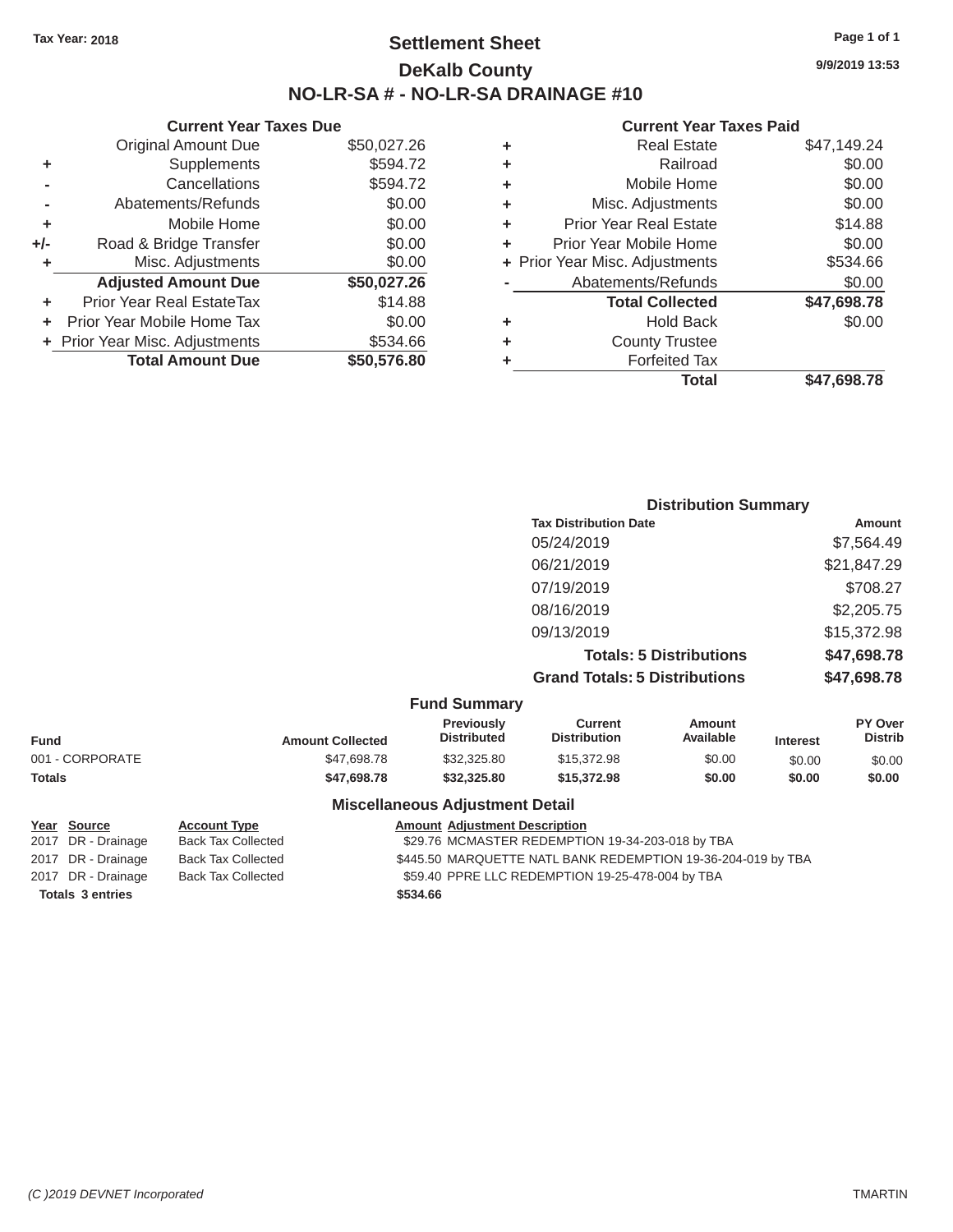# Tax Year: 2018 **Page 1 of 1 Page 1 of 1 Settlement Sheet Page 1 of 1 Page 1 of 1 9/9/2019 13:53 DeKalb County NORMAL #13 - NORMAL DRAINAGE DISTRICT**

**Current Year Taxes Due** Original Amount Due  $$0.00$ <br>Supplements  $$0.00$  $+$  Supplements **-** Cancellations \$0.00 **-** Abatements/Refunds \$0.00 **+** Mobile Home \$0.00 **+/-** Road & Bridge Transfer \$0.00<br> **+** Misc. Adjustments \$0.00 **+** Misc. Adjustments Adjusted Amount Due **\$0.00 +** Prior Year Real EstateTax \$0.00 **+** Prior Year Mobile Home Tax  $$0.00$ **+** Prior Year Misc. Adjustments  $$0.00$ **Total Amount Due**  $\begin{array}{r} \hline \text{Total} & 0.00 \\ \hline \end{array}$ 

|   | <b>Current Year Taxes Paid</b> |        |
|---|--------------------------------|--------|
| ٠ | Real Estate                    | \$0.00 |
| ٠ | Railroad                       | \$0.00 |
| ٠ | Mobile Home                    | \$0.00 |
| ٠ | Misc. Adjustments              | \$0.00 |
| ÷ | <b>Prior Year Real Estate</b>  | \$0.00 |
| ٠ | Prior Year Mobile Home         | \$0.00 |
|   | + Prior Year Misc. Adjustments | \$0.00 |
|   | Abatements/Refunds             | \$0.00 |
|   | <b>Total Collected</b>         | \$0.00 |
|   | <b>Hold Back</b>               | \$0.00 |
|   | <b>County Trustee</b>          |        |
|   | <b>Forfeited Tax</b>           |        |
|   | Total                          | SO.OU  |

| <b>Fund Summary</b> |                         |                                         |                                |                     |                 |                           |
|---------------------|-------------------------|-----------------------------------------|--------------------------------|---------------------|-----------------|---------------------------|
| <b>Fund</b>         | <b>Amount Collected</b> | <b>Previously</b><br><b>Distributed</b> | Current<br><b>Distribution</b> | Amount<br>Available | <b>Interest</b> | PY Over<br><b>Distrib</b> |
| 001 - CORPORATE     | \$0.00                  | \$0.00                                  | \$0.00                         | \$0.00              | \$0.00          | \$0.00                    |
| <b>Totals</b>       | \$0.00                  | \$0.00                                  | \$0.00                         | \$0.00              | \$0.00          | \$0.00                    |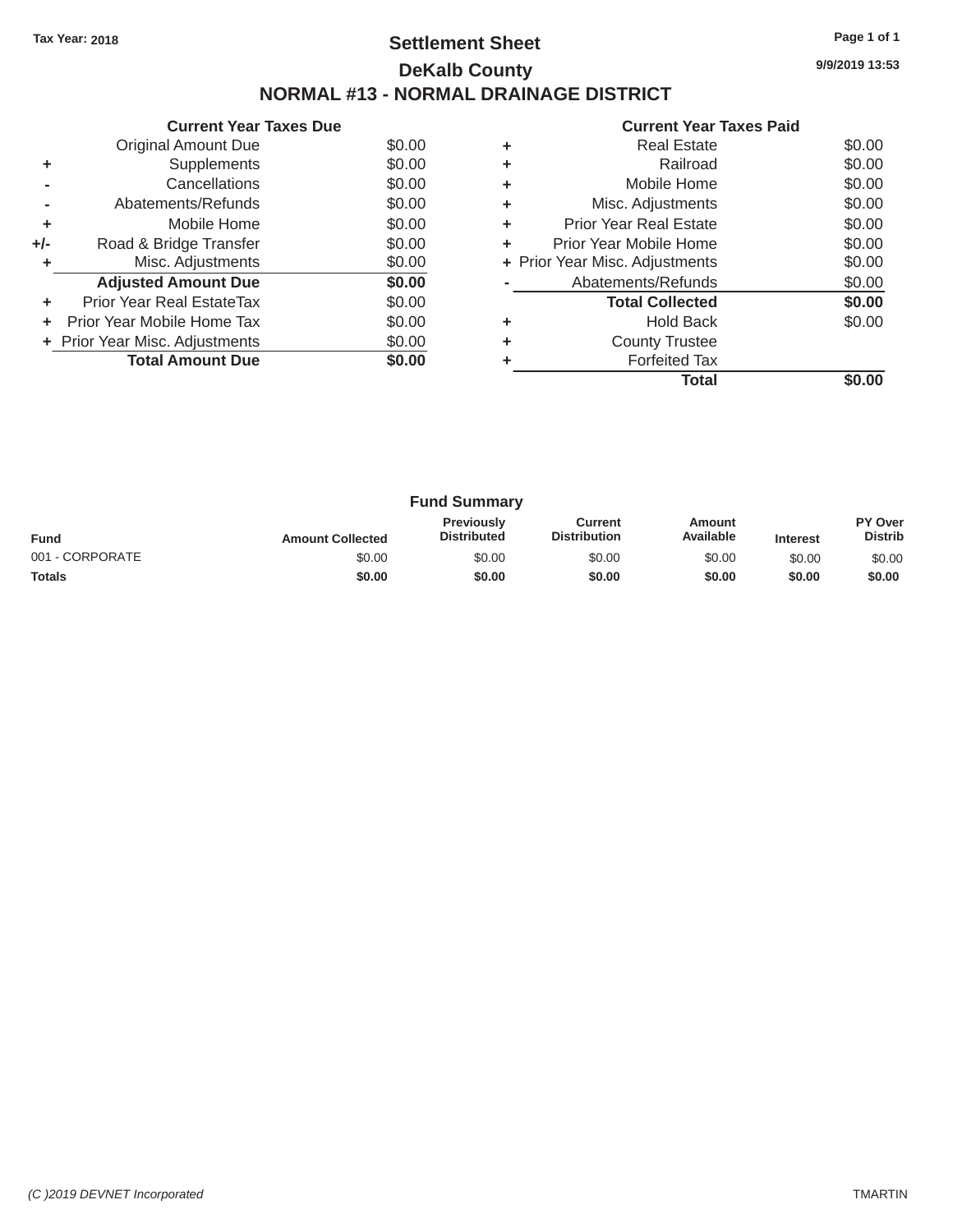# Tax Year: 2018 **Page 1 of 1 Settlement Sheet Page 1 of 1 Page 1 of 1 9/9/2019 13:53 DeKalb County SH-MI #6 - SHABBONA/MILAN DRAINAGE**

|       | OUTIVIII TUUT TUAUS DUU        |             |
|-------|--------------------------------|-------------|
|       | <b>Original Amount Due</b>     | \$10,910.60 |
| ٠     | Supplements                    | \$0.00      |
|       | Cancellations                  | \$0.00      |
|       | Abatements/Refunds             | \$0.00      |
| ÷     | Mobile Home                    | \$0.00      |
| $+/-$ | Road & Bridge Transfer         | \$0.00      |
| ٠     | Misc. Adjustments              | \$0.00      |
|       | <b>Adjusted Amount Due</b>     | \$10,910.60 |
| ٠     | Prior Year Real EstateTax      | \$0.00      |
| ٠     | Prior Year Mobile Home Tax     | \$0.00      |
|       | + Prior Year Misc. Adjustments | \$0.00      |
|       | <b>Total Amount Due</b>        | \$10,910.60 |
|       |                                |             |

|   | <b>Real Estate</b>             | \$10,823.80 |
|---|--------------------------------|-------------|
| ٠ | Railroad                       | \$0.00      |
| ٠ | Mobile Home                    | \$0.00      |
| ٠ | Misc. Adjustments              | \$0.00      |
| ٠ | <b>Prior Year Real Estate</b>  | \$0.00      |
| ٠ | Prior Year Mobile Home         | \$0.00      |
|   | + Prior Year Misc. Adjustments | \$0.00      |
|   | Abatements/Refunds             | \$0.00      |
|   | <b>Total Collected</b>         | \$10,823.80 |
| ٠ | <b>Hold Back</b>               | \$0.00      |
| ٠ | <b>County Trustee</b>          |             |
| ٠ | <b>Forfeited Tax</b>           |             |
|   | Total                          | \$10,823,80 |
|   |                                |             |

|                     |                                      | <b>Distribution Summary</b>    |                |
|---------------------|--------------------------------------|--------------------------------|----------------|
|                     | <b>Tax Distribution Date</b>         |                                | Amount         |
|                     | 05/24/2019                           |                                | \$1,017.99     |
|                     | 06/21/2019                           |                                | \$5,574.17     |
|                     | 07/19/2019                           |                                | \$96.63        |
|                     | 09/13/2019                           |                                | \$4,135.01     |
|                     |                                      | <b>Totals: 4 Distributions</b> | \$10,823.80    |
|                     | <b>Grand Totals: 4 Distributions</b> |                                | \$10,823.80    |
| <b>Fund Summary</b> |                                      |                                |                |
| Previously          | Current                              | Amount                         | <b>PY Over</b> |

| <b>Fund</b>     | <b>Amount Collected</b> | <b>Previously</b><br><b>Distributed</b> | Current<br><b>Distribution</b> | Amount<br>Available | <b>Interest</b> | PY Over<br>Distrib |
|-----------------|-------------------------|-----------------------------------------|--------------------------------|---------------------|-----------------|--------------------|
| 001 - CORPORATE | \$10,823.80             | \$6,688.79                              | \$4.135.01                     | \$0.00              | \$0.00          | \$0.00             |
| <b>Totals</b>   | \$10,823,80             | \$6,688.79                              | \$4.135.01                     | \$0.00              | \$0.00          | \$0.00             |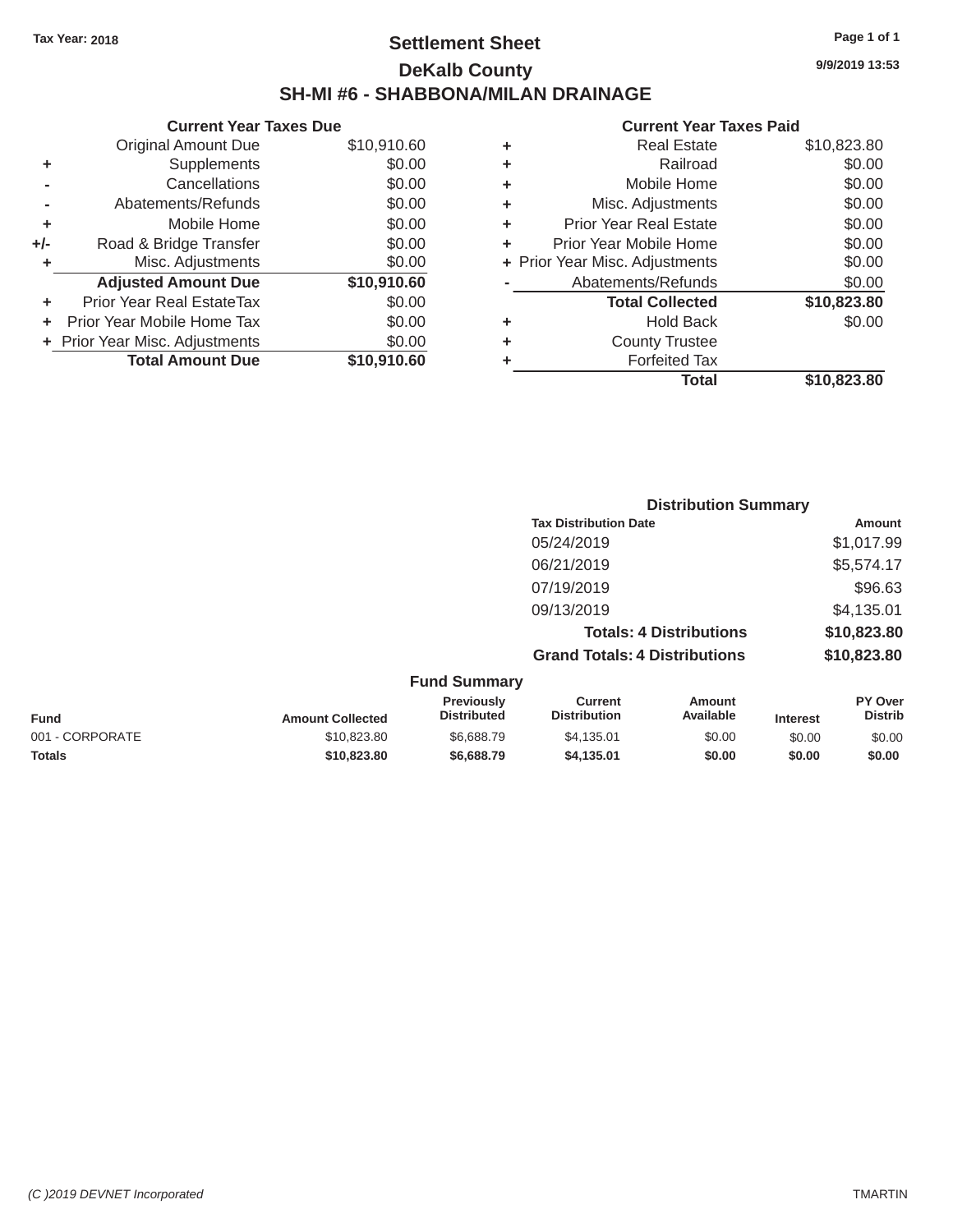# Tax Year: 2018 **Page 1 of 1 Page 1 of 1 Settlement Sheet Page 1 of 1 Page 1 of 1 9/9/2019 13:53 DeKalb County SO-VI #18 - SOMONAUK/VICTOR DRN #18**

|       | <b>Original Amount Due</b>     | \$5,364.82 |
|-------|--------------------------------|------------|
| ٠     | Supplements                    | \$0.00     |
|       | Cancellations                  | \$0.00     |
|       | Abatements/Refunds             | \$0.00     |
| ÷     | Mobile Home                    | \$0.00     |
| $+/-$ | Road & Bridge Transfer         | \$0.00     |
| ٠     | Misc. Adjustments              | \$0.00     |
|       | <b>Adjusted Amount Due</b>     | \$5,364.82 |
| ٠     | Prior Year Real EstateTax      | \$0.00     |
|       | Prior Year Mobile Home Tax     | \$0.00     |
|       | + Prior Year Misc. Adjustments | \$0.00     |
|       | <b>Total Amount Due</b>        | \$5.364.82 |

#### **Current Year Taxes Due Current Year Taxes Paid Current Year Taxes Paid Current Year Taxes Paid**

| ٠ | <b>Real Estate</b>             | \$5,234.32 |
|---|--------------------------------|------------|
| ٠ | Railroad                       | \$0.00     |
| ٠ | Mobile Home                    | \$0.00     |
| ٠ | Misc. Adjustments              | \$0.00     |
| ٠ | <b>Prior Year Real Estate</b>  | \$0.00     |
| ٠ | Prior Year Mobile Home         | \$0.00     |
|   | + Prior Year Misc. Adjustments | \$0.00     |
|   | Abatements/Refunds             | \$0.00     |
|   | <b>Total Collected</b>         | \$5,234.32 |
| ٠ | <b>Hold Back</b>               | \$0.00     |
| ٠ | <b>County Trustee</b>          |            |
| ٠ | <b>Forfeited Tax</b>           |            |
|   | Total                          | \$5.234.32 |
|   |                                |            |

|                 |                         |                                  | <b>Distribution Summary</b>           |                                |                 |                           |
|-----------------|-------------------------|----------------------------------|---------------------------------------|--------------------------------|-----------------|---------------------------|
|                 |                         |                                  | <b>Tax Distribution Date</b>          |                                |                 | <b>Amount</b>             |
|                 |                         |                                  | 05/24/2019                            |                                |                 | \$1,188.50                |
|                 |                         |                                  | 06/21/2019                            |                                |                 | \$2,380.41                |
|                 |                         |                                  | 08/16/2019                            |                                |                 | \$41.00                   |
|                 |                         |                                  | 09/13/2019                            |                                |                 | \$1,624.41                |
|                 |                         |                                  |                                       | <b>Totals: 4 Distributions</b> |                 | \$5,234.32                |
|                 |                         |                                  | <b>Grand Totals: 4 Distributions</b>  |                                |                 | \$5,234.32                |
|                 |                         | <b>Fund Summary</b>              |                                       |                                |                 |                           |
| <b>Fund</b>     | <b>Amount Collected</b> | Previously<br><b>Distributed</b> | <b>Current</b><br><b>Distribution</b> | <b>Amount</b><br>Available     | <b>Interest</b> | PY Over<br><b>Distrib</b> |
| 001 - CORPORATE | \$5,234.32              | \$3,609.91                       | \$1,624.41                            | \$0.00                         | \$0.00          | \$0.00                    |
| <b>Totals</b>   | \$5,234.32              | \$3,609.91                       | \$1,624.41                            | \$0.00                         | \$0.00          | \$0.00                    |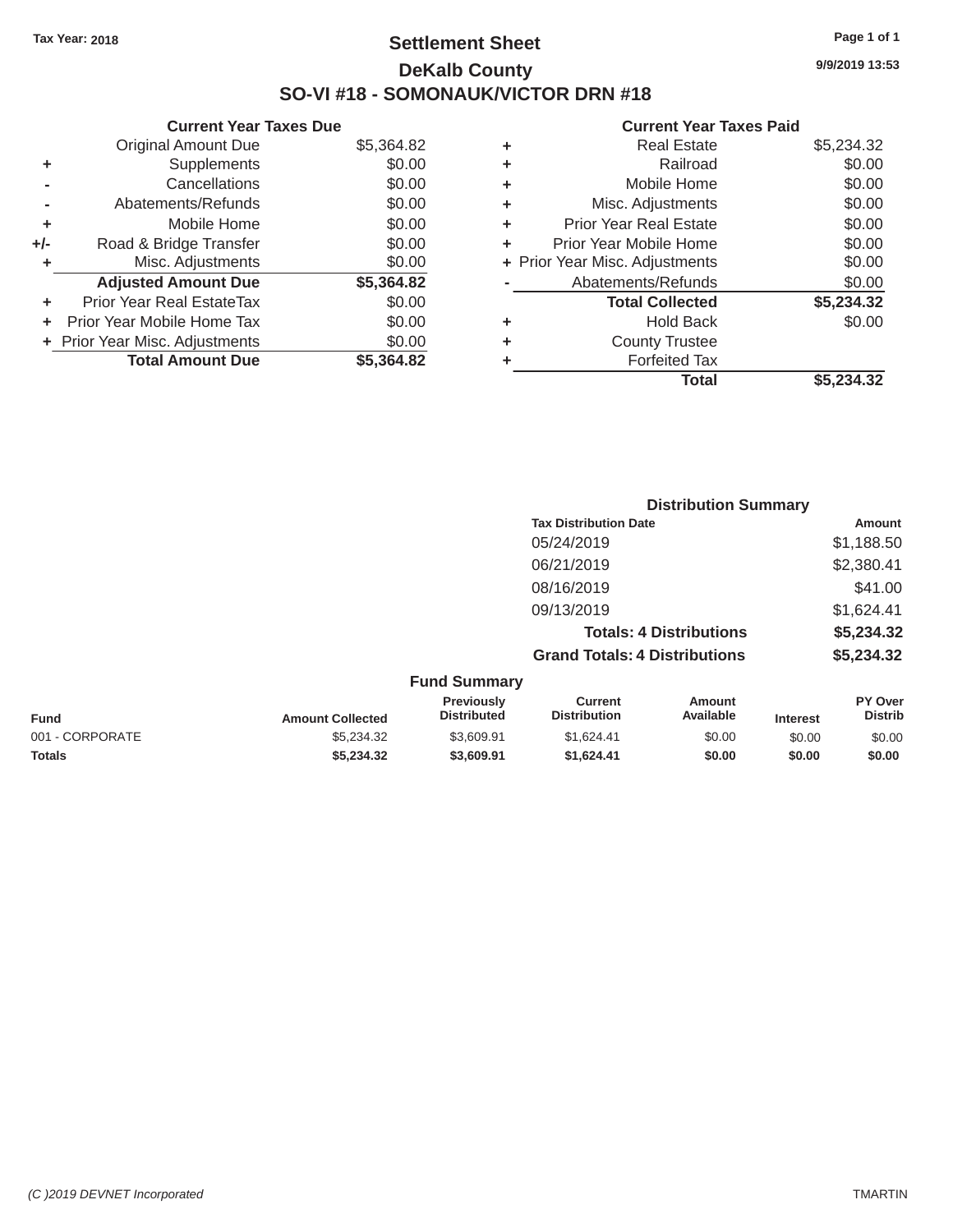# Tax Year: 2018 **Page 1 of 1 Settlement Sheet Page 1 of 1 Page 1 of 1 9/9/2019 13:53 DeKalb County SQ GR #12 - SQUAW GROVE DRAINAGE**

|       | Gurrent rear raxes Due         |            |
|-------|--------------------------------|------------|
|       | <b>Original Amount Due</b>     | \$7,028.28 |
| ٠     | Supplements                    | \$0.00     |
|       | Cancellations                  | \$0.00     |
|       | Abatements/Refunds             | \$0.00     |
| ٠     | Mobile Home                    | \$0.00     |
| $+/-$ | Road & Bridge Transfer         | \$0.00     |
| ٠     | Misc. Adjustments              | \$0.00     |
|       | <b>Adjusted Amount Due</b>     | \$7,028.28 |
| ٠     | Prior Year Real EstateTax      | \$0.00     |
| ÷     | Prior Year Mobile Home Tax     | \$0.00     |
|       | + Prior Year Misc. Adjustments | \$0.00     |
|       | <b>Total Amount Due</b>        | \$7,028.28 |
|       |                                |            |

| ٠ | <b>Real Estate</b>             | \$7,023.24 |
|---|--------------------------------|------------|
| ٠ | Railroad                       | \$0.00     |
| ٠ | Mobile Home                    | \$0.00     |
| ٠ | Misc. Adjustments              | \$0.00     |
| ٠ | Prior Year Real Estate         | \$0.00     |
| ٠ | Prior Year Mobile Home         | \$0.00     |
|   | + Prior Year Misc. Adjustments | \$0.00     |
|   | Abatements/Refunds             | \$0.00     |
|   | <b>Total Collected</b>         | \$7,023.24 |
| ٠ | Hold Back                      | \$0.00     |
|   | <b>County Trustee</b>          |            |
| ٠ | <b>Forfeited Tax</b>           |            |
|   | Total                          | \$7.023.24 |
|   |                                |            |

|                 |                         |                                  | <b>Distribution Summary</b>           |                                |                 |                                  |
|-----------------|-------------------------|----------------------------------|---------------------------------------|--------------------------------|-----------------|----------------------------------|
|                 |                         |                                  | <b>Tax Distribution Date</b>          |                                |                 | <b>Amount</b>                    |
|                 |                         |                                  | 06/21/2019                            |                                |                 | \$4,236.12                       |
|                 |                         |                                  | 09/13/2019                            |                                |                 | \$2,787.12                       |
|                 |                         |                                  |                                       | <b>Totals: 2 Distributions</b> |                 | \$7,023.24                       |
|                 |                         |                                  | <b>Grand Totals: 2 Distributions</b>  |                                |                 | \$7,023.24                       |
|                 |                         | <b>Fund Summary</b>              |                                       |                                |                 |                                  |
| <b>Fund</b>     | <b>Amount Collected</b> | Previously<br><b>Distributed</b> | <b>Current</b><br><b>Distribution</b> | Amount<br>Available            | <b>Interest</b> | <b>PY Over</b><br><b>Distrib</b> |
| 001 - CORPORATE | \$7,023.24              | \$4,236.12                       | \$2,787.12                            | \$0.00                         | \$0.00          | \$0.00                           |
| <b>Totals</b>   | \$7,023.24              | \$4,236.12                       | \$2,787.12                            | \$0.00                         | \$0.00          | \$0.00                           |
|                 |                         |                                  |                                       |                                |                 |                                  |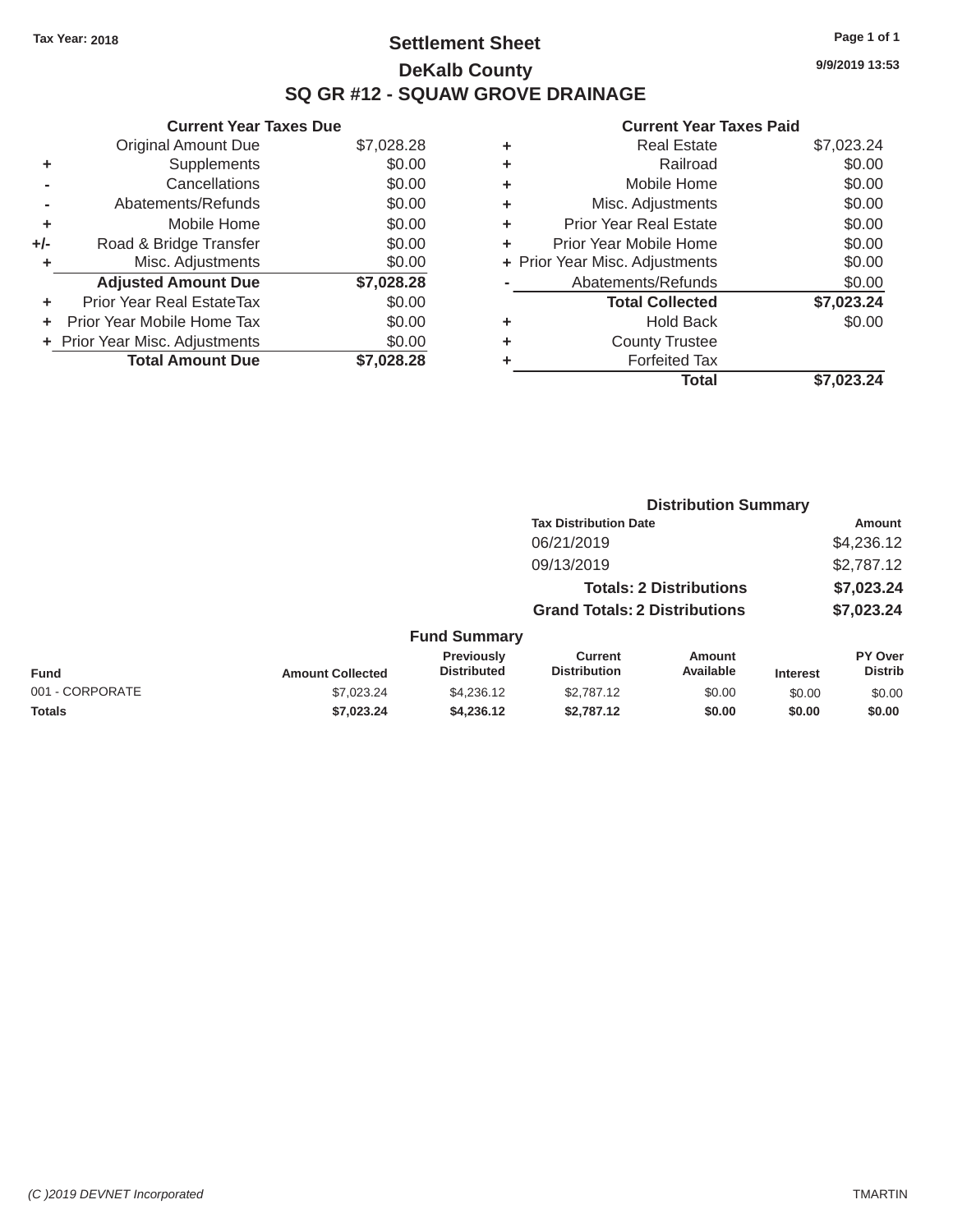### Tax Year: 2018 **Page 1 of 1 Settlement Sheet Page 1 of 1 Page 1 of 1 9/9/2019 13:53 DeKalb County VG-CO #16 - VIRGIL CORTLAND DRAIN #16**

|         | Gurrent rear Taxes Due         |             |   | Gurrent rear Taxes Palu        |             |
|---------|--------------------------------|-------------|---|--------------------------------|-------------|
|         | <b>Original Amount Due</b>     | \$18,446.22 | ٠ | <b>Real Estate</b>             | \$18,147.60 |
| ٠       | Supplements                    | \$330.06    | ٠ | Railroad                       | \$0.00      |
|         | Cancellations                  | \$330.06    | ٠ | Mobile Home                    | \$0.00      |
|         | Abatements/Refunds             | \$0.00      | ٠ | Misc. Adjustments              | \$0.00      |
| ٠       | Mobile Home                    | \$0.00      | ٠ | <b>Prior Year Real Estate</b>  | \$0.00      |
| +/-     | Road & Bridge Transfer         | \$0.00      |   | Prior Year Mobile Home         | \$0.00      |
|         | Misc. Adjustments              | \$0.00      |   | + Prior Year Misc. Adjustments | \$0.00      |
|         | <b>Adjusted Amount Due</b>     | \$18,446.22 |   | Abatements/Refunds             | \$0.00      |
| ÷.      | Prior Year Real EstateTax      | \$0.00      |   | <b>Total Collected</b>         | \$18,147.60 |
| $+$ $-$ | Prior Year Mobile Home Tax     | \$0.00      | ٠ | <b>Hold Back</b>               | \$0.00      |
|         | + Prior Year Misc. Adjustments | \$0.00      | ٠ | <b>County Trustee</b>          |             |
|         | <b>Total Amount Due</b>        | \$18,446.22 |   | <b>Forfeited Tax</b>           |             |
|         |                                |             |   |                                |             |

| <b>Original Amount Due</b> | \$18,446.22 | ÷ | <b>Real Estate</b>             | \$18,147.60 |
|----------------------------|-------------|---|--------------------------------|-------------|
| <b>Supplements</b>         | \$330.06    | ÷ | Railroad                       | \$0.00      |
| Cancellations              | \$330.06    | ÷ | Mobile Home                    | \$0.00      |
| Abatements/Refunds         | \$0.00      | ÷ | Misc. Adjustments              | \$0.00      |
| Mobile Home                | \$0.00      | ÷ | <b>Prior Year Real Estate</b>  | \$0.00      |
| Road & Bridge Transfer     | \$0.00      | ÷ | Prior Year Mobile Home         | \$0.00      |
| Misc. Adjustments          | \$0.00      |   | + Prior Year Misc. Adjustments | \$0.00      |
| <b>Adjusted Amount Due</b> | \$18,446.22 |   | Abatements/Refunds             | \$0.00      |
| ior Year Real EstateTax    | \$0.00      |   | <b>Total Collected</b>         | \$18,147.60 |
| r Year Mobile Home Tax     | \$0.00      | ÷ | <b>Hold Back</b>               | \$0.00      |
| Year Misc. Adjustments     | \$0.00      | ÷ | <b>County Trustee</b>          |             |
| <b>Total Amount Due</b>    | \$18,446.22 | ٠ | <b>Forfeited Tax</b>           |             |
|                            |             |   | <b>Total</b>                   | \$18,147.60 |
|                            |             |   |                                |             |

| <b>Distribution Summary</b>          |             |
|--------------------------------------|-------------|
| <b>Tax Distribution Date</b>         | Amount      |
| 05/24/2019                           | \$3,542.32  |
| 06/21/2019                           | \$7,643.74  |
| 07/19/2019                           | \$204.32    |
| 08/16/2019                           | \$446.58    |
| 09/13/2019                           | \$6,310.64  |
| <b>Totals: 5 Distributions</b>       | \$18,147.60 |
| <b>Grand Totals: 5 Distributions</b> | \$18,147.60 |

| <b>Fund Summary</b> |                         |                                         |                         |                     |                 |                                  |
|---------------------|-------------------------|-----------------------------------------|-------------------------|---------------------|-----------------|----------------------------------|
| <b>Fund</b>         | <b>Amount Collected</b> | <b>Previously</b><br><b>Distributed</b> | Current<br>Distribution | Amount<br>Available | <b>Interest</b> | <b>PY Over</b><br><b>Distrib</b> |
| 001 - CORPORATE     | \$18,147.60             | \$11,836.96                             | \$6.310.64              | \$0.00              | \$0.00          | \$0.00                           |
| <b>Totals</b>       | \$18,147.60             | \$11,836.96                             | \$6.310.64              | \$0.00              | \$0.00          | \$0.00                           |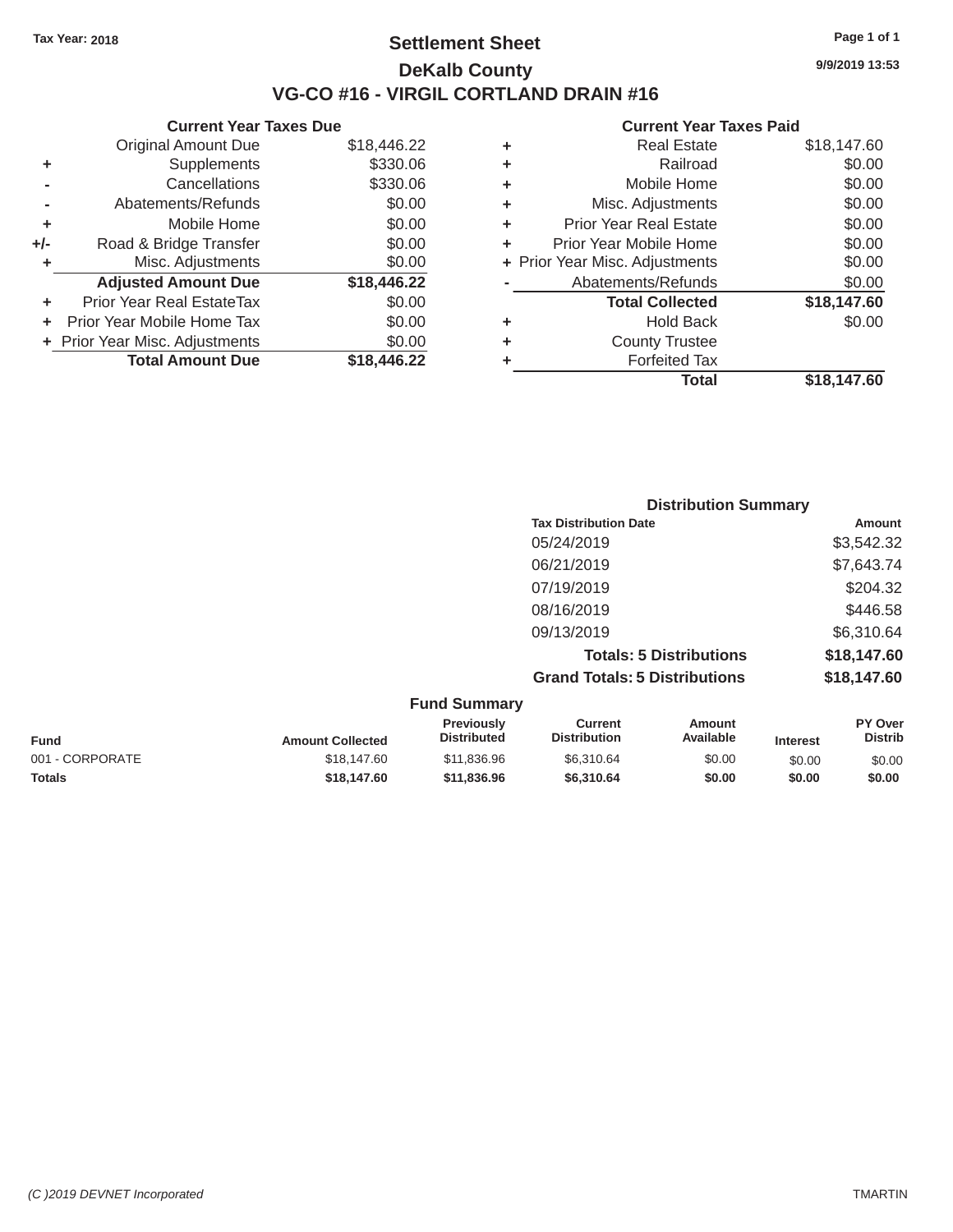# Tax Year: 2018 **Page 1 of 1 Settlement Sheet Page 1 of 1 Page 1 of 1 9/9/2019 13:53 DeKalb County VI-AD #9 - VICTOR/ADAMS DRAINAGE #9**

|       | Current Year Taxes Due         |            |
|-------|--------------------------------|------------|
|       | <b>Original Amount Due</b>     | \$1,126.20 |
| ٠     | Supplements                    | \$0.00     |
|       | Cancellations                  | \$0.00     |
|       | Abatements/Refunds             | \$0.00     |
| ÷     | Mobile Home                    | \$0.00     |
| $+/-$ | Road & Bridge Transfer         | \$0.00     |
| ٠     | Misc. Adjustments              | \$0.00     |
|       | <b>Adjusted Amount Due</b>     | \$1,126.20 |
| ٠     | Prior Year Real EstateTax      | \$0.00     |
|       | Prior Year Mobile Home Tax     | \$0.00     |
|       | + Prior Year Misc. Adjustments | \$0.00     |
|       | <b>Total Amount Due</b>        | \$1,126.20 |

| ٠ | <b>Real Estate</b>             | \$1,084.91 |
|---|--------------------------------|------------|
| ٠ | Railroad                       | \$0.00     |
| ٠ | Mobile Home                    | \$0.00     |
| ٠ | Misc. Adjustments              | \$0.00     |
| ٠ | Prior Year Real Estate         | \$0.00     |
| ٠ | Prior Year Mobile Home         | \$0.00     |
|   | + Prior Year Misc. Adjustments | \$0.00     |
|   | Abatements/Refunds             | \$0.00     |
|   | <b>Total Collected</b>         | \$1,084.91 |
| ٠ | <b>Hold Back</b>               | \$0.00     |
| ٠ | <b>County Trustee</b>          |            |
| ٠ | <b>Forfeited Tax</b>           |            |
|   | <b>Total</b>                   | \$1,084.91 |
|   |                                |            |

|                 |                         |                                         |                                                                                                    |                            | <b>Distribution Summary</b> |                                                  |  |
|-----------------|-------------------------|-----------------------------------------|----------------------------------------------------------------------------------------------------|----------------------------|-----------------------------|--------------------------------------------------|--|
|                 |                         |                                         | <b>Tax Distribution Date</b><br>05/24/2019                                                         |                            |                             | <b>Amount</b>                                    |  |
|                 |                         |                                         |                                                                                                    |                            |                             | \$63.76                                          |  |
|                 |                         |                                         | 06/21/2019<br>09/13/2019<br><b>Totals: 3 Distributions</b><br><b>Grand Totals: 3 Distributions</b> |                            |                             | \$659.75<br>\$361.40<br>\$1,084.91<br>\$1,084.91 |  |
|                 |                         |                                         |                                                                                                    |                            |                             |                                                  |  |
|                 |                         |                                         |                                                                                                    |                            |                             |                                                  |  |
|                 |                         |                                         |                                                                                                    |                            |                             |                                                  |  |
|                 |                         | <b>Fund Summary</b>                     |                                                                                                    |                            |                             |                                                  |  |
| <b>Fund</b>     | <b>Amount Collected</b> | <b>Previously</b><br><b>Distributed</b> | <b>Current</b><br><b>Distribution</b>                                                              | <b>Amount</b><br>Available | <b>Interest</b>             | <b>PY Over</b><br><b>Distrib</b>                 |  |
| 001 - CORPORATE | \$1,084.91              | \$723.51                                | \$361.40                                                                                           | \$0.00                     | \$0.00                      | \$0.00                                           |  |
| <b>Totals</b>   | \$1.084.91              | \$723.51                                | \$361.40                                                                                           | \$0.00                     | \$0.00                      | \$0.00                                           |  |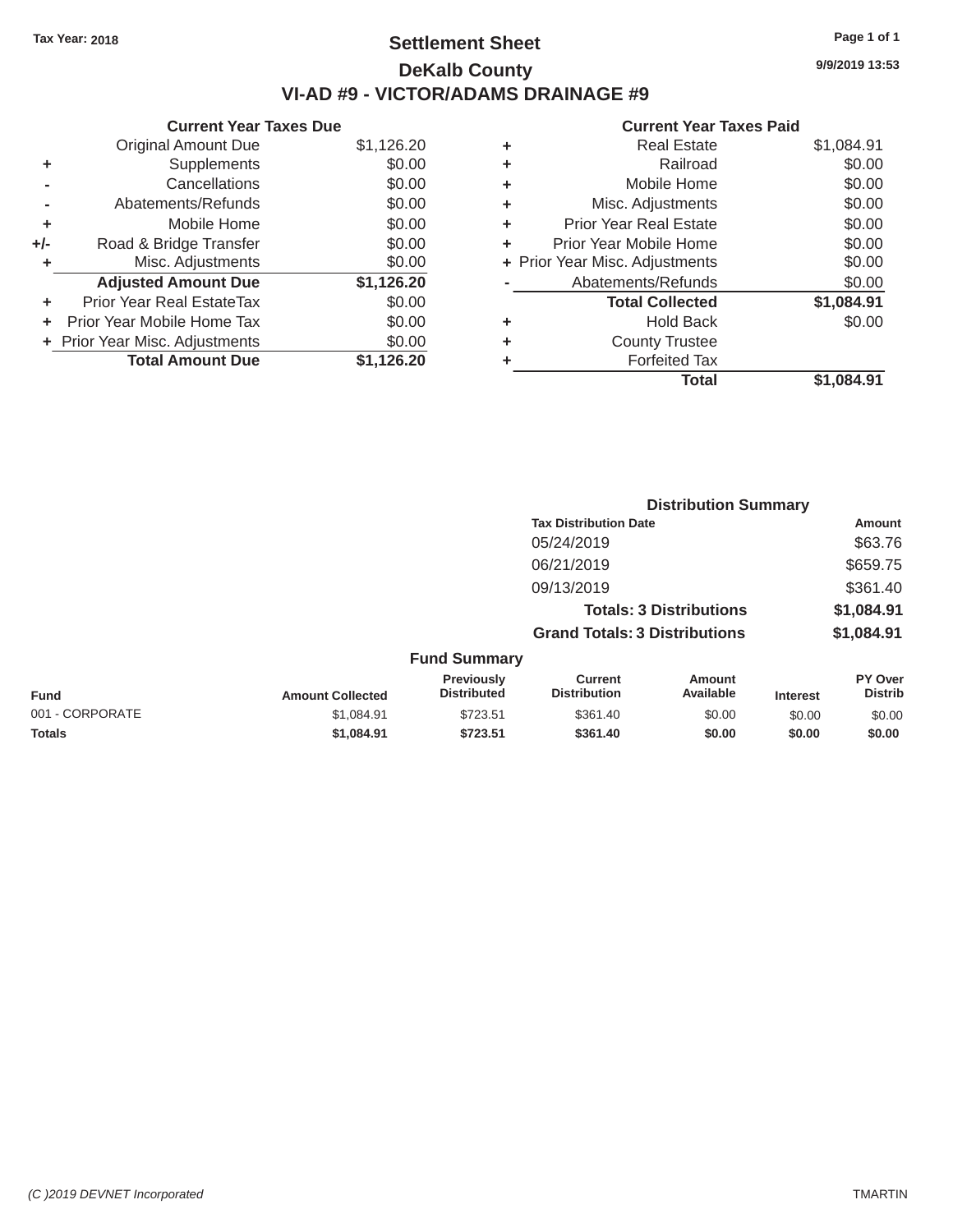## Tax Year: 2018 **Page 1 of 1 Page 1 of 1 Settlement Sheet Page 1 of 1 Page 1 of 1 9/9/2019 13:53 DeKalb County VI-CL #14 - VICTOR-CLINTON DRAINAGE**

## **Current Year Taxes Due Current Year Taxes Paid Current Year Taxes Paid**

|       | Gurrent rear raxes Due           |            |
|-------|----------------------------------|------------|
|       | <b>Original Amount Due</b>       | \$5,235.32 |
| ٠     | Supplements                      | \$0.00     |
|       | Cancellations                    | \$0.00     |
|       | Abatements/Refunds               | \$0.00     |
| ٠     | Mobile Home                      | \$0.00     |
| $+/-$ | Road & Bridge Transfer           | \$0.00     |
| ٠     | Misc. Adjustments                | \$0.00     |
|       | <b>Adjusted Amount Due</b>       | \$5,235.32 |
| ÷     | <b>Prior Year Real EstateTax</b> | \$0.00     |
| ÷     | Prior Year Mobile Home Tax       | \$0.00     |
|       | + Prior Year Misc. Adjustments   | \$0.00     |
|       | <b>Total Amount Due</b>          | \$5,235.32 |
|       |                                  |            |

|   | <b>Real Estate</b>             | \$5,235.32 |
|---|--------------------------------|------------|
| ٠ | Railroad                       | \$0.00     |
| ٠ | Mobile Home                    | \$0.00     |
| ٠ | Misc. Adjustments              | \$0.00     |
| ٠ | Prior Year Real Estate         | \$0.00     |
| ٠ | Prior Year Mobile Home         | \$0.00     |
|   | + Prior Year Misc. Adjustments | \$0.00     |
|   | Abatements/Refunds             | \$0.00     |
|   | <b>Total Collected</b>         | \$5,235.32 |
| ٠ | <b>Hold Back</b>               | \$0.00     |
| ٠ | <b>County Trustee</b>          |            |
| ٠ | <b>Forfeited Tax</b>           |            |
|   | <b>Total</b>                   | \$5,235.32 |
|   |                                |            |

|                 |                         |                                  | <b>Distribution Summary</b>                                            |                     |                 |                                  |  |
|-----------------|-------------------------|----------------------------------|------------------------------------------------------------------------|---------------------|-----------------|----------------------------------|--|
|                 |                         |                                  | <b>Tax Distribution Date</b>                                           |                     |                 | <b>Amount</b>                    |  |
|                 |                         |                                  | 05/24/2019                                                             |                     |                 | \$1,011.84                       |  |
|                 |                         |                                  | 06/21/2019                                                             |                     |                 | \$2,441.74                       |  |
|                 |                         |                                  | 09/13/2019                                                             |                     |                 | \$1,781.74                       |  |
|                 |                         |                                  | <b>Totals: 3 Distributions</b><br><b>Grand Totals: 3 Distributions</b> |                     |                 | \$5,235.32                       |  |
|                 |                         |                                  |                                                                        |                     |                 | \$5,235.32                       |  |
|                 |                         | <b>Fund Summary</b>              |                                                                        |                     |                 |                                  |  |
| Fund            | <b>Amount Collected</b> | Previously<br><b>Distributed</b> | <b>Current</b><br><b>Distribution</b>                                  | Amount<br>Available | <b>Interest</b> | <b>PY Over</b><br><b>Distrib</b> |  |
| 001 - CORPORATE | \$5,235.32              | \$3,453.58                       | \$1,781.74                                                             | \$0.00              | \$0.00          | \$0.00                           |  |
| <b>Totals</b>   | \$5,235.32              | \$3,453.58                       | \$1,781.74                                                             | \$0.00              | \$0.00          | \$0.00                           |  |